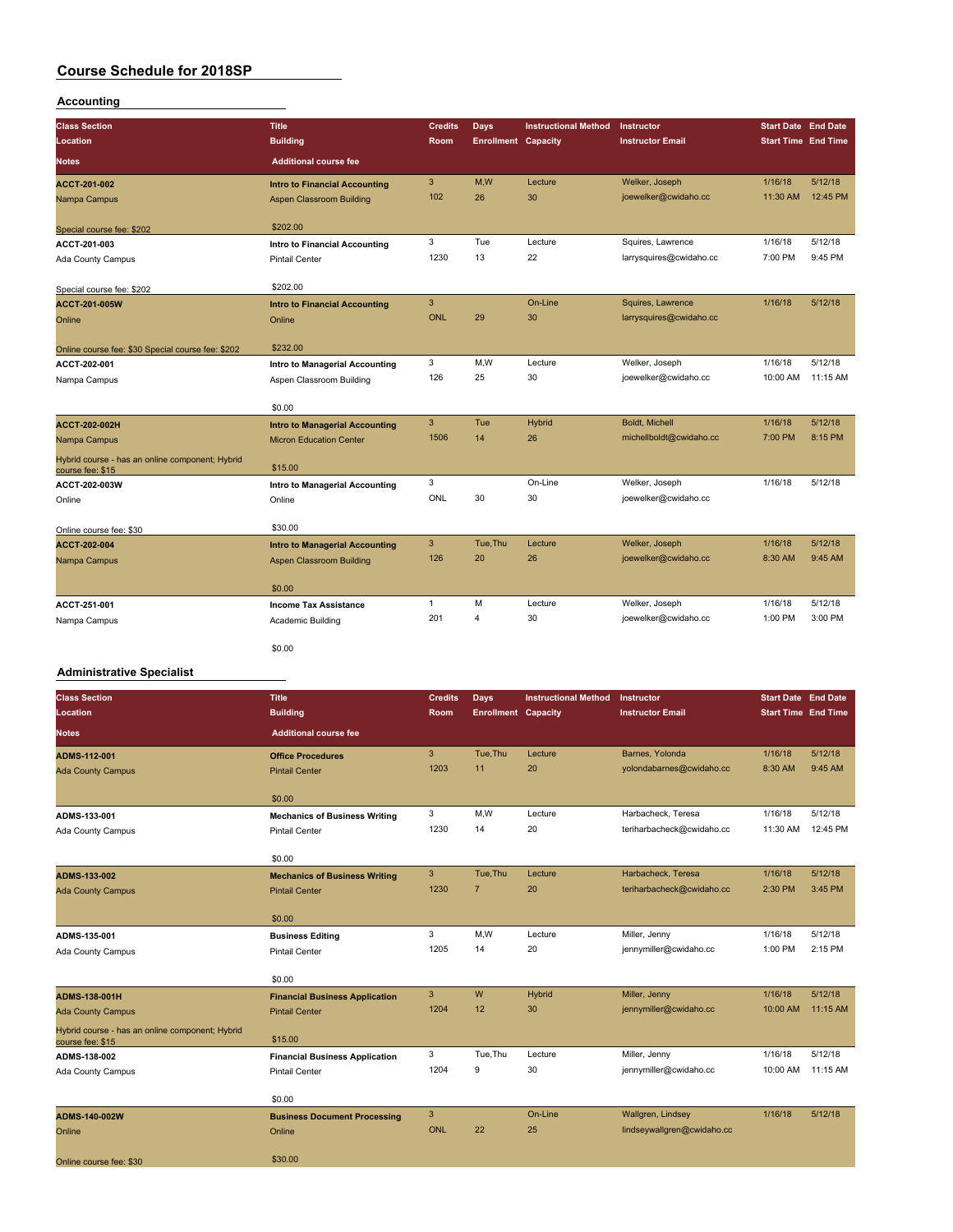| <b>Administrative Specialist</b>                                    |                                       |                |                            |                             |                            |                            |          |
|---------------------------------------------------------------------|---------------------------------------|----------------|----------------------------|-----------------------------|----------------------------|----------------------------|----------|
| <b>Class Section</b>                                                | <b>Title</b>                          | <b>Credits</b> | <b>Days</b>                | <b>Instructional Method</b> | Instructor                 | Start Date End Date        |          |
| Location                                                            | <b>Building</b>                       | Room           | <b>Enrollment Capacity</b> |                             | <b>Instructor Email</b>    | <b>Start Time End Time</b> |          |
| <b>Notes</b>                                                        | <b>Additional course fee</b>          |                |                            |                             |                            |                            |          |
| ADMS-142-001                                                        | <b>Spreadsheet Essentials</b>         | 3              | Tue, Thu                   | Lecture                     | Miller, Jenny              | 1/16/18                    | 5/12/18  |
| Ada County Campus                                                   | <b>Pintail Center</b>                 | 1205           | 9                          | 20                          | jennymiller@cwidaho.cc     | 11:30 AM                   | 12:45 PM |
|                                                                     | \$0.00                                |                |                            |                             |                            |                            |          |
| <b>ADMS-142-002H</b>                                                | <b>Spreadsheet Essentials</b>         | $\mathbf{3}$   | Thu                        | Hybrid                      | Barnes, Yolonda            | 1/16/18                    | 5/12/18  |
| <b>Ada County Campus</b>                                            | <b>Pintail Center</b>                 | 1205           | 18                         | 20                          | yolondabarnes@cwidaho.cc   | 10:00 AM                   | 11:15 AM |
| Hybrid course - has an online component; Hybrid<br>course fee: \$15 | \$15.00                               |                |                            |                             |                            |                            |          |
| ADMS-231-002                                                        | <b>Business Writing</b>               | 3              | Tue.Thu                    | Lecture                     | Harbacheck, Teresa         | 1/16/18                    | 5/12/18  |
| Ada County Campus                                                   | Pintail Center                        | 1205           | 11                         | 20                          | teriharbacheck@cwidaho.cc  | 1:00 PM                    | 2:15 PM  |
|                                                                     | \$0.00                                |                |                            |                             |                            |                            |          |
| ADMS-231-003W                                                       | <b>Business Writing</b>               | 3              |                            | On-Line                     | Wallgren, Lindsey          | 1/16/18                    | 5/12/18  |
| Online                                                              | Online                                | <b>ONL</b>     | 20                         | 20                          | lindseywallgren@cwidaho.cc |                            |          |
| Online course fee: \$30                                             | \$30.00                               |                |                            |                             |                            |                            |          |
| ADMS-285-001                                                        | <b>Administrative Specist Seminar</b> | 3              | M,W                        | Lecture                     | Barnes, Yolonda            | 1/16/18                    | 5/12/18  |
| <b>Ada County Campus</b>                                            | Pintail Center                        | 1230           | 5                          | 20                          | yolondabarnes@cwidaho.cc   | 8:30 AM                    | 9:45 AM  |
| Additional course fee: \$60                                         | \$60.00                               |                |                            |                             |                            |                            |          |
| ADMS-293-001                                                        | Internship                            | $\overline{1}$ |                            | Internship                  | Faculty, General           | 1/16/18                    | 5/12/18  |
| <b>Community Locations</b>                                          | <b>Community Location</b>             | <b>CMTY</b>    | $\mathbf{0}$               | 5                           |                            |                            |          |
| <b>Instructor Permission Required</b>                               | \$0.00                                |                |                            |                             |                            |                            |          |
| ADMS-293-002                                                        | Internship                            | $\overline{2}$ |                            | Internship                  | Faculty, General           | 1/16/18                    | 5/12/18  |
| <b>Community Locations</b>                                          | <b>Community Location</b>             | <b>CMTY</b>    | 0                          | 5                           |                            |                            |          |
| Instructor Permission Required.                                     | \$0.00                                |                |                            |                             |                            |                            |          |
| ADMS-293-003                                                        | Internship                            | $\overline{3}$ |                            | Internship                  | Barnes, Yolonda            | 1/16/18                    | 5/12/18  |
| <b>Community Locations</b>                                          | <b>Community Location</b>             | <b>CMTY</b>    | $\mathbf{0}$               | 10                          | yolondabarnes@cwidaho.cc   |                            |          |
| <b>Instructor Permission Required.</b>                              | \$0.00                                |                |                            |                             |                            |                            |          |

## **Adv Mechatronics Engineer Tech**

| <b>Class Section</b>                                                                                                                                                                   | <b>Title</b>                              | <b>Credits</b> | Days                       | <b>Instructional Method</b> | Instructor              | <b>Start Date End Date</b> |          |
|----------------------------------------------------------------------------------------------------------------------------------------------------------------------------------------|-------------------------------------------|----------------|----------------------------|-----------------------------|-------------------------|----------------------------|----------|
| Location                                                                                                                                                                               | <b>Building</b>                           | Room           | <b>Enrollment Capacity</b> |                             | <b>Instructor Email</b> | <b>Start Time End Time</b> |          |
| <b>Notes</b>                                                                                                                                                                           | <b>Additional course fee</b>              |                |                            |                             |                         |                            |          |
| AMET-120-001                                                                                                                                                                           | <b>Basc Electrcty &amp; DC Electrncs</b>  | $\overline{4}$ | M, Tue, W, Thu Lecture     |                             | Novak, Robert           | 1/16/18                    | 3/10/18  |
| Nampa Campus                                                                                                                                                                           | <b>Micron Education Center</b>            | 2138           | 13                         | 18                          | robertnovak@cwidaho.cc  | 8:00 AM                    | 9:50 AM  |
|                                                                                                                                                                                        | \$0.00                                    |                |                            |                             |                         |                            |          |
| AMET-120L-001                                                                                                                                                                          | Electrcty & DC Electrncs Lab              | $\overline{2}$ | M,Tue,W                    | LabB                        | Novak, Robert           | 1/16/18                    | 3/10/18  |
| Nampa Campus                                                                                                                                                                           | Micron Education Center                   | 2138           | 13                         | 18                          | robertnovak@cwidaho.cc  | 10:00 AM                   | 12:20 PM |
| Additional course fee: \$200                                                                                                                                                           | \$200.00                                  |                |                            |                             |                         |                            |          |
| AMET-130-001                                                                                                                                                                           | <b>AC Electronics</b>                     | $\overline{4}$ | M, Tue, W, Thu Lecture     |                             | Novak, Robert           | 3/12/18                    | 5/12/18  |
| Nampa Campus                                                                                                                                                                           | <b>Micron Education Center</b>            | 2138           | 11                         | 18                          | robertnovak@cwidaho.cc  | 8:00 AM                    | 9:50 AM  |
|                                                                                                                                                                                        | \$0.00                                    |                |                            |                             |                         |                            |          |
| AMET-130-900                                                                                                                                                                           | <b>AC Electronics</b>                     | $\overline{4}$ | Thu,F                      | Lecture                     | Scuka, Michael          | 1/16/18                    | 5/12/18  |
| <b>Community Locations</b><br>Class held at Micron Technology in Boise. Security<br>clearance required. Please contact Paula Smith at                                                  | Micron Technology - BOISE                 | 127C           | 5                          | 12                          | mikescuka@cwidaho.cc    | 7:30 AM                    | 9:20 AM  |
| paulasmith@micron.com                                                                                                                                                                  | \$0.00                                    |                |                            |                             |                         |                            |          |
| AMET-130L-001                                                                                                                                                                          | <b>AC Electronics Lab</b>                 | $\overline{2}$ | M.Tue.W                    | Lab <sub>B</sub>            | Novak, Robert           | 3/12/18                    | 5/12/18  |
| Nampa Campus                                                                                                                                                                           | <b>Micron Education Center</b>            | 2138           | 11                         | 18                          | robertnovak@cwidaho.cc  | 10:00 AM                   | 12:20 PM |
| Additional course fee: \$105                                                                                                                                                           | \$105.00                                  |                |                            |                             |                         |                            |          |
| AMET-130L-900                                                                                                                                                                          | <b>AC Electronics Lab</b>                 | $\overline{2}$ | Thu.F                      | LabB                        | Scuka, Michael          | 1/16/18                    | 5/12/18  |
| <b>Community Locations</b><br>Class held at Micron Technology in Boise. Security<br>clearance required. Please contact Paula Smith at<br>paulasmith@micron.com; Additional course fee: | Micron Technology - BOISE                 | 127C           | 5                          | 12                          | mikescuka@cwidaho.cc    | 9:30 AM                    | 12:20 PM |
| \$105                                                                                                                                                                                  | \$105.00                                  |                |                            |                             |                         |                            |          |
| AMET-135-001                                                                                                                                                                           | <b>Indstry Hnd Tool &amp; Wrkplc Sfty</b> | $\mathbf{1}$   | Thu                        | Lecture                     | Novak, Robert           | 1/16/18                    | 3/10/18  |
| Nampa Campus                                                                                                                                                                           | <b>Micron Education Center</b>            | 2138           | 12                         | 18                          | robertnovak@cwidaho.cc  | 10:00 AM                   | 12:50 PM |
| Additional course fee: \$20                                                                                                                                                            | \$20.00                                   |                |                            |                             |                         |                            |          |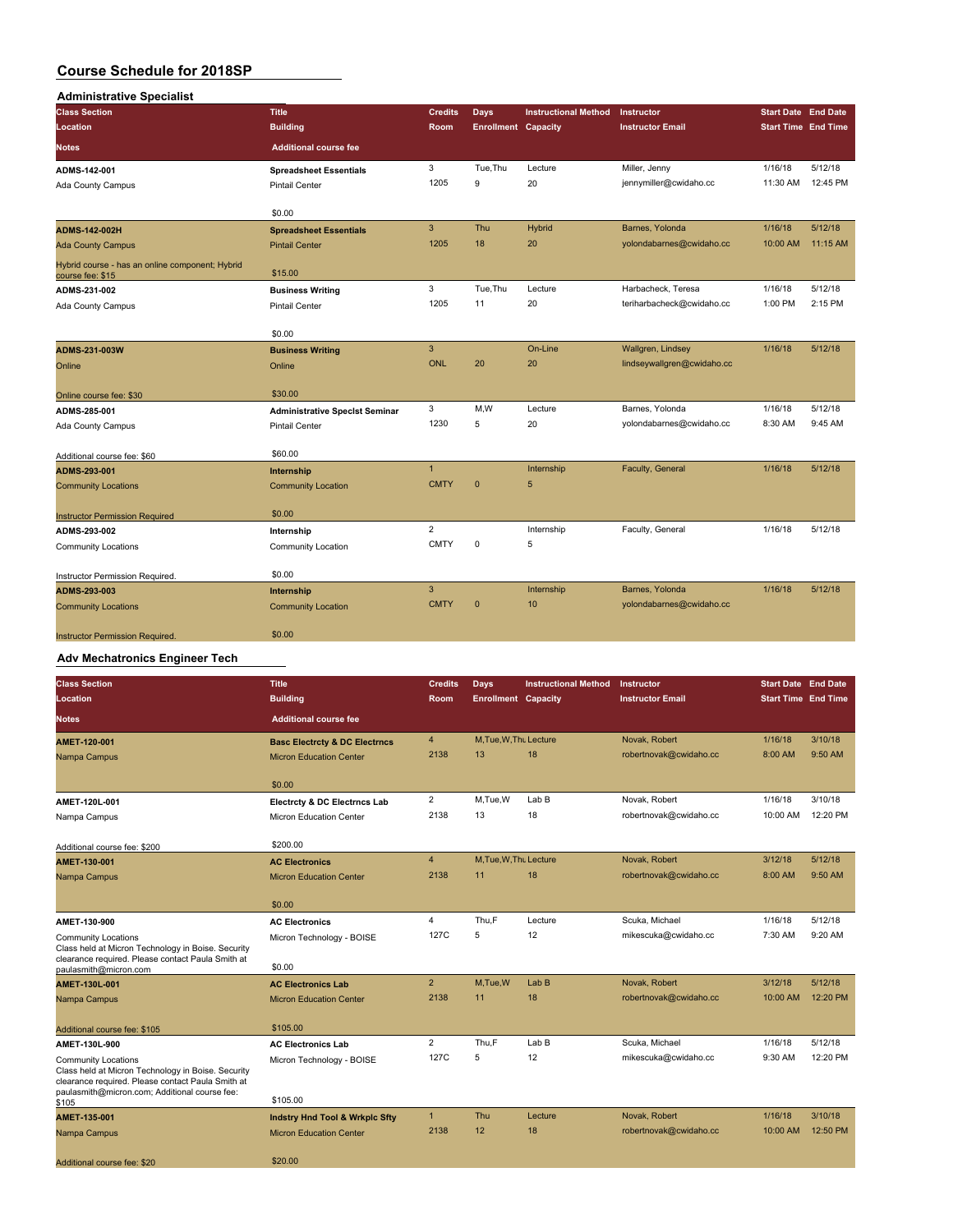# **Adv Mechatronics Engineer Tech**

| Auv Mechatronics Engineer Tech                                                                                                                                                        |                                          |                         |                            |                             |                          |                            |          |
|---------------------------------------------------------------------------------------------------------------------------------------------------------------------------------------|------------------------------------------|-------------------------|----------------------------|-----------------------------|--------------------------|----------------------------|----------|
| <b>Class Section</b>                                                                                                                                                                  | <b>Title</b>                             | <b>Credits</b>          | <b>Days</b>                | <b>Instructional Method</b> | Instructor               | <b>Start Date End Date</b> |          |
| Location                                                                                                                                                                              | <b>Building</b>                          | Room                    | <b>Enrollment Capacity</b> |                             | <b>Instructor Email</b>  | <b>Start Time End Time</b> |          |
| <b>Notes</b>                                                                                                                                                                          | <b>Additional course fee</b>             |                         |                            |                             |                          |                            |          |
| AMET-135-900                                                                                                                                                                          | Indstry Hnd Tool & Wrkplc Sfty           | 1                       | Thu                        | Lecture                     | Scuka, Michael           | 1/16/18                    | 5/12/18  |
| <b>Community Locations</b><br>Class held at Micron Technology in Boise. Security<br>clearance required. Please contact Paula Smith at                                                 | Micron Technology - BOISE                | 127C                    | 1                          | 12                          | mikescuka@cwidaho.cc     | 1:30 PM                    | 3:20 PM  |
| paulasmith@micron.com; Additional course fee:<br>\$20                                                                                                                                 | \$20.00                                  |                         |                            |                             |                          |                            |          |
| AMET-140-001                                                                                                                                                                          | <b>Analog Electronics</b>                | 3                       | F                          | Lecture                     | Palagi, Vincent          | 1/16/18                    | 3/10/18  |
| Nampa Campus                                                                                                                                                                          | <b>Micron Education Center</b>           | 2132                    | 16                         | 18                          | vincentpalagi@cwidaho.cc | 8:00 AM                    | 9:50 AM  |
|                                                                                                                                                                                       | \$0.00                                   |                         |                            |                             |                          |                            |          |
| AMET-140-001                                                                                                                                                                          | <b>Analog Electronics</b>                | 3                       | M.Tue, W.Th. Lecture       |                             | Palagi, Vincent          | 1/16/18                    | 3/10/18  |
| Nampa Campus                                                                                                                                                                          | Micron Education Center                  | 2132                    | 16                         | 18                          | vincentpalagi@cwidaho.cc | 8:00 AM                    | 8:50 AM  |
|                                                                                                                                                                                       | \$0.00                                   |                         |                            |                             |                          |                            |          |
| AMET-140L-001                                                                                                                                                                         | <b>Analog Electronics Lab</b>            | $\overline{c}$          | M, Tue, W, Thu Lab B       |                             | Palagi, Vincent          | 1/16/18                    | 3/10/18  |
| Nampa Campus                                                                                                                                                                          | <b>Micron Education Center</b>           | 2132                    | 16                         | 18                          | vincentpalagi@cwidaho.cc | 9:00 AM                    | 10:50 AM |
| Additional course fee: \$130                                                                                                                                                          | \$130.00                                 |                         |                            |                             |                          |                            |          |
| AMET-150-001                                                                                                                                                                          | <b>Digital Electronics</b>               | 3                       | F                          | Lecture                     | Douglas, Mikel           | 3/12/18                    | 5/12/18  |
| Nampa Campus                                                                                                                                                                          | Micron Education Center                  | 2133                    | 17                         | 18                          | mikeldouglas@cwidaho.cc  | 8:00 AM                    | 9:50 AM  |
|                                                                                                                                                                                       | \$0.00                                   |                         |                            |                             |                          |                            |          |
| AMET-150-001                                                                                                                                                                          | <b>Digital Electronics</b>               | 3                       | M, Tue, W, Thu Lecture     |                             | Douglas, Mikel           | 3/12/18                    | 5/12/18  |
| Nampa Campus                                                                                                                                                                          | <b>Micron Education Center</b>           | 2133                    | 17                         | 18                          | mikeldouglas@cwidaho.cc  | 8:00 AM                    | 8:50 AM  |
|                                                                                                                                                                                       | \$0.00                                   |                         |                            |                             |                          |                            |          |
| AMET-150-900                                                                                                                                                                          | <b>Digital Electronics</b>               | 3                       | M,Tue                      | Lecture                     | Scuka, Michael           | 1/16/18                    | 5/12/18  |
| <b>Community Locations</b><br>Class held at Micron Technology in Boise. Security<br>clearance required. Please contact Paula Smith at                                                 | Micron Technology - BOISE                | 127C                    | 3                          | 12                          | mikescuka@cwidaho.cc     | 7:30 AM                    | 8:50 AM  |
| paulasmith@micron.com                                                                                                                                                                 | \$0.00                                   |                         |                            |                             |                          |                            |          |
| AMET-150L-001                                                                                                                                                                         | <b>Digital Electronics Lab</b>           | $\overline{c}$          | M, Tue, W, Thu Lab B       |                             | Douglas, Mikel           | 3/12/18                    | 5/12/18  |
| Nampa Campus                                                                                                                                                                          | <b>Micron Education Center</b>           | 2133                    | 17                         | 18                          | mikeldouglas@cwidaho.cc  | 9:00 AM                    | 10:50 AM |
| Additional course fee: \$60                                                                                                                                                           | \$60.00                                  |                         |                            |                             |                          |                            |          |
| AMET-150L-900                                                                                                                                                                         | <b>Digital Electronics Lab</b>           | $\overline{c}$          | M,Tue                      | Lab B                       | Scuka, Michael           | 1/16/18                    | 5/12/18  |
| <b>Community Locations</b><br>Class held at Micron Technology in Boise. Security<br>clearance required. Please contact Paula Smith at<br>paulasmith@micron.com Additional course fee: | Micron Technology - BOISE<br>\$60.00     | 127C                    | 3                          | 12                          | mikescuka@cwidaho.cc     | 9:00 AM                    | 11:50 AM |
| \$60<br>AMET-195-001                                                                                                                                                                  | <b>Comp Programming &amp; Networking</b> | $\overline{\mathbf{c}}$ | Thu                        | Lecture                     | Palagi, Vincent          | 1/16/18                    | 5/12/18  |
| Nampa Campus                                                                                                                                                                          | <b>Micron Education Center</b>           | 2132                    | 17                         | 18                          | vincentpalagi@cwidaho.cc | 1:00 PM                    | 2:50 PM  |
|                                                                                                                                                                                       | \$0.00                                   |                         |                            |                             |                          |                            |          |
| AMET-200-001                                                                                                                                                                          | <b>Programmable Logic Controllers</b>    |                         | Thu,F                      | Lecture                     | Douglas, Mikel           | 1/16/18                    | 3/10/18  |
| Nampa Campus                                                                                                                                                                          | Micron Education Center                  | 2133                    | 11                         | 18                          | mikeldouglas@cwidaho.cc  | 8:00 AM                    | 9:50 AM  |
|                                                                                                                                                                                       | \$0.00                                   |                         |                            |                             |                          |                            |          |
| AMET-200L-001                                                                                                                                                                         | <b>Program Logic Controllers Lab</b>     | $\mathbf{1}$            | Thu,F                      | Lab B                       | Douglas, Mikel           | 1/16/18                    | 3/10/18  |
| Nampa Campus                                                                                                                                                                          | <b>Micron Education Center</b>           | 2133                    | 11                         | 18                          | mikeldouglas@cwidaho.cc  | 10:00 AM                   | 11:50 AM |
| Additional course fee: \$20                                                                                                                                                           | \$20.00                                  |                         |                            |                             |                          |                            |          |
| AMET-210-001                                                                                                                                                                          | Microprocessor-Based Contrilrs           | $\overline{\mathbf{c}}$ | Thu,F                      | Lecture                     | Palagi, Vincent          | 3/12/18                    | 5/12/18  |
| Nampa Campus                                                                                                                                                                          | Micron Education Center                  | 2132                    | 12                         | 18                          | vincentpalagi@cwidaho.cc | 8:00 AM                    | 9:50 AM  |
|                                                                                                                                                                                       | \$0.00                                   |                         |                            |                             |                          |                            |          |
| AMET-210L-001                                                                                                                                                                         | <b>Microprocessor Controllrs Lab</b>     | $\mathbf{1}$            | Thu,F                      | Lab B                       | Palagi, Vincent          | 3/12/18                    | 5/12/18  |
| Nampa Campus                                                                                                                                                                          | <b>Micron Education Center</b>           | 2132                    | 12                         | 18                          | vincentpalagi@cwidaho.cc | 10:00 AM                   | 11:50 AM |
| Additional course fee: \$200                                                                                                                                                          | \$200.00                                 |                         |                            |                             |                          |                            |          |
| AMET-220-001                                                                                                                                                                          | Auto Cntrols & Instrumentation           | 3                       | M,Tue                      | Lecture                     | Sherrange, Andrew        | 1/16/18                    | 5/12/18  |
| Nampa Campus                                                                                                                                                                          | Micron Education Center                  | 2143                    | 9                          | 18                          | andysherrange@cwidaho.cc | 8:00 AM                    | 9:50 AM  |
|                                                                                                                                                                                       | \$0.00                                   |                         |                            |                             |                          |                            |          |
| AMET-220L-001                                                                                                                                                                         | <b>Auto Cntrls &amp; Instrmnttn Lab</b>  | $\mathbf{1}$            | M,Tue                      | Lab B                       | Sherrange, Andrew        | 1/16/18                    | 5/12/18  |
| Nampa Campus                                                                                                                                                                          | <b>Micron Education Center</b>           | 2143                    | 9                          | 18                          | andysherrange@cwidaho.cc | 10:00 AM                   | 11:50 AM |
| Additional course fee: \$20                                                                                                                                                           | \$20.00                                  |                         |                            |                             |                          |                            |          |
| AMET-230-001                                                                                                                                                                          | <b>Industrial Robotics</b>               | $\overline{2}$          | M,Tue                      | Lecture                     | Palagi, Vincent          | 1/16/18                    | 5/12/18  |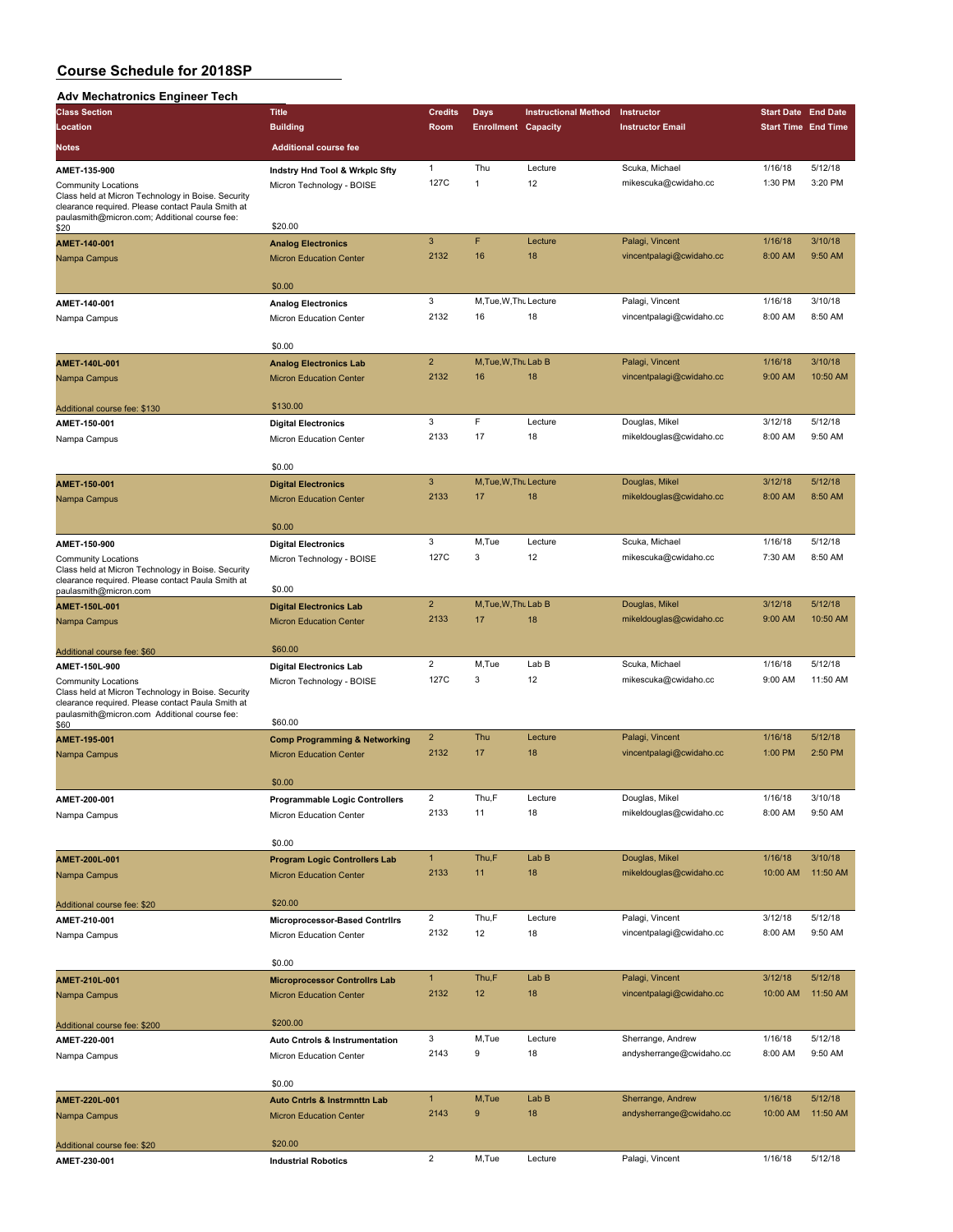#### **Adv Mechatronics Engineer Tech**

| Adv mcchauomcs Engineer<br><b>Class Section</b>           | <b>Title</b>                                           | <b>Credits</b>             | Days                       | <b>Instructional Method</b> | Instructor                                        | <b>Start Date End Date</b> |          |
|-----------------------------------------------------------|--------------------------------------------------------|----------------------------|----------------------------|-----------------------------|---------------------------------------------------|----------------------------|----------|
| Location                                                  | <b>Building</b>                                        | Room                       | <b>Enrollment Capacity</b> |                             | <b>Instructor Email</b>                           | <b>Start Time End Time</b> |          |
|                                                           |                                                        |                            |                            |                             |                                                   |                            |          |
| <b>Notes</b>                                              | <b>Additional course fee</b>                           |                            |                            |                             |                                                   |                            |          |
| Nampa Campus                                              | Micron Education Center                                | 2132                       | 8                          | 18                          | vincentpalagi@cwidaho.cc                          | 1:00 PM                    | 1:50 PM  |
|                                                           |                                                        |                            |                            |                             |                                                   |                            |          |
|                                                           | \$0.00                                                 | $\mathbf{1}$               | M,Tue                      | Lab B                       |                                                   |                            | 5/12/18  |
| AMET-230L-001                                             | <b>Industrial Robotics Lab</b>                         | 2132                       | 8                          | 18                          | Palagi, Vincent<br>vincentpalagi@cwidaho.cc       | 1/16/18<br>2:00 PM         | 3:50 PM  |
| Nampa Campus                                              | <b>Micron Education Center</b>                         |                            |                            |                             |                                                   |                            |          |
| Additional course fee: \$250                              | \$250.00                                               |                            |                            |                             |                                                   |                            |          |
| AMET-235-001                                              | <b>Fluid Power Systems</b>                             | $\mathbf{1}$               | W                          | Lecture                     | Palagi, Vincent                                   | 3/12/18                    | 5/12/18  |
| Nampa Campus                                              | Micron Education Center                                | 2132                       | 8                          | 18                          | vincentpalagi@cwidaho.cc                          | 9:00 AM                    | 11:00 AM |
|                                                           |                                                        |                            |                            |                             |                                                   |                            |          |
|                                                           | \$0.00                                                 |                            |                            |                             |                                                   |                            |          |
| AMET-240-001                                              | <b>Modulation &amp; Transmission Tech</b>              | $\overline{c}$             | Thu,F                      | Lecture                     | Sherrange, Andrew                                 | 1/16/18                    | 3/10/18  |
| Nampa Campus                                              | <b>Micron Education Center</b>                         | 2143                       | 14                         | 18                          | andysherrange@cwidaho.cc                          | 8:00 AM                    | 9:50 AM  |
|                                                           | \$0.00                                                 |                            |                            |                             |                                                   |                            |          |
| AMET-240L-001                                             | <b>Modulation and Trans Tech Lab</b>                   | $\mathbf{1}$               | Thu,F                      | Lab B                       | Sherrange, Andrew                                 | 1/16/18                    | 3/10/18  |
| Nampa Campus                                              | Micron Education Center                                | 2143                       | 14                         | 18                          | andysherrange@cwidaho.cc                          | 10:00 AM                   | 11:50 AM |
|                                                           |                                                        |                            |                            |                             |                                                   |                            |          |
| Additional course fee: \$45                               | \$45.00                                                |                            |                            |                             |                                                   |                            |          |
| AMET-245-001                                              | <b>Communication Systems Tech</b>                      | $\overline{2}$             | Thu,F                      | Lecture                     | Sherrange, Andrew                                 | 3/12/18                    | 5/12/18  |
| Nampa Campus                                              | <b>Micron Education Center</b>                         | 2143                       | 14                         | 18                          | andysherrange@cwidaho.cc                          | 8:00 AM                    | 9:50 AM  |
|                                                           |                                                        |                            |                            |                             |                                                   |                            |          |
|                                                           | \$0.00<br><b>Communication Systems Tech</b>            |                            |                            |                             |                                                   |                            |          |
| AMET-245L-001                                             | Lab                                                    | 1                          | Thu,F                      | Lab B                       | Sherrange, Andrew                                 | 3/12/18                    | 5/12/18  |
| Nampa Campus                                              | Micron Education Center                                | 2143                       | 14                         | 18                          | andysherrange@cwidaho.cc                          | 10:00 AM                   | 11:50 AM |
|                                                           |                                                        |                            |                            |                             |                                                   |                            |          |
| Additional course fee: \$20                               | \$20.00                                                |                            |                            |                             |                                                   |                            |          |
| AMET-250-001W                                             | <b>Industry Certifications</b>                         | $\mathbf{1}$<br><b>ONL</b> | 12                         | On-Line<br>18               | Douglas, Mikel<br>mikeldouglas@cwidaho.cc         | 1/16/18                    | 5/12/18  |
| Online                                                    | Online                                                 |                            |                            |                             |                                                   |                            |          |
| Additional course fee: \$160; Online course fee: \$10     | \$170.00                                               |                            |                            |                             |                                                   |                            |          |
| AMET-280-001H                                             | Renewable & Tradtn Energy Tech                         | 3                          | Thu,F                      | Hybrid                      | Douglas, Mikel                                    | 1/16/18                    | 3/10/18  |
| Nampa Campus                                              | Micron Education Center                                | 2133                       | 15                         | 18                          | mikeldouglas@cwidaho.cc                           | 1:00 PM                    | 3:50 PM  |
| Hybrid course - has an online component; Hybrid           |                                                        |                            |                            |                             |                                                   |                            |          |
| course fee: \$15                                          | \$15.00                                                |                            |                            |                             |                                                   |                            |          |
| AMET-280L-001H                                            | <b>Renewable &amp; Trad Enrgy Tch Lab</b>              | $\mathbf{1}$               | Thu                        | Hybrid                      | Douglas, Mikel                                    | 3/12/18                    | 5/12/18  |
| Nampa Campus                                              | <b>Micron Education Center</b>                         | 2133                       | 15                         | 18                          | mikeldouglas@cwidaho.cc                           | 1:00 PM                    | 3:50 PM  |
| Additional course fee: \$20; Hybrid course - has an       |                                                        |                            |                            |                             |                                                   |                            |          |
| online component; Hybrid course fee: \$15<br>AMET-290-001 | \$20.00                                                | 3                          | W                          | Lecture                     | Sherrange, Andrew                                 | 1/16/18                    | 5/12/18  |
| Nampa Campus                                              | <b>Applied Mechatronics</b><br>Micron Education Center | 2143                       | 12                         | 18                          | andysherrange@cwidaho.cc                          | 9:00 AM                    | 11:50 AM |
|                                                           |                                                        |                            |                            |                             |                                                   |                            |          |
| Additional course fee: \$20                               | \$20.00                                                |                            |                            |                             |                                                   |                            |          |
|                                                           |                                                        |                            |                            |                             |                                                   |                            |          |
| <b>Agriculture</b>                                        |                                                        |                            |                            |                             |                                                   |                            |          |
| <b>Class Section</b>                                      | <b>Title</b>                                           | <b>Credits</b>             | <b>Days</b>                | <b>Instructional Method</b> | Instructor                                        | <b>Start Date End Date</b> |          |
| Location                                                  | <b>Building</b>                                        | Room                       | <b>Enrollment Capacity</b> |                             | <b>Instructor Email</b>                           | <b>Start Time End Time</b> |          |
| <b>Notes</b>                                              | <b>Additional course fee</b>                           |                            |                            |                             |                                                   |                            |          |
| AGRI-109-001W                                             | <b>Principles of Animal Science</b>                    | 3                          |                            | On-Line                     | Schumaker, William                                | 1/16/18                    | 5/12/18  |
| Online                                                    | Online                                                 | <b>ONL</b>                 | 28                         | 30                          | williamschumaker@cwidaho.cc                       |                            |          |
|                                                           |                                                        |                            |                            |                             |                                                   |                            |          |
| Online course fee: \$30                                   | \$30.00                                                |                            |                            |                             |                                                   |                            |          |
| AGRI-109-002W                                             | <b>Principles of Animal Science</b>                    | 3                          |                            | On-Line                     | Schumaker, William                                | 1/16/18                    | 5/12/18  |
| Online                                                    | Online                                                 | ONL                        | 17                         | 30                          | williamschumaker@cwidaho.cc                       |                            |          |
|                                                           |                                                        |                            |                            |                             |                                                   |                            |          |
| Online course fee: \$30                                   | \$30.00                                                |                            |                            |                             |                                                   |                            |          |
| AGRI-109L-001W                                            | <b>Princ of Animal Science Lab</b>                     | $\mathbf{1}$<br><b>ONL</b> | 28                         | On-Line<br>30               | Schumaker, William<br>williamschumaker@cwidaho.cc | 1/16/18                    | 5/12/18  |
| Online                                                    | Online                                                 |                            |                            |                             |                                                   |                            |          |
|                                                           | \$0.00                                                 |                            |                            |                             |                                                   |                            |          |
| AGRI-109L-002W                                            | Princ of Animal Science Lab                            | $\mathbf{1}$               |                            | On-Line                     | Schumaker, William                                | 1/16/18                    | 5/12/18  |
| Online                                                    | Online                                                 | ONL                        | 19                         | 30                          | williamschumaker@cwidaho.cc                       |                            |          |
|                                                           |                                                        |                            |                            |                             |                                                   |                            |          |
|                                                           | \$0.00                                                 |                            |                            |                             |                                                   |                            |          |
| AGRI-120-001W                                             | <b>Global Food Perspectives</b>                        | $\mathbf{3}$               |                            | On-Line                     | Kellogg, Jessie                                   | 1/16/18                    | 5/12/18  |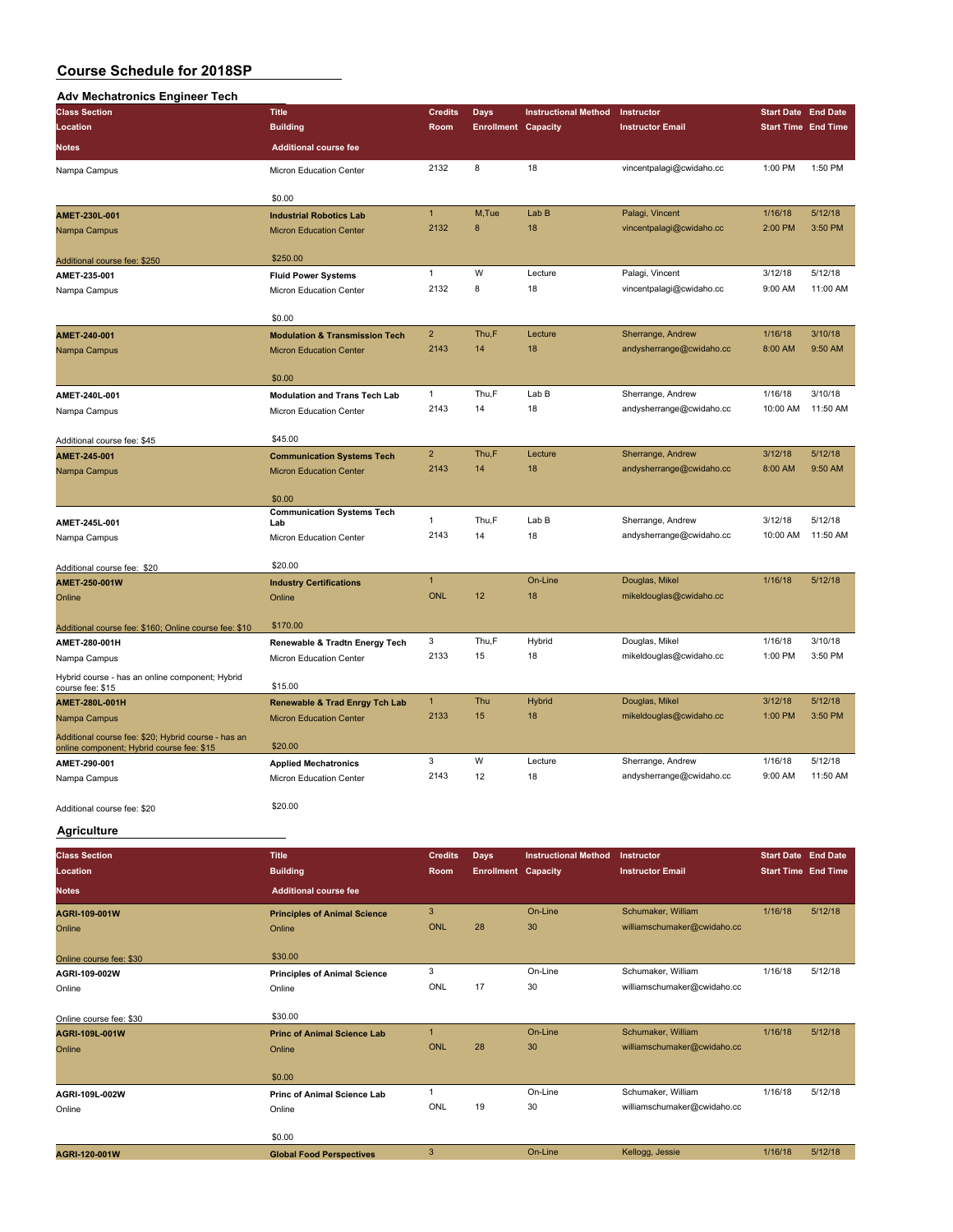| <b>Agriculture</b>                                                  |                                      |                |                            |                             |                            |                            |         |
|---------------------------------------------------------------------|--------------------------------------|----------------|----------------------------|-----------------------------|----------------------------|----------------------------|---------|
| <b>Class Section</b>                                                | <b>Title</b>                         | <b>Credits</b> | <b>Days</b>                | <b>Instructional Method</b> | Instructor                 | <b>Start Date End Date</b> |         |
| Location                                                            | <b>Building</b>                      | <b>Room</b>    | <b>Enrollment Capacity</b> |                             | <b>Instructor Email</b>    | <b>Start Time End Time</b> |         |
| <b>Notes</b>                                                        | <b>Additional course fee</b>         |                |                            |                             |                            |                            |         |
| Online                                                              | Online                               | <b>ONL</b>     | 28                         | 30                          | jessiekellogg@cwidaho.cc   |                            |         |
| Online course fee: \$30                                             | \$30.00                              |                |                            |                             |                            |                            |         |
| AGRI-120-002W                                                       | <b>Global Food Perspectives</b>      | 3              |                            | On-Line                     | Brechwald, Matthew         | 1/16/18                    | 5/12/18 |
| Online                                                              | Online                               | ONL            | 30                         | 30                          | mattbrechwald@cwidaho.cc   |                            |         |
| Online course fee: \$30                                             | \$30.00                              |                |                            |                             |                            |                            |         |
| AGRI-120-003W                                                       | <b>Global Food Perspectives</b>      | 3              |                            | On-Line                     | Faculty, General           | 1/16/18                    | 5/12/18 |
| Online                                                              | Online                               | <b>ONL</b>     | 14                         | 30                          |                            |                            |         |
| Online course fee: \$30                                             | \$30.00                              |                |                            |                             |                            |                            |         |
| AGRI-120-005H                                                       | <b>Global Food Perspectives</b>      | 3              | Tue                        | Hybrid                      | Schumaker, Andrea          | 1/16/18                    | 5/12/18 |
| Nampa Campus                                                        | Aspen Classroom Building             | 106            | 25                         | 30                          | andreaschumaker@cwidaho.cc | 8:30 AM                    | 9:45 AM |
| Hybrid course - has an online component; Hybrid<br>course fee: \$15 | \$15.00                              |                |                            |                             |                            |                            |         |
| AGRI-271-001W                                                       | <b>Animal Anatomy and Physiology</b> | 3              |                            | On-Line                     | Alba, Danielle             | 1/16/18                    | 5/12/18 |
| Online                                                              | Online                               | <b>ONL</b>     | 10                         | 15                          | daniellealba@cwidaho.cc    |                            |         |
| Online course fee: \$30                                             | \$30.00                              |                |                            |                             |                            |                            |         |
| AGRI-271L-001                                                       | Animal Anatomy & Phys Lab            | $\mathbf{1}$   | W                          | Lab A                       | Alba, Danielle             | 1/16/18                    | 5/12/18 |
| Ada County Campus                                                   | Mallard Place Building               | 1109           | 8                          | 15                          | daniellealba@cwidaho.cc    | 7:00 PM                    | 9:45 PM |
| Additional course fee: \$25                                         | \$25.00                              |                |                            |                             |                            |                            |         |
| AGRI-290-001W                                                       | <b>Agricultural Science Capstone</b> | $\overline{2}$ |                            | On-Line                     | Schumaker, Andrea          | 1/16/18                    | 5/12/18 |
| Online                                                              | Online                               | <b>ONL</b>     | $\overline{1}$             | 30                          | andreaschumaker@cwidaho.cc |                            |         |
| Online course fee: \$20                                             | \$20.00                              |                |                            |                             |                            |                            |         |

## **Anatomy and Physiology**

| <b>Class Section</b><br>Location                                                         | <b>Title</b><br><b>Building</b>           | <b>Credits</b><br><b>Room</b> | <b>Days</b><br><b>Enrollment Capacity</b> | <b>Instructional Method</b> | Instructor<br><b>Instructor Email</b> | <b>Start Date End Date</b><br><b>Start Time End Time</b> |          |
|------------------------------------------------------------------------------------------|-------------------------------------------|-------------------------------|-------------------------------------------|-----------------------------|---------------------------------------|----------------------------------------------------------|----------|
| <b>Notes</b>                                                                             | <b>Additional course fee</b>              |                               |                                           |                             |                                       |                                                          |          |
| ANAT-100-001                                                                             | <b>Human Structure &amp; Function</b>     | 3                             | Tue, Thu                                  | Lecture                     | Oppenheimer, Suzanne                  | 1/16/18                                                  | 5/12/18  |
| <b>Ada County Campus</b>                                                                 | <b>Pintail Center</b>                     | 1210                          | 37                                        | 37                          | suzanneoppenheimer@cwidah<br>O.CC     | 1:00 PM                                                  | 2:15 PM  |
|                                                                                          | \$0.00                                    |                               |                                           |                             |                                       |                                                          |          |
| ANAT-100-002W                                                                            | <b>Human Structure &amp; Function</b>     | 3                             |                                           | On-Line                     | Moore, Christina                      | 1/16/18                                                  | 5/12/18  |
| Online                                                                                   | Online                                    | ONL                           | 30                                        | 30                          | christinamoore2@cwidaho.cc            |                                                          |          |
| Online course fee: \$30                                                                  | \$30.00                                   |                               |                                           |                             |                                       |                                                          |          |
| ANAT-100-003W                                                                            | <b>Human Structure &amp; Function</b>     | 3                             |                                           | On-Line                     | Moore, Christina                      | 1/16/18                                                  | 5/12/18  |
| Online                                                                                   | Online                                    | <b>ONL</b>                    | 33                                        | 35                          | christinamoore2@cwidaho.cc            |                                                          |          |
| Online course fee: \$30                                                                  | \$30.00                                   |                               |                                           |                             |                                       |                                                          |          |
| ANAT-100L-001                                                                            | <b>Human Structure &amp; Function Lab</b> | 1                             | Tue                                       | Lab                         | Oppenheimer, Suzanne                  | 1/16/18                                                  | 5/12/18  |
| Ada County Campus                                                                        | Mallard Place Building                    | 1109                          | 15                                        | 15                          | suzanneoppenheimer@cwidah<br>o.cc     | 9:30 AM                                                  | 12:15 PM |
| Special coruse fee: \$15                                                                 | \$15.00                                   |                               |                                           |                             |                                       |                                                          |          |
| <b>ANAT-100L-002</b>                                                                     | <b>Human Structure &amp; Function Lab</b> | $\mathbf{1}$                  | Thu                                       | Lab                         | Oppenheimer, Suzanne                  | 1/16/18                                                  | 5/12/18  |
| <b>Ada County Campus</b>                                                                 | <b>Mallard Place Building</b>             | 1109                          | 15                                        | 15                          | suzanneoppenheimer@cwidah<br>0.CC     | 9:30 AM                                                  | 12:15 PM |
| Special course fee: \$15                                                                 | \$15.00                                   |                               |                                           |                             |                                       |                                                          |          |
| ANAT-211-002H                                                                            | Anatomy & Physiology 1                    | 3                             | Thu                                       | Hybrid                      | Jensen, Andrew                        | 1/16/18                                                  | 5/12/18  |
| Ada County Campus                                                                        | Pintail Center                            | 1210                          | 34                                        | 34                          | AndyJensen@cwidaho.cc                 | 11:30 AM                                                 | 12:45 PM |
| Hybrid course - may be online component; Hybrid<br>course fee: \$15; IncludED fee: \$141 | \$156.00                                  |                               |                                           |                             |                                       |                                                          |          |
| ANAT-211-004W                                                                            | <b>Anatomy &amp; Physiology 1</b>         | 3                             |                                           | On-Line                     | Leavitt, Hollie                       | 1/16/18                                                  | 5/12/18  |
| Online                                                                                   | Online                                    | <b>ONL</b>                    | 30                                        | 30                          | hollieleavitt@cwidaho.cc              |                                                          |          |
| Online course fee: \$30; IncludED fee: \$141                                             | \$171.00                                  |                               |                                           |                             |                                       |                                                          |          |
| ANAT-211-006                                                                             | Anatomy & Physiology 1                    | 3                             | Tue, Thu                                  | Lecture                     | Dahl, N                               | 1/16/18                                                  | 5/12/18  |
| Ada County Campus                                                                        | <b>Pintail Center</b>                     | 1210                          | 31                                        | 50                          | ericdahl@cwidaho.cc                   | 10:00 AM                                                 | 11:15 AM |
| IncludED fee: \$141                                                                      | \$141.00                                  |                               |                                           |                             |                                       |                                                          |          |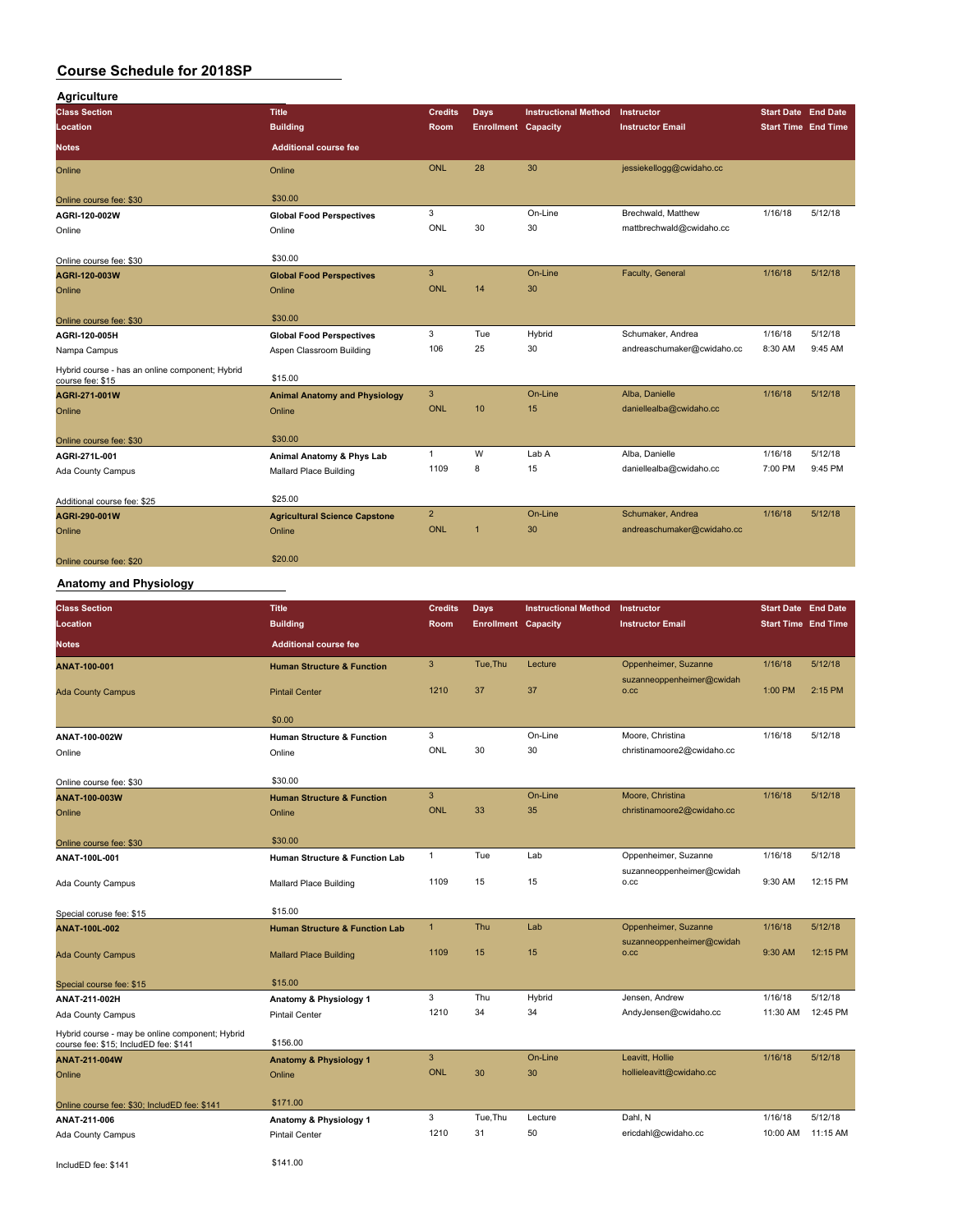| <b>Anatomy and Physiology</b>                                                                                                                                                                                                       |                                                |                |                            |                             |                                                   |                            |          |
|-------------------------------------------------------------------------------------------------------------------------------------------------------------------------------------------------------------------------------------|------------------------------------------------|----------------|----------------------------|-----------------------------|---------------------------------------------------|----------------------------|----------|
| <b>Class Section</b>                                                                                                                                                                                                                | <b>Title</b>                                   | <b>Credits</b> | Days                       | <b>Instructional Method</b> | Instructor                                        | <b>Start Date End Date</b> |          |
| Location                                                                                                                                                                                                                            | <b>Building</b>                                | Room           | <b>Enrollment Capacity</b> |                             | <b>Instructor Email</b>                           | <b>Start Time End Time</b> |          |
| <b>Notes</b>                                                                                                                                                                                                                        | <b>Additional course fee</b>                   |                |                            |                             |                                                   |                            |          |
| ANAT-211-007                                                                                                                                                                                                                        | <b>Anatomy &amp; Physiology 1</b>              | 3              | W,F                        | Lecture                     | Jensen, Andrew                                    | 1/16/18                    | 5/12/18  |
| <b>Canyon County Center</b>                                                                                                                                                                                                         | <b>Canyon County Center</b>                    | 220AB          | 35                         | 40                          | AndyJensen@cwidaho.cc                             | 5:30 PM                    | 6:45 PM  |
| IncludED fee: \$141                                                                                                                                                                                                                 | \$141.00                                       |                |                            |                             |                                                   |                            |          |
| ANAT-211-008                                                                                                                                                                                                                        | Anatomy & Physiology 1                         | 3              | <b>SAT</b>                 | Lecture                     | Dahl, N                                           | 1/16/18                    | 5/12/18  |
| Canyon County Center                                                                                                                                                                                                                | Canyon County Center                           | 207AB          | 20                         | 40                          | ericdahl@cwidaho.cc                               | 1:00 PM                    | 3:45 PM  |
| IncludED fee: \$141                                                                                                                                                                                                                 | \$141.00                                       |                |                            |                             |                                                   |                            |          |
| ANAT-211-010                                                                                                                                                                                                                        | <b>Anatomy &amp; Physiology 1</b>              | $\mathbf{3}$   | Tue, Thu                   | Lecture                     | Leavitt, Hollie                                   | 1/16/18                    | 5/12/18  |
| <b>Canyon County Center</b>                                                                                                                                                                                                         | <b>Canyon County Center</b>                    | 207AB          | 37                         | 40                          | hollieleavitt@cwidaho.cc                          | 2:30 PM                    | 3:45 PM  |
| IncludED fee: \$141                                                                                                                                                                                                                 | \$141.00                                       |                |                            |                             |                                                   |                            |          |
| ANAT-211-011W                                                                                                                                                                                                                       | Anatomy & Physiology 1                         | 3              |                            | On-Line                     | Leavitt, Hollie                                   | 1/16/18                    | 5/12/18  |
| Online                                                                                                                                                                                                                              | Online                                         | ONL            | 30                         | 30                          | hollieleavitt@cwidaho.cc                          |                            |          |
| Online course fee: \$30; IncludED fee: \$141                                                                                                                                                                                        | \$171.00                                       |                |                            |                             |                                                   |                            |          |
| ANAT-211L-001H                                                                                                                                                                                                                      | Anatomy & Physiology 1 Lab                     | $\mathbf{1}$   |                            | Hybrid                      | Nelson, Marianne                                  | 1/16/18                    | 5/12/18  |
| <b>Canyon County Center</b><br>Hybrid course fee: \$5; For additional details and<br>TENTATIVE schedule please see our website:<br>http://cwidaho.cc/current-students/flexible-science-                                             | <b>Canyon County Center</b><br>\$5.00          | 226            | 214                        | 264                         | mariannenelson@cwidaho.cc                         |                            |          |
| lab                                                                                                                                                                                                                                 |                                                | 3              | W                          | Lecture                     | Leavitt, Hollie                                   | 1/16/18                    | 5/12/18  |
| ANAT-212-001H<br>Canyon County Center                                                                                                                                                                                               | Anatomy & Physiology 2<br>Canyon County Center | 207AB          | 28                         | 30                          | hollieleavitt@cwidaho.cc                          | 10:00 AM                   | 11:15 AM |
| Hybrid course - has an online component; Hybrid<br>course fee: \$15                                                                                                                                                                 | \$15.00                                        |                |                            |                             |                                                   |                            |          |
| ANAT-212-003H                                                                                                                                                                                                                       | <b>Anatomy &amp; Physiology 2</b>              | 3              | Thu                        | Hybrid                      | Jensen, Andrew                                    | 1/16/18                    | 5/12/18  |
| <b>Canyon County Center</b>                                                                                                                                                                                                         | <b>Canyon County Center</b>                    | 220AB          | 24                         | 30                          | AndyJensen@cwidaho.cc                             | 5:30 PM                    | 6:45 PM  |
| Hybrid course - may be online component; Hybrid<br>course fee: \$15                                                                                                                                                                 | \$15.00                                        |                |                            |                             |                                                   |                            |          |
| ANAT-212-004H                                                                                                                                                                                                                       | Anatomy & Physiology 2                         | 3              | Tue                        | Hybrid                      | Leavitt, Hollie                                   | 1/16/18                    | 5/12/18  |
| Ada County Campus                                                                                                                                                                                                                   | <b>Pintail Center</b>                          | 1208           | 30                         | 30                          | hollieleavitt@cwidaho.cc                          | 10:00 AM                   | 11:15 AM |
| Hybrid course - has an online component; Hybrid<br>course fee: \$15                                                                                                                                                                 | \$15.00                                        |                |                            |                             |                                                   |                            |          |
| ANAT-212-006                                                                                                                                                                                                                        | <b>Anatomy &amp; Physiology 2</b>              | 3              | <b>SAT</b>                 | Lecture                     | Potter, Shelley                                   | 1/16/18                    | 5/12/18  |
| <b>Canyon County Center</b>                                                                                                                                                                                                         | <b>Canyon County Center</b>                    | 207AB          | 11                         | 40                          | shelleypotter@cwidaho.cc                          | 10:00 AM                   | 12:45 PM |
|                                                                                                                                                                                                                                     | \$0.00                                         |                |                            |                             |                                                   |                            |          |
| ANAT-212-008W                                                                                                                                                                                                                       | Anatomy & Physiology 2                         | 3              |                            | On-Line                     | Koob, Marilyn                                     | 1/16/18                    | 5/12/18  |
| Online                                                                                                                                                                                                                              | Online                                         | ONL            | 28                         | 30                          | melkoob@cwidaho.cc                                |                            |          |
| Online course fee: \$30                                                                                                                                                                                                             | \$30.00                                        |                |                            |                             |                                                   |                            |          |
| ANAT-212L-001H                                                                                                                                                                                                                      | Anatomy & Physiology 2 Lab                     | $\mathbf{1}$   |                            | Hybrid                      | Nelson, Marianne                                  | 1/16/18                    | 5/12/18  |
| <b>Canyon County Center</b><br>Special course fee: \$52; Hybrid course - has an<br>online component; Hybrid course fee: \$5; For<br>additional details and TENTATIVE schedule please<br>see our website: http://cwidaho.cc/current- | <b>Canyon County Center</b>                    | 229            | 120                        | 180                         | mariannenelson@cwidaho.cc                         |                            |          |
| students/flexible-science-lab                                                                                                                                                                                                       | \$57.00                                        |                |                            |                             |                                                   |                            |          |
| ANAT-280-002                                                                                                                                                                                                                        | Pathophysiology                                | $\overline{4}$ | F                          | Lecture                     | Oppenheimer, Suzanne<br>suzanneoppenheimer@cwidah | 1/16/18                    | 5/12/18  |
| Ada County Campus                                                                                                                                                                                                                   | <b>Pintail Center</b>                          | 1210           | 27                         | 30                          | 0.CC                                              | 11:00 AM                   | 3:00 PM  |
| Additional course fee: \$27                                                                                                                                                                                                         | \$27.00                                        |                |                            |                             |                                                   |                            |          |
| ANAT-280-003W                                                                                                                                                                                                                       | Pathophysiology                                | $\overline{4}$ |                            | On-Line                     | Leggett, Jennifer                                 | 1/16/18                    | 5/12/18  |
| Online                                                                                                                                                                                                                              | Online                                         | <b>ONL</b>     | 27                         | 30                          | jenniferleggett@cwidaho.cc                        |                            |          |
| Online course fee: \$40                                                                                                                                                                                                             | \$40.00                                        |                |                            |                             |                                                   |                            |          |
| ANAT-280-004W                                                                                                                                                                                                                       | Pathophysiology                                | 4              |                            | On-Line                     | Leggett, Jennifer                                 | 1/16/18                    | 5/12/18  |
| Online                                                                                                                                                                                                                              | Online                                         | ONL            | 16                         | 30                          | jenniferleggett@cwidaho.cc                        |                            |          |
| Online course fee: \$40                                                                                                                                                                                                             | \$40.00                                        |                |                            |                             |                                                   |                            |          |

#### **Anthropology**

| <b>Class Section</b><br>Location<br><b>Notes</b> | Title<br><b>Building</b><br><b>Additional course fee</b> | <b>Credits</b><br><b>Room</b> | Days<br><b>Enrollment Capacity</b> | <b>Instructional Method</b> | Instructor<br><b>Instructor Email</b> | <b>Start Date End Date</b><br><b>Start Time End Time</b> |          |
|--------------------------------------------------|----------------------------------------------------------|-------------------------------|------------------------------------|-----------------------------|---------------------------------------|----------------------------------------------------------|----------|
| <b>ANTH-101-001</b>                              | <b>Physical Anthropology</b>                             | 309                           | M.W                                | Lecture                     | Gorrell, Nicole                       | 1/16/18                                                  | 5/12/18  |
| Nampa Campus                                     | <b>Academic Building</b>                                 |                               | 14                                 | 40                          | nikkigorrell@cwidaho.cc               | 11:30 AM                                                 | 12:45 PM |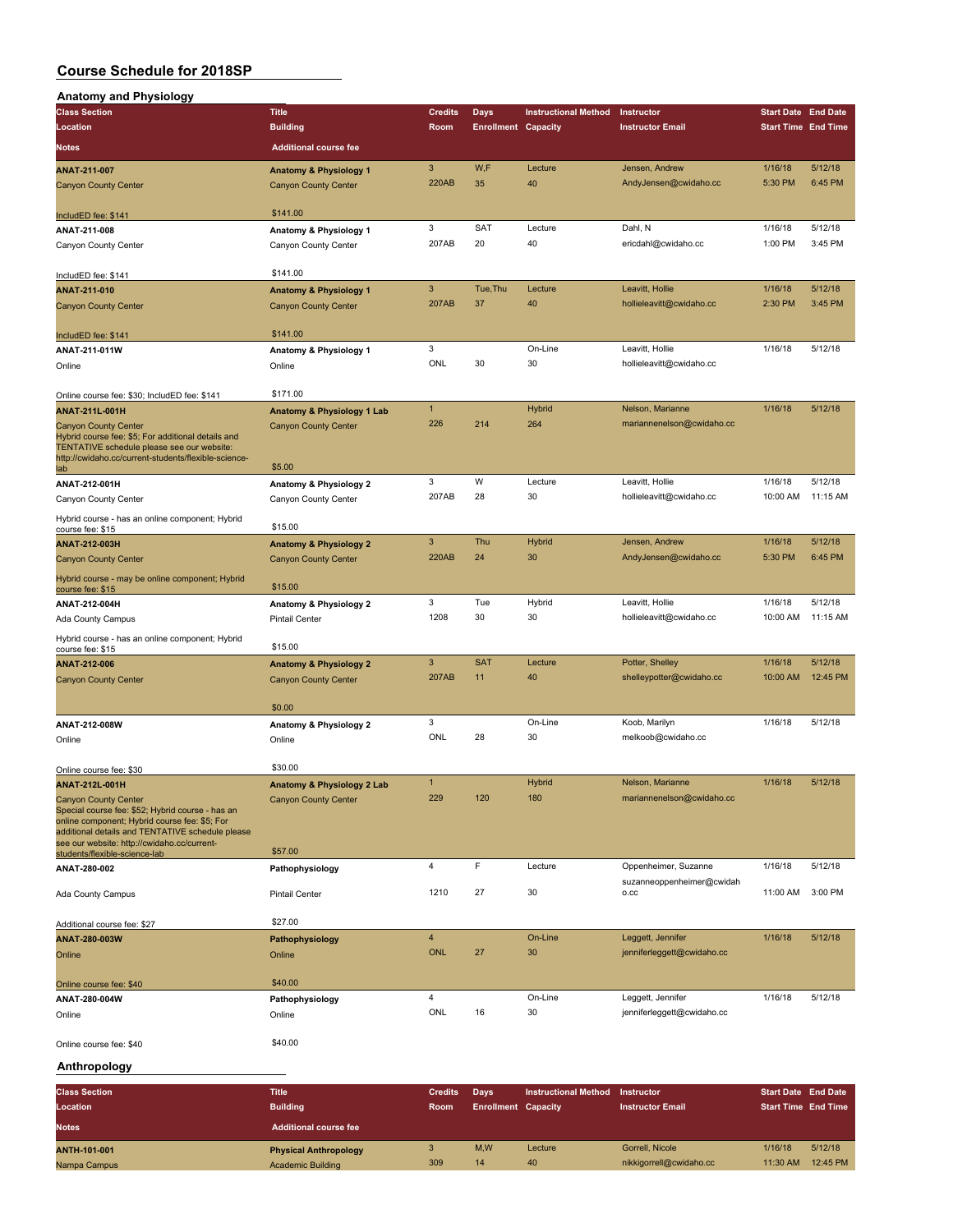| Anthropology               |                                     |                |                            |                             |                           |                            |         |
|----------------------------|-------------------------------------|----------------|----------------------------|-----------------------------|---------------------------|----------------------------|---------|
| <b>Class Section</b>       | <b>Title</b>                        | <b>Credits</b> | <b>Days</b>                | <b>Instructional Method</b> | Instructor                | Start Date End Date        |         |
| Location                   | <b>Building</b>                     | Room           | <b>Enrollment Capacity</b> |                             | <b>Instructor Email</b>   | <b>Start Time End Time</b> |         |
| <b>Notes</b>               | <b>Additional course fee</b>        |                |                            |                             |                           |                            |         |
|                            |                                     |                |                            |                             |                           |                            |         |
|                            | \$0.00                              |                |                            |                             |                           |                            |         |
| ANTH-101-002               | <b>Physical Anthropology</b>        | 3              | Tue, Thu                   | Lecture                     | Petersen, Katherine       | 1/16/18                    | 5/12/18 |
| Ada County Campus          | Pintail Center                      | 1318           | 16                         | 40                          | kathypetersen@cwidaho.cc  | 8:30 AM                    | 9:45 AM |
|                            | \$0.00                              |                |                            |                             |                           |                            |         |
| <b>ANTH-101-003W</b>       | <b>Physical Anthropology</b>        | $\overline{3}$ |                            | On-Line                     | Fruhlinger, Jake          | 1/16/18                    | 5/12/18 |
| Online                     | Online                              | <b>ONL</b>     | 33                         | 35                          | jakefruhlinger@cwidaho.cc |                            |         |
| Online course fee: \$30    | \$30.00                             |                |                            |                             |                           |                            |         |
| ANTH-102-001               | <b>Cultural Anthropology</b>        | 3              | M, W                       | Lecture                     | Gorrell, Nicole           | 1/16/18                    | 5/12/18 |
| Nampa Campus               | Academic Building                   | 309            | 18                         | 40                          | nikkigorrell@cwidaho.cc   | 2:30 PM                    | 3:45 PM |
|                            | \$0.00                              |                |                            |                             |                           |                            |         |
| <b>ANTH-102-003W</b>       | <b>Cultural Anthropology</b>        | 3              |                            | On-Line                     | Gorrell, Nicole           | 1/16/18                    | 5/12/18 |
| Online                     | Online                              | ONL            | 34                         | 35                          | nikkigorrell@cwidaho.cc   |                            |         |
| Online course fee: \$30    | \$30.00                             |                |                            |                             |                           |                            |         |
| ANTH-102-004W              | <b>Cultural Anthropology</b>        | 3              |                            | On-Line                     | Gorrell, Nicole           | 1/16/18                    | 5/12/18 |
| Online                     | Online                              | <b>ONL</b>     | 14                         | 35                          | nikkigorrell@cwidaho.cc   |                            |         |
| Online course fee: \$30    | \$30.00                             |                |                            |                             |                           |                            |         |
| <b>ANTH-238-001</b>        | <b>Native Peoples of N. America</b> | $\mathbf{3}$   | M,W                        | Lecture                     | Gorrell, Nicole           | 1/16/18                    | 5/12/18 |
| Nampa Campus               | <b>Academic Building</b>            | 309            | 15                         | 35                          | nikkigorrell@cwidaho.cc   | 4:00 PM                    | 5:15 PM |
|                            | \$0.00                              |                |                            |                             |                           |                            |         |
| ANTH-293-001               | Anthropology Internship             | $\mathbf{1}$   |                            | Internship                  | Gorrell, Nicole           | 1/16/18                    | 5/12/18 |
| <b>Community Locations</b> | Community Location                  | <b>CMTY</b>    | $\mathsf 0$                | $\overline{\mathbf{2}}$     | nikkigorrell@cwidaho.cc   |                            |         |
|                            | \$0.00                              |                |                            |                             |                           |                            |         |

## **Applied Accounting**

| <b>Class Section</b>                                                | <b>Title</b>                          | <b>Credits</b> | Days                       | <b>Instructional Method</b> | Instructor              | <b>Start Date End Date</b><br><b>Start Time End Time</b> |          |
|---------------------------------------------------------------------|---------------------------------------|----------------|----------------------------|-----------------------------|-------------------------|----------------------------------------------------------|----------|
| Location                                                            | <b>Building</b>                       | <b>Room</b>    | <b>Enrollment</b> Capacity |                             | <b>Instructor Email</b> |                                                          |          |
| <b>Notes</b>                                                        | <b>Additional course fee</b>          |                |                            |                             |                         |                                                          |          |
| <b>ACNT-151-001</b>                                                 | <b>Fundamental Accounting Concept</b> | 3              | M.W                        | Lecture                     | Boldt. Michell          | 1/16/18                                                  | 5/12/18  |
| <b>Ada County Campus</b>                                            | <b>Pintail Center</b>                 | 1230           | 13                         | 22                          | michellboldt@cwidaho.cc | 10:00 AM                                                 | 11:15 AM |
|                                                                     |                                       |                |                            |                             |                         |                                                          |          |
|                                                                     | \$0.00                                |                |                            |                             |                         |                                                          |          |
| ACNT-199-001H                                                       | <b>Applied Accountng Special Tpcs</b> | 3              | Tue                        | Hybrid                      | Boldt, Michell          | 1/16/18                                                  | 5/12/18  |
| Ada County Campus                                                   | <b>Pintail Center</b>                 | 1203           | 10                         | 20                          | michellboldt@cwidaho.cc | 1:00 PM                                                  | 2:15 PM  |
| Hybrid course - has an online component; Hybrid<br>course fee: \$15 | \$15.00                               |                |                            |                             |                         |                                                          |          |
| <b>ACNT-255-001W</b>                                                | <b>Computerized Accounting</b>        | 3              |                            | On-Line                     | Boldt. Michell          | 1/16/18                                                  | 5/12/18  |
| Online                                                              | Online                                | <b>ONL</b>     | 9                          | 25                          | michellboldt@cwidaho.cc |                                                          |          |
|                                                                     | \$159.00                              |                |                            |                             |                         |                                                          |          |
| Additional course fee: \$129; Online course fee: \$30               |                                       | 3              | W                          | Hybrid                      | Boldt, Michell          | 1/16/18                                                  | 5/12/18  |
| ACNT-258-001H                                                       | Payroll & Human Resource Issue        | 1230           | 22                         |                             |                         | 1:00 PM                                                  | 2:15 PM  |
| Ada County Campus                                                   | <b>Pintail Center</b>                 |                |                            | 22                          | michellboldt@cwidaho.cc |                                                          |          |
| Hybrid course - has an online component; Hybrid<br>course fee: \$15 | \$15.00                               |                |                            |                             |                         |                                                          |          |
| ACNT-260-001                                                        | <b>Professional Bookkeeping</b>       | 3              | Tue.Thu                    | Lecture                     | Boldt. Michell          | 1/16/18                                                  | 5/12/18  |
| <b>Ada County Campus</b>                                            | <b>Pintail Center</b>                 | 1320           | 13                         | 30                          | michellboldt@cwidaho.cc | 11:30 AM                                                 | 12:45 PM |
| Additional course fee: \$210                                        | \$210.00                              |                |                            |                             |                         |                                                          |          |
| ACNT-264-001                                                        | <b>Volunteer Income Tax Assist</b>    | $\mathbf{1}$   | W                          | Lecture                     | Welker, Joseph          | 1/16/18                                                  | 5/12/18  |
| Ada County Campus                                                   | <b>Pintail Center</b>                 | 1205           | 12                         | 20                          | joewelker@cwidaho.cc    | 4:00 PM                                                  | 6:00 PM  |
|                                                                     | \$0.00                                |                |                            |                             |                         |                                                          |          |
| Art                                                                 |                                       |                |                            |                             |                         |                                                          |          |
| <b>Class Section</b>                                                | <b>Title</b>                          | <b>Credits</b> | Days,                      | <b>Instructional Method</b> | Instructor              | <b>Start Date End Date</b>                               |          |

| <b>Class Section</b> | <b>Title</b>                 | <b>Credits</b> | Davs                       | <b>Instructional Method</b> | Instructor              | <b>Start Date End Date</b> |                            |
|----------------------|------------------------------|----------------|----------------------------|-----------------------------|-------------------------|----------------------------|----------------------------|
| Location             | <b>Building</b>              | <b>Room</b>    | <b>Enrollment Capacity</b> |                             | <b>Instructor Email</b> |                            | <b>Start Time End Time</b> |
| <b>Notes</b>         | <b>Additional course fee</b> |                |                            |                             |                         |                            |                            |
| <b>ARTS-101-001H</b> | <b>Art History 1</b>         |                | Tue                        | <b>Hybrid</b>               | Brown, Karen            | 1/16/18                    | 5/12/18                    |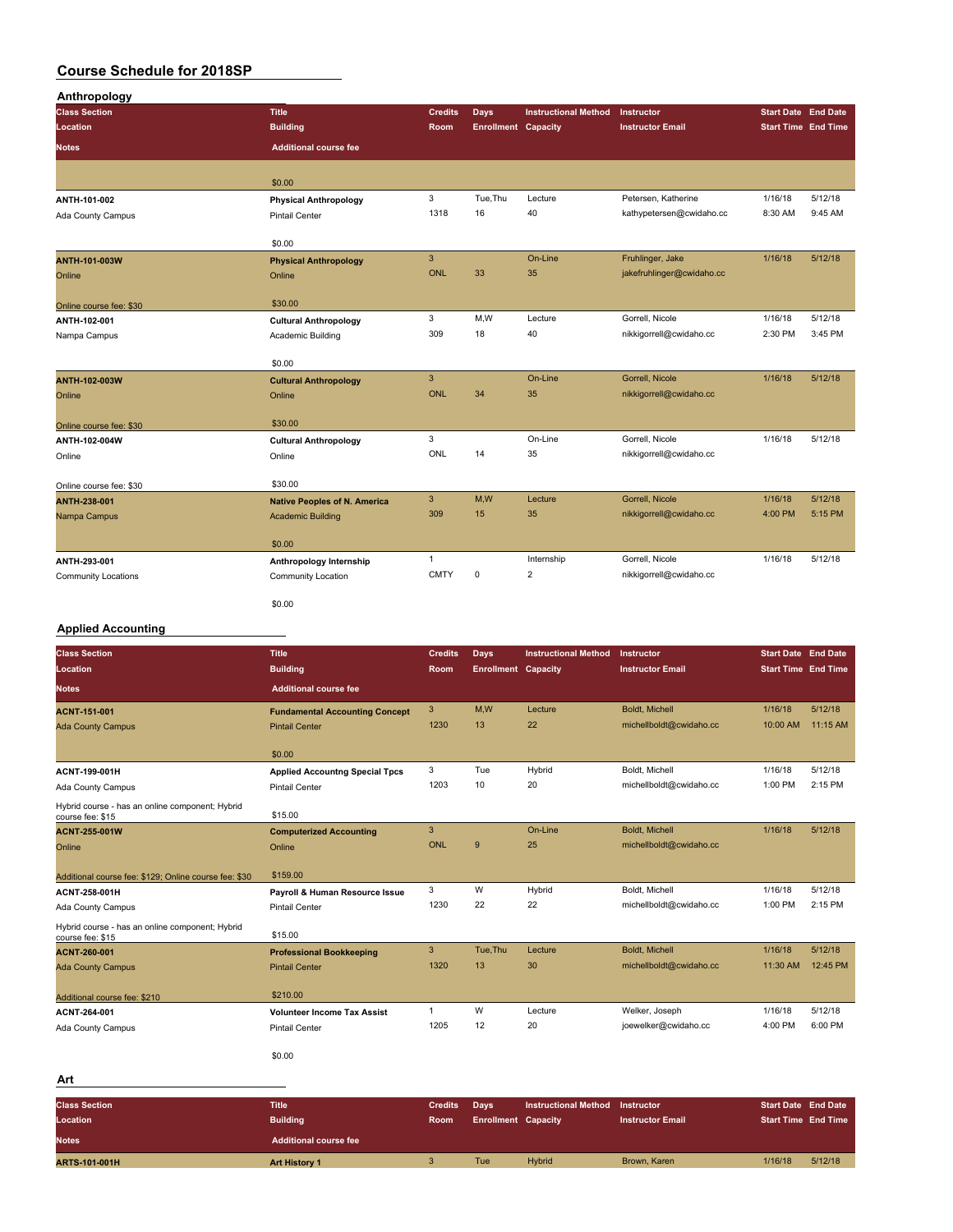| Art                                                                                        |                                                        |                           |                            |                             |                            |                            |          |
|--------------------------------------------------------------------------------------------|--------------------------------------------------------|---------------------------|----------------------------|-----------------------------|----------------------------|----------------------------|----------|
| <b>Class Section</b>                                                                       | <b>Title</b>                                           | <b>Credits</b>            | Days                       | <b>Instructional Method</b> | Instructor                 | <b>Start Date End Date</b> |          |
| Location                                                                                   | <b>Building</b>                                        | Room                      | <b>Enrollment Capacity</b> |                             | <b>Instructor Email</b>    | <b>Start Time End Time</b> |          |
| Notes                                                                                      | <b>Additional course fee</b>                           |                           |                            |                             |                            |                            |          |
| <b>Ada County Campus</b>                                                                   | <b>Pintail Center</b>                                  | 1318                      | 41                         | 42                          | karenbrown@cwidaho.cc      | 10:00 AM                   | 11:15 AM |
| Hybrid course - has an online component; Hybrid<br>course fee: \$15; IncludED fee: \$92.60 | \$107.60                                               |                           |                            |                             |                            |                            |          |
| ARTS-101-002                                                                               | Art History 1                                          | 3                         | Tue, Thu                   | Lecture                     | Brown, Karen               | 1/16/18                    | 5/12/18  |
| Nampa Campus                                                                               | Academic Building                                      | 105                       | 32                         | 45                          | karenbrown@cwidaho.cc      | 2:30 PM                    | 3:45 PM  |
| IncludED fee: \$92.60                                                                      | \$92.60                                                |                           |                            |                             |                            |                            |          |
| ARTS-101-003W                                                                              | <b>Art History 1</b>                                   | $\ensuremath{\mathsf{3}}$ |                            | On-Line                     | Brown, Karen               | 1/16/18                    | 5/12/18  |
| Online                                                                                     | Online                                                 | <b>ONL</b>                | 30                         | 30                          | karenbrown@cwidaho.cc      |                            |          |
| Online course fee: \$30; IncludED fee: \$92.60                                             | \$122.60                                               |                           |                            |                             |                            |                            |          |
| ARTS-102-006W                                                                              | Art History 2                                          | 3                         |                            | On-Line                     | Brown, Karen               | 1/16/18                    | 5/12/18  |
| Online                                                                                     | Online                                                 | ONL                       | 30                         | 30                          | karenbrown@cwidaho.cc      |                            |          |
| Online course fee: \$30; IncludED fee: \$92.60                                             | \$122.60                                               |                           |                            |                             |                            |                            |          |
| ARTS-104-001                                                                               | African, Oceanic & Pre-Clm Art                         | $\mathbf{3}$              | M,W                        | Lecture                     | Brown, Karen               | 1/16/18                    | 5/12/18  |
| Nampa Campus                                                                               | <b>Academic Building</b>                               | 105                       | 16                         | 30                          | karenbrown@cwidaho.cc      | 1:00 PM                    | 2:15 PM  |
|                                                                                            | \$0.00                                                 |                           |                            |                             |                            |                            |          |
| ARTS-106-001H                                                                              | Intro to 3-D Art Foundations                           | 3                         | W                          | Hybrid                      | Mullis, Eric               | 1/16/18                    | 5/12/18  |
| Nampa Campus                                                                               | Academic Building                                      | 206                       | 25                         | 26                          | ericmullis@cwidaho.cc      | 4:30 PM                    | 6:50 PM  |
| Hybrid course - has an online component; Hybrid                                            | \$65.00                                                |                           |                            |                             |                            |                            |          |
| course fee: \$15; Course fee: \$50<br>ARTS-106-002H                                        | Intro to 3-D Art Foundations                           | $\mathbf{3}$              | Thu                        | Hybrid                      | Mullis, Eric               | 1/16/18                    | 5/12/18  |
| Nampa Campus                                                                               | <b>Academic Building</b>                               | 206                       | 17                         | 26                          | ericmullis@cwidaho.cc      | 4:30 PM                    | 6:50 PM  |
| Hybrid course - has an online component; Hybrid                                            |                                                        |                           |                            |                             |                            |                            |          |
| course fee: \$15; Course fee: \$50<br>ARTS-109-001                                         | \$65.00                                                | 3                         | Tue, Thu                   | Lecture                     | Fazil, Goran               | 1/16/18                    | 5/12/18  |
| Nampa Campus                                                                               | Drawing 1<br>Academic Building                         | 206                       | 26                         | 26                          | goranfazil@cwidaho.cc      | 1:40 PM                    | 4:00 PM  |
|                                                                                            |                                                        |                           |                            |                             |                            |                            |          |
| Special course fee: \$40                                                                   | \$40.00                                                |                           |                            |                             |                            |                            |          |
| ARTS-109-002                                                                               | <b>Drawing 1</b>                                       | $\mathbf{3}$              | M,W                        | Lecture                     | VanDeGrift, April          | 1/16/18                    | 5/12/18  |
| Nampa Campus                                                                               | <b>Academic Building</b>                               | 206                       | 22                         | 26                          | aprilvandegrift@cwidaho.cc | 10:50 AM                   | 1:10 PM  |
| Special course fee: \$40                                                                   | \$40.00                                                |                           |                            |                             |                            |                            |          |
| ARTS-150-001                                                                               | <b>Digital Photography 1</b>                           | 3                         | F,SAT                      | Lecture                     | Hanel, Shawna              | 1/16/18                    | 5/12/18  |
| Ada County Campus                                                                          | <b>Pintail Center</b>                                  | 1203                      | 9                          | 12                          | shawnahanel@cwidaho.cc     | 8:00 AM                    | 10:20 AM |
| Special course fee: \$50 Cross-listed with COMM<br>150                                     | \$50.00                                                |                           |                            |                             |                            |                            |          |
| ARTS-212-001                                                                               | Drawing 2                                              | $\mathbf{3}$              | Tue, Thu                   | Lecture                     | Fazil, Goran               | 1/16/18                    | 5/12/18  |
| Nampa Campus                                                                               | <b>Academic Building</b>                               | 206                       | 21                         | 26                          | goranfazil@cwidaho.cc      | 10:50 AM                   | 1:10 PM  |
| Additional course fee: \$50                                                                | \$50.00                                                |                           |                            |                             |                            |                            |          |
| ARTS-215-001                                                                               | Painting 1                                             | 3                         | M,W                        | Lecture                     | VanDeGrift, April          | 1/16/18                    | 5/12/18  |
| Nampa Campus                                                                               | Academic Building                                      | 206                       | 17                         | 26                          | aprilvandegrift@cwidaho.cc | 1:40 PM                    | 4:00 PM  |
| Special course fee: \$50                                                                   | \$50.00                                                |                           |                            |                             |                            |                            |          |
| ARTS-231-001I                                                                              | <b>Sculpture</b>                                       | $\ensuremath{\mathsf{3}}$ |                            | Lecture                     | Mullis, Eric               | 1/16/18                    | 5/12/18  |
| Nampa Campus                                                                               | <b>Academic Building</b>                               | 206                       | $\mathbf{1}$               | $\mathbf{1}$                | ericmullis@cwidaho.cc      |                            |          |
|                                                                                            | \$50.00                                                |                           |                            |                             |                            |                            |          |
| ARTS-250-001                                                                               | Digital Photography 2                                  | 3                         | F,SAT                      | Lecture                     | Hanel, Shawna              | 1/16/18                    | 5/12/18  |
| Ada County Campus                                                                          | <b>Pintail Center</b>                                  | 1203                      | 18                         | 20                          | shawnahanel@cwidaho.cc     | 11:30 AM                   | 1:50 PM  |
|                                                                                            |                                                        |                           |                            |                             |                            |                            |          |
| Additional course fee: \$50                                                                | \$50.00                                                | $\mathbf{3}$              | Tue, Thu                   | Lecture                     | Fazil, Goran               | 1/16/18                    | 5/12/18  |
| ARTS-290-001<br>Nampa Campus                                                               | <b>Studio Art Capstone</b><br><b>Academic Building</b> | 206                       | 5                          | 26                          | goranfazil@cwidaho.cc      | 9:00 AM                    | 10:15 AM |
|                                                                                            |                                                        |                           |                            |                             |                            |                            |          |
|                                                                                            | \$0.00                                                 |                           |                            |                             |                            |                            |          |
| <b>Auto Body Technology</b>                                                                |                                                        |                           |                            |                             |                            |                            |          |

**Class Section Title Credits Days Instructional Method Instructor Start Date End Date Location Building Room Enrollment Capacity Instructor Email Start Time End Time Notes Additional course fee ATBD-160-001 Estimating Extincting 1** M,Tue,Thu,F Lecture Music, Terence 1/16/18 5/12/18 Nampa Campus Micron Education Center 2202 13 17 terrymusic@cwidaho.cc 7:30 AM 9:30 AM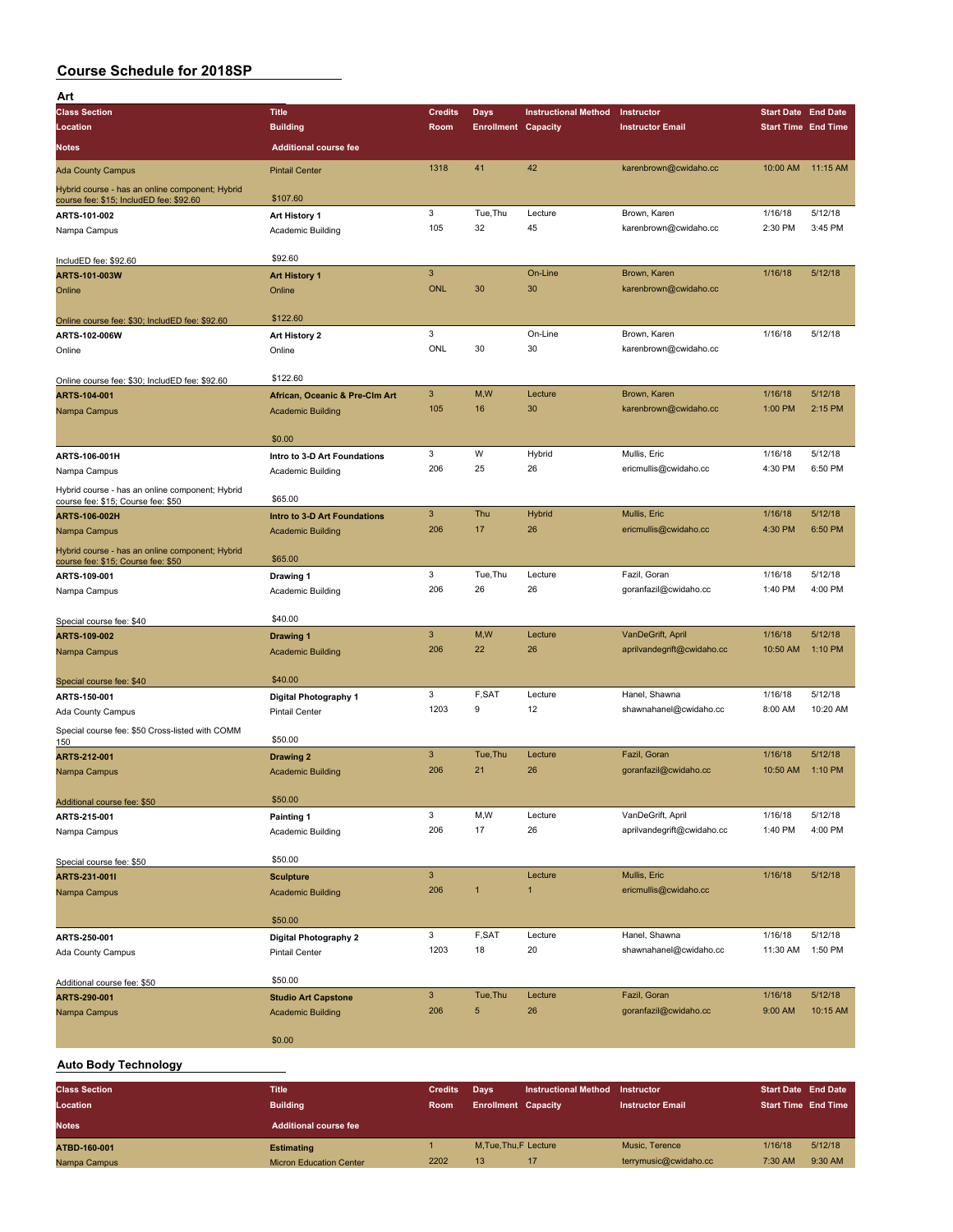| <b>Auto Body Technology</b>  |                                |                |                            |                             |                            |                                                                                                                 |         |
|------------------------------|--------------------------------|----------------|----------------------------|-----------------------------|----------------------------|-----------------------------------------------------------------------------------------------------------------|---------|
| <b>Class Section</b>         | <b>Title</b>                   | <b>Credits</b> | Days                       | <b>Instructional Method</b> | Instructor                 |                                                                                                                 |         |
| Location                     | <b>Building</b>                | Room           | <b>Enrollment Capacity</b> |                             | <b>Instructor Email</b>    |                                                                                                                 |         |
| <b>Notes</b>                 | <b>Additional course fee</b>   |                |                            |                             |                            |                                                                                                                 |         |
|                              | \$0.00                         |                |                            |                             |                            |                                                                                                                 |         |
| ATBD-160L-001                | <b>Estimating Lab</b>          | $\overline{2}$ | M.Tue, W.Thu Lab A         |                             | Music, Terence             | 1/16/18                                                                                                         | 5/12/18 |
| Nampa Campus                 | Micron Education Center        | 1401           | 13                         | 17                          | terrymusic@cwidaho.cc      | 9:30 AM                                                                                                         | 3:00 PM |
|                              | \$0.00                         |                |                            |                             |                            |                                                                                                                 |         |
| ATBD-170-001                 | <b>Primers/Paint Prep</b>      | $\mathbf{1}$   | M, Tue, Thu, F Lecture     |                             | Music, Terence             | 1/16/18                                                                                                         | 5/12/18 |
| Nampa Campus                 | <b>Micron Education Center</b> | 2202           | 13                         | 17                          | terrymusic@cwidaho.cc      | 7:30 AM                                                                                                         | 9:30 AM |
|                              | \$0.00                         |                |                            |                             |                            |                                                                                                                 |         |
| ATBD-170L-001                | <b>Primers/Paint Prep Lab</b>  | $\overline{2}$ | M, Tue, W, Thu Lab A       |                             | Music, Terence             | 1/16/18                                                                                                         | 5/12/18 |
| Nampa Campus                 | Micron Education Center        | 1401           | 13                         | 17                          | terrymusic@cwidaho.cc      | 9:30 AM                                                                                                         | 3:00 PM |
| Additional course fee: \$125 | \$125.00                       |                |                            |                             |                            |                                                                                                                 |         |
| ATBD-180-001                 | <b>Collision Repair</b>        | $\overline{2}$ | M.Tue.Thu.F Lecture        |                             | Music, Terence             | 1/16/18                                                                                                         | 5/12/18 |
| Nampa Campus                 | <b>Micron Education Center</b> | 2202           | 13                         | 17                          | terrymusic@cwidaho.cc      | <b>Start Date End Date</b><br><b>Start Time End Time</b><br>7:30 AM<br>1/16/18<br>9:30 AM<br>1/16/18<br>7:30 AM | 9:30 AM |
|                              | \$0.00                         |                |                            |                             |                            |                                                                                                                 |         |
| ATBD-180L-001                | <b>Collision Repair Lab</b>    | $\overline{4}$ | M, Tue, W, Thu Lab A       |                             | Music, Terence             |                                                                                                                 | 5/12/18 |
| Nampa Campus                 | Micron Education Center        | 1401           | 13                         | 17                          | terrymusic@cwidaho.cc      |                                                                                                                 | 3:00 PM |
|                              | \$0.00                         |                |                            |                             |                            |                                                                                                                 |         |
| ATBD-260-001                 | <b>Auto Body Co-op</b>         | 12             | M.Tue.Thu.F Lab A          |                             | McConnachie, Sean          |                                                                                                                 | 5/12/18 |
| Nampa Campus                 | <b>Micron Education Center</b> | 1401           | 15                         | 17                          | seanmcconnachie@cwidaho.cc |                                                                                                                 | 5:00 PM |
| Additional course fee: \$125 | \$125.00                       |                |                            |                             |                            |                                                                                                                 |         |

## **Automotive Technology**

| <b>Class Section</b>         | <b>Title</b>                              | <b>Credits</b> | <b>Days</b>                | <b>Instructional Method</b> | Instructor              | <b>Start Date End Date</b> |          |
|------------------------------|-------------------------------------------|----------------|----------------------------|-----------------------------|-------------------------|----------------------------|----------|
| Location                     | <b>Building</b>                           | Room           | <b>Enrollment Capacity</b> |                             | <b>Instructor Email</b> | <b>Start Time End Time</b> |          |
| <b>Notes</b>                 | <b>Additional course fee</b>              |                |                            |                             |                         |                            |          |
| AUTO-111-001                 | <b>Auto Tech Fundamentls &amp; Safety</b> | $\overline{2}$ | M.Tue.W.Thu Lecture        |                             | Hicks, Timothy          | 1/16/18                    | 3/10/18  |
| Nampa Campus                 | <b>Micron Education Center</b>            | 1201           | 18                         | 20                          | timhicks@cwidaho.cc     | 7:00 AM                    | 7:45 AM  |
|                              |                                           |                |                            |                             |                         |                            |          |
| AUTO-114-001                 | \$0.00                                    | 6              | M, Tue, W, Thu Lab B       |                             | Hicks, Timothy          | 1/16/18                    | 3/10/18  |
|                              | Maintenance & Lght Repair Fund            | 1206           | 18                         | 20                          | timhicks@cwidaho.cc     | 9:15 AM                    | 12:30 PM |
| Nampa Campus                 | Micron Education Center                   |                |                            |                             |                         |                            |          |
| Additional course fee: \$200 | \$200.00                                  |                |                            |                             |                         |                            |          |
| AUTO-114-001                 | <b>Maintenance &amp; Lght Repair Fund</b> | $6\phantom{a}$ | M.Tue.W.Thu Lecture        |                             | Hicks, Timothy          | 1/16/18                    | 3/10/18  |
| Nampa Campus                 | <b>Micron Education Center</b>            | 1201           | 18                         | 20                          | timhicks@cwidaho.cc     | 7:50 AM                    | 9:00 AM  |
|                              |                                           |                |                            |                             |                         |                            |          |
| Additional course fee: \$200 | \$200.00                                  |                |                            |                             |                         |                            |          |
| AUTO-121-001                 | <b>Electrical Systems</b>                 | 3              | M, Tue, W, Thu Lecture     |                             | Law, Scott              | 4/16/18                    | 5/12/18  |
| Nampa Campus                 | Micron Education Center                   | 1208           | 18                         | 20                          | scottlaw@cwidaho.cc     | 7:00 AM                    | 12:30 PM |
| Additional course fee: \$50  | \$50.00                                   |                |                            |                             |                         |                            |          |
| AUTO-125-001                 | <b>Automotive Elec Systems 2</b>          | 3              | M, Tue, W, Thu Lecture     |                             | Law, Scott              | 2/12/18                    | 3/10/18  |
| Nampa Campus                 | <b>Micron Education Center</b>            | 1208           | 14                         | 20                          | scottlaw@cwidaho.cc     | 7:00 AM                    | 12:30 PM |
|                              |                                           |                |                            |                             |                         |                            |          |
| Additional course fee: \$50  | \$50.00                                   |                |                            |                             |                         |                            |          |
| AUTO-125-002                 | <b>Automotive Elec Systems 2</b>          | 3              | M.Tue, W.Thu Lab B         |                             | Weaver, Gary            | 2/12/18                    | 3/10/18  |
| Nampa Campus                 | Micron Education Center                   | 1206           | 15                         | 20                          | garyweaver@cwidaho.cc   | 3:20 PM                    | 9:00 PM  |
| Additional course fee: \$50  | \$50.00                                   |                |                            |                             |                         |                            |          |
| AUTO-125-002                 | <b>Automotive Elec Systems 2</b>          | 3              | M, Tue, W, Thu Lecture     |                             | Weaver, Gary            | 2/12/18                    | 3/10/18  |
| Nampa Campus                 | <b>Micron Education Center</b>            | 1201           | 15                         | 20                          | garyweaver@cwidaho.cc   | 2:00 PM                    | 3:00 PM  |
|                              |                                           |                |                            |                             |                         |                            |          |
| Additional course fee: \$50  | \$50.00                                   |                |                            |                             |                         |                            |          |
| AUTO-131-001                 | <b>Brakes</b>                             | 3              | M.Tue, W.Thu Lab B         |                             | Hicks, Timothy          | 3/12/18                    | 4/14/18  |
| Nampa Campus                 | Micron Education Center                   | 1206           | 14                         | 16                          | timhicks@cwidaho.cc     | 8:05 AM                    | 12:30 PM |
| Additional course fee: \$45  | \$45.00                                   |                |                            |                             |                         |                            |          |
| AUTO-131-001                 | <b>Brakes</b>                             | 3              | M.Tue.W.Thu Lecture        |                             | Hicks, Timothy          | 3/12/18                    | 4/14/18  |
| Nampa Campus                 | <b>Micron Education Center</b>            | 1201           | 14                         | 16                          | timhicks@cwidaho.cc     | 7:00 AM                    | 8:00 AM  |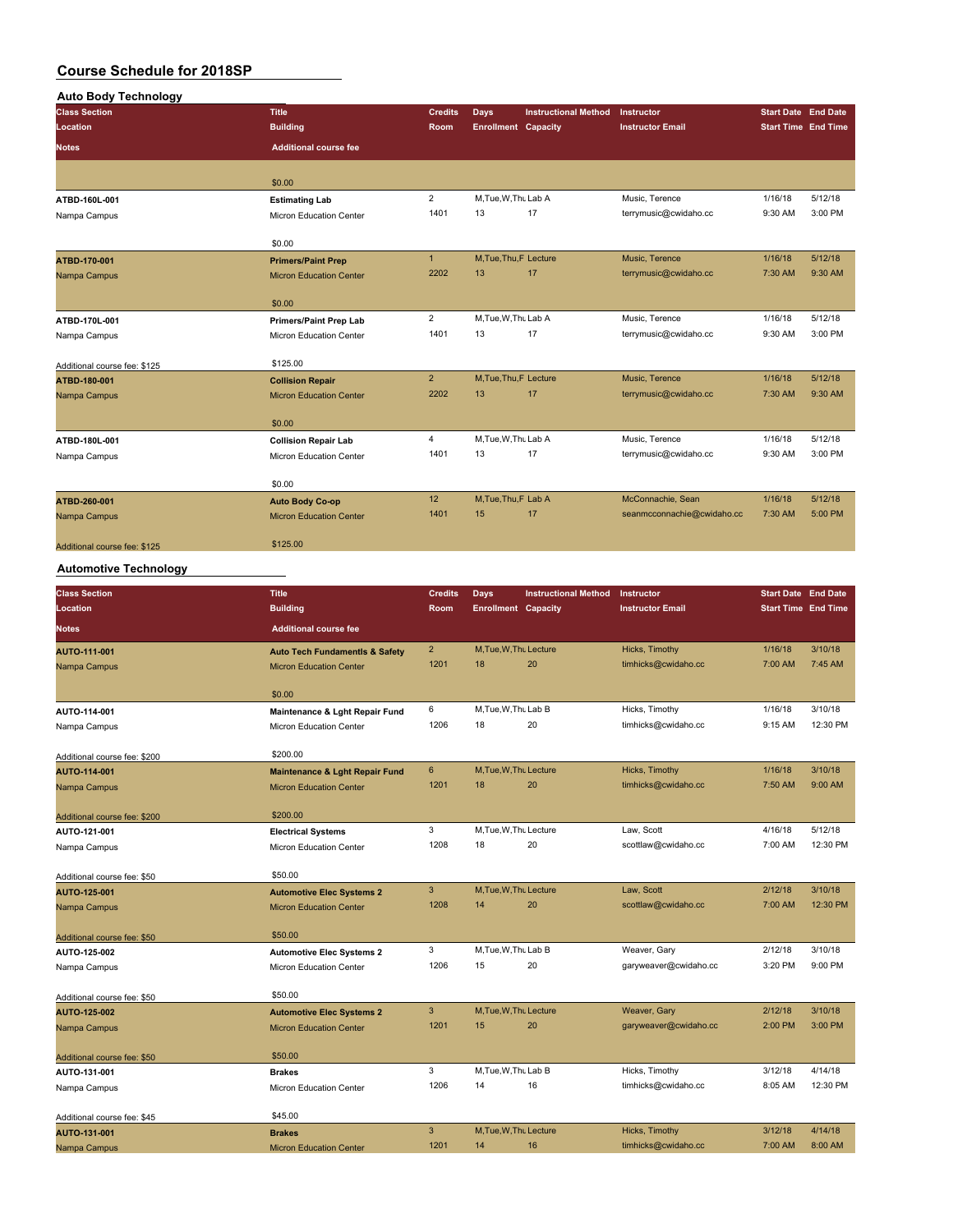| <b>Automotive Technology</b>                |                                       |                           |                            |                             |                         |         |                            |
|---------------------------------------------|---------------------------------------|---------------------------|----------------------------|-----------------------------|-------------------------|---------|----------------------------|
| <b>Class Section</b>                        | <b>Title</b>                          | <b>Credits</b>            | <b>Days</b>                | <b>Instructional Method</b> | Instructor              |         | <b>Start Date End Date</b> |
| Location                                    | <b>Building</b>                       | Room                      | <b>Enrollment Capacity</b> |                             | <b>Instructor Email</b> |         | <b>Start Time End Time</b> |
| Notes                                       | <b>Additional course fee</b>          |                           |                            |                             |                         |         |                            |
|                                             |                                       |                           |                            |                             |                         |         |                            |
|                                             |                                       |                           |                            |                             |                         |         |                            |
| Additional course fee: \$45                 | \$45.00                               | 3                         | M, Tue, W, Thu Lab B       |                             | Weaver, Gary            | 3/12/18 | 4/14/18                    |
| AUTO-131-002                                | <b>Brakes</b>                         | 1206                      | 15                         | 16                          | garyweaver@cwidaho.cc   | 3:20 PM | 9:00 PM                    |
| Nampa Campus                                | Micron Education Center               |                           |                            |                             |                         |         |                            |
| Additional course fee: \$45                 | \$45.00                               |                           |                            |                             |                         |         |                            |
| AUTO-131-002                                | <b>Brakes</b>                         | $\mathbf{3}$              | M, Tue, W, Thu Lecture     |                             | Weaver, Gary            | 3/12/18 | 4/14/18                    |
| Nampa Campus                                | <b>Micron Education Center</b>        | 1201                      | 15                         | 16                          | garyweaver@cwidaho.cc   | 2:00 PM | 3:00 PM                    |
|                                             |                                       |                           |                            |                             |                         |         |                            |
| Additional course fee: \$45                 | \$45.00                               |                           |                            |                             |                         |         |                            |
| AUTO-135-001                                | <b>Suspension and Steering</b>        | 3                         | M, Tue, W, Thu Lab B       |                             | Hicks, Timothy          | 4/16/18 | 5/12/18                    |
| Nampa Campus                                | Micron Education Center               | 1206                      | 14                         | 16                          | timhicks@cwidaho.cc     | 8:05 AM | 12:30 PM                   |
|                                             |                                       |                           |                            |                             |                         |         |                            |
| Additional course fee: \$45                 | \$45.00                               |                           |                            |                             |                         |         | 5/12/18                    |
| AUTO-135-001                                | <b>Suspension and Steering</b>        | $\mathbf{3}$              | M, Tue, W, Thu Lecture     |                             | Hicks, Timothy          | 4/16/18 |                            |
| Nampa Campus                                | <b>Micron Education Center</b>        | 1201                      | 14                         | 16                          | timhicks@cwidaho.cc     | 7:00 AM | 8:00 AM                    |
|                                             | \$45.00                               |                           |                            |                             |                         |         |                            |
| Additional course fee: \$45<br>AUTO-135-002 | <b>Suspension and Steering</b>        | 3                         | M, Tue, W, Thu Lab B       |                             | Weaver, Gary            | 4/16/18 | 5/12/18                    |
| Nampa Campus                                | Micron Education Center               | 1206                      | 15                         | 16                          | garyweaver@cwidaho.cc   | 3:20 PM | 9:00 PM                    |
|                                             |                                       |                           |                            |                             |                         |         |                            |
| Additional course fee: \$45                 | \$45.00                               |                           |                            |                             |                         |         |                            |
| AUTO-135-002                                | <b>Suspension and Steering</b>        | $\mathbf{3}$              | M.Tue.W.Thu Lecture        |                             | Weaver, Gary            | 4/16/18 | 5/12/18                    |
| Nampa Campus                                | <b>Micron Education Center</b>        | 1201                      | 15                         | 16                          | garyweaver@cwidaho.cc   | 2:00 PM | 3:00 PM                    |
|                                             |                                       |                           |                            |                             |                         |         |                            |
| Additional course fee: \$45                 | \$45.00                               |                           |                            |                             |                         |         |                            |
| AUTO-141-001                                | <b>Engine Repair</b>                  | 3                         | M, Tue, W, Thu Lab B       |                             | Starkey, Brik           | 3/12/18 | 4/14/18                    |
| Nampa Campus                                | Micron Education Center               | 1207                      | 18                         | 21                          | brikstarkey@cwidaho.cc  | 8:05 AM | 12:30 PM                   |
|                                             |                                       |                           |                            |                             |                         |         |                            |
| Additional course fee: \$100                | \$100.00                              |                           |                            |                             |                         |         |                            |
| AUTO-141-001                                | <b>Engine Repair</b>                  | $\mathbf{3}$              | M, Tue, W, Thu Lecture     |                             | Starkey, Brik           | 3/12/18 | 4/14/18                    |
| Nampa Campus                                | <b>Micron Education Center</b>        | 1210                      | 18                         | 21                          | brikstarkey@cwidaho.cc  | 7:00 AM | 8:00 AM                    |
|                                             | \$100.00                              |                           |                            |                             |                         |         |                            |
| Additional course fee: \$100                |                                       | 3                         | M, Tue, W, Thu Lab B       |                             | Starkey, Brik           | 1/16/18 | 2/10/18                    |
| AUTO-145-001                                | <b>Manual Drivetrain and Axles</b>    | 1207                      | 14                         | 16                          | brikstarkey@cwidaho.cc  | 8:05 AM | 12:30 PM                   |
| Nampa Campus                                | Micron Education Center               |                           |                            |                             |                         |         |                            |
| Additional course fee: \$250                | \$250.00                              |                           |                            |                             |                         |         |                            |
| AUTO-145-001                                | <b>Manual Drivetrain and Axles</b>    | 3                         | M, Tue, W, Thu Lecture     |                             | Starkey, Brik           | 1/16/18 | 2/10/18                    |
| Nampa Campus                                | <b>Micron Education Center</b>        | 1210                      | 14                         | 16                          | brikstarkey@cwidaho.cc  | 7:00 AM | 8:00 AM                    |
|                                             |                                       |                           |                            |                             |                         |         |                            |
| Additional course fee: \$250                | \$250.00                              |                           |                            |                             |                         |         |                            |
| AUTO-145-002                                | <b>Manual Drivetrain and Axles</b>    | 3                         | M, Tue, W, Thu Lab B       |                             | Weaver, Gary            | 1/16/18 | 2/10/18                    |
| Nampa Campus                                | <b>Micron Education Center</b>        | 1207                      | 15                         | 16                          | garyweaver@cwidaho.cc   | 3:20 PM | 9:00 PM                    |
|                                             |                                       |                           |                            |                             |                         |         |                            |
| Additional course fee: \$250                | \$250.00                              |                           |                            |                             |                         |         |                            |
| AUTO-145-002                                | <b>Manual Drivetrain and Axles</b>    | $\mathbf{3}$              | M, Tue, W, Thu Lecture     |                             | Weaver, Gary            | 1/16/18 | 2/10/18                    |
| Nampa Campus                                | <b>Micron Education Center</b>        | 1201                      | 15                         | 16                          | garyweaver@cwidaho.cc   | 2:00 PM | 3:00 PM                    |
|                                             |                                       |                           |                            |                             |                         |         |                            |
| Additional course fee: \$250                | \$250.00                              | 3                         | M, Tue, W, Thu Lecture     |                             | Law, Scott              | 1/16/18 | 2/10/18                    |
| AUTO-250-001                                | <b>Engine Management Systems 1</b>    | 1208                      | 9                          | 19                          | scottlaw@cwidaho.cc     | 7:00 AM | 12:30 PM                   |
| Nampa Campus                                | Micron Education Center               |                           |                            |                             |                         |         |                            |
| Additional course fee: \$45                 | \$45.00                               |                           |                            |                             |                         |         |                            |
| AUTO-255-001                                | <b>Engine Management Systems 2</b>    | $\ensuremath{\mathsf{3}}$ | M, Tue, W, Thu Lecture     |                             | Law, Scott              | 3/12/18 | 4/14/18                    |
| Nampa Campus                                | <b>Micron Education Center</b>        | 1208                      | $\boldsymbol{9}$           | 16                          | scottlaw@cwidaho.cc     | 7:00 AM | 12:30 PM                   |
|                                             |                                       |                           |                            |                             |                         |         |                            |
| Additional course fee: \$45                 | \$45.00                               |                           |                            |                             |                         |         |                            |
| AUTO-260-001                                | <b>Automtc Transmission/Transaxle</b> | 3                         | M, Tue, W, Thu Lab B       |                             | Starkey, Brik           | 2/12/18 | 3/10/18                    |
| Nampa Campus                                | Micron Education Center               | 1207                      | 8                          | 16                          | brikstarkey@cwidaho.cc  | 8:05 AM | 12:30 PM                   |
|                                             |                                       |                           |                            |                             |                         |         |                            |
| Additional course fee: \$100                | \$100.00                              |                           |                            |                             |                         |         |                            |
| AUTO-260-001                                | <b>Automtc Transmission/Transaxle</b> | $\mathbf{3}$              | M, Tue, W, Thu Lecture     |                             | Starkey, Brik           | 2/12/18 | 3/10/18                    |
| Nampa Campus                                | <b>Micron Education Center</b>        | 1210                      | 8                          | 16                          | brikstarkey@cwidaho.cc  | 7:00 AM | 8:00 AM                    |
|                                             |                                       |                           |                            |                             |                         |         |                            |
| Additional course fee: \$100                | \$100.00                              | 3                         | M, Tue, W, Thu Lab B       |                             | Starkey, Brik           | 4/16/18 | 5/12/18                    |
| AUTO-265-001                                | <b>Heating &amp; Air Conditioning</b> |                           |                            |                             |                         |         |                            |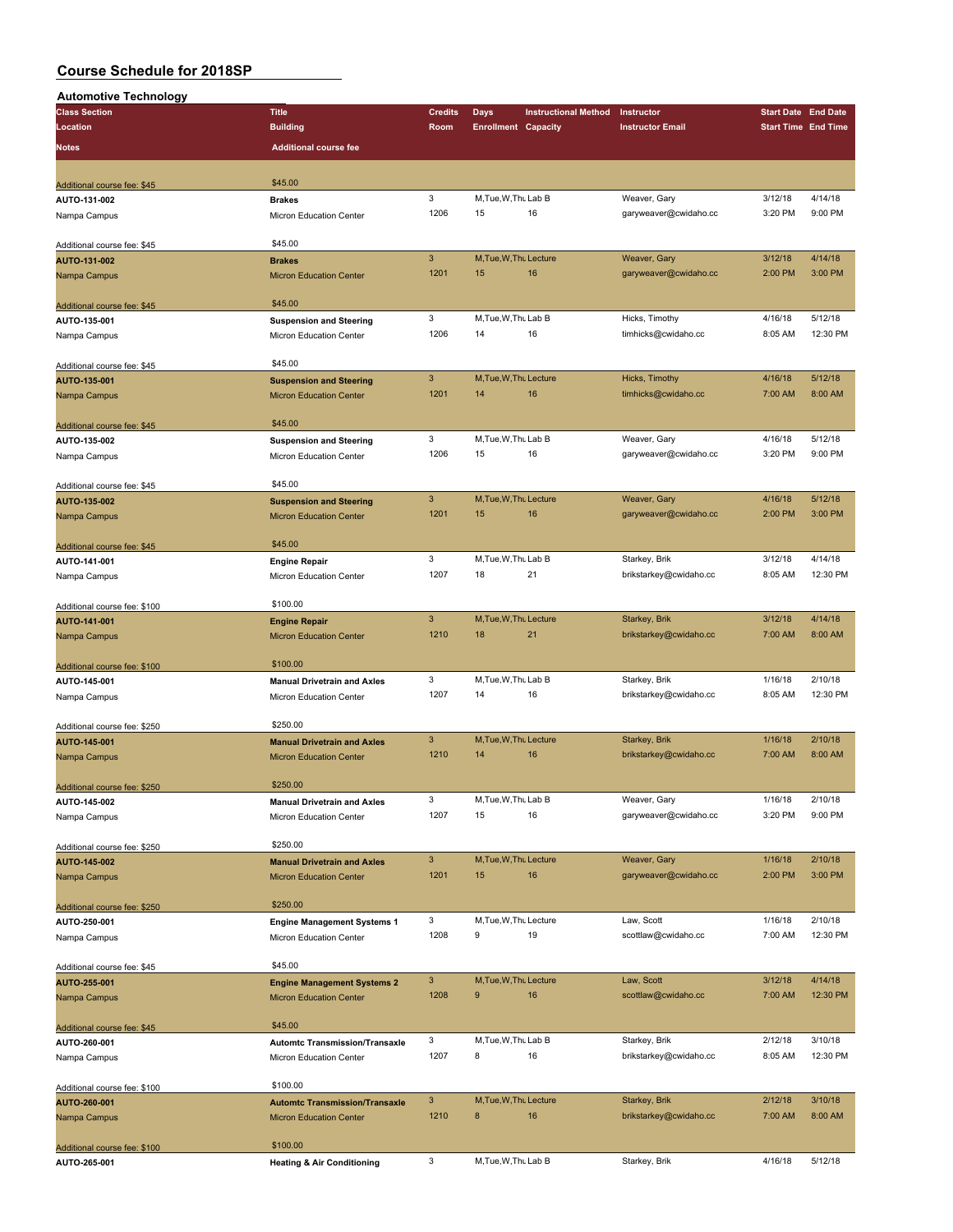| <b>Automotive Technology</b> |                                       |                |                            |                             |                         |                            |          |
|------------------------------|---------------------------------------|----------------|----------------------------|-----------------------------|-------------------------|----------------------------|----------|
| <b>Class Section</b>         | <b>Title</b>                          | <b>Credits</b> | <b>Days</b>                | <b>Instructional Method</b> | <b>Instructor</b>       | Start Date End Date        |          |
| Location                     | <b>Building</b>                       | <b>Room</b>    | <b>Enrollment Capacity</b> |                             | <b>Instructor Email</b> | <b>Start Time End Time</b> |          |
| <b>Notes</b>                 | <b>Additional course fee</b>          |                |                            |                             |                         |                            |          |
| Nampa Campus                 | Micron Education Center               | 1207           | 9                          | 16                          | brikstarkey@cwidaho.cc  | 8:05 AM                    | 12:30 PM |
| Additional course fee: \$65  | \$65.00                               |                |                            |                             |                         |                            |          |
| AUTO-265-001                 | <b>Heating &amp; Air Conditioning</b> | 3              | M.Tue.W.Tht Lecture        |                             | Starkey, Brik           | 4/16/18                    | 5/12/18  |
| Nampa Campus                 | <b>Micron Education Center</b>        | 1210           | 9                          | 16                          | brikstarkey@cwidaho.cc  | 7:00 AM                    | 8:00 AM  |
| Additional course fee: \$65  | \$65.00                               |                |                            |                             |                         |                            |          |
| AUTO-276-001                 | <b>Automotive Technology Capstone</b> | 12             | M, Tue, W, Thu Lab A       |                             | Crowley, David          | 1/16/18                    | 5/12/18  |
| Nampa Campus                 | Micron Education Center               | 1206           | 22                         | 32                          | davecrowley@cwidaho.cc  | 7:00 AM                    | 3:00 PM  |
| Additional course fee: \$30  | \$30.00                               |                |                            |                             |                         |                            |          |

### **Biology**

г

|                                                                                                                                                                                                                                                                                                                                                                                                                                                                                                                                                                                                                                                                                                                                                                                                                                                                                                                                                                                                                                                                                                                                                                                                                                                                                                                                                                                                                                                                                                                                                                                                                                                                                                                                                             |                              |              |    |         |                         | <b>Start Date End Date</b> |          |
|-------------------------------------------------------------------------------------------------------------------------------------------------------------------------------------------------------------------------------------------------------------------------------------------------------------------------------------------------------------------------------------------------------------------------------------------------------------------------------------------------------------------------------------------------------------------------------------------------------------------------------------------------------------------------------------------------------------------------------------------------------------------------------------------------------------------------------------------------------------------------------------------------------------------------------------------------------------------------------------------------------------------------------------------------------------------------------------------------------------------------------------------------------------------------------------------------------------------------------------------------------------------------------------------------------------------------------------------------------------------------------------------------------------------------------------------------------------------------------------------------------------------------------------------------------------------------------------------------------------------------------------------------------------------------------------------------------------------------------------------------------------|------------------------------|--------------|----|---------|-------------------------|----------------------------|----------|
| Location                                                                                                                                                                                                                                                                                                                                                                                                                                                                                                                                                                                                                                                                                                                                                                                                                                                                                                                                                                                                                                                                                                                                                                                                                                                                                                                                                                                                                                                                                                                                                                                                                                                                                                                                                    | <b>Building</b>              | Room         |    |         | <b>Instructor Email</b> | <b>Start Time End Time</b> |          |
| <b>Notes</b>                                                                                                                                                                                                                                                                                                                                                                                                                                                                                                                                                                                                                                                                                                                                                                                                                                                                                                                                                                                                                                                                                                                                                                                                                                                                                                                                                                                                                                                                                                                                                                                                                                                                                                                                                | <b>Additional course fee</b> |              |    |         |                         |                            |          |
| BIOL-100-001W                                                                                                                                                                                                                                                                                                                                                                                                                                                                                                                                                                                                                                                                                                                                                                                                                                                                                                                                                                                                                                                                                                                                                                                                                                                                                                                                                                                                                                                                                                                                                                                                                                                                                                                                               | <b>Concepts of Biology</b>   | 3            |    | On-Line | Gabbard, Marie          | 1/16/18                    | 5/12/18  |
| Online                                                                                                                                                                                                                                                                                                                                                                                                                                                                                                                                                                                                                                                                                                                                                                                                                                                                                                                                                                                                                                                                                                                                                                                                                                                                                                                                                                                                                                                                                                                                                                                                                                                                                                                                                      | Online                       | <b>ONL</b>   | 30 | 30      | mariegabbard@cwidaho.cc |                            |          |
| Online course fee: \$30; IncludED fee: \$96                                                                                                                                                                                                                                                                                                                                                                                                                                                                                                                                                                                                                                                                                                                                                                                                                                                                                                                                                                                                                                                                                                                                                                                                                                                                                                                                                                                                                                                                                                                                                                                                                                                                                                                 | \$126.00                     |              |    |         |                         |                            |          |
| BIOL-100-002W                                                                                                                                                                                                                                                                                                                                                                                                                                                                                                                                                                                                                                                                                                                                                                                                                                                                                                                                                                                                                                                                                                                                                                                                                                                                                                                                                                                                                                                                                                                                                                                                                                                                                                                                               | <b>Concepts of Biology</b>   |              |    |         | Horner, Amy             |                            | 5/12/18  |
| Online                                                                                                                                                                                                                                                                                                                                                                                                                                                                                                                                                                                                                                                                                                                                                                                                                                                                                                                                                                                                                                                                                                                                                                                                                                                                                                                                                                                                                                                                                                                                                                                                                                                                                                                                                      | Online                       | ONL          | 30 | 30      | amyhorner@cwidaho.cc    |                            |          |
| Online course fee: \$30; IncludED fee: \$96                                                                                                                                                                                                                                                                                                                                                                                                                                                                                                                                                                                                                                                                                                                                                                                                                                                                                                                                                                                                                                                                                                                                                                                                                                                                                                                                                                                                                                                                                                                                                                                                                                                                                                                 | \$126.00                     |              |    |         |                         |                            |          |
| <b>BIOL-100-004W</b>                                                                                                                                                                                                                                                                                                                                                                                                                                                                                                                                                                                                                                                                                                                                                                                                                                                                                                                                                                                                                                                                                                                                                                                                                                                                                                                                                                                                                                                                                                                                                                                                                                                                                                                                        | <b>Concepts of Biology</b>   | $\mathbf{3}$ |    | On-Line | Horner, Amy             | 1/16/18                    | 5/12/18  |
| Online                                                                                                                                                                                                                                                                                                                                                                                                                                                                                                                                                                                                                                                                                                                                                                                                                                                                                                                                                                                                                                                                                                                                                                                                                                                                                                                                                                                                                                                                                                                                                                                                                                                                                                                                                      | Online                       | <b>ONL</b>   | 30 | 30      | amyhorner@cwidaho.cc    |                            |          |
| Online course fee: \$30; IncludED fee: \$96                                                                                                                                                                                                                                                                                                                                                                                                                                                                                                                                                                                                                                                                                                                                                                                                                                                                                                                                                                                                                                                                                                                                                                                                                                                                                                                                                                                                                                                                                                                                                                                                                                                                                                                 | \$126.00                     |              |    |         |                         |                            |          |
| <b>Class Section</b><br>Title<br><b>Credits</b><br>Days<br><b>Instructional Method</b><br>Instructor<br><b>Enrollment Capacity</b><br>3<br>On-Line<br>1/16/18<br>3<br>Tue<br>Hybrid<br>Trapp, James<br>1/16/18<br>BIOL-100-006H<br><b>Concepts of Biology</b><br>1210<br>29<br>30<br>5:30 PM<br>jimtrapp@cwidaho.cc<br><b>Pintail Center</b><br>\$111.00<br>course fee: \$15; IncludED fee: \$96<br>3<br>Tue, Thu<br>Lecture<br>Perkins, Dusty<br>1/16/18<br><b>Concepts of Biology</b><br>1210<br>50<br>50<br>dustyperkins@cwidaho.cc<br>2:30 PM<br><b>Pintail Center</b><br>\$96.00<br>$\mathbf{1}$<br>Hybrid<br>Moore, Christina<br>1/16/18<br><b>Concepts of Biology Lab</b><br>1109<br>200<br>59<br>christinamoore2@cwidaho.cc<br><b>Mallard Place Building</b><br>http://cwidaho.cc/current-students/flexible-science-<br>\$54.50<br>$\mathbf{1}$<br>On-Line<br>Moore, Christina<br>1/16/18<br><b>Concepts of Biology Lab</b><br><b>ONL</b><br>30<br>30<br>christinamoore2@cwidaho.cc<br>Online<br>\$0.00<br>3<br>Tue, Thu<br>Lecture<br>Heller, Gary<br>1/16/18<br><b>Biology 1</b><br>105<br>45<br>45<br>garyheller@cwidaho.cc<br>Academic Building<br>\$0.00<br>W<br>$\mathbf{3}$<br>Hybrid<br>Beckman, Daniel<br>1/16/18<br><b>Biology 1</b><br>205<br>29<br>31<br>danielbeckman@cwidaho.cc<br>Multipurpose Classroom Bldg<br>\$15.00<br>3<br>Thu<br>Hybrid<br>Beckman, Daniel<br>1/16/18<br><b>Biology 1</b><br>1210<br>30<br>18<br>danielbeckman@cwidaho.cc<br>5:30 PM<br><b>Pintail Center</b><br>\$15.00<br>3<br>F<br>Hybrid<br>Beckman, Daniel<br>1/16/18<br><b>Biology 1</b><br>30<br>30<br>1210<br>danielbeckman@cwidaho.cc<br>9:30 AM<br><b>Pintail Center</b><br>\$15.00<br>3<br>On-Line<br>Lysne, Steven<br>1/16/18<br><b>Biology 1</b> |                              | 5/12/18      |    |         |                         |                            |          |
| Ada County Campus                                                                                                                                                                                                                                                                                                                                                                                                                                                                                                                                                                                                                                                                                                                                                                                                                                                                                                                                                                                                                                                                                                                                                                                                                                                                                                                                                                                                                                                                                                                                                                                                                                                                                                                                           |                              |              |    |         |                         |                            | 6:45 PM  |
| Hybrid course - has an online component; Hybrid                                                                                                                                                                                                                                                                                                                                                                                                                                                                                                                                                                                                                                                                                                                                                                                                                                                                                                                                                                                                                                                                                                                                                                                                                                                                                                                                                                                                                                                                                                                                                                                                                                                                                                             |                              |              |    |         |                         |                            |          |
| <b>BIOL-100-007</b>                                                                                                                                                                                                                                                                                                                                                                                                                                                                                                                                                                                                                                                                                                                                                                                                                                                                                                                                                                                                                                                                                                                                                                                                                                                                                                                                                                                                                                                                                                                                                                                                                                                                                                                                         |                              |              |    |         |                         |                            | 5/12/18  |
| <b>Ada County Campus</b>                                                                                                                                                                                                                                                                                                                                                                                                                                                                                                                                                                                                                                                                                                                                                                                                                                                                                                                                                                                                                                                                                                                                                                                                                                                                                                                                                                                                                                                                                                                                                                                                                                                                                                                                    |                              |              |    |         |                         |                            | 3:45 PM  |
| IncludED fee: \$96                                                                                                                                                                                                                                                                                                                                                                                                                                                                                                                                                                                                                                                                                                                                                                                                                                                                                                                                                                                                                                                                                                                                                                                                                                                                                                                                                                                                                                                                                                                                                                                                                                                                                                                                          |                              |              |    |         |                         |                            |          |
| BIOL-100L-001H                                                                                                                                                                                                                                                                                                                                                                                                                                                                                                                                                                                                                                                                                                                                                                                                                                                                                                                                                                                                                                                                                                                                                                                                                                                                                                                                                                                                                                                                                                                                                                                                                                                                                                                                              |                              |              |    |         |                         |                            | 5/12/18  |
| Ada County Campus<br>Special course fee: \$15.00; IncludED fee: \$34.50;<br>Hybrid course fee: \$5.00 For additional details and<br>TENTATIVE schedule please see our website:                                                                                                                                                                                                                                                                                                                                                                                                                                                                                                                                                                                                                                                                                                                                                                                                                                                                                                                                                                                                                                                                                                                                                                                                                                                                                                                                                                                                                                                                                                                                                                              |                              |              |    |         |                         |                            |          |
| <u>lab</u>                                                                                                                                                                                                                                                                                                                                                                                                                                                                                                                                                                                                                                                                                                                                                                                                                                                                                                                                                                                                                                                                                                                                                                                                                                                                                                                                                                                                                                                                                                                                                                                                                                                                                                                                                  |                              |              |    |         |                         |                            |          |
| BIOL-100L-003W                                                                                                                                                                                                                                                                                                                                                                                                                                                                                                                                                                                                                                                                                                                                                                                                                                                                                                                                                                                                                                                                                                                                                                                                                                                                                                                                                                                                                                                                                                                                                                                                                                                                                                                                              |                              |              |    |         |                         |                            | 5/12/18  |
| Online                                                                                                                                                                                                                                                                                                                                                                                                                                                                                                                                                                                                                                                                                                                                                                                                                                                                                                                                                                                                                                                                                                                                                                                                                                                                                                                                                                                                                                                                                                                                                                                                                                                                                                                                                      |                              |              |    |         |                         |                            |          |
|                                                                                                                                                                                                                                                                                                                                                                                                                                                                                                                                                                                                                                                                                                                                                                                                                                                                                                                                                                                                                                                                                                                                                                                                                                                                                                                                                                                                                                                                                                                                                                                                                                                                                                                                                             |                              |              |    |         |                         |                            |          |
| BIOL-111-001                                                                                                                                                                                                                                                                                                                                                                                                                                                                                                                                                                                                                                                                                                                                                                                                                                                                                                                                                                                                                                                                                                                                                                                                                                                                                                                                                                                                                                                                                                                                                                                                                                                                                                                                                |                              |              |    |         |                         |                            | 5/12/18  |
| Nampa Campus                                                                                                                                                                                                                                                                                                                                                                                                                                                                                                                                                                                                                                                                                                                                                                                                                                                                                                                                                                                                                                                                                                                                                                                                                                                                                                                                                                                                                                                                                                                                                                                                                                                                                                                                                |                              |              |    |         |                         | 11:30 AM                   | 12:45 PM |
|                                                                                                                                                                                                                                                                                                                                                                                                                                                                                                                                                                                                                                                                                                                                                                                                                                                                                                                                                                                                                                                                                                                                                                                                                                                                                                                                                                                                                                                                                                                                                                                                                                                                                                                                                             |                              |              |    |         |                         |                            |          |
| <b>BIOL-111-002H</b>                                                                                                                                                                                                                                                                                                                                                                                                                                                                                                                                                                                                                                                                                                                                                                                                                                                                                                                                                                                                                                                                                                                                                                                                                                                                                                                                                                                                                                                                                                                                                                                                                                                                                                                                        |                              |              |    |         |                         |                            | 5/12/18  |
| Nampa Campus                                                                                                                                                                                                                                                                                                                                                                                                                                                                                                                                                                                                                                                                                                                                                                                                                                                                                                                                                                                                                                                                                                                                                                                                                                                                                                                                                                                                                                                                                                                                                                                                                                                                                                                                                |                              |              |    |         |                         | 10:00 AM                   | 11:15 AM |
| Hybrid course fee: \$15                                                                                                                                                                                                                                                                                                                                                                                                                                                                                                                                                                                                                                                                                                                                                                                                                                                                                                                                                                                                                                                                                                                                                                                                                                                                                                                                                                                                                                                                                                                                                                                                                                                                                                                                     |                              |              |    |         |                         |                            |          |
| BIOL-111-003H                                                                                                                                                                                                                                                                                                                                                                                                                                                                                                                                                                                                                                                                                                                                                                                                                                                                                                                                                                                                                                                                                                                                                                                                                                                                                                                                                                                                                                                                                                                                                                                                                                                                                                                                               |                              |              |    |         |                         |                            | 5/12/18  |
| Ada County Campus                                                                                                                                                                                                                                                                                                                                                                                                                                                                                                                                                                                                                                                                                                                                                                                                                                                                                                                                                                                                                                                                                                                                                                                                                                                                                                                                                                                                                                                                                                                                                                                                                                                                                                                                           |                              |              |    |         |                         |                            | 6:45 PM  |
| Hybrid course - has an online component; Hybrid<br>course fee: \$15                                                                                                                                                                                                                                                                                                                                                                                                                                                                                                                                                                                                                                                                                                                                                                                                                                                                                                                                                                                                                                                                                                                                                                                                                                                                                                                                                                                                                                                                                                                                                                                                                                                                                         |                              |              |    |         |                         |                            |          |
| <b>BIOL-111-004H</b>                                                                                                                                                                                                                                                                                                                                                                                                                                                                                                                                                                                                                                                                                                                                                                                                                                                                                                                                                                                                                                                                                                                                                                                                                                                                                                                                                                                                                                                                                                                                                                                                                                                                                                                                        |                              |              |    |         |                         |                            | 5/12/18  |
| <b>Ada County Campus</b>                                                                                                                                                                                                                                                                                                                                                                                                                                                                                                                                                                                                                                                                                                                                                                                                                                                                                                                                                                                                                                                                                                                                                                                                                                                                                                                                                                                                                                                                                                                                                                                                                                                                                                                                    |                              |              |    |         |                         |                            | 10:45 AM |
| Hybrid course - has an online component; Hybrid<br>course fee: \$15                                                                                                                                                                                                                                                                                                                                                                                                                                                                                                                                                                                                                                                                                                                                                                                                                                                                                                                                                                                                                                                                                                                                                                                                                                                                                                                                                                                                                                                                                                                                                                                                                                                                                         |                              |              |    |         |                         |                            |          |
| BIOL-111-005W                                                                                                                                                                                                                                                                                                                                                                                                                                                                                                                                                                                                                                                                                                                                                                                                                                                                                                                                                                                                                                                                                                                                                                                                                                                                                                                                                                                                                                                                                                                                                                                                                                                                                                                                               |                              |              |    |         |                         |                            | 5/12/18  |
| Online                                                                                                                                                                                                                                                                                                                                                                                                                                                                                                                                                                                                                                                                                                                                                                                                                                                                                                                                                                                                                                                                                                                                                                                                                                                                                                                                                                                                                                                                                                                                                                                                                                                                                                                                                      | Online                       | <b>ONL</b>   | 29 | 30      | stevelysne@cwidaho.cc   |                            |          |
| Online course fee: \$30                                                                                                                                                                                                                                                                                                                                                                                                                                                                                                                                                                                                                                                                                                                                                                                                                                                                                                                                                                                                                                                                                                                                                                                                                                                                                                                                                                                                                                                                                                                                                                                                                                                                                                                                     | \$30.00                      |              |    |         |                         |                            |          |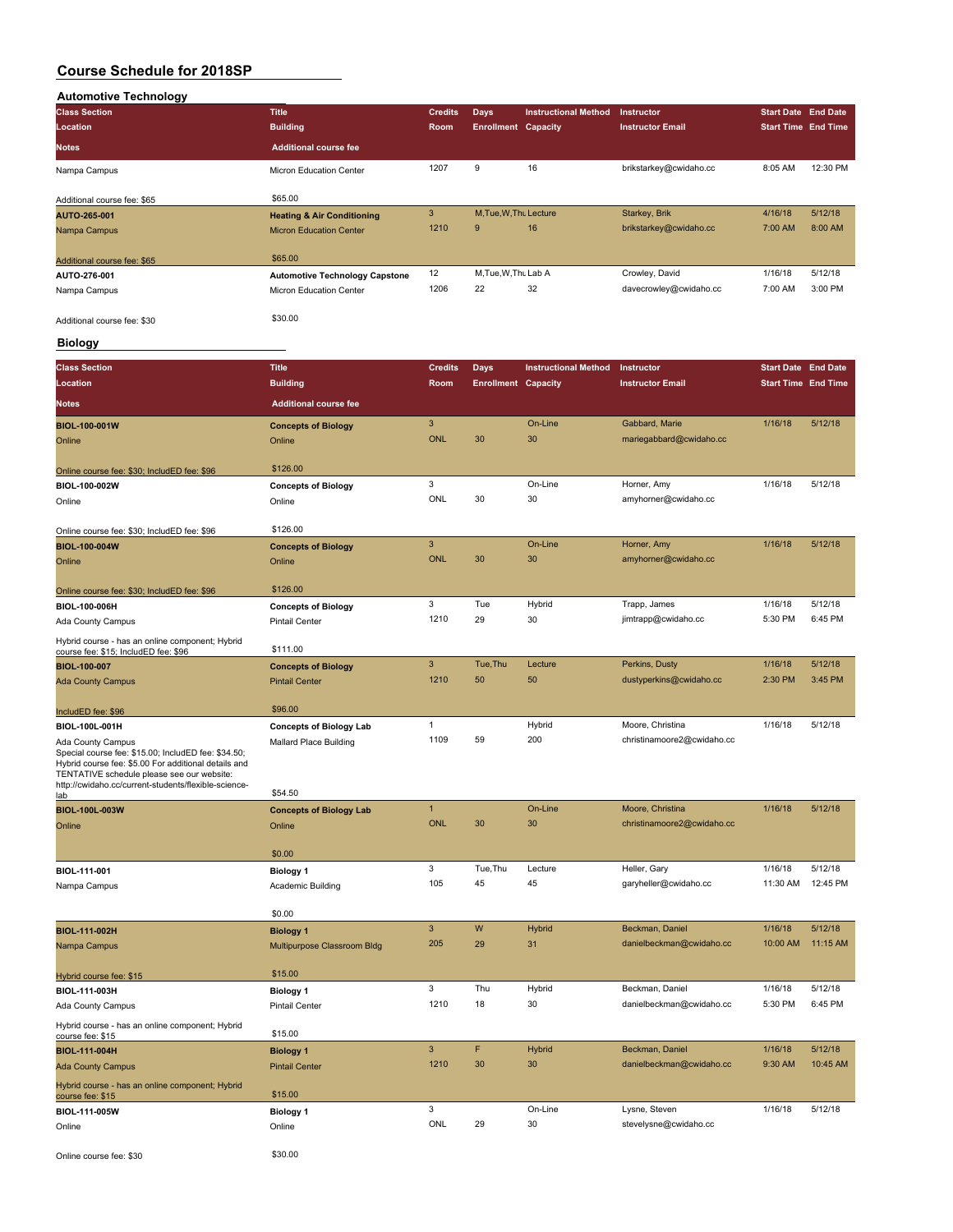| <b>Biology</b>                                                                                          |                              |                          |                            |                             |                           |                            |                   |
|---------------------------------------------------------------------------------------------------------|------------------------------|--------------------------|----------------------------|-----------------------------|---------------------------|----------------------------|-------------------|
| <b>Class Section</b>                                                                                    | <b>Title</b>                 | <b>Credits</b>           | <b>Days</b>                | <b>Instructional Method</b> | Instructor                | <b>Start Date End Date</b> |                   |
| Location                                                                                                | <b>Building</b>              | Room                     | <b>Enrollment Capacity</b> |                             | <b>Instructor Email</b>   | <b>Start Time End Time</b> |                   |
| Notes                                                                                                   | <b>Additional course fee</b> |                          |                            |                             |                           |                            |                   |
|                                                                                                         |                              |                          |                            |                             |                           |                            |                   |
| <b>BIOL-111-006W</b>                                                                                    | <b>Biology 1</b>             | $\sqrt{3}$<br><b>ONL</b> | 30                         | On-Line<br>30               | Lysne, Steven             | 1/16/18                    | 5/12/18           |
| Online                                                                                                  | Online                       |                          |                            |                             | stevelysne@cwidaho.cc     |                            |                   |
|                                                                                                         | \$30.00                      |                          |                            |                             |                           |                            |                   |
| Online course fee: \$30                                                                                 |                              | 3                        |                            | On-Line                     | Lysne, Steven             | 1/16/18                    | 5/12/18           |
| BIOL-111-007W                                                                                           | <b>Biology 1</b>             | ONL                      | 30                         | 30                          | stevelysne@cwidaho.cc     |                            |                   |
| Online                                                                                                  | Online                       |                          |                            |                             |                           |                            |                   |
|                                                                                                         | \$30.00                      |                          |                            |                             |                           |                            |                   |
| Online course fee: \$30<br><b>BIOL-111-008W</b>                                                         | <b>Biology 1</b>             | $\mathbf{3}$             |                            | On-Line                     | Lysne, Steven             | 1/16/18                    | 5/12/18           |
| Online                                                                                                  | Online                       | <b>ONL</b>               | 29                         | 30                          | stevelysne@cwidaho.cc     |                            |                   |
|                                                                                                         |                              |                          |                            |                             |                           |                            |                   |
| Online course fee: \$30                                                                                 | \$30.00                      |                          |                            |                             |                           |                            |                   |
| BIOL-111-010                                                                                            | <b>Biology 1</b>             | 3                        | Tue, Thu                   | Lecture                     | Heller, Gary              | 1/16/18                    | 5/12/18           |
| Nampa Campus                                                                                            | Academic Building            | 102E                     | 61                         | 70                          | garyheller@cwidaho.cc     | 5:30 PM                    | 6:45 PM           |
|                                                                                                         |                              |                          |                            |                             |                           |                            |                   |
|                                                                                                         | \$0.00                       |                          |                            |                             |                           |                            |                   |
| <b>BIOL-111-501</b>                                                                                     | <b>Biology 1</b>             | $\mathbf{3}$             | M, W                       | Lecture                     | Vargas, Micaela           | 1/16/18                    | 5/12/18           |
| Nampa Campus                                                                                            | <b>Academic Building</b>     | 106                      | 21                         | 24                          | micaelavargas@cwidaho.cc  | 1:00 PM                    | 2:15 PM           |
| BIOL 111/111L section 501 is part of a cohort.                                                          |                              |                          |                            |                             |                           |                            |                   |
| Students who wish to enroll in this section of BIOL<br>111 must also register for CHEM 101/101L section |                              |                          |                            |                             |                           |                            |                   |
| 501.                                                                                                    | \$0.00                       |                          |                            |                             |                           |                            |                   |
| BIOL-111L-001H                                                                                          | <b>Biology 1 Lab</b>         | $\mathbf{1}$             | Thu                        | Hybrid                      | Brown, Jennifer           | 1/16/18                    | 5/12/18           |
| Nampa Campus                                                                                            | Academic Building            | 325                      | 24                         | 24                          | jenniferbrown1@cwidaho.cc | 4:00 PM                    | 6:00 PM           |
| Hybrid course - has an online component; Hybrid                                                         |                              |                          |                            |                             |                           |                            |                   |
| course fee; \$5; Special course fee: \$20; IncludED<br>fee: \$46                                        | \$71.00                      |                          |                            |                             |                           |                            |                   |
| BIOL-111L-002                                                                                           | <b>Biology 1 Lab</b>         | $\mathbf{1}$             | F                          | Lab                         | Frazier, Eli              | 1/16/18                    | 5/12/18           |
| Nampa Campus                                                                                            | <b>Academic Building</b>     | 325                      | 23                         | 24                          | elifrazier@cwidaho.cc     | 10:00 AM                   | 12:45 PM          |
|                                                                                                         |                              |                          |                            |                             |                           |                            |                   |
| Special course fee: \$20; IncludED fee: \$46                                                            | \$66.00                      |                          |                            |                             |                           |                            |                   |
| BIOL-111L-003H                                                                                          | <b>Biology 1 Lab</b>         | $\mathbf{1}$             | W                          | Hybrid                      | Brown, Jennifer           | 1/16/18                    | 5/12/18           |
| Nampa Campus                                                                                            | Academic Building            | 325                      | 24                         | 24                          | jenniferbrown1@cwidaho.cc | 1:00 PM                    | 3:00 PM           |
| Hybrid course - has online component; Hybrid                                                            |                              |                          |                            |                             |                           |                            |                   |
| course fee: \$5; Additional course fee: \$20;<br>IncludED fee: \$46                                     | \$86.00                      |                          |                            |                             |                           |                            |                   |
| <b>BIOL-111L-004H</b>                                                                                   | <b>Biology 1 Lab</b>         | $\mathbf{1}$             | Thu                        | <b>Hybrid</b>               | Brown, Jennifer           | 1/16/18                    | 5/12/18           |
| Nampa Campus                                                                                            | <b>Academic Building</b>     | 325                      | 23                         | 24                          | jenniferbrown1@cwidaho.cc | 1:00 PM                    | 3:00 PM           |
| Hybrid course - has online component; Hybrid                                                            |                              |                          |                            |                             |                           |                            |                   |
| course fee: \$5; Additional course fee: \$20;<br>IncludED fee: \$46                                     | \$71.00                      |                          |                            |                             |                           |                            |                   |
| BIOL-111L-006H                                                                                          | <b>Biology 1 Lab</b>         | 1                        | Tue                        | Hybrid                      | Brown, Jennifer           | 1/16/18                    | 5/12/18           |
| Nampa Campus                                                                                            | Academic Building            | 325                      | 24                         | 24                          | jenniferbrown1@cwidaho.cc | 4:00 PM                    | 6:00 PM           |
| Hybrid course - has online component; Hybrid                                                            |                              |                          |                            |                             |                           |                            |                   |
| course fee: \$5; Additional course fee: \$20;<br>IncludED fee: \$46                                     | \$71.00                      |                          |                            |                             |                           |                            |                   |
| <b>BIOL-111L-008H</b>                                                                                   | Biology 1 Lab                | $\overline{1}$           | W                          | Hybrid                      | Brown, Jennifer           | 1/16/18                    | 5/12/18           |
| Nampa Campus                                                                                            | <b>Academic Building</b>     | 325                      | 24                         | 24                          | jenniferbrown1@cwidaho.cc |                            | 10:00 AM 12:00 PM |
| Hybrid course - has online component; Hybrid                                                            |                              |                          |                            |                             |                           |                            |                   |
| course fee: \$5; Additional course fee: \$20;<br>IncludED fee: \$46                                     | \$71.00                      |                          |                            |                             |                           |                            |                   |
| BIOL-111L-009                                                                                           | <b>Biology 1 Lab</b>         | $\mathbf{1}$             | Thu                        | Lab                         | Frazier, Eli              | 1/16/18                    | 5/12/18           |
| Nampa Campus                                                                                            | Academic Building            | 325                      | 24                         | 24                          | elifrazier@cwidaho.cc     | 7:00 PM                    | 9:45 PM           |
|                                                                                                         |                              |                          |                            |                             |                           |                            |                   |
| Special course fee: \$20; IncludED fee: \$46                                                            | \$66.00                      |                          |                            |                             |                           |                            |                   |
| BIOL-111L-010                                                                                           | <b>Biology 1 Lab</b>         | $\mathbf{1}$             | F                          | Lab                         | Martinez, Peggy           | 1/16/18                    | 5/12/18           |
| Nampa Campus                                                                                            | <b>Academic Building</b>     | 325                      | 22                         | 24                          | peggymartinez1@cwidaho.cc | 7:00 AM                    | 9:45 AM           |
|                                                                                                         |                              |                          |                            |                             |                           |                            |                   |
| Special course fee: \$20; IncludED fee: \$46                                                            | \$66.00                      |                          |                            |                             |                           |                            |                   |
| BIOL-111L-011                                                                                           | <b>Biology 1 Lab</b>         | $\mathbf{1}$             | M                          | Lab                         | Vargas, Micaela           | 1/16/18                    | 5/12/18           |
| Nampa Campus                                                                                            | Academic Building            | 325                      | 24                         | 24                          | micaelavargas@cwidaho.cc  | 7:00 PM                    | 9:45 PM           |
|                                                                                                         |                              |                          |                            |                             |                           |                            |                   |
| Special course fee: \$20; IncludED fee: \$46                                                            | \$66.00                      |                          |                            |                             |                           |                            |                   |
| BIOL-111L-012H                                                                                          | <b>Biology 1 Lab</b>         | $\mathbf{1}$             | Tue                        | <b>Hybrid</b>               | Brown, Jennifer           | 1/16/18                    | 5/12/18           |
| Nampa Campus                                                                                            | <b>Academic Building</b>     | 325                      | 24                         | 24                          | jenniferbrown1@cwidaho.cc | 1:00 PM                    | 3:00 PM           |
| Hybrid course - has online component; Hybrid                                                            |                              |                          |                            |                             |                           |                            |                   |
| course fee: \$5; Additional course fee: \$20;<br>IncludED fee: \$46                                     | \$71.00                      |                          |                            |                             |                           |                            |                   |
| BIOL-111L-013                                                                                           | <b>Biology 1 Lab</b>         | $\mathbf{1}$             | W                          | Lab                         | Frazier, Eli              | 1/16/18                    | 5/12/18           |
| Nampa Campus                                                                                            | Academic Building            | 325                      | 23                         | 24                          | elifrazier@cwidaho.cc     | 7:00 PM                    | 9:45 PM           |
|                                                                                                         |                              |                          |                            |                             |                           |                            |                   |
| Special course fee: \$20; IncludED fee: \$46                                                            | \$66.00                      |                          |                            |                             |                           |                            |                   |
| BIOL-111L-501H                                                                                          | <b>Biology 1 Lab</b>         | $\mathbf{1}$             | ${\sf M}$                  | <b>Hybrid</b>               | Brown, Jennifer           | 1/16/18                    | 5/12/18           |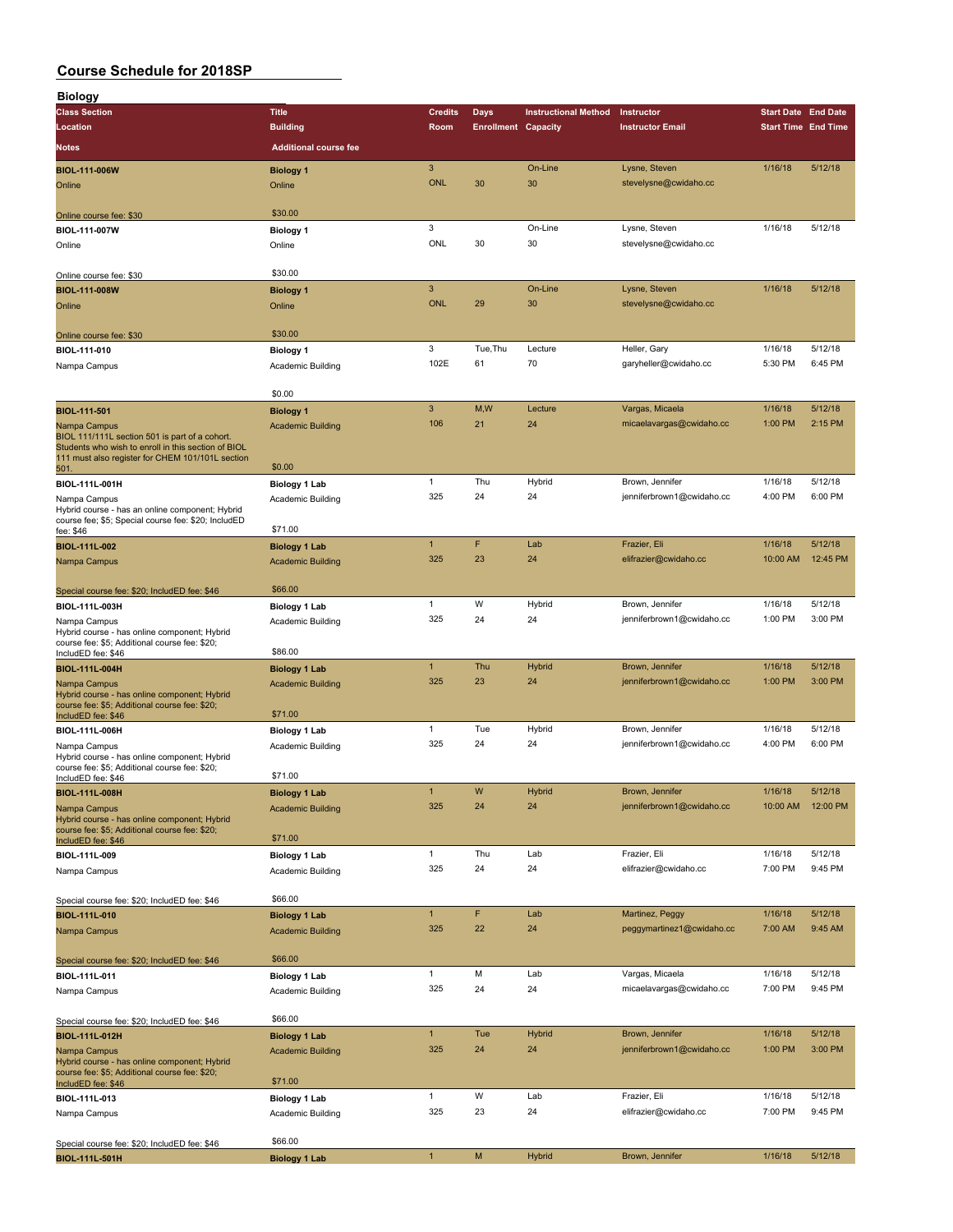| <b>Biology</b>                                                                                                                                                                                          |                                 |                |                            |                             |                                                 |                            |          |
|---------------------------------------------------------------------------------------------------------------------------------------------------------------------------------------------------------|---------------------------------|----------------|----------------------------|-----------------------------|-------------------------------------------------|----------------------------|----------|
| <b>Class Section</b>                                                                                                                                                                                    | <b>Title</b>                    | <b>Credits</b> | Days                       | <b>Instructional Method</b> | Instructor                                      | <b>Start Date End Date</b> |          |
| Location                                                                                                                                                                                                | <b>Building</b>                 | Room           | <b>Enrollment Capacity</b> |                             | <b>Instructor Email</b>                         | <b>Start Time End Time</b> |          |
| Notes                                                                                                                                                                                                   | <b>Additional course fee</b>    |                |                            |                             |                                                 |                            |          |
| Nampa Campus                                                                                                                                                                                            | <b>Academic Building</b>        | 325            | 21                         | 24                          | jenniferbrown1@cwidaho.cc                       | 9:00 AM                    | 11:00 AM |
| BIOL 111/111L section 501 is part of a cohort.<br>Students who wish to enroll in this section of BIOL<br>111 must also register for CHEM 101/101L section<br>501. Hybrid course - has online component; |                                 |                |                            |                             |                                                 |                            |          |
| Hybrid course fee: \$5; Additional course fee: \$20;<br>IncludED fee: \$46                                                                                                                              | \$71.00                         |                |                            |                             |                                                 |                            |          |
| BIOL-112-001                                                                                                                                                                                            | <b>Biology 2</b>                | 3              | M, W                       | Lecture                     | Lysne, Steven                                   | 1/16/18                    | 5/12/18  |
| Nampa Campus                                                                                                                                                                                            | Academic Building               | 322            | 26                         | 26                          | stevelysne@cwidaho.cc                           | 8:30 AM                    | 9:45 AM  |
|                                                                                                                                                                                                         |                                 |                |                            |                             |                                                 |                            |          |
|                                                                                                                                                                                                         | \$0.00                          |                |                            |                             |                                                 |                            |          |
| BIOL-112-003W                                                                                                                                                                                           | <b>Biology 2</b>                | 3              |                            | On-Line                     | Strickler, Karen                                | 1/16/18                    | 5/12/18  |
| Online                                                                                                                                                                                                  | Online                          | <b>ONL</b>     | 30                         | 30                          | karenstrickler@cwidaho.cc                       |                            |          |
|                                                                                                                                                                                                         | \$30.00                         |                |                            |                             |                                                 |                            |          |
| Online course fee: \$30                                                                                                                                                                                 |                                 | 1              | M                          | Lab                         | Strickler, Karen                                | 1/16/18                    | 5/12/18  |
| BIOL-112L-002                                                                                                                                                                                           | Biology 2 Lab                   | 217            | 28                         | 28                          | karenstrickler@cwidaho.cc                       | 1:00 PM                    | 3:45 PM  |
| Nampa Campus                                                                                                                                                                                            | Academic Building               |                |                            |                             |                                                 |                            |          |
| Special course fee: \$5                                                                                                                                                                                 | \$5.00                          |                |                            |                             |                                                 |                            |          |
| BIOL-112L-003                                                                                                                                                                                           | <b>Biology 2 Lab</b>            | $\mathbf{1}$   | <b>SAT</b>                 | Lab                         | Strickler, Karen                                | 1/16/18                    | 5/12/18  |
| Nampa Campus                                                                                                                                                                                            | <b>Academic Building</b>        | 217            | 23                         | 28                          | karenstrickler@cwidaho.cc                       | 2:00 PM                    | 4:45 PM  |
|                                                                                                                                                                                                         |                                 |                |                            |                             |                                                 |                            |          |
| Additional course fee: \$5                                                                                                                                                                              | \$5.00                          |                |                            |                             |                                                 |                            |          |
| BIOL-113-001W                                                                                                                                                                                           | <b>Biology 3</b>                | 3              |                            | On-Line                     | Lysne, Steven                                   | 1/16/18                    | 5/12/18  |
| Online                                                                                                                                                                                                  | Online                          | ONL            | 5                          | 24                          | stevelysne@cwidaho.cc                           |                            |          |
|                                                                                                                                                                                                         |                                 |                |                            |                             |                                                 |                            |          |
| Online course fee: \$30                                                                                                                                                                                 | \$30.00                         |                |                            |                             |                                                 |                            |          |
| BIOL-113L-001                                                                                                                                                                                           | <b>Biology 3 Lab</b>            | $\mathbf{1}$   | M                          | Lab                         | Brown, Jennifer                                 | 1/16/18                    | 5/12/18  |
| Nampa Campus                                                                                                                                                                                            | <b>Academic Building</b>        | 220            | 5                          | 24                          | jenniferbrown1@cwidaho.cc                       | 1:00 PM                    | 3:45 PM  |
|                                                                                                                                                                                                         |                                 |                |                            |                             |                                                 |                            |          |
| Additional course fee: \$20                                                                                                                                                                             | \$20.00                         | $\mathbf{1}$   |                            | Internship                  | Oppenheimer, Suzanne                            | 1/16/18                    | 5/12/18  |
| BIOL-293-001                                                                                                                                                                                            | <b>Biology Internship</b>       |                |                            |                             | suzanneoppenheimer@cwidah                       |                            |          |
| Community Locations                                                                                                                                                                                     | Community Location              | <b>CMTY</b>    | $\mathbf 0$                | $\mathbf{1}$                | o.cc                                            |                            |          |
|                                                                                                                                                                                                         |                                 |                |                            |                             |                                                 |                            |          |
|                                                                                                                                                                                                         | \$0.00                          |                |                            |                             |                                                 |                            |          |
| BIOL-293-002                                                                                                                                                                                            | <b>Biology Internship</b>       | 3              |                            | Internship                  | Oppenheimer, Suzanne                            | 1/16/18                    | 5/12/18  |
|                                                                                                                                                                                                         |                                 | <b>CMTY</b>    | $\mathbf 0$                | $\mathbf{1}$                | suzanneoppenheimer@cwidah<br>O.CC               |                            |          |
| <b>Community Locations</b>                                                                                                                                                                              | <b>Community Location</b>       |                |                            |                             |                                                 |                            |          |
|                                                                                                                                                                                                         | \$0.00                          |                |                            |                             |                                                 |                            |          |
| BIOL-293-003                                                                                                                                                                                            | <b>Biology Internship</b>       | 2              |                            | Internship                  | Oppenheimer, Suzanne                            | 1/16/18                    | 5/12/18  |
|                                                                                                                                                                                                         |                                 |                |                            |                             | suzanneoppenheimer@cwidah                       |                            |          |
| <b>Community Locations</b>                                                                                                                                                                              | Community Location              | <b>CMTY</b>    | 1                          | $\mathbf{1}$                | o.cc                                            |                            |          |
|                                                                                                                                                                                                         |                                 |                |                            |                             |                                                 |                            |          |
|                                                                                                                                                                                                         | \$0.00                          |                |                            |                             |                                                 |                            |          |
| <b>Business</b>                                                                                                                                                                                         |                                 |                |                            |                             |                                                 |                            |          |
|                                                                                                                                                                                                         |                                 |                |                            |                             |                                                 |                            |          |
| <b>Class Section</b>                                                                                                                                                                                    | <b>Title</b>                    | <b>Credits</b> | <b>Days</b>                | <b>Instructional Method</b> | Instructor                                      | <b>Start Date End Date</b> |          |
| Location                                                                                                                                                                                                | <b>Building</b>                 | Room           | <b>Enrollment Capacity</b> |                             | <b>Instructor Email</b>                         | <b>Start Time End Time</b> |          |
| <b>Notes</b>                                                                                                                                                                                            | <b>Additional course fee</b>    |                |                            |                             |                                                 |                            |          |
| <b>BUSA-101-001</b>                                                                                                                                                                                     | <b>Introduction to Business</b> | $\overline{3}$ | M,W                        | Lecture                     | Barham, Stephanie                               | 1/16/18                    | 5/12/18  |
| Nampa Campus                                                                                                                                                                                            | Aspen Classroom Building        | 106            | 28                         | 40                          | stephaniebarham@cwidaho.cc                      | 8:30 AM                    | 9:45 AM  |
|                                                                                                                                                                                                         |                                 |                |                            |                             |                                                 |                            |          |
| IncludED fee: \$142                                                                                                                                                                                     | \$142.00                        |                |                            |                             |                                                 |                            |          |
| BUSA-101-002                                                                                                                                                                                            | <b>Introduction to Business</b> | 3              | Tue, Thu                   | Lecture                     | Berggren, David                                 | 1/16/18                    | 5/12/18  |
| Nampa Campus                                                                                                                                                                                            | Aspen Classroom Building        | 106            | 18                         | 40                          | daveberggren@cwidaho.cc                         | 1:00 PM                    | 2:15 PM  |
|                                                                                                                                                                                                         |                                 |                |                            |                             |                                                 |                            |          |
| IncludED fee: \$142                                                                                                                                                                                     | \$142.00                        |                |                            |                             |                                                 |                            |          |
| <b>BUSA-101-003</b>                                                                                                                                                                                     | <b>Introduction to Business</b> | $\mathbf{3}$   | M, W                       | Lecture                     | Berggren, David                                 | 1/16/18                    | 5/12/18  |
| Nampa Campus                                                                                                                                                                                            | Aspen Classroom Building        | 106            | 30                         | 40                          | daveberggren@cwidaho.cc                         | 1:00 PM                    | 2:15 PM  |
|                                                                                                                                                                                                         |                                 |                |                            |                             |                                                 |                            |          |
| IncludED fee: \$142                                                                                                                                                                                     | \$142.00                        |                |                            |                             |                                                 |                            | 5/12/18  |
| BUSA-101-004                                                                                                                                                                                            | <b>Introduction to Business</b> | 3<br>1208      | M,W<br>20                  | Lecture<br>30               | Wallgren, Lindsey<br>lindseywallgren@cwidaho.cc | 1/16/18<br>10:00 AM        | 11:15 AM |
| Ada County Campus                                                                                                                                                                                       | <b>Pintail Center</b>           |                |                            |                             |                                                 |                            |          |
| IncludED fee: \$142                                                                                                                                                                                     | \$142.00                        |                |                            |                             |                                                 |                            |          |
| <b>BUSA-101-005</b>                                                                                                                                                                                     | <b>Introduction to Business</b> | 3              | M,W                        | Lecture                     | Zarr, Mark                                      | 1/16/18                    | 5/12/18  |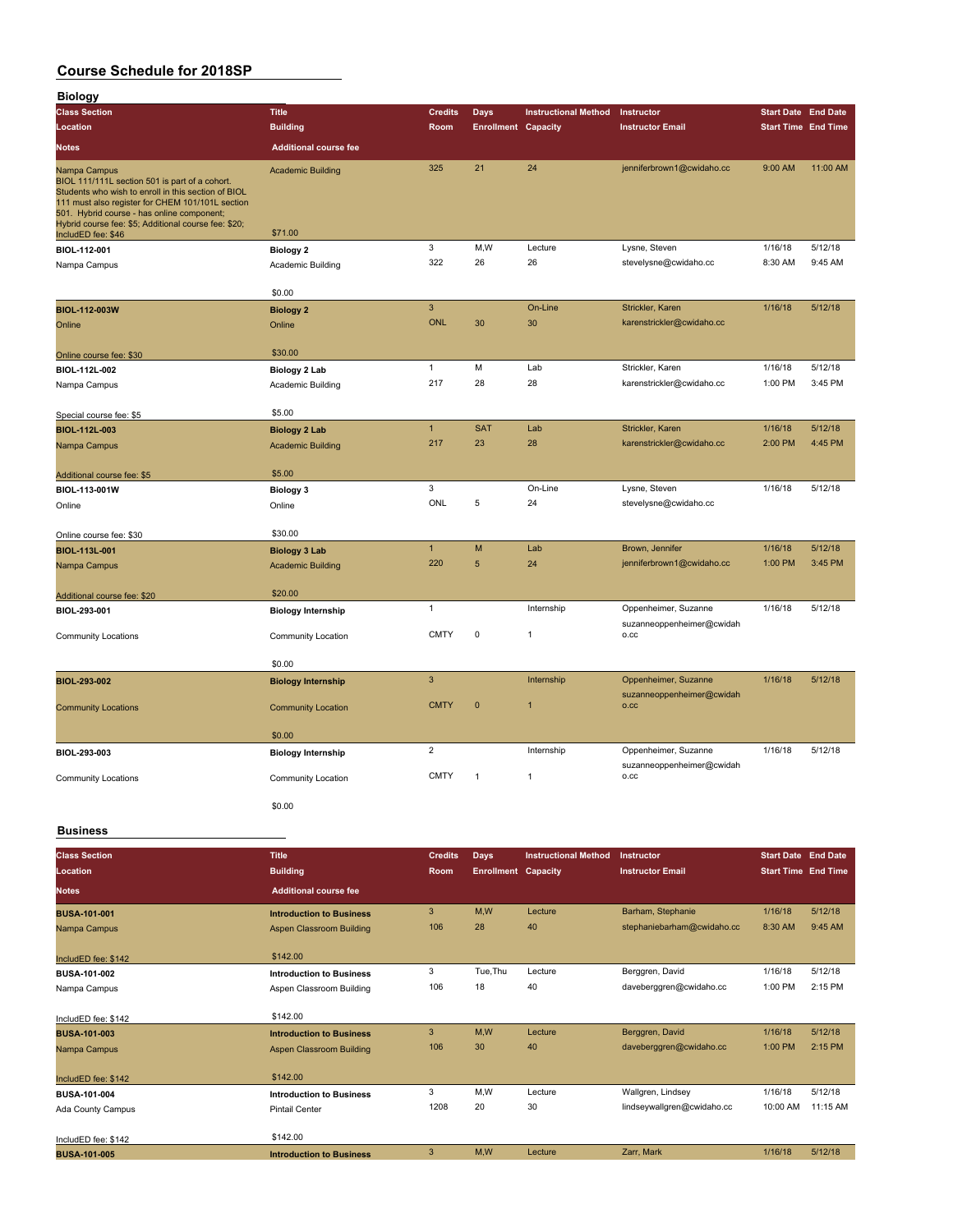| <b>Business</b>                                                                                         |                                       |                |                            |                             |                            |                            |          |
|---------------------------------------------------------------------------------------------------------|---------------------------------------|----------------|----------------------------|-----------------------------|----------------------------|----------------------------|----------|
| <b>Class Section</b>                                                                                    | <b>Title</b>                          | <b>Credits</b> | <b>Days</b>                | <b>Instructional Method</b> | Instructor                 | <b>Start Date End Date</b> |          |
| Location                                                                                                | <b>Building</b>                       | Room           | <b>Enrollment Capacity</b> |                             | <b>Instructor Email</b>    | <b>Start Time End Time</b> |          |
|                                                                                                         |                                       |                |                            |                             |                            |                            |          |
| Notes                                                                                                   | <b>Additional course fee</b>          |                |                            |                             |                            |                            |          |
| Nampa Campus                                                                                            | <b>Aspen Classroom Building</b>       | 106            | 13                         | 40                          | markzarr@cwidaho.cc        | 4:00 PM                    | 5:15 PM  |
|                                                                                                         |                                       |                |                            |                             |                            |                            |          |
| IncludED fee: \$142                                                                                     | \$142.00                              |                |                            |                             |                            |                            |          |
| BUSA-101-006W                                                                                           | <b>Introduction to Business</b>       | 3              |                            | On-Line                     | Randall, Gary              | 1/16/18                    | 5/12/18  |
| Online                                                                                                  | Online                                | ONL            | 29                         | 30                          | craigrandall@cwidaho.cc    |                            |          |
|                                                                                                         |                                       |                |                            |                             |                            |                            |          |
| Online course fee: \$30; IncludED fee: \$142                                                            | \$172.00                              |                |                            |                             |                            |                            |          |
| <b>BUSA-101-007W</b>                                                                                    | <b>Introduction to Business</b>       | $\mathbf{3}$   |                            | On-Line                     | Barham, Stephanie          | 1/16/18                    | 5/12/18  |
| Online                                                                                                  | Online                                | <b>ONL</b>     | 30                         | 30                          | stephaniebarham@cwidaho.cc |                            |          |
|                                                                                                         |                                       |                |                            |                             |                            |                            |          |
|                                                                                                         | \$172.00                              |                |                            |                             |                            |                            |          |
| Online course fee: \$30; IncludED fee: \$142                                                            |                                       | 3              |                            | On-Line                     |                            | 1/16/18                    | 5/12/18  |
| BUSA-101-008W                                                                                           | <b>Introduction to Business</b>       |                |                            |                             | Russell-Simmons, Kimber    |                            |          |
| Online                                                                                                  | Online                                | ONL            | 29                         | 30                          | kimberrussell@cwidaho.cc   |                            |          |
|                                                                                                         |                                       |                |                            |                             |                            |                            |          |
| Online course fee: \$30; IncludED fee: \$142                                                            | \$172.00                              |                |                            |                             |                            |                            |          |
| <b>BUSA-101-009W</b>                                                                                    | <b>Introduction to Business</b>       | $\mathbf{3}$   |                            | On-Line                     | Berggren, David            | 1/16/18                    | 5/12/18  |
| Online                                                                                                  | Online                                | <b>ONL</b>     | 20                         | 30                          | daveberggren@cwidaho.cc    |                            |          |
|                                                                                                         |                                       |                |                            |                             |                            |                            |          |
| Online course fee: \$30; IncludED fee: \$142                                                            | \$142.00                              |                |                            |                             |                            |                            |          |
| BUSA-120-001                                                                                            | <b>Business Software Applications</b> | 3              | M,W                        | Lecture                     | Hanson, Ryan               | 1/16/18                    | 5/12/18  |
| Nampa Campus                                                                                            | Aspen Classroom Building              | 126            | 31                         | 32                          | ryanhanson@cwidaho.cc      | 2:30 PM                    | 3:45 PM  |
|                                                                                                         |                                       |                |                            |                             |                            |                            |          |
| Special course fee: \$30; IncludED fee: \$106                                                           | \$136.00                              |                |                            |                             |                            |                            |          |
| <b>BUSA-120-002H</b>                                                                                    | <b>Business Software Applications</b> | $\mathbf{3}$   | Thu                        | Hybrid                      | Wallgren, Lindsey          | 1/16/18                    | 5/12/18  |
|                                                                                                         |                                       | 1203           | 19                         | 20                          | lindseywallgren@cwidaho.cc | 10:00 AM                   | 11:15 AM |
| <b>Ada County Campus</b><br>Hybrid course - has an online component; Hybrid                             | <b>Pintail Center</b>                 |                |                            |                             |                            |                            |          |
| course fee: \$15; Special course fee: \$30; IncludED                                                    |                                       |                |                            |                             |                            |                            |          |
| fee: \$106                                                                                              | \$151.00                              |                |                            |                             |                            |                            |          |
| BUSA-120-003H                                                                                           | <b>Business Software Applications</b> | 3              | W                          | Hybrid                      | Barham, Stephanie          | 1/16/18                    | 5/12/18  |
| Ada County Campus                                                                                       | <b>Pintail Center</b>                 | 1207           | 20                         | 20                          | stephaniebarham@cwidaho.cc | 7:00 PM                    | 8:15 PM  |
| Hybrid course - has an online component; Hybrid<br>course fee: \$15; Special course fee: \$30; IncludED |                                       |                |                            |                             |                            |                            |          |
| fee: \$106                                                                                              | \$151.00                              |                |                            |                             |                            |                            |          |
| <b>BUSA-120-004W</b>                                                                                    | <b>Business Software Applications</b> | 3              |                            | On-Line                     | Randall, Gary              | 1/16/18                    | 5/12/18  |
| Online                                                                                                  | Online                                | <b>ONL</b>     | 30                         | 30                          | craigrandall@cwidaho.cc    |                            |          |
|                                                                                                         |                                       |                |                            |                             |                            |                            |          |
| Special course fee: \$30; Online course fee: \$30;                                                      | \$166.00                              |                |                            |                             |                            |                            |          |
| IncludED fee: \$106                                                                                     |                                       | 3              |                            | On-Line                     | Barnes, Yolonda            | 1/16/18                    | 5/12/18  |
| BUSA-120-005W                                                                                           | <b>Business Software Applications</b> | ONL            | 29                         | 30                          |                            |                            |          |
| Online                                                                                                  | Online                                |                |                            |                             | yolondabarnes@cwidaho.cc   |                            |          |
| Special course fee: \$30; Online course fee: \$30;                                                      |                                       |                |                            |                             |                            |                            |          |
| IncludED fee: \$106                                                                                     | \$166.00                              |                |                            |                             |                            |                            |          |
| <b>BUSA-120-006W</b>                                                                                    | <b>Business Software Applications</b> | $\mathbf{3}$   |                            | On-Line                     | Hanson, Ryan               | 1/16/18                    | 5/12/18  |
| Online                                                                                                  | Online                                | <b>ONL</b>     | 29                         | 30                          | ryanhanson@cwidaho.cc      |                            |          |
| Special course fee: \$30; Online course fee: \$30;                                                      |                                       |                |                            |                             |                            |                            |          |
| IncludED fee: \$106                                                                                     | \$166.00                              |                |                            |                             |                            |                            |          |
| BUSA-120-007W                                                                                           | <b>Business Software Applications</b> | 3              |                            | On-Line                     | Hanson, Ryan               | 1/16/18                    | 5/12/18  |
| Online                                                                                                  | Online                                | ONL            | 29                         | 30                          | ryanhanson@cwidaho.cc      |                            |          |
|                                                                                                         |                                       |                |                            |                             |                            |                            |          |
| Online course fee: \$30                                                                                 | \$166.00                              |                |                            |                             |                            |                            |          |
| <b>BUSA-120-008W</b>                                                                                    | <b>Business Software Applications</b> | $\mathsf 3$    |                            | On-Line                     | Duley, Alanna              | 1/16/18                    | 5/12/18  |
| Online                                                                                                  | Online                                | <b>ONL</b>     | 17                         | 30                          | lanaduley@cwidaho.cc       |                            |          |
|                                                                                                         |                                       |                |                            |                             |                            |                            |          |
| Additional course fee: \$30; Online course fee: \$30;                                                   | \$136.00                              |                |                            |                             |                            |                            |          |
| IncludED fee: \$106                                                                                     |                                       | 3              | Tue, Thu                   | Lecture                     | Hanson, Ryan               | 1/16/18                    | 5/12/18  |
| BUSA-201-001                                                                                            | <b>Business Communication</b>         |                |                            |                             | ryanhanson@cwidaho.cc      |                            | 11:15 AM |
| Nampa Campus                                                                                            | Multipurpose Classroom Bldg           | 205            | 25                         | 25                          |                            | 10:00 AM                   |          |
|                                                                                                         |                                       |                |                            |                             |                            |                            |          |
| IncludED fee: \$93                                                                                      | \$93.00                               |                |                            |                             |                            |                            |          |
| <b>BUSA-201-002</b>                                                                                     | <b>Business Communication</b>         | $\mathbf{3}$   | Tue, Thu                   | Lecture                     | Rensink, Kevin             | 1/16/18                    | 5/12/18  |
| <b>Ada County Campus</b>                                                                                | <b>Pintail Center</b>                 | 1211           | 16                         | 24                          | KevinRensink@cwidaho.cc    | 5:30 PM                    | 6:45 PM  |
|                                                                                                         |                                       |                |                            |                             |                            |                            |          |
| IncludED fee: \$93                                                                                      | \$93.00                               |                |                            |                             |                            |                            |          |
| BUSA-201-003W                                                                                           | <b>Business Communication</b>         | 3              |                            | On-Line                     | Smith, Kristy              | 1/16/18                    | 5/12/18  |
| Online                                                                                                  | Online                                | ONL            | 25                         | 25                          | brookesmith@cwidaho.cc     |                            |          |
|                                                                                                         |                                       |                |                            |                             |                            |                            |          |
| Online course fee: \$30; IncludED fee: \$93                                                             | \$123.00                              |                |                            |                             |                            |                            |          |
| <b>BUSA-201-004W</b>                                                                                    | <b>Business Communication</b>         | $\mathbf{3}$   |                            | On-Line                     | Smith, Kristy              | 1/16/18                    | 5/12/18  |
| Online                                                                                                  | Online                                | <b>ONL</b>     | 24                         | 25                          | brookesmith@cwidaho.cc     |                            |          |
|                                                                                                         |                                       |                |                            |                             |                            |                            |          |
|                                                                                                         | \$123.00                              |                |                            |                             |                            |                            |          |
| Online course fee: \$30; IncludED fee: \$93                                                             |                                       |                |                            |                             |                            |                            |          |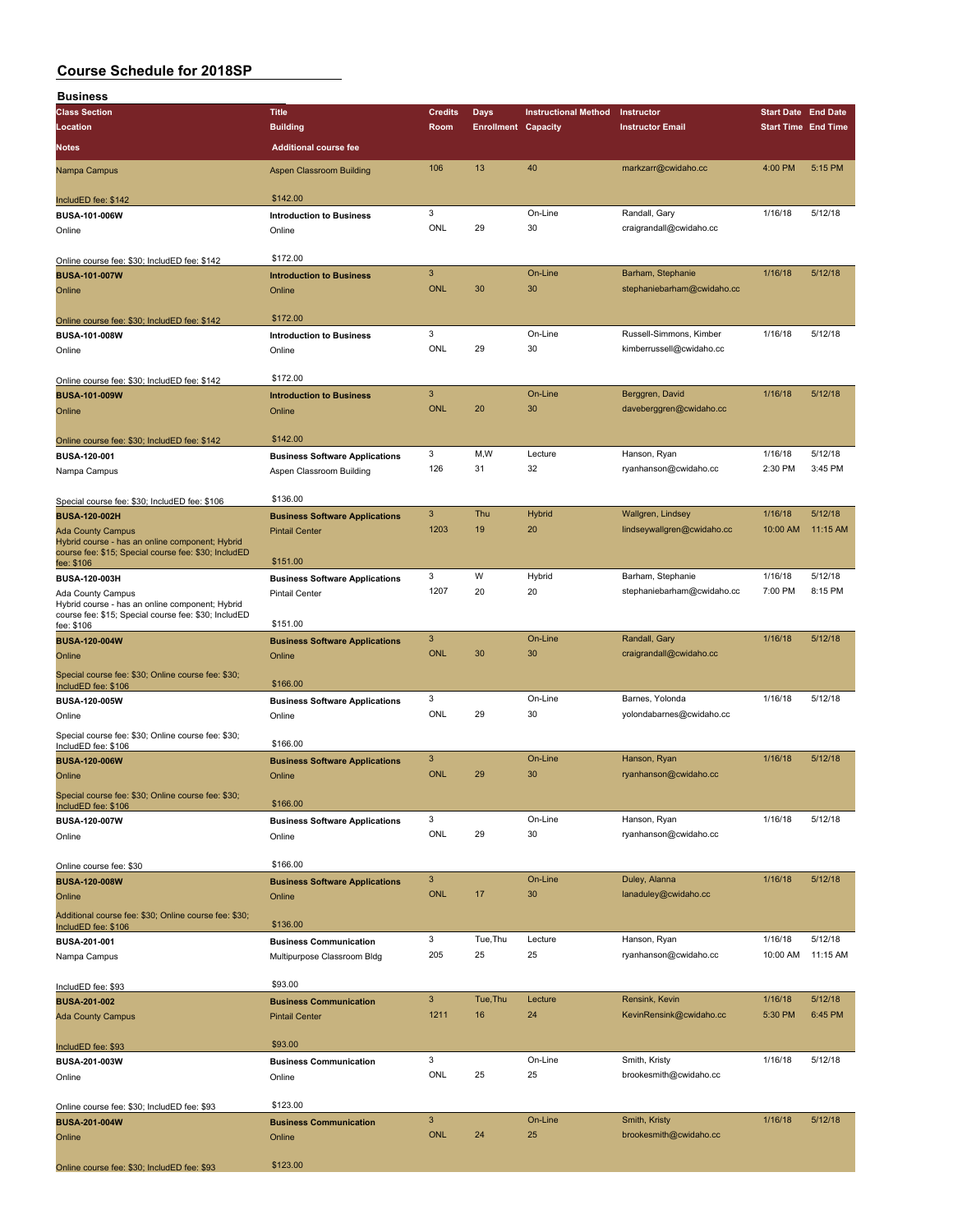| <b>Business</b>                                   |                                   |                           |                            |                                 |                                         |                            |                            |
|---------------------------------------------------|-----------------------------------|---------------------------|----------------------------|---------------------------------|-----------------------------------------|----------------------------|----------------------------|
| <b>Class Section</b>                              | <b>Title</b>                      | <b>Credits</b>            | <b>Days</b>                | <b>Instructional Method</b>     | Instructor                              | <b>Start Date End Date</b> |                            |
| Location                                          | <b>Building</b>                   | Room                      | <b>Enrollment Capacity</b> |                                 | <b>Instructor Email</b>                 | <b>Start Time End Time</b> |                            |
| Notes                                             | <b>Additional course fee</b>      |                           |                            |                                 |                                         |                            |                            |
|                                                   |                                   | 3                         |                            | On-Line                         |                                         | 1/16/18                    | 5/12/18                    |
| BUSA-201-005W                                     | <b>Business Communication</b>     | ONL                       | 25                         | 25                              | Smith, Kristy<br>brookesmith@cwidaho.cc |                            |                            |
| Online                                            | Online                            |                           |                            |                                 |                                         |                            |                            |
| Online course fee: \$30; IncludED fee: \$93       | \$123.00                          |                           |                            |                                 |                                         |                            |                            |
| <b>BUSA-207-001</b>                               | <b>Bus Stats for Dec Making 1</b> | $\mathbf{3}$              | M,W                        | Lecture                         | Hanson, Ryan                            | 1/16/18                    | 5/12/18                    |
| Nampa Campus                                      | <b>Aspen Classroom Building</b>   | 126                       | 11                         | 30                              | ryanhanson@cwidaho.cc                   | 1:00 PM                    | 2:15 PM                    |
|                                                   |                                   |                           |                            |                                 |                                         |                            |                            |
| Special course fee: \$137                         | \$137.00                          |                           |                            |                                 |                                         |                            |                            |
| <b>BUSA-207-002</b>                               | <b>Bus Stats for Dec Making 1</b> | 3                         | Tue, Thu                   | Lecture                         | Hanson, Ryan                            | 1/16/18                    | 5/12/18                    |
| Nampa Campus                                      | Aspen Classroom Building          | 126                       | 15                         | 30                              | ryanhanson@cwidaho.cc                   | 11:30 AM                   | 12:45 PM                   |
|                                                   |                                   |                           |                            |                                 |                                         |                            |                            |
| Special course fee: \$137                         | \$137.00                          |                           |                            |                                 |                                         |                            |                            |
| <b>BUSA-207-004W</b>                              | <b>Bus Stats for Dec Making 1</b> | $\ensuremath{\mathsf{3}}$ |                            | On-Line                         | Berggren, David                         | 1/16/18                    | 5/12/18                    |
| Online                                            | Online                            | <b>ONL</b>                | 28                         | 30                              | daveberggren@cwidaho.cc                 |                            |                            |
|                                                   |                                   |                           |                            |                                 |                                         |                            |                            |
| Online course fee: \$30; IncludED fee: \$137      | \$167.00                          |                           |                            |                                 |                                         |                            |                            |
| BUSA-208-001                                      | <b>Bus Stats for Dec Making 2</b> | 3<br>126                  | Tue, Thu<br>20             | Lecture<br>30                   | Moore, Michelle                         | 1/16/18                    | 5/12/18<br>11:15 AM        |
| Nampa Campus                                      | Aspen Classroom Building          |                           |                            |                                 | shellymoore@cwidaho.cc                  | 10:00 AM                   |                            |
|                                                   | \$0.00                            |                           |                            |                                 |                                         |                            |                            |
| <b>BUSA-208-002</b>                               | <b>Bus Stats for Dec Making 2</b> | $\mathbf{3}$              | Tue, Thu                   | Lecture                         | Hanson, Ryan                            | 1/16/18                    | 5/12/18                    |
| Nampa Campus                                      | <b>Academic Building</b>          | 201                       | 14                         | 30                              | ryanhanson@cwidaho.cc                   | 5:30 PM                    | 6:45 PM                    |
|                                                   |                                   |                           |                            |                                 |                                         |                            |                            |
|                                                   | \$0.00                            |                           |                            |                                 |                                         |                            |                            |
| <b>BUSA-208-005W</b>                              | <b>Bus Stats for Dec Making 2</b> | 3                         |                            | On-Line                         | Berggren, David                         | 1/16/18                    | 5/12/18                    |
| Online                                            | Online                            | ONL                       | 26                         | 30                              | daveberggren@cwidaho.cc                 |                            |                            |
|                                                   |                                   |                           |                            |                                 |                                         |                            |                            |
| Online course fee: \$30                           | \$30.00                           |                           |                            |                                 |                                         |                            |                            |
| <b>BUSA-250-002W</b>                              | <b>Principles of Marketing</b>    | $\mathbf{3}$              |                            | On-Line                         | Harvey, John                            | 1/16/18                    | 5/12/18                    |
| Online                                            | Online                            | <b>ONL</b>                | 13                         | 30                              | johnharvey@cwidaho.cc                   |                            |                            |
|                                                   |                                   |                           |                            |                                 |                                         |                            |                            |
| Online course fee: \$30; IncludED fee: \$102      | \$132.00                          |                           |                            |                                 |                                         |                            |                            |
| BUSA-256-001                                      | Intro to Int'l Business           | 3                         | M                          | Lecture                         | Rensink, Kevin                          | 1/16/18                    | 5/12/18                    |
| Ada County Campus                                 | <b>Pintail Center</b>             | 1204                      | 18                         | 30                              | KevinRensink@cwidaho.cc                 | 7:00 PM                    | 9:45 PM                    |
|                                                   |                                   |                           |                            |                                 |                                         |                            |                            |
| IncludED fee: \$142                               | \$142.00                          |                           |                            |                                 |                                         |                            |                            |
| <b>BUSA-256-002</b>                               | <b>Intro to Int'l Business</b>    | $\mathbf{3}$              | M,W                        | Lecture                         | Pack, Edward                            | 1/16/18                    | 5/12/18                    |
| Nampa Campus                                      | <b>Aspen Classroom Building</b>   | 102                       | 8                          | 30                              | edpack@cwidaho.cc                       | 4:00 PM                    | 5:15 PM                    |
|                                                   |                                   |                           |                            |                                 |                                         |                            |                            |
| IncludED fee: \$142                               | \$142.00                          | 3                         |                            | On-Line                         | Rensink, Kevin                          | 1/16/18                    | 5/12/18                    |
| BUSA-256-003W                                     | Intro to Int'l Business           | ONL                       | 30                         | 30                              | KevinRensink@cwidaho.cc                 |                            |                            |
| Online                                            | Online                            |                           |                            |                                 |                                         |                            |                            |
| Online course fee: \$30; IncludED fee: \$142      | \$172.00                          |                           |                            |                                 |                                         |                            |                            |
| <b>BUSA-265-001</b>                               | <b>Business Law</b>               | $\mathbf{3}$              | Tue, Thu                   | Lecture                         | Welker, Joseph                          | 1/16/18                    | 5/12/18                    |
| Nampa Campus                                      | <b>Aspen Classroom Building</b>   | 102                       | 32                         | 32                              | joewelker@cwidaho.cc                    | 11:30 AM                   | 12:45 PM                   |
|                                                   |                                   |                           |                            |                                 |                                         |                            |                            |
|                                                   | \$0.00                            |                           |                            |                                 |                                         |                            |                            |
| <b>BUSA-265-002</b>                               | <b>Business Law</b>               | 3                         | M,W                        | Lecture                         | Bever, Matthew                          | 1/16/18                    | 5/12/18                    |
| Ada County Campus                                 | <b>Pintail Center</b>             | 1208                      | 19                         | 30                              | mattbever@cwidaho.cc                    | 5:30 PM                    | 6:45 PM                    |
|                                                   |                                   |                           |                            |                                 |                                         |                            |                            |
|                                                   | \$0.00                            |                           |                            |                                 |                                         |                            |                            |
| <b>BUSA-265-003W</b>                              | <b>Business Law</b>               | $\mathbf{3}$              |                            | On-Line                         | Harvey, John                            | 1/16/18                    | 5/12/18                    |
| Online                                            | Online                            | <b>ONL</b>                | 30                         | 30                              | johnharvey@cwidaho.cc                   |                            |                            |
|                                                   |                                   |                           |                            |                                 |                                         |                            |                            |
| Online course fee: \$30                           | \$30.00                           |                           |                            |                                 |                                         |                            |                            |
| <b>BUSA-265-004W</b>                              | <b>Business Law</b>               | 3                         |                            | On-Line                         | Harvey, John                            | 1/16/18                    | 5/12/18                    |
| Online                                            | Online                            | ONL                       | 30                         | 30                              | johnharvey@cwidaho.cc                   |                            |                            |
|                                                   | \$30.00                           |                           |                            |                                 |                                         |                            |                            |
| Online course fee: \$30                           |                                   | $\mathbf{1}$              |                            |                                 |                                         | 1/16/18                    | 5/12/18                    |
| <b>BUSA-290-001W</b>                              | <b>Business Major Capstone</b>    | <b>ONL</b>                | 16                         | On-Line<br>30                   | Welker, Joseph<br>joewelker@cwidaho.cc  |                            |                            |
| Online                                            | Online                            |                           |                            |                                 |                                         |                            |                            |
| Special course fee: \$20; Online course fee: \$10 | \$30.00                           |                           |                            |                                 |                                         |                            |                            |
|                                                   |                                   |                           |                            |                                 |                                         |                            |                            |
| Chemistry                                         |                                   |                           |                            |                                 |                                         |                            |                            |
| <b>Class Section</b>                              | <b>Title</b>                      | <b>Credits</b>            | <b>Days</b>                | Instructional Method Instructor |                                         |                            | <b>Start Date End Date</b> |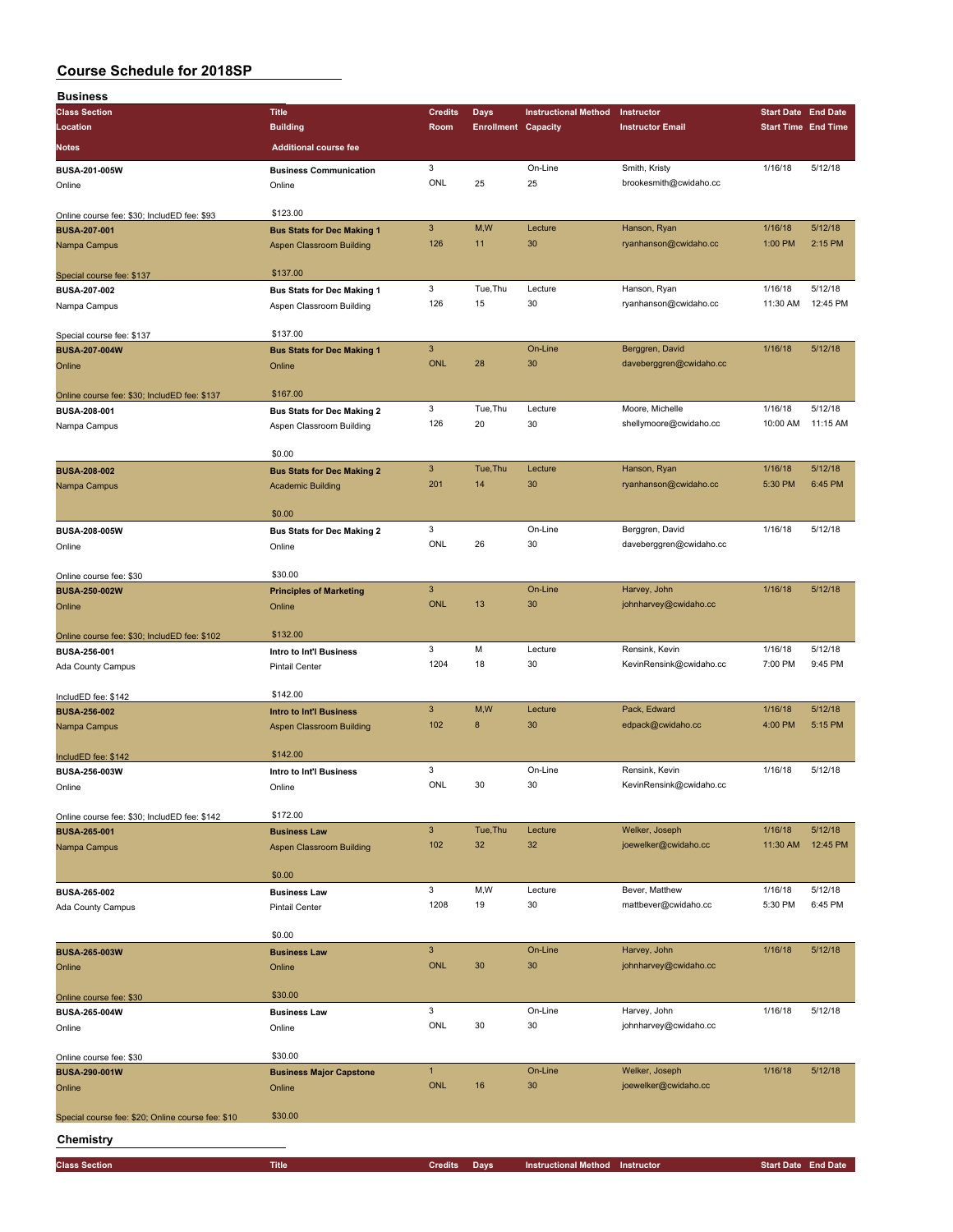| Chemistry                                                                                                                                                                                                                                                                                                                                                                                                                                                                |                                                           |                     |            |                            |                                             |                    |                            |
|--------------------------------------------------------------------------------------------------------------------------------------------------------------------------------------------------------------------------------------------------------------------------------------------------------------------------------------------------------------------------------------------------------------------------------------------------------------------------|-----------------------------------------------------------|---------------------|------------|----------------------------|---------------------------------------------|--------------------|----------------------------|
| Location                                                                                                                                                                                                                                                                                                                                                                                                                                                                 | <b>Building</b>                                           | Room                |            | <b>Enrollment Capacity</b> | <b>Instructor Email</b>                     |                    | <b>Start Time End Time</b> |
| Notes                                                                                                                                                                                                                                                                                                                                                                                                                                                                    | <b>Additional course fee</b>                              |                     |            |                            |                                             |                    |                            |
|                                                                                                                                                                                                                                                                                                                                                                                                                                                                          |                                                           |                     |            |                            |                                             |                    |                            |
| CHEM-100-002W<br>Online                                                                                                                                                                                                                                                                                                                                                                                                                                                  | <b>Chemistry in Everyday Life</b><br>Online               | 3<br><b>ONL</b>     | 33         | On-Line<br>33              | Flock, Rebecca<br>rebeccaflock@cwidaho.cc   | 1/16/18            | 5/12/18                    |
| Corequisite: CHEM 100L 002W; Online course fee:<br>\$30                                                                                                                                                                                                                                                                                                                                                                                                                  | \$30.00                                                   |                     |            |                            |                                             |                    |                            |
| CHEM-100-004W<br>Online                                                                                                                                                                                                                                                                                                                                                                                                                                                  | <b>Chemistry in Everyday Life</b><br>Online               | 3<br>ONL            | 15         | On-Line<br>33              | Cox, Carole<br>carolecox@cwidaho.cc         | 1/16/18            | 5/12/18                    |
| Corequisite: CHEM 100L 004W; Online course fee:                                                                                                                                                                                                                                                                                                                                                                                                                          | \$30.00                                                   |                     |            |                            |                                             |                    |                            |
| <u>\$30</u>                                                                                                                                                                                                                                                                                                                                                                                                                                                              |                                                           |                     |            |                            |                                             | 1/16/18            | 5/12/18                    |
| CHEM-100L-002W<br>Online                                                                                                                                                                                                                                                                                                                                                                                                                                                 | <b>Chemistry in Everyday Life Lab</b><br>Online           | 1<br><b>ONL</b>     | 33         | On-Line<br>33              | Flock, Rebecca<br>rebeccaflock@cwidaho.cc   |                    |                            |
| Corequisite: CHEM 100 002W; Online course fee:<br><u>\$10</u>                                                                                                                                                                                                                                                                                                                                                                                                            | \$0.00                                                    |                     |            |                            |                                             |                    |                            |
| CHEM-100L-004W                                                                                                                                                                                                                                                                                                                                                                                                                                                           | Chemistry in Everyday Life Lab                            | $\mathbf{1}$        |            | On-Line                    | Cox, Carole                                 | 1/16/18            | 5/12/18                    |
| Online                                                                                                                                                                                                                                                                                                                                                                                                                                                                   | Online                                                    | ONL                 | 15         | 33                         | carolecox@cwidaho.cc                        |                    |                            |
| Corequisite: CHEM 100 004W; Online course fee:<br>\$10                                                                                                                                                                                                                                                                                                                                                                                                                   | \$0.00                                                    |                     |            |                            |                                             |                    |                            |
| CHEM-101-001                                                                                                                                                                                                                                                                                                                                                                                                                                                             | <b>Intro to Chemistry</b>                                 | 3                   | <b>SAT</b> | Lecture                    | Shaskus, John                               | 1/16/18            | 5/12/18                    |
| Nampa Campus<br>Corequisite: CHEM 101L Chemistry requires<br>significant application of math skills. Therefore, you<br>may find it beneficial to also register for the<br>optional 1 credit, short 8 week CHEM 190 course,<br>Math Skills for Chemistry, to assist in applying<br>math specifically to your Chemistry course                                                                                                                                             | <b>Academic Building</b><br>\$0.00                        | 102E                | 35         | 45                         | johnshaskus@cwidaho.cc                      | 9:00 AM            | 11:45 AM                   |
| CHEM-101-002                                                                                                                                                                                                                                                                                                                                                                                                                                                             | Intro to Chemistry                                        | 3                   | M, W       | Lecture                    | Hess, Bryan                                 | 1/16/18            | 5/12/18                    |
| Nampa Campus<br>Corequisite: CHEM 101L Chemistry requires<br>significant application of math skills. Therefore, you<br>may find it beneficial to also register for the<br>optional 1 credit, short 8 week CHEM 190 course,<br>Math Skills for Chemistry, to assist in applying                                                                                                                                                                                           | Academic Building                                         | 102E                | 62         | 72                         | bryanhess@cwidaho.cc                        | 10:00 AM           | 11:15 AM                   |
| math specifically to your Chemistry course.                                                                                                                                                                                                                                                                                                                                                                                                                              | \$0.00                                                    |                     |            |                            |                                             |                    |                            |
| CHEM-101-003                                                                                                                                                                                                                                                                                                                                                                                                                                                             | <b>Intro to Chemistry</b>                                 | 3<br>102E           | Tue<br>69  | Lecture                    | Kusterer, James                             | 1/16/18            | 5/12/18<br>9:45 PM         |
| Nampa Campus<br>Corequisite: CHEM 101L Chemistry requires<br>significant application of math skills. Therefore, you<br>may find it beneficial to also register for the<br>optional 1 credit, short 8 week CHEM 190 course,<br>Math Skills for Chemistry, to assist in applying                                                                                                                                                                                           | <b>Academic Building</b><br>\$0.00                        |                     |            | 72                         | jimkusterer@cwidaho.cc                      | 7:00 PM            |                            |
| math specifically to your Chemistry course<br>CHEM-101-501                                                                                                                                                                                                                                                                                                                                                                                                               |                                                           | 3                   | M,W        | Lecture                    | Shaskus, John                               | 1/16/18            | 5/12/18                    |
| Nampa Campus<br>CHEM 101/101L section 501 is part of a cohort.<br>Students who wish to enroll in this section of<br>CHEM 101 must also register for BIOL 111/111L<br>section 501. Chemistry requires significant<br>application of math skills. Therefore, you may find it<br>beneficial to also register for the optional 1 credit,<br>short 8 week CHEM 190 course, Math Skills for<br>Chemistry, to assist in applying math specifically to<br>your Chemistry course. | Intro to Chemistry<br><b>Academic Building</b><br>\$0.00  | 320                 | 18         | 24                         | johnshaskus@cwidaho.cc                      | 2:30 PM            | 3:45 PM                    |
| CHEM-101L-001                                                                                                                                                                                                                                                                                                                                                                                                                                                            | Intro to Chemistry Lab                                    | $\mathbf{1}$        | <b>SAT</b> | Lab A                      | Shaskus, John                               | 1/16/18            | 5/12/18                    |
| Nampa Campus                                                                                                                                                                                                                                                                                                                                                                                                                                                             | <b>Academic Building</b>                                  | 216                 | 24         | 24                         | johnshaskus@cwidaho.cc                      | 12:30 PM           | 3:15 PM                    |
| Corequisite: CHEM 101 Special course fee: \$20                                                                                                                                                                                                                                                                                                                                                                                                                           | \$20.00                                                   |                     |            |                            |                                             |                    |                            |
| CHEM-101L-002<br>Nampa Campus                                                                                                                                                                                                                                                                                                                                                                                                                                            | Intro to Chemistry Lab<br>Academic Building               | 1<br>216            | Tue<br>24  | Lab A<br>24                | McClain, Brian<br>brianmcclain@cwidaho.cc   | 1/16/18<br>1:00 PM | 5/12/18<br>3:45 PM         |
| Corequisite: CHEM 101 Special course fee: \$20                                                                                                                                                                                                                                                                                                                                                                                                                           | \$20.00                                                   |                     |            |                            |                                             |                    |                            |
| CHEM-101L-003                                                                                                                                                                                                                                                                                                                                                                                                                                                            | <b>Intro to Chemistry Lab</b>                             | $\mathbf{1}$        | W          | Lab A                      | McClain, Brian                              | 1/16/18            | 5/12/18                    |
| Nampa Campus                                                                                                                                                                                                                                                                                                                                                                                                                                                             | <b>Academic Building</b>                                  | 216                 | 24         | 24                         | brianmcclain@cwidaho.cc                     | 1:00 PM            | 3:45 PM                    |
| Corequisite: CHEM 101 Special course fee: \$20                                                                                                                                                                                                                                                                                                                                                                                                                           | \$20.00                                                   |                     |            |                            |                                             |                    |                            |
| CHEM-101L-004                                                                                                                                                                                                                                                                                                                                                                                                                                                            | Intro to Chemistry Lab                                    | $\mathbf{1}$        | Thu        | Lab A                      | Hess, Bryan                                 | 1/16/18            | 5/12/18                    |
| Nampa Campus                                                                                                                                                                                                                                                                                                                                                                                                                                                             | Academic Building                                         | 216                 | 22         | 24                         | bryanhess@cwidaho.cc                        | 1:00 PM            | 3:45 PM                    |
| Corequisite: CHEM 101 Special course fee: \$20                                                                                                                                                                                                                                                                                                                                                                                                                           | \$20.00                                                   |                     |            |                            |                                             |                    |                            |
| CHEM-101L-005<br>Nampa Campus                                                                                                                                                                                                                                                                                                                                                                                                                                            | <b>Intro to Chemistry Lab</b><br><b>Academic Building</b> | $\mathbf{1}$<br>216 | Thu<br>24  | Lab A<br>24                | Chevreau, Andre<br>andrechevreau@cwidaho.cc | 1/16/18<br>7:00 PM | 5/12/18<br>9:45 PM         |
| Corequisite: CHEM 101 Special course fee: \$20                                                                                                                                                                                                                                                                                                                                                                                                                           | \$20.00                                                   |                     |            |                            |                                             |                    |                            |
| CHEM-101L-006                                                                                                                                                                                                                                                                                                                                                                                                                                                            | Intro to Chemistry Lab                                    | $\mathbf{1}$        | Tue        | Lab A                      | Van Houten, David                           | 1/16/18            | 5/12/18                    |
| Nampa Campus                                                                                                                                                                                                                                                                                                                                                                                                                                                             | Academic Building                                         | 216                 | 24         | 24                         | davidvanhouten@cwidaho.cc                   | 4:00 PM            | 6:45 PM                    |
| Corequisite: CHEM 101 Special course fee: \$20                                                                                                                                                                                                                                                                                                                                                                                                                           | \$20.00                                                   |                     |            |                            |                                             |                    |                            |
| CHEM-101L-007                                                                                                                                                                                                                                                                                                                                                                                                                                                            | <b>Intro to Chemistry Lab</b>                             | $\mathbf{1}$        | W          | Lab A                      | Chevreau, Andre                             | 1/16/18            | 5/12/18                    |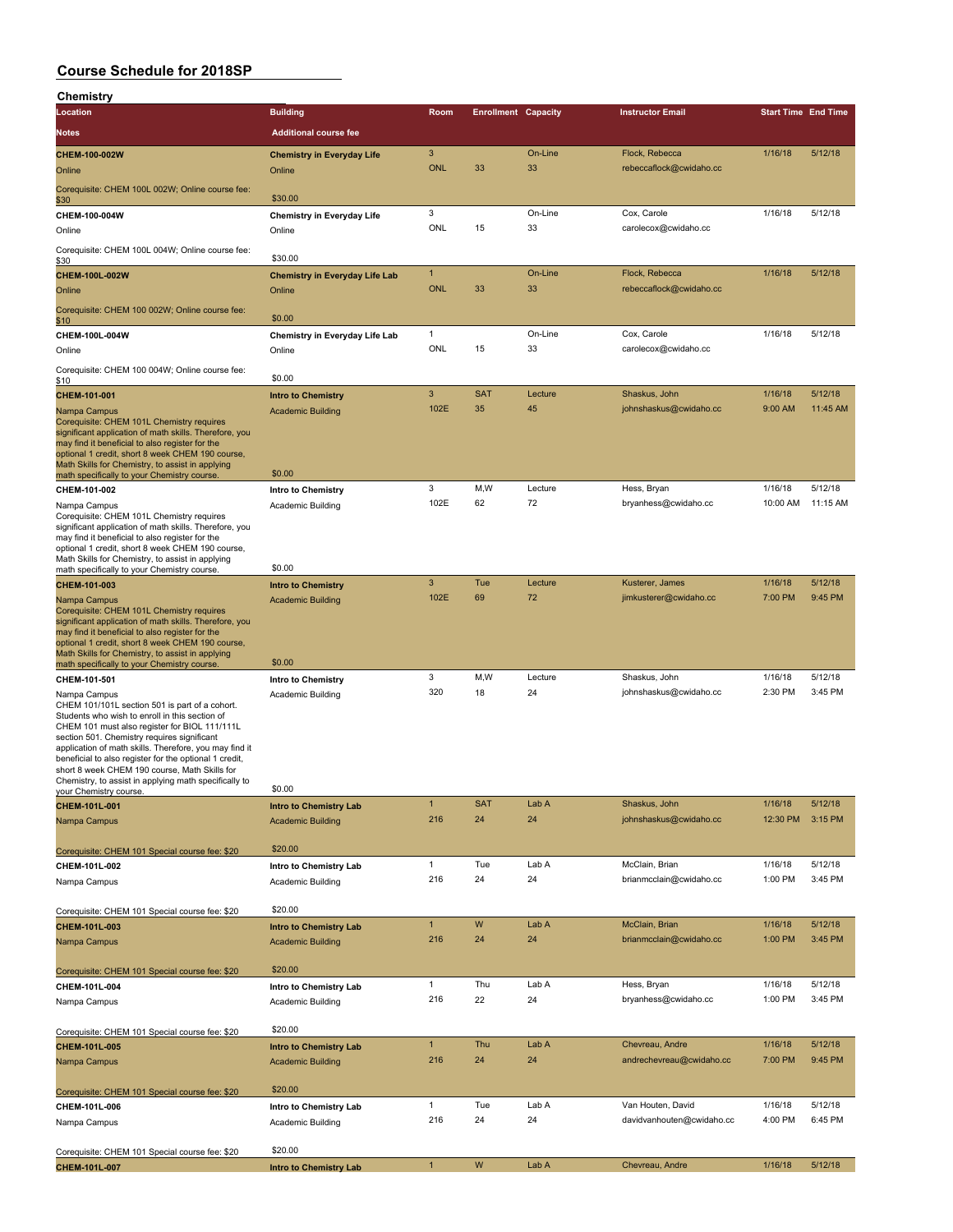| Chemistry                                                                                                                                                                                                                  |                                             |                       |                            |                             |                                           |                            |                     |
|----------------------------------------------------------------------------------------------------------------------------------------------------------------------------------------------------------------------------|---------------------------------------------|-----------------------|----------------------------|-----------------------------|-------------------------------------------|----------------------------|---------------------|
| <b>Class Section</b>                                                                                                                                                                                                       | <b>Title</b>                                | <b>Credits</b>        | <b>Days</b>                | <b>Instructional Method</b> | Instructor                                | <b>Start Date End Date</b> |                     |
| Location                                                                                                                                                                                                                   | <b>Building</b>                             | Room                  | <b>Enrollment Capacity</b> |                             | <b>Instructor Email</b>                   | <b>Start Time End Time</b> |                     |
| Notes                                                                                                                                                                                                                      | <b>Additional course fee</b>                |                       |                            |                             |                                           |                            |                     |
| Nampa Campus                                                                                                                                                                                                               | <b>Academic Building</b>                    | 216                   | 23                         | 24                          | andrechevreau@cwidaho.cc                  | 4:00 PM                    | 6:45 PM             |
|                                                                                                                                                                                                                            | \$20.00                                     |                       |                            |                             |                                           |                            |                     |
| Corequisite: CHEM 101; Additional course fee: \$20                                                                                                                                                                         |                                             | $\mathbf{1}$          | W                          | Lab A                       | Van Houten, David                         | 1/16/18                    | 5/12/18             |
| CHEM-101L-501<br>Nampa Campus                                                                                                                                                                                              | Intro to Chemistry Lab<br>Academic Building | 216                   | 18                         | 24                          | davidvanhouten@cwidaho.cc                 | 9:00 AM                    | 11:45 AM            |
| CHEM 101/101L section 501 is part of a cohort.<br>Students who wish to enroll in this section of<br>CHEM 101 must also register for BIOL 111/111L                                                                          |                                             |                       |                            |                             |                                           |                            |                     |
| section 501. Special course fee: \$20                                                                                                                                                                                      | \$20.00                                     |                       |                            |                             |                                           |                            |                     |
| CHEM-102-001                                                                                                                                                                                                               | <b>Essntl of Organic &amp; Biochmstry</b>   | 4<br>106              | Tue, Thu<br>23             | Lecture<br>51               | Flock, Rebecca<br>rebeccaflock@cwidaho.cc | 1/16/18<br>10:00 AM        | 5/12/18<br>11:50 AM |
| Nampa Campus                                                                                                                                                                                                               | <b>Academic Building</b>                    |                       |                            |                             |                                           |                            |                     |
| Corequisite: CHEM 102L                                                                                                                                                                                                     | \$0.00                                      |                       |                            |                             |                                           |                            |                     |
| CHEM-102-002                                                                                                                                                                                                               | <b>Essntl of Organic &amp; Biochmstry</b>   | 4                     | Tue, Thu                   | Lecture                     | Kusterer, James                           | 1/16/18                    | 5/12/18             |
| Nampa Campus                                                                                                                                                                                                               | Academic Building                           | 105                   | 24                         | 45                          | jimkusterer@cwidaho.cc                    | 4:00 PM                    | 5:50 PM             |
|                                                                                                                                                                                                                            |                                             |                       |                            |                             |                                           |                            |                     |
| Corequisite: CHEM 102L                                                                                                                                                                                                     | \$0.00                                      |                       |                            |                             |                                           |                            |                     |
| CHEM-102L-001                                                                                                                                                                                                              | <b>Essen of Organic &amp; Biochem Lab</b>   | $\mathbf{1}$          | Tue                        | Lab A                       | <b>Faculty, General Pending</b>           | 1/16/18                    | 5/12/18             |
| Nampa Campus                                                                                                                                                                                                               | <b>Academic Building</b>                    | 319                   | 16                         | 24                          |                                           | 7:00 PM                    | 9:45 PM             |
|                                                                                                                                                                                                                            |                                             |                       |                            |                             |                                           |                            |                     |
| Corequisite: CHEM 102 Special course fee: \$20                                                                                                                                                                             | \$20.00                                     |                       |                            |                             |                                           |                            |                     |
| CHEM-102L-002                                                                                                                                                                                                              | Essen of Organic & Biochem Lab              | 1                     | Tue                        | Lab A                       | Flock, Rebecca                            | 1/16/18                    | 5/12/18             |
| Nampa Campus                                                                                                                                                                                                               | Academic Building                           | 319                   | 20                         | 24                          | rebeccaflock@cwidaho.cc                   | 1:00 PM                    | 3:45 PM             |
|                                                                                                                                                                                                                            |                                             |                       |                            |                             |                                           |                            |                     |
| Corequisite: CHEM 102 Special course fee: \$20                                                                                                                                                                             | \$20.00                                     |                       |                            |                             |                                           |                            |                     |
| CHEM-102L-003                                                                                                                                                                                                              | <b>Essen of Organic &amp; Biochem Lab</b>   | $\mathbf{1}$          | Thu                        | Lab A                       | Flock, Rebecca                            | 1/16/18                    | 5/12/18             |
| Nampa Campus                                                                                                                                                                                                               | <b>Academic Building</b>                    | 319                   | 11                         | 24                          | rebeccaflock@cwidaho.cc                   | 1:00 PM                    | 3:45 PM             |
|                                                                                                                                                                                                                            |                                             |                       |                            |                             |                                           |                            |                     |
| Corequisite: CHEM 102 Special course fee: \$20                                                                                                                                                                             | \$20.00                                     | 3                     | W,F                        | Lecture                     | Hess, Bryan                               | 1/16/18                    | 5/12/18             |
| CHEM-111-001                                                                                                                                                                                                               | <b>Principles of Chemistry 1</b>            | 102E                  | 71                         | 72                          | bryanhess@cwidaho.cc                      | 2:30 PM                    | 3:45 PM             |
| Nampa Campus<br>Corequisite: CHEM 111L Chemistry requires<br>significant application of math skills. Therefore, you<br>may find it beneficial to also register for the<br>optional 1 credit, short 8 week CHEM 190 course, | Academic Building                           |                       |                            |                             |                                           |                            |                     |
| Math Skills for Chemistry, to assist in applying                                                                                                                                                                           | \$0.00                                      |                       |                            |                             |                                           |                            |                     |
| math specifically to your Chemistry course.                                                                                                                                                                                |                                             | $\mathbf{1}$          | W                          | Lab A                       | Carter, Ray                               | 1/16/18                    | 5/12/18             |
| CHEM-111L-001                                                                                                                                                                                                              | <b>Principles of Chemistry 1 Lab</b>        | 319                   | 23                         | 24                          | raycarter@cwidaho.cc                      | 10:00 AM                   | 12:45 PM            |
| Nampa Campus                                                                                                                                                                                                               | <b>Academic Building</b>                    |                       |                            |                             |                                           |                            |                     |
| Corequisite: CHEM 111 Special course fee: \$20                                                                                                                                                                             | \$20.00                                     |                       |                            |                             |                                           |                            |                     |
| CHEM-111L-002                                                                                                                                                                                                              | Principles of Chemistry 1 Lab               | 1                     | W                          | Lab A                       | Lenn, Nancy                               | 1/16/18                    | 5/12/18             |
| Nampa Campus                                                                                                                                                                                                               | Academic Building                           | 319                   | 24                         | 24                          | nancylenn@cwidaho.cc                      | 4:00 PM                    | 6:45 PM             |
|                                                                                                                                                                                                                            |                                             |                       |                            |                             |                                           |                            |                     |
| Corequisite: CHEM 111 Special course fee: \$20                                                                                                                                                                             | \$20.00                                     |                       |                            |                             |                                           |                            |                     |
| CHEM-111L-003                                                                                                                                                                                                              | <b>Principles of Chemistry 1 Lab</b>        | $\mathbf{1}$          | F                          | Lab A                       | Hess, Bryan                               | 1/16/18                    | 5/12/18             |
| Nampa Campus                                                                                                                                                                                                               | <b>Academic Building</b>                    | 319                   | 23                         | 24                          | bryanhess@cwidaho.cc                      | 10:00 AM                   | 12:45 PM            |
|                                                                                                                                                                                                                            |                                             |                       |                            |                             |                                           |                            |                     |
| Corequisite: CHEM 111 Special course fee: \$20                                                                                                                                                                             | \$20.00                                     |                       |                            |                             |                                           |                            |                     |
| CHEM-112-001                                                                                                                                                                                                               | <b>Principles of Chemistry 2</b>            | 3                     | Tue, Thu                   | Lecture                     | McClain, Brian                            | 1/16/18                    | 5/12/18             |
| Nampa Campus                                                                                                                                                                                                               | Academic Building                           | 320                   | 34                         | 48                          | brianmcclain@cwidaho.cc                   | 8:30 AM                    | 9:45 AM             |
|                                                                                                                                                                                                                            |                                             |                       |                            |                             |                                           |                            |                     |
| Corequisite: CHEM 112L                                                                                                                                                                                                     | \$0.00                                      |                       |                            |                             |                                           |                            |                     |
| CHEM-112L-001                                                                                                                                                                                                              | <b>Principles of Chemistry 2 Lab</b>        | $\overline{2}$<br>319 | Tue, Thu<br>24             | Lab A<br>24                 | McClain, Brian                            | 1/16/18                    | 5/12/18<br>12:45 PM |
| Nampa Campus                                                                                                                                                                                                               | <b>Academic Building</b>                    |                       |                            |                             | brianmcclain@cwidaho.cc                   | 10:00 AM                   |                     |
| Corequisite: CHEM 112 Special course fee: \$30                                                                                                                                                                             | \$30.00                                     |                       |                            |                             |                                           |                            |                     |
| CHEM-112L-002                                                                                                                                                                                                              | Principles of Chemistry 2 Lab               | $\overline{c}$        | W,F                        | Lab A                       | Faculty, General                          | 1/16/18                    | 5/12/18             |
| Nampa Campus                                                                                                                                                                                                               | Academic Building                           | 319                   | 10                         | 24                          |                                           | 1:00 PM                    | 3:45 PM             |
|                                                                                                                                                                                                                            |                                             |                       |                            |                             |                                           |                            |                     |
| Corequisite: CHEM 112 Special course fee: \$30                                                                                                                                                                             | \$30.00                                     |                       |                            |                             |                                           |                            |                     |
| CHEM-190-001                                                                                                                                                                                                               | <b>Math Skills for Chemistry</b>            | $\mathbf{1}$          | Thu                        | Lecture                     | Shaskus, John                             | 1/16/18                    | 3/10/18             |
| Nampa Campus                                                                                                                                                                                                               | <b>Academic Building</b>                    | 106                   | 18                         | 24                          | johnshaskus@cwidaho.cc                    | 8:00 AM                    | 9:40 AM             |
|                                                                                                                                                                                                                            |                                             |                       |                            |                             |                                           |                            |                     |
| 8 Week Course Corequisite: CHEM 101 or CHEM<br>111                                                                                                                                                                         | \$0.00                                      |                       |                            |                             |                                           |                            |                     |
| CHEM-293-001                                                                                                                                                                                                               | <b>Chemistry Internship</b>                 | $\mathbf{1}$          |                            | Internship                  | Flock, Rebecca                            | 1/16/18                    | 5/12/18             |
| <b>Community Locations</b>                                                                                                                                                                                                 | Community Location                          | <b>CMTY</b>           | 1                          | 1                           | rebeccaflock@cwidaho.cc                   |                            |                     |
|                                                                                                                                                                                                                            |                                             |                       |                            |                             |                                           |                            |                     |
|                                                                                                                                                                                                                            | \$0.00                                      |                       |                            |                             |                                           |                            |                     |
| CHEM-299-001                                                                                                                                                                                                               | <b>Organic Chemistry 2</b>                  | 3                     | Tue, Thu                   | Lecture                     | Shaskus, John                             | 1/16/18                    | 5/12/18             |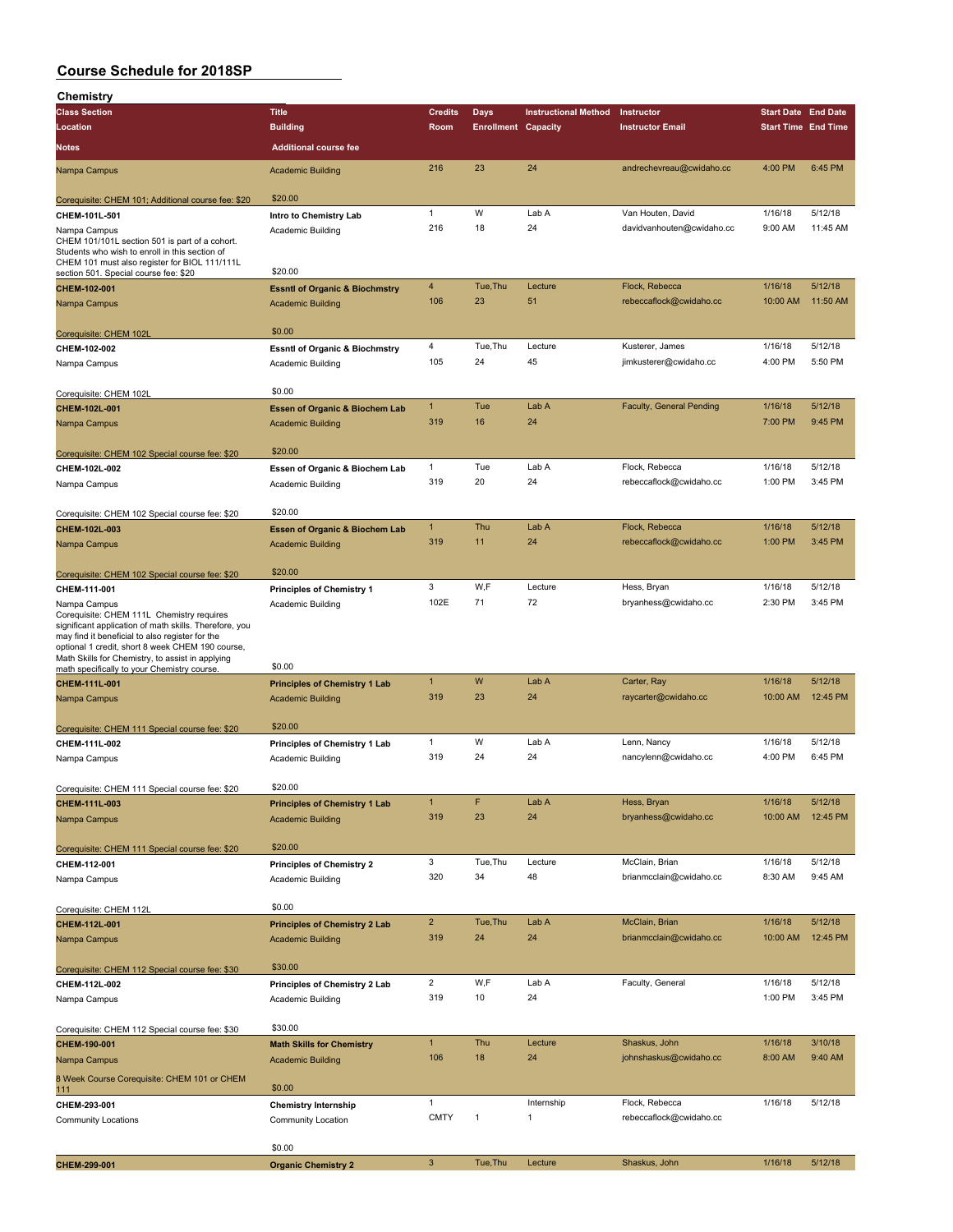| Chemistry                   |                              |                |                            |                             |                         |                            |         |
|-----------------------------|------------------------------|----------------|----------------------------|-----------------------------|-------------------------|----------------------------|---------|
| <b>Class Section</b>        | <b>Title</b>                 | <b>Credits</b> | <b>Days</b>                | <b>Instructional Method</b> | Instructor              | <b>Start Date End Date</b> |         |
| Location                    | <b>Building</b>              | Room           | <b>Enrollment Capacity</b> |                             | <b>Instructor Email</b> | <b>Start Time End Time</b> |         |
| <b>Notes</b>                | <b>Additional course fee</b> |                |                            |                             |                         |                            |         |
| Nampa Campus                | <b>Academic Building</b>     | 102E           | 12                         | 24                          | johnshaskus@cwidaho.cc  | 2:30 PM                    | 3:45 PM |
|                             |                              |                |                            |                             |                         |                            |         |
|                             | \$0.00                       |                |                            |                             |                         |                            |         |
| CHEM-299L-001               | Organic Chemistry 2 Lab      | 2              | Tue, Thu                   | Lab A                       | Shaskus, John           | 1/16/18                    | 5/12/18 |
| Nampa Campus                | Academic Building            | 319            | 12                         | 24                          | johnshaskus@cwidaho.cc  | 4:00 PM                    | 6:45 PM |
| Additional course fee: \$35 | \$35.00                      |                |                            |                             |                         |                            |         |

### **Cisco Network & Security Tech**

| <b>Class Section</b>         | <b>Title</b>                          | <b>Credits</b> | <b>Days</b>                | <b>Instructional Method</b> | Instructor                      | <b>Start Date End Date</b> |          |
|------------------------------|---------------------------------------|----------------|----------------------------|-----------------------------|---------------------------------|----------------------------|----------|
| Location                     | <b>Building</b>                       | Room           | <b>Enrollment Capacity</b> |                             | <b>Instructor Email</b>         | <b>Start Time End Time</b> |          |
| <b>Notes</b>                 | <b>Additional course fee</b>          |                |                            |                             |                                 |                            |          |
| <b>CNST-132-001</b>          | <b>Intermediate Routing/Switching</b> | 4              | F                          | Lecture                     | Snodgrass, Nathen               | 2/20/18                    | 3/24/18  |
| <b>Ada County Campus</b>     | <b>Pintail Center</b>                 | 1332           | 13                         | 20                          | nathensnodgrass@cwidaho.cc      | 9:00 AM                    | 11:00 AM |
| Additional course fee: \$20  | \$20.00                               |                |                            |                             |                                 |                            |          |
| CNST-132-001                 | <b>Intermediate Routing/Switching</b> | 4              | M.Tue.W.Thu Lab B          |                             | Snodgrass, Nathen               | 2/20/18                    | 3/24/18  |
| Ada County Campus            | <b>Pintail Center</b>                 | 1332           | 13                         | 20                          | nathensnodgrass@cwidaho.cc      | 9:00 AM                    | 1:00 PM  |
| Additional course fee: \$20  | \$20.00                               |                |                            |                             |                                 |                            |          |
| CNST-134-001                 | <b>WAN Technologies</b>               | $\overline{4}$ | F                          | Lecture                     | Snodgrass, Nathen               | 4/2/18                     | 5/5/18   |
| <b>Ada County Campus</b>     | <b>Pintail Center</b>                 | 1332           | 13                         | 20                          | nathensnodgrass@cwidaho.cc      | 9:00 AM                    | 11:00 AM |
| Additional course fee: \$295 | \$295.00                              |                |                            |                             |                                 |                            |          |
| CNST-134-001                 | <b>WAN Technologies</b>               | 4              | M.Tue.W.Thu Lab B          |                             | Snodgrass, Nathen               | 4/2/18                     | 5/5/18   |
| Ada County Campus            | <b>Pintail Center</b>                 | 1332           | 13                         | 20                          | nathensnodgrass@cwidaho.cc      | 9:00 AM                    | 1:00 PM  |
| Additional course fee: \$295 | \$295.00                              |                |                            |                             |                                 |                            |          |
| CNST-136-001                 | <b>Hardware and Servers</b>           | $\overline{4}$ | F                          | Lecture                     | Snodgrass, Nathen               | 1/16/18                    | 2/17/18  |
| <b>Ada County Campus</b>     | <b>Pintail Center</b>                 | 1332           | 13                         | 20                          | nathensnodgrass@cwidaho.cc      | 9:00 AM                    | 11:00 AM |
|                              | \$0.00                                |                |                            |                             |                                 |                            |          |
| CNST-136-001                 | <b>Hardware and Servers</b>           | 4              | M.Tue, W.Thu Lab B         |                             | Snodgrass, Nathen               | 1/16/18                    | 2/17/18  |
| Ada County Campus            | <b>Pintail Center</b>                 | 1332           | 13                         | 20                          | nathensnodgrass@cwidaho.cc      | 9:00 AM                    | 1:00 PM  |
|                              | \$0.00                                |                |                            |                             |                                 |                            |          |
| <b>CNST-235-001</b>          | <b>Introduction to VoIP</b>           | $\overline{4}$ | W                          | Lecture                     | Faculty, General Pending        | 1/16/18                    | 5/12/18  |
| <b>Ada County Campus</b>     | <b>Pintail Center</b>                 | 1332           | 10                         | 20                          |                                 | 4:00 PM                    | 6:50 PM  |
|                              | \$0.00                                |                |                            |                             |                                 |                            |          |
| CNST-237-001                 | <b>Storage Area Networks</b>          | 4              | Thu                        | Lecture                     | Faculty, General Pending        | 1/16/18                    | 5/12/18  |
| Ada County Campus            | <b>Pintail Center</b>                 | 1332           | 10                         | 20                          |                                 | 4:00 PM                    | 6:50 PM  |
| Additional course fee: \$20  | \$20.00                               |                |                            |                             |                                 |                            |          |
| <b>CNST-240-001</b>          | <b>Virtualization Technologies</b>    | 4              | Tue                        | Lecture                     | <b>Faculty, General Pending</b> | 1/16/18                    | 5/12/18  |
| <b>Ada County Campus</b>     | <b>Pintail Center</b>                 | 1332           | 10                         | 20                          |                                 | 4:00 PM                    | 6:50 PM  |
| Additional course fee: \$20  | \$20.00                               |                |                            |                             |                                 |                            |          |

**Communication**

| <b>Class Section</b>                                                                    | <b>Title</b>                 | <b>Credits</b> | Days                       | <b>Instructional Method</b> | <b>Instructor</b>         | <b>Start Date End Date</b> |         |
|-----------------------------------------------------------------------------------------|------------------------------|----------------|----------------------------|-----------------------------|---------------------------|----------------------------|---------|
| Location                                                                                | <b>Building</b>              | <b>Room</b>    | <b>Enrollment Capacity</b> |                             | <b>Instructor Email</b>   | <b>Start Time End Time</b> |         |
| <b>Notes</b>                                                                            | <b>Additional course fee</b> |                |                            |                             |                           |                            |         |
| COMM-100-002H                                                                           | <b>Communication Matters</b> | $\overline{2}$ | W                          | Hybrid                      | Keyes, Kimberly           | 1/16/18                    | 5/12/18 |
| <b>Ada County Campus</b>                                                                | <b>Pintail Center</b>        | 1208           | 16                         | 30                          | kimberlykeyes@cwidaho.cc  | 8:30 AM                    | 9:20 AM |
| Hybrid course - has an online component; Hybrid<br>course fee: \$10; IncludED fee: \$60 | \$70.00                      |                |                            |                             |                           |                            |         |
| COMM-100-003                                                                            | <b>Communication Matters</b> | 2              | Tue, Thu                   | Lecture                     | Cremer, Christie          | 1/16/18                    | 5/12/18 |
| Nampa Campus                                                                            | Academic Building            | 301            |                            | 30                          | christiecremer@cwidaho.cc | 7:00 PM                    | 7:50 PM |
| IncludED fee: \$60                                                                      | \$60.00                      |                |                            |                             |                           |                            |         |
| <b>COMM-100-005W</b>                                                                    | <b>Communication Matters</b> | $\overline{2}$ |                            | On-Line                     | Rysavy, Wayne             | 1/16/18                    | 5/12/18 |
| Online                                                                                  | Online                       | ONL            | 32                         | 33                          | waynerysavy@cwidaho.cc    |                            |         |
| Online course fee: \$20; IncludED fee: \$60                                             | \$80.00                      |                |                            |                             |                           |                            |         |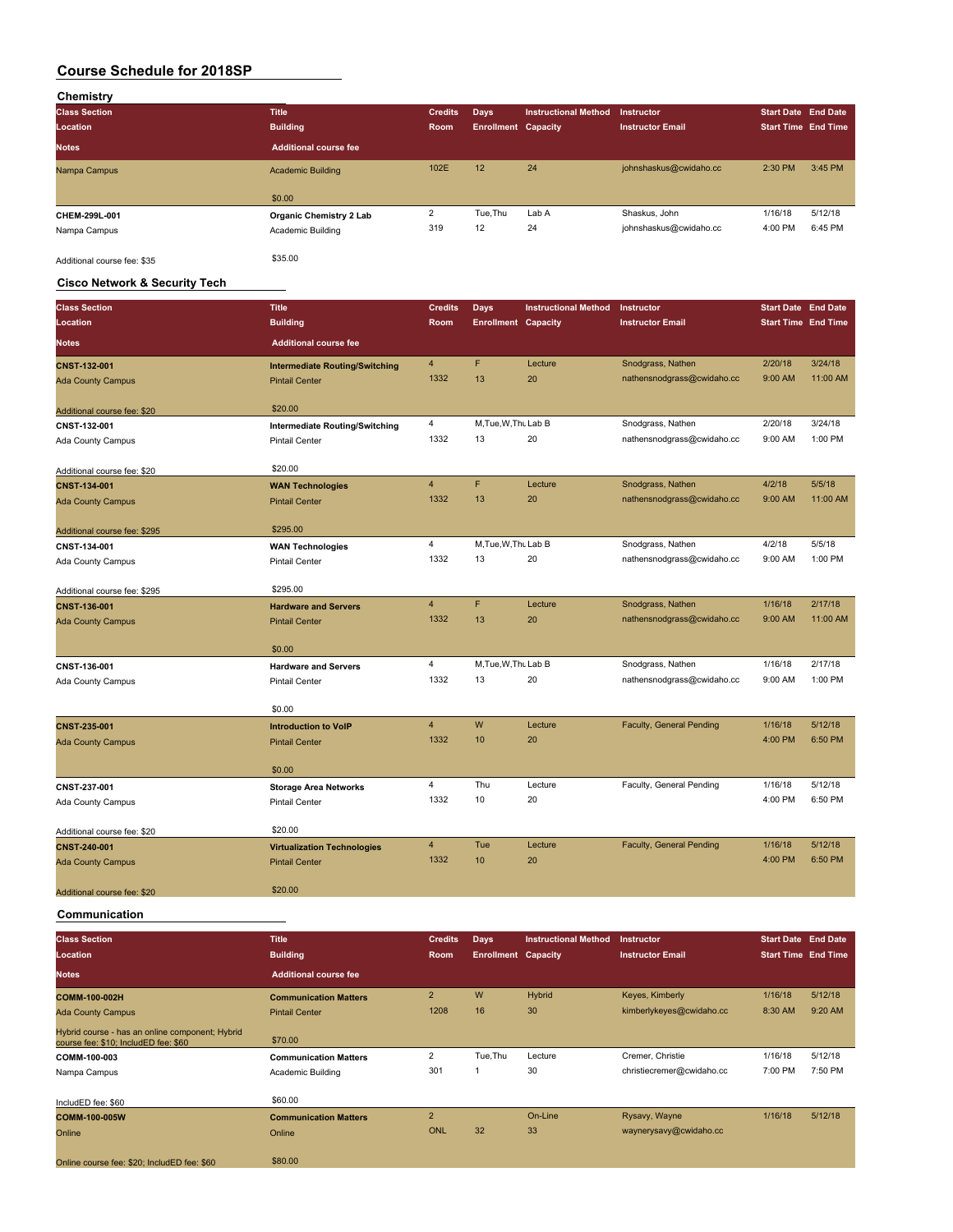| Communication                               |                                      |                           |                            |                             |                              |                            |          |
|---------------------------------------------|--------------------------------------|---------------------------|----------------------------|-----------------------------|------------------------------|----------------------------|----------|
| <b>Class Section</b>                        | <b>Title</b>                         | <b>Credits</b>            | Days                       | <b>Instructional Method</b> | Instructor                   | <b>Start Date End Date</b> |          |
| Location                                    | <b>Building</b>                      | Room                      | <b>Enrollment Capacity</b> |                             | <b>Instructor Email</b>      | <b>Start Time End Time</b> |          |
| Notes                                       | <b>Additional course fee</b>         |                           |                            |                             |                              |                            |          |
|                                             |                                      |                           |                            |                             |                              |                            |          |
| COMM-100-006W                               | <b>Communication Matters</b>         | $\overline{2}$            |                            | On-Line                     | Rysavy, Wayne                | 1/16/18                    | 5/12/18  |
| Online                                      | Online                               | ONL                       | 33                         | 33                          | waynerysavy@cwidaho.cc       |                            |          |
|                                             |                                      |                           |                            |                             |                              |                            |          |
| Online course fee: \$20; IncludED fee: \$60 | \$80.00                              |                           |                            |                             |                              |                            |          |
| COMM-101-001                                | <b>Introduction to Communication</b> | $\mathbf{3}$              | Tue, Thu                   | Lecture                     | Gatfield, James              | 1/16/18                    | 5/12/18  |
| Nampa Campus                                | <b>Academic Building</b>             | 102E                      | 32                         | 33                          | jimgatfield@cwidaho.cc       | 8:30 AM                    | 9:45 AM  |
|                                             | \$76.00                              |                           |                            |                             |                              |                            |          |
| IncludED fee: \$76                          |                                      |                           | M,W                        |                             |                              |                            | 5/12/18  |
| COMM-101-002                                | Introduction to Communication        | 3<br>320                  | 33                         | Lecture<br>33               | Rowing, Johnny               | 1/16/18<br>1:00 PM         | 2:15 PM  |
| Nampa Campus                                | Academic Building                    |                           |                            |                             | johnnyrowing@cwidaho.cc      |                            |          |
| IncludED fee: \$76                          | \$76.00                              |                           |                            |                             |                              |                            |          |
| COMM-101-003                                | <b>Introduction to Communication</b> | $\ensuremath{\mathsf{3}}$ | M,W                        | Lecture                     | Mahoney, Michelle            | 1/16/18                    | 5/12/18  |
| <b>Ada County Campus</b>                    | <b>Pintail Center</b>                | 1302                      | 30                         | 30                          | michellemahoney@cwidaho.cc   | 1:00 PM                    | 2:15 PM  |
|                                             |                                      |                           |                            |                             |                              |                            |          |
| IncludED fee: \$76                          | \$76.00                              |                           |                            |                             |                              |                            |          |
| COMM-101-004                                | Introduction to Communication        | 3                         | Tue, Thu                   | Lecture                     | Saltaga, Stela               | 1/16/18                    | 5/12/18  |
| <b>Ada County Campus</b>                    | <b>Pintail Center</b>                | 1302                      | 29                         | 30                          | stelasaltaga@cwidaho.cc      | 8:30 AM                    | 9:45 AM  |
|                                             |                                      |                           |                            |                             |                              |                            |          |
| IncludED fee: \$76                          | \$76.00                              |                           |                            |                             |                              |                            |          |
| COMM-101-005                                | <b>Introduction to Communication</b> | $\mathbf{3}$              | M,W                        | Lecture                     | Rowing, Johnny               | 1/16/18                    | 5/12/18  |
| Nampa Campus                                | <b>Academic Building</b>             | 320                       | 33                         | 33                          | johnnyrowing@cwidaho.cc      | 11:30 AM                   | 12:45 PM |
|                                             |                                      |                           |                            |                             |                              |                            |          |
| IncludED fee: \$76                          | \$76.00                              |                           |                            |                             |                              |                            |          |
| COMM-101-007                                | <b>Introduction to Communication</b> | 3                         | Tue, Thu                   | Lecture                     | Gatfield, James              | 1/16/18                    | 5/12/18  |
| Nampa Campus                                | Academic Building                    | 320                       | 33                         | 33                          | jimgatfield@cwidaho.cc       | 1:00 PM                    | 2:15 PM  |
|                                             |                                      |                           |                            |                             |                              |                            |          |
| IncludED fee: \$76                          | \$76.00                              |                           |                            |                             |                              |                            |          |
| COMM-101-008                                | <b>Introduction to Communication</b> | $\mathbf{3}$              | Tue, Thu                   | Lecture                     | Gatfield, James              | 1/16/18                    | 5/12/18  |
| Nampa Campus                                | <b>Academic Building</b>             | 320                       | 32                         | 33                          | jimgatfield@cwidaho.cc       | 11:30 AM                   | 12:45 PM |
|                                             |                                      |                           |                            |                             |                              |                            |          |
| IncludED fee: \$76                          | \$76.00                              |                           |                            |                             |                              |                            |          |
| COMM-101-009                                | Introduction to Communication        | 3                         | Tue, Thu                   | Lecture                     | Galaviz, Mark                | 1/16/18                    | 5/12/18  |
| Ada County Campus                           | Mallard Place Building               | 1108                      | 28                         | 30                          | MarkGalaviz@cwidaho.cc       | 4:00 PM                    | 5:15 PM  |
|                                             |                                      |                           |                            |                             |                              |                            |          |
| IncludED fee: \$76                          | \$76.00                              | $\mathbf{3}$              |                            | Lecture                     |                              |                            | 5/12/18  |
| COMM-101-010                                | <b>Introduction to Communication</b> |                           | M, W                       |                             | Daniel, Gary                 | 1/16/18                    |          |
| Ada County Campus                           | <b>Pintail Center</b>                | 1302                      | 14                         | 30                          | garydaniel@cwidaho.cc        | 7:00 AM                    | 8:15 AM  |
|                                             | \$76.00                              |                           |                            |                             |                              |                            |          |
| IncludED fee: \$76                          |                                      | 3                         | M,W                        | Lecture                     | Mahoney, Michelle            | 1/16/18                    | 5/12/18  |
| COMM-101-011                                | Introduction to Communication        | 1302                      | 29                         | 30                          | michellemahoney@cwidaho.cc   | 8:30 AM                    | 9:45 AM  |
| Ada County Campus                           | Pintail Center                       |                           |                            |                             |                              |                            |          |
| IncludED fee: \$76                          | \$76.00                              |                           |                            |                             |                              |                            |          |
| COMM-101-012                                | <b>Introduction to Communication</b> | $\ensuremath{\mathsf{3}}$ | M,W                        | Lecture                     | Mahoney, Michelle            | 1/16/18                    | 5/12/18  |
| <b>Ada County Campus</b>                    | <b>Pintail Center</b>                | 1302                      | 30                         | 30                          | michellemahoney@cwidaho.cc   | 11:30 AM                   | 12:45 PM |
|                                             |                                      |                           |                            |                             |                              |                            |          |
| IncludED fee: \$76                          | \$76.00                              |                           |                            |                             |                              |                            |          |
| COMM-101-013W                               | Introduction to Communication        | 3                         |                            | On-Line                     | Long, Howard                 | 1/16/18                    | 5/12/18  |
| Online                                      | Online                               | ONL                       | 33                         | 33                          | howielong@cwidaho.cc         |                            |          |
|                                             |                                      |                           |                            |                             |                              |                            |          |
| Online course fee: \$30; IncludED fee: \$76 | \$106.00                             |                           |                            |                             |                              |                            |          |
| COMM-101-015                                | <b>Introduction to Communication</b> | 3 <sup>2</sup>            | Tue, Thu                   | Lecture                     | Levy, Grendel                | 1/16/18                    | 5/12/18  |
| Nampa Campus                                | <b>Micron Education Center</b>       | 1210                      | 17                         | 26                          | grendellevy@cwidaho.cc       | 5:30 PM                    | 6:45 PM  |
|                                             |                                      |                           |                            |                             |                              |                            |          |
| IncludED fee: \$76                          | \$76.00                              |                           |                            |                             |                              |                            |          |
| COMM-101-016                                | <b>Introduction to Communication</b> | 3                         | Tue, Thu                   | Lecture                     | Galaviz, Mark                | 1/16/18                    | 5/12/18  |
| Ada County Campus                           | Pintail Center                       | 1302                      | 30                         | 30                          | MarkGalaviz@cwidaho.cc       | 11:30 AM                   | 12:45 PM |
|                                             |                                      |                           |                            |                             |                              |                            |          |
| IncludED fee: \$76                          | \$76.00                              |                           |                            |                             |                              |                            |          |
| COMM-101-017                                | <b>Introduction to Communication</b> | $\mathbf{3}$              | Tue, Thu                   | Lecture                     | Poston, James                | 1/16/18                    | 5/12/18  |
| <b>Ada County Campus</b>                    | <b>Pintail Center</b>                | 1302                      | 16                         | 30                          | jimposton@cwidaho.cc         | 2:30 PM                    | 3:45 PM  |
|                                             | \$76.00                              |                           |                            |                             |                              |                            |          |
| IncludED fee: \$76                          |                                      | 3                         | Thu                        | Lecture                     | Anderson-Trimboli, Shannon   | 1/16/18                    | 5/12/18  |
| COMM-101-019                                | Introduction to Communication        | 320                       | 30                         | 33                          | sandersontrimboli@cwidaho.cc | 7:00 PM                    | 9:45 PM  |
| Nampa Campus                                | Academic Building                    |                           |                            |                             |                              |                            |          |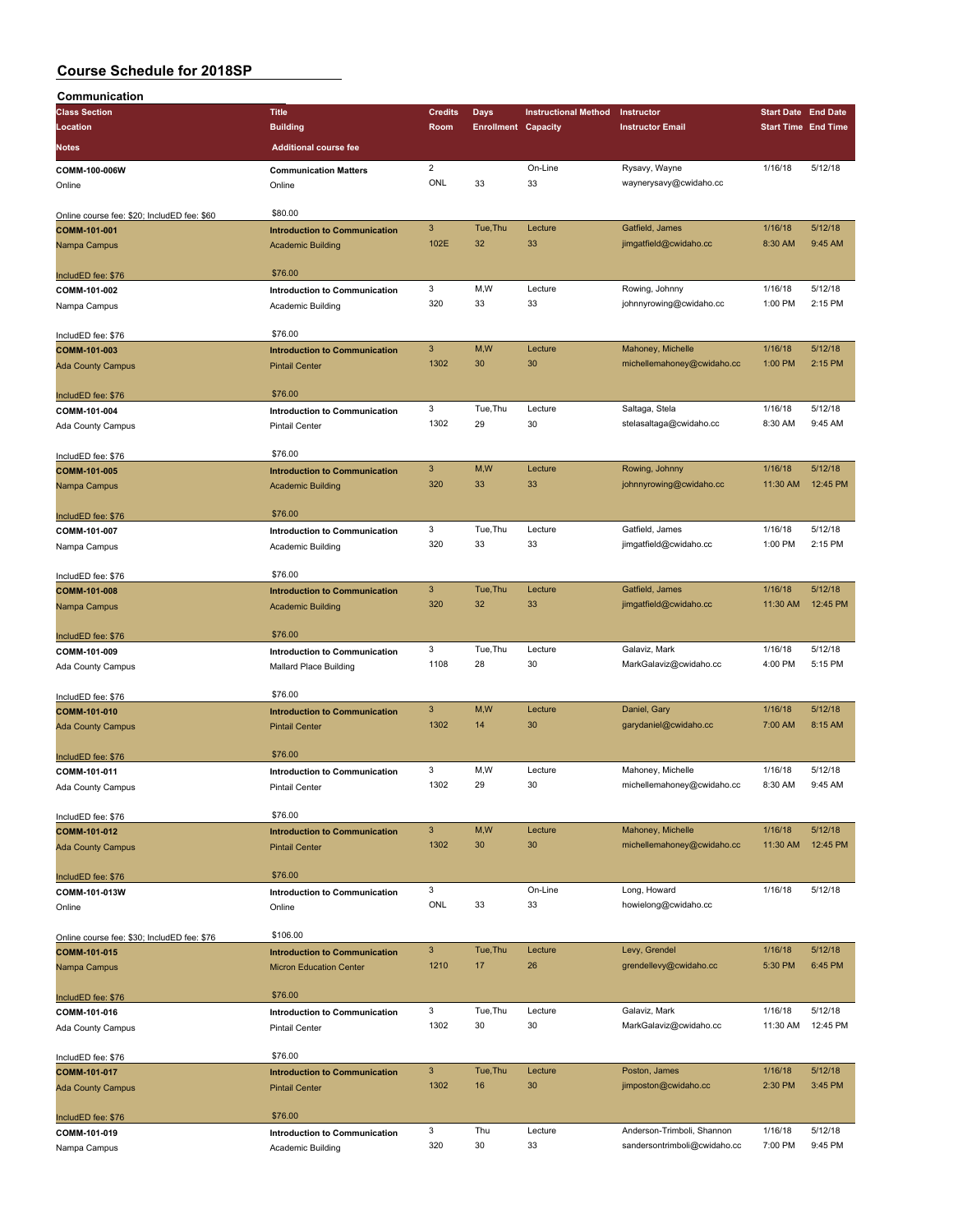| Communication                                                                           |                                      |                |                            |                             |                             |                            |          |
|-----------------------------------------------------------------------------------------|--------------------------------------|----------------|----------------------------|-----------------------------|-----------------------------|----------------------------|----------|
| <b>Class Section</b>                                                                    | <b>Title</b>                         | <b>Credits</b> | Days                       | <b>Instructional Method</b> | Instructor                  | <b>Start Date End Date</b> |          |
| Location                                                                                | <b>Building</b>                      | Room           | <b>Enrollment Capacity</b> |                             | <b>Instructor Email</b>     | <b>Start Time End Time</b> |          |
|                                                                                         |                                      |                |                            |                             |                             |                            |          |
| <b>Notes</b>                                                                            | <b>Additional course fee</b>         |                |                            |                             |                             |                            |          |
|                                                                                         |                                      |                |                            |                             |                             |                            |          |
| IncludED fee: \$76                                                                      | \$76.00                              |                |                            |                             |                             |                            |          |
| COMM-101-020                                                                            | <b>Introduction to Communication</b> | 3              | Tue                        | Lecture                     | Hudson, Megan               | 1/16/18                    | 5/12/18  |
| <b>Ada County Campus</b>                                                                | <b>Pintail Center</b>                | 1302           | $\overline{7}$             | 30                          | meganhudson@cwidaho.cc      | 7:00 PM                    | 9:45 PM  |
|                                                                                         |                                      |                |                            |                             |                             |                            |          |
| IncludED fee: \$76                                                                      | \$76.00                              |                |                            |                             |                             |                            |          |
| COMM-101-021                                                                            | Introduction to Communication        | 3              | W                          | Lecture                     | Saltaga, Stela              | 1/16/18                    | 5/12/18  |
| Ada County Campus                                                                       | <b>Pintail Center</b>                | 1302           | 25                         | 30                          | stelasaltaga@cwidaho.cc     | 7:00 PM                    | 9:45 PM  |
|                                                                                         |                                      |                |                            |                             |                             |                            |          |
| IncludED fee: \$76                                                                      | \$76.00                              |                |                            |                             |                             |                            |          |
| COMM-101-022                                                                            | <b>Introduction to Communication</b> | 3              | Tue, Thu                   | Lecture                     | Etter, Jennifer             | 1/16/18                    | 5/12/18  |
|                                                                                         |                                      | 1302           | 24                         | 24                          | jenniferetter@cwidaho.cc    | 1:00 PM                    | 2:15 PM  |
| <b>Ada County Campus</b>                                                                | <b>Pintail Center</b>                |                |                            |                             |                             |                            |          |
|                                                                                         | \$76.00                              |                |                            |                             |                             |                            |          |
| IncludED fee: \$76                                                                      |                                      | 3              |                            | On-Line                     |                             |                            | 5/12/18  |
| COMM-101-025W                                                                           | Introduction to Communication        |                |                            |                             | Rowing, Johnny              | 1/16/18                    |          |
| Online                                                                                  | Online                               | ONL            | 33                         | 33                          | johnnyrowing@cwidaho.cc     |                            |          |
|                                                                                         |                                      |                |                            |                             |                             |                            |          |
| Online course fee: \$30; IncludED fee: \$76                                             | \$106.00                             |                |                            |                             |                             |                            |          |
| COMM-101-026W                                                                           | <b>Introduction to Communication</b> | 3              |                            | On-Line                     | Rowing, Johnny              | 1/16/18                    | 5/12/18  |
| Online                                                                                  | Online                               | <b>ONL</b>     | 32                         | 33                          | johnnyrowing@cwidaho.cc     |                            |          |
|                                                                                         |                                      |                |                            |                             |                             |                            |          |
| Online course fee: \$30; IncludED fee: \$76                                             | \$106.00                             |                |                            |                             |                             |                            |          |
| COMM-101-027                                                                            | Introduction to Communication        | 3              | M, W                       | Lecture                     | Saltaga, Stela              | 1/16/18                    | 5/12/18  |
| Nampa Campus                                                                            | Academic Building                    | 320            | 12                         | 33                          | stelasaltaga@cwidaho.cc     | 8:30 AM                    | 9:45 AM  |
|                                                                                         |                                      |                |                            |                             |                             |                            |          |
| IncludED fee: \$76                                                                      | \$76.00                              |                |                            |                             |                             |                            |          |
| COMM-101-028                                                                            | <b>Introduction to Communication</b> | 3              | M,W                        | Lecture                     | Galaviz, Mark               | 1/16/18                    | 5/12/18  |
| <b>Canyon County Center</b>                                                             | <b>Canyon County Center</b>          | 252            | 15                         | 30                          | MarkGalaviz@cwidaho.cc      | 10:00 AM                   | 11:15 AM |
|                                                                                         |                                      |                |                            |                             |                             |                            |          |
|                                                                                         | \$76.00                              |                |                            |                             |                             |                            |          |
| IncludED fee: \$76                                                                      |                                      | 3              | Tue, Thu                   | Lecture                     | Bennett, Michelle           | 1/16/18                    | 5/12/18  |
| COMM-101-029                                                                            | Introduction to Communication        | 1210           | 28                         |                             |                             | 4:00 PM                    | 5:15 PM  |
| Nampa Campus                                                                            | Micron Education Center              |                |                            | 28                          | michellebennett@cwidaho.cc  |                            |          |
|                                                                                         |                                      |                |                            |                             |                             |                            |          |
| IncludED fee: \$76                                                                      | \$76.00                              |                |                            |                             |                             |                            |          |
| COMM-101-030W                                                                           | <b>Introduction to Communication</b> | 3              |                            | On-Line                     | Rausch, Robin               | 1/16/18                    | 5/12/18  |
| Online                                                                                  | Online                               | <b>ONL</b>     | 33                         | 33                          | robinrausch@cwidaho.cc      |                            |          |
|                                                                                         |                                      |                |                            |                             |                             |                            |          |
| Online course fee: \$30; IncludED fee: \$76                                             | \$106.00                             |                |                            |                             |                             |                            |          |
| COMM-101-031W                                                                           | Introduction to Communication        | 3              |                            | On-Line                     | Jenkins, Steven             | 1/16/18                    | 5/12/18  |
| Online                                                                                  | Online                               | ONL            | 33                         | 33                          | stevejenkins@cwidaho.cc     |                            |          |
|                                                                                         |                                      |                |                            |                             |                             |                            |          |
| Online course fee: \$30; IncludED fee: \$76                                             | \$106.00                             |                |                            |                             |                             |                            |          |
| COMM-101-032W                                                                           | <b>Introduction to Communication</b> | 3              |                            | On-Line                     | Rysavy, Wayne               | 1/16/18                    | 5/12/18  |
| Online                                                                                  | Online                               | <b>ONL</b>     | 33                         | 33                          | waynerysavy@cwidaho.cc      |                            |          |
|                                                                                         |                                      |                |                            |                             |                             |                            |          |
| Online course fee: \$30; IncludED fee: \$76                                             | \$106.00                             |                |                            |                             |                             |                            |          |
| COMM-101-033W                                                                           | Introduction to Communication        | 3              |                            | On-Line                     | Rausch, Robin               | 1/16/18                    | 5/12/18  |
| Online                                                                                  | Online                               | ONL            | 33                         | 33                          | robinrausch@cwidaho.cc      |                            |          |
|                                                                                         |                                      |                |                            |                             |                             |                            |          |
|                                                                                         | \$106.00                             |                |                            |                             |                             |                            |          |
| Online course fee: \$30; IncludED fee: \$76                                             |                                      |                |                            |                             |                             |                            |          |
| COMM-101-034W                                                                           | <b>Introduction to Communication</b> | 3              |                            | On-Line                     | Broadhead, Kay              | 1/16/18                    | 5/12/18  |
| Online                                                                                  | Online                               | <b>ONL</b>     | 33                         | 33                          | kaylynnbroadhead@cwidaho.cc |                            |          |
|                                                                                         |                                      |                |                            |                             |                             |                            |          |
| Online course fee: \$30; IncludED fee: \$76                                             | \$106.00                             |                |                            |                             |                             |                            |          |
| COMM-101-035W                                                                           | Introduction to Communication        | 3              |                            | On-Line                     | Broadhead, Kay              | 1/16/18                    | 5/12/18  |
| Online                                                                                  | Online                               | ONL            | 33                         | 33                          | kaylynnbroadhead@cwidaho.cc |                            |          |
|                                                                                         |                                      |                |                            |                             |                             |                            |          |
| Online course fee: \$30; IncludED fee: \$76                                             | \$106.00                             |                |                            |                             |                             |                            |          |
| COMM-101-036H                                                                           | <b>Introduction to Communication</b> | $\mathbf{3}$   | Tue                        | <b>Hybrid</b>               | Kunz, Teresa                | 1/16/18                    | 5/12/18  |
| Nampa Campus                                                                            | <b>Academic Building</b>             | 106            | 14                         | 26                          | teresakunz@cwidaho.cc       | 8:30 AM                    | 9:45 AM  |
|                                                                                         |                                      |                |                            |                             |                             |                            |          |
| Hybrid course - has an online component; Hybrid<br>course fee: \$15; IncludED fee: \$76 | \$91.00                              |                |                            |                             |                             |                            |          |
| COMM-101-037H                                                                           | Introduction to Communication        | 3              | Thu                        | Hybrid                      | Daniel, Gary                | 1/16/18                    | 5/12/18  |
|                                                                                         | <b>Pintail Center</b>                | 1318           | 24                         | 24                          | garydaniel@cwidaho.cc       | 10:00 AM                   | 11:15 AM |
| Ada County Campus                                                                       |                                      |                |                            |                             |                             |                            |          |
| Hybrid course - has an online component; Hybrid                                         | \$91.00                              |                |                            |                             |                             |                            |          |
| course fee: \$15; IncludED fee: \$76                                                    |                                      | $\mathsf 3$    | Thu                        | <b>Hybrid</b>               | Poston, James               | 1/16/18                    | 5/12/18  |
| COMM-101-038H                                                                           | <b>Introduction to Communication</b> |                |                            |                             |                             |                            |          |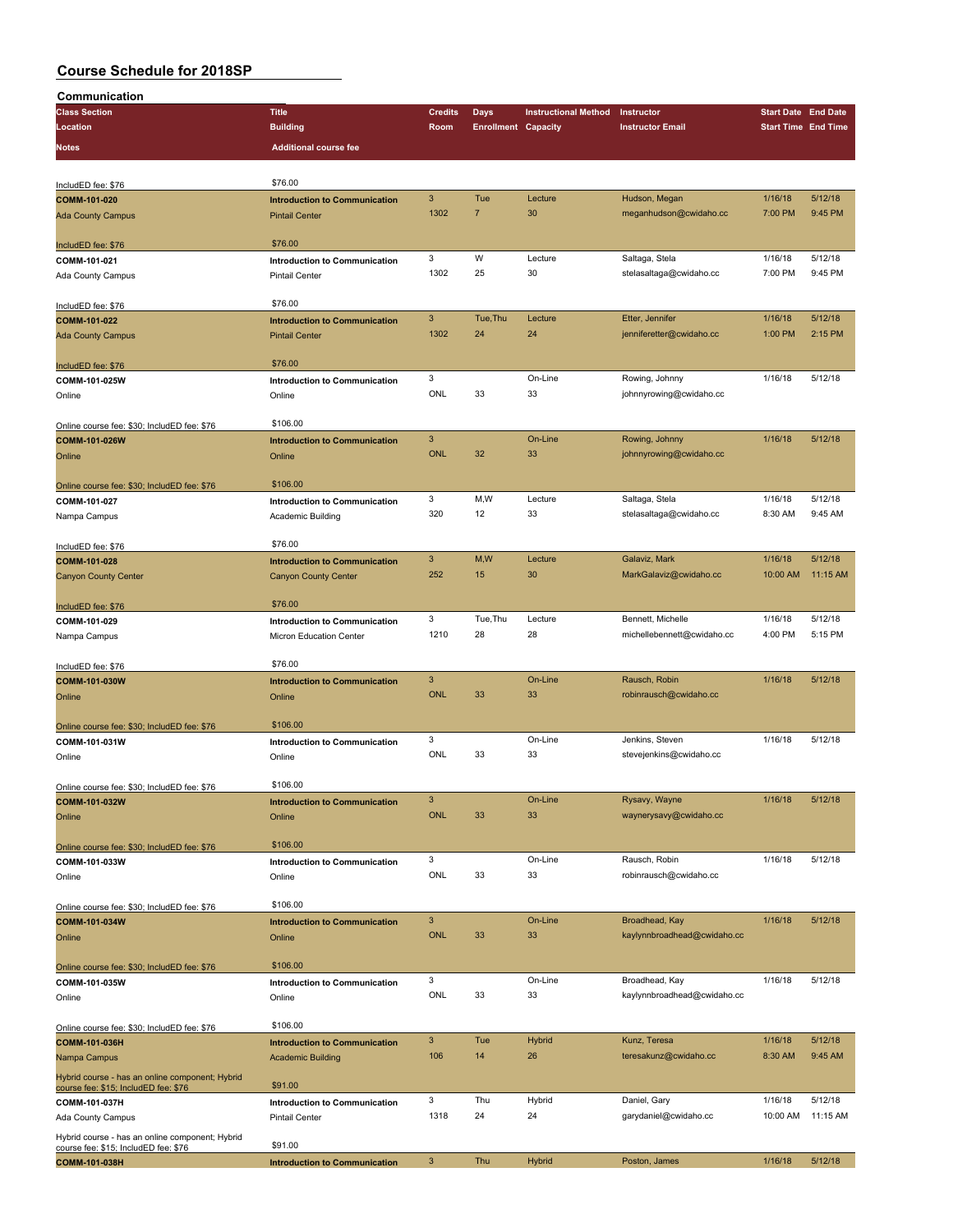| Communication                                                                                   |                                                           |                           |                            |                             |                            |                            |            |
|-------------------------------------------------------------------------------------------------|-----------------------------------------------------------|---------------------------|----------------------------|-----------------------------|----------------------------|----------------------------|------------|
| <b>Class Section</b>                                                                            | <b>Title</b>                                              | <b>Credits</b>            | Days                       | <b>Instructional Method</b> | Instructor                 | <b>Start Date End Date</b> |            |
| Location                                                                                        | <b>Building</b>                                           | Room                      | <b>Enrollment Capacity</b> |                             | <b>Instructor Email</b>    | <b>Start Time End Time</b> |            |
| <b>Notes</b>                                                                                    | <b>Additional course fee</b>                              |                           |                            |                             |                            |                            |            |
| Nampa Campus                                                                                    | <b>Aspen Classroom Building</b>                           | 106                       | 5                          | 26                          | jimposton@cwidaho.cc       | 8:30 AM                    | 9:45 AM    |
| Hybrid course - has an online component; Hybrid                                                 | \$91.00                                                   |                           |                            |                             |                            |                            |            |
| course fee: \$15; IncludED fee: \$76                                                            |                                                           | 3                         | Tue                        |                             | Kunz, Teresa               | 1/16/18                    | 5/12/18    |
| COMM-101-039H                                                                                   | <b>Introduction to Communication</b>                      |                           |                            | Hybrid                      |                            |                            |            |
| Nampa Campus                                                                                    | Academic Building                                         | 105                       | 23                         | 24                          | teresakunz@cwidaho.cc      | 10:00 AM                   | 11:15 AM   |
| Hybrid course - has an online component; Hybrid<br>course fee: \$15; IncludED fee: \$76         | \$91.00                                                   |                           |                            |                             |                            |                            |            |
| <b>COMM-101-040H</b>                                                                            | <b>Introduction to Communication</b>                      | 3                         | <b>SAT</b>                 | <b>Hybrid</b>               | Gray, Autumn               | 1/16/18                    | 5/12/18    |
| Nampa Campus                                                                                    | <b>Academic Building</b>                                  | 301                       | 13                         | 24                          | autumngray@cwidaho.cc      | 12:30 PM                   | 1:45 PM    |
| Hybrid course - has an online component; Hybrid<br>course fee: \$15; IncludED fee: \$76         | \$91.00                                                   |                           |                            |                             |                            |                            |            |
| COMM-112-001                                                                                    | <b>Argumentation and Debate</b>                           | 3                         | Tue                        | Lecture                     | Rowing, Johnny             | 1/16/18                    | 5/12/18    |
|                                                                                                 |                                                           | 320                       | 32                         | 32                          | johnnyrowing@cwidaho.cc    | 7:00 PM                    | 9:45 PM    |
| Nampa Campus                                                                                    | Academic Building                                         |                           |                            |                             |                            |                            |            |
|                                                                                                 | \$0.00                                                    |                           |                            |                             |                            |                            |            |
| COMM-112-002                                                                                    | <b>Argumentation and Debate</b>                           | $\sqrt{3}$                | Tue, Thu                   | Lecture                     | Galaviz, Mark              | 1/16/18                    | 5/12/18    |
| <b>Ada County Campus</b>                                                                        | <b>Pintail Center</b>                                     | 1302                      | 29                         | 30                          | MarkGalaviz@cwidaho.cc     | 10:00 AM                   | $11:15$ AM |
|                                                                                                 | \$0.00                                                    |                           |                            |                             |                            |                            |            |
| COMM-114-001                                                                                    | Intrcollegiate Speech & Debate                            | 3                         | F                          | Lecture                     | Galaviz, Mark              | 1/16/18                    | 5/12/18    |
| Nampa Campus                                                                                    | Academic Building                                         | 320                       | 9                          | 18                          | MarkGalaviz@cwidaho.cc     | 11:00 AM                   | 5:00 PM    |
| Special course fee: \$100                                                                       | \$100.00                                                  |                           |                            |                             |                            |                            |            |
|                                                                                                 |                                                           | $\overline{3}$            | F                          | Lecture                     | Gatfield, James            | 1/16/18                    | 5/12/18    |
| COMM-114-002                                                                                    | <b>Intrcollegiate Speech &amp; Debate</b>                 | 322                       | 12                         |                             |                            |                            | 5:00 PM    |
| Nampa Campus                                                                                    | <b>Academic Building</b>                                  |                           |                            | 18                          | jimgatfield@cwidaho.cc     | 11:00 AM                   |            |
| Special course fee: \$100                                                                       | \$100.00                                                  |                           |                            |                             |                            |                            |            |
| COMM-150-001                                                                                    | Digital Photography 1                                     | 3                         | F,SAT                      | Lecture                     | Hanel, Shawna              | 1/16/18                    | 5/12/18    |
| Ada County Campus                                                                               | <b>Pintail Center</b>                                     | 1203                      | 6                          | 8                           | shawnahanel@cwidaho.cc     | 8:00 AM                    | 10:20 AM   |
| Cross-listed with ARTS 150                                                                      | \$0.00                                                    |                           |                            |                             |                            |                            |            |
| COMM-160-001H                                                                                   | <b>Communication and Culture</b>                          | $\mathbf{3}$              | Tue                        | Hybrid                      | Rowing, Johnny             | 1/16/18                    | 5/12/18    |
| Nampa Campus                                                                                    | <b>Academic Building</b>                                  | 320                       | 18                         | 40                          | johnnyrowing@cwidaho.cc    | 5:30 PM                    | 6:45 PM    |
| Hybrid course - has an online component; Hybrid<br>course fee: \$15                             | \$15.00                                                   |                           |                            |                             |                            |                            |            |
| COMM-160-002                                                                                    | <b>Communication and Culture</b>                          | 3                         | M, W                       | Lecture                     | Gatfield, James            | 1/16/18                    | 5/12/18    |
|                                                                                                 | <b>Pintail Center</b>                                     | 1208                      | 30                         | 30                          | jimgatfield@cwidaho.cc     | 4:00 PM                    | 5:15 PM    |
| Ada County Campus                                                                               |                                                           |                           |                            |                             |                            |                            |            |
|                                                                                                 | \$0.00                                                    |                           |                            |                             |                            |                            |            |
| COMM-221-001                                                                                    | <b>Interpersonal Communication</b>                        | 3                         | M                          | Lecture                     | Gatfield, James            | 1/16/18                    | 5/12/18    |
| <b>Ada County Campus</b>                                                                        | <b>Pintail Center</b>                                     | 1302                      | 19                         | 30                          | jimgatfield@cwidaho.cc     | 7:00 PM                    | 9:45 PM    |
| IncludED fee: \$125                                                                             | \$125.00                                                  |                           |                            |                             |                            |                            |            |
| COMM-231-001                                                                                    | <b>Public Speaking</b>                                    | 3                         | M, W                       | Lecture                     | Rowing, Johnny             | 1/16/18                    | 5/12/18    |
| Nampa Campus                                                                                    | Academic Building                                         | 320                       | 21                         | 30                          | johnnyrowing@cwidaho.cc    | 10:00 AM                   | 11:15 AM   |
|                                                                                                 | \$93.00                                                   |                           |                            |                             |                            |                            |            |
| IncludED fee: \$93                                                                              |                                                           | 3                         | Thu                        | Hybrid                      | Wallgren, Lindsey          | 1/16/18                    | 5/12/18    |
| COMM-259-001H                                                                                   | <b>Web Design</b>                                         |                           | 11                         |                             |                            |                            | 3:45 PM    |
| <b>Ada County Campus</b>                                                                        | <b>Pintail Center</b>                                     | 1203                      |                            | 13                          | lindseywallgren@cwidaho.cc | 2:30 PM                    |            |
| Cross-listed with MRKT 267; Hybrid course - has<br>an online component; Hybrid course fee; \$15 | \$15.00                                                   |                           |                            |                             |                            |                            |            |
| COMM-261-001H                                                                                   | <b>Multimedia Storytelling</b>                            | 3                         | Thu                        | Hybrid                      | Bates, J                   | 1/16/18                    | 5/12/18    |
| Ada County Campus                                                                               | Pintail Center                                            | 1203                      | 15                         | 20                          | jbates@cwidaho.cc          | 5:30 PM                    | 6:45 PM    |
| Hybrid course - has an online component; Hybrid<br>course fee: \$15                             | \$15.00                                                   |                           |                            |                             |                            |                            |            |
|                                                                                                 |                                                           | 3                         | Thu                        | Lecture                     | Holbrook, James            | 1/16/18                    | 5/12/18    |
| COMM-268-001<br><b>Ada County Campus</b>                                                        | <b>Intro to Video Production</b><br><b>Pintail Center</b> | 1203                      | 17                         | 20                          | ericholbrook@cwidaho.cc    | 7:00 PM                    | 9:45 PM    |
|                                                                                                 | \$125.00                                                  |                           |                            |                             |                            |                            |            |
| Special course fee: \$125                                                                       |                                                           | 3                         | М                          | Lecture                     | Vanderboegh, Matthew       | 1/16/18                    | 5/12/18    |
| COMM-269-001                                                                                    | Intro to Audio Production                                 |                           |                            |                             |                            |                            |            |
| Ada County Campus                                                                               | <b>Pintail Center</b>                                     | 1203                      | 19                         | 20                          | mattvanderboegh@cwidaho.cc | 7:00 PM                    | 9:45 PM    |
|                                                                                                 | \$0.00                                                    |                           |                            |                             |                            |                            |            |
| COMM-271-001W                                                                                   | <b>Introduction to Mass Media</b>                         | $\ensuremath{\mathsf{3}}$ |                            | On-Line                     | Mahoney, Michelle          | 1/16/18                    | 5/12/18    |
| Online                                                                                          | Online                                                    | <b>ONL</b>                | 28                         | 30                          | michellemahoney@cwidaho.cc |                            |            |
| Online course fee: \$30; IncludED fee: \$41.25                                                  | \$71.25                                                   |                           |                            |                             |                            |                            |            |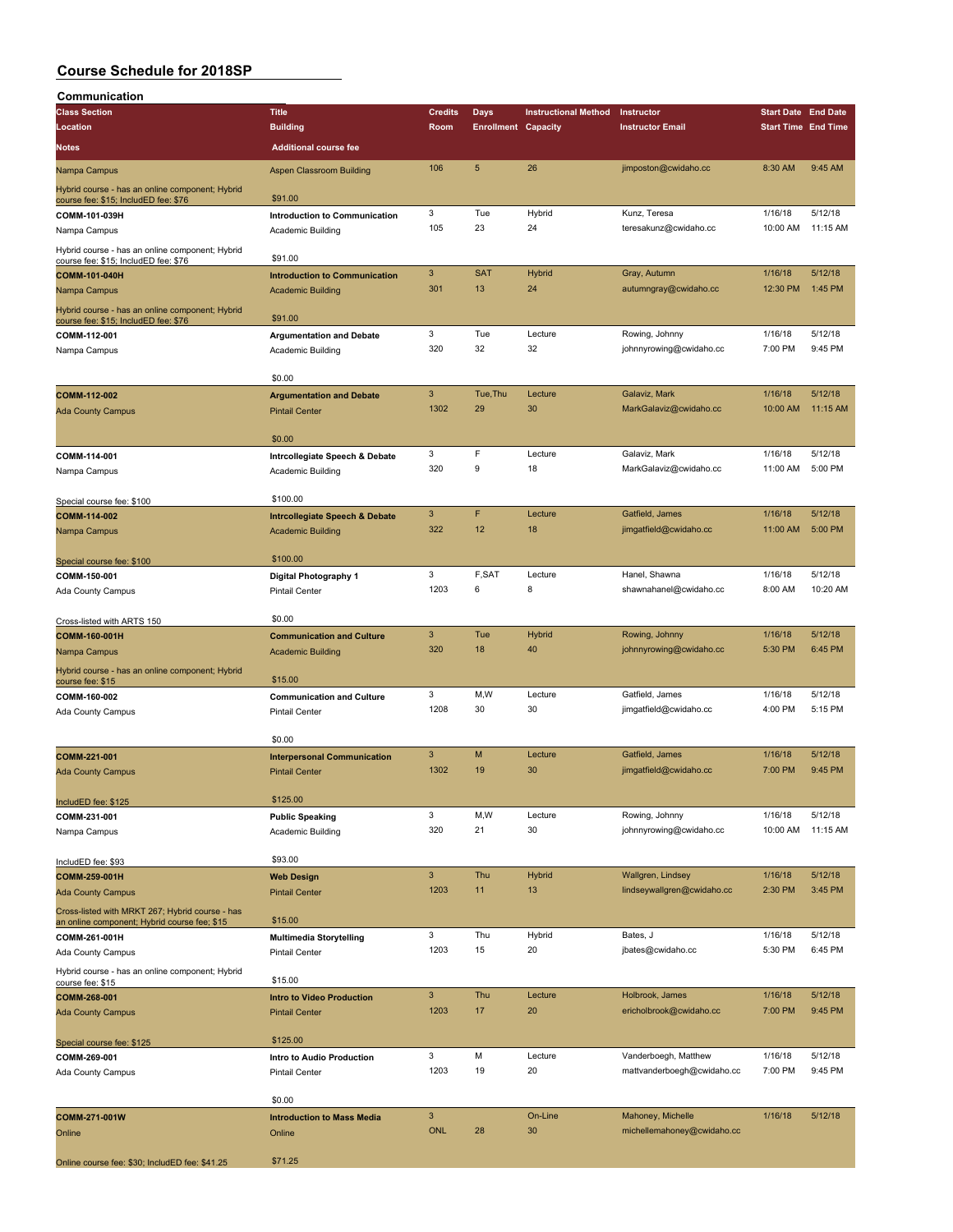| Communication                                                       |                                           |                |                            |                             |                            |                            |         |
|---------------------------------------------------------------------|-------------------------------------------|----------------|----------------------------|-----------------------------|----------------------------|----------------------------|---------|
| <b>Class Section</b>                                                | <b>Title</b>                              | <b>Credits</b> | Days                       | <b>Instructional Method</b> | Instructor                 | <b>Start Date End Date</b> |         |
| Location                                                            | <b>Building</b>                           | Room           | <b>Enrollment Capacity</b> |                             | <b>Instructor Email</b>    | <b>Start Time</b> End Time |         |
| <b>Notes</b>                                                        | <b>Additional course fee</b>              |                |                            |                             |                            |                            |         |
| COMM-273-001                                                        | <b>Media News Writing &amp; Reporting</b> | 3              | W                          | Lecture                     | Camp, Roya                 | 1/16/18                    | 5/12/18 |
| Ada County Campus                                                   | <b>Pintail Center</b>                     | 1205           | 11                         | 20                          | royacamp@cwidaho.cc        | 7:00 PM                    | 9:45 PM |
|                                                                     | \$0.00                                    |                |                            |                             |                            |                            |         |
| COMM-275-001W                                                       | <b>Digital Design and Publishing</b>      | 3              |                            | On-Line                     | Wallgren, Lindsey          | 1/16/18                    | 5/12/18 |
| Online                                                              | Online                                    | ONL            | 14                         | 17                          | lindseywallgren@cwidaho.cc |                            |         |
| Cross-listed with MRKT 265; Online course fee:<br>\$30              | \$30.00                                   |                |                            |                             |                            |                            |         |
| COMM-279-001H                                                       | <b>Public Relations Campaigns</b>         | 3              | Tue                        | Hybrid                      | Mahoney, Michelle          | 1/16/18                    | 5/12/18 |
| Ada County Campus                                                   | <b>Pintail Center</b>                     | 1203           | $\overline{7}$             | 20                          | michellemahoney@cwidaho.cc | 5:30 PM                    | 6:45 PM |
| Hybrid course - has an online component; Hybrid<br>course fee: \$15 | \$15.00                                   |                |                            |                             |                            |                            |         |
| COMM-290-001W                                                       | <b>Communication Capstone</b>             | $\overline{2}$ |                            | On-Line                     | Bennett, Michelle          | 1/16/18                    | 5/12/18 |
| Online                                                              | Online                                    | ONL            | 14                         | 20                          | michellebennett@cwidaho.cc |                            |         |
| Online course fee: \$20                                             | \$20.00                                   |                |                            |                             |                            |                            |         |
| COMM-293-001W                                                       | <b>Communication Internship</b>           | 3              |                            | On-Line                     | Mahoney, Michelle          | 1/16/18                    | 5/12/18 |
| Online                                                              | Online                                    | ONL            | $\overline{2}$             | 20                          | michellemahoney@cwidaho.cc |                            |         |
| Online course fee: \$30                                             | \$30.00                                   |                |                            |                             |                            |                            |         |
| COMM-293-002                                                        | <b>Communication Internship</b>           | 3              |                            | Internship                  | Mahoney, Michelle          | 1/16/18                    | 5/12/18 |
| <b>Community Locations</b>                                          | <b>Community Location</b>                 | <b>CMTY</b>    | $\mathbf{0}$               |                             | michellemahoney@cwidaho.cc |                            |         |
|                                                                     | \$0.00                                    |                |                            |                             |                            |                            |         |

## **Computer Support Specialist**

| <b>Class Section</b>                         | <b>Title</b>                             | <b>Credits</b> | <b>Days</b>                | <b>Instructional Method</b> | Instructor               | <b>Start Date End Date</b> |          |
|----------------------------------------------|------------------------------------------|----------------|----------------------------|-----------------------------|--------------------------|----------------------------|----------|
| <b>Location</b>                              | <b>Building</b>                          | <b>Room</b>    | <b>Enrollment Capacity</b> |                             | <b>Instructor Email</b>  | <b>Start Time End Time</b> |          |
| <b>Notes</b>                                 | <b>Additional course fee</b>             |                |                            |                             |                          |                            |          |
| CSSP-109-001                                 | <b>Computer Essentials 1</b>             | $\overline{4}$ | F                          | Lecture                     | Dunbar, Donald           | 1/16/18                    | 2/17/18  |
| <b>Ada County Campus</b>                     | <b>Pintail Center</b>                    | 1425           | 17                         | 18                          | dondunbar@cwidaho.cc     | 8:00 AM                    | 10:00 AM |
| Additional course fee: \$125                 | \$125.00                                 |                |                            |                             |                          |                            |          |
| CSSP-109-001                                 | <b>Computer Essentials 1</b>             | $\overline{4}$ | M.Tue, W.Thu Lab B         |                             | Dunbar, Donald           | 1/16/18                    | 2/17/18  |
| Ada County Campus                            | Pintail Center                           | 1425           | 17                         | 18                          | dondunbar@cwidaho.cc     | 8:00 AM                    | 12:00 PM |
| Additional course fee: \$125                 | \$125.00                                 |                |                            |                             |                          |                            |          |
| CSSP-111-001                                 | <b>Computer Essentials 2</b>             | $\overline{4}$ | F                          | Lecture                     | Dunbar, Donald           | 2/20/18                    | 3/24/18  |
| <b>Ada County Campus</b>                     | <b>Pintail Center</b>                    | 1425           | 17                         | 18                          | dondunbar@cwidaho.cc     | 8:00 AM                    | 10:00 AM |
|                                              | \$0.00                                   |                |                            |                             |                          |                            |          |
| CSSP-111-001                                 | <b>Computer Essentials 2</b>             | 4              | M, Tue, W, Thu Lab B       |                             | Dunbar, Donald           | 2/20/18                    | 3/24/18  |
| Ada County Campus                            | <b>Pintail Center</b>                    | 1425           | 17                         | 18                          | dondunbar@cwidaho.cc     | 8:00 AM                    | 12:00 PM |
|                                              | \$0.00                                   |                |                            |                             |                          |                            |          |
| CSSP-114-001                                 | <b>PC Security &amp; Troubleshooting</b> | $\overline{4}$ | F                          | Lecture                     | Dunbar, Donald           | 4/2/18                     | 5/5/18   |
| <b>Ada County Campus</b>                     | <b>Pintail Center</b>                    | 1425           | 17                         | 18                          | dondunbar@cwidaho.cc     | 8:00 AM                    | 10:00 AM |
| Additional course fee: \$182                 | \$182.00                                 |                |                            |                             |                          |                            |          |
| CSSP-114-001                                 | PC Security & Troubleshooting            | $\overline{4}$ | M.Tue, W.Thu Lab B         |                             | Dunbar, Donald           | 4/2/18                     | 5/5/18   |
| Ada County Campus                            | <b>Pintail Center</b>                    | 1425           | 17                         | 18                          | dondunbar@cwidaho.cc     | 8:00 AM                    | 12:00 PM |
|                                              |                                          |                |                            |                             |                          |                            |          |
| Additional course fee: \$182                 | \$182.00                                 |                |                            |                             |                          |                            |          |
| <b>CSSP-220-001</b>                          | <b>Intro to Advanced Security</b>        | $\overline{4}$ | F                          | Lecture                     | Anderson, Bartt          | 1/16/18                    | 2/17/18  |
| <b>Ada County Campus</b>                     | <b>Pintail Center</b>                    | 1406           | 16                         | 18                          | barttanderson@cwidaho.cc | 8:00 AM                    | 10:00 AM |
|                                              | \$102.00                                 |                |                            |                             |                          |                            |          |
| Additional course fee: \$102<br>CSSP-220-001 | <b>Intro to Advanced Security</b>        | $\overline{4}$ | M, Tue, W, Thu Lab B       |                             | Anderson, Bartt          | 1/16/18                    | 2/17/18  |
| Ada County Campus                            | <b>Pintail Center</b>                    | 1406           | 16                         | 18                          | barttanderson@cwidaho.cc | 8:00 AM                    | 12:00 PM |
|                                              |                                          |                |                            |                             |                          |                            |          |
| Additional course fee: \$102                 | \$102.00                                 |                |                            |                             |                          |                            |          |
| CSSP-222-001                                 | <b>Advanced Network Security</b>         | $\overline{4}$ | F                          | Lecture                     | Anderson, Bartt          | 2/20/18                    | 3/24/18  |
| <b>Ada County Campus</b>                     | <b>Pintail Center</b>                    | 1406           | 16                         | 18                          | barttanderson@cwidaho.cc | 8:00 AM                    | 10:00 AM |
|                                              | \$0.00                                   |                |                            |                             |                          |                            |          |
| CSSP-222-001                                 | <b>Advanced Network Security</b>         | $\overline{4}$ | M.Tue.W.Thu Lab B          |                             | Anderson, Bartt          | 2/20/18                    | 3/24/18  |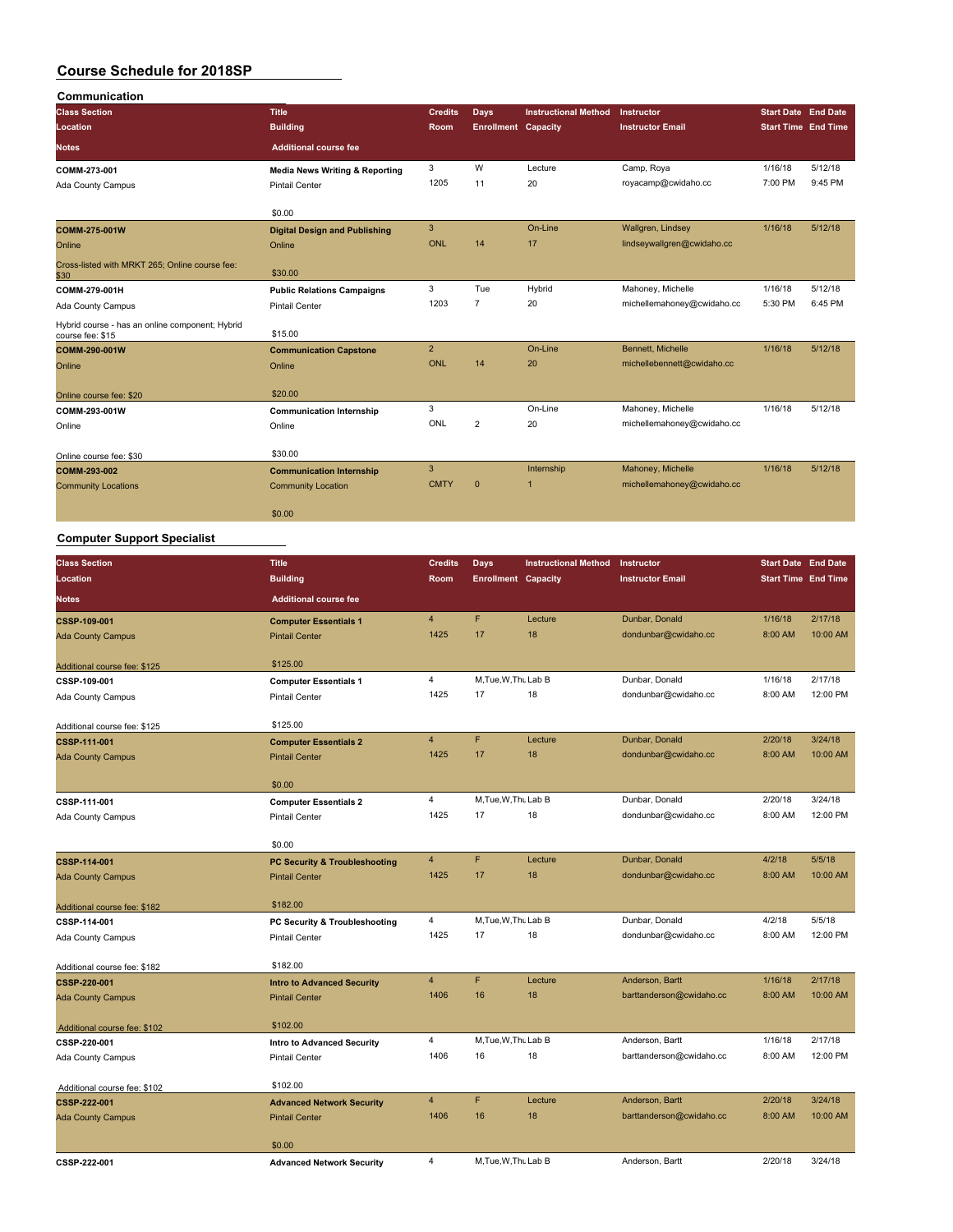## **Computer Support Specialist**

| <b>Class Section</b>         | <b>Title</b>                            | <b>Credits</b> | <b>Days</b>                | <b>Instructional Method</b> | <b>Instructor</b>        | <b>Start Date End Date</b> |          |
|------------------------------|-----------------------------------------|----------------|----------------------------|-----------------------------|--------------------------|----------------------------|----------|
| <b>Location</b>              | <b>Building</b>                         | <b>Room</b>    | <b>Enrollment Capacity</b> |                             | <b>Instructor Email</b>  | <b>Start Time End Time</b> |          |
| <b>Notes</b>                 | <b>Additional course fee</b>            |                |                            |                             |                          |                            |          |
| Ada County Campus            | <b>Pintail Center</b>                   | 1406           | 16                         | 18                          | barttanderson@cwidaho.cc | 8:00 AM                    | 12:00 PM |
|                              | \$0.00                                  |                |                            |                             |                          |                            |          |
| <b>CSSP-224-001</b>          | <b>Adv Data Security &amp; Auditing</b> | $\overline{4}$ | F.                         | Lecture                     | Anderson, Bartt          | 4/2/18                     | 5/5/18   |
| <b>Ada County Campus</b>     | <b>Pintail Center</b>                   | 1406           | 16                         | 18                          | barttanderson@cwidaho.cc | 8:00 AM                    | 10:00 AM |
| Additional course fee: \$197 | \$197.00                                |                |                            |                             |                          |                            |          |
| CSSP-224-001                 | Adv Data Security & Auditing            | 4              | M, Tue, W, Thu Lab B       |                             | Anderson, Bartt          | 4/2/18                     | 5/5/18   |
| Ada County Campus            | <b>Pintail Center</b>                   | 1406           | 16                         | 18                          | barttanderson@cwidaho.cc | 8:00 AM                    | 12:00 PM |
| Additional course fee: \$197 | \$197.00                                |                |                            |                             |                          |                            |          |

#### **Connecting With Ideas**

various movies<br>online

| <b>Class Section</b><br>Location                                                                                                                                                                                                                                                                                                                                                                                                                                                                                                                                                                                                                                                                                                                                                                                                                                         | <b>Title</b><br><b>Building</b>                                          | <b>Credits</b><br>Room | <b>Days</b><br><b>Enrollment Capacity</b> | <b>Instructional Method</b> | Instructor<br><b>Instructor Email</b> | <b>Start Date End Date</b><br><b>Start Time End Time</b> |                    |
|--------------------------------------------------------------------------------------------------------------------------------------------------------------------------------------------------------------------------------------------------------------------------------------------------------------------------------------------------------------------------------------------------------------------------------------------------------------------------------------------------------------------------------------------------------------------------------------------------------------------------------------------------------------------------------------------------------------------------------------------------------------------------------------------------------------------------------------------------------------------------|--------------------------------------------------------------------------|------------------------|-------------------------------------------|-----------------------------|---------------------------------------|----------------------------------------------------------|--------------------|
| <b>Notes</b>                                                                                                                                                                                                                                                                                                                                                                                                                                                                                                                                                                                                                                                                                                                                                                                                                                                             | <b>Additional course fee</b>                                             |                        |                                           |                             |                                       |                                                          |                    |
| CWID-101-001H<br>Nampa Campus<br>History of Animation Animation is a popular<br>medium in our contemporary world and it has been<br>for hundreds of years. During this time animated<br>movies have made a huge impact on our popular<br>culture. This course will explore the origins of<br>animation and its history. We will look into various<br>different genres, styles, media, and techniques in<br>regards to animated movies and their evolution<br>over time. Animation is an international global<br>medium, and therefore in this class we will<br>examine various different leading practitioners from<br>all over the world. Through the examination of<br>animated movies we will gain an insight into<br>various social and cultural contexts in which these<br>movies were created. Hybrid course - has an<br>online component; Hybrid course fee: \$15 | <b>CWID: History of Animation</b><br><b>Academic Building</b><br>\$15.00 | 3<br>206               | W<br>24                                   | <b>Hybrid</b><br>27         | Fazil, Goran<br>goranfazil@cwidaho.cc | 1/16/18<br>8:30 AM                                       | 5/12/18<br>9:45 AM |
| <b>CWID-101-002H</b>                                                                                                                                                                                                                                                                                                                                                                                                                                                                                                                                                                                                                                                                                                                                                                                                                                                     | <b>CWID: Heroes and Villains</b>                                         | 3                      | Thu                                       | Hybrid                      | Johanek, Kimberly                     | 1/16/18                                                  | 5/12/18            |
| Nampa Campus<br>Heroes and Villains What does it mean to be a                                                                                                                                                                                                                                                                                                                                                                                                                                                                                                                                                                                                                                                                                                                                                                                                            | Academic Building                                                        | 309                    | 27                                        | 27                          | kimjohanek@cwidaho.cc                 | 11:30 AM                                                 | 12:45 PM           |

### Heroes and Villains What does it mean to be a hero or a villain? We will consider both famous and obscure examples of unique individuals and their circumstances. Heroic stories can inspire us to be persistent and resilient in the face of trials, whereas stories of villains can serve as a warning and strengthen our resolve. What factors lead to an individual's success or failure? Various case studies will be examined relating to topics such as culture, opportunity, personality, genius, persistence, and achievement. This is an interdisciplinary course, primarily drawing from sociology, psychology and history. You will be able to develop practical tools to define your own personal and professional goals and determine how you can overcome obstacles to achieve your goals. Hybrid course - has an online component goals. Trybrid course - has an online component<br>Hybrid course fee: \$15

| CWID-101-005                                                                                                                                                                                                                                                                                                                                                                                                                                                                                                                                                                                                                                                                                                                                                                                                                                                                                                                                                                                                                                                                                                                                                                                          | <b>CWID: Your Life Story</b>       | 3        | Tue, Thu | Lecture      | Miner, Eric                          | 1/16/18            | 5/12/18            |
|-------------------------------------------------------------------------------------------------------------------------------------------------------------------------------------------------------------------------------------------------------------------------------------------------------------------------------------------------------------------------------------------------------------------------------------------------------------------------------------------------------------------------------------------------------------------------------------------------------------------------------------------------------------------------------------------------------------------------------------------------------------------------------------------------------------------------------------------------------------------------------------------------------------------------------------------------------------------------------------------------------------------------------------------------------------------------------------------------------------------------------------------------------------------------------------------------------|------------------------------------|----------|----------|--------------|--------------------------------------|--------------------|--------------------|
| Nampa Campus<br>Be the Author of Your Life Story Do you love<br>stories? If you do, you're in good company! Stories<br>have fascinated humans for thousands of years;<br>quidance, enlightenment, and inspiration await us<br>there. But what about the most important story you<br>will ever encounter? The story of your own life? Is<br>your life story one of power and accomplishment or<br>one of confusion and impotence? Is that story<br>soundly plotted or does it muddle along unquided?<br>Is it written well, so that you and others can benefit<br>from it? Most importantly, who is the author of your<br>life story? Are you its plot master or is someone<br>else penning the words while you just try to keep<br>up? In this class, we will explore what story is, how<br>stories are constructed, and what makes a story<br>good. By sharing a few great stories we will<br>buttress our understanding. And you will write a<br>story of your own life - both the past you have<br>already lived and the potential you want to fulfill.<br>Join us, pick up the pen, enhance your literary and<br>academic skills, and become the author of your<br>own success at CWI and beyond! | <b>Academic Building</b><br>\$0.00 | 106<br>3 | 24<br>W  | 27<br>Hybrid | ericminer@cwidaho.cc<br>Fazil, Goran | 1:00 PM<br>1/16/18 | 2:15 PM<br>5/12/18 |
| CWID-101-007H                                                                                                                                                                                                                                                                                                                                                                                                                                                                                                                                                                                                                                                                                                                                                                                                                                                                                                                                                                                                                                                                                                                                                                                         | <b>CWID: History of Animation</b>  |          |          |              |                                      |                    |                    |
| Nampa Campus                                                                                                                                                                                                                                                                                                                                                                                                                                                                                                                                                                                                                                                                                                                                                                                                                                                                                                                                                                                                                                                                                                                                                                                          | Academic Building                  | 105      | 25       | 27           | goranfazil@cwidaho.cc                | 2:30 PM            | 3:45 PM            |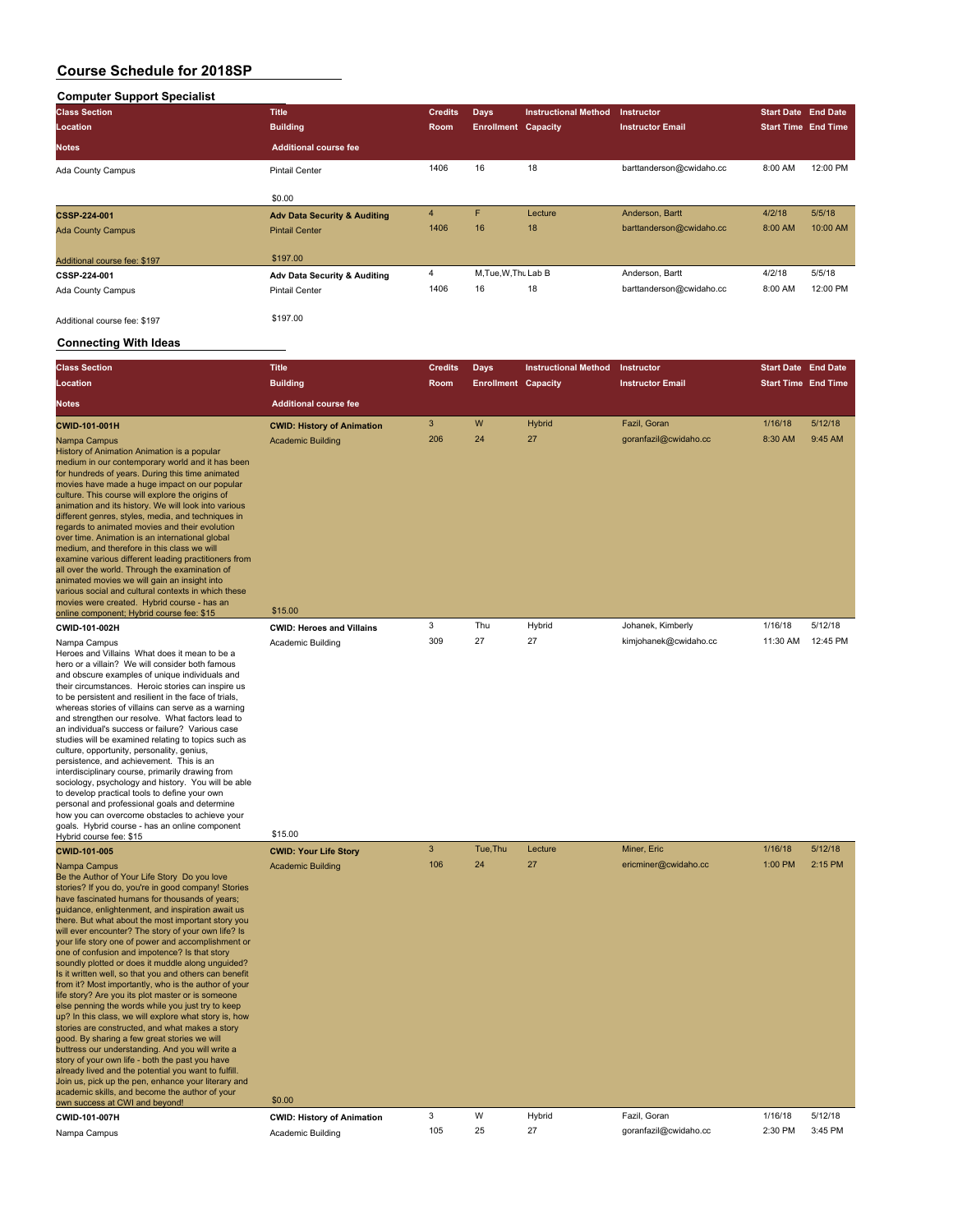## **Connecting With Ideas**

| oonneeung wun ideas                                                                                                                                                                                                                                                                                                                                                                                                                                                                                                                                                                                                                                                                                                                                                                                                                                                                                                                                                                                                                                                                                                              |                                     |                |                            |                             |                            |                            |         |
|----------------------------------------------------------------------------------------------------------------------------------------------------------------------------------------------------------------------------------------------------------------------------------------------------------------------------------------------------------------------------------------------------------------------------------------------------------------------------------------------------------------------------------------------------------------------------------------------------------------------------------------------------------------------------------------------------------------------------------------------------------------------------------------------------------------------------------------------------------------------------------------------------------------------------------------------------------------------------------------------------------------------------------------------------------------------------------------------------------------------------------|-------------------------------------|----------------|----------------------------|-----------------------------|----------------------------|----------------------------|---------|
| <b>Class Section</b>                                                                                                                                                                                                                                                                                                                                                                                                                                                                                                                                                                                                                                                                                                                                                                                                                                                                                                                                                                                                                                                                                                             | <b>Title</b>                        | <b>Credits</b> | <b>Days</b>                | <b>Instructional Method</b> | <b>Instructor</b>          | <b>Start Date End Date</b> |         |
| Location                                                                                                                                                                                                                                                                                                                                                                                                                                                                                                                                                                                                                                                                                                                                                                                                                                                                                                                                                                                                                                                                                                                         | <b>Building</b>                     | Room           | <b>Enrollment Capacity</b> |                             | <b>Instructor Email</b>    | <b>Start Time End Time</b> |         |
| <b>Notes</b>                                                                                                                                                                                                                                                                                                                                                                                                                                                                                                                                                                                                                                                                                                                                                                                                                                                                                                                                                                                                                                                                                                                     | <b>Additional course fee</b>        |                |                            |                             |                            |                            |         |
| History of Animation Animation is a popular<br>medium in our contemporary world and it has been<br>for hundreds of years. During this time animated<br>movies have made a huge impact on our popular<br>culture. This course will explore the origins of<br>animation and its history. We will look into various<br>different genres, styles, media, and techniques in<br>regards to animated movies and their evolution<br>over time. Animation is an international global<br>medium, and therefore in this class we will<br>examine various different leading practitioners from<br>all over the world. Through the examination of<br>animated movies we will gain an insight into<br>various social and cultural contexts in which these<br>movies were created. Hybrid course - has an<br>online component; Hybrid course fee: \$15                                                                                                                                                                                                                                                                                          | \$15.00                             |                |                            |                             |                            |                            |         |
| <b>CWID-101-008W</b>                                                                                                                                                                                                                                                                                                                                                                                                                                                                                                                                                                                                                                                                                                                                                                                                                                                                                                                                                                                                                                                                                                             | <b>CWID: Movies that Move Us</b>    | 3              |                            | On-Line                     | Straub, Scott              | 1/16/18                    | 5/12/18 |
| Online<br>Movies that Move Us Do you like films that are<br>inspiring, uplifting, and intriguing? Do you wonder<br>whether movies can move people to action? The<br>classroom, with all its inherent drama, conflict, and<br>diversity, has provided the perfect setting for many<br>books and movies in our culture. In this course<br>we'll explore how education portrayed in cinema<br>and literature compares to the real world, and we'll<br>have some fun along the way. Additionally, we'll<br>discuss how adults learn, in both a traditional and<br>online environment. Students completing this<br>course will be better prepared to succeed in<br>college and in life. Whether you are just curious<br>about how movies influence our lives or perhaps<br>you are considering a career in teaching, join us to<br>uncover the tips and tricks to achievement in<br>school, and beyond. NOTE: Online sections of<br>CWID are designed for students in fully online<br>degrees. Students who are taking any face-to-face<br>classes should select a face-to-face or hybrid<br>section of CWID. Online course fee: \$30 | Online<br>\$30.00                   | <b>ONL</b>     | 27                         | 27                          | scottstraub@cwidaho.cc     |                            |         |
| CWID-101-009                                                                                                                                                                                                                                                                                                                                                                                                                                                                                                                                                                                                                                                                                                                                                                                                                                                                                                                                                                                                                                                                                                                     | <b>CWID: Myth Busters/Crim Just</b> | 3              | Tue.Thu                    | Lecture                     | Ritchie Breach, Stephanie  | 1/16/18                    | 5/12/18 |
| Canyon County Center<br>Myth Busters in Criminal Justice Are you a crime<br>drama junkie? Do you think you know all there is to                                                                                                                                                                                                                                                                                                                                                                                                                                                                                                                                                                                                                                                                                                                                                                                                                                                                                                                                                                                                  | Canyon County Center                | 230            | 25                         | 27                          | stephaniebreach@cwidaho.cc | 2:30 PM                    | 3:45 PM |

drama junkie? Do you think you know all there is to know about the criminal justice system? This course will explore and dispel common myths in the criminal justice, such as crime rates, Miranda warnings, and the death penalty. Additionally we will critically examine statistics and research, as well as look to Supreme Court cases for explanations

Ada County Campus **Pintail Center 2320 24 27 PM 8:15 PM 8:15 PM 8:15 PM 8:15 PM 8:15 PM 8:15 PM 8:15 PM 8:15 PM 8:15 PM 8:15 PM 8:15 PM 8:15 PM 8:15 PM 8:15 PM 8:15 PM 8:15 PM 8:15 PM 8:15 PM 8:15 PM 8:15 PM 8:15 PM 8:15 P** The Art of Influence "I haven't the slightest idea how to change people, but still I keep a long list of prospective candidates just in case I should ever figure it out." ? David Sedaris, Naked. This course will assess the elements necessary to create lasting and meaningful change in yourself and the world around you. We will delve into the topic of what makes change happen and how the world around us is uniquely designed to influence our behaviors. Using this knowledge, you will create unique projects of influence and change intended to make a positive difference in your life. Hybrid course - has an online component; Hybrid course course - nas an online component, Hybrid course<br>fee: \$15.00

| explanations.                                                                                                                                                                                                                                                                                                                                                                                                                                                                                                                                                                                                                                                                                                                                                                                                                                                                                                                                                                                                                                                                                                                                                               | <b>SU.UU</b>                      |      |     |         |                         |          |          |
|-----------------------------------------------------------------------------------------------------------------------------------------------------------------------------------------------------------------------------------------------------------------------------------------------------------------------------------------------------------------------------------------------------------------------------------------------------------------------------------------------------------------------------------------------------------------------------------------------------------------------------------------------------------------------------------------------------------------------------------------------------------------------------------------------------------------------------------------------------------------------------------------------------------------------------------------------------------------------------------------------------------------------------------------------------------------------------------------------------------------------------------------------------------------------------|-----------------------------------|------|-----|---------|-------------------------|----------|----------|
| <b>CWID-101-010</b>                                                                                                                                                                                                                                                                                                                                                                                                                                                                                                                                                                                                                                                                                                                                                                                                                                                                                                                                                                                                                                                                                                                                                         | <b>CWID: Idaho Authors/ West</b>  | 3    | M,W | Lecture | Nicholas, David         | 1/16/18  | 5/12/18  |
| <b>Ada County Campus</b><br>Idaho Authors and the West Course content will<br>deal with the American West. The American West<br>conjures images of cowboys and outlaws, gold<br>mines and uncharted wilderness. Wild West shows<br>and Hollywood, vast, empty spaces and suburban<br>sprawl. It has long been viewed as rugged territory<br>where the hearty, the visionary, and the brave can<br>claim fortune, freedom, and fame. It is a land as<br>much myth as reality, full of contradiction and<br>complexity. Literature has played its role creating,<br>perpetuating, and debunking these myths. This<br>course will introduce you to various Idaho writers<br>and their writings. Through their fiction, non-fiction,<br>and poetry-much of it set in the state of Idaho, we<br>will explore the ever-changing West and analyze its<br>many meanings. How do these writers and writings<br>envision the West, and how do these visions fit<br>with your own, as a College of Western Idaho<br>student? Inspired by what we read, we will use our<br>own Western experiences as material for the<br>newest wave of Idaho-authored stories, memoirs,<br>and poems. | <b>Pintail Center</b><br>\$0.00   | 1320 | 24  | 27      | davenicholas@cwidaho.cc | 10:00 AM | 11:15 AM |
| CWID-101-012H                                                                                                                                                                                                                                                                                                                                                                                                                                                                                                                                                                                                                                                                                                                                                                                                                                                                                                                                                                                                                                                                                                                                                               | <b>CWID: The Art of Influence</b> | 3    | Tue | Hybrid  | Long, Howard            | 1/16/18  | 5/12/18  |
| Ada County Campus                                                                                                                                                                                                                                                                                                                                                                                                                                                                                                                                                                                                                                                                                                                                                                                                                                                                                                                                                                                                                                                                                                                                                           | <b>Pintail Center</b>             | 1320 | 24  | 27      | howielong@cwidaho.cc    | 7:00 PM  | 8:15 PM  |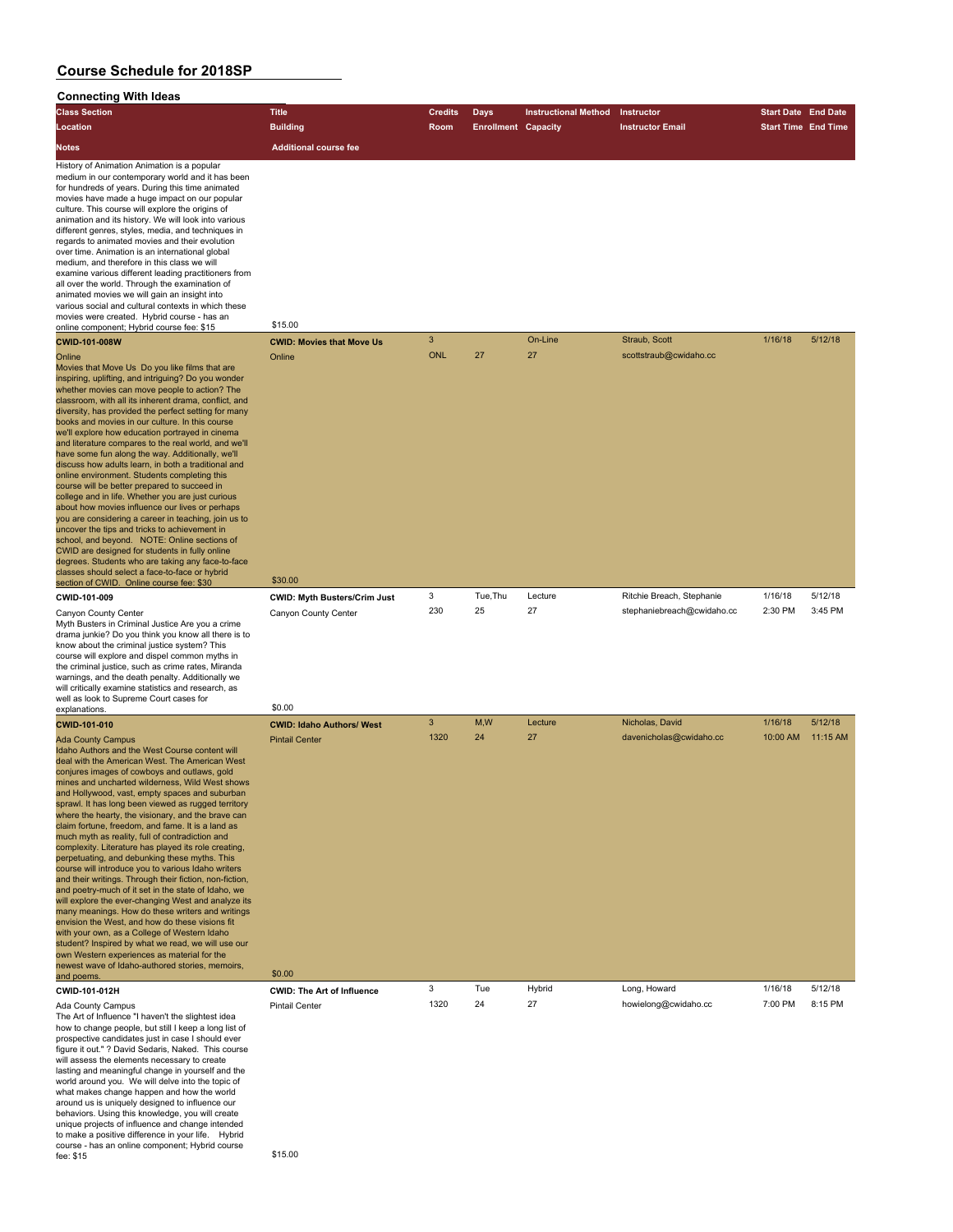### **Connecting With Ideas**

| <b>Class Section</b>                                                                                                                                                                                                                                                                                                                                                                                                                                                                                                                                                                                                                                                                                                                                                                                                                                                                                                                                                                                                                                                                                                                                                                                                                                                                | <b>Title</b>                                                             | <b>Credits</b> | Days                       | <b>Instructional Method</b> | Instructor                | <b>Start Date End Date</b> |         |
|-------------------------------------------------------------------------------------------------------------------------------------------------------------------------------------------------------------------------------------------------------------------------------------------------------------------------------------------------------------------------------------------------------------------------------------------------------------------------------------------------------------------------------------------------------------------------------------------------------------------------------------------------------------------------------------------------------------------------------------------------------------------------------------------------------------------------------------------------------------------------------------------------------------------------------------------------------------------------------------------------------------------------------------------------------------------------------------------------------------------------------------------------------------------------------------------------------------------------------------------------------------------------------------|--------------------------------------------------------------------------|----------------|----------------------------|-----------------------------|---------------------------|----------------------------|---------|
| Location                                                                                                                                                                                                                                                                                                                                                                                                                                                                                                                                                                                                                                                                                                                                                                                                                                                                                                                                                                                                                                                                                                                                                                                                                                                                            | <b>Building</b>                                                          | Room           | <b>Enrollment Capacity</b> |                             | <b>Instructor Email</b>   | <b>Start Time End Time</b> |         |
| Notes                                                                                                                                                                                                                                                                                                                                                                                                                                                                                                                                                                                                                                                                                                                                                                                                                                                                                                                                                                                                                                                                                                                                                                                                                                                                               | <b>Additional course fee</b>                                             |                |                            |                             |                           |                            |         |
| CWID-101-014W                                                                                                                                                                                                                                                                                                                                                                                                                                                                                                                                                                                                                                                                                                                                                                                                                                                                                                                                                                                                                                                                                                                                                                                                                                                                       | <b>CWID: YOLO: Exist/Mod World</b>                                       | 3              |                            | On-Line                     | Wilson, Harold            | 1/16/18                    | 5/12/18 |
| Online<br>YOLO: Existing in the Modern World You only live<br>once is a popular tag line of our modern society.<br>While some say it just started with a rap song,<br>Soren Kierkegaard, a dusty old Dane who lived<br>more than 150 years ago, had some ideas that<br>look remarkably like the phrase we use today.<br>Through a study of some of his main themes of<br>philosophy such as 'passionate inwardness',<br>'subjectivity', 'the individual', and 'the leap of faith',<br>we will go on a cultural treasure hunt to see these<br>very popular themes reflected in the movies,<br>music, and short stories that are all around us. By<br>the time you have finished this course, you will be<br>able to decide for yourself if Kierkegaard is indeed<br>the first one with the hashtag YOLO. NOTE:<br>Online sections of CWID are designed for students<br>in fully online degrees. Students who are taking<br>any face-to-face classes should select a face-to-<br>face or hybrid section of CWID. Online course fee:                                                                                                                                                                                                                                                   | Online                                                                   | <b>ONL</b>     | 26                         | 27                          | gregwilson@cwidaho.cc     |                            |         |
| \$30                                                                                                                                                                                                                                                                                                                                                                                                                                                                                                                                                                                                                                                                                                                                                                                                                                                                                                                                                                                                                                                                                                                                                                                                                                                                                | \$30.00                                                                  | 3              | Thu                        | Hybrid                      | Pack, Edward              | 1/16/18                    | 5/12/18 |
| CWID-101-015H<br>Ada County Campus<br>The Backpacker's Guide to Life: Reaching Your<br>School, Career, and Life Goals With the ultimate<br>backpacking adventure, a climb of Mount Everest<br>as its theme, this course explores the complicated<br>relationship between humans and their interactions<br>with nature and each other. How do setting our<br>goals, sometimes too high (literally and figuratively)<br>help or hinder our work and life relationships. We<br>will research and discuss the dynamics of<br>teamwork and working with others, recognizing the<br>strengths and weaknesses of ourselves and those<br>we are with. We will also define and apply critical<br>and creative thinking skills, realizing that is<br>sometimes acceptable to modify goals and actions<br>that can change with our personal situation and life<br>circumstances. Hybrid course - has an online                                                                                                                                                                                                                                                                                                                                                                                 | <b>CWID: Backpacker's Guide/Life</b><br><b>Pintail Center</b><br>\$15.00 | 1208           | 23                         | 27                          | edpack@cwidaho.cc         | 1:00 PM                    | 2:15 PM |
| component; Hybrid course fee: \$15<br>CWID-101-016                                                                                                                                                                                                                                                                                                                                                                                                                                                                                                                                                                                                                                                                                                                                                                                                                                                                                                                                                                                                                                                                                                                                                                                                                                  | <b>CWID: Movies and Culture</b>                                          | 3              | F                          | Lecture                     | McMorrow, Sharon          | 1/16/18                    | 5/12/18 |
| <b>Ada County Campus</b><br>Beyond the Academy Awards: Movies and Culture<br>Most Americans, by the time they're eighteen, have<br>watched more than a thousand movies. They can<br>quote lines from Batman Returns and sing the<br>entire sound track from Frozen. But do movies<br>simply reflect our culture, or are they much more<br>powerful, influencing the way we think, the choices<br>we make, and how other people treat us? The<br>purpose of this class is to examine these questions<br>using a variety of contemporary American films,<br>both narrative and documentary, as records of<br>social attitudes and as a means for self-reflection                                                                                                                                                                                                                                                                                                                                                                                                                                                                                                                                                                                                                      | <b>Pintail Center</b>                                                    | 1302           | 27                         | 27                          | sharonmcmorrow@cwidaho.cc | 11:00 AM                   | 1:45 PM |
| and decision-making<br>CWID-101-019                                                                                                                                                                                                                                                                                                                                                                                                                                                                                                                                                                                                                                                                                                                                                                                                                                                                                                                                                                                                                                                                                                                                                                                                                                                 | \$0.00                                                                   | 3              | M,W                        | Lecture                     | Della Badia, Carl         | 1/16/18                    | 5/12/18 |
| Nampa Campus<br>Why Bodhidharma Traveled West: Zen Buddhism,<br>Jazz, and the Beats In 1957, Jack Kerouac<br>published his novel On the Road and the "Beat<br>Generation" was officially born in the public<br>consciousness. Part road adventure novel, part<br>epic poem, artistic treatise and sutra, On the Road<br>showcased the attitudes and lifestyle of a counter-<br>cultural movement that placed literary expression,<br>jazz improvisation, mind expansion, individual<br>freedom, a sense of sacred love, and the notion of<br>the Buddhist bodhisattva at its ideological core.<br>Drawing inspiration from diverse sources such as<br>Walt Whitman, Miles Davis, and founder of the San<br>Francisco Zen Center, D.T Suzuki, the Beat<br>Literary movement changed the way writers<br>approached literature, and changed the way a<br>large portion of America viewed American life in<br>the middle of the 20th Century. Through writing,<br>meditation, and academic study of Beat Writers<br>such Jack Kerouac, Allen Ginsberg, Gary Snyder,<br>Phillip Walen, and Anne Waldman, as well as the<br>writing of Zen Masters, Dogen Zenji and D.T.<br>Suzuki, this course will investigate the influence of<br>Zen Buddhism on 20th Century American<br>Literature. | CWID: Why Bodhidharma Trvld<br>Academic Building<br>\$0.00               | 201            | 23                         | 27                          | carldellabadia@cwidaho.cc | 8:30 AM                    | 9:45 AM |
| CWID-101-020H                                                                                                                                                                                                                                                                                                                                                                                                                                                                                                                                                                                                                                                                                                                                                                                                                                                                                                                                                                                                                                                                                                                                                                                                                                                                       | <b>CWID: Idaho Whitewater</b>                                            | 3              | Thu                        | Hybrid                      | Hudson, Megan             | 1/16/18                    | 5/12/18 |
| <b>Ada County Campus</b>                                                                                                                                                                                                                                                                                                                                                                                                                                                                                                                                                                                                                                                                                                                                                                                                                                                                                                                                                                                                                                                                                                                                                                                                                                                            | <b>Pintail Center</b>                                                    | 1302           | 25                         | 27                          | meganhudson@cwidaho.cc    | 7:00 PM                    | 8:15 PM |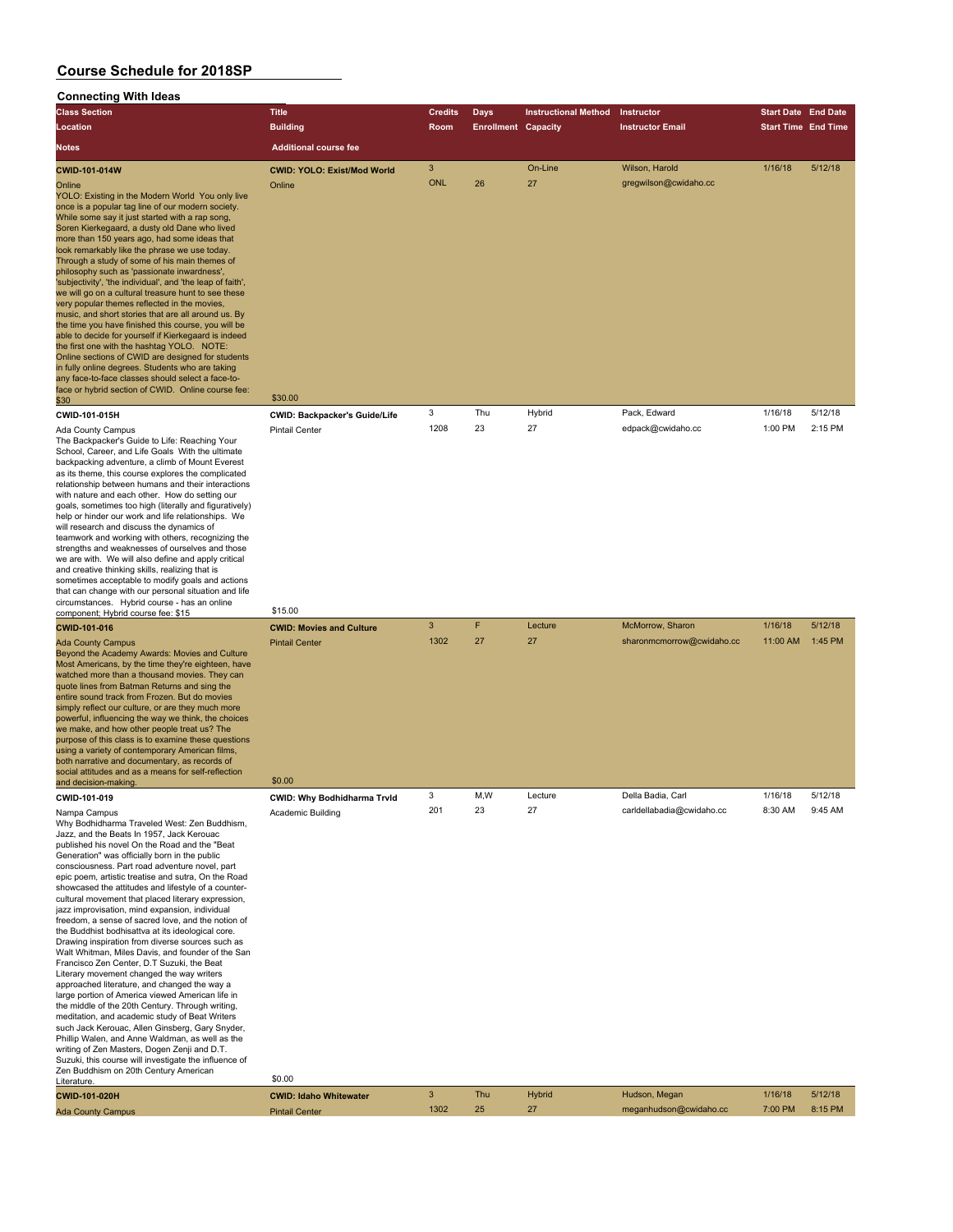#### **Connecting With Ideas**

| <b>Class Section</b>                                                                                                                                                                                                                                                                                                                                                                                                                                                                                                                                                                                                                                                                                                                                                                                                                                                             | <b>Title</b>                       | <b>Credits</b> | Days                       | <b>Instructional Method</b> | Instructor                | <b>Start Date End Date</b> |          |
|----------------------------------------------------------------------------------------------------------------------------------------------------------------------------------------------------------------------------------------------------------------------------------------------------------------------------------------------------------------------------------------------------------------------------------------------------------------------------------------------------------------------------------------------------------------------------------------------------------------------------------------------------------------------------------------------------------------------------------------------------------------------------------------------------------------------------------------------------------------------------------|------------------------------------|----------------|----------------------------|-----------------------------|---------------------------|----------------------------|----------|
| Location                                                                                                                                                                                                                                                                                                                                                                                                                                                                                                                                                                                                                                                                                                                                                                                                                                                                         | <b>Building</b>                    | <b>Room</b>    | <b>Enrollment Capacity</b> |                             | <b>Instructor Email</b>   | <b>Start Time End Time</b> |          |
| <b>Notes</b>                                                                                                                                                                                                                                                                                                                                                                                                                                                                                                                                                                                                                                                                                                                                                                                                                                                                     | <b>Additional course fee</b>       |                |                            |                             |                           |                            |          |
| Reading and Navigating through Idaho Whitewater<br>Idaho is considered the "whitewater playground"<br>for river enthusiasts. The state boasts numerous<br>whitewater rivers that are easily accessible for day<br>or multi-day trips. Rafting in whitewater will create<br>an experience one will never forget. In addition to<br>the thrill of whitewater adventures, students will<br>explore other river recreational activities such as<br>fishing, hiking, and camping on Idaho's waters.<br>Students will also understand the importance of<br>river conservation and stewardship. Just like<br>choosing which river to run and how to prepare for<br>a day of fun, it is important for students to research<br>which educational path will help them achieve their<br>personal and professional goals. Hybrid course -<br>has an online component Hybrid course fee: \$15 | \$15.00                            |                |                            |                             |                           |                            |          |
| CWID-101-021                                                                                                                                                                                                                                                                                                                                                                                                                                                                                                                                                                                                                                                                                                                                                                                                                                                                     | <b>CWID: What Am I Worth?</b>      | 3              | M,W                        | Lecture                     | Batali, Jorene            | 1/16/18                    | 5/12/18  |
| Nampa Campus<br>What Am I Worth? You have worked hard to get an<br>education (or you are working hard to get an<br>education) and it's time to exchange your<br>knowledge with a paycheck. A paycheck is just a<br>bunch of dollars until you use them. Are these<br>dollars a tool or a convenience? Will you tell your<br>money where it will go? Or will you wonder where it<br>went? You will gain tools in this course to manage<br>your personal financial cash flow in addition to<br>gaining tools to help you navigate through your<br>CWI experience.                                                                                                                                                                                                                                                                                                                  | Aspen Classroom Building<br>\$0.00 | 101            | 26                         | 27                          | jorenebatali@cwidaho.cc   | 10:00 AM                   | 11:15 AM |
| <b>CWID-101-022W</b>                                                                                                                                                                                                                                                                                                                                                                                                                                                                                                                                                                                                                                                                                                                                                                                                                                                             | <b>CWID: How Not to Die</b>        | 3              |                            | On-Line                     | Nelson, Marianne          | 1/16/18                    | 5/12/18  |
| Online<br>How Not to Die; Surviving the Extremes Why is it<br>so hard to breathe at the top of Mt. Everest and<br>$\mathbf{u}$ . The state $\mathbf{u}$ is the state $\mathbf{u}$ is the state of $\mathbf{u}$ is the state of $\mathbf{u}$                                                                                                                                                                                                                                                                                                                                                                                                                                                                                                                                                                                                                                      | Online                             | ONL            | 27                         | 27                          | mariannenelson@cwidaho.cc |                            |          |

Rated (R)eality: Exploring Controvers and Society "This is your last chance. After this, there is no turning back. You take the blue pill - the story ends, you wake up in your bed and believe whatever you want to believe. You take the red pill - you stay in Wonderland and I show the rabbit-hole goes." - Morpheus, The Matrix For some, the experience of becoming a college student can be very different than what they had expected or imagined. We all hold ideas and assumptions about the way things "really are," and about how the world works. When those assumptions are challenged, it can be uncomfortable and liberating. This co introduces students to the college exp to ways of thinking and learning that of challenging and rewarding. By sociolo exploring interesting (and sometimes controversial) topics that are relevant in contemporary media and society, students will develop strategies for success in college as well as gain new and important insights into the ways in which they are shaped by - and connected to - the community, society and culture in which they live. Hybrid course - has an online component; Hybrid course fee: \$15 \$15.00

| How Not to Die; Surviving the Extremes Why is it<br>so hard to breathe at the top of Mt. Everest and<br>why can't a scuba diver race to the surface from 90<br>feet underwater? We will explore those topics as<br>well as the extreme survival conditions in the<br>desert and out at sea. How does the human body<br>adapt physiologically to maintain homeostasis<br>when we are challenged to survive? Similarly, how<br>can you survive and thrive as a college student?<br>Let's explore all the ways to make smart decisions<br>in conditions you will face in and out of a<br>classroom. NOTE: Online sections of CWID are<br>designed for students in fully online degrees.<br>Students who are taking any face-to-face classes<br>should select a face-to-face or hybrid section of<br>CWID. Online course fee: \$30                                                                                                                                                                                                  | \$30.00                          |     |     |        |                           |         |         |
|---------------------------------------------------------------------------------------------------------------------------------------------------------------------------------------------------------------------------------------------------------------------------------------------------------------------------------------------------------------------------------------------------------------------------------------------------------------------------------------------------------------------------------------------------------------------------------------------------------------------------------------------------------------------------------------------------------------------------------------------------------------------------------------------------------------------------------------------------------------------------------------------------------------------------------------------------------------------------------------------------------------------------------|----------------------------------|-----|-----|--------|---------------------------|---------|---------|
| CWID-101-024H                                                                                                                                                                                                                                                                                                                                                                                                                                                                                                                                                                                                                                                                                                                                                                                                                                                                                                                                                                                                                   | <b>CWID: Rated R for Reality</b> | 3   | Thu | Hybrid | Armstrong, Jacob          | 1/16/18 | 5/12/18 |
| Nampa Campus<br>Rated (R)eality: Exploring Controversy in Media<br>and Society "This is your last chance. After this,<br>there is no turning back. You take the blue pill - the<br>story ends, you wake up in your bed and believe<br>whatever you want to believe. You take the red pill<br>- you stay in Wonderland and I show you how deep<br>the rabbit-hole goes." - Morpheus, The Matrix For<br>some, the experience of becoming a college<br>student can be very different than what they had<br>expected or imagined. We all hold ideas and<br>assumptions about the way things "really are," and<br>about how the world works. When those ideas and<br>assumptions are challenged, it can be both<br>uncomfortable and liberating. This course<br>introduces students to the college experience, and<br>to ways of thinking and learning that can be both<br>challenging and rewarding. By sociologically<br>exploring interesting (and sometimes controversial)<br>topics that are relevant in contemporary media and | Aspen Classroom Building         | 104 | 26  | 27     | jacobarmstrong@cwidaho.cc | 1:00 PM | 2:15 PM |

| .                    |                                  |     |        |         |                            |         |         |
|----------------------|----------------------------------|-----|--------|---------|----------------------------|---------|---------|
| <b>CWID-101-027W</b> | <b>CWID: Heroes and Villains</b> |     |        | On-Line | Bennett, Michelle          | 1/16/18 | 5/12/18 |
| Online               | Online                           | ONL | $\sim$ | 27      | michellebennett@cwidaho.cc |         |         |
|                      |                                  |     |        |         |                            |         |         |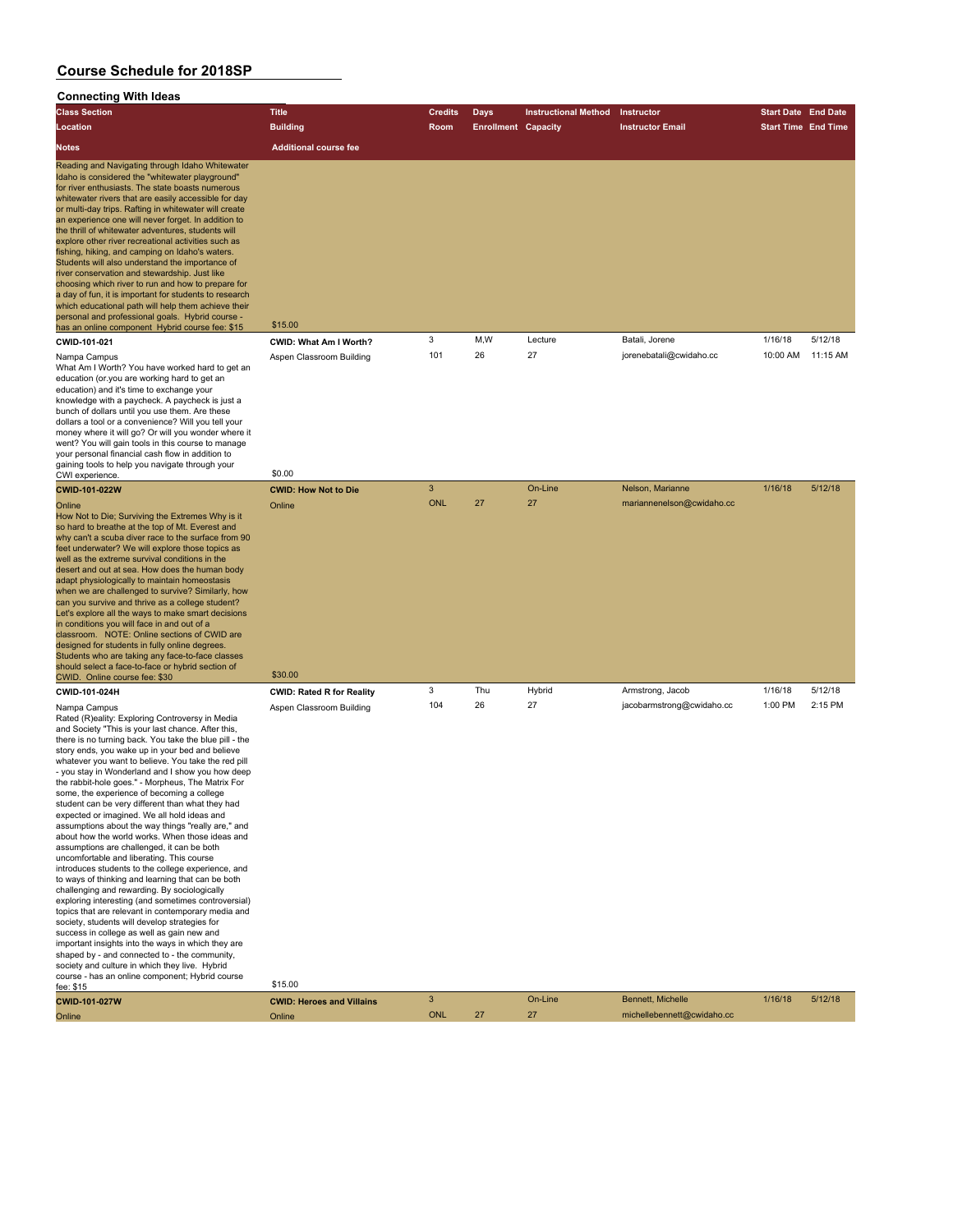### **Connecting With Ideas**

| <b>Class Section</b>                                                                                                                                                                                                                                                                                                                                                                                                                                                                                                                                                                                                                                                                                                                                                                                                                                                                                                                                                                                                                                                                    | <b>Title</b>                                                                  | Credits      | Days                       | <b>Instructional Method</b> | Instructor                                | <b>Start Date</b> End Date |                     |
|-----------------------------------------------------------------------------------------------------------------------------------------------------------------------------------------------------------------------------------------------------------------------------------------------------------------------------------------------------------------------------------------------------------------------------------------------------------------------------------------------------------------------------------------------------------------------------------------------------------------------------------------------------------------------------------------------------------------------------------------------------------------------------------------------------------------------------------------------------------------------------------------------------------------------------------------------------------------------------------------------------------------------------------------------------------------------------------------|-------------------------------------------------------------------------------|--------------|----------------------------|-----------------------------|-------------------------------------------|----------------------------|---------------------|
| Location                                                                                                                                                                                                                                                                                                                                                                                                                                                                                                                                                                                                                                                                                                                                                                                                                                                                                                                                                                                                                                                                                | <b>Building</b>                                                               | Room         | <b>Enrollment Capacity</b> |                             | <b>Instructor Email</b>                   | <b>Start Time End Time</b> |                     |
| Notes                                                                                                                                                                                                                                                                                                                                                                                                                                                                                                                                                                                                                                                                                                                                                                                                                                                                                                                                                                                                                                                                                   | <b>Additional course fee</b>                                                  |              |                            |                             |                                           |                            |                     |
| Heroes and Villains What does it mean to be a<br>hero or a villain? We will consider both famous and<br>obscure examples of unique individuals and their<br>circumstances. Heroic stories can inspire us to be<br>persistent and resilient in the face of trials, whereas<br>stories of villains can serve as a warning and<br>strengthen our resolve. What factors lead to an<br>individual's success or failure? Various case<br>studies will be examined relating to topics such as<br>culture, opportunity, personality, genius,<br>persistence, and achievement. This is an<br>interdisciplinary course, primarily drawing from<br>sociology, psychology and history. You will be able<br>to develop practical tools to define your own<br>personal and professional goals and determine<br>how you can overcome obstacles to achieve your<br>goals. NOTE: Online sections of CWID are<br>designed for students in fully online degrees.<br>Students who are taking any face-to-face classes<br>should select a face-to-face or hybrid section of<br>CWID. Online course fee: \$30 | \$30.00                                                                       |              |                            |                             |                                           |                            |                     |
| CWID-101-028H                                                                                                                                                                                                                                                                                                                                                                                                                                                                                                                                                                                                                                                                                                                                                                                                                                                                                                                                                                                                                                                                           | CWID: You Are What You Eat                                                    | 3            | W                          | Hybrid                      | Long, Elizabeth                           | 1/16/18                    | 5/12/18             |
| Ada County Campus<br>You Are What You Eat: Exploring Our<br>Relationships with Food This course explores the<br>complicated relationship between humans and<br>their diet, using Michael Pollan's The Omnivore's<br>Dilemma as a guide. In 21st century America, we<br>have nearly limitless choices about what to eat. But<br>those choices come with hidden costs. What we<br>choose to eat affects everything from our personal<br>physical and mental health to our communities to<br>the global environment. Our diet may reflect deeply<br>held ethical or religious beliefs. It may indicate our<br>economic status or our cultural background. Or it<br>may represent a mindful choice designed to fuel a<br>healthy lifestyle. In this course, we will learn where<br>our food comes from, how diet impacts our health,<br>and what our individual diet choices mean within a<br>global context. We will also learn practical tools<br>and strategies to promote success in college and in<br>life. Hybrid course - has a online component;                                    | <b>Pintail Center</b>                                                         | 1210         | 25                         | 27                          | lizalong@cwidaho.cc                       | 5:30 PM                    | 6:45 PM             |
| Hybrid course fee: \$15                                                                                                                                                                                                                                                                                                                                                                                                                                                                                                                                                                                                                                                                                                                                                                                                                                                                                                                                                                                                                                                                 | \$15.00                                                                       |              |                            |                             |                                           |                            |                     |
| CWID-101-033<br>Nampa Campus<br>Beyond Downton Abby It's fun to speculate how<br>the other half lived, and none lived more lavishly<br>and more fully than the British aristocracy.<br>Downton Abbey shows us the lives of one family<br>living before and through the interwar period. The<br>family represents a class of people that was poor in<br>cash but rich in power, property, and peerage. This<br>course will look at the people that made up this<br>class, analyzing what levels of power and control<br>they had after WWI and through the interwar<br>period; what ideals, thoughts, and structures made<br>up the aristocratic sensibilities; and how their<br>power declined after WWII. We'll not only look at<br>the mainstream aristocrats but at radical political                                                                                                                                                                                                                                                                                                | <b>CWID: Beyond Downton Abby</b><br><b>Aspen Classroom Building</b><br>\$0.00 | 3<br>106     | Tue, Thu<br>8              | Lecture<br>27               | Yadlin, Michal<br>michalyadlin@cwidaho.cc | 1/16/18<br>11:30 AM        | 5/12/18<br>12:45 PM |
| rebels and empowered women.<br>CWID-101-035H                                                                                                                                                                                                                                                                                                                                                                                                                                                                                                                                                                                                                                                                                                                                                                                                                                                                                                                                                                                                                                            | <b>CWID: Cryptography</b>                                                     | 3            | W                          | Hybrid                      | Kelley, Maia                              | 1/16/18                    | 5/12/18             |
| Ada County Campus<br>Cryptography: Secret and Not-So-Secret Codes<br>Throughout history, cryptography has evolved from<br>messages written on the shaved heads of servants<br>to highly robust computer encryption. In this<br>course, we will examine the history of<br>cryptography, study several cryptosystems, and<br>practice techniques for cracking those<br>cryptosystems. In addition, we will be examining<br>our current level of dependence on cryptography,<br>for instance, in our banking systems and cell<br>phones. The mathematics required to understand<br>and implement these cryptosystems is the<br>equivalent of four years of high school<br>mathematics. This class is designed to appeal to<br>both history and math/science buffs alike! Hybrid<br>course - has an online component Hybrid course                                                                                                                                                                                                                                                          | Pintail Center<br>\$15.00                                                     | 1203         | 19                         | 20                          | maiakelley@cwidaho.cc                     | 2:30 PM                    | 3:45 PM             |
| fee: \$15                                                                                                                                                                                                                                                                                                                                                                                                                                                                                                                                                                                                                                                                                                                                                                                                                                                                                                                                                                                                                                                                               |                                                                               | $\mathbf{3}$ | Tue, Thu                   | Lecture                     | Wolford, Abigail                          | 1/16/18                    | 5/12/18             |
| CWID-101-038<br><b>Ada County Campus</b>                                                                                                                                                                                                                                                                                                                                                                                                                                                                                                                                                                                                                                                                                                                                                                                                                                                                                                                                                                                                                                                | <b>CWID: Media and Self</b><br><b>Pintail Center</b>                          | 1211         | 24                         | 24                          | abbywolford@cwidaho.cc                    | 1:00 PM                    | 2:15 PM             |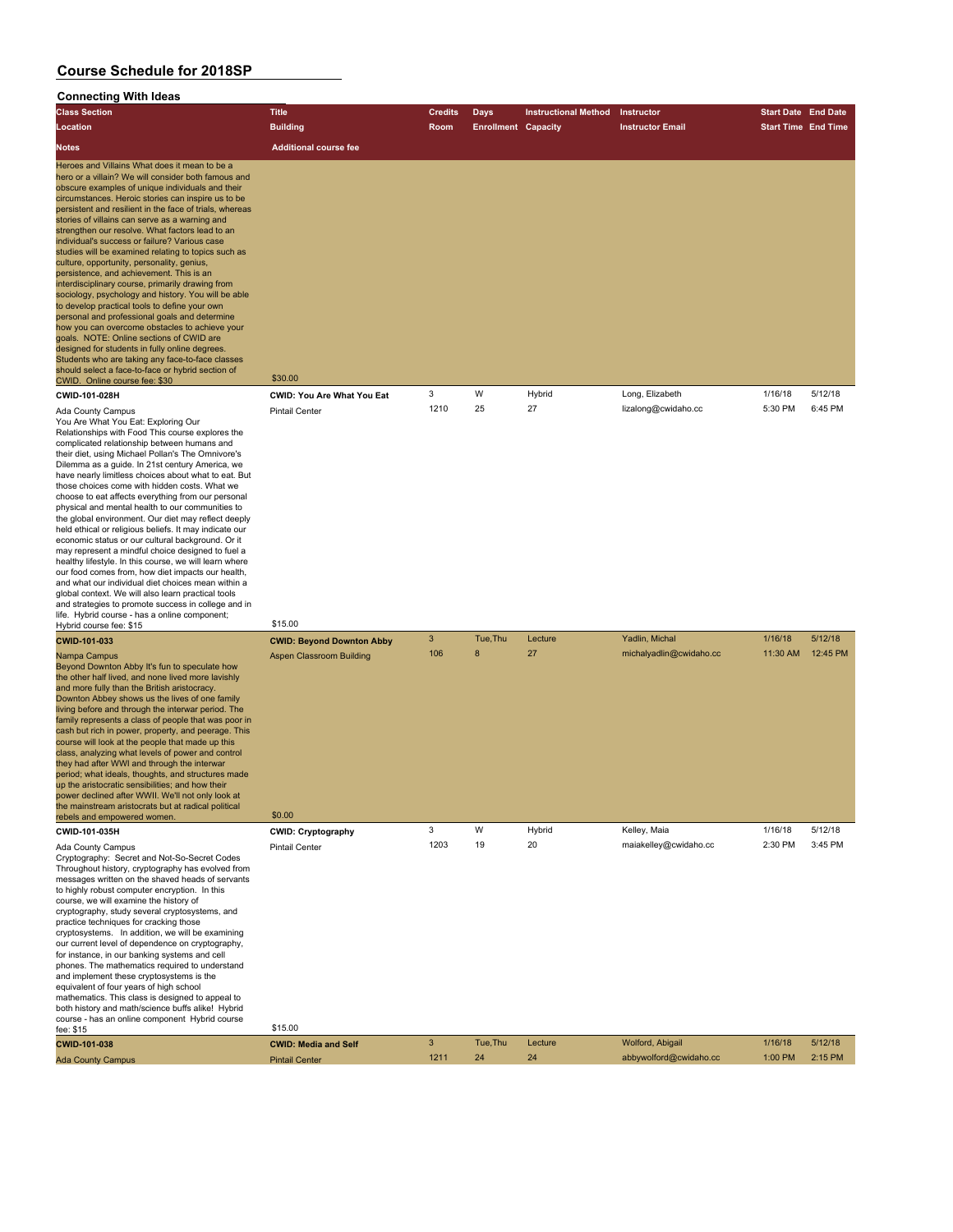#### **Connecting With Ideas**

| <b>Class Section</b>                                                                                                                                                                                                                                                                                                                                                                                                                                                                                                                                                                                                                                                                                                                                                                         | <b>Title</b>                     | <b>Credits</b> | Days                       | <b>Instructional Method</b> | Instructor              | <b>Start Date End Date</b> |         |
|----------------------------------------------------------------------------------------------------------------------------------------------------------------------------------------------------------------------------------------------------------------------------------------------------------------------------------------------------------------------------------------------------------------------------------------------------------------------------------------------------------------------------------------------------------------------------------------------------------------------------------------------------------------------------------------------------------------------------------------------------------------------------------------------|----------------------------------|----------------|----------------------------|-----------------------------|-------------------------|----------------------------|---------|
| Location                                                                                                                                                                                                                                                                                                                                                                                                                                                                                                                                                                                                                                                                                                                                                                                     | <b>Building</b>                  | Room           | <b>Enrollment Capacity</b> |                             | <b>Instructor Email</b> | <b>Start Time End Time</b> |         |
| <b>Notes</b>                                                                                                                                                                                                                                                                                                                                                                                                                                                                                                                                                                                                                                                                                                                                                                                 | <b>Additional course fee</b>     |                |                            |                             |                         |                            |         |
| Media and Self: Shaping Our Beliefs Media<br>sources are central to culture and contribute daily<br>to our communication, socialization, and core<br>beliefs. The "ubiquitous assimilation" of information<br>characterizes the 21st Century. Our beliefs about<br>gender, race, and the consumption of goods from<br>food to clothing to dwellings are influenced by a<br>constant stream of media messages, often times<br>without our conscious awareness. In this course,<br>we will explore these messages and their desired<br>effects and develop ways to discern truth from<br>propaganda, effectively analyze media messages<br>for function, intent and bias, and understand how<br>this information contributes meaning to the lives of<br>individuals and to society as a whole. | \$0.00                           |                |                            |                             |                         |                            |         |
| CWID-101-039W                                                                                                                                                                                                                                                                                                                                                                                                                                                                                                                                                                                                                                                                                                                                                                                | <b>CWID: Movies that Move Us</b> | 3              |                            | On-Line                     | Straub, Scott           | 1/16/18                    | 5/12/18 |
| Online<br>.                                                                                                                                                                                                                                                                                                                                                                                                                                                                                                                                                                                                                                                                                                                                                                                  | Online                           | ONL            | 26                         | 27                          | scottstraub@cwidaho.cc  |                            |         |

Movies that Move Us Do you like films that are inspiring, uplifting, and intriguing? Do you wonder whether movies can move people to action? The classroom, with all its inherent drama, conflict, and diversity, has provided the perfect setting for many books and movies in our culture. In this course we'll explore how education portrayed in cinema and literature compares to the real world, and we'll have some fun along the way. Additionally, we'll discuss how adults learn, in both a traditional and online environment. Students completing this course will be better prepared to succeed in college, and in life. Whether you are you are just curious about how movies influence our lives or perhaps you are considering a career in teaching, join us to uncover the tips and tricks to achievement in school, and beyond. NOTE: Online sections of CWID are designed for students in fully online degrees. Students who are taking any face-to-face classes should select a face-toface or hybrid section of CWID. Online course fee:<br>\$30  $$30$  \$30.00

The New Dystopian Hero Dystopian stories like Divergent, The Hunger Games or The Giver are set in a time when things have gone horribly wrong in the world, and they warn about where our culture may end up if we aren't careful. In this class we will examine some of these storylines to see what kind of messages they are sending about current American values. Ultimately, we will try to decipher how these books and movies define the new American hero. NOTE: Online sections of CWID are designed for students in fully online degrees. Students who are taking any face-to-face classes should select a face-to-face or hybrid section of Should select a face-to-face of hybrid section of<br>CWID. Online course fee: \$30 \$30.00

Beyond Downton Abby It's fun to speculate how the other half lived, and none lived more lavishly and more fully than the British aristocracy. Downton Abbey shows us the lives of one family living before and through the interwar period. The family represents a class of people that was poor in cash but rich in power, property, and peerage. This course will look at the people that made up this class, analyzing what levels of power and control they had after WWI and through the interwar period; what ideals, thoughts, and structures made up the aristocratic sensibilities; and how their power declined after WWII. We'll not only look at the mainstream aristocrats but at radical political<br>rebels and empowered women.

**CWID-101-040W CWID: The New Dystopian Hero** 3 On-Line Ascuena, Andrea 1/16/18 5/12/18 Online Online ONL 25 27 andreaascuena@cwidaho.cc **CWID-101-044 CWID: Beyond Downton Abby** 3 F Lecture Yadlin, Michal 1/16/18 5/12/18 Nampa Campus **Academic Building** 301 13 27 michalyadlin@cwidaho.cc 11:00 AM 1:45 PM

| rebels and empowered women. | \$0.00                             |     |     |         |                           |         |         |
|-----------------------------|------------------------------------|-----|-----|---------|---------------------------|---------|---------|
| CWID-101-045                | <b>CWID: Why Bodhidharma Tryld</b> |     | M.W | Lecture | Della Badia, Carl         | 1/16/18 | 5/12/18 |
| Nampa Campus                | <b>Academic Building</b>           | 218 | 20  |         | carldellabadia@cwidaho.cc | 1:00 PM | 2:15 PM |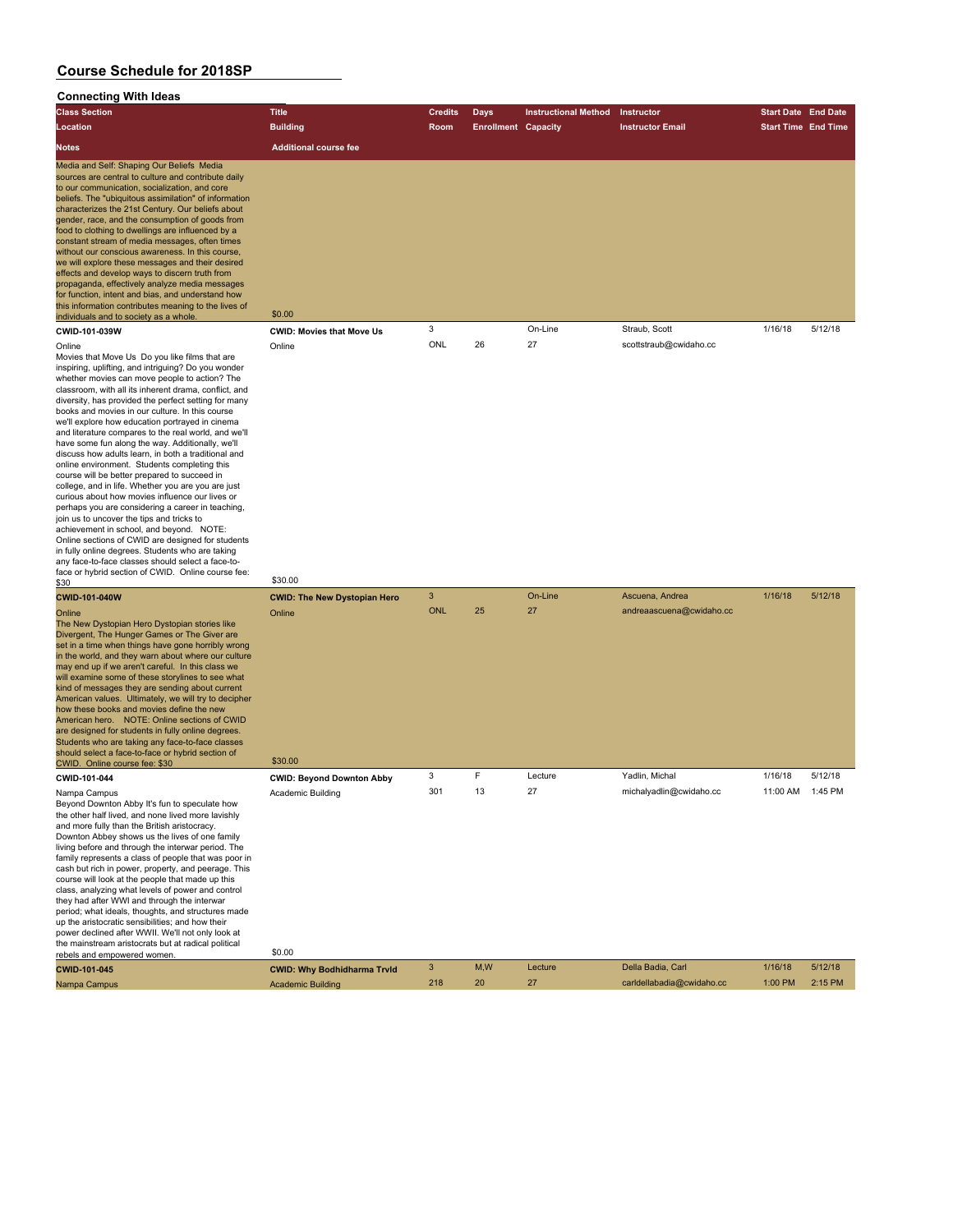### **Connecting With Ideas**

| <b>Class Section</b>                                                                                                                                                                                                                                                                                                                                                                                                                                                                                                                                                                                                                                                                                                                                                                                                                                                                                                                                                                                                                                                                                                                                                                                                                                                                                                                                                                                   | <b>Title</b>                         | <b>Credits</b> | Days                       | <b>Instructional Method</b> | Instructor                 | <b>Start Date End Date</b> |          |
|--------------------------------------------------------------------------------------------------------------------------------------------------------------------------------------------------------------------------------------------------------------------------------------------------------------------------------------------------------------------------------------------------------------------------------------------------------------------------------------------------------------------------------------------------------------------------------------------------------------------------------------------------------------------------------------------------------------------------------------------------------------------------------------------------------------------------------------------------------------------------------------------------------------------------------------------------------------------------------------------------------------------------------------------------------------------------------------------------------------------------------------------------------------------------------------------------------------------------------------------------------------------------------------------------------------------------------------------------------------------------------------------------------|--------------------------------------|----------------|----------------------------|-----------------------------|----------------------------|----------------------------|----------|
| Location                                                                                                                                                                                                                                                                                                                                                                                                                                                                                                                                                                                                                                                                                                                                                                                                                                                                                                                                                                                                                                                                                                                                                                                                                                                                                                                                                                                               | <b>Building</b>                      | Room           | <b>Enrollment Capacity</b> |                             | <b>Instructor Email</b>    | <b>Start Time End Time</b> |          |
| <b>Notes</b>                                                                                                                                                                                                                                                                                                                                                                                                                                                                                                                                                                                                                                                                                                                                                                                                                                                                                                                                                                                                                                                                                                                                                                                                                                                                                                                                                                                           | <b>Additional course fee</b>         |                |                            |                             |                            |                            |          |
| Why Bodhidharma Traveled West: Zen Buddhism,<br>Jazz, and the Beats; In 1957, Jack Kerouac<br>published his novel On the Road and the "Beat<br>Generation" was officially born in the public<br>consciousness. Part road adventure novel, part<br>epic poem, artistic treatise and sutra, On the Road<br>showcased the attitudes and lifestyle of a counter-<br>cultural movement that placed literary expression,<br>jazz improvisation, mind expansion, individual<br>freedom, a sense of sacred love, and the notion of<br>the Buddhist bodhisattva at its ideological core.<br>Drawing inspiration from diverse sources such as<br>Walt Whitman, Miles Davis, and founder of the San<br>Francisco Zen Center, D.T Suzuki, the Beat<br>Literary movement changed the way writers<br>approached literature, and changed the way a<br>large portion of America viewed American life in<br>the middle of the 20th Century. Through writing,<br>meditation, and academic study of Beat Writers<br>such Jack Kerouac, Allen Ginsberg, Gary Snyder,<br>Phillip Walen, and Anne Waldman, as well as the<br>writing of Zen Masters, Dogen Zenji and D.T.<br>Suzuki, this course will investigate the influence of<br>Zen Buddhism on 20th Century American                                                                                                                                                  | \$0.00                               |                |                            |                             |                            |                            |          |
| Literature.<br>CWID-101-046H                                                                                                                                                                                                                                                                                                                                                                                                                                                                                                                                                                                                                                                                                                                                                                                                                                                                                                                                                                                                                                                                                                                                                                                                                                                                                                                                                                           | <b>CWID: You Are What You Eat</b>    | 3              | Thu                        | Hybrid                      | Long, Elizabeth            | 1/16/18                    | 5/12/18  |
| Ada County Campus<br>You Are What You Eat: Exploring Our<br>Relationships with Food This course explores the<br>complicated relationship between humans and<br>their diet, using Michael Pollan's The Omnivore's<br>Dilemma as a guide. In 21st century America, we<br>have nearly limitless choices about what to eat. But<br>those choices come with hidden costs. What we<br>choose to eat affects everything from our personal<br>physical and mental health to our communities to<br>the global environment. Our diet may reflect deeply<br>held ethical or religious beliefs. It may indicate our<br>economic status or our cultural background. Or it<br>may represent a mindful choice designed to fuel a<br>healthy lifestyle. In this course, we will learn where<br>our food comes from, how diet impacts our health,<br>and what our individual diet choices mean within a<br>global context. We will also learn practical tools<br>and strategies to promote success in college and in                                                                                                                                                                                                                                                                                                                                                                                                    | <b>Pintail Center</b>                | 1230           | 19                         | 22                          | lizalong@cwidaho.cc        | 10:00 AM                   | 11:15 AM |
| life. Hybrid course - has an online component;<br>Hybrid course fee: \$15                                                                                                                                                                                                                                                                                                                                                                                                                                                                                                                                                                                                                                                                                                                                                                                                                                                                                                                                                                                                                                                                                                                                                                                                                                                                                                                              | \$15.00                              |                |                            |                             |                            |                            |          |
| <b>CWID-101-049W</b>                                                                                                                                                                                                                                                                                                                                                                                                                                                                                                                                                                                                                                                                                                                                                                                                                                                                                                                                                                                                                                                                                                                                                                                                                                                                                                                                                                                   | <b>CWID: Humor/ American Culture</b> | 3              |                            | On-Line                     | Newberry, Christina        | 1/16/18                    | 5/12/18  |
| Online<br>Humor in American Culture "Good satire goes<br>beyond the specific point it's trying to make and<br>teaches you how to think critically. Even after your<br>favorite cartoonist retires or [Stephen] Colbert<br>wraps it up, you're not left believing everything<br>they're telling you." - Aaron McGruder, creator of<br>"The Boondocks" In this course we will examine<br>satirical works such as The Daily Show, The<br>Onion, and South Park to think critically about<br>American culture and to explore important<br>moments and transitions in our history as well as in<br>current events. We will analyze the impact of these<br>works on us as media consumers-how do they<br>change the way we think about our culture and<br>events? Why do so many Americans get their news<br>from humorists instead of or in addition to<br>traditional news outlets? Why does an Onion article<br>prompt us to think about an issue in a way that a<br>New York Times article doesn't? To answer these<br>questions, we will examine satire as a literary<br>genre and art form in political cartoons, film,<br>journalism, television, and social media. NOTE:<br>Online sections of CWID are designed for students<br>in fully online degrees. Students who are taking<br>any face-to-face classes should select a face-to-<br>face or hybrid section of CWID. Online course fee:<br>\$30 | Online<br>\$30.00                    | <b>ONL</b>     | 25                         | 27                          | meagannewberry@cwidaho.cc  |                            |          |
| CWID-101-052W                                                                                                                                                                                                                                                                                                                                                                                                                                                                                                                                                                                                                                                                                                                                                                                                                                                                                                                                                                                                                                                                                                                                                                                                                                                                                                                                                                                          | <b>CWID: Mythbusters/ Crim Just</b>  | 3              |                            | On-Line                     | Ritchie Breach, Stephanie  | 1/16/18                    | 5/12/18  |
| Online<br>Myth Busters in Criminal Justice Are you a crime<br>drama junkie? Do you think you know all there is to<br>know about the criminal justice system? This<br>course will explore and dispel common myths in<br>the criminal justice, such as crime rates, Miranda<br>warnings, and the death penalty. Additionally we<br>will critically examine statistics and research, as<br>well as look to Supreme Court cases for<br>explanations. NOTE: Online sections of CWID are<br>designed for students in fully online degrees.<br>Students who are taking any face-to-face classes<br>should select a face-to-face or hybrid section of<br>CWID. Online course fee: \$30                                                                                                                                                                                                                                                                                                                                                                                                                                                                                                                                                                                                                                                                                                                         | Online<br>\$30.00                    | ONL            | 27                         | 27                          | stephaniebreach@cwidaho.cc |                            |          |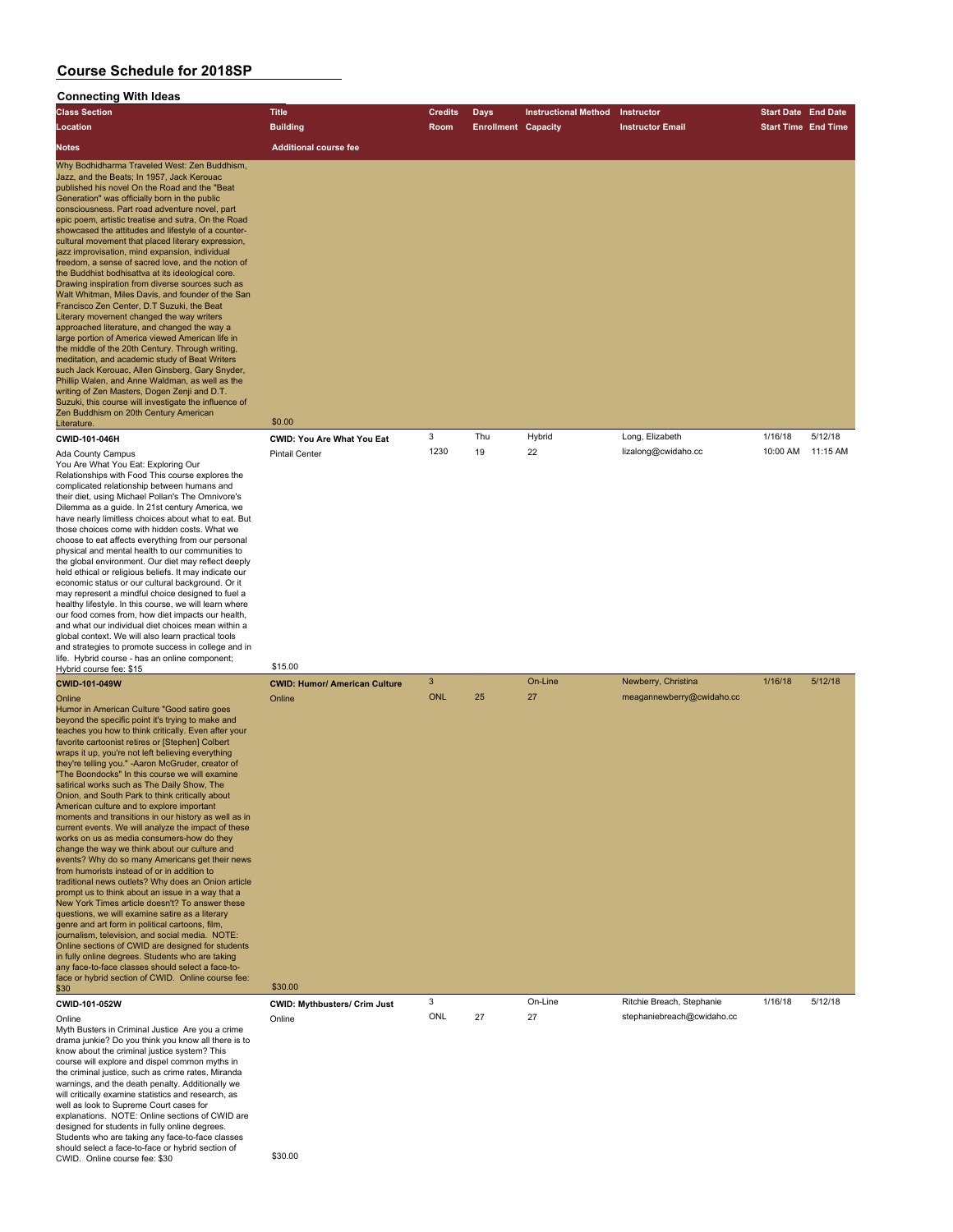| <b>Connecting With Ideas</b>                                                                                                                                                                                                                                                                                                                                                                                                                                                                                                                                                                                                                                                                                                                                                                                                                                                                                                                                                                                                                                                                      |                                                           |                |                            |                             |                                                     |                            |                    |
|---------------------------------------------------------------------------------------------------------------------------------------------------------------------------------------------------------------------------------------------------------------------------------------------------------------------------------------------------------------------------------------------------------------------------------------------------------------------------------------------------------------------------------------------------------------------------------------------------------------------------------------------------------------------------------------------------------------------------------------------------------------------------------------------------------------------------------------------------------------------------------------------------------------------------------------------------------------------------------------------------------------------------------------------------------------------------------------------------|-----------------------------------------------------------|----------------|----------------------------|-----------------------------|-----------------------------------------------------|----------------------------|--------------------|
| <b>Class Section</b>                                                                                                                                                                                                                                                                                                                                                                                                                                                                                                                                                                                                                                                                                                                                                                                                                                                                                                                                                                                                                                                                              | <b>Title</b>                                              | <b>Credits</b> | <b>Days</b>                | <b>Instructional Method</b> | Instructor                                          | <b>Start Date End Date</b> |                    |
| Location                                                                                                                                                                                                                                                                                                                                                                                                                                                                                                                                                                                                                                                                                                                                                                                                                                                                                                                                                                                                                                                                                          | <b>Building</b>                                           | Room           | <b>Enrollment Capacity</b> |                             | <b>Instructor Email</b>                             | <b>Start Time End Time</b> |                    |
| <b>Notes</b>                                                                                                                                                                                                                                                                                                                                                                                                                                                                                                                                                                                                                                                                                                                                                                                                                                                                                                                                                                                                                                                                                      | <b>Additional course fee</b>                              |                |                            |                             |                                                     |                            |                    |
| CWID-101-055H<br>Nampa Campus<br>What Am I Worth? You have worked hard to get an<br>education (or you are working hard to get an<br>education) and it's time to exchange your<br>knowledge with a paycheck. A paycheck is just a<br>bunch of dollars until you use them. Are these<br>dollars a tool or a convenience? Will you tell your<br>money where it will go? Or will you wonder where it<br>went? You will gain tools in this course to manage<br>your personal financial cash flow in addition to<br>gaining tools to help you navigate through your<br>CWI experience. Hybrid course - has an online<br>component; Hybrid course fee: \$15 NOTE: Section                                                                                                                                                                                                                                                                                                                                                                                                                                | <b>CWID: What Am I Worth?</b><br>Aspen Classroom Building | 3<br>101       | Tue<br>25                  | Hybrid<br>27                | Batali, Jorene<br>jorenebatali@cwidaho.cc           | 1/16/18<br>4:00 PM         | 5/12/18<br>5:15 PM |
| reserved for Kuna and Nampa school district staff.                                                                                                                                                                                                                                                                                                                                                                                                                                                                                                                                                                                                                                                                                                                                                                                                                                                                                                                                                                                                                                                | \$15.00                                                   |                |                            |                             |                                                     |                            |                    |
| CWID-101-056H                                                                                                                                                                                                                                                                                                                                                                                                                                                                                                                                                                                                                                                                                                                                                                                                                                                                                                                                                                                                                                                                                     | CWID: Media/ Art of Lying                                 | 3              | Tue                        | Hybrid                      | Daugharthy, Marianne<br>mariannedaugharthy@cwidaho. | 1/16/18                    | 5/12/18            |
| Ada County Campus<br>Media and the Art of Lying Media and advertising<br>companies pour millions of dollars into video<br>content designed to engage and entice viewers.<br>Are the designers' tactics sincere and honest? Or<br>is there another side to this explosion of video<br>content? What is the real effect of media on our<br>thoughts and decisions? This course will take a<br>look at the methods used to sell the individual and<br>society products and ideas. Students will learn to<br>analyze and evaluate various types of media and<br>become more conscious viewers. Ultimately<br>participants will learn how to make educated<br>decisions and to use those same analytical skills to<br>be more successful in college. Hybrid course - has<br>an online component; Hybrid course fee: \$15                                                                                                                                                                                                                                                                               | <b>Pintail Center</b><br>\$15.00                          | 1204           | 25                         | 27                          | cc                                                  | 5:30 PM                    | 6:45 PM            |
| <b>CWID-101-057H</b>                                                                                                                                                                                                                                                                                                                                                                                                                                                                                                                                                                                                                                                                                                                                                                                                                                                                                                                                                                                                                                                                              | <b>CWID: Transform Storytelling</b>                       | $\overline{3}$ | Tue                        | Hybrid                      | Collins, Malia                                      | 1/16/18                    | 5/12/18            |
| <b>Ada County Campus</b><br>Transformative Storytelling: Shift Your World View;<br>Angela Davis said, "You have to act as if it were<br>possible to radically transform the world. And you<br>have to do it all the time." What does it mean to<br>transform the world? It's an idea you'll hear as you<br>begin your college journey, and this class will<br>examine what that transformation can look like.<br>We'll start building our classroom community by<br>telling the stories of ourselves and our people; we<br>will connect with each other by listening, reflecting,<br>and thinking critically about the stories we tell<br>ourselves and the world around us. Students will<br>share their voices through oral storytelling and<br>creative writing, and examine what the world can<br>look like when it's rooted in interdependence,<br>resilience, and regeneration. Hybrid course - has<br>an online component; Hybrid course fee: \$15                                                                                                                                         | <b>Pintail Center</b><br>\$15.00                          | 1318           | 14                         | 27                          | maliacollins@cwidaho.cc                             | 11:30 AM                   | 12:45 PM           |
| CWID-101-058W                                                                                                                                                                                                                                                                                                                                                                                                                                                                                                                                                                                                                                                                                                                                                                                                                                                                                                                                                                                                                                                                                     | <b>CWID: Heroes and Villains</b>                          | 3<br>ONL       | 26                         | On-Line<br>27               | Molitor, Allison<br>allisonmolitor@cwidaho.cc       | 1/16/18                    | 5/12/18            |
| Online<br>Heroes and Villains What does it mean to be a<br>hero or a villain? We will consider both famous and<br>obscure examples of unique individuals and their<br>circumstances. Heroic stories can inspire us to be<br>persistent and resilient in the face of trials, whereas<br>stories of villains can serve as a warning and<br>strengthen our resolve. What factors lead to an<br>individual's success or failure? Various case<br>studies will be examined relating to topics such as<br>culture, opportunity, personality, genius,<br>persistence, and achievement. This is an<br>interdisciplinary course, primarily drawing from<br>sociology, psychology, and history. You will be able<br>to develop practical tools to define your own<br>personal and professional goals and determine<br>how you can overcome obstacles to achieve your<br>goals. NOTE: Online sections of CWID are<br>designed for students in fully online degrees.<br>Students who are taking any face-to-face classes<br>should select a face-to-face or hybrid section of<br>CWID Online course fee: \$30 | Online<br>\$30.00                                         |                |                            |                             |                                                     |                            |                    |

| CWID. Online course fee: \$30 | \$30.00                           |     |    |         |                         |         |         |
|-------------------------------|-----------------------------------|-----|----|---------|-------------------------|---------|---------|
| <b>CWID-101-059W</b>          | <b>CWID: The Science of Speed</b> |     |    | On-Line | Heller, Ashley          | 1/16/18 | 5/12/18 |
| Online                        | Online                            | ONL | 25 |         | ashleyheller@cwidaho.cc |         |         |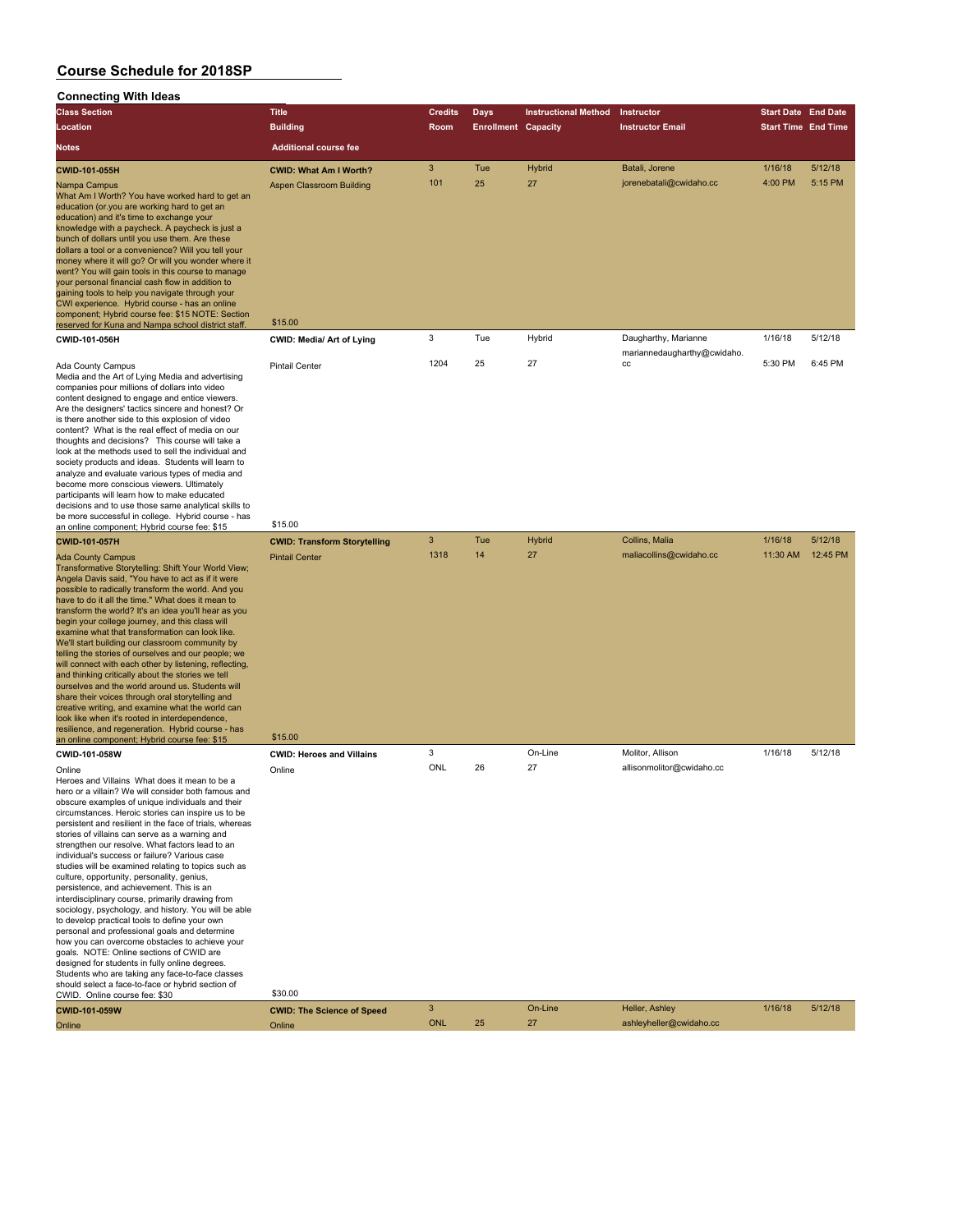## **Connecting With Ideas**

| <b>Class Section</b>                                                                                                                                                                                                                                                                                                                                                                                                                                                                                                                                                                                                                                                                                                                                                                                                                                                                                                                                                                                                                                                                                                                            | <b>Title</b>                        | <b>Credits</b> | <b>Days</b>                | <b>Instructional Method</b> | Instructor                                          | <b>Start Date End Date</b> |         |
|-------------------------------------------------------------------------------------------------------------------------------------------------------------------------------------------------------------------------------------------------------------------------------------------------------------------------------------------------------------------------------------------------------------------------------------------------------------------------------------------------------------------------------------------------------------------------------------------------------------------------------------------------------------------------------------------------------------------------------------------------------------------------------------------------------------------------------------------------------------------------------------------------------------------------------------------------------------------------------------------------------------------------------------------------------------------------------------------------------------------------------------------------|-------------------------------------|----------------|----------------------------|-----------------------------|-----------------------------------------------------|----------------------------|---------|
| Location                                                                                                                                                                                                                                                                                                                                                                                                                                                                                                                                                                                                                                                                                                                                                                                                                                                                                                                                                                                                                                                                                                                                        | <b>Building</b>                     | Room           | <b>Enrollment Capacity</b> |                             | <b>Instructor Email</b>                             | <b>Start Time End Time</b> |         |
| <b>Notes</b>                                                                                                                                                                                                                                                                                                                                                                                                                                                                                                                                                                                                                                                                                                                                                                                                                                                                                                                                                                                                                                                                                                                                    | <b>Additional course fee</b>        |                |                            |                             |                                                     |                            |         |
| The Science of Speed Have you ever wondered<br>what makes Usain Bolt the fastest man on Earth?<br>How did Chris Johnson run a 4.24 second 40 yard<br>dash? Why and how did Lance Armstrong cheat?<br>What goes into creating an elite athlete or being<br>the best team in the world? Science and lots of it!!<br>Science plays a key role in how athletes train, how<br>they compete, what they eat, and, unfortunately,<br>how they cheat. Throughout the term this course<br>explores a range of topics in the world of science in<br>sports including, sports nutrition, sports<br>performance, sport injury and doping in sport. In<br>addition to all these topics students will be able to<br>have several first hand experiences in the CWI<br>Human Performance and Health Lab to perform<br>certain sport specific tests to see where they stand<br>when compared to the best athletes in the world.<br>NOTE: Online sections of CWID are designed for<br>students in fully online degrees. Students who are<br>taking any face-to-face classes should select a<br>face-to-face or hybrid section of CWID. Online<br>course fee: \$30 | \$30.00                             |                |                            |                             |                                                     |                            |         |
| CWID-101-061H                                                                                                                                                                                                                                                                                                                                                                                                                                                                                                                                                                                                                                                                                                                                                                                                                                                                                                                                                                                                                                                                                                                                   | <b>CWID: The New Dystopian Hero</b> | 3              | SAT                        | Hybrid                      | Gray, Autumn                                        | 1/16/18                    | 5/12/18 |
| Nampa Campus<br>The New Dystopian Hero Dystopian stories like<br>Divergent, The Hunger Games or The Giver are<br>set in a time when things have gone horribly wrong<br>in the world, and they warn about where our culture<br>may end up if we aren't careful. In this class we<br>will examine some of these storylines to see what<br>kind of messages they are sending about current<br>American values. Ultimately, we will try to decipher<br>how these books and movies define the new                                                                                                                                                                                                                                                                                                                                                                                                                                                                                                                                                                                                                                                    | Academic Building                   | 301            | 15                         | 27                          | autumngray@cwidaho.cc                               | 2:00 PM                    | 3:15 PM |
| American hero. Hybrid course - has an online<br>component Hybrid course fee: \$15                                                                                                                                                                                                                                                                                                                                                                                                                                                                                                                                                                                                                                                                                                                                                                                                                                                                                                                                                                                                                                                               | \$15.00                             |                |                            |                             |                                                     |                            |         |
| <b>CWID-101-063W</b>                                                                                                                                                                                                                                                                                                                                                                                                                                                                                                                                                                                                                                                                                                                                                                                                                                                                                                                                                                                                                                                                                                                            | <b>CWID: Movies that Move Us</b>    | 3              |                            | On-Line                     | Straub, Scott                                       | 1/16/18                    | 5/12/18 |
| Online<br>Movies that Move Us Do you like films that are<br>inspiring, uplifting, and intriguing? Do you wonder<br>whether movies can move people to action? The<br>classroom, with all its inherent drama, conflict, and<br>diversity, has provided the perfect setting for many<br>books and movies in our culture. In this course<br>we'll explore how education portrayed in cinema<br>and literature compares to the real world, and we'll<br>have some fun along the way. Additionally, we'll<br>discuss how adults learn, in both a traditional and<br>online environment. Students completing this<br>course will be better prepared to succeed in<br>college and in life. Whether you are just curious<br>about how movies influence our lives or perhaps<br>you are considering a career in teaching, join us to<br>uncover the tips and tricks to achievement in<br>school, and beyond. Online course fee: \$30                                                                                                                                                                                                                      | Online<br>\$30.00                   | <b>ONL</b>     | 25                         | 27                          | scottstraub@cwidaho.cc                              |                            |         |
| CWID-101-064W                                                                                                                                                                                                                                                                                                                                                                                                                                                                                                                                                                                                                                                                                                                                                                                                                                                                                                                                                                                                                                                                                                                                   | <b>CWID: Movies that Move Us</b>    | 3<br>ONL       | 25                         | On-Line<br>27               | Straub, Scott<br>scottstraub@cwidaho.cc             | 1/16/18                    | 5/12/18 |
| Online<br>Movies That Move Us Do you like films that are<br>inspiring, uplifting, and intriguing? Do you wonder<br>whether movies can move people to action? The<br>classroom, with all its inherent drama, conflict, and<br>diversity, has provided the perfect setting for many<br>books and movies in our culture. In this course<br>we'll explore how education portrayed in cinema<br>and literature compares to the real world, and we'll<br>have some fun along the way. Additionally, we'll<br>discuss how adults learn, in both a traditional and<br>online environment. Students completing this<br>course will be better prepared to succeed in<br>college, and in life. Whether you are you are just<br>curious about how movies influence our lives or<br>perhaps you are considering a career in teaching,<br>join us to uncover the tips and tricks to<br>achievement in school, and beyond. NOTE: Online<br>sections of CWID are designed for students in fully<br>online degrees. Students who are taking any face-<br>to-face classes should select a face-to-face or<br>hybrid section of CWID. Online course fee: \$30      | Online<br>\$30.00                   |                |                            |                             |                                                     |                            |         |
| CWID-101-065H                                                                                                                                                                                                                                                                                                                                                                                                                                                                                                                                                                                                                                                                                                                                                                                                                                                                                                                                                                                                                                                                                                                                   | <b>CWID: Media/ Art of Lying</b>    | 3              | Thu                        | <b>Hybrid</b>               | Daugharthy, Marianne<br>mariannedaugharthy@cwidaho. | 1/16/18                    | 5/12/18 |
| Nampa Campus                                                                                                                                                                                                                                                                                                                                                                                                                                                                                                                                                                                                                                                                                                                                                                                                                                                                                                                                                                                                                                                                                                                                    | Multipurpose Classroom Bldg         | 205            | 24                         | 27                          | cc                                                  | 7:00 PM                    | 8:15 PM |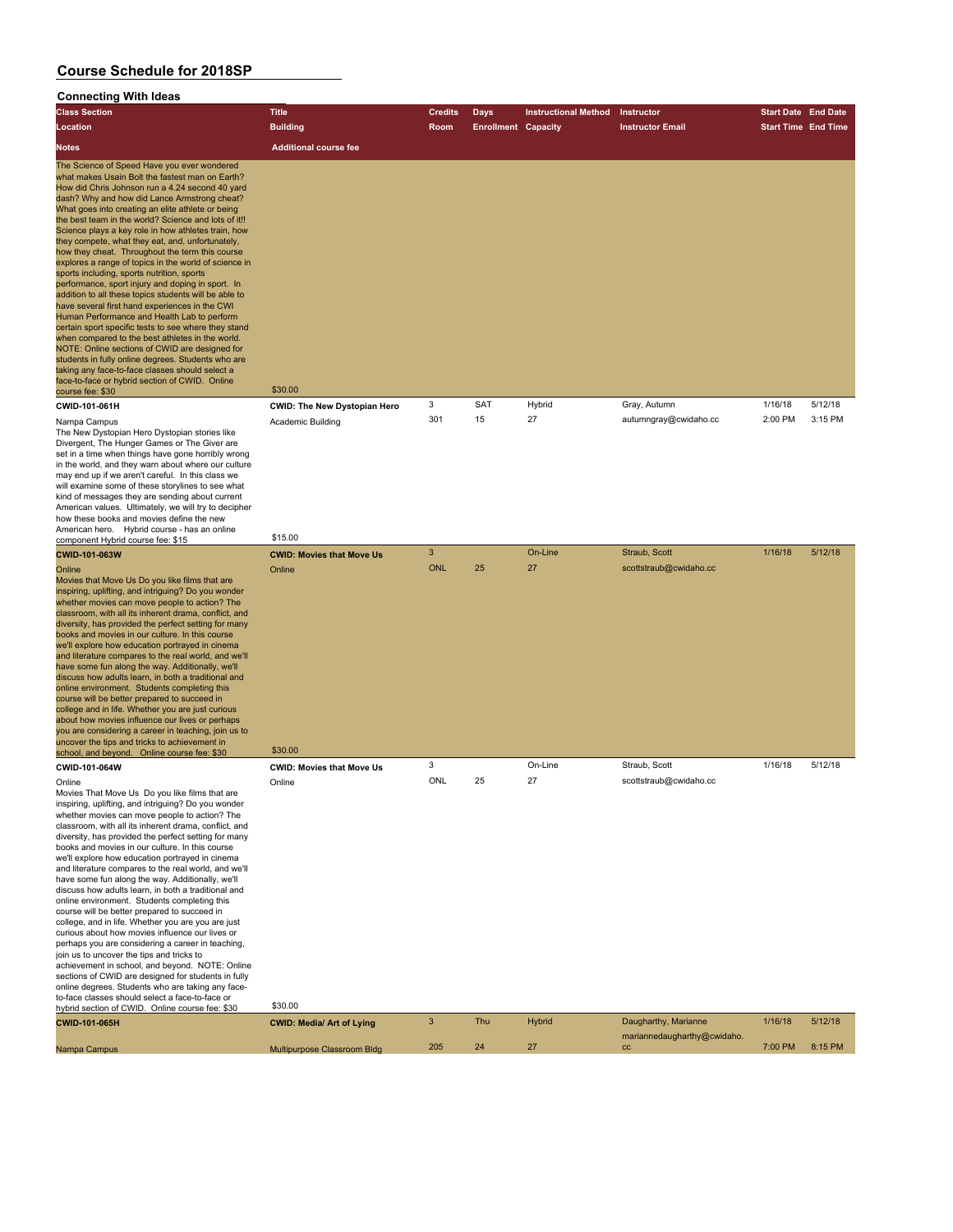## **Connecting With Ideas**

| Connecting With Ideas                                                                                                                                                                                                                                                                                                                                                                                                                                                                                                                                                                                                                                                                                                                                                                                                                                                                                                                                                                                                                                                                                                                                                                    |                                                                 |                |                            |                             |                                     |                            |          |
|------------------------------------------------------------------------------------------------------------------------------------------------------------------------------------------------------------------------------------------------------------------------------------------------------------------------------------------------------------------------------------------------------------------------------------------------------------------------------------------------------------------------------------------------------------------------------------------------------------------------------------------------------------------------------------------------------------------------------------------------------------------------------------------------------------------------------------------------------------------------------------------------------------------------------------------------------------------------------------------------------------------------------------------------------------------------------------------------------------------------------------------------------------------------------------------|-----------------------------------------------------------------|----------------|----------------------------|-----------------------------|-------------------------------------|----------------------------|----------|
| <b>Class Section</b>                                                                                                                                                                                                                                                                                                                                                                                                                                                                                                                                                                                                                                                                                                                                                                                                                                                                                                                                                                                                                                                                                                                                                                     | <b>Title</b>                                                    | <b>Credits</b> | <b>Days</b>                | <b>Instructional Method</b> | Instructor                          | <b>Start Date</b> End Date |          |
| Location                                                                                                                                                                                                                                                                                                                                                                                                                                                                                                                                                                                                                                                                                                                                                                                                                                                                                                                                                                                                                                                                                                                                                                                 | <b>Building</b>                                                 | <b>Room</b>    | <b>Enrollment Capacity</b> |                             | <b>Instructor Email</b>             | <b>Start Time End Time</b> |          |
| <b>Notes</b>                                                                                                                                                                                                                                                                                                                                                                                                                                                                                                                                                                                                                                                                                                                                                                                                                                                                                                                                                                                                                                                                                                                                                                             | <b>Additional course fee</b>                                    |                |                            |                             |                                     |                            |          |
| Media and the Art of Lying Media and advertising<br>companies pour millions of dollars into video<br>content designed to engage and entice viewers.<br>Are the designers' tactics sincere and honest? Or<br>is there another side to this explosion of video<br>content? What is the real effect of media on our<br>thoughts and decisions? This course will take a<br>look at the methods used to sell the individual and<br>society products and ideas. Students will learn to<br>analyze and evaluate various types of media and<br>become more conscious viewers. Ultimately<br>participants will learn how to make more-educated<br>decisions and to use those same analytical skills to<br>be more successful in college. Hybrid course - has<br>an online component Hybrid course fee: \$15                                                                                                                                                                                                                                                                                                                                                                                       | \$15.00                                                         |                |                            |                             |                                     |                            |          |
| CWID-101-066W                                                                                                                                                                                                                                                                                                                                                                                                                                                                                                                                                                                                                                                                                                                                                                                                                                                                                                                                                                                                                                                                                                                                                                            | <b>CWID: I'd Rather be Gaming</b>                               | 3              |                            | On-Line                     | Billing, Carol                      | 1/16/18                    | 5/12/18  |
| Online<br>I'd Rather be Gaming Some believe that to neglect<br>students who have a passion for the booming<br>gaming industry is a travesty. This course seeks to<br>engage gamers and non-gamers alike and connect<br>their strengths in the gaming world with those<br>needed to succeed in college. We will examine the<br>different sides of the argument, "is gaming a waste<br>of time?" Students interested in gaming will be<br>given the opportunity to evaluate their academic<br>strengths and personality and understand how they<br>align with world of gaming. All students will<br>complete the course better prepared to win in<br>college, and with good time management, students<br>might even learn how to reserve some time to play.<br>NOTE: Online sections of CWID are designed for<br>students in fully online degrees. Students who are<br>taking any face-to-face classes should select a<br>face-to-face or hybrid section of CWID. Online                                                                                                                                                                                                                   | Online<br>\$30.00                                               | ONL            | 12                         | 27                          | carolbilling@cwidaho.cc             |                            |          |
| course fee: \$30<br><b>CWID-101-069W</b>                                                                                                                                                                                                                                                                                                                                                                                                                                                                                                                                                                                                                                                                                                                                                                                                                                                                                                                                                                                                                                                                                                                                                 | <b>CWID: Mythbusters/ Crim Just</b>                             | $\mathbf{3}$   |                            | On-Line                     | Ritchie Breach, Stephanie           | 1/16/18                    | 5/12/18  |
| Online<br>Myth Busters in Criminal Justice Are you a crime<br>drama junkie? Do you think you know all there is<br>to know about the criminal justice system? This<br>course will explore and dispel common myths in<br>the criminal justice, such as crime rates, Miranda<br>warnings, and the death penalty. Additionally we<br>will critically examine statistics and research, as<br>well as look to Supreme Court cases for                                                                                                                                                                                                                                                                                                                                                                                                                                                                                                                                                                                                                                                                                                                                                          | Online                                                          | <b>ONL</b>     | 25                         | 27                          | stephaniebreach@cwidaho.cc          |                            |          |
| explanations. Online course fee: \$30                                                                                                                                                                                                                                                                                                                                                                                                                                                                                                                                                                                                                                                                                                                                                                                                                                                                                                                                                                                                                                                                                                                                                    | \$30.00                                                         | 3              | M,W                        | Lecture                     |                                     |                            | 5/12/18  |
| CWID-101-073<br>Ada County Campus<br>Be the Author of Your Life Story Do you love<br>stories? If you do, you're in good company! Stories<br>have fascinated humans for thousands of years;<br>guidance, enlightenment, and inspiration await us<br>there. But what about the most important story you<br>will ever encounter? The story of your own life? Is<br>your life story one of power and accomplishment or<br>one of confusion and impotence? Is that story<br>soundly plotted or does it muddle along unguided?<br>Is it written well, so that you and others can benefit<br>from it? Most importantly, who is the author of your<br>life story? Are you its plot master or is someone<br>else penning the words while you just try to keep<br>up? In this class, we will explore what story is, how<br>stories are constructed, and what makes a story<br>good. By sharing a few great stories we will<br>buttress our understanding. And you will write a<br>story of your own life - both the past you have<br>already lived and the potential you want to fulfill.<br>Join us, pick up the pen, enhance your literary and<br>academic skills, and become the author of your | <b>CWID: Your Life Story</b><br><b>Pintail Center</b><br>\$0.00 | 1208           | 18                         | 27                          | Miner, Eric<br>ericminer@cwidaho.cc | 1/16/18<br>7:00 AM         | 8:15 AM  |
| own success at CWI and beyond!                                                                                                                                                                                                                                                                                                                                                                                                                                                                                                                                                                                                                                                                                                                                                                                                                                                                                                                                                                                                                                                                                                                                                           |                                                                 | $\mathbf{3}$   | Tue                        | <b>Hybrid</b>               | Vassar, Amy                         | 1/16/18                    | 5/12/18  |
| CWID-101-074H<br>Nampa Campus<br>Language and Identity Is French really the<br>language of love? German the language of war?<br>Does the way you speak or write affect the way<br>others perceive you? Does your lexicon determine<br>whether or not you get a job? Should it? These<br>questions and more will be addressed through<br>movies, social media and literature. We will explore<br>how the basic building blocks of language affect<br>communication and how a person's native<br>language impacts their identity and their<br>perspective of the world. Students will learn how an<br>awareness of language and identity can help them<br>to better navigate and participate in a multilingual<br>world. Hybrid course-Has an online component.                                                                                                                                                                                                                                                                                                                                                                                                                            | <b>CWID: Language and Identity</b><br><b>Academic Building</b>  | 320            | 26                         | 27                          | amyvassar@cwidaho.cc                | 10:00 AM                   | 11:15 AM |
| Hybrid course fee: \$15                                                                                                                                                                                                                                                                                                                                                                                                                                                                                                                                                                                                                                                                                                                                                                                                                                                                                                                                                                                                                                                                                                                                                                  | \$15.00                                                         |                |                            |                             |                                     |                            |          |
| CWID-101-075H                                                                                                                                                                                                                                                                                                                                                                                                                                                                                                                                                                                                                                                                                                                                                                                                                                                                                                                                                                                                                                                                                                                                                                            | <b>CWID: Heroes and Villains</b>                                | 3              | Thu                        | Hybrid                      | Johanek, Kimberly                   | 1/16/18                    | 5/12/18  |
| Ada County Campus                                                                                                                                                                                                                                                                                                                                                                                                                                                                                                                                                                                                                                                                                                                                                                                                                                                                                                                                                                                                                                                                                                                                                                        | <b>Pintail Center</b>                                           | 1320           | 19                         | 27                          | kimjohanek@cwidaho.cc               | 8:30 AM                    | 9:45 AM  |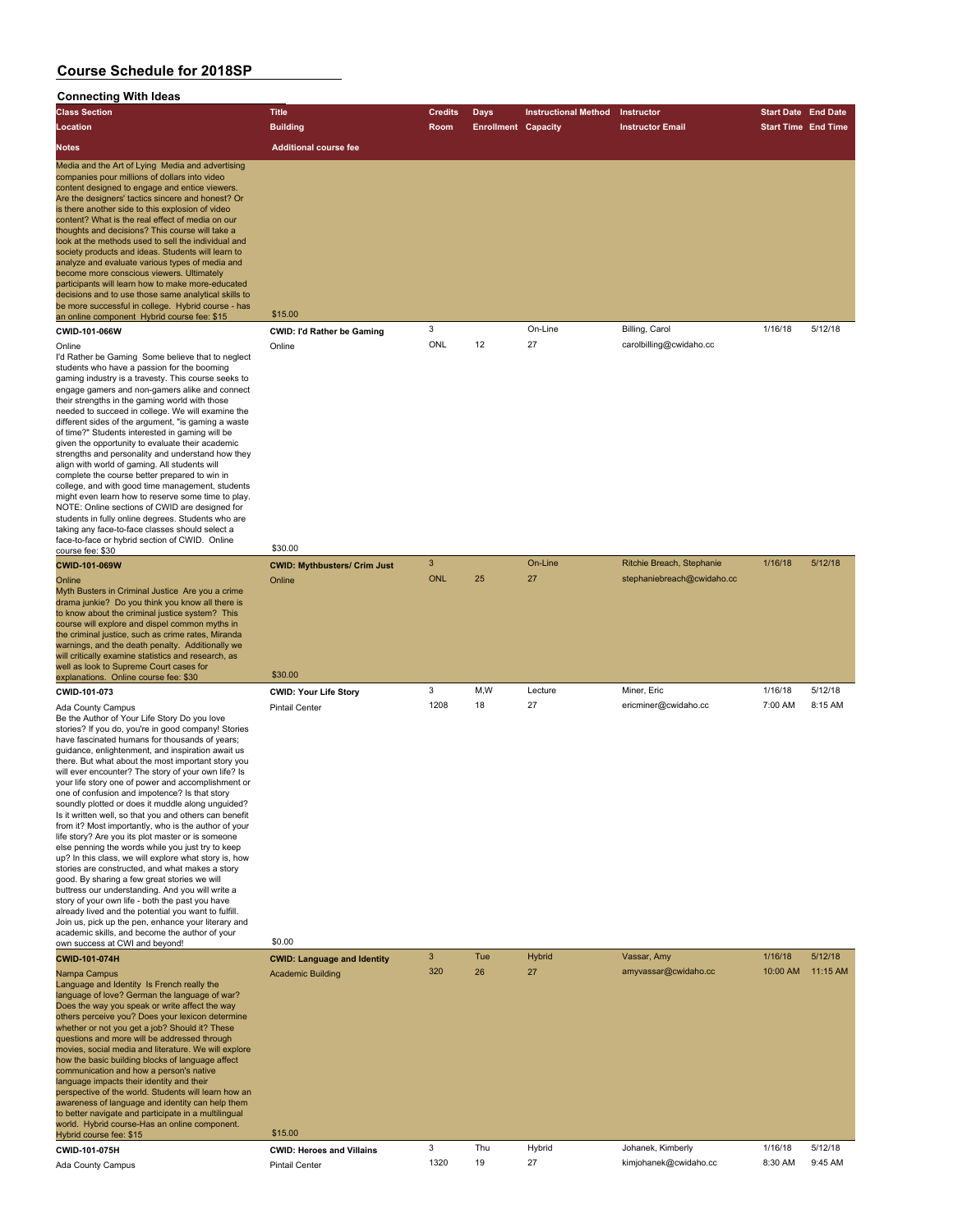## **Connecting With Ideas**

| Connecting With Ideas                                                                                                                                                                                                                                                                                                                                                                                                                                                                                                                                                                                                                                                                                                                                                                                                                                                                                                                                                                                                                                                                  |                                   |                |                            |                             |                         |                            |         |
|----------------------------------------------------------------------------------------------------------------------------------------------------------------------------------------------------------------------------------------------------------------------------------------------------------------------------------------------------------------------------------------------------------------------------------------------------------------------------------------------------------------------------------------------------------------------------------------------------------------------------------------------------------------------------------------------------------------------------------------------------------------------------------------------------------------------------------------------------------------------------------------------------------------------------------------------------------------------------------------------------------------------------------------------------------------------------------------|-----------------------------------|----------------|----------------------------|-----------------------------|-------------------------|----------------------------|---------|
| <b>Class Section</b>                                                                                                                                                                                                                                                                                                                                                                                                                                                                                                                                                                                                                                                                                                                                                                                                                                                                                                                                                                                                                                                                   | <b>Title</b>                      | <b>Credits</b> | Days                       | <b>Instructional Method</b> | Instructor              | <b>Start Date End Date</b> |         |
| Location                                                                                                                                                                                                                                                                                                                                                                                                                                                                                                                                                                                                                                                                                                                                                                                                                                                                                                                                                                                                                                                                               | <b>Building</b>                   | <b>Room</b>    | <b>Enrollment Capacity</b> |                             | <b>Instructor Email</b> | <b>Start Time End Time</b> |         |
| <b>Notes</b>                                                                                                                                                                                                                                                                                                                                                                                                                                                                                                                                                                                                                                                                                                                                                                                                                                                                                                                                                                                                                                                                           | <b>Additional course fee</b>      |                |                            |                             |                         |                            |         |
| Heroes and Villains What does it mean to be a<br>hero or a villain? We will consider both famous and<br>obscure examples of unique individuals and their<br>circumstances. Heroic stories can inspire us to be<br>persistent and resilient in the face of trials, whereas<br>stories of villains can serve as a warning and<br>strengthen our resolve. What factors lead to an<br>individual's success or failure? Various case<br>studies will be examined relating to topics such as<br>culture, opportunity, personality, genius,<br>persistence, and achievement. This is an<br>interdisciplinary course, primarily drawing from<br>sociology, psychology and history. You will be able<br>to develop practical tools to define your own<br>personal and professional goals and determine<br>how you can overcome obstacles to achieve your<br>goals. Hybrid course-Has an online component.                                                                                                                                                                                       | \$15.00                           |                |                            |                             |                         |                            |         |
| Hybrid course fee: \$15<br>CWID-101-081H                                                                                                                                                                                                                                                                                                                                                                                                                                                                                                                                                                                                                                                                                                                                                                                                                                                                                                                                                                                                                                               | <b>CWID: You Are What You Eat</b> | 3              | W                          | <b>Hybrid</b>               | Long, Elizabeth         | 1/16/18                    | 5/12/18 |
| <b>Ada County Campus</b><br>You Are What You Eat: Exploring Our<br>Relationships with Food This course explores the<br>complicated relationship between humans and<br>their diet, using Michael Pollan's The Omnivore's<br>Dilemma as a guide. In 21st century America, we<br>have nearly limitless choices about what to eat. But<br>those choices come with hidden costs. What we<br>choose to eat affects everything from our personal<br>physical and mental health to our communities to<br>the global environment. Our diet may reflect deeply<br>held ethical or religious beliefs. It may indicate our<br>economic status or our cultural background. Or it<br>may represent a mindful choice designed to fuel a<br>healthy lifestyle. In this course, we will learn where<br>our food comes from, how diet impacts our health,<br>and what our individual diet choices mean within a<br>global context. We will also learn practical tools<br>and strategies to promote success in college and in<br>life. Hybrid course - has an online component<br>Hybrid course fee: \$15 | <b>Pintail Center</b><br>\$15.00  | 1211           | 22                         | 24                          | lizalong@cwidaho.cc     | 1:00 PM                    | 2:15 PM |
| CWID-290-001W                                                                                                                                                                                                                                                                                                                                                                                                                                                                                                                                                                                                                                                                                                                                                                                                                                                                                                                                                                                                                                                                          | <b>Liberal Arts Capstone</b>      | $\mathbf{1}$   |                            | On-Line                     | McCurdy, Jana           | 1/16/18                    | 5/12/18 |
| Online                                                                                                                                                                                                                                                                                                                                                                                                                                                                                                                                                                                                                                                                                                                                                                                                                                                                                                                                                                                                                                                                                 | Online                            | ONL            | 14                         | 24                          | janamccurdy@cwidaho.cc  |                            |         |
| Online course fee: \$10                                                                                                                                                                                                                                                                                                                                                                                                                                                                                                                                                                                                                                                                                                                                                                                                                                                                                                                                                                                                                                                                | \$10.00                           |                |                            |                             |                         |                            |         |

### **Criminal Justice**

| <b>Class Section</b><br>Location                                    | <b>Title</b><br><b>Building</b>  | <b>Credits</b><br>Room | Days<br><b>Enrollment Capacity</b> | <b>Instructional Method</b> | Instructor<br><b>Instructor Email</b> | <b>Start Date End Date</b><br><b>Start Time End Time</b> |          |
|---------------------------------------------------------------------|----------------------------------|------------------------|------------------------------------|-----------------------------|---------------------------------------|----------------------------------------------------------|----------|
| <b>Notes</b>                                                        | <b>Additional course fee</b>     |                        |                                    |                             |                                       |                                                          |          |
| CRIJ-101-001                                                        | <b>Intro to Criminal Justice</b> | 3                      | Tue.Thu                            | Lecture                     | Gooch, Victoria                       | 1/16/18                                                  | 5/12/18  |
| <b>Ada County Campus</b>                                            | <b>Pintail Center</b>            | 1210                   | 20                                 | 40                          | vickiegooch@cwidaho.cc                | 4:00 PM                                                  | 5:15 PM  |
|                                                                     | \$0.00                           |                        |                                    |                             |                                       |                                                          |          |
| CRIJ-101-003W                                                       | Intro to Criminal Justice        | 3                      |                                    | On-Line                     | Wood, McKenzie                        | 1/16/18                                                  | 5/12/18  |
| Online                                                              | Online                           | ONL                    | 35                                 | 35                          | mckenziewood@cwidaho.cc               |                                                          |          |
| Online course fee: \$30                                             | \$30.00                          |                        |                                    |                             |                                       |                                                          |          |
| CRIJ-101-004W                                                       | <b>Intro to Criminal Justice</b> | 3                      |                                    | On-Line                     | Wood, McKenzie                        | 1/16/18                                                  | 5/12/18  |
| Online                                                              | Online                           | <b>ONL</b>             | 24                                 | 35                          | mckenziewood@cwidaho.cc               |                                                          |          |
| Online course fee: \$30                                             | \$30.00                          |                        |                                    |                             |                                       |                                                          |          |
| CRIJ-102-001H                                                       | <b>Introduction to Policing</b>  | 3                      | Tue                                | Hybrid                      | Brechwald, Matthew                    | 1/16/18                                                  | 5/12/18  |
| Canyon County Center                                                | Canyon County Center             | 230                    | 22                                 | 30                          | mattbrechwald@cwidaho.cc              | 1:00 PM                                                  | 2:15 PM  |
| Hybrid course - has an online component; Hybrid<br>course fee: \$15 | \$15.00                          |                        |                                    |                             |                                       |                                                          |          |
| CRIJ-102-003W                                                       | <b>Introduction to Policing</b>  | 3                      |                                    | On-Line                     | <b>Brechwald, Matthew</b>             | 1/16/18                                                  | 5/12/18  |
| Online                                                              | Online                           | <b>ONL</b>             | 35                                 | 35                          | mattbrechwald@cwidaho.cc              |                                                          |          |
| Online course fee: \$30                                             | \$30.00                          |                        |                                    |                             |                                       |                                                          |          |
| CRIJ-103-001                                                        | Intro to Law & Justice           | 3                      | M, W                               | Lecture                     | Ritchie Breach, Stephanie             | 1/16/18                                                  | 5/12/18  |
| Canyon County Center                                                | Canyon County Center             | 230                    | 16                                 | 40                          | stephaniebreach@cwidaho.cc            | 10:00 AM                                                 | 11:15 AM |
|                                                                     | \$0.00                           |                        |                                    |                             |                                       |                                                          |          |
| CRIJ-103-003W                                                       | Intro to Law & Justice           | 3                      |                                    | On-Line                     | Huskey, Molly                         | 1/16/18                                                  | 5/12/18  |
| Online                                                              | Online                           | <b>ONL</b>             | 34                                 | 35                          | mollyhuskey@cwidaho.cc                |                                                          |          |
| Online course fee: \$30                                             | \$30.00                          |                        |                                    |                             |                                       |                                                          |          |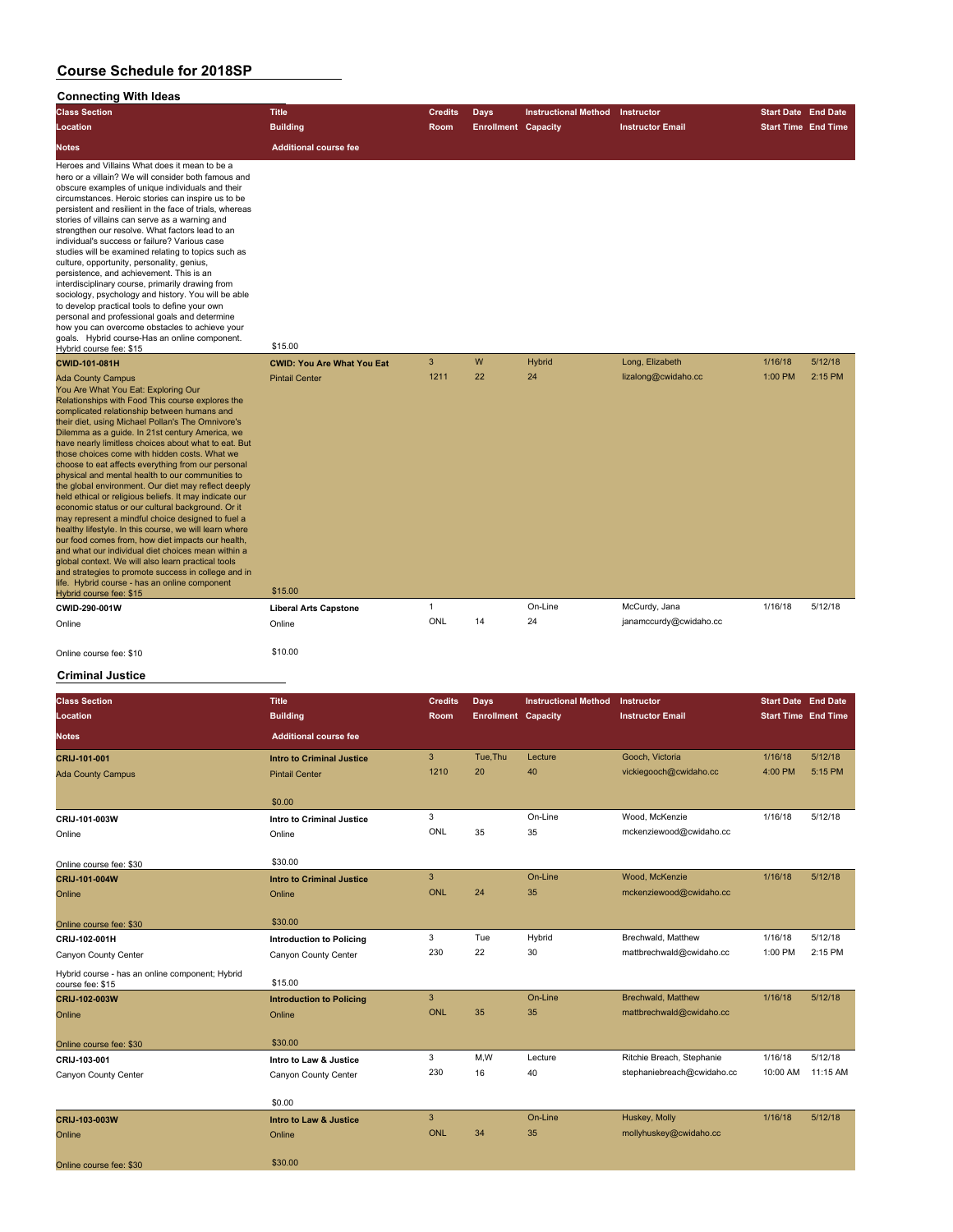| <b>Criminal Justice</b>                                             |                                       |                |                            |                             |                            |                            |          |
|---------------------------------------------------------------------|---------------------------------------|----------------|----------------------------|-----------------------------|----------------------------|----------------------------|----------|
| <b>Class Section</b>                                                | <b>Title</b>                          | <b>Credits</b> | Days                       | <b>Instructional Method</b> | Instructor                 | <b>Start Date End Date</b> |          |
| Location                                                            | <b>Building</b>                       | <b>Room</b>    | <b>Enrollment Capacity</b> |                             | <b>Instructor Email</b>    | <b>Start Time End Time</b> |          |
| <b>Notes</b>                                                        | <b>Additional course fee</b>          |                |                            |                             |                            |                            |          |
| CRIJ-104-001H                                                       | Intro to Corrections                  | 3              | W                          | Hybrid                      | Ritchie Breach, Stephanie  | 1/16/18                    | 5/12/18  |
| Canyon County Center                                                | Canyon County Center                  | 230            | 11                         | 40                          | stephaniebreach@cwidaho.cc | 1:00 PM                    | 2:15 PM  |
| Hybrid course - has an online component; Hybrid<br>course fee: \$15 | \$15.00                               |                |                            |                             |                            |                            |          |
| CRIJ-104-003W                                                       | <b>Intro to Corrections</b>           | 3              |                            | On-Line                     | Ritchie Breach, Stephanie  | 1/16/18                    | 5/12/18  |
| Online                                                              | Online                                | <b>ONL</b>     | 35                         | 35                          | stephaniebreach@cwidaho.cc |                            |          |
| Online course fee: \$30                                             | \$30.00                               |                |                            |                             |                            |                            |          |
| CRIJ-270-001                                                        | Criminology                           | 3              | M,W                        | Lecture                     | Wood, McKenzie             | 1/16/18                    | 5/12/18  |
| Canyon County Center                                                | Canyon County Center                  | 230            | 21                         | 30                          | mckenziewood@cwidaho.cc    | 11:30 AM                   | 12:45 PM |
|                                                                     | \$0.00                                |                |                            |                             |                            |                            |          |
| CRIJ-270-002W                                                       | Criminology                           | $\overline{3}$ |                            | On-Line                     | Ritchie Breach, Stephanie  | 1/16/18                    | 5/12/18  |
| Online                                                              | Online                                | <b>ONL</b>     | 35                         | 35                          | stephaniebreach@cwidaho.cc |                            |          |
| Online course fee: \$30                                             | \$30.00                               |                |                            |                             |                            |                            |          |
| CRIJ-280-001W                                                       | Victimology                           | 3              |                            | On-Line                     | Wood, McKenzie             | 1/16/18                    | 5/12/18  |
| Online                                                              | Online                                | ONL            | 34                         | 35                          | mckenziewood@cwidaho.cc    |                            |          |
| Online course fee: \$30                                             | \$30.00                               |                |                            |                             |                            |                            |          |
| CRIJ-280-002W                                                       | <b>Victimology</b>                    | $\mathbf{3}$   |                            | On-Line                     | Wood, McKenzie             | 1/16/18                    | 5/12/18  |
| Online                                                              | Online                                | <b>ONL</b>     | 34                         | 35                          | mckenziewood@cwidaho.cc    |                            |          |
| Online course fee: \$30                                             | \$30.00                               |                |                            |                             |                            |                            |          |
| CRIJ-280-003W                                                       | Victimology                           | 3              |                            | On-Line                     | Wood, McKenzie             | 1/16/18                    | 5/12/18  |
| Online                                                              | Online                                | ONL            | 35                         | 35                          | mckenziewood@cwidaho.cc    |                            |          |
| Online course fee: \$30                                             | \$30.00                               |                |                            |                             |                            |                            |          |
| CRIJ-293-001H                                                       | <b>Criminal Justice Internship</b>    | $\overline{3}$ | Tue                        | Internship                  | Ritchie Breach, Stephanie  | 1/16/18                    | 5/12/18  |
| <b>Canyon County Center</b>                                         | <b>Canyon County Center</b>           | 230            | $\mathbf{0}$               | 10                          | stephaniebreach@cwidaho.cc | 10:00 AM                   | 11:15 AM |
| Hybrid course - has an online component; Hybrid<br>course fee: \$15 | \$15.00                               |                |                            |                             |                            |                            |          |
| CRIJ-296-001                                                        | <b>Criminal Justice Indpdnt Study</b> | 3              |                            | Independent Study           | Wood, McKenzie             | 1/16/18                    | 5/12/18  |
| <b>Community Locations</b>                                          | <b>Community Location</b>             | <b>CMTY</b>    | $\mathbf 0$                | 1                           | mckenziewood@cwidaho.cc    |                            |          |
|                                                                     | \$0.00                                |                |                            |                             |                            |                            |          |

### **Cybersecurity**

| <b>Class Section</b>         | <b>Title</b>                              | <b>Credits</b> | Days                       | <b>Instructional Method</b> | Instructor              | <b>Start Date End Date</b> |          |
|------------------------------|-------------------------------------------|----------------|----------------------------|-----------------------------|-------------------------|----------------------------|----------|
| Location                     | <b>Building</b>                           | Room           | <b>Enrollment Capacity</b> |                             | <b>Instructor Email</b> | <b>Start Time End Time</b> |          |
| Notes                        | <b>Additional course fee</b>              |                |                            |                             |                         |                            |          |
| <b>CSEC-127-001</b>          | <b>Server Operating Systems</b>           | $\overline{4}$ | M                          | Lab <sub>B</sub>            | Otto, Linda             | 1/16/18                    | 2/17/18  |
| <b>Ada County Campus</b>     | <b>Pintail Center</b>                     | 1411           | 16                         | 20                          | lindaotto@cwidaho.cc    | 9:00 AM                    | 11:00 AM |
| Additional course fee: \$25  | \$25.00                                   |                |                            |                             |                         |                            |          |
| CSEC-127-001                 | <b>Server Operating Systems</b>           | 4              | Tue, W, Thu, F Lecture     |                             | Otto, Linda             | 1/16/18                    | 2/17/18  |
| Ada County Campus            | <b>Pintail Center</b>                     | 1411           | 16                         | 20                          | lindaotto@cwidaho.cc    | 9:00 AM                    | 1:00 PM  |
| Additional course fee: \$25  | \$25.00                                   |                |                            |                             |                         |                            |          |
| <b>CSEC-129-001</b>          | <b>Fundamentals of Linux</b>              | $\overline{4}$ | Tue.Thu                    | Lecture                     | Otto, Linda             | 2/20/18                    | 3/24/18  |
| <b>Ada County Campus</b>     | <b>Pintail Center</b>                     | 1411           | 16                         | 20                          | lindaotto@cwidaho.cc    | 9:00 AM                    | 1:00 PM  |
| Additional course fee: \$16  | \$16.00                                   |                |                            |                             |                         |                            |          |
| CSEC-131-001                 | Intro to Information Security             | 4              | M                          | Lab B                       | Otto, Linda             | 4/2/18                     | 5/5/18   |
| Ada County Campus            | <b>Pintail Center</b>                     | 1411           | 16                         | 20                          | lindaotto@cwidaho.cc    | 9:00 AM                    | 11:00 AM |
| Additional course fee: \$16  | \$16.00                                   |                |                            |                             |                         |                            |          |
| CSEC-131-001                 | <b>Intro to Information Security</b>      | $\overline{4}$ | Tue, W, Thu, F Lecture     |                             | Otto, Linda             | 4/2/18                     | 5/5/18   |
| <b>Ada County Campus</b>     | <b>Pintail Center</b>                     | 1411           | 16                         | 20                          | lindaotto@cwidaho.cc    | 9:00 AM                    | 1:00 PM  |
| Additional course fee: \$16  | \$16,00                                   |                |                            |                             |                         |                            |          |
| CSEC-255-001                 | <b>Ethical Hack &amp; Countermeasures</b> | 4              | M                          | Lab B                       | Bowers, Donald          | 1/16/18                    | 2/17/18  |
| Ada County Campus            | <b>Pintail Center</b>                     | 1411           | 15                         | 20                          | donbowers@cwidaho.cc    | 2:00 PM                    | 4:00 PM  |
| Additional course fee: \$300 | \$300.00                                  |                |                            |                             |                         |                            |          |
| CSEC-255-001                 | <b>Ethical Hack &amp; Countermeasures</b> | 4              | Tue, W, Thu, F Lecture     |                             | Bowers, Donald          | 1/16/18                    | 2/17/18  |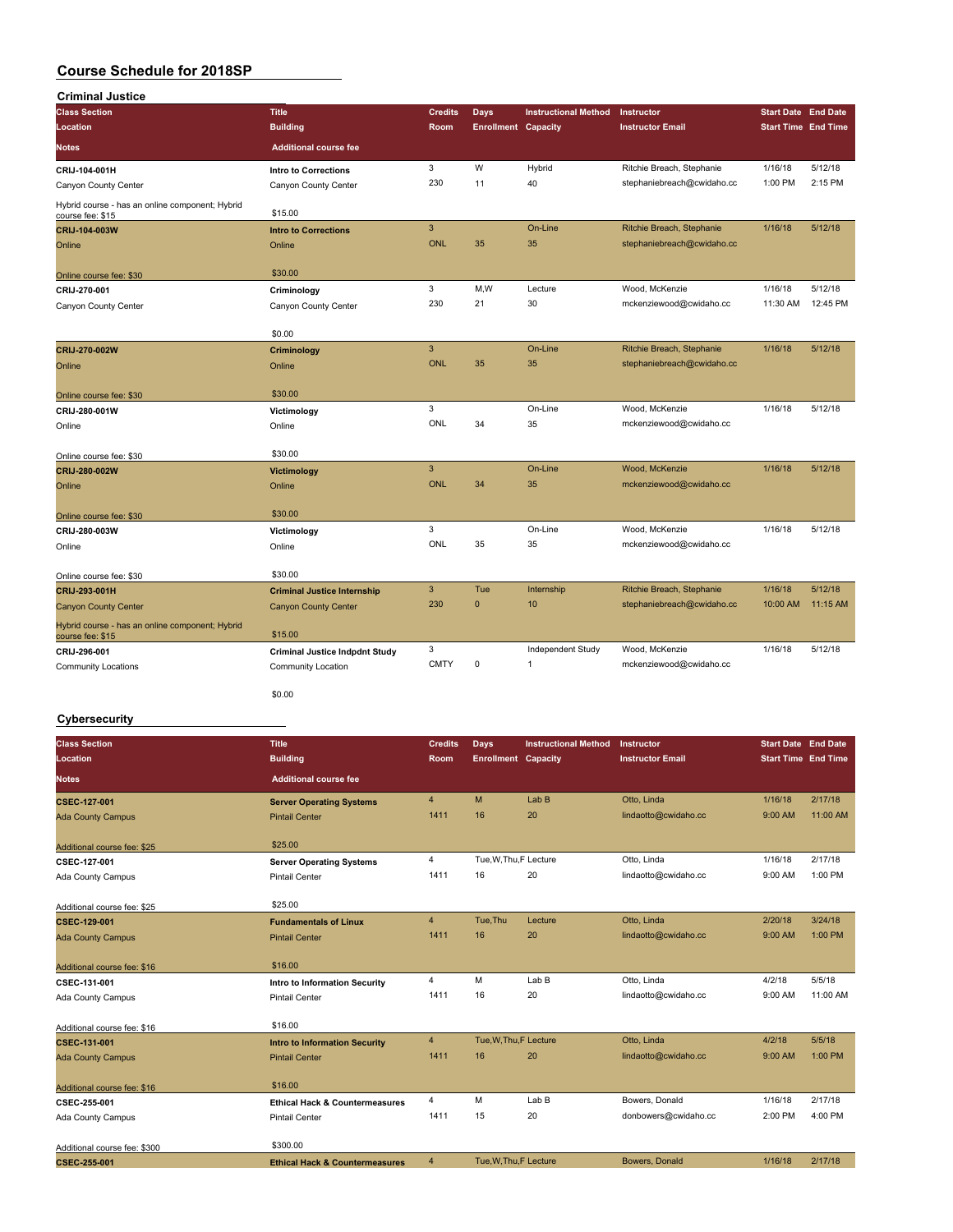| Cybersecurity                                                             |                                                                    |                |                            |                             |                                           |                            |          |
|---------------------------------------------------------------------------|--------------------------------------------------------------------|----------------|----------------------------|-----------------------------|-------------------------------------------|----------------------------|----------|
| <b>Class Section</b>                                                      | <b>Title</b>                                                       | <b>Credits</b> | <b>Days</b>                | <b>Instructional Method</b> | Instructor                                | <b>Start Date End Date</b> |          |
| <b>Location</b>                                                           | <b>Building</b>                                                    | Room           | <b>Enrollment Capacity</b> |                             | <b>Instructor Email</b>                   | <b>Start Time End Time</b> |          |
| <b>Notes</b>                                                              | <b>Additional course fee</b>                                       |                |                            |                             |                                           |                            |          |
| <b>Ada County Campus</b>                                                  | <b>Pintail Center</b>                                              | 1411           | 15                         | 20                          | donbowers@cwidaho.cc                      | 2:00 PM                    | 6:00 PM  |
| Additional course fee: \$300                                              | \$300.00                                                           |                |                            |                             |                                           |                            |          |
| CSEC-257-001                                                              | Intro to Digital Forensics                                         | 4              | M                          | Lab B                       | Bowers, Donald                            | 2/20/18                    | 3/24/18  |
| Ada County Campus                                                         | <b>Pintail Center</b>                                              | 1411           | 15                         | 20                          | donbowers@cwidaho.cc                      | 2:00 PM                    | 4:00 PM  |
| Additional course fee: \$300                                              | \$300.00                                                           |                |                            |                             |                                           |                            |          |
| <b>CSEC-257-001</b>                                                       | <b>Intro to Digital Forensics</b>                                  | 4              | Tue, W, Thu, F Lecture     |                             | Bowers, Donald                            | 2/20/18                    | 3/24/18  |
| <b>Ada County Campus</b>                                                  | <b>Pintail Center</b>                                              | 1411           | 15                         | 20                          | donbowers@cwidaho.cc                      | 2:00 PM                    | 6:00 PM  |
| Additional course fee: \$300                                              | \$300.00                                                           |                |                            |                             |                                           |                            |          |
| CSEC-259-001                                                              | <b>Forensic Acquisition &amp; Analys</b>                           | 4              | М                          | Lab B                       | Bowers, Donald                            | 4/2/18                     | 5/5/18   |
| Ada County Campus                                                         | <b>Pintail Center</b>                                              | 1411           | 15                         | 20                          | donbowers@cwidaho.cc                      | 2:00 PM                    | 4:00 PM  |
| Additional course fee: \$397                                              | \$397.00                                                           |                |                            |                             |                                           |                            |          |
| CSEC-259-001                                                              | <b>Forensic Acquisition &amp; Analys</b>                           | 4              | Tue, W, Thu, F Lecture     |                             | Bowers, Donald                            | 4/2/18                     | 5/5/18   |
| <b>Ada County Campus</b>                                                  | <b>Pintail Center</b>                                              | 1411           | 15                         | 20                          | donbowers@cwidaho.cc                      | 2:00 PM                    | 6:00 PM  |
| Additional course fee: \$397                                              | \$397.00                                                           |                |                            |                             |                                           |                            |          |
| <b>Dental Assisting</b>                                                   |                                                                    |                |                            |                             |                                           |                            |          |
| <b>Class Section</b>                                                      | <b>Title</b>                                                       | <b>Credits</b> | <b>Days</b>                | <b>Instructional Method</b> | Instructor                                | <b>Start Date End Date</b> |          |
| Location                                                                  | <b>Building</b>                                                    | Room           | <b>Enrollment Capacity</b> |                             | <b>Instructor Email</b>                   | <b>Start Time End Time</b> |          |
| <b>Notes</b>                                                              | <b>Additional course fee</b>                                       |                |                            |                             |                                           |                            |          |
|                                                                           |                                                                    | $\overline{2}$ | W                          |                             |                                           |                            | 5/12/18  |
| <b>DENT-103-001</b>                                                       | <b>Dental Prosthodontic Materials</b>                              | 2210           | 14                         | Lecture<br>14               | Satake, Monica<br>monicasatake@cwidaho.cc | 1/16/18<br>9:00 AM         | 9:50 AM  |
| <b>Ada County Campus</b>                                                  | <b>Quail Court Building</b>                                        |                |                            |                             |                                           |                            |          |
| <b>Restricted Dental Assisting majors only</b>                            | \$0.00                                                             |                |                            |                             |                                           |                            |          |
| DENT-103L-001                                                             | Dental Prosthodontic Lab                                           | 0              | F                          | Lab                         | Satake, Monica                            | 1/16/18                    | 5/12/18  |
| Ada County Campus                                                         | <b>Quail Court Building</b>                                        | 1100           | 8                          | 8                           | monicasatake@cwidaho.cc                   | 8:00 AM                    | 10:00 AM |
| Restricted Dental Assisting majors only                                   | \$0.00                                                             |                |                            |                             |                                           |                            |          |
| <b>DENT-103L-002</b>                                                      | <b>Dental Prosthodontic Lab</b>                                    | $\pmb{0}$      | F                          | Lab                         | Satake, Monica                            | 1/16/18                    | 5/12/18  |
| <b>Ada County Campus</b>                                                  | <b>Quail Court Building</b>                                        | 1100           | $6\phantom{1}$             | 6                           | monicasatake@cwidaho.cc                   | 10:30 AM                   | 12:30 PM |
| <b>Restricted Dental Assisting Majors Only</b>                            | \$0.00                                                             |                |                            |                             |                                           |                            |          |
| DENT-105-001                                                              | <b>Dental Clinical Skills 2</b>                                    | $\overline{2}$ | W                          | Lecture                     | Holmes, Elaine                            | 1/16/18                    | 5/12/18  |
| Ada County Campus                                                         | Quail Court Building                                               | 2210           | 14                         | 14                          | elaineholmes@cwidaho.cc                   | 8:00 AM                    | 8:50 AM  |
| Restricted Dental Assisting Majors only; Additional                       | \$225.00                                                           |                |                            |                             |                                           |                            |          |
| course fee: \$225                                                         |                                                                    | $\pmb{0}$      | F                          | Lab B                       | Holmes, Elaine                            | 1/16/18                    | 5/12/18  |
| <b>DENT-105L-001</b><br><b>Ada County Campus</b>                          | <b>Dental Clinical Skills 2 Lab</b><br><b>Quail Court Building</b> | 1100           | 6                          | 6                           | elaineholmes@cwidaho.cc                   | 8:00 AM                    | 10:00 AM |
|                                                                           |                                                                    |                |                            |                             |                                           |                            |          |
| Restricted Dental Assisting majors only                                   | \$0.00                                                             | 0              | F                          | Lab B                       | Holmes, Elaine                            | 1/16/18                    | 5/12/18  |
| DENT-105L-002                                                             | Dental Clinical Skills 2 Lab                                       | 1100           | 8                          | 8                           | elaineholmes@cwidaho.cc                   | 10:30 AM                   | 12:30 PM |
| Ada County Campus                                                         | <b>Quail Court Building</b>                                        |                |                            |                             |                                           |                            |          |
| Restricted Dental Assisting Majors Only                                   | \$0.00                                                             |                |                            |                             |                                           |                            |          |
| <b>DENT-106-001</b>                                                       | <b>Dental Assisting Clinic Exper.</b>                              | 6              | Tue, Thu                   | Lab A                       | Satake, Monica                            | 1/16/18                    | 5/12/18  |
| <b>Community Locations</b>                                                | <b>Community Location</b>                                          | <b>CMTY</b>    | 14                         | 14                          | monicasatake@cwidaho.cc                   | 8:00 AM                    | 5:00 PM  |
| Restricted: Dental Assisting majors only; Additional<br>course fee: \$300 | \$300.00                                                           |                |                            |                             |                                           |                            |          |
| DENT-108-001                                                              | <b>Dental Office Management</b>                                    | $\mathbf 2$    | W                          | Lecture                     | Satake, Monica                            | 1/16/18                    | 5/12/18  |
| Ada County Campus                                                         | <b>Pintail Center</b>                                              | 1205           | 5                          | 14                          | monicasatake@cwidaho.cc                   | 11:00 AM                   | 12:40 PM |
| Restricted: Dental Assisting majors only.                                 | \$0.00                                                             |                |                            |                             |                                           |                            |          |
| <b>DENT-153-001</b>                                                       | <b>Dental Theory 3</b>                                             | $\mathbf{3}$   | M                          | Lecture                     | Satake, Monica                            | 1/16/18                    | 5/12/18  |
| <b>Ada County Campus</b>                                                  | <b>Quail Court Building</b>                                        | 2209           | 14                         | 14                          | monicasatake@cwidaho.cc                   | 12:00 PM                   | 2:30 PM  |
| Restricted: Dental Assisting majors only.                                 | \$0.00                                                             |                |                            |                             |                                           |                            |          |
| DENT-154-001                                                              | Dental Theory 4                                                    | 3              | М                          | Lecture                     | Holmes, Elaine                            | 1/16/18                    | 5/12/18  |
| Ada County Campus                                                         | <b>Quail Court Building</b>                                        | 2209           | 14                         | 14                          | elaineholmes@cwidaho.cc                   | 8:00 AM                    | 10:30 AM |
| Restricted: Dental Assisting majors only.                                 | \$0.00                                                             |                |                            |                             |                                           |                            |          |
| <b>DENT-155-001</b>                                                       | <b>Dental Seminar</b>                                              | $\mathbf{1}$   | F.                         | Seminar                     | Holmes, Elaine                            | 1/16/18                    | 5/12/18  |
| <b>Ada County Campus</b>                                                  | <b>Quail Court Building</b>                                        | 1100           | 14                         | 14                          | elaineholmes@cwidaho.cc                   | 12:45 PM                   | 1:45 PM  |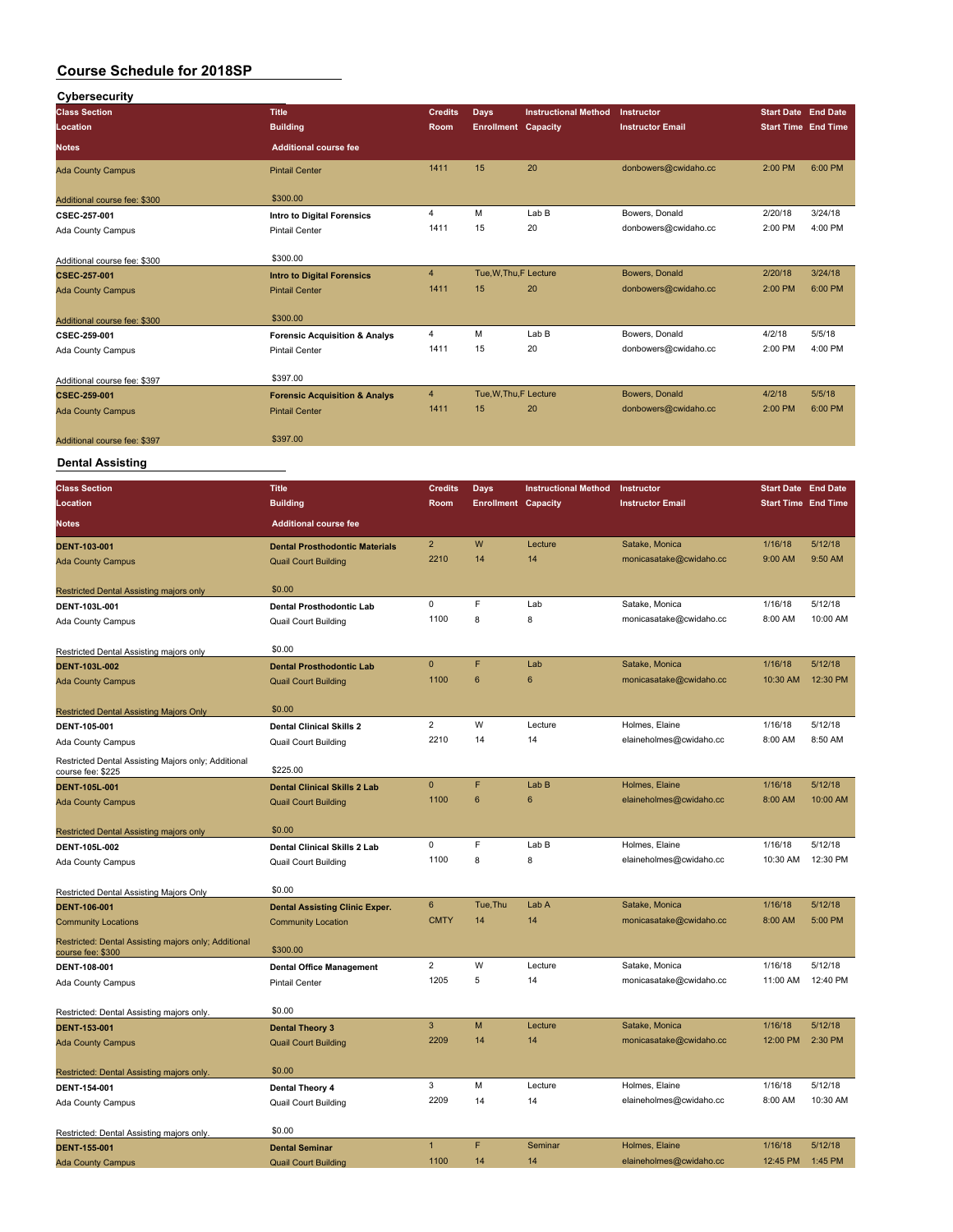## **Dental Assisting**

| <b>Class Section</b>                                                 | <b>Title</b>                        | <b>Credits</b> | <b>Days</b>                | <b>Instructional Method</b> | Instructor              | <b>Start Date End Date</b> |         |
|----------------------------------------------------------------------|-------------------------------------|----------------|----------------------------|-----------------------------|-------------------------|----------------------------|---------|
| Location                                                             | <b>Building</b>                     | Room           | <b>Enrollment Capacity</b> |                             | <b>Instructor Email</b> | <b>Start Time End Time</b> |         |
| <b>Notes</b>                                                         | <b>Additional course fee</b>        |                |                            |                             |                         |                            |         |
|                                                                      |                                     |                |                            |                             |                         |                            |         |
|                                                                      | \$0.00                              |                |                            |                             |                         |                            |         |
| DENT-155-001                                                         | <b>Dental Seminar</b>               |                | F                          | Seminar                     | Satake, Monica          | 1/16/18                    | 5/12/18 |
| Ada County Campus                                                    | <b>Quail Court Building</b>         | 1100           | 14                         | 14                          | monicasatake@cwidaho.cc | 12:45 PM                   | 1:45 PM |
|                                                                      |                                     |                |                            |                             |                         |                            |         |
|                                                                      | \$0.00                              |                |                            |                             |                         |                            |         |
| <b>DENT-226-001W</b>                                                 | <b>Adv Dental Assisting Pract 2</b> | 5 <sub>5</sub> |                            | On-Line                     | Holmes, Elaine          | 1/16/18                    | 5/12/18 |
| Online                                                               | Online                              | ONL            | 8                          | 12                          | elaineholmes@cwidaho.cc |                            |         |
| Restricted: Dental Assisting majors only. Online<br>course fee: \$50 | \$50.00                             |                |                            |                             |                         |                            |         |

## **Drafting Technology**

| <b>Class Section</b>             | <b>Title</b>                                                                | <b>Credits</b> | <b>Days</b>                | <b>Instructional Method</b>            | Instructor                          | <b>Start Date End Date</b> |                    |
|----------------------------------|-----------------------------------------------------------------------------|----------------|----------------------------|----------------------------------------|-------------------------------------|----------------------------|--------------------|
| Location                         | <b>Building</b>                                                             | Room           | <b>Enrollment Capacity</b> |                                        | <b>Instructor Email</b>             | <b>Start Time End Time</b> |                    |
| <b>Notes</b>                     | <b>Additional course fee</b>                                                |                |                            |                                        |                                     |                            |                    |
| DRFT-102-001                     | <b>Residential Architecture</b>                                             | $\mathbf{1}$   | M                          | Lecture                                | Greer, Joanne                       | 1/16/18                    | 5/12/18            |
| Nampa Campus                     | <b>Micron Education Center</b>                                              | 2131           | 23                         | 24                                     | jogreer@cwidaho.cc                  | 10:00 AM                   | 11:50 AM           |
|                                  |                                                                             |                |                            |                                        |                                     |                            |                    |
| DRFT-102L-001                    | \$0.00<br><b>Residential Architecture Lab</b>                               | 3              | Tue, W, Thu                | Lab A                                  | Greer, Joanne                       | 1/16/18                    | 5/12/18            |
| Nampa Campus                     | Micron Education Center                                                     | 2131           | 23                         | 24                                     | jogreer@cwidaho.cc                  | 10:00 AM                   | 11:50 AM           |
|                                  |                                                                             |                |                            |                                        |                                     |                            |                    |
|                                  | \$0.00                                                                      |                |                            |                                        |                                     |                            |                    |
| DRFT-112-001                     | <b>Introduction to Revit</b>                                                | $\mathbf{1}$   | M                          | Lecture                                | Green, Robert                       | 1/16/18                    | 5/12/18            |
| Nampa Campus                     | <b>Micron Education Center</b>                                              | 2131           | 21                         | 24                                     | robgreen@cwidaho.cc                 | 8:00 AM                    | 9:50 AM            |
|                                  | \$0.00                                                                      |                |                            |                                        |                                     |                            |                    |
| DRFT-112L-001                    | Introduction to Revit Lab                                                   | 3              | Tue, W, Thu                | Lab A                                  | Green, Robert                       | 1/16/18                    | 5/12/18            |
| Nampa Campus                     | Micron Education Center                                                     | 2131           | 21                         | 24                                     | robgreen@cwidaho.cc                 | 8:00 AM                    | 9:50 AM            |
|                                  | \$0.00                                                                      |                |                            |                                        |                                     |                            |                    |
| DRFT-204-001                     | <b>Commercial Architecture</b>                                              | $\overline{2}$ | M                          | Lecture                                | Greer, Joanne                       | 1/16/18                    | 5/12/18            |
| Nampa Campus                     | <b>Micron Education Center</b>                                              | 2124           | 10                         | 24                                     | jogreer@cwidaho.cc                  | 8:00 AM                    | 9:50 AM            |
|                                  |                                                                             |                |                            |                                        |                                     |                            |                    |
|                                  | \$0.00                                                                      |                |                            |                                        |                                     |                            |                    |
| DRFT-204L-001                    | <b>Commercial Architecture Lab</b>                                          | 3<br>2124      | Tue, W, Thu<br>10          | Lab A<br>24                            | Greer, Joanne<br>jogreer@cwidaho.cc | 1/16/18<br>8:00 AM         | 5/12/18<br>9:50 AM |
| Nampa Campus                     | Micron Education Center                                                     |                |                            |                                        |                                     |                            |                    |
|                                  | \$0.00                                                                      |                |                            |                                        |                                     |                            |                    |
| DRFT-206-001                     | <b>Survey of Sustainable Design</b>                                         | $\mathbf{1}$   | Tue                        | Lecture                                | Greer, Joanne                       | 1/16/18                    | 5/12/18            |
| Nampa Campus                     | <b>Micron Education Center</b>                                              | 2131           | 15                         | 16                                     | jogreer@cwidaho.cc                  | 12:30 PM                   | 1:50 PM            |
|                                  | \$0.00                                                                      |                |                            |                                        |                                     |                            |                    |
| DRFT-206L-001                    | Survey Sustainable Design Lab                                               | $\mathbf{1}$   | Thu                        | Lab A                                  | Greer, Joanne                       | 1/16/18                    | 5/12/18            |
| Nampa Campus                     | Micron Education Center                                                     | 2131           | 15                         | 16                                     | jogreer@cwidaho.cc                  | 12:30 PM                   | 1:50 PM            |
|                                  |                                                                             |                |                            |                                        |                                     |                            |                    |
|                                  | \$0.00                                                                      | $\mathbf{1}$   | M                          | Lecture                                | Green, Robert                       | 1/16/18                    | 5/12/18            |
| DRFT-208-001<br>Nampa Campus     | <b>Elec &amp; Plumbing Systms Draftng</b><br><b>Micron Education Center</b> | 2124           | 8                          | 24                                     | robgreen@cwidaho.cc                 | 10:00 AM                   | 11:30 AM           |
|                                  |                                                                             |                |                            |                                        |                                     |                            |                    |
|                                  | \$0.00                                                                      |                |                            |                                        |                                     |                            |                    |
| DRFT-208L-001                    | Elec & Plumb Systms Drftng Lab                                              | 3              | Tue, W, Thu, F Lab A       |                                        | Green, Robert                       | 1/16/18                    | 5/12/18            |
| Nampa Campus                     | Micron Education Center                                                     | 2124           | 8                          | 24                                     | robgreen@cwidaho.cc                 | 10:00 AM                   | 11:30 AM           |
|                                  | \$0.00                                                                      |                |                            |                                        |                                     |                            |                    |
| DRFT-215-001                     | <b>Drafting Capstone</b>                                                    | $\mathbf{1}$   | M                          | Lecture                                | Green, Robert                       | 1/16/18                    | 5/12/18            |
| Nampa Campus                     | <b>Micron Education Center</b>                                              | 2124           | 8                          | 24                                     | robgreen@cwidaho.cc                 | 12:00 PM                   | 1:30 PM            |
| Additional course fee: \$85      | \$85.00                                                                     |                |                            |                                        |                                     |                            |                    |
| DRFT-215L-001                    | <b>Drafting Capstone Lab</b>                                                | 1              | F                          | Lab A                                  | Green, Robert                       | 1/16/18                    | 5/12/18            |
| Nampa Campus                     | Micron Education Center                                                     | 2124           | 8                          | 24                                     | robgreen@cwidaho.cc                 | 8:30 AM                    | 10:00 AM           |
|                                  |                                                                             |                |                            |                                        |                                     |                            |                    |
| Additional course fee: \$10      | \$10.00                                                                     |                |                            |                                        |                                     |                            |                    |
| <b>Early Childhood Education</b> |                                                                             |                |                            |                                        |                                     |                            |                    |
| <b>Class Section</b>             | <b>Title</b>                                                                | <b>Credits</b> | Days                       | <b>Instructional Method Instructor</b> |                                     | <b>Start Date End Date</b> |                    |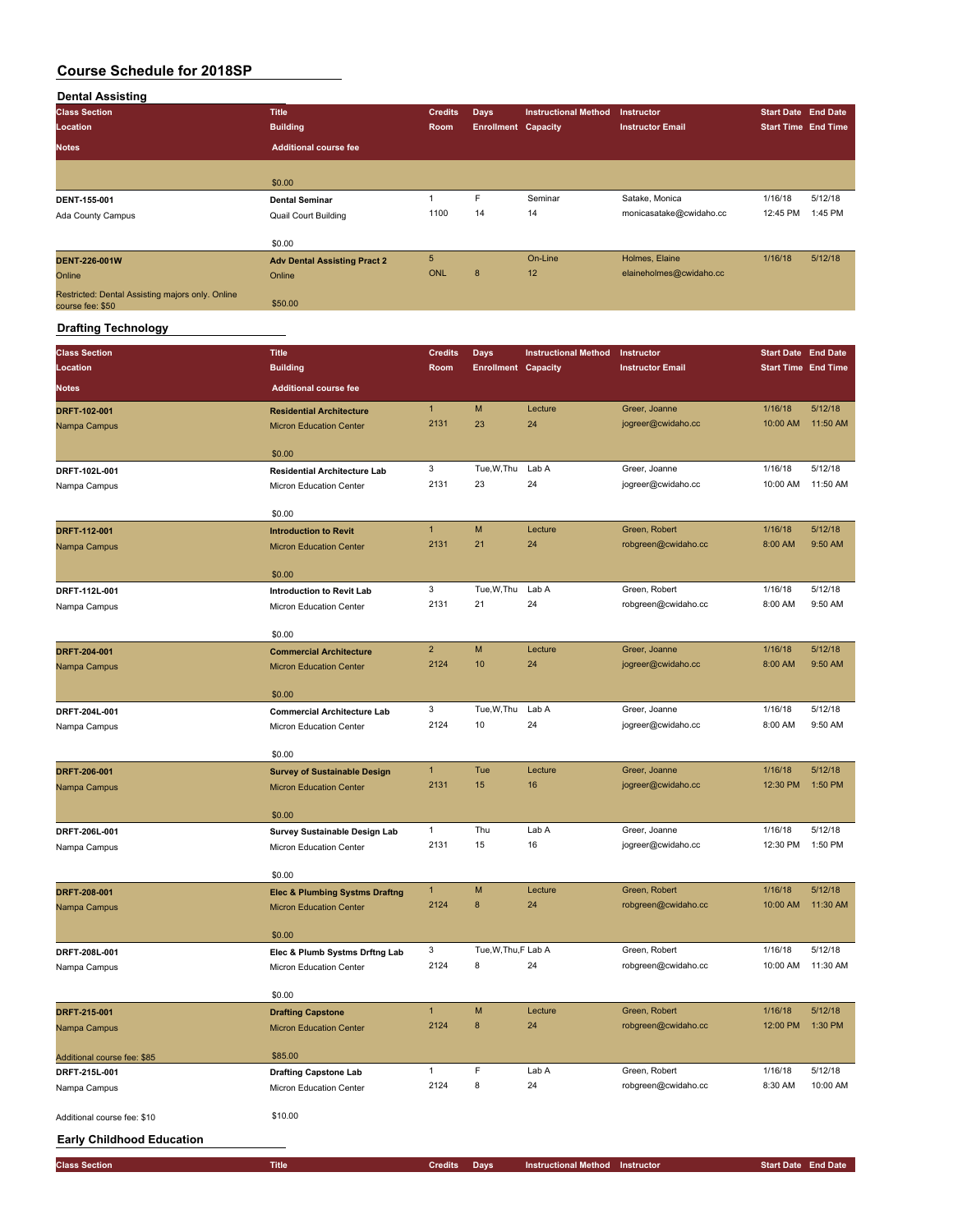#### **Course Schedule for 2018SP Early Childhood Education**

| Early Childhood Education                                                                                                                                                   |                                             |                |                            |               |                         |                            |         |
|-----------------------------------------------------------------------------------------------------------------------------------------------------------------------------|---------------------------------------------|----------------|----------------------------|---------------|-------------------------|----------------------------|---------|
| Location                                                                                                                                                                    | <b>Building</b>                             | Room           | <b>Enrollment Capacity</b> |               | <b>Instructor Email</b> | <b>Start Time End Time</b> |         |
| <b>Notes</b>                                                                                                                                                                | <b>Additional course fee</b>                |                |                            |               |                         |                            |         |
| ECED-100-001H                                                                                                                                                               | <b>Foundations of Early Child Ed</b>        | 3              | Tue                        | <b>Hybrid</b> | Lauer, Sherri           | 1/16/18                    | 5/12/18 |
| Nampa Campus<br>Completion of or placement into ENGL 101 with a<br>minimum grade of C and PERM/INST; Hybrid<br>course - has an online component; Hybrid course<br>fee: \$15 | Multipurpose Classroom Bldg<br>\$15.00      | 205            | $\overline{7}$             | 15            | sherrilauer@cwidaho.cc  | 4:00 PM                    | 5:45 PM |
| ECED-105-001                                                                                                                                                                | <b>Teaching Young Children 1</b>            | $\overline{4}$ | Thu                        | Lecture       | Griffin, Mary           | 1/16/18                    | 5/12/18 |
| Nampa Campus                                                                                                                                                                | Multipurpose Classroom Bldg                 | 101            | 5                          | 8             | marygriffin@cwidaho.cc  | 1:00 PM                    | 2:00 PM |
| Instructor permission required to register. 6<br>Practicum hours weekly.                                                                                                    | \$0.00                                      |                |                            |               |                         |                            |         |
| ECED-105-002                                                                                                                                                                | <b>Teaching Young Children 1</b>            | 4              | M                          | Lecture       | Noonan, Elizabeth       | 1/16/18                    | 5/12/18 |
| Nampa Campus                                                                                                                                                                | Multipurpose Classroom Bldg                 | 205            | 3                          | 8             | bonnienoonan@cwidaho.cc | 4:00 PM                    | 5:45 PM |
| Instructor permission required to register. 6<br>Practicum hours weekly. Meets: 1/22, 1/29, 2/12,<br>2/26, 3/12, 4/2, 4/16, 4/30                                            | \$0.00                                      |                |                            |               |                         |                            |         |
| ECED-106-001                                                                                                                                                                | <b>Teaching Young Children 2</b>            | $\overline{4}$ | M                          | Lecture       | Griffin, Mary           | 1/16/18                    | 5/12/18 |
| Nampa Campus                                                                                                                                                                | Multipurpose Classroom Bldg                 | 101            | 5                          | 10            | marygriffin@cwidaho.cc  | 4:00 PM                    | 5:00 PM |
| Instructor permission required to register. 6<br>Practicum hours weekly.                                                                                                    | \$0.00                                      |                |                            |               |                         |                            |         |
| ECED-173-001H                                                                                                                                                               | <b>Early Childhood Curriculum 2</b>         | 3              | М                          | <b>Hybrid</b> | Noonan, Elizabeth       | 1/16/18                    | 5/12/18 |
| Nampa Campus                                                                                                                                                                | Multipurpose Classroom Bldg                 | 205            | 20                         | 22            | bonnienoonan@cwidaho.cc | 6:00 PM                    | 7:45 PM |
| Hybrid course - 1 hour online weekly; Hybrid<br>course fee: \$15                                                                                                            | \$15.00                                     |                |                            |               |                         |                            |         |
| ECED-184-001                                                                                                                                                                | <b>Family &amp; Community Partnership</b>   | $\overline{2}$ | Thu                        | Lecture       | Lauer, Sherri           | 1/16/18                    | 5/12/18 |
| Nampa Campus                                                                                                                                                                | Multipurpose Classroom Bldg                 | 205            | 18                         | 20            | sherrilauer@cwidaho.cc  | 4:00 PM                    | 5:45 PM |
|                                                                                                                                                                             | \$0.00                                      |                |                            |               |                         |                            |         |
| ECED-220-001H                                                                                                                                                               | <b>Incisn in Early Child Programs</b>       | 3              | W                          | <b>Hybrid</b> | Noonan, Elizabeth       | 1/16/18                    | 5/12/18 |
| Nampa Campus                                                                                                                                                                | Multipurpose Classroom Bldg                 | 205            | 12                         | 20            | bonnienoonan@cwidaho.cc | 4:00 PM                    | 5:45 PM |
| Hybrid course - 1 hour per week online; Hybrid<br>course fee: \$15                                                                                                          | \$15.00                                     |                |                            |               |                         |                            |         |
| ECED-232-001H                                                                                                                                                               | Early Childhood Program Admin               | 3              | W                          | Hybrid        | Lauer, Sherri           | 1/16/18                    | 5/12/18 |
| Nampa Campus                                                                                                                                                                | Multipurpose Classroom Bldg                 | 205            | 10                         | 20            | sherrilauer@cwidaho.cc  | 6:00 PM                    | 7:45 PM |
| Hybrid course - 1 hour per week online; Hybrid<br>course fee: \$15                                                                                                          | \$15.00                                     |                |                            |               |                         |                            |         |
| ECED-257-001                                                                                                                                                                | <b>Infant &amp; Toddler Care &amp; Educ</b> | $\overline{4}$ | Tue                        | Lecture       | Noonan, Elizabeth       | 1/16/18                    | 5/12/18 |
| Nampa Campus                                                                                                                                                                | Multipurpose Classroom Bldg                 | 205            | 6                          | 15            | bonnienoonan@cwidaho.cc | 6:00 PM                    | 7:45 PM |
| Instructor permission required to register. 4<br>Practicum hours weekly.                                                                                                    | \$0.00                                      |                |                            |               |                         |                            |         |

#### **Economics**

| <b>Class Section</b><br>Location            | <b>Title</b><br><b>Building</b>     | <b>Credits</b><br>Room | <b>Days</b><br><b>Enrollment Capacity</b> | <b>Instructional Method</b> | Instructor<br><b>Instructor Email</b> | <b>Start Date End Date</b><br><b>Start Time End Time</b> |         |
|---------------------------------------------|-------------------------------------|------------------------|-------------------------------------------|-----------------------------|---------------------------------------|----------------------------------------------------------|---------|
| <b>Notes</b>                                | <b>Additional course fee</b>        |                        |                                           |                             |                                       |                                                          |         |
| ECON-201-001                                | <b>Principles of Macroeconomics</b> | 3                      | M,W                                       | Lecture                     | Ackerman, Stephen                     | 1/16/18                                                  | 5/12/18 |
| Nampa Campus                                | Multipurpose Classroom Bldg         | 205                    | 32                                        | 32                          | steveackerman@cwidaho.cc              | 8:30 AM                                                  | 9:45 AM |
| IncludED fee: \$73                          | \$73.00                             |                        |                                           |                             |                                       |                                                          |         |
| ECON-201-002                                | <b>Principles of Macroeconomics</b> | 3                      | M,W                                       | Lecture                     | Cox, Kim                              | 1/16/18                                                  | 5/12/18 |
| Ada County Campus                           | <b>Pintail Center</b>               | 1318                   | 15                                        | 40                          | taylorcox@cwidaho.cc                  | 4:00 PM                                                  | 5:15 PM |
| IncludED fee: \$73                          | \$73.00                             |                        |                                           |                             |                                       |                                                          |         |
| ECON-201-003                                | <b>Principles of Macroeconomics</b> | 3                      | Thu                                       | Lecture                     | Cox, Kim                              | 1/16/18                                                  | 5/12/18 |
| <b>Ada County Campus</b>                    | <b>Pintail Center</b>               | 1210                   | 36                                        | 40                          | taylorcox@cwidaho.cc                  | 7:00 PM                                                  | 9:45 PM |
| IncludED fee: \$73                          | \$73.00                             |                        |                                           |                             |                                       |                                                          |         |
| ECON-201-004                                | <b>Principles of Macroeconomics</b> | 3                      | Tue.Thu                                   | Lecture                     | Ackerman, Stephen                     | 1/16/18                                                  | 5/12/18 |
| Nampa Campus                                | Aspen Classroom Building            | 102                    | 37                                        | 40                          | steveackerman@cwidaho.cc              | 1:00 PM                                                  | 2:15 PM |
| IncludED fee: \$73                          | \$73.00                             |                        |                                           |                             |                                       |                                                          |         |
| ECON-201-005                                | <b>Principles of Macroeconomics</b> | $\mathbf{3}$           | M,W                                       | Lecture                     | Ackerman, Stephen                     | 1/16/18                                                  | 5/12/18 |
| Nampa Campus                                | Aspen Classroom Building            | 101                    | 29                                        | 36                          | steveackerman@cwidaho.cc              | 2:30 PM                                                  | 3:45 PM |
| IncludED fee: \$73                          | \$73.00                             |                        |                                           |                             |                                       |                                                          |         |
| ECON-201-007W                               | <b>Principles of Macroeconomics</b> | 3                      |                                           | On-Line                     | Root, Skye                            | 1/16/18                                                  | 5/12/18 |
| Online                                      | Online                              | <b>ONL</b>             | 30                                        | 30                          | skyeroot@cwidaho.cc                   |                                                          |         |
| Online course fee: \$30: IncludED fee: \$73 | \$103.00                            |                        |                                           |                             |                                       |                                                          |         |
| ECON-201-008W                               | <b>Principles of Macroeconomics</b> | 3                      |                                           | On-Line                     | Root, Skye                            | 1/16/18                                                  | 5/12/18 |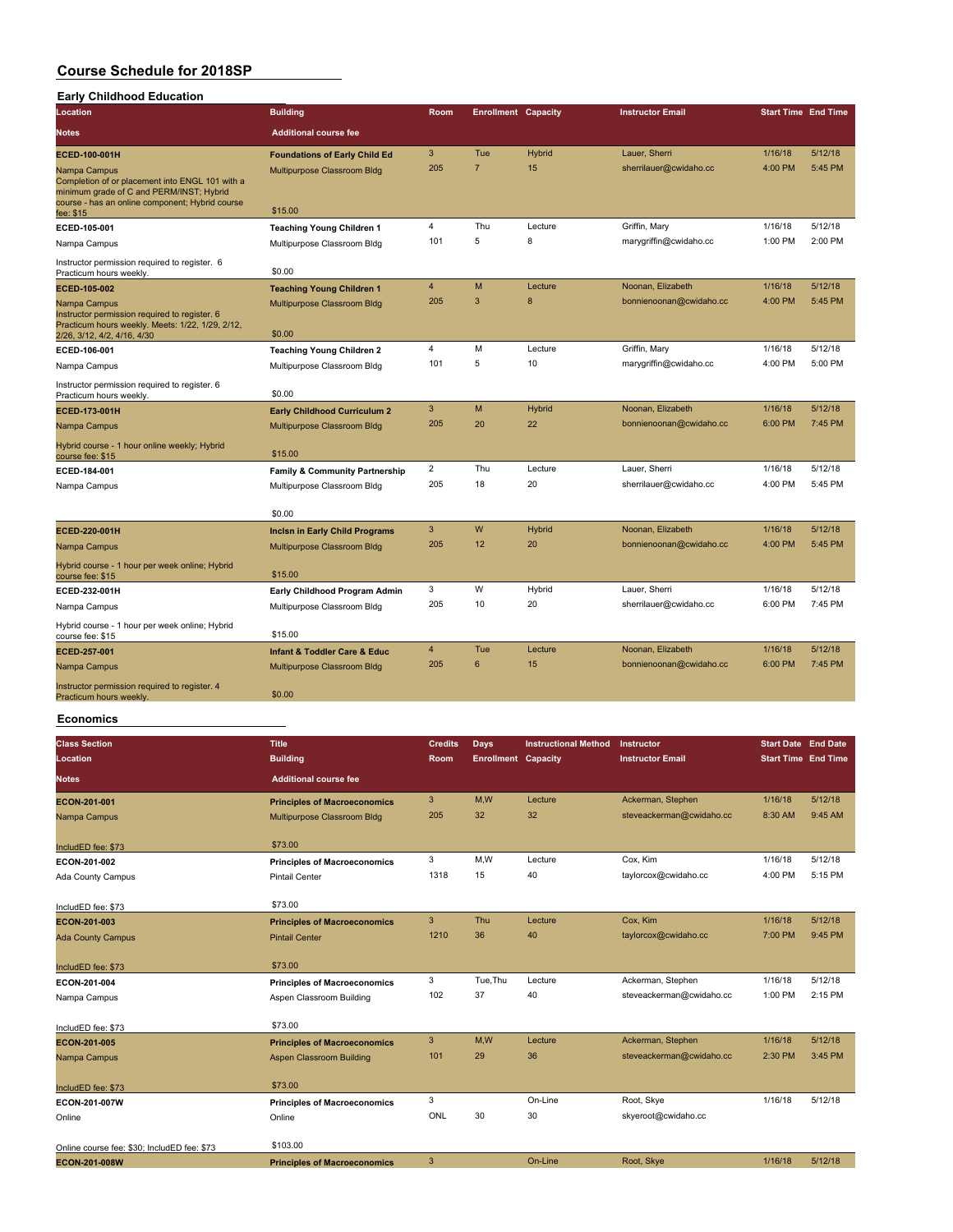| <b>Economics</b>                            |                                     |                |                            |                             |                          |                            |         |
|---------------------------------------------|-------------------------------------|----------------|----------------------------|-----------------------------|--------------------------|----------------------------|---------|
| <b>Class Section</b>                        | <b>Title</b>                        | <b>Credits</b> | Days                       | <b>Instructional Method</b> | Instructor               | <b>Start Date</b> End Date |         |
| Location                                    | <b>Building</b>                     | Room           | <b>Enrollment Capacity</b> |                             | <b>Instructor Email</b>  | <b>Start Time End Time</b> |         |
| <b>Notes</b>                                | <b>Additional course fee</b>        |                |                            |                             |                          |                            |         |
| Online                                      | Online                              | <b>ONL</b>     | 30                         | 30                          | skyeroot@cwidaho.cc      |                            |         |
| Online course fee: \$30; IncludED fee: \$73 | \$103.00                            |                |                            |                             |                          |                            |         |
| ECON-202-001                                | <b>Principles of Microeconomics</b> | 3              | M,W                        | Lecture                     | Ackerman, Stephen        | 1/16/18                    | 5/12/18 |
| Nampa Campus                                | Aspen Classroom Building            | 102            | 19                         | 40                          | steveackerman@cwidaho.cc | 1:00 PM                    | 2:15 PM |
| IncludED fee: \$73                          | \$73.00                             |                |                            |                             |                          |                            |         |
| ECON-202-002                                | <b>Principles of Microeconomics</b> | 3              | Tue                        | Lecture                     | Cox, Kim                 | 1/16/18                    | 5/12/18 |
| <b>Ada County Campus</b>                    | <b>Pintail Center</b>               | 1210           | 12                         | 40                          | taylorcox@cwidaho.cc     | 7:00 PM                    | 9:45 PM |
| IncludED fee: \$73                          | \$73.00                             |                |                            |                             |                          |                            |         |
| ECON-202-003                                | <b>Principles of Microeconomics</b> | 3              | Tue, Thu                   | Lecture                     | Ackerman, Stephen        | 1/16/18                    | 5/12/18 |
| Nampa Campus                                | Aspen Classroom Building            | 102            | 18                         | 40                          | steveackerman@cwidaho.cc | 2:30 PM                    | 3:45 PM |
| IncludED fee: \$73                          | \$73.00                             |                |                            |                             |                          |                            |         |
| ECON-202-006W                               | <b>Principles of Microeconomics</b> | 3              |                            | On-Line                     | Ronk, Megan              | 1/16/18                    | 5/12/18 |
| Online                                      | Online                              | <b>ONL</b>     | 30                         | 30                          | meganronk@cwidaho.cc     |                            |         |
| Online course fee: \$30; IncludED fee: \$73 | \$103.00                            |                |                            |                             |                          |                            |         |
| ECON-202-007W                               | <b>Principles of Microeconomics</b> | 3              |                            | On-Line                     | Ronk, Megan              | 1/16/18                    | 5/12/18 |
| Online                                      | Online                              | ONL            | 24                         | 30                          | meganronk@cwidaho.cc     |                            |         |
| Online course fee: \$30; IncludED fee: \$73 | \$103.00                            |                |                            |                             |                          |                            |         |

#### **Education**

| <b>Class Section</b>                                                | <b>Title</b>                           | <b>Credits</b> | Days                       | <b>Instructional Method</b> | Instructor              | <b>Start Date End Date</b> |          |
|---------------------------------------------------------------------|----------------------------------------|----------------|----------------------------|-----------------------------|-------------------------|----------------------------|----------|
| Location                                                            | <b>Building</b>                        | Room           | <b>Enrollment Capacity</b> |                             | <b>Instructor Email</b> | <b>Start Time End Time</b> |          |
| <b>Notes</b>                                                        | <b>Additional course fee</b>           |                |                            |                             |                         |                            |          |
| EDUC-120-001W                                                       | <b>Foundations of Education</b>        | 3              |                            | On-Line                     | Raass, Natalie          | 1/16/18                    | 5/12/18  |
| Online                                                              | Online                                 | <b>ONL</b>     | 36                         | 36                          | natalieraass@cwidaho.cc |                            |          |
| Online course fee: \$30                                             | \$30.00                                |                |                            |                             |                         |                            |          |
| EDUC-120-002W                                                       | <b>Foundations of Education</b>        | 3              |                            | On-Line                     | Raass, Natalie          | 1/16/18                    | 5/12/18  |
| Online                                                              | Online                                 | ONL            | 35                         | 36                          | natalieraass@cwidaho.cc |                            |          |
| Online course fee: \$30                                             | \$30.00                                |                |                            |                             |                         |                            |          |
| EDUC-120-003W                                                       | <b>Foundations of Education</b>        | $\mathbf{3}$   |                            | On-Line                     | Billing, Carol          | 1/16/18                    | 5/12/18  |
| Online                                                              | Online                                 | <b>ONL</b>     | 36                         | 36                          | carolbilling@cwidaho.cc |                            |          |
| Online course fee: \$30                                             | \$30.00                                |                |                            |                             |                         |                            |          |
| EDUC-200-001H                                                       | <b>Education Around the World</b>      | 3              | M                          | Hybrid                      | Straub, Scott           | 1/16/18                    | 5/12/18  |
| Nampa Campus                                                        | Multipurpose Classroom Bldg            | 205            | 30                         | 30                          | scottstraub@cwidaho.cc  | 10:00 AM                   | 11:15 AM |
| Hybrid course - has an online component; Hybrid<br>course fee: \$15 | \$15.00                                |                |                            |                             |                         |                            |          |
| EDUC-220-001W                                                       | <b>Diversity in the Schools</b>        | 3              |                            | On-Line                     | Johanek, Kimberly       | 1/16/18                    | 5/12/18  |
| Online                                                              | Online                                 | <b>ONL</b>     | 30                         | 30                          | kimjohanek@cwidaho.cc   |                            |          |
| Online course fee: \$30                                             | \$30.00                                |                |                            |                             |                         |                            |          |
| EDUC-220-002W                                                       | Diversity in the Schools               | 3              |                            | On-Line                     | Olson, Daren            | 1/16/18                    | 5/12/18  |
| Online                                                              | Online                                 | ONL            | 21                         | 30                          | darenolson@cwidaho.cc   |                            |          |
|                                                                     | \$30.00                                |                |                            |                             |                         |                            |          |
| EDUC-230-001H                                                       | <b>Intro to Special Education</b>      | $\overline{3}$ | Tue                        | Hybrid                      | Raass, Natalie          | 1/16/18                    | 5/12/18  |
| <b>Ada County Campus</b>                                            | <b>Pintail Center</b>                  | 1302           | 30                         | 30                          | natalieraass@cwidaho.cc | 4:00 PM                    | 5:15 PM  |
| Hybrid course - has an online component; Hybrid<br>course fee: \$15 | \$15.00                                |                |                            |                             |                         |                            |          |
| EDUC-250-001W                                                       | <b>Education Technology 2</b>          | 3              |                            | On-Line                     | Straub, Scott           | 1/16/18                    | 5/12/18  |
| Online                                                              | Online                                 | ONL            | 36                         | 36                          | scottstraub@cwidaho.cc  |                            |          |
| Online course fee: \$30                                             | \$30.00                                |                |                            |                             |                         |                            |          |
| EDUC-280-001H                                                       | <b>Teaching &amp; Field Experience</b> | $\overline{2}$ | W                          | Hybrid                      | Straub, Scott           | 1/16/18                    | 5/12/18  |
| Nampa Campus                                                        | Multipurpose Classroom Bldg            | 205            | 16                         | 20                          | scottstraub@cwidaho.cc  | 11:30 AM                   | 12:45 PM |
| Hybrid course - has an online component; Hybrid<br>course fee: \$10 | \$10.00                                |                |                            |                             |                         |                            |          |
| EDUC-290-001W                                                       | <b>Education Capstone</b>              | 1              |                            | On-Line                     | Rapley, Douglas         | 1/16/18                    | 5/12/18  |
| Online                                                              | Online                                 | ONL            | 24                         | 30                          | dougrapley@cwidaho.cc   |                            |          |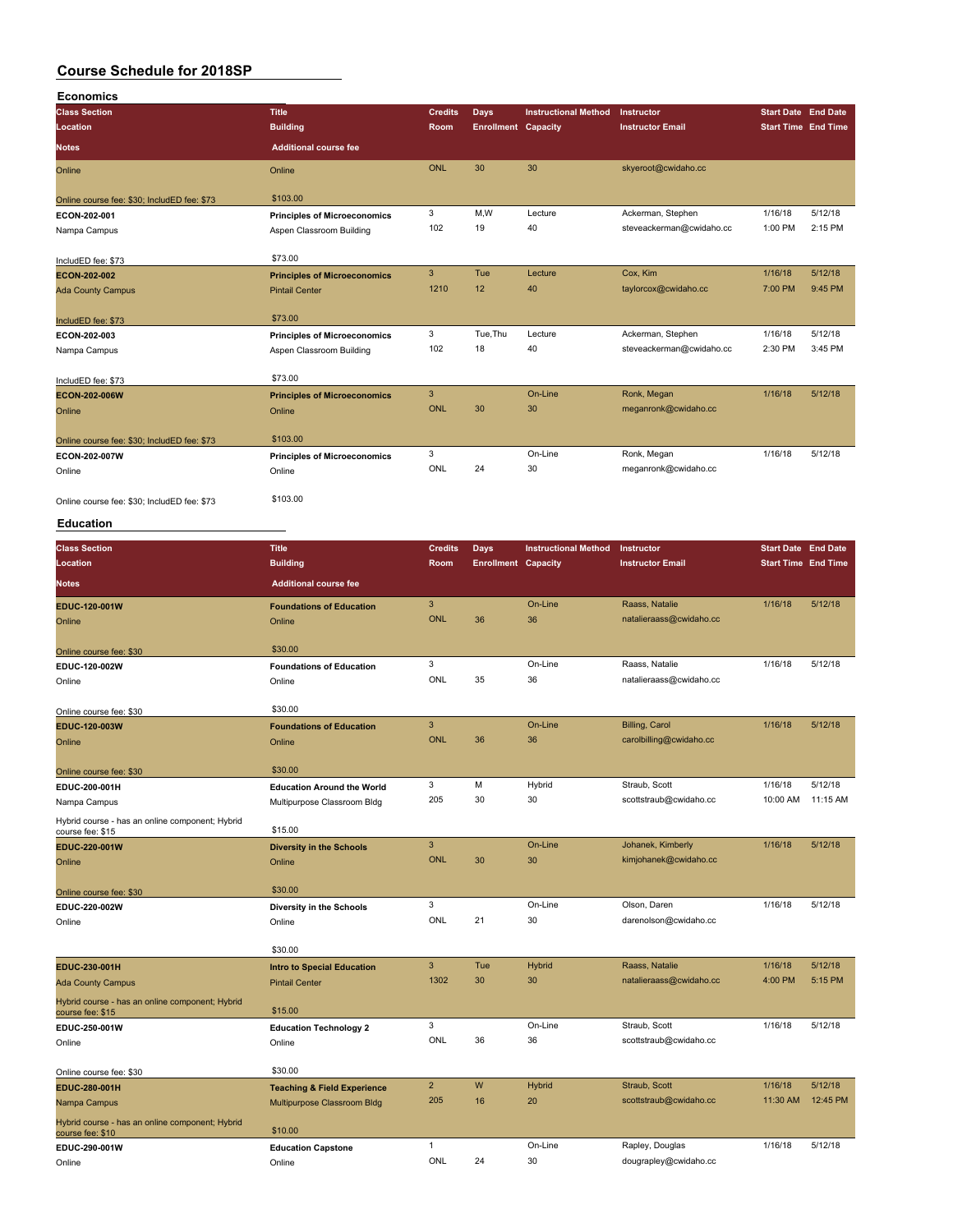| <b>Education</b>     |                              |                |                            |                                        |                         |                            |                            |
|----------------------|------------------------------|----------------|----------------------------|----------------------------------------|-------------------------|----------------------------|----------------------------|
| <b>Class Section</b> | <b>Title</b>                 | <b>Credits</b> | <b>Davs</b>                | <b>Instructional Method Instructor</b> |                         | <b>Start Date End Date</b> |                            |
| Location             | <b>Building</b>              | Room           | <b>Enrollment Capacity</b> |                                        | <b>Instructor Email</b> |                            | <b>Start Time End Time</b> |
| <b>Notes</b>         | <b>Additional course fee</b> |                |                            |                                        |                         |                            |                            |
|                      |                              |                |                            |                                        |                         |                            |                            |

Online course fee: \$10 \$10.00

#### **Engineering**

| <b>Class Section</b> | <b>Title</b>                          | <b>Credits</b> | Days                       | <b>Instructional Method</b> | <b>Instructor</b>       | <b>Start Date End Date</b> |         |
|----------------------|---------------------------------------|----------------|----------------------------|-----------------------------|-------------------------|----------------------------|---------|
| Location             | <b>Building</b>                       | Room           | <b>Enrollment Capacity</b> |                             | <b>Instructor Email</b> | <b>Start Time End Time</b> |         |
| <b>Notes</b>         | <b>Additional course fee</b>          |                |                            |                             |                         |                            |         |
| <b>ENGR-120-001</b>  | <b>Intro to Engineering</b>           | 3              | M,W                        | Lecture                     | Pack, Willard           | 1/16/18                    | 5/12/18 |
| Nampa Campus         | <b>Academic Building</b>              | 102E           | 23                         | 30                          | WillardPack@cwidaho.cc  | 8:30 AM                    | 9:45 AM |
|                      |                                       |                |                            |                             |                         |                            |         |
|                      | \$0.00                                |                |                            |                             |                         |                            |         |
| ENGR-210-001         | <b>Engineerng Mechanics - Statics</b> | 3              | Tue, Thu                   | Lecture                     | Pack, Willard           | 1/16/18                    | 5/12/18 |
| Nampa Campus         | Academic Building                     | 106            | 6                          | 30                          | WillardPack@cwidaho.cc  | 2:30 PM                    | 3:45 PM |
|                      |                                       |                |                            |                             |                         |                            |         |
|                      | \$0.00                                |                |                            |                             |                         |                            |         |

#### **English**

| <b>Class Section</b>     | <b>Title</b>                    | <b>Credits</b> | Days                       | <b>Instructional Method</b> | Instructor                  | <b>Start Date End Date</b> |          |
|--------------------------|---------------------------------|----------------|----------------------------|-----------------------------|-----------------------------|----------------------------|----------|
| Location                 | <b>Building</b>                 | Room           | <b>Enrollment Capacity</b> |                             | <b>Instructor Email</b>     | <b>Start Time End Time</b> |          |
| Notes                    | <b>Additional course fee</b>    |                |                            |                             |                             |                            |          |
| ENGL-100-001             | <b>English Composition Plus</b> | $\overline{2}$ | Tue, Thu                   | Lecture                     | Ayala, Daniel               | 1/16/18                    | 5/12/18  |
| Nampa Campus             | <b>Academic Building</b>        | 303            | 11                         | 12                          | danielayala2@cwidaho.cc     | 10:00 AM                   | 10:50 AM |
|                          | \$0.00                          |                |                            |                             |                             |                            |          |
| ENGL-100-002             | <b>English Composition Plus</b> | $\overline{a}$ | Tue, Thu                   | Lecture                     | Tucker, Lynne               | 1/16/18                    | 5/12/18  |
| Nampa Campus             | Academic Building               | 303            | 11                         | 12                          | lynnetucker@cwidaho.cc      | 11:30 AM                   | 12:20 PM |
|                          | \$0.00                          |                |                            |                             |                             |                            |          |
| ENGL-100-004             | <b>English Composition Plus</b> | $\overline{2}$ | M,W                        | Lecture                     | Nicholas, David             | 1/16/18                    | 5/12/18  |
| <b>Ada County Campus</b> | <b>Pintail Center</b>           | 1414           | 12                         | 12                          | davenicholas@cwidaho.cc     | 1:00 PM                    | 1:50 PM  |
|                          | \$0.00                          |                |                            |                             |                             |                            |          |
| ENGL-100-005             | <b>English Composition Plus</b> | $\overline{2}$ | M,W                        | Lecture                     | Wolford, Abigail            | 1/16/18                    | 5/12/18  |
| Ada County Campus        | <b>Pintail Center</b>           | 1414           | 12                         | 12                          | abbywolford@cwidaho.cc      | 2:30 PM                    | 3:20 PM  |
|                          | \$0.00                          |                |                            |                             |                             |                            |          |
| <b>ENGL-100-006</b>      | <b>English Composition Plus</b> | $\overline{2}$ | M,W                        | Lecture                     | Wolford, Abigail            | 1/16/18                    | 5/12/18  |
| <b>Ada County Campus</b> | <b>Pintail Center</b>           | 1414           | 12                         | 12                          | abbywolford@cwidaho.cc      | 11:30 AM                   | 12:20 PM |
|                          | \$0.00                          |                |                            |                             |                             |                            |          |
| ENGL-100-007             | <b>English Composition Plus</b> | $\overline{c}$ | M,W                        | Lecture                     | Ascuena, Andrea             | 1/16/18                    | 5/12/18  |
| Nampa Campus             | Academic Building               | 303            | 12                         | 12                          | andreaascuena@cwidaho.cc    | 11:30 AM                   | 12:20 PM |
|                          | \$0.00                          |                |                            |                             |                             |                            |          |
| ENGL-100-008             | <b>English Composition Plus</b> | $\overline{2}$ | M,W                        | Lecture                     | Purvis Aldrich, Jennifer    | 1/16/18                    | 5/12/18  |
| Nampa Campus             | <b>Academic Building</b>        | 303            | 12                         | 12                          | christianaldrich@cwidaho.cc | 10:00 AM                   | 10:50 AM |
|                          | \$0.00                          |                |                            |                             |                             |                            |          |
| ENGL-100-009             | <b>English Composition Plus</b> | $\overline{2}$ | M,W                        | Lecture                     | Ascuena, Andrea             | 1/16/18                    | 5/12/18  |
| Nampa Campus             | <b>Academic Building</b>        | 303            | 12                         | 12                          | andreaascuena@cwidaho.cc    | 8:30 AM                    | 9:20 AM  |
|                          | \$0.00                          |                |                            |                             |                             |                            |          |
| ENGL-100-010             | <b>English Composition Plus</b> | $\overline{2}$ | Tue, Thu                   | Lecture                     | Witt, Ryan                  | 1/16/18                    | 5/12/18  |
| Nampa Campus             | <b>Academic Building</b>        | 303            | 12                         | 12                          | ryanwitt@cwidaho.cc         | 4:00 PM                    | 4:50 PM  |
|                          | \$0.00                          |                |                            |                             |                             |                            |          |
| ENGL-100-011             | <b>English Composition Plus</b> | $\overline{2}$ | Tue, Thu                   | Lecture                     | Lefavour, Nicole            | 1/16/18                    | 5/12/18  |
| Ada County Campus        | <b>Pintail Center</b>           | 1414           | 12                         | 12                          | nicolelefavour@cwidaho.cc   | 11:30 AM                   | 12:20 PM |
|                          | \$0.00                          |                |                            |                             |                             |                            |          |
| ENGL-100-012             | <b>English Composition Plus</b> | $\overline{2}$ | Tue, Thu                   | Lecture                     | Collins, Malia              | 1/16/18                    | 5/12/18  |
| <b>Ada County Campus</b> | <b>Pintail Center</b>           | 1414           | 11                         | 12                          | maliacollins@cwidaho.cc     | 10:00 AM                   | 10:50 AM |
|                          | \$0.00                          |                |                            |                             |                             |                            |          |
| ENGL-100-013             | <b>English Composition Plus</b> | $\overline{2}$ | Tue, Thu                   | Lecture                     | Della Badia, Carl           | 1/16/18                    | 5/12/18  |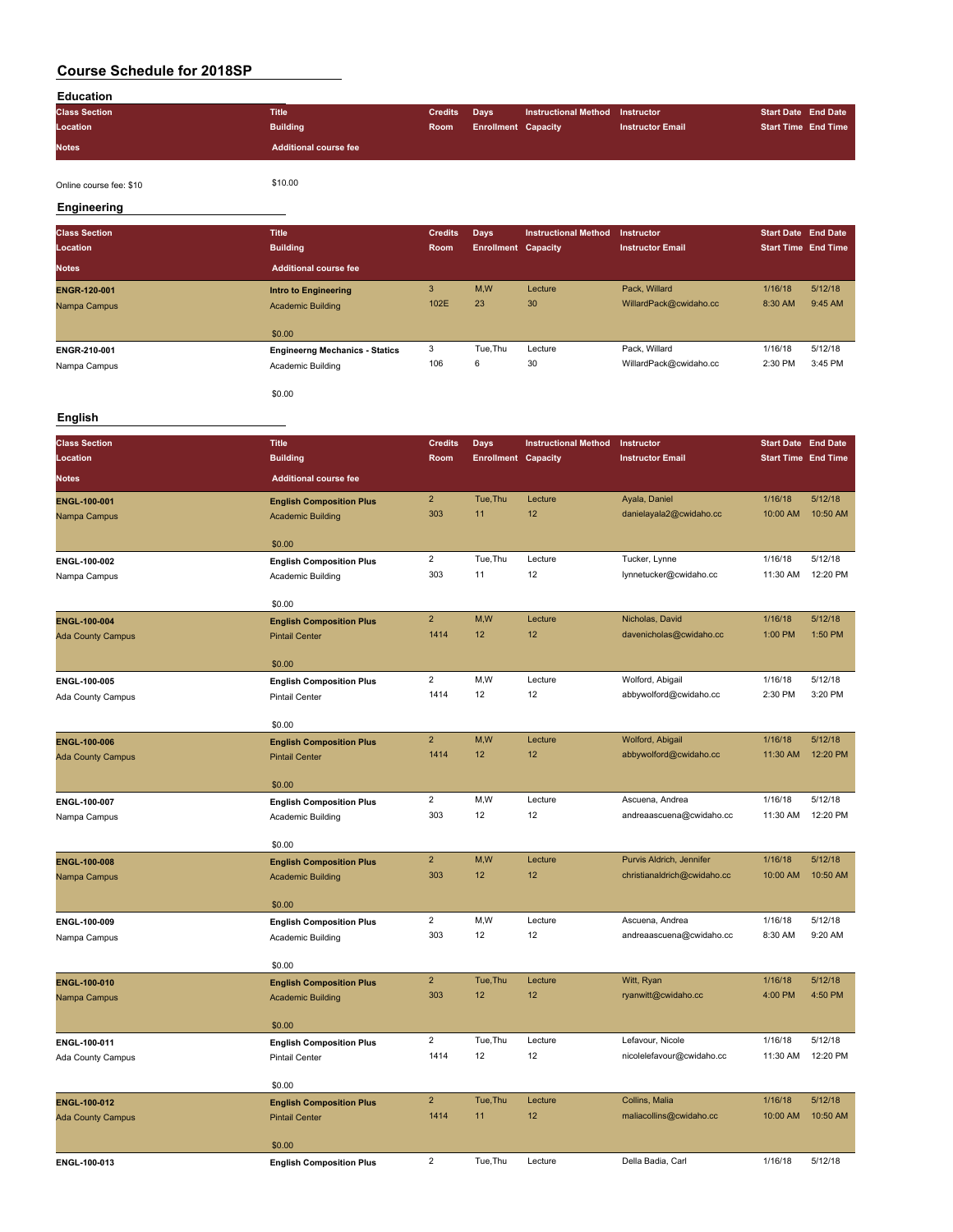| English                  |                                 |                           |                            |                             |                                                         |                            |                    |
|--------------------------|---------------------------------|---------------------------|----------------------------|-----------------------------|---------------------------------------------------------|----------------------------|--------------------|
| <b>Class Section</b>     | <b>Title</b>                    | <b>Credits</b>            | <b>Days</b>                | <b>Instructional Method</b> | Instructor                                              | <b>Start Date End Date</b> |                    |
| Location                 | <b>Building</b>                 | Room                      | <b>Enrollment Capacity</b> |                             | <b>Instructor Email</b>                                 | <b>Start Time End Time</b> |                    |
| Notes                    | <b>Additional course fee</b>    |                           |                            |                             |                                                         |                            |                    |
| Nampa Campus             | Academic Building               | 303                       | 10                         | 12                          | carldellabadia@cwidaho.cc                               | 1:00 PM                    | 1:50 PM            |
|                          |                                 |                           |                            |                             |                                                         |                            |                    |
|                          | \$0.00                          |                           |                            |                             |                                                         |                            |                    |
| ENGL-100-014             | <b>English Composition Plus</b> | $\mathbf 2$               | M, W                       | Lecture                     | Witt, Ryan                                              | 1/16/18                    | 5/12/18            |
| Nampa Campus             | <b>Academic Building</b>        | 303                       | 12                         | 12                          | ryanwitt@cwidaho.cc                                     | 2:30 PM                    | 3:20 PM            |
|                          |                                 |                           |                            |                             |                                                         |                            |                    |
|                          | \$0.00                          |                           |                            |                             |                                                         |                            |                    |
| ENGL-100-015             | <b>English Composition Plus</b> | $\overline{2}$<br>303     | M, W<br>8                  | Lecture<br>12               | Purvis Aldrich, Jennifer<br>christianaldrich@cwidaho.cc | 1/16/18                    | 5/12/18<br>1:50 PM |
| Nampa Campus             | Academic Building               |                           |                            |                             |                                                         | 1:00 PM                    |                    |
|                          | \$0.00                          |                           |                            |                             |                                                         |                            |                    |
| ENGL-100-016             | <b>English Composition Plus</b> | $\overline{2}$            | Tue, Thu                   | Lecture                     | Berg, Paul                                              | 1/16/18                    | 5/12/18            |
| <b>Ada County Campus</b> | <b>Pintail Center</b>           | 1414                      | 9                          | 12                          | paulberg@cwidaho.cc                                     | 1:00 PM                    | 1:50 PM            |
|                          |                                 |                           |                            |                             |                                                         |                            |                    |
|                          | \$0.00                          |                           |                            |                             |                                                         |                            |                    |
| ENGL-100-017             | <b>English Composition Plus</b> | $\overline{2}$            | Tue, Thu                   | Lecture                     | Tucker, Lynne                                           | 1/16/18                    | 5/12/18            |
| Nampa Campus             | Academic Building               | 303                       | 6                          | 12                          | lynnetucker@cwidaho.cc                                  | 2:30 PM                    | 3:20 PM            |
|                          |                                 |                           |                            |                             |                                                         |                            |                    |
|                          | \$0.00                          | $\mathbf 2$               | Tue, Thu                   | Lecture                     | Collins, Malia                                          | 1/16/18                    | 5/12/18            |
| ENGL-100-018             | <b>English Composition Plus</b> | 1414                      | 6                          | 12                          | maliacollins@cwidaho.cc                                 | 2:30 PM                    | 3:20 PM            |
| <b>Ada County Campus</b> | <b>Pintail Center</b>           |                           |                            |                             |                                                         |                            |                    |
|                          | \$0.00                          |                           |                            |                             |                                                         |                            |                    |
| ENGL-100-019             | <b>English Composition Plus</b> | $\overline{2}$            | Tue, Thu                   | Lecture                     | Olivas, Bernice                                         | 1/16/18                    | 5/12/18            |
| Nampa Campus             | Academic Building               | 303                       | 12                         | 12                          | berniceolivas@cwidaho.cc                                | 7:00 PM                    | 7:50 PM            |
|                          |                                 |                           |                            |                             |                                                         |                            |                    |
|                          | \$0.00                          |                           |                            |                             |                                                         |                            |                    |
| ENGL-100-022             | <b>English Composition Plus</b> | $\mathbf 2$               | M,W                        | Lecture                     | Barr, Susannah                                          | 1/16/18                    | 5/12/18            |
| <b>Ada County Campus</b> | <b>Pintail Center</b>           | 1414                      | 12                         | 12                          | susannahbarr@cwidaho.cc                                 | 10:00 AM                   | 10:50 AM           |
|                          | \$0.00                          |                           |                            |                             |                                                         |                            |                    |
| ENGL-100-032             | <b>English Composition Plus</b> | $\overline{2}$            | Tue, Thu                   | Lecture                     | Udall, Kathryn                                          | 1/16/18                    | 5/12/18            |
| Ada County Campus        | <b>Pintail Center</b>           | 1414                      | 3                          | 12                          | kateudall@cwidaho.cc                                    | 8:30 AM                    | 9:20 AM            |
|                          |                                 |                           |                            |                             |                                                         |                            |                    |
|                          | \$0.00                          |                           |                            |                             |                                                         |                            |                    |
| ENGL-100-038             | <b>English Composition Plus</b> | $\mathbf 2$               | Tue.Thu                    | Lecture                     | Fehrer, Amanda                                          | 1/16/18                    | 5/12/18            |
| Nampa Campus             | <b>Micron Education Center</b>  | 2130                      | 7                          | 12                          | amandafehrer@cwidaho.cc                                 | 5:30 PM                    | 6:20 PM            |
|                          |                                 |                           |                            |                             |                                                         |                            |                    |
|                          | \$0.00                          |                           |                            |                             |                                                         |                            |                    |
| ENGL-100-052             | <b>English Composition Plus</b> | $\overline{2}$            | M,W                        | Lecture                     | Michas, Christopher                                     | 1/16/18                    | 5/12/18            |
| Ada County Campus        | <b>Pintail Center</b>           | 1414                      | 12                         | 12                          | christophermichas@cwidaho.cc                            | 8:30 PM                    | 9:20 PM            |
|                          | \$0.00                          |                           |                            |                             |                                                         |                            |                    |
| ENGL-100-053             | <b>English Composition Plus</b> | $\overline{2}$            | M,W                        | Lecture                     | Della Badia, Carl                                       | 1/16/18                    | 5/12/18            |
| Nampa Campus             | <b>Academic Building</b>        | 303                       | 4                          | 12                          | carldellabadia@cwidaho.cc                               | 4:00 PM                    | 4:50 PM            |
|                          |                                 |                           |                            |                             |                                                         |                            |                    |
|                          | \$0.00                          |                           |                            |                             |                                                         |                            |                    |
| ENGL-100-054             | <b>English Composition Plus</b> | $\overline{2}$            | M, W                       | Lecture                     | Fehrer, Amanda                                          | 1/16/18                    | 5/12/18            |
| Nampa Campus             | Academic Building               | 303                       | 6                          | 12                          | amandafehrer@cwidaho.cc                                 | 5:30 PM                    | 6:20 PM            |
|                          |                                 |                           |                            |                             |                                                         |                            |                    |
|                          | \$0.00                          | $\overline{2}$            | Tue, Thu                   | Lecture                     |                                                         |                            | 5/12/18            |
| ENGL-100-059             | <b>English Composition Plus</b> | 1414                      | $\overline{7}$             | 12                          | Scripps, John                                           | 1/16/18<br>4:00 PM         | 4:50 PM            |
| <b>Ada County Campus</b> | <b>Pintail Center</b>           |                           |                            |                             | johnscripps@cwidaho.cc                                  |                            |                    |
|                          | \$0.00                          |                           |                            |                             |                                                         |                            |                    |
| ENGL-100-066             | <b>English Composition Plus</b> | $\overline{2}$            | Tue, Thu                   | Lecture                     | Scripps, John                                           | 1/16/18                    | 5/12/18            |
| Ada County Campus        | <b>Pintail Center</b>           | 1414                      | 12                         | 12                          | johnscripps@cwidaho.cc                                  | 7:00 PM                    | 7:50 PM            |
|                          |                                 |                           |                            |                             |                                                         |                            |                    |
|                          | \$0.00                          |                           |                            |                             |                                                         |                            |                    |
| ENGL-101-001             | <b>English Composition 1</b>    | $\ensuremath{\mathsf{3}}$ | Tue, Thu                   | Lecture                     | Ayala, Daniel                                           | 1/16/18                    | 5/12/18            |
| Nampa Campus             | <b>Academic Building</b>        | 301                       | 14                         | 14                          | danielayala2@cwidaho.cc                                 | 8:30 AM                    | 9:45 AM            |
|                          |                                 |                           |                            |                             |                                                         |                            |                    |
|                          | \$0.00                          | 3                         |                            |                             |                                                         |                            | 5/12/18            |
| ENGL-101-002             | <b>English Composition 1</b>    | 301                       | Tue, Thu<br>14             | Lecture<br>14               | Tucker, Lynne<br>lynnetucker@cwidaho.cc                 | 1/16/18<br>10:00 AM        | 11:15 AM           |
| Nampa Campus             | Academic Building               |                           |                            |                             |                                                         |                            |                    |
|                          |                                 |                           |                            |                             |                                                         |                            |                    |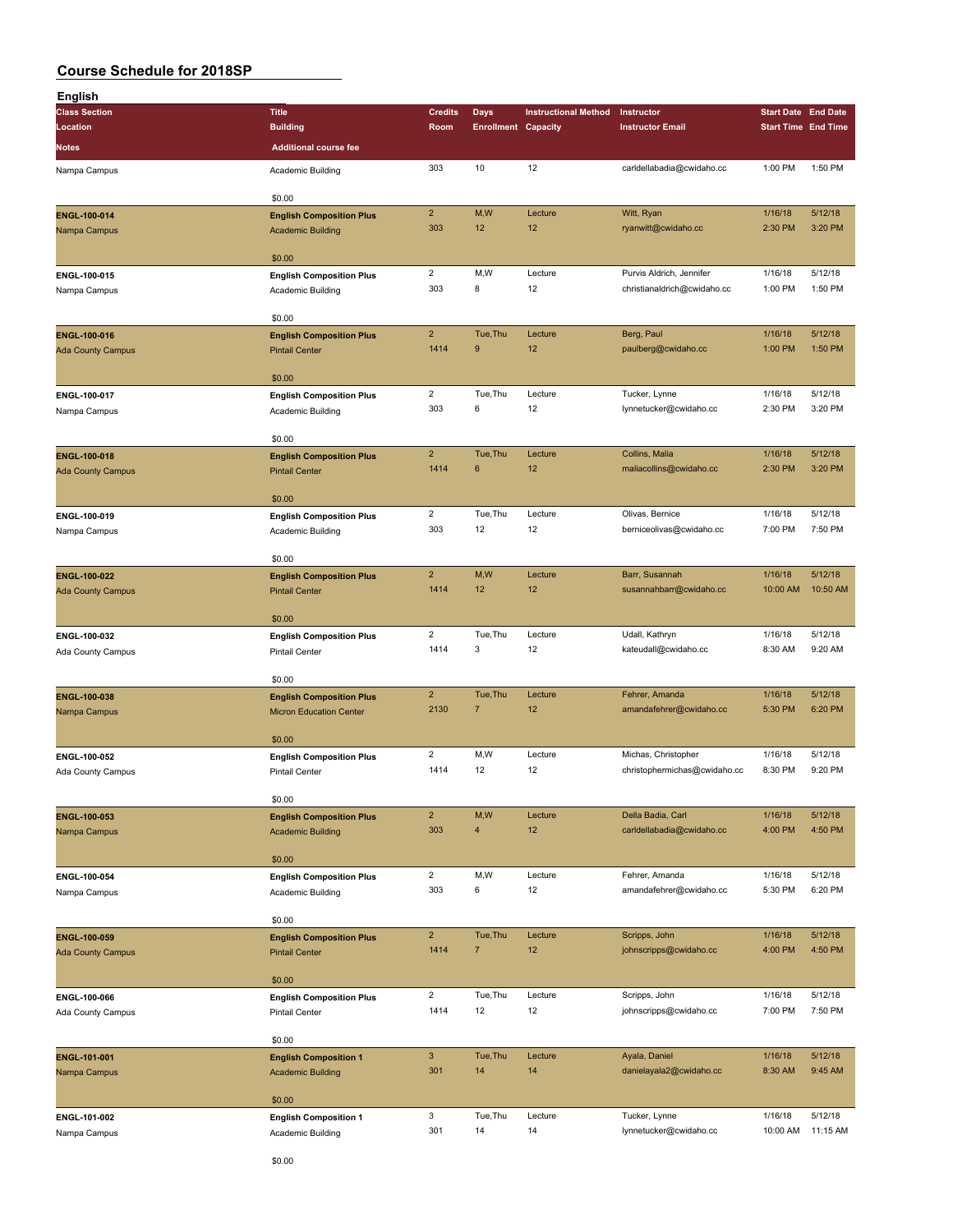| English                  |                              |                           |                            |                             |                             |                            |          |
|--------------------------|------------------------------|---------------------------|----------------------------|-----------------------------|-----------------------------|----------------------------|----------|
| <b>Class Section</b>     | <b>Title</b>                 | <b>Credits</b>            | Days                       | <b>Instructional Method</b> | Instructor                  | <b>Start Date End Date</b> |          |
| Location                 | <b>Building</b>              | Room                      | <b>Enrollment Capacity</b> |                             | <b>Instructor Email</b>     | <b>Start Time End Time</b> |          |
| Notes                    | <b>Additional course fee</b> |                           |                            |                             |                             |                            |          |
|                          |                              |                           |                            |                             |                             |                            |          |
| ENGL-101-004             | <b>English Composition 1</b> | $\mathbf{3}$              | M,W                        | Lecture                     | Nicholas, David             | 1/16/18                    | 5/12/18  |
| <b>Ada County Campus</b> | <b>Pintail Center</b>        | 1416                      | 12                         | 12                          | davenicholas@cwidaho.cc     | 11:30 AM                   | 12:45 PM |
|                          |                              |                           |                            |                             |                             |                            |          |
|                          | \$0.00                       |                           |                            |                             |                             |                            |          |
| ENGL-101-005             | <b>English Composition 1</b> | 3                         | M,W                        | Lecture                     | Wolford, Abigail            | 1/16/18                    | 5/12/18  |
| Ada County Campus        | <b>Pintail Center</b>        | 1416                      | 12                         | 12                          | abbywolford@cwidaho.cc      | 1:00 PM                    | 2:15 PM  |
|                          |                              |                           |                            |                             |                             |                            |          |
|                          | \$0.00                       |                           |                            |                             |                             |                            |          |
| ENGL-101-006             | <b>English Composition 1</b> | $\mathbf{3}$              | M,W                        | Lecture                     | Wolford, Abigail            | 1/16/18                    | 5/12/18  |
| <b>Ada County Campus</b> | <b>Pintail Center</b>        | 1416                      | 12                         | 12                          | abbywolford@cwidaho.cc      | 10:00 AM                   | 11:15 AM |
|                          |                              |                           |                            |                             |                             |                            |          |
|                          | \$0.00                       |                           |                            |                             |                             |                            |          |
| ENGL-101-007             | <b>English Composition 1</b> | 3                         | M,W                        | Lecture                     | Ascuena, Andrea             | 1/16/18                    | 5/12/18  |
| Nampa Campus             | Academic Building            | 301                       | 14                         | 14                          | andreaascuena@cwidaho.cc    | 10:00 AM                   | 11:15 AM |
|                          |                              |                           |                            |                             |                             |                            |          |
|                          | \$0.00                       |                           |                            |                             |                             |                            |          |
| ENGL-101-008             | <b>English Composition 1</b> | $\mathbf{3}$              | M, W                       | Lecture                     | Purvis Aldrich, Jennifer    | 1/16/18                    | 5/12/18  |
| Nampa Campus             | <b>Academic Building</b>     | 301                       | 14                         | 14                          | christianaldrich@cwidaho.cc | 8:30 AM                    | 9:45 AM  |
|                          |                              |                           |                            |                             |                             |                            |          |
|                          | \$0.00                       |                           |                            |                             |                             |                            |          |
| ENGL-101-009             | <b>English Composition 1</b> | 3                         | M,W                        | Lecture                     | Ascuena, Andrea             | 1/16/18                    | 5/12/18  |
| Nampa Campus             | Academic Building            | 301                       | 14                         | 14                          | andreaascuena@cwidaho.cc    | 7:00 AM                    | 8:15 AM  |
|                          |                              |                           |                            |                             |                             |                            |          |
|                          | \$0.00                       |                           |                            |                             |                             |                            |          |
| ENGL-101-010             | <b>English Composition 1</b> | $\mathbf{3}$              | Tue, Thu                   | Lecture                     | Witt, Ryan                  | 1/16/18                    | 5/12/18  |
| Nampa Campus             | <b>Academic Building</b>     | 301                       | 13                         | 14                          | ryanwitt@cwidaho.cc         | 2:30 PM                    | 3:45 PM  |
|                          |                              |                           |                            |                             |                             |                            |          |
|                          | \$0.00                       |                           |                            |                             |                             |                            |          |
| ENGL-101-011             | <b>English Composition 1</b> | 3                         | Tue, Thu                   | Lecture                     | Lefavour, Nicole            | 1/16/18                    | 5/12/18  |
| Ada County Campus        | <b>Pintail Center</b>        | 1416                      | 12                         | 12                          | nicolelefavour@cwidaho.cc   | 10:00 AM                   | 11:15 AM |
|                          |                              |                           |                            |                             |                             |                            |          |
|                          | \$0.00                       |                           |                            |                             |                             |                            |          |
| ENGL-101-012             | <b>English Composition 1</b> | $\ensuremath{\mathsf{3}}$ | Tue, Thu                   | Lecture                     | Collins, Malia              | 1/16/18                    | 5/12/18  |
| <b>Ada County Campus</b> | <b>Pintail Center</b>        | 1416                      | 12                         | 12                          | maliacollins@cwidaho.cc     | 8:30 AM                    | 9:45 AM  |
|                          |                              |                           |                            |                             |                             |                            |          |
|                          | \$0.00                       |                           |                            |                             |                             |                            |          |
| ENGL-101-013             | <b>English Composition 1</b> | 3                         | Tue, Thu                   | Lecture                     | Della Badia, Carl           | 1/16/18                    | 5/12/18  |
| Nampa Campus             | Academic Building            | 301                       | 14                         | 14                          | carldellabadia@cwidaho.cc   | 11:30 AM                   | 12:45 PM |
|                          |                              |                           |                            |                             |                             |                            |          |
|                          | \$0.00                       |                           |                            |                             |                             |                            |          |
| ENGL-101-014             | <b>English Composition 1</b> | $\mathbf{3}$              | M,W                        | Lecture                     | Witt, Ryan                  | 1/16/18                    | 5/12/18  |
| Nampa Campus             | <b>Academic Building</b>     | 301                       | 13                         | 14                          | ryanwitt@cwidaho.cc         | 1:00 PM                    | 2:15 PM  |
|                          |                              |                           |                            |                             |                             |                            |          |
|                          | \$0.00                       |                           |                            |                             |                             |                            |          |
| ENGL-101-015             | <b>English Composition 1</b> | 3                         | M,W                        | Lecture                     | Purvis Aldrich, Jennifer    | 1/16/18                    | 5/12/18  |
| Nampa Campus             | Academic Building            | 301                       | 14                         | 14                          | christianaldrich@cwidaho.cc | 11:30 AM                   | 12:45 PM |
|                          |                              |                           |                            |                             |                             |                            |          |
|                          | \$0.00                       |                           |                            |                             |                             |                            |          |
| <b>ENGL-101-016</b>      | <b>English Composition 1</b> | $\mathbf{3}$              | Tue, Thu                   | Lecture                     | Berg, Paul                  | 1/16/18                    | 5/12/18  |
| <b>Ada County Campus</b> | <b>Pintail Center</b>        | 1416                      | 12                         | 12                          | paulberg@cwidaho.cc         | 11:30 AM                   | 12:45 PM |
|                          |                              |                           |                            |                             |                             |                            |          |
|                          | \$0.00                       |                           |                            |                             |                             |                            |          |
| ENGL-101-017             | <b>English Composition 1</b> | 3                         | Tue, Thu                   | Lecture                     | Tucker, Lynne               | 1/16/18                    | 5/12/18  |
| Nampa Campus             | Academic Building            | 301                       | 14                         | 14                          | lynnetucker@cwidaho.cc      | 1:00 PM                    | 2:15 PM  |
|                          |                              |                           |                            |                             |                             |                            |          |
|                          | \$0.00                       |                           |                            |                             |                             |                            |          |
| ENGL-101-018             | <b>English Composition 1</b> | $\mathbf{3}$              | Tue, Thu                   | Lecture                     | Collins, Malia              | 1/16/18                    | 5/12/18  |
| <b>Ada County Campus</b> | <b>Pintail Center</b>        | 1416                      | 12                         | 12                          | maliacollins@cwidaho.cc     | 1:00 PM                    | 2:15 PM  |
|                          |                              |                           |                            |                             |                             |                            |          |
|                          | \$0.00                       |                           |                            |                             |                             |                            |          |
| ENGL-101-019             | <b>English Composition 1</b> | 3                         | Tue, Thu                   | Lecture                     | Olivas, Bernice             | 1/16/18                    | 5/12/18  |
| Nampa Campus             | Academic Building            | 301                       | 14                         | 14                          | berniceolivas@cwidaho.cc    | 5:30 PM                    | 6:45 PM  |
|                          |                              |                           |                            |                             |                             |                            |          |
|                          | \$0.00                       |                           |                            |                             |                             |                            |          |
| ENGL-101-022             | <b>English Composition 1</b> | $\mathbf{3}$              | M,W                        | Lecture                     | Barr, Susannah              | 1/16/18                    | 5/12/18  |
| <b>Ada County Campus</b> | <b>Pintail Center</b>        | 1416                      | 12 <sub>2</sub>            | 12                          | susannahbarr@cwidaho.cc     | 8:30 AM                    | 9:45 AM  |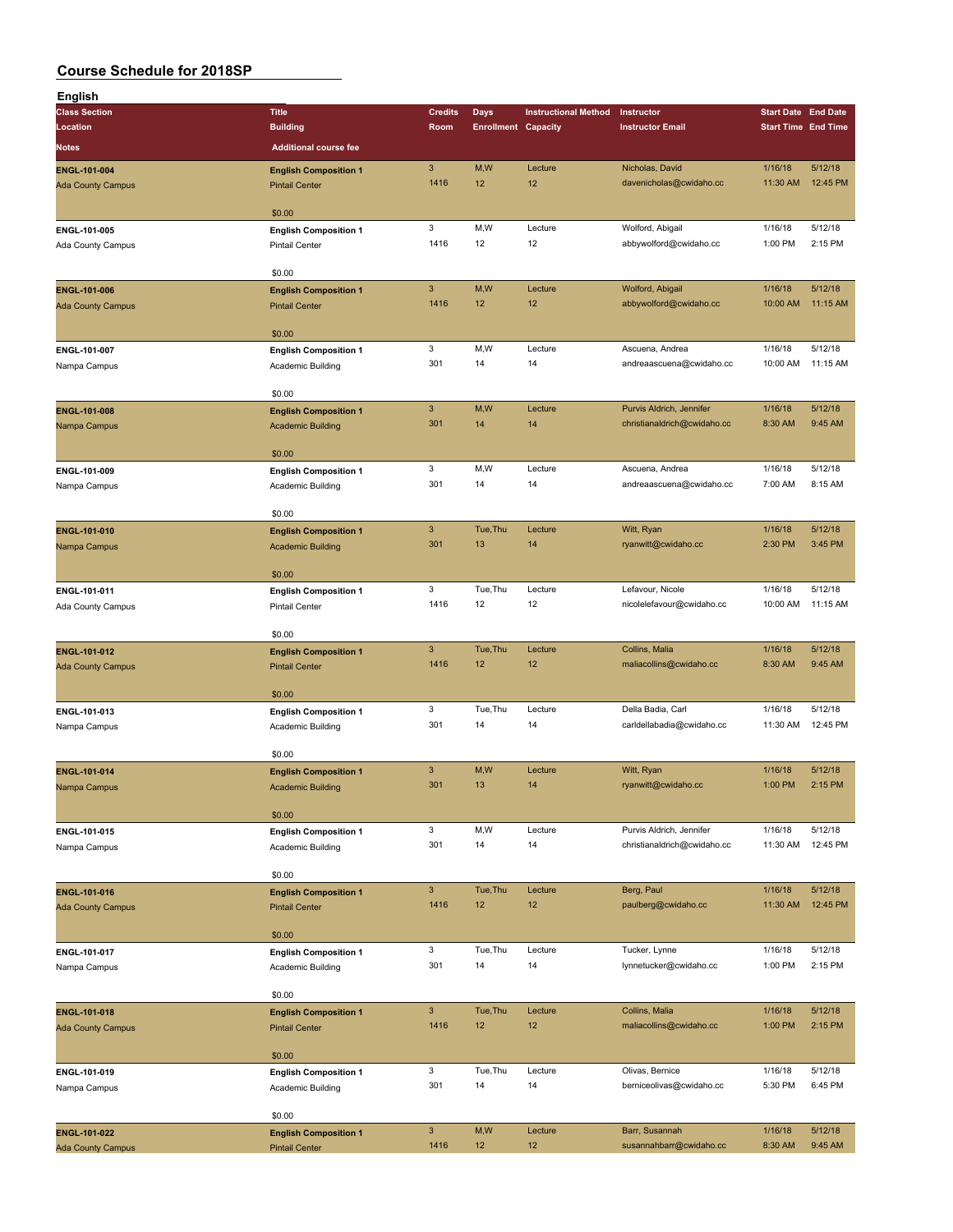| English                                  |                                        |                |                            |                             |                              |         |                            |
|------------------------------------------|----------------------------------------|----------------|----------------------------|-----------------------------|------------------------------|---------|----------------------------|
| <b>Class Section</b>                     | <b>Title</b>                           | <b>Credits</b> | <b>Days</b>                | <b>Instructional Method</b> | Instructor                   |         | <b>Start Date End Date</b> |
| Location                                 | <b>Building</b>                        | Room           | <b>Enrollment Capacity</b> |                             | <b>Instructor Email</b>      |         | <b>Start Time End Time</b> |
| <b>Notes</b>                             | <b>Additional course fee</b>           |                |                            |                             |                              |         |                            |
|                                          |                                        |                |                            |                             |                              |         |                            |
|                                          | \$0.00                                 |                |                            |                             |                              |         |                            |
| ENGL-101-023W                            |                                        | 3              |                            | On-Line                     | Feeley, Melanie              | 1/16/18 | 5/12/18                    |
| Online                                   | <b>English Composition 1</b><br>Online | ONL            | 26                         | 26                          | melaniefeeley@cwidaho.cc     |         |                            |
|                                          |                                        |                |                            |                             |                              |         |                            |
| Online course fee: \$30                  | \$30.00                                |                |                            |                             |                              |         |                            |
| <b>ENGL-101-024W</b>                     | <b>English Composition 1</b>           | $\overline{3}$ |                            | On-Line                     | Witt, Ryan                   | 1/16/18 | 5/12/18                    |
| Online                                   | Online                                 | <b>ONL</b>     | 26                         | 26                          | ryanwitt@cwidaho.cc          |         |                            |
|                                          |                                        |                |                            |                             |                              |         |                            |
| Online course fee: \$30                  | \$30.00                                |                |                            |                             |                              |         |                            |
| ENGL-101-026W                            | <b>English Composition 1</b>           | 3              |                            | On-Line                     | Lowry, Jennifer              | 1/16/18 | 5/12/18                    |
| Online                                   | Online                                 | ONL            | 26                         | 26                          | jennylowry@cwidaho.cc        |         |                            |
|                                          |                                        |                |                            |                             |                              |         |                            |
| Online course fee: \$30                  | \$30.00                                |                |                            |                             |                              |         |                            |
| <b>ENGL-101-027W</b>                     | <b>English Composition 1</b>           | $\mathbf{3}$   |                            | On-Line                     | Roehr, Elizabeth             | 1/16/18 | 5/12/18                    |
| Online                                   | Online                                 | <b>ONL</b>     | 26                         | 26                          | tinaroehr@cwidaho.cc         |         |                            |
|                                          |                                        |                |                            |                             |                              |         |                            |
| Online course fee: \$30                  | \$30.00                                |                |                            |                             |                              |         |                            |
| ENGL-101-032                             | <b>English Composition 1</b>           | 3              | Tue, Thu                   | Lecture                     | Udall, Kathryn               | 1/16/18 | 5/12/18                    |
| Ada County Campus                        | <b>Pintail Center</b>                  | 1416           | 12                         | 12                          | kateudall@cwidaho.cc         | 7:00 AM | 8:15 AM                    |
|                                          |                                        |                |                            |                             |                              |         |                            |
|                                          | \$0.00                                 |                |                            |                             |                              |         |                            |
| <b>ENGL-101-037W</b>                     | <b>English Composition 1</b>           | $\mathbf{3}$   |                            | On-Line                     | Lowry, Jennifer              | 1/16/18 | 5/12/18                    |
| Online                                   | Online                                 | <b>ONL</b>     | 26                         | 26                          | jennylowry@cwidaho.cc        |         |                            |
|                                          |                                        |                |                            |                             |                              |         |                            |
| Online course fee: \$30                  | \$30.00                                |                |                            |                             |                              |         |                            |
| ENGL-101-038                             | <b>English Composition 1</b>           | 3              | Tue, Thu                   | Lecture                     | Fehrer, Amanda               | 1/16/18 | 5/12/18                    |
| Nampa Campus                             | Micron Education Center                | 2130           | 14                         | 14                          | amandafehrer@cwidaho.cc      | 4:00 PM | 5:15 PM                    |
|                                          | \$0.00                                 |                |                            |                             |                              |         |                            |
| ENGL-101-039W                            |                                        | $\mathbf{3}$   |                            | On-Line                     | Roehr, Elizabeth             | 1/16/18 | 5/12/18                    |
|                                          | <b>English Composition 1</b>           | <b>ONL</b>     | 26                         | 26                          | tinaroehr@cwidaho.cc         |         |                            |
| Online                                   | Online                                 |                |                            |                             |                              |         |                            |
|                                          | \$30.00                                |                |                            |                             |                              |         |                            |
| Online course fee: \$30<br>ENGL-101-046W | <b>English Composition 1</b>           | 3              |                            | On-Line                     | Roehr, Elizabeth             | 1/16/18 | 5/12/18                    |
| Online                                   | Online                                 | ONL            | 26                         | 26                          | tinaroehr@cwidaho.cc         |         |                            |
|                                          |                                        |                |                            |                             |                              |         |                            |
| Online course fee: \$30                  | \$30.00                                |                |                            |                             |                              |         |                            |
| ENGL-101-052                             | <b>English Composition 1</b>           | $\mathbf{3}$   | M,W                        | Lecture                     | Michas, Christopher          | 1/16/18 | 5/12/18                    |
| <b>Ada County Campus</b>                 | <b>Pintail Center</b>                  | 1416           | 12                         | 12                          | christophermichas@cwidaho.cc | 7:00 PM | 8:15 PM                    |
|                                          |                                        |                |                            |                             |                              |         |                            |
|                                          | \$0.00                                 |                |                            |                             |                              |         |                            |
| ENGL-101-053                             | <b>English Composition 1</b>           | 3              | M,W                        | Lecture                     | Della Badia, Carl            | 1/16/18 | 5/12/18                    |
| Nampa Campus                             | Academic Building                      | 301            | 14                         | 14                          | carldellabadia@cwidaho.cc    | 2:30 PM | 3:45 PM                    |
|                                          |                                        |                |                            |                             |                              |         |                            |
|                                          | \$0.00                                 |                |                            |                             |                              |         |                            |
| ENGL-101-054                             | <b>English Composition 1</b>           | $\mathbf{3}$   | M,W                        | Lecture                     | Fehrer, Amanda               | 1/16/18 | 5/12/18                    |
| Nampa Campus                             | <b>Academic Building</b>               | 301            | 14                         | 14                          | amandafehrer@cwidaho.cc      | 4:00 PM | 5:15 PM                    |
|                                          |                                        |                |                            |                             |                              |         |                            |
|                                          | \$0.00                                 |                |                            |                             |                              |         |                            |
| ENGL-101-057                             | <b>English Composition 1</b>           | 3              | M,W                        | Lecture                     | Nicholas, David              | 1/16/18 | 5/12/18                    |
| Ada County Campus                        | <b>Pintail Center</b>                  | 1416           | 22                         | 24                          | davenicholas@cwidaho.cc      | 2:30 PM | 3:45 PM                    |
|                                          |                                        |                |                            |                             |                              |         |                            |
|                                          | \$0.00                                 |                |                            |                             |                              |         |                            |
| ENGL-101-059                             | <b>English Composition 1</b>           | $\mathbf{3}$   | Tue, Thu                   | Lecture                     | Scripps, John                | 1/16/18 | 5/12/18                    |
| <b>Ada County Campus</b>                 | <b>Pintail Center</b>                  | 1416           | 11                         | 12                          | johnscripps@cwidaho.cc       | 2:30 PM | 3:45 PM                    |
|                                          |                                        |                |                            |                             |                              |         |                            |
|                                          | \$0.00                                 |                |                            |                             |                              |         |                            |
| ENGL-101-063                             | <b>English Composition 1</b>           | 3              | M,W                        | Lecture                     | Berg, Paul                   | 1/16/18 | 5/12/18                    |
| Nampa Campus                             | Academic Building                      | 301            | 19                         | 26                          | paulberg@cwidaho.cc          | 5:30 PM | 6:45 PM                    |
|                                          |                                        |                |                            |                             |                              |         |                            |
|                                          | \$0.00                                 |                |                            |                             |                              |         |                            |
| ENGL-101-066                             | <b>English Composition 1</b>           | $\mathbf{3}$   | Tue, Thu                   | Lecture                     | Scripps, John                | 1/16/18 | 5/12/18                    |
| <b>Ada County Campus</b>                 | <b>Pintail Center</b>                  | 1416           | 12                         | 12                          | johnscripps@cwidaho.cc       | 5:30 PM | 6:45 PM                    |
|                                          |                                        |                |                            |                             |                              |         |                            |
|                                          | \$0.00                                 |                |                            |                             |                              |         |                            |
| ENGL-101-068                             | <b>English Composition 1</b>           | 3              | Tue, Thu                   | Lecture                     | Lefavour, Nicole             | 1/16/18 | 5/12/18                    |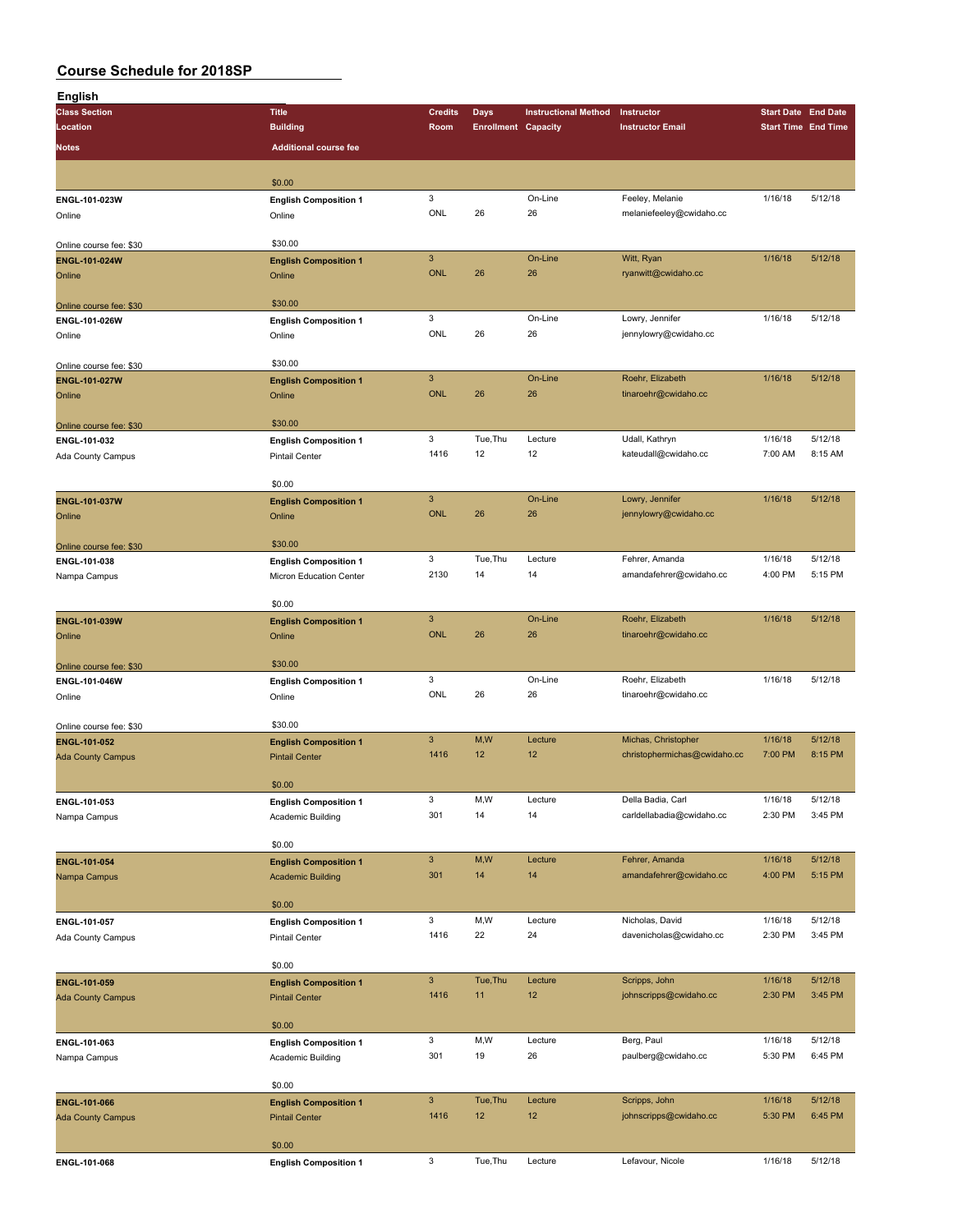| English                                                                      |                                                   |                           |                            |                             |                             |                            |          |
|------------------------------------------------------------------------------|---------------------------------------------------|---------------------------|----------------------------|-----------------------------|-----------------------------|----------------------------|----------|
| <b>Class Section</b>                                                         | <b>Title</b>                                      | <b>Credits</b>            | Days                       | <b>Instructional Method</b> | Instructor                  | <b>Start Date End Date</b> |          |
| Location                                                                     | <b>Building</b>                                   | Room                      | <b>Enrollment Capacity</b> |                             | <b>Instructor Email</b>     | <b>Start Time End Time</b> |          |
| Notes                                                                        | <b>Additional course fee</b>                      |                           |                            |                             |                             |                            |          |
|                                                                              |                                                   |                           |                            |                             |                             |                            |          |
| Ada County Campus                                                            | <b>Pintail Center</b>                             | 1416                      | 12                         | 24                          | nicolelefavour@cwidaho.cc   | 4:00 PM                    | 5:15 PM  |
|                                                                              | \$0.00                                            |                           |                            |                             |                             |                            |          |
|                                                                              |                                                   | $\ensuremath{\mathsf{3}}$ | Tue                        | Lecture                     | Terry, Michael              | 1/16/18                    | 5/12/18  |
| ENGL-101-900                                                                 | <b>English Composition 1</b>                      | 128B                      | 6                          | 15                          |                             | 6:00 PM                    | 8:45 PM  |
| <b>Community Locations</b><br>Micron Technology in Boise. Security clearance | Micron Technology - BOISE                         |                           |                            |                             | michaelterry@cwidaho.cc     |                            |          |
| req'd. Contact Paula Smith                                                   |                                                   |                           |                            |                             |                             |                            |          |
| (paulasmith@micron.com)                                                      | \$0.00                                            |                           |                            |                             |                             |                            |          |
| ENGL-101P-001                                                                | <b>English Composition 1</b>                      | 3                         | Tue, Thu                   | Lecture                     | Ayala, Daniel               | 1/16/18                    | 5/12/18  |
| Nampa Campus                                                                 | Academic Building                                 | 301                       | 11                         | 12                          | danielayala2@cwidaho.cc     | 8:30 AM                    | 9:45 AM  |
|                                                                              |                                                   |                           |                            |                             |                             |                            |          |
|                                                                              | \$0.00                                            |                           |                            |                             |                             |                            |          |
| ENGL-101P-002                                                                | <b>English Composition 1</b>                      | $\ensuremath{\mathsf{3}}$ | Tue, Thu                   | Lecture                     | Tucker, Lynne               | 1/16/18                    | 5/12/18  |
| Nampa Campus                                                                 | <b>Academic Building</b>                          | 301                       | 11                         | 12                          | lynnetucker@cwidaho.cc      | 10:00 AM                   | 11:15 AM |
|                                                                              |                                                   |                           |                            |                             |                             |                            |          |
|                                                                              | \$0.00                                            |                           |                            |                             |                             |                            |          |
| ENGL-101P-004                                                                | <b>English Composition 1</b>                      | 3                         | M,W                        | Lecture                     | Nicholas, David             | 1/16/18                    | 5/12/18  |
| Ada County Campus                                                            | <b>Pintail Center</b>                             | 1416                      | 12                         | 12                          | davenicholas@cwidaho.cc     | 11:30 AM                   | 12:45 PM |
|                                                                              | \$0.00                                            |                           |                            |                             |                             |                            |          |
|                                                                              |                                                   | $\mathbf{3}$              |                            | Lecture                     |                             | 1/16/18                    | 5/12/18  |
| <b>ENGL-101P-005</b>                                                         | <b>English Composition 1</b>                      | 1416                      | M, W<br>12                 | 12                          | Wolford, Abigail            |                            | 2:15 PM  |
| <b>Ada County Campus</b>                                                     | <b>Pintail Center</b>                             |                           |                            |                             | abbywolford@cwidaho.cc      | 1:00 PM                    |          |
|                                                                              | \$0.00                                            |                           |                            |                             |                             |                            |          |
|                                                                              |                                                   | 3                         | M, W                       | Lecture                     |                             | 1/16/18                    | 5/12/18  |
| ENGL-101P-006                                                                | <b>English Composition 1</b>                      | 1416                      | 12                         | 12                          | Wolford, Abigail            |                            | 11:15 AM |
| Ada County Campus                                                            | <b>Pintail Center</b>                             |                           |                            |                             | abbywolford@cwidaho.cc      | 10:00 AM                   |          |
|                                                                              | \$0.00                                            |                           |                            |                             |                             |                            |          |
|                                                                              |                                                   | $\mathbf{3}$              | M,W                        | Lecture                     | Ascuena, Andrea             | 1/16/18                    | 5/12/18  |
| <b>ENGL-101P-007</b>                                                         | <b>English Composition 1</b>                      | 301                       | 12                         | 12                          | andreaascuena@cwidaho.cc    | 10:00 AM                   | 11:15 AM |
| Nampa Campus                                                                 | <b>Academic Building</b>                          |                           |                            |                             |                             |                            |          |
|                                                                              | \$0.00                                            |                           |                            |                             |                             |                            |          |
| ENGL-101P-008                                                                |                                                   | 3                         | M, W                       | Lecture                     | Purvis Aldrich, Jennifer    | 1/16/18                    | 5/12/18  |
|                                                                              | <b>English Composition 1</b><br>Academic Building | 301                       | 12                         | 12                          | christianaldrich@cwidaho.cc | 8:30 AM                    | 9:45 AM  |
| Nampa Campus                                                                 |                                                   |                           |                            |                             |                             |                            |          |
|                                                                              | \$0.00                                            |                           |                            |                             |                             |                            |          |
| ENGL-101P-009                                                                | <b>English Composition 1</b>                      | $\mathbf{3}$              | M,W                        | Lecture                     | Ascuena, Andrea             | 1/16/18                    | 5/12/18  |
| Nampa Campus                                                                 | <b>Academic Building</b>                          | 301                       | 12                         | 12                          | andreaascuena@cwidaho.cc    | 7:00 AM                    | 8:15 AM  |
|                                                                              |                                                   |                           |                            |                             |                             |                            |          |
|                                                                              | \$0.00                                            |                           |                            |                             |                             |                            |          |
| ENGL-101P-010                                                                | <b>English Composition 1</b>                      | $\mathbf 3$               | Tue, Thu                   | Lecture                     | Witt, Ryan                  | 1/16/18                    | 5/12/18  |
| Nampa Campus                                                                 | Academic Building                                 | 301                       | 12                         | 12                          | ryanwitt@cwidaho.cc         | 2:30 PM                    | 3:45 PM  |
|                                                                              |                                                   |                           |                            |                             |                             |                            |          |
|                                                                              | \$0.00                                            |                           |                            |                             |                             |                            |          |
| ENGL-101P-011                                                                | <b>English Composition 1</b>                      | $\ensuremath{\mathsf{3}}$ | Tue, Thu                   | Lecture                     | Lefavour, Nicole            | 1/16/18                    | 5/12/18  |
| <b>Ada County Campus</b>                                                     | <b>Pintail Center</b>                             | 1416                      | 12                         | 12                          | nicolelefavour@cwidaho.cc   | 10:00 AM                   | 11:15 AM |
|                                                                              |                                                   |                           |                            |                             |                             |                            |          |
|                                                                              | \$0.00                                            |                           |                            |                             |                             |                            |          |
| ENGL-101P-012                                                                | <b>English Composition 1</b>                      | $\mathsf 3$               | Tue, Thu                   | Lecture                     | Collins, Malia              | 1/16/18                    | 5/12/18  |
| Ada County Campus                                                            | Pintail Center                                    | 1416                      | 11                         | 12                          | maliacollins@cwidaho.cc     | 8:30 AM                    | 9:45 AM  |
|                                                                              |                                                   |                           |                            |                             |                             |                            |          |
|                                                                              | \$0.00                                            |                           |                            |                             |                             |                            |          |
| ENGL-101P-013                                                                | <b>English Composition 1</b>                      | $\mathbf{3}$              | Tue, Thu                   | Lecture                     | Della Badia, Carl           | 1/16/18                    | 5/12/18  |
| Nampa Campus                                                                 | <b>Academic Building</b>                          | 301                       | 10                         | 12                          | carldellabadia@cwidaho.cc   | 11:30 AM                   | 12:45 PM |
|                                                                              |                                                   |                           |                            |                             |                             |                            |          |
|                                                                              | \$0.00                                            |                           |                            |                             |                             |                            |          |
| ENGL-101P-014                                                                | <b>English Composition 1</b>                      | 3                         | M,W                        | Lecture                     | Witt, Ryan                  | 1/16/18                    | 5/12/18  |
| Nampa Campus                                                                 | Academic Building                                 | 301                       | 12                         | 12                          | ryanwitt@cwidaho.cc         | 1:00 PM                    | 2:15 PM  |
|                                                                              |                                                   |                           |                            |                             |                             |                            |          |
|                                                                              | \$0.00                                            |                           |                            |                             |                             |                            |          |
| ENGL-101P-015                                                                | <b>English Composition 1</b>                      | $\ensuremath{\mathsf{3}}$ | M,W                        | Lecture                     | Purvis Aldrich, Jennifer    | 1/16/18                    | 5/12/18  |
| Nampa Campus                                                                 | <b>Academic Building</b>                          | 301                       | 8                          | 12                          | christianaldrich@cwidaho.cc | 11:30 AM                   | 12:45 PM |
|                                                                              |                                                   |                           |                            |                             |                             |                            |          |
|                                                                              | \$0.00                                            |                           |                            |                             |                             |                            |          |
| ENGL-101P-016                                                                | <b>English Composition 1</b>                      | 3                         | Tue, Thu                   | Lecture                     | Berg, Paul                  | 1/16/18                    | 5/12/18  |
| Ada County Campus                                                            | Pintail Center                                    | 1416                      | 9                          | 12                          | paulberg@cwidaho.cc         | 11:30 AM                   | 12:45 PM |
|                                                                              |                                                   |                           |                            |                             |                             |                            |          |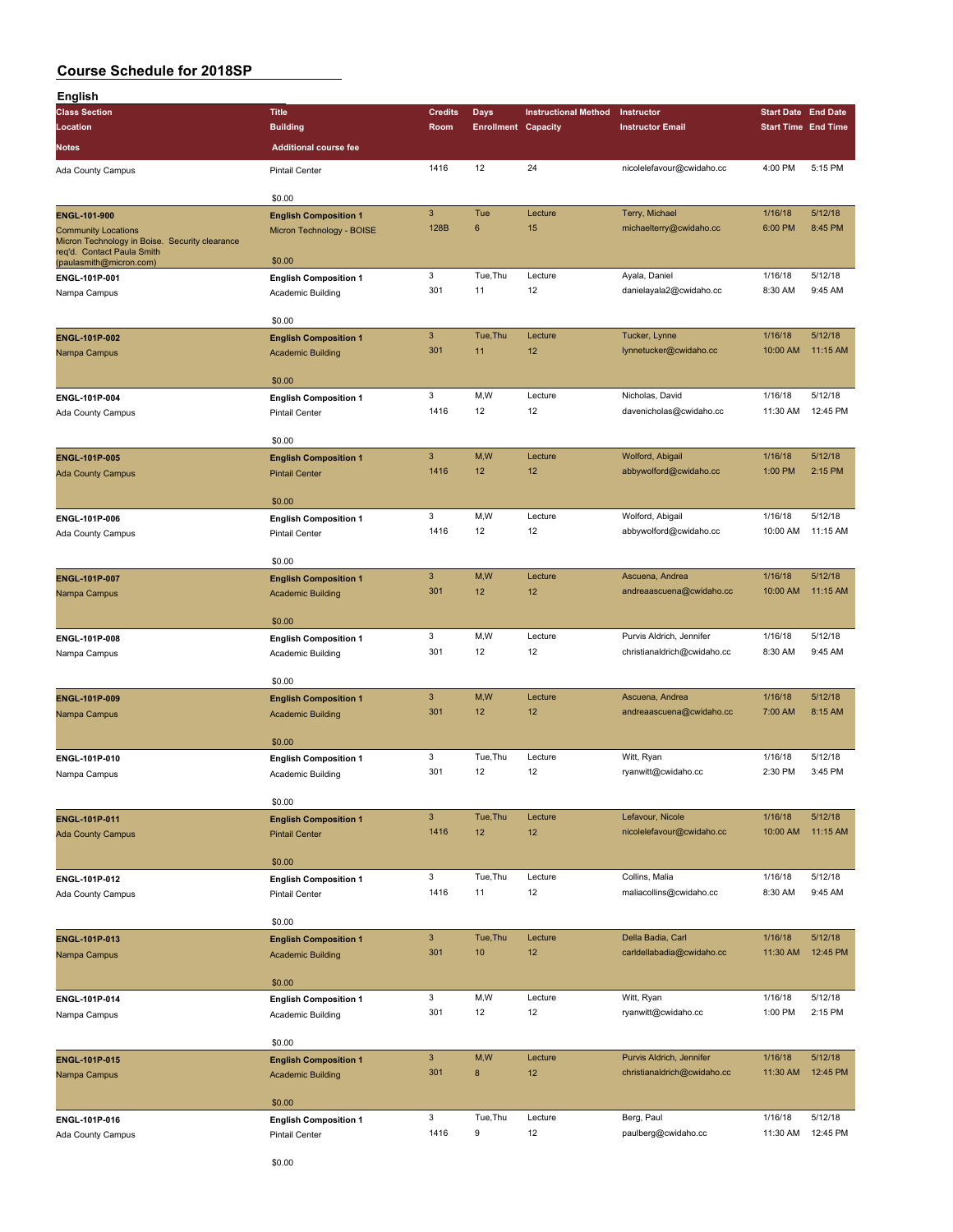| English                                                             |                              |                           |                            |                             |                              |                            |          |
|---------------------------------------------------------------------|------------------------------|---------------------------|----------------------------|-----------------------------|------------------------------|----------------------------|----------|
| <b>Class Section</b>                                                | <b>Title</b>                 | <b>Credits</b>            | Days                       | <b>Instructional Method</b> | Instructor                   | <b>Start Date End Date</b> |          |
| Location                                                            | <b>Building</b>              | Room                      | <b>Enrollment Capacity</b> |                             | <b>Instructor Email</b>      | <b>Start Time End Time</b> |          |
| Notes                                                               | <b>Additional course fee</b> |                           |                            |                             |                              |                            |          |
|                                                                     |                              |                           |                            |                             |                              |                            |          |
| ENGL-101P-017                                                       | <b>English Composition 1</b> | $\ensuremath{\mathsf{3}}$ | Tue, Thu                   | Lecture                     | Tucker, Lynne                | 1/16/18                    | 5/12/18  |
| Nampa Campus                                                        | <b>Academic Building</b>     | 301                       | 6                          | 12                          | lynnetucker@cwidaho.cc       | 1:00 PM                    | 2:15 PM  |
|                                                                     |                              |                           |                            |                             |                              |                            |          |
|                                                                     | \$0.00                       |                           |                            |                             |                              |                            |          |
| ENGL-101P-018                                                       | <b>English Composition 1</b> | 3                         | Tue, Thu                   | Lecture                     | Collins, Malia               | 1/16/18                    | 5/12/18  |
| Ada County Campus                                                   | <b>Pintail Center</b>        | 1416                      | 6                          | 12                          | maliacollins@cwidaho.cc      | 1:00 PM                    | 2:15 PM  |
|                                                                     |                              |                           |                            |                             |                              |                            |          |
|                                                                     | \$0.00                       |                           |                            |                             |                              |                            |          |
| ENGL-101P-019                                                       | <b>English Composition 1</b> | $\mathbf{3}$              | Tue, Thu                   | Lecture                     | Olivas, Bernice              | 1/16/18                    | 5/12/18  |
| Nampa Campus                                                        | <b>Academic Building</b>     | 301                       | 12                         | 12                          | berniceolivas@cwidaho.cc     | 5:30 PM                    | 6:45 PM  |
|                                                                     |                              |                           |                            |                             |                              |                            |          |
|                                                                     | \$0.00                       |                           |                            |                             |                              |                            |          |
| ENGL-101P-022                                                       | <b>English Composition 1</b> | 3                         | M,W                        | Lecture                     | Barr, Susannah               | 1/16/18                    | 5/12/18  |
| Ada County Campus                                                   | <b>Pintail Center</b>        | 1416                      | 12                         | 12                          | susannahbarr@cwidaho.cc      | 8:30 AM                    | 9:45 AM  |
|                                                                     |                              |                           |                            |                             |                              |                            |          |
|                                                                     | \$0.00                       |                           |                            |                             |                              |                            |          |
| ENGL-101P-032                                                       | <b>English Composition 1</b> | $\mathbf{3}$              | Tue, Thu                   | Lecture                     | Udall, Kathryn               | 1/16/18                    | 5/12/18  |
| <b>Ada County Campus</b>                                            | <b>Pintail Center</b>        | 1416                      | 3                          | 12                          | kateudall@cwidaho.cc         | 7:00 AM                    | 8:15 AM  |
|                                                                     |                              |                           |                            |                             |                              |                            |          |
|                                                                     | \$0.00                       |                           |                            |                             |                              |                            |          |
| ENGL-101P-038                                                       | <b>English Composition 1</b> | 3                         | Tue, Thu                   | Lecture                     | Fehrer, Amanda               | 1/16/18                    | 5/12/18  |
| Nampa Campus                                                        | Micron Education Center      | 2130                      | $\overline{7}$             | 12                          | amandafehrer@cwidaho.cc      | 4:00 PM                    | 5:15 PM  |
|                                                                     |                              |                           |                            |                             |                              |                            |          |
|                                                                     | \$0.00                       |                           |                            |                             |                              |                            |          |
| <b>ENGL-101P-052</b>                                                | <b>English Composition 1</b> | $\mathbf{3}$              | M,W                        | Lecture                     | Michas, Christopher          | 1/16/18                    | 5/12/18  |
| <b>Ada County Campus</b>                                            | <b>Pintail Center</b>        | 1416                      | 12                         | 12                          | christophermichas@cwidaho.cc | 7:00 PM                    | 8:15 PM  |
|                                                                     |                              |                           |                            |                             |                              |                            |          |
|                                                                     | \$0.00                       |                           |                            |                             |                              |                            |          |
| ENGL-101P-053                                                       | <b>English Composition 1</b> | 3                         | M,W                        | Lecture                     | Della Badia, Carl            | 1/16/18                    | 5/12/18  |
| Nampa Campus                                                        | Academic Building            | 301                       | 4                          | 12                          | carldellabadia@cwidaho.cc    | 2:30 PM                    | 3:45 PM  |
|                                                                     |                              |                           |                            |                             |                              |                            |          |
|                                                                     | \$0.00                       |                           |                            |                             |                              |                            |          |
| <b>ENGL-101P-054</b>                                                | <b>English Composition 1</b> | $\mathsf 3$               | M,W                        | Lecture                     | Fehrer, Amanda               | 1/16/18                    | 5/12/18  |
| Nampa Campus                                                        | <b>Academic Building</b>     | 301                       | $\bf 6$                    | 12                          | amandafehrer@cwidaho.cc      | 4:00 PM                    | 5:15 PM  |
|                                                                     |                              |                           |                            |                             |                              |                            |          |
|                                                                     | \$0.00                       |                           |                            |                             |                              |                            |          |
| ENGL-101P-059                                                       | <b>English Composition 1</b> | 3                         | Tue, Thu                   | Lecture                     | Scripps, John                | 1/16/18                    | 5/12/18  |
| Ada County Campus                                                   | <b>Pintail Center</b>        | 1416                      | $\overline{7}$             | 12                          | johnscripps@cwidaho.cc       | 2:30 PM                    | 3:45 PM  |
|                                                                     |                              |                           |                            |                             |                              |                            |          |
|                                                                     | \$0.00                       |                           |                            |                             |                              |                            |          |
| <b>ENGL-101P-066</b>                                                | <b>English Composition 1</b> | $\mathbf{3}$              | Tue, Thu                   | Lecture                     | Scripps, John                | 1/16/18                    | 5/12/18  |
| <b>Ada County Campus</b>                                            | <b>Pintail Center</b>        | 1416                      | 12                         | 12                          | johnscripps@cwidaho.cc       | 5:30 PM                    | 6:45 PM  |
|                                                                     |                              |                           |                            |                             |                              |                            |          |
|                                                                     | \$0.00                       |                           |                            |                             |                              |                            |          |
| ENGL-102-001                                                        | <b>English Composition 2</b> | 3                         | Tue, Thu                   | Lecture                     | Heald, Denise                | 1/16/18                    | 5/12/18  |
| Nampa Campus                                                        | Aspen Classroom Building     | 101                       | 25                         | 26                          | deniseheald@cwidaho.cc       | 8:30 AM                    | 9:45 AM  |
|                                                                     |                              |                           |                            |                             |                              |                            |          |
|                                                                     | \$0.00                       |                           |                            |                             |                              |                            |          |
| <b>ENGL-102-002H</b>                                                | <b>English Composition 2</b> | $\mathbf{3}$              | Thu                        | <b>Hybrid</b>               | Palmer, Cynthia              | 1/16/18                    | 5/12/18  |
| Nampa Campus                                                        | <b>Academic Building</b>     | 201                       | 25                         | 26                          | joypalmer@cwidaho.cc         | 10:00 AM                   | 11:15 AM |
|                                                                     |                              |                           |                            |                             |                              |                            |          |
| Hybrid course - has an online component; Hybrid<br>course fee: \$15 | \$15.00                      |                           |                            |                             |                              |                            |          |
| ENGL-102-003H                                                       | <b>English Composition 2</b> | 3                         | M                          | Hybrid                      | Scott, David                 | 1/16/18                    | 5/12/18  |
| Nampa Campus                                                        | Academic Building            | 102E                      | 26                         | 26                          | davidscott@cwidaho.cc        | 2:30 PM                    | 3:45 PM  |
|                                                                     |                              |                           |                            |                             |                              |                            |          |
| Hybrid course - has an online component; Hybrid                     | \$15.00                      |                           |                            |                             |                              |                            |          |
| course fee: \$15<br>ENGL-102-004                                    | <b>English Composition 2</b> | $\mathbf{3}$              | Tue, Thu                   | Lecture                     | Wood, Jonathan               | 1/16/18                    | 5/12/18  |
|                                                                     |                              | 1208                      | 26                         | 26                          | jonwood@cwidaho.cc           | 4:00 PM                    | 5:15 PM  |
| <b>Ada County Campus</b>                                            | <b>Pintail Center</b>        |                           |                            |                             |                              |                            |          |
|                                                                     | \$0.00                       |                           |                            |                             |                              |                            |          |
|                                                                     |                              | 3                         | Tue                        |                             |                              | 1/16/18                    | 5/12/18  |
| ENGL-102-005H                                                       | <b>English Composition 2</b> | 201                       | 26                         | Hybrid                      | Kyle, Catherine              |                            |          |
| Nampa Campus                                                        | Academic Building            |                           |                            | 26                          | catherinekyle@cwidaho.cc     | 10:00 AM                   | 11:15 AM |
| Hybrid course - has an online component; Hybrid                     | \$15.00                      |                           |                            |                             |                              |                            |          |
| course fee: \$15                                                    |                              |                           |                            |                             |                              |                            | 5/12/18  |
| ENGL-102-006                                                        | <b>English Composition 2</b> | $\mathbf{3}$              | M,W                        | Lecture                     | Udall, Kathryn               | 1/16/18                    |          |
| <b>Ada County Campus</b>                                            | <b>Pintail Center</b>        | 1211                      | 23                         | 24                          | kateudall@cwidaho.cc         | 8:30 AM                    | 9:45 AM  |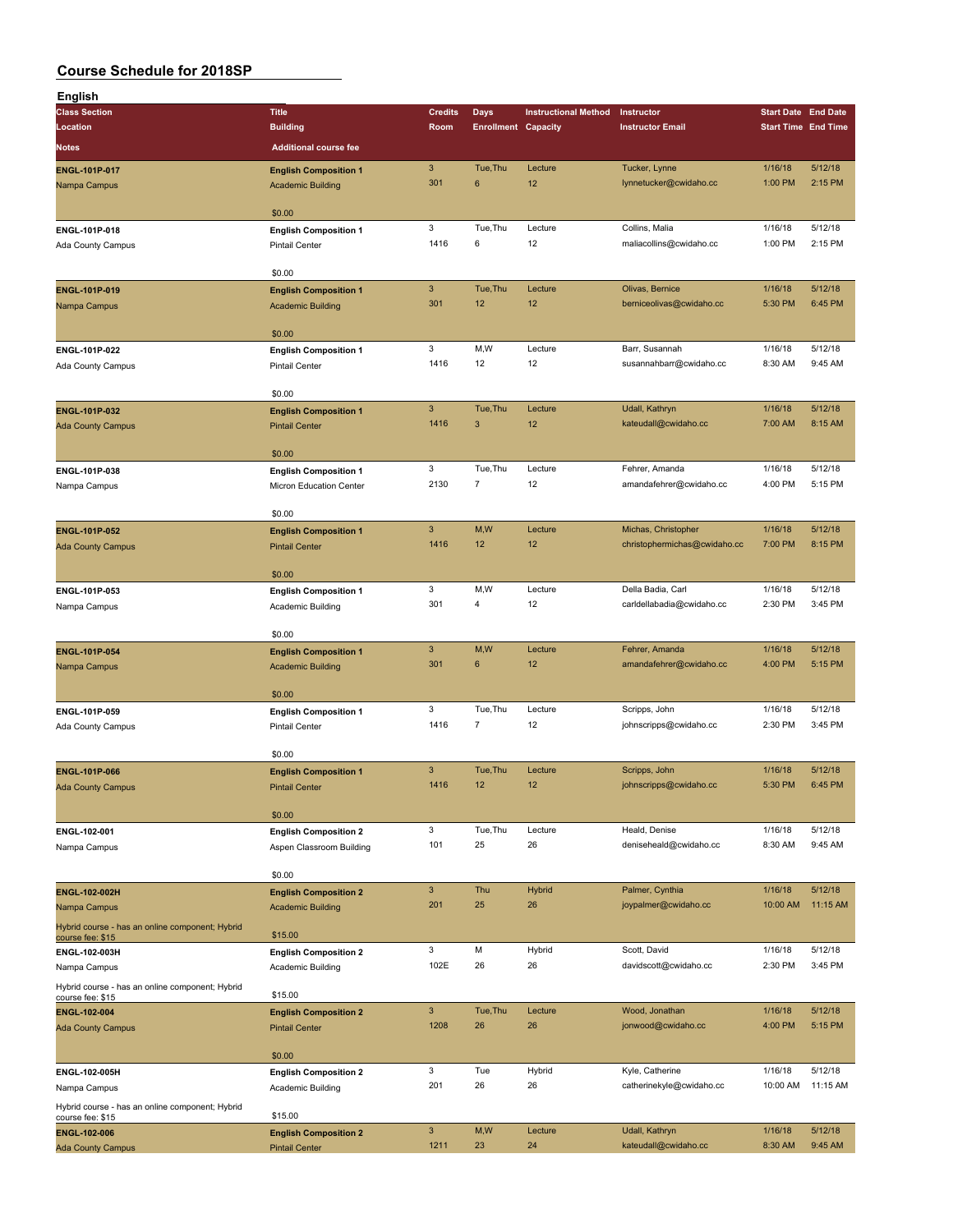| English                                         |                                        |                |                            |                             |                                            |                            |          |
|-------------------------------------------------|----------------------------------------|----------------|----------------------------|-----------------------------|--------------------------------------------|----------------------------|----------|
| <b>Class Section</b>                            | <b>Title</b>                           | <b>Credits</b> | <b>Days</b>                | <b>Instructional Method</b> | Instructor                                 | <b>Start Date End Date</b> |          |
| Location                                        | <b>Building</b>                        | Room           | <b>Enrollment Capacity</b> |                             | <b>Instructor Email</b>                    | <b>Start Time End Time</b> |          |
| Notes                                           | <b>Additional course fee</b>           |                |                            |                             |                                            |                            |          |
|                                                 |                                        |                |                            |                             |                                            |                            |          |
|                                                 | \$0.00                                 |                |                            |                             |                                            |                            |          |
| ENGL-102-007                                    | <b>English Composition 2</b>           | 3              | M,W                        | Lecture                     | Roseburg, Sandra                           | 1/16/18                    | 5/12/18  |
| Ada County Campus                               | <b>Pintail Center</b>                  | 1204           | 25                         | 26                          | sandraroseburg@cwidaho.cc                  | 5:30 PM                    | 6:45 PM  |
|                                                 | \$0.00                                 |                |                            |                             |                                            |                            |          |
| ENGL-102-008                                    | <b>English Composition 2</b>           | $\mathbf{3}$   | M                          | Lecture                     | Gross, Christian                           | 1/16/18                    | 5/12/18  |
| Nampa Campus                                    | <b>Academic Building</b>               | 218            | 21                         | 26                          | christiangross@cwidaho.cc                  | 7:00 PM                    | 9:45 PM  |
|                                                 |                                        |                |                            |                             |                                            |                            |          |
|                                                 | \$0.00                                 |                |                            |                             |                                            |                            |          |
| ENGL-102-009                                    | <b>English Composition 2</b>           | 3              | M, W                       | Lecture                     | Rippy, Sean                                | 1/16/18                    | 5/12/18  |
| Nampa Campus                                    | Aspen Classroom Building               | 106            | 26                         | 26                          | seanrippy@cwidaho.cc                       | 2:30 PM                    | 3:45 PM  |
|                                                 | \$0.00                                 |                |                            |                             |                                            |                            |          |
| ENGL-102-010                                    | <b>English Composition 2</b>           | $\mathbf{3}$   | Tue, Thu                   | Lecture                     | Fowler, Bret                               | 1/16/18                    | 5/12/18  |
| Nampa Campus                                    | <b>Academic Building</b>               | 106            | 26                         | 26                          | bretfowler@cwidaho.cc                      | 5:30 PM                    | 6:45 PM  |
|                                                 |                                        |                |                            |                             |                                            |                            |          |
|                                                 | \$0.00                                 |                |                            |                             |                                            |                            |          |
| ENGL-102-011W                                   | <b>English Composition 2</b>           | 3              |                            | On-Line                     | Newberry, Christina                        | 1/16/18                    | 5/12/18  |
| Online                                          | Online                                 | ONL            | 26                         | 26                          | meagannewberry@cwidaho.cc                  |                            |          |
| Online course fee: \$30                         | \$30.00                                |                |                            |                             |                                            |                            |          |
| ENGL-102-012W                                   | <b>English Composition 2</b>           | $\mathsf 3$    |                            | On-Line                     | Feeley, Melanie                            | 1/16/18                    | 5/12/18  |
| Online                                          | Online                                 | <b>ONL</b>     | 26                         | 26                          | melaniefeeley@cwidaho.cc                   |                            |          |
|                                                 |                                        |                |                            |                             |                                            |                            |          |
| Online course fee: \$30                         | \$30.00                                |                |                            |                             |                                            |                            |          |
| ENGL-102-013W                                   | <b>English Composition 2</b>           | 3<br>ONL       | 25                         | On-Line                     | Tucker, Lynne                              | 1/16/18                    | 5/12/18  |
| Online                                          | Online                                 |                |                            | 26                          | lynnetucker@cwidaho.cc                     |                            |          |
| Online course fee: \$30                         | \$30.00                                |                |                            |                             |                                            |                            |          |
| ENGL-102-014W                                   | <b>English Composition 2</b>           | $\mathbf{3}$   |                            | On-Line                     | Wolford, Abigail                           | 1/16/18                    | 5/12/18  |
| Online                                          | Online                                 | <b>ONL</b>     | 26                         | 26                          | abbywolford@cwidaho.cc                     |                            |          |
|                                                 |                                        |                |                            |                             |                                            |                            |          |
| Online course fee: \$30                         | \$30.00                                |                |                            |                             |                                            |                            |          |
| ENGL-102-015W                                   | <b>English Composition 2</b>           | 3<br>ONL       | 25                         | On-Line<br>26               | Hughes, Stewart<br>collinhughes@cwidaho.cc | 1/16/18                    | 5/12/18  |
| Online                                          | Online                                 |                |                            |                             |                                            |                            |          |
| Online course fee: \$30                         | \$30.00                                |                |                            |                             |                                            |                            |          |
| ENGL-102-017H                                   | <b>English Composition 2</b>           | $\mathbf{3}$   | Tue                        | <b>Hybrid</b>               | Long, Elizabeth                            | 1/16/18                    | 5/12/18  |
| <b>Ada County Campus</b>                        | <b>Pintail Center</b>                  | 1320           | 26                         | 26                          | lizalong@cwidaho.cc                        | 10:00 AM                   | 11:15 AM |
| Hybrid course - has an online component; Hybrid |                                        |                |                            |                             |                                            |                            |          |
| course fee: \$15                                | \$15.00                                | 3              |                            | On-Line                     | Samuelson, Richard                         | 1/16/18                    | 5/12/18  |
| ENGL-102-018W                                   | <b>English Composition 2</b>           |                |                            |                             | RichardSamuelson@cwidaho.c                 |                            |          |
| Online                                          | Online                                 | ONL            | 26                         | 26                          | с                                          |                            |          |
|                                                 |                                        |                |                            |                             |                                            |                            |          |
| Online course fee: \$30                         | \$30.00                                | $\mathbf{3}$   |                            | On-Line                     | Hughes, Stewart                            | 1/16/18                    | 5/12/18  |
| ENGL-102-020W<br>Online                         | <b>English Composition 2</b><br>Online | <b>ONL</b>     | 26                         | 26                          | collinhughes@cwidaho.cc                    |                            |          |
|                                                 |                                        |                |                            |                             |                                            |                            |          |
| Online course fee: \$30                         | \$30.00                                |                |                            |                             |                                            |                            |          |
| ENGL-102-021                                    | <b>English Composition 2</b>           | 3              | F                          | Lecture                     | King, Allison                              | 1/16/18                    | 5/12/18  |
| Nampa Campus                                    | Academic Building                      | 303            | 26                         | 26                          | allisonking@cwidaho.cc                     | 11:00 AM                   | 1:45 PM  |
|                                                 |                                        |                |                            |                             |                                            |                            |          |
| ENGL-102-022W                                   | \$0.00                                 | $\mathbf{3}$   |                            | On-Line                     | Hughes, Stewart                            | 1/16/18                    | 5/12/18  |
| Online                                          | <b>English Composition 2</b><br>Online | <b>ONL</b>     | 26                         | 26                          | collinhughes@cwidaho.cc                    |                            |          |
|                                                 |                                        |                |                            |                             |                                            |                            |          |
| Online course fee: \$30                         | \$30.00                                |                |                            |                             |                                            |                            |          |
| ENGL-102-024W                                   | <b>English Composition 2</b>           | 3              |                            | On-Line                     | Feeley, Melanie                            | 1/16/18                    | 5/12/18  |
| Online                                          | Online                                 | ONL            | 26                         | 26                          | melaniefeeley@cwidaho.cc                   |                            |          |
|                                                 |                                        |                |                            |                             |                                            |                            |          |
| Online course fee: \$30                         | \$30.00                                | $\mathbf{3}$   |                            | On-Line                     | Udall, Kathryn                             | 1/16/18                    | 5/12/18  |
| <b>ENGL-102-025W</b><br>Online                  | <b>English Composition 2</b><br>Online | <b>ONL</b>     | 26                         | 26                          | kateudall@cwidaho.cc                       |                            |          |
|                                                 |                                        |                |                            |                             |                                            |                            |          |
| Online course fee: \$30                         | \$30.00                                |                |                            |                             |                                            |                            |          |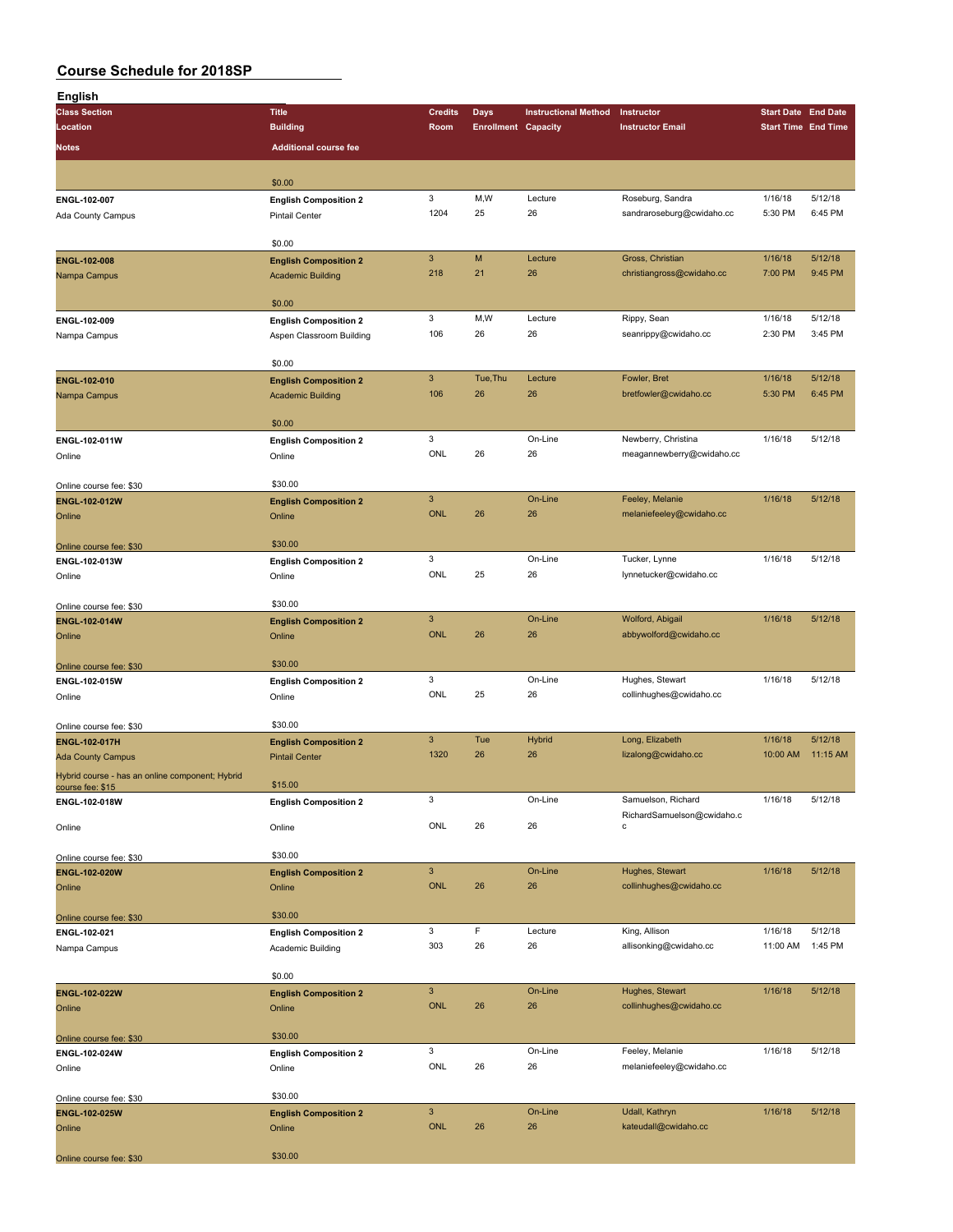| <b>English</b>                                                      |                                 |                           |                            |                             |                              |                            |          |
|---------------------------------------------------------------------|---------------------------------|---------------------------|----------------------------|-----------------------------|------------------------------|----------------------------|----------|
| <b>Class Section</b>                                                | <b>Title</b>                    | <b>Credits</b>            | Days                       | <b>Instructional Method</b> | Instructor                   | <b>Start Date End Date</b> |          |
| Location                                                            | <b>Building</b>                 | Room                      | <b>Enrollment Capacity</b> |                             | <b>Instructor Email</b>      | <b>Start Time End Time</b> |          |
|                                                                     | <b>Additional course fee</b>    |                           |                            |                             |                              |                            |          |
| Notes                                                               |                                 |                           |                            |                             |                              |                            |          |
| ENGL-102-026                                                        | <b>English Composition 2</b>    | 3                         | M,W                        | Lecture                     | Michas, Christopher          | 1/16/18                    | 5/12/18  |
| Nampa Campus                                                        | Academic Building               | 105                       | 25                         | 26                          | christophermichas@cwidaho.cc | 11:30 AM                   | 12:45 PM |
|                                                                     |                                 |                           |                            |                             |                              |                            |          |
|                                                                     | \$0.00                          |                           |                            |                             |                              |                            |          |
| ENGL-102-027                                                        | <b>English Composition 2</b>    | $\ensuremath{\mathsf{3}}$ | <b>SAT</b>                 | Lecture                     | Terry, Michael               | 1/16/18                    | 5/12/18  |
| <b>Ada County Campus</b>                                            | <b>Pintail Center</b>           | 1320                      | 26                         | 26                          | michaelterry@cwidaho.cc      | 11:00 AM                   | 1:45 PM  |
|                                                                     |                                 |                           |                            |                             |                              |                            |          |
|                                                                     | \$0.00                          |                           |                            |                             |                              |                            |          |
|                                                                     |                                 | 3                         | F                          | Lecture                     | Watson, Jaren                | 1/16/18                    | 5/12/18  |
| ENGL-102-028                                                        | <b>English Composition 2</b>    |                           |                            |                             |                              |                            |          |
| Ada County Campus                                                   | <b>Pintail Center</b>           | 1302                      | 23                         | 26                          | jarenwatson@cwidaho.cc       | 8:00 AM                    | 10:45 AM |
|                                                                     |                                 |                           |                            |                             |                              |                            |          |
|                                                                     | \$0.00                          |                           |                            |                             |                              |                            |          |
| ENGL-102-029                                                        | <b>English Composition 2</b>    | 3                         | Tue, Thu                   | Lecture                     | Roseburg, Sandra             | 1/16/18                    | 5/12/18  |
| <b>Ada County Campus</b>                                            | <b>Mallard Place Building</b>   | 1114                      | 24                         | 24                          | sandraroseburg@cwidaho.cc    | 4:00 PM                    | 5:15 PM  |
|                                                                     |                                 |                           |                            |                             |                              |                            |          |
|                                                                     | \$0.00                          |                           |                            |                             |                              |                            |          |
| ENGL-102-030W                                                       | <b>English Composition 2</b>    | 3                         |                            | On-Line                     | Lowry, Jennifer              | 1/16/18                    | 5/12/18  |
| Online                                                              | Online                          | ONL                       | 26                         | 26                          | jennylowry@cwidaho.cc        |                            |          |
|                                                                     |                                 |                           |                            |                             |                              |                            |          |
| Online course fee: \$30                                             | \$30.00                         |                           |                            |                             |                              |                            |          |
|                                                                     |                                 | $\mathbf{3}$              | Tue, Thu                   | Lecture                     | Kyle, Catherine              | 1/16/18                    | 5/12/18  |
| ENGL-102-032                                                        | <b>English Composition 2</b>    | 218                       | 26                         | 26                          | catherinekyle@cwidaho.cc     | 4:00 PM                    | 5:15 PM  |
| Nampa Campus                                                        | <b>Academic Building</b>        |                           |                            |                             |                              |                            |          |
|                                                                     |                                 |                           |                            |                             |                              |                            |          |
|                                                                     | \$0.00                          |                           |                            |                             |                              |                            |          |
| ENGL-102-034H                                                       | <b>English Composition 2</b>    | 3                         | Tue                        | Hybrid                      | Long, Elizabeth              | 1/16/18                    | 5/12/18  |
| Ada County Campus                                                   | <b>Pintail Center</b>           | 1230                      | 22                         | 22                          | lizalong@cwidaho.cc          | 11:30 AM                   | 12:45 PM |
| Hybrid course - has an online component; Hybrid                     |                                 |                           |                            |                             |                              |                            |          |
| course fee: \$15                                                    | \$15.00                         |                           |                            |                             |                              |                            |          |
| ENGL-102-035                                                        | <b>English Composition 2</b>    | 3                         | W                          | Lecture                     | Ayala, Daniel                | 1/16/18                    | 5/12/18  |
| Nampa Campus                                                        | <b>Academic Building</b>        | 106                       | 18                         | 26                          | danielayala2@cwidaho.cc      | 7:00 PM                    | 9:45 PM  |
|                                                                     |                                 |                           |                            |                             |                              |                            |          |
|                                                                     | \$0.00                          |                           |                            |                             |                              |                            |          |
| ENGL-102-037                                                        | <b>English Composition 2</b>    | 3                         | M,W                        | Lecture                     | Rippy, Sean                  | 1/16/18                    | 5/12/18  |
| Nampa Campus                                                        | Academic Building               | 102E                      | 26                         | 26                          | seanrippy@cwidaho.cc         | 1:00 PM                    | 2:15 PM  |
|                                                                     |                                 |                           |                            |                             |                              |                            |          |
|                                                                     | \$0.00                          |                           |                            |                             |                              |                            |          |
|                                                                     |                                 | $\mathbf{3}$              | Tue, Thu                   | Lecture                     | Heald, Denise                | 1/16/18                    | 5/12/18  |
| ENGL-102-038                                                        | <b>English Composition 2</b>    | 101                       |                            |                             |                              |                            |          |
| Nampa Campus                                                        | <b>Aspen Classroom Building</b> |                           | 21                         | 26                          | deniseheald@cwidaho.cc       | 7:00 AM                    | 8:15 AM  |
|                                                                     |                                 |                           |                            |                             |                              |                            |          |
|                                                                     | \$0.00                          |                           |                            |                             |                              |                            |          |
| ENGL-102-040H                                                       | <b>English Composition 2</b>    | 3                         | Thu                        | Hybrid                      | Gladd, Joel                  | 1/16/18                    | 5/12/18  |
| Ada County Campus                                                   | Pintail Center                  | 1230                      | 16                         | 22                          | joelgladd@cwidaho.cc         | 11:30 AM                   | 12:45 PM |
| Hybrid course - has an online component; Hybrid                     |                                 |                           |                            |                             |                              |                            |          |
| course fee: \$15                                                    | \$15.00                         |                           |                            |                             |                              |                            |          |
| ENGL-102-055                                                        | <b>English Composition 2</b>    | $\mathbf{3}$              | Tue, Thu                   | Lecture                     | Wood, Jonathan               | 1/16/18                    | 5/12/18  |
| <b>Ada County Campus</b>                                            | <b>Mallard Place Building</b>   | 1114                      | 24                         | 24                          | jonwood@cwidaho.cc           | 2:30 PM                    | 3:45 PM  |
|                                                                     |                                 |                           |                            |                             |                              |                            |          |
|                                                                     | \$0.00                          |                           |                            |                             |                              |                            |          |
| ENGL-102-057                                                        | <b>English Composition 2</b>    | 3                         | Tue, Thu                   | Lecture                     | Watson, Jaren                | 1/16/18                    | 5/12/18  |
| Canyon County Center                                                | Canyon County Center            | 238                       | 20                         | 26                          | jarenwatson@cwidaho.cc       | 11:30 AM                   | 12:45 PM |
|                                                                     |                                 |                           |                            |                             |                              |                            |          |
|                                                                     | \$0.00                          |                           |                            |                             |                              |                            |          |
|                                                                     |                                 | $\mathbf{3}$              | M,W                        | Lecture                     | Berg, Amelia                 |                            | 5/12/18  |
| ENGL-102-059                                                        | <b>English Composition 2</b>    |                           |                            |                             |                              | 1/16/18                    |          |
| <b>Ada County Campus</b>                                            | <b>Pintail Center</b>           | 1302                      | 26                         | 26                          | ameliaberg@cwidaho.cc        | 10:00 AM                   | 11:15 AM |
|                                                                     |                                 |                           |                            |                             |                              |                            |          |
|                                                                     | \$0.00                          |                           |                            |                             |                              |                            |          |
| ENGL-102-064H                                                       | <b>English Composition 2</b>    | 3                         | Tue                        | Hybrid                      | Kyle, Catherine              | 1/16/18                    | 5/12/18  |
| Nampa Campus                                                        | Academic Building               | 309                       | 25                         | 26                          | catherinekyle@cwidaho.cc     | 11:30 AM                   | 12:45 PM |
| Hybrid course - has an online component; Hybrid                     |                                 |                           |                            |                             |                              |                            |          |
| course fee: \$15                                                    | \$15.00                         |                           |                            |                             |                              |                            |          |
| ENGL-102-065H                                                       | <b>English Composition 2</b>    | 3                         | Thu                        | <b>Hybrid</b>               | Gladd, Joel                  | 1/16/18                    | 5/12/18  |
| <b>Ada County Campus</b>                                            | <b>Pintail Center</b>           | 1320                      | 25                         | 26                          | joelgladd@cwidaho.cc         | 10:00 AM                   | 11:15 AM |
|                                                                     |                                 |                           |                            |                             |                              |                            |          |
| Hybrid course - has an online component; Hybrid<br>course fee: \$15 | \$15.00                         |                           |                            |                             |                              |                            |          |
| ENGL-102-900                                                        |                                 | 3                         | Thu                        | Lecture                     | Terry, Michael               | 1/16/18                    | 5/12/18  |
| <b>Community Locations</b>                                          | <b>English Composition 2</b>    | 128B                      | 11                         | 15                          | michaelterry@cwidaho.cc      | 6:00 PM                    | 8:45 PM  |
|                                                                     | Micron Technology - BOISE       |                           |                            |                             |                              |                            |          |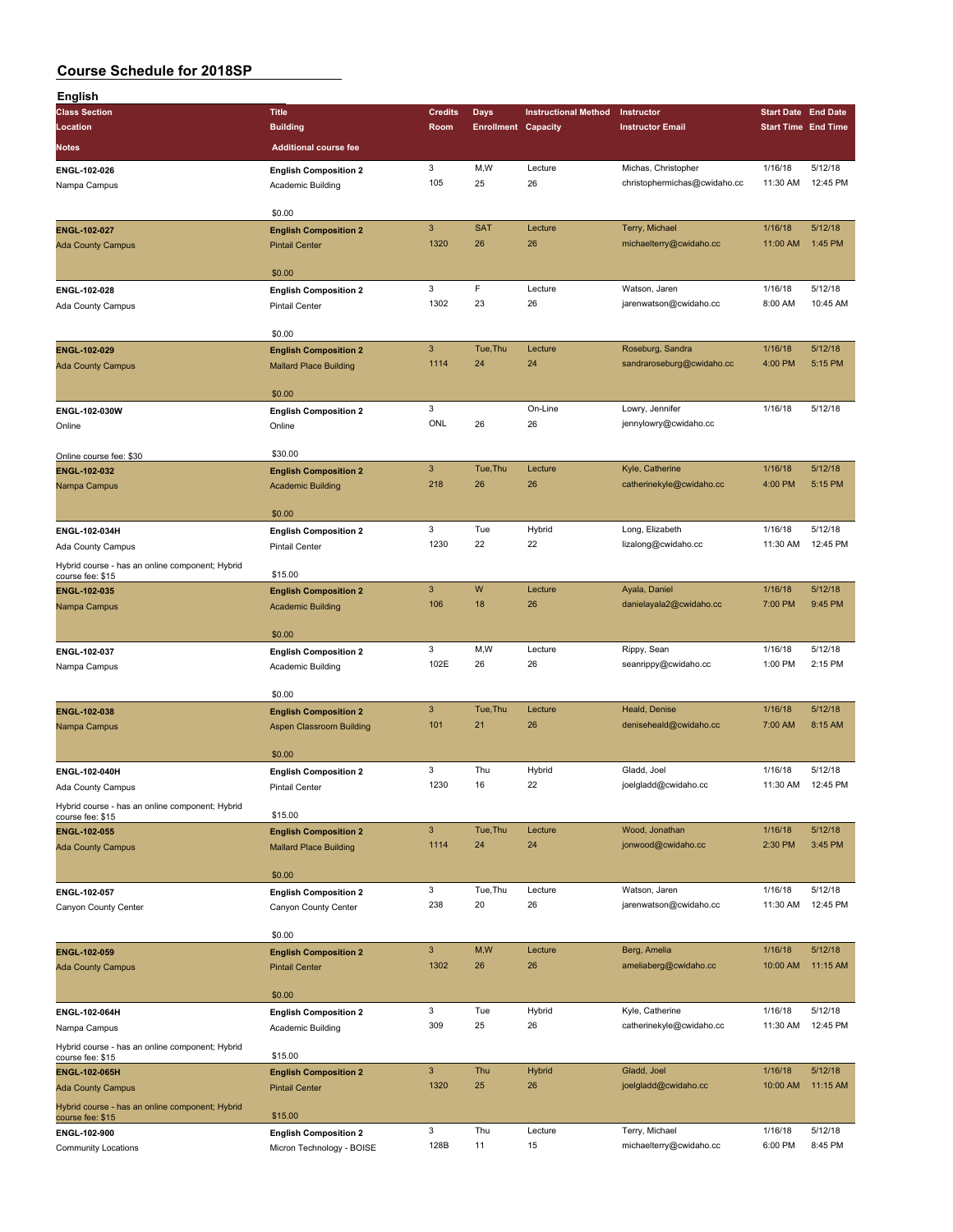| <b>English</b>                                                               |                                    |                |                            |                             |                           |                            |          |
|------------------------------------------------------------------------------|------------------------------------|----------------|----------------------------|-----------------------------|---------------------------|----------------------------|----------|
| <b>Class Section</b>                                                         | <b>Title</b>                       | <b>Credits</b> | Days                       | <b>Instructional Method</b> | Instructor                | <b>Start Date End Date</b> |          |
| Location                                                                     | <b>Building</b>                    | Room           | <b>Enrollment Capacity</b> |                             | <b>Instructor Email</b>   | <b>Start Time End Time</b> |          |
|                                                                              | <b>Additional course fee</b>       |                |                            |                             |                           |                            |          |
| Notes                                                                        |                                    |                |                            |                             |                           |                            |          |
| Micron Technology in Boise. Security clearance<br>req'd. Contact Paula Smith |                                    |                |                            |                             |                           |                            |          |
| (paulasmith@micron.com)                                                      | \$0.00                             |                |                            |                             |                           |                            |          |
| ENGL-190-001                                                                 | <b>Intro to Literary Studies</b>   | $\mathbf{3}$   | M,W                        | Lecture                     | Newberry, Christina       | 1/16/18                    | 5/12/18  |
| <b>Ada County Campus</b>                                                     | <b>Pintail Center</b>              | 1320           | 13                         | 27                          | meagannewberry@cwidaho.cc | 11:30 AM                   | 12:45 PM |
|                                                                              |                                    |                |                            |                             |                           |                            |          |
|                                                                              | \$0.00                             |                |                            |                             |                           |                            |          |
| ENGL-191-001                                                                 |                                    | 3              | M,W                        | Lecture                     | Kyle, Catherine           | 1/16/18                    | 5/12/18  |
|                                                                              | Intro to Creative Writing          | 1206           | 13                         | 27                          | catherinekyle@cwidaho.cc  | 2:30 PM                    | 3:45 PM  |
| Ada County Campus                                                            | <b>Pintail Center</b>              |                |                            |                             |                           |                            |          |
|                                                                              | \$0.00                             |                |                            |                             |                           |                            |          |
|                                                                              |                                    | $\mathbf{3}$   |                            | On-Line                     | Von Der Ehe, Karl         | 1/16/18                    | 5/12/18  |
| ENGL-202-001W                                                                | <b>Technical Communication</b>     |                |                            |                             |                           |                            |          |
| Online                                                                       | Online                             | <b>ONL</b>     | 26                         | 27                          | karlvonderehe@cwidaho.cc  |                            |          |
|                                                                              |                                    |                |                            |                             |                           |                            |          |
| Online course fee: \$30                                                      | \$30.00                            |                |                            |                             |                           |                            |          |
| ENGL-202-002W                                                                | <b>Technical Communication</b>     | 3              |                            | On-Line                     | Von Der Ehe, Karl         | 1/16/18                    | 5/12/18  |
| Online                                                                       | Online                             | ONL            | 27                         | 27                          | karlvonderehe@cwidaho.cc  |                            |          |
|                                                                              |                                    |                |                            |                             |                           |                            |          |
| Online course fee: \$30                                                      | \$30.00                            |                |                            |                             |                           |                            |          |
| ENGL-202-003W                                                                | <b>Technical Communication</b>     | $\mathbf{3}$   |                            | On-Line                     | Von Der Ehe, Karl         | 1/16/18                    | 5/12/18  |
| Online                                                                       | Online                             | <b>ONL</b>     | 20                         | 27                          | karlvonderehe@cwidaho.cc  |                            |          |
|                                                                              |                                    |                |                            |                             |                           |                            |          |
| Online course fee: \$30                                                      | \$30.00                            |                |                            |                             |                           |                            |          |
| ENGL-211-001W                                                                | <b>Literary Analysis</b>           | 3              |                            | On-Line                     | Nicholas, David           | 1/16/18                    | 5/12/18  |
| Online                                                                       | Online                             | ONL            | 27                         | 27                          | davenicholas@cwidaho.cc   |                            |          |
|                                                                              |                                    |                |                            |                             |                           |                            |          |
| Online course fee: \$30                                                      | \$30.00                            |                |                            |                             |                           |                            |          |
| ENGL-215-001W                                                                | <b>Survey of World Mythology</b>   | $\mathbf{3}$   |                            | On-Line                     | Long, Elizabeth           | 1/16/18                    | 5/12/18  |
| Online                                                                       | Online                             | <b>ONL</b>     | 27                         | 27                          | lizalong@cwidaho.cc       |                            |          |
|                                                                              |                                    |                |                            |                             |                           |                            |          |
| Online course fee: \$30                                                      | \$30.00                            |                |                            |                             |                           |                            |          |
| ENGL-227-001H                                                                | <b>Literature in Translation</b>   | 3              | Tue                        | Hybrid                      | Shue, Aaron               | 1/16/18                    | 5/12/18  |
|                                                                              |                                    | 101            | $\mathbf{1}$               | 15                          | maxshue@cwidaho.cc        | 10:00 AM                   | 11:15 AM |
| Nampa Campus                                                                 | Aspen Classroom Building           |                |                            |                             |                           |                            |          |
| Hybrid course - has an online component; Hybrid                              | \$15.00                            |                |                            |                             |                           |                            |          |
| course fee: \$15; Crosslisted with SPAN 227                                  |                                    | $\mathbf{3}$   |                            |                             |                           | 1/16/18                    | 5/12/18  |
| ENGL-235-001I                                                                | <b>Intro to Shakespeare</b>        |                |                            | <b>Independent Study</b>    | Palmer, Cynthia           |                            |          |
| <b>Community Locations</b>                                                   | <b>Community Location</b>          | <b>CMTY</b>    | $\overline{1}$             | $\overline{1}$              | joypalmer@cwidaho.cc      |                            |          |
|                                                                              |                                    |                |                            |                             |                           |                            |          |
|                                                                              | \$0.00                             |                |                            |                             |                           |                            |          |
| ENGL-241-001                                                                 | <b>Creative Writing Poetry</b>     | 3              | Tue, Thu                   | Lecture                     | Witt, Ryan                | 1/16/18                    | 5/12/18  |
| Nampa Campus                                                                 | Aspen Classroom Building           | 104            | 21                         | 24                          | ryanwitt@cwidaho.cc       | 11:30 AM                   | 12:45 PM |
|                                                                              |                                    |                |                            |                             |                           |                            |          |
|                                                                              | \$0.00                             |                |                            |                             |                           |                            |          |
| ENGL-242-001W                                                                | <b>Creative Writing Fiction</b>    | $\mathbf{3}$   |                            | On-Line                     | Della Badia, Carl         | 1/16/18                    | 5/12/18  |
| Online                                                                       | Online                             | ONL            | 23                         | 24                          | carldellabadia@cwidaho.cc |                            |          |
|                                                                              |                                    |                |                            |                             |                           |                            |          |
| Online course fee: \$30                                                      | \$30.00                            |                |                            |                             |                           |                            |          |
| ENGL-243-001W                                                                | <b>Creative Writing Nonfiction</b> | 3              |                            | On-Line                     | Collins, Malia            | 1/16/18                    | 5/12/18  |
| Online                                                                       | Online                             | ONL            | 24                         | 24                          | maliacollins@cwidaho.cc   |                            |          |
|                                                                              |                                    |                |                            |                             |                           |                            |          |
| Online course fee: \$30                                                      | \$30.00                            |                |                            |                             |                           |                            |          |
| ENGL-258-001W                                                                | Surv of Western World Lit 2        | $\mathbf{3}$   |                            | On-Line                     | Tucker, Lynne             | 1/16/18                    | 5/12/18  |
| Online                                                                       | Online                             | ONL            | 17                         | 27                          | lynnetucker@cwidaho.cc    |                            |          |
|                                                                              |                                    |                |                            |                             |                           |                            |          |
| Online course fee: \$30                                                      | \$30.00                            |                |                            |                             |                           |                            |          |
| ENGL-268-001                                                                 | Survey of British Literature 2     | 3              | M,W                        | Lecture                     | Wolford, Abigail          | 1/16/18                    | 5/12/18  |
|                                                                              |                                    | 1204           | 22                         | 30                          | abbywolford@cwidaho.cc    | 8:30 AM                    | 9:45 AM  |
| Ada County Campus                                                            | Pintail Center                     |                |                            |                             |                           |                            |          |
|                                                                              | \$0.00                             |                |                            |                             |                           |                            |          |
|                                                                              |                                    | $\mathbf{3}$   |                            | On-Line                     | Gladd, Joel               | 1/16/18                    | 5/12/18  |
| ENGL-278-001W                                                                | <b>Survey of American Lit 2</b>    |                |                            |                             |                           |                            |          |
| Online                                                                       | Online                             | ONL            | 27                         | 27                          | joelgladd@cwidaho.cc      |                            |          |
|                                                                              |                                    |                |                            |                             |                           |                            |          |
| Online course fee: \$30                                                      | \$30.00                            |                |                            |                             |                           |                            |          |
| ENGL-286-001                                                                 | <b>Literary Magazine</b>           | 3              | $\mathsf F$                | Lecture                     | Nicholas, David           | 1/16/18                    | 5/12/18  |
| Ada County Campus                                                            | Pintail Center                     | 1203           | 13                         | 15                          | davenicholas@cwidaho.cc   | 2:00 PM                    | 4:45 PM  |
|                                                                              |                                    |                |                            |                             |                           |                            |          |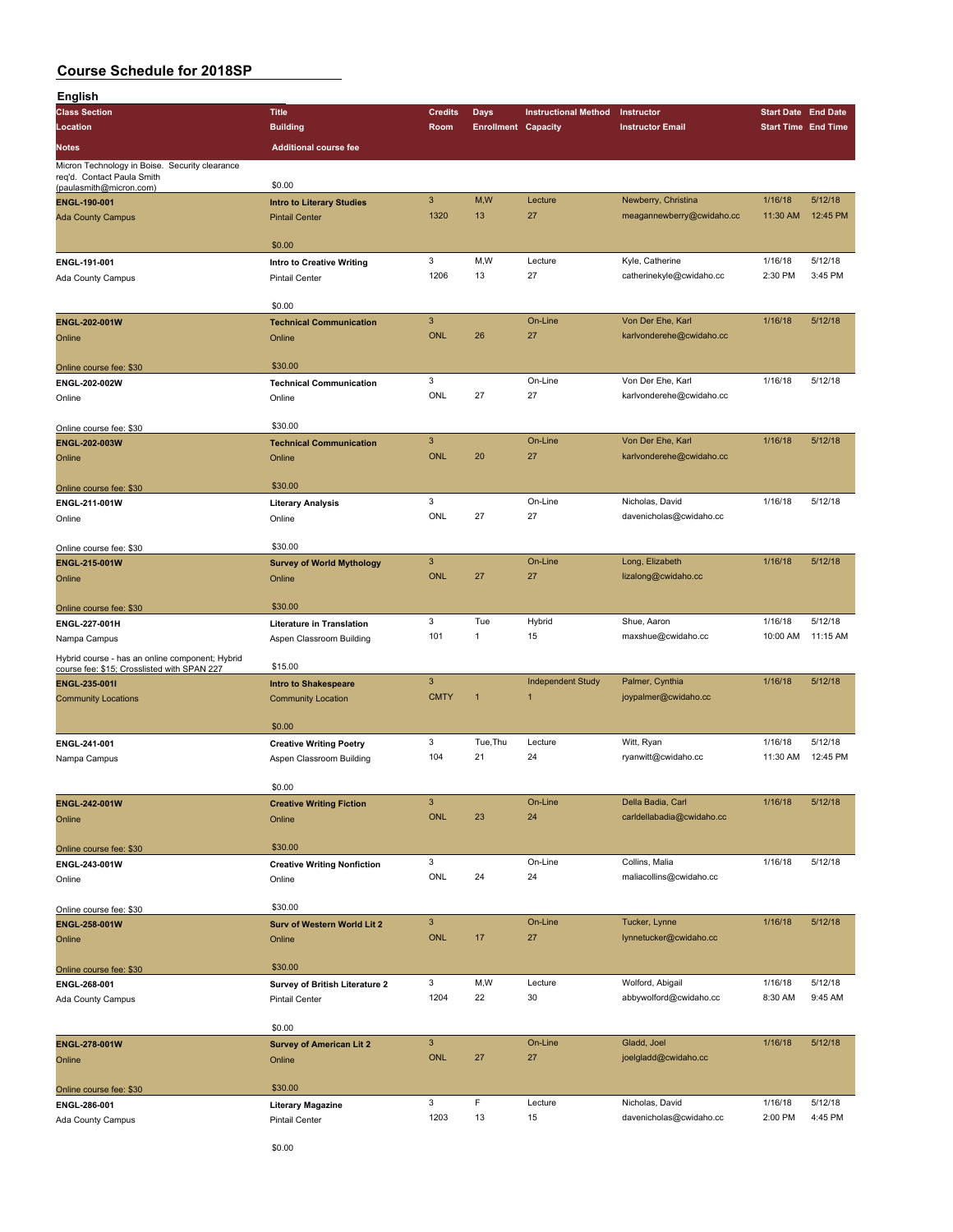| <b>English as a Second Language</b> |                                    |                |                            |                             |                         |                            |         |
|-------------------------------------|------------------------------------|----------------|----------------------------|-----------------------------|-------------------------|----------------------------|---------|
| <b>Class Section</b>                | <b>Title</b>                       | <b>Credits</b> | Days                       | <b>Instructional Method</b> | Instructor              | <b>Start Date End Date</b> |         |
| Location                            | <b>Building</b>                    | Room           | <b>Enrollment Capacity</b> |                             | <b>Instructor Email</b> | <b>Start Time End Time</b> |         |
| <b>Notes</b>                        | Additional course fee              |                |                            |                             |                         |                            |         |
| <b>ENGS-104-001</b>                 | <b>ESL Reading &amp; Writing 2</b> | 3              | Tue.Thu                    | Lecture                     | Udall, Kathryn          | 1/16/18                    | 5/12/18 |
| <b>Ada County Campus</b>            | <b>Pintail Center</b>              | 1204           | 9                          | 24                          | kateudall@cwidaho.cc    | 1:00 PM                    | 2:15 PM |
|                                     | \$0.00                             |                |                            |                             |                         |                            |         |

#### **Environmental Sciences**

| <b>Class Section</b>                        | <b>Title</b>                                                 | <b>Credits</b>       | Days                       | <b>Instructional Method</b> | Instructor                                     | <b>Start Date End Date</b> |                     |
|---------------------------------------------|--------------------------------------------------------------|----------------------|----------------------------|-----------------------------|------------------------------------------------|----------------------------|---------------------|
| Location                                    | <b>Building</b>                                              | Room                 | <b>Enrollment Capacity</b> |                             | <b>Instructor Email</b>                        | <b>Start Time End Time</b> |                     |
| <b>Notes</b>                                | <b>Additional course fee</b>                                 |                      |                            |                             |                                                |                            |                     |
| ENVI-100-001W                               | <b>Environmental Science</b>                                 | $\mathbf{3}$         |                            | On-Line                     | Leavitt, Hollie                                | 1/16/18                    | 5/12/18             |
| Online                                      | Online                                                       | <b>ONL</b>           | 30                         | 30                          | hollieleavitt@cwidaho.cc                       |                            |                     |
|                                             |                                                              |                      |                            |                             |                                                |                            |                     |
| Online course fee: \$30; IncludED fee: \$96 | \$126.00                                                     |                      |                            |                             |                                                |                            |                     |
| ENVI-100-002W                               | <b>Environmental Science</b>                                 | 3                    |                            | On-Line                     | Leavitt, Hollie                                | 1/16/18                    | 5/12/18             |
| Online                                      | Online                                                       | ONL                  | 30                         | 30                          | hollieleavitt@cwidaho.cc                       |                            |                     |
|                                             |                                                              |                      |                            |                             |                                                |                            |                     |
| Online course fee: \$30; IncludED fee: \$96 | \$126.00                                                     |                      |                            |                             |                                                |                            |                     |
| ENVI-100-003                                | <b>Environmental Science</b>                                 | 3<br>102E            | Tue, Thu                   | Lecture                     | Heller, Gary                                   | 1/16/18                    | 5/12/18             |
| Nampa Campus                                | <b>Academic Building</b>                                     |                      | 51                         | 60                          | garyheller@cwidaho.cc                          | 4:00 PM                    | 5:15 PM             |
| IncludED fee: \$96                          | \$96.00                                                      |                      |                            |                             |                                                |                            |                     |
| ENVI-100-004W                               | <b>Environmental Science</b>                                 | 3                    |                            | On-Line                     | Burkholder, Kasey                              | 1/16/18                    | 5/12/18             |
| Online                                      | Online                                                       | ONL                  | 30                         | 30                          | kaseyburkholder@cwidaho.cc                     |                            |                     |
|                                             |                                                              |                      |                            |                             |                                                |                            |                     |
| Online course fee: \$30; IncludED fee: \$96 | \$126.00                                                     |                      |                            |                             |                                                |                            |                     |
| ENVI-100L-001W                              | <b>Environmental Science Lab</b>                             | $\mathbf{1}$         |                            | On-Line                     | Moore, Christina                               | 1/16/18                    | 5/12/18             |
| Online                                      | Online                                                       | <b>ONL</b>           | 30                         | 30                          | christinamoore2@cwidaho.cc                     |                            |                     |
|                                             |                                                              |                      |                            |                             |                                                |                            |                     |
|                                             | \$0.00                                                       | $\mathbf{1}$         |                            | On-Line                     |                                                |                            | 5/12/18             |
| ENVI-100L-002W                              | <b>Environmental Science Lab</b>                             | <b>ONL</b>           | 30                         | 30                          | Moore, Christina<br>christinamoore2@cwidaho.cc | 1/16/18                    |                     |
| Online                                      | Online                                                       |                      |                            |                             |                                                |                            |                     |
|                                             | \$0.00                                                       |                      |                            |                             |                                                |                            |                     |
| ENVI-100L-003W                              | <b>Environmental Science Lab</b>                             | $\mathbf{1}$         |                            | On-Line                     | Moore, Christina                               | 1/16/18                    | 5/12/18             |
| Online                                      | Online                                                       | <b>ONL</b>           | 14                         | 30                          | christinamoore2@cwidaho.cc                     |                            |                     |
|                                             |                                                              |                      |                            |                             |                                                |                            |                     |
|                                             | \$0.00                                                       |                      |                            |                             |                                                |                            |                     |
| ENVI-100L-004                               | <b>Environmental Science Lab</b>                             | $\mathbf{1}$         | M                          | Lab                         | Heller, Gary                                   | 1/16/18                    | 5/12/18             |
| Nampa Campus                                | Academic Building                                            | 325                  | 15                         | 20                          | garyheller@cwidaho.cc                          | 4:00 PM                    | 6:45 PM             |
|                                             | \$20.00                                                      |                      |                            |                             |                                                |                            |                     |
| Additional course fee: \$20                 |                                                              | $\mathbf{1}$         | W                          | Lab                         | Heller, Gary                                   | 1/16/18                    | 5/12/18             |
| <b>ENVI-100L-005</b><br>Nampa Campus        | <b>Environmental Science Lab</b><br><b>Academic Building</b> | 325                  | 19                         | 20                          | garyheller@cwidaho.cc                          | 4:00 PM                    | 6:45 PM             |
|                                             |                                                              |                      |                            |                             |                                                |                            |                     |
| Special course fee: \$20                    | \$20.00                                                      |                      |                            |                             |                                                |                            |                     |
| ENVI-280L-001                               | <b>Field Biology</b>                                         | 3                    | F                          | Lab B                       | Perkins, Dusty                                 | 1/16/18                    | 5/12/18             |
| Ada County Campus                           | <b>Mallard Place Building</b>                                | 1109                 | 5                          | 16                          | dustyperkins@cwidaho.cc                        | 10:00 AM                   | 3:00 PM             |
|                                             |                                                              |                      |                            |                             |                                                |                            |                     |
| Additional course fee: \$40                 | \$40.00                                                      |                      |                            |                             |                                                |                            |                     |
| ENVI-280L-001                               | <b>Field Biology</b>                                         | $\mathbf{3}$<br>1109 | M<br>5                     | Lab <sub>B</sub><br>16      | Perkins, Dusty                                 | 1/16/18<br>10:00 AM        | 5/12/18<br>11:00 AM |
| <b>Ada County Campus</b>                    | <b>Mallard Place Building</b>                                |                      |                            |                             | dustyperkins@cwidaho.cc                        |                            |                     |
| Additional course fee: \$40                 | \$40.00                                                      |                      |                            |                             |                                                |                            |                     |
|                                             |                                                              |                      |                            |                             |                                                |                            |                     |

#### **Exercise Science- Academics**

| <b>Class Section</b><br>Location             | <b>Title</b><br><b>Building</b> | <b>Credits</b><br><b>Room</b> | Days<br><b>Enrollment Capacity</b> | <b>Instructional Method</b> | Instructor<br><b>Instructor Email</b> | <b>Start Date End Date</b><br><b>Start Time End Time</b> |          |
|----------------------------------------------|---------------------------------|-------------------------------|------------------------------------|-----------------------------|---------------------------------------|----------------------------------------------------------|----------|
| <b>Notes</b>                                 | <b>Additional course fee</b>    |                               |                                    |                             |                                       |                                                          |          |
| <b>EXHS-155-001</b>                          | <b>Health &amp; Wellness</b>    | 3                             | M,W                                | Lecture                     | von Lindern, Aaron                    | 1/16/18                                                  | 5/12/18  |
| Nampa Campus                                 | Aspen Classroom Building        | 101                           | 35                                 | 35                          | aaronvonlindern@cwidaho.cc            | 1:00 PM                                                  | 2:15 PM  |
| Special course fee: \$5; IncludED fee: \$103 | \$108.00                        |                               |                                    |                             |                                       |                                                          |          |
| EXHS-155-002                                 | <b>Health &amp; Wellness</b>    | 3                             | M,W                                | Lecture                     | von Lindern, Aaron                    | 1/16/18                                                  | 5/12/18  |
| Nampa Campus                                 | Academic Building               | 105                           | 35                                 | 35                          | aaronvonlindern@cwidaho.cc            | 10:00 AM                                                 | 11:15 AM |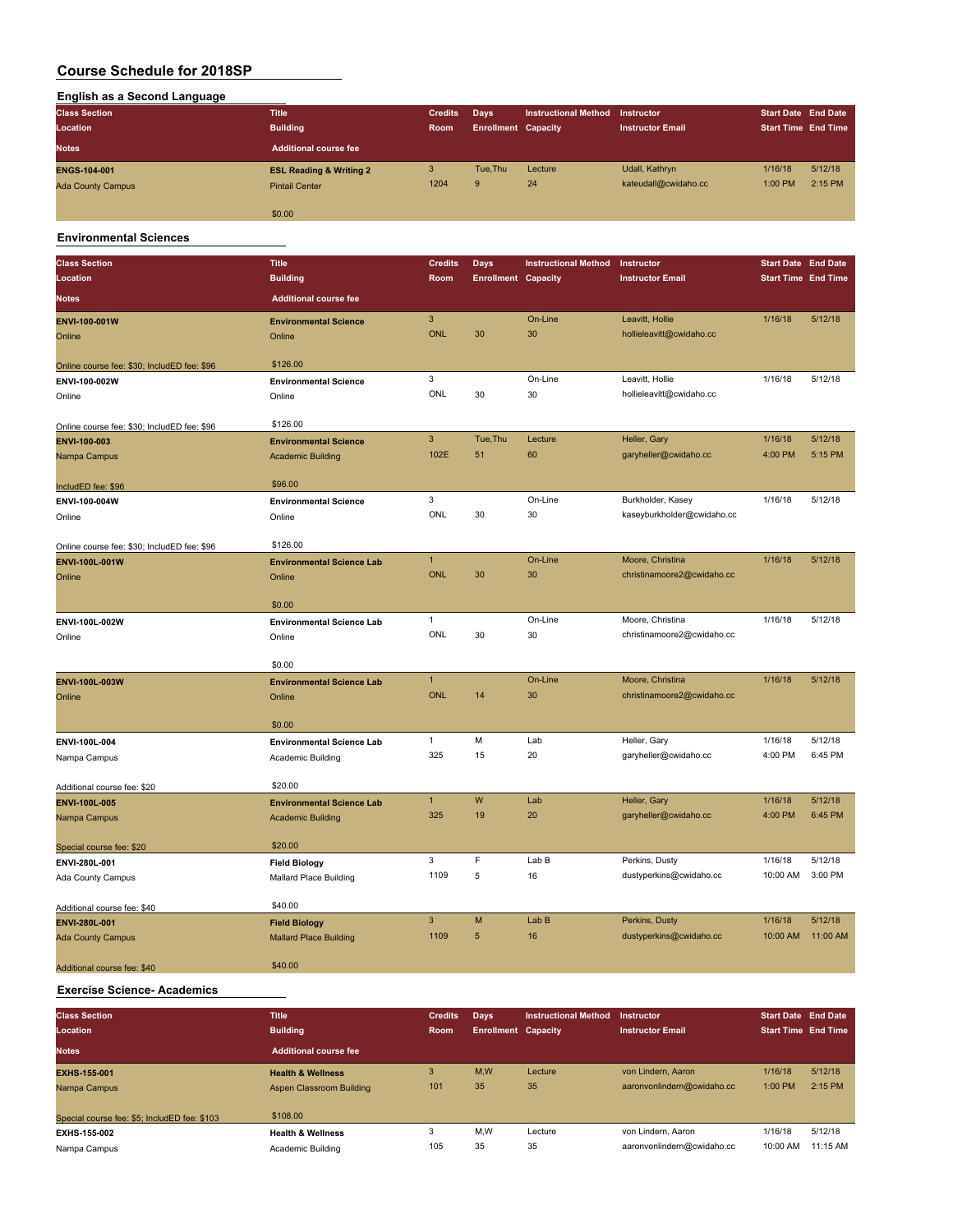| <b>Exercise Science- Academics</b>                                                                                     |                                             |                           |                            |                             |                                               |                            |          |
|------------------------------------------------------------------------------------------------------------------------|---------------------------------------------|---------------------------|----------------------------|-----------------------------|-----------------------------------------------|----------------------------|----------|
| <b>Class Section</b>                                                                                                   | <b>Title</b>                                | <b>Credits</b>            | Days                       | <b>Instructional Method</b> | Instructor                                    | <b>Start Date End Date</b> |          |
| Location                                                                                                               | <b>Building</b>                             | Room                      | <b>Enrollment Capacity</b> |                             | <b>Instructor Email</b>                       | <b>Start Time End Time</b> |          |
| <b>Notes</b>                                                                                                           | <b>Additional course fee</b>                |                           |                            |                             |                                               |                            |          |
|                                                                                                                        | \$108.00                                    |                           |                            |                             |                                               |                            |          |
| Special course fee: \$5; IncludED fee: \$103                                                                           |                                             | $\overline{3}$            | W                          |                             | Heller, Ashley                                | 1/16/18                    | 5/12/18  |
| <b>EXHS-155-003H</b>                                                                                                   | <b>Health &amp; Wellness</b>                | 101                       | 25                         | <b>Hybrid</b><br>35         | ashleyheller@cwidaho.cc                       | 11:30 AM                   | 12:45 PM |
| Nampa Campus<br>Hybrid course - has an online component; Hybrid<br>course fee: \$15; Special course fee: \$5; IncludED | <b>Aspen Classroom Building</b><br>\$123.00 |                           |                            |                             |                                               |                            |          |
| fee: \$103<br>EXHS-155-005H                                                                                            | <b>Health &amp; Wellness</b>                | 3                         | Tue                        | Hybrid                      | Heller, Ashley                                | 1/16/18                    | 5/12/18  |
| Nampa Campus                                                                                                           | Aspen Classroom Building                    | 104                       | 32                         | 32                          | ashleyheller@cwidaho.cc                       | 1:00 PM                    | 2:15 PM  |
| Hybrid course - has an online component; Hybrid<br>course fee: \$15; Special course fee: \$5; IncludED                 | \$123.00                                    |                           |                            |                             |                                               |                            |          |
| fee: \$103                                                                                                             |                                             | $\ensuremath{\mathsf{3}}$ |                            |                             |                                               |                            |          |
| <b>EXHS-155-007W</b>                                                                                                   | <b>Health &amp; Wellness</b>                | <b>ONL</b>                | 32                         | On-Line<br>33               | Harwood, Kristin<br>kristinharwood@cwidaho.cc | 1/16/18                    | 5/12/18  |
| Online                                                                                                                 | Online                                      |                           |                            |                             |                                               |                            |          |
| Online course fee: \$30; IncludED fee: \$103                                                                           | \$133.00                                    |                           |                            |                             |                                               |                            |          |
| EXHS-155-009W                                                                                                          | <b>Health &amp; Wellness</b>                | 3                         |                            | On-Line                     | Tigue, Jaime                                  | 1/16/18                    | 5/12/18  |
| Online                                                                                                                 | Online                                      | ONL                       | 33                         | 33                          | jaimetigue@cwidaho.cc                         |                            |          |
| Online course fee: \$30; IncludED fee: \$103                                                                           | \$133.00                                    |                           |                            |                             |                                               |                            |          |
| <b>EXHS-155-010W</b>                                                                                                   | <b>Health &amp; Wellness</b>                | 3                         |                            | On-Line                     | Crotty, Leah                                  | 1/16/18                    | 5/12/18  |
| Online                                                                                                                 | Online                                      | <b>ONL</b>                | 33                         | 33                          | leahcrotty@cwidaho.cc                         |                            |          |
|                                                                                                                        |                                             |                           |                            |                             |                                               |                            |          |
| Online course fee: \$30; IncludED fee: \$103                                                                           | \$133.00                                    |                           |                            |                             |                                               |                            |          |
| EXHS-155-011W                                                                                                          | <b>Health &amp; Wellness</b>                | 3                         |                            | On-Line                     | Curry, Timothy                                | 1/16/18                    | 5/12/18  |
| Online                                                                                                                 | Online                                      | ONL                       | 33                         | 33                          | timcurry@cwidaho.cc                           |                            |          |
| Online course fee: \$30; IncludED fee: \$103                                                                           | \$133.00                                    |                           |                            |                             |                                               |                            |          |
| <b>EXHS-155-012W</b>                                                                                                   | <b>Health &amp; Wellness</b>                | $\overline{3}$            |                            | On-Line                     | Curry, Timothy                                | 1/16/18                    | 5/12/18  |
| Online                                                                                                                 | Online                                      | <b>ONL</b>                | 33                         | 33                          | timcurry@cwidaho.cc                           |                            |          |
| Online course fee: \$30; IncludED fee: \$103                                                                           | \$133.00                                    |                           |                            |                             |                                               |                            |          |
| EXHS-155-014W                                                                                                          | <b>Health &amp; Wellness</b>                | 3                         |                            | On-Line                     | Stauffer, Kelly                               | 1/16/18                    | 5/12/18  |
| Online                                                                                                                 | Online                                      | ONL                       | 33                         | 33                          | kellystauffer@cwidaho.cc                      |                            |          |
|                                                                                                                        |                                             |                           |                            |                             |                                               |                            |          |
| Online course fee: \$30; IncludED fee: \$103                                                                           | \$133.00                                    |                           |                            |                             |                                               |                            |          |
| <b>EXHS-155-015</b>                                                                                                    | <b>Health &amp; Wellness</b>                | 3                         | W                          | Lecture                     | Noble, Lauren                                 | 1/16/18                    | 5/12/18  |
| <b>Ada County Campus</b>                                                                                               | <b>Pintail Center</b>                       | 1210                      | 35                         | 35                          | laurennoble@cwidaho.cc                        | 7:00 PM                    | 9:45 PM  |
| Special course fee: \$5; IncludED fee: \$103                                                                           | \$108.00                                    |                           |                            |                             |                                               |                            |          |
| EXHS-155-016                                                                                                           | <b>Health &amp; Wellness</b>                | 3                         | Tue, Thu                   | Lecture                     | Curry, Timothy                                | 1/16/18                    | 5/12/18  |
| Ada County Campus                                                                                                      | <b>Pintail Center</b>                       | 1318                      | 33                         | 35                          | timcurry@cwidaho.cc                           | 4:00 PM                    | 5:15 PM  |
|                                                                                                                        |                                             |                           |                            |                             |                                               |                            |          |
| Special course fee: \$5; IncludED fee: \$103                                                                           | \$108.00                                    |                           |                            |                             |                                               |                            |          |
| EXHS-163-001                                                                                                           | Fitness, Assessment, & Design               | 3                         | M, W                       | Lecture                     | Curry, Timothy                                | 1/16/18                    | 5/12/18  |
| Nampa Campus                                                                                                           | Aspen Classroom Building                    | 101                       | 25                         | 25                          | timcurry@cwidaho.cc                           | 8:30 AM                    | 9:45 AM  |
| Additional course fee: \$15                                                                                            | \$15.00                                     |                           |                            |                             |                                               |                            |          |
| EXHS-243-001                                                                                                           | <b>Applied Kinesiology</b>                  | 3                         | M,W                        | Lecture                     | Curry, Timothy                                | 1/16/18                    | 5/12/18  |
| Nampa Campus                                                                                                           | Aspen Classroom Building                    | 101                       | 25                         | 25                          | timcurry@cwidaho.cc                           | 4:00 PM                    | 5:15 PM  |
| Additional course fee: \$91                                                                                            | \$91.00                                     |                           |                            |                             |                                               |                            |          |

#### **Exercise Science- Activities**

| <b>Class Section</b>    | <b>Title</b>                 | <b>Credits</b> | Days                       | <b>Instructional Method</b> | <b>Instructor</b>         | <b>Start Date End Date</b> |          |
|-------------------------|------------------------------|----------------|----------------------------|-----------------------------|---------------------------|----------------------------|----------|
| Location                | <b>Building</b>              | Room           | <b>Enrollment Capacity</b> |                             | <b>Instructor Email</b>   | <b>Start Time End Time</b> |          |
| <b>Notes</b>            | <b>Additional course fee</b> |                |                            |                             |                           |                            |          |
| EXHA-102-001W           | Couch to 10K                 |                |                            | On-Line                     | Fedigan, Jill             | 1/16/18                    | 5/12/18  |
| Online                  | Online                       | <b>ONL</b>     | 34                         | 40                          | jillfedigan@cwidaho.cc    |                            |          |
|                         |                              |                |                            |                             |                           |                            |          |
| Online course fee: \$10 | \$10.00                      |                |                            |                             |                           |                            |          |
| EXHA-103-001            | <b>Stress Management</b>     |                | F                          | Lab B                       | Albertazzi, Teri          | 1/16/18                    | 5/12/18  |
| Nampa Campus            | Aspen Classroom Building     | 104            | 13                         | 36                          | terialbertazzi@cwidaho.cc | 11:00 AM                   | 12:45 PM |
|                         |                              |                |                            |                             |                           |                            |          |
|                         | \$0.00                       |                |                            |                             |                           |                            |          |
| <b>EXHA-103-002W</b>    | <b>Stress Management</b>     |                |                            | On-Line                     | Tique, Jaime              | 1/16/18                    | 5/12/18  |
| Online                  | Online                       | ONL            | 38 <sup>1</sup>            | 40                          | jaimetique@cwidaho.cc     |                            |          |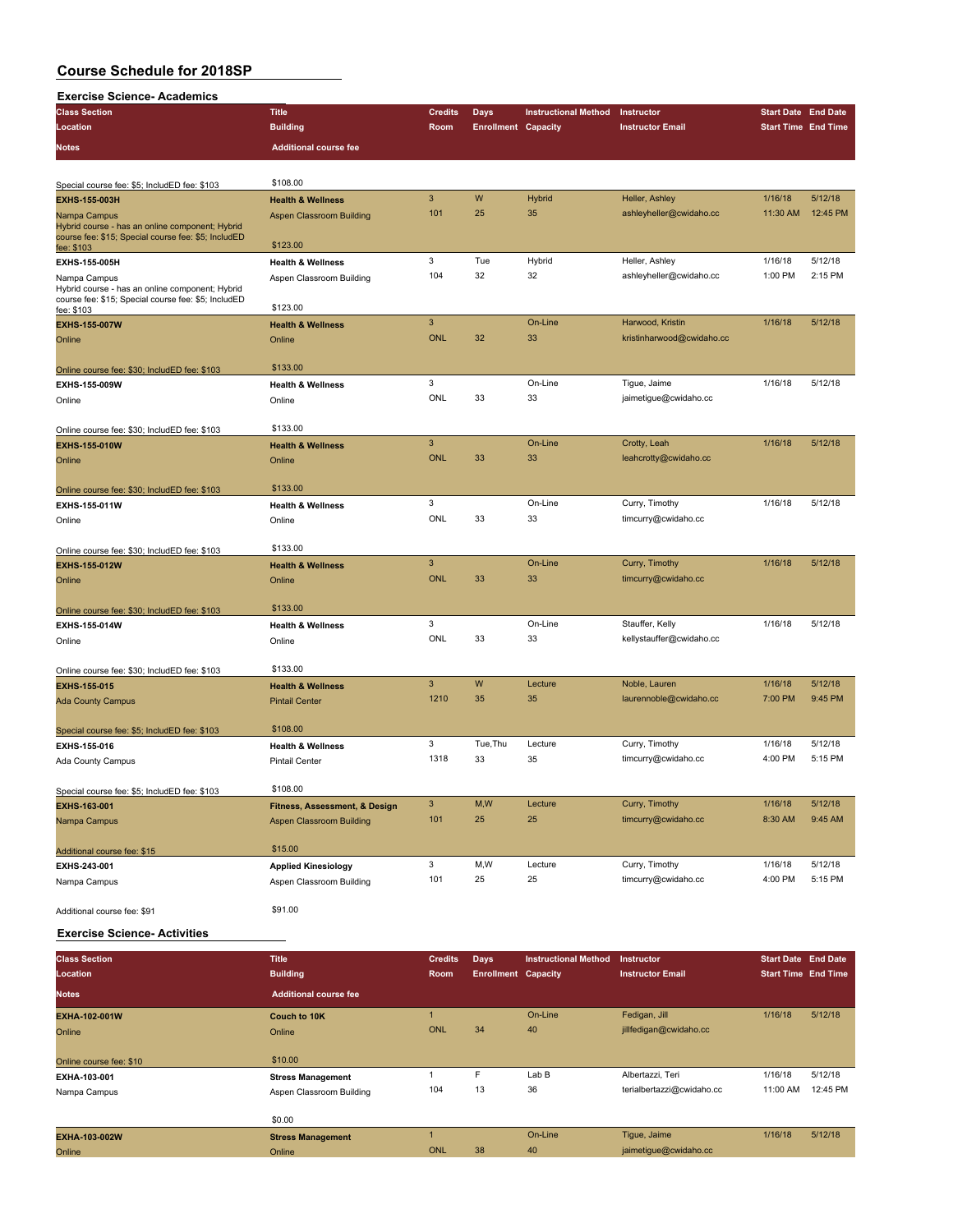# **Exercise Science- Activities Class Section Title Credits Days Instructional Method Instructor Start Date End Date Location Building Room Enrollment Capacity Instructor Email Start Time End Time Notes Additional course fee** Online course fee: \$10 \$10.00 **EXHA-104-002W Stay Active, Live Well!** 1 On-Line Pennington, Lisa 1/16/18 5/12/18<br>
20 Online Online Online ONL 40 40 Iisapennington@cwidaho.cc Online Online ONL 40 40 lisapennington@cwidaho.cc Online course fee: \$10 **EXHA-105-001W EXHA-105-001W Walking for Health and Fitness** 1 On-Line Harris, Barbara 1/16/18 5/12/18<br>Coline Online Online Harris@cwidaho.cc Online Online ONL 39 40 barbaraharris@cwidaho.cc online course fee: \$10 \$10.00

#### **Finance**

| <b>Class Section</b><br>Location | <b>Title</b><br><b>Building</b>           | <b>Credits</b><br>Room | Days<br><b>Enrollment Capacity</b> | <b>Instructional Method</b> | Instructor<br><b>Instructor Email</b> | <b>Start Date End Date</b><br><b>Start Time End Time</b> |         |
|----------------------------------|-------------------------------------------|------------------------|------------------------------------|-----------------------------|---------------------------------------|----------------------------------------------------------|---------|
| <b>Notes</b>                     | <b>Additional course fee</b>              |                        |                                    |                             |                                       |                                                          |         |
| FINA-109-001                     | <b>Persni Finance &amp; Business Math</b> | 3                      | W                                  | Lecture                     | Boldt, Michell                        | 1/16/18                                                  | 5/12/18 |
| <b>Ada County Campus</b>         | <b>Pintail Center</b>                     | 1318                   | 11                                 | 30                          | michellboldt@cwidaho.cc               | 7:00 PM                                                  | 9:45 PM |
|                                  | \$0.00                                    |                        |                                    |                             |                                       |                                                          |         |
| FINA-109-003W                    | Persni Finance & Business Math            | 3                      |                                    | On-Line                     | Root, Skye                            | 1/16/18                                                  | 5/12/18 |
| Online                           | Online                                    | ONL                    | 30                                 | 30                          | skyeroot@cwidaho.cc                   |                                                          |         |
| Online course fee: \$30          | \$30.00                                   |                        |                                    |                             |                                       |                                                          |         |

#### **French**

| <b>Class Section</b><br>Location | <b>Title</b><br><b>Building</b>                        | <b>Credits</b><br>Room | <b>Days</b><br><b>Enrollment Capacity</b> | <b>Instructional Method</b> | <b>Instructor</b><br><b>Instructor Email</b> | <b>Start Date End Date</b><br><b>Start Time End Time</b> |                    |
|----------------------------------|--------------------------------------------------------|------------------------|-------------------------------------------|-----------------------------|----------------------------------------------|----------------------------------------------------------|--------------------|
| <b>Notes</b>                     | <b>Additional course fee</b>                           |                        |                                           |                             |                                              |                                                          |                    |
| FREN-101-001<br>Nampa Campus     | <b>Elementary French 1</b><br><b>Academic Building</b> | $\overline{4}$<br>322  | M,W<br>29                                 | Lecture<br>29               | Horning, Andrew<br>andrewhorning@cwidaho.cc  | 1/16/18<br>6:00 PM                                       | 5/12/18<br>7:50 PM |
| IncludED fee: \$121.26           | \$121.26                                               |                        |                                           |                             |                                              |                                                          |                    |
| FREN-102-001W                    | <b>Elementary French 2</b>                             | 4                      |                                           | On-Line                     | Horning, Andrew                              | 1/16/18                                                  | 5/12/18            |
| Online                           | Online                                                 | ONL                    | 20                                        | 29                          | andrewhorning@cwidaho.cc                     |                                                          |                    |
| Online course fee: \$40          | \$40.00                                                |                        |                                           |                             |                                              |                                                          |                    |

#### **Geographic Information Science**

| <b>Class Section</b><br>Location<br><b>Notes</b> | <b>Title</b><br><b>Building</b><br><b>Additional course fee</b> | <b>Credits</b><br>Room | Days<br><b>Enrollment Capacity</b> | Instructional Method | Instructor<br><b>Instructor Email</b>   | <b>Start Date End Date</b><br><b>Start Time End Time</b> |         |
|--------------------------------------------------|-----------------------------------------------------------------|------------------------|------------------------------------|----------------------|-----------------------------------------|----------------------------------------------------------|---------|
| GISC-126-001W<br>Online                          | <b>Fundamentals of GIS</b><br>Online                            | 3<br>ONL               | 27                                 | On-Line<br>30        | Krouse, Bryan<br>bryankrouse@cwidaho.cc | 1/16/18                                                  | 5/12/18 |
| Online course fee: \$30                          | \$30.00                                                         |                        |                                    |                      |                                         |                                                          |         |

#### **Geography**

| <b>Class Section</b>                                                                               | <b>Title</b>                  | <b>Credits</b> | Days                       | <b>Instructional Method</b> | <b>Instructor</b>       | <b>Start Date End Date</b> |          |
|----------------------------------------------------------------------------------------------------|-------------------------------|----------------|----------------------------|-----------------------------|-------------------------|----------------------------|----------|
| Location                                                                                           | <b>Building</b>               | <b>Room</b>    | <b>Enrollment Capacity</b> |                             | <b>Instructor Email</b> | <b>Start Time End Time</b> |          |
| <b>Notes</b>                                                                                       | <b>Additional course fee</b>  |                |                            |                             |                         |                            |          |
| GEOG-100-001W                                                                                      | <b>Physical Geography</b>     | 3              |                            | On-Line                     | Webber, Beau            | 1/16/18                    | 5/12/18  |
| Online                                                                                             | Online                        | ONL            | 30                         | 30                          | beauwebber@cwidaho.cc   |                            |          |
| Corequisite: GEOG 100L 001W Online course fee:<br>\$30                                             | \$30.00                       |                |                            |                             |                         |                            |          |
| GEOG-100-002H                                                                                      | <b>Physical Geography</b>     | 3              | F                          | Hybrid                      | Krouse, Bryan           | 1/16/18                    | 5/12/18  |
| Ada County Campus                                                                                  | <b>Pintail Center</b>         | 1205           | 20                         | 20                          | bryankrouse@cwidaho.cc  | 11:00 AM                   | 12:15 PM |
| Corerequisite: GEOG 100L 002H; Hybrid course -<br>has an online component; Hybrid course fee: \$15 | \$15.00                       |                |                            |                             |                         |                            |          |
| GEOG-100-003W                                                                                      | <b>Physical Geography</b>     | 3              |                            | On-Line                     | Webber, Beau            | 1/16/18                    | 5/12/18  |
| Online                                                                                             | Online                        | ONL            | 26                         | 30                          | beauwebber@cwidaho.cc   |                            |          |
| Corequisite: GEOG 100L 003 Lecture is online.<br>Lab is in-person. Online course fee: \$30         | \$30.00                       |                |                            |                             |                         |                            |          |
| GEOG-100L-001W                                                                                     | <b>Physical Geography Lab</b> |                |                            | On-Line                     | Webber, Beau            | 1/16/18                    | 5/12/18  |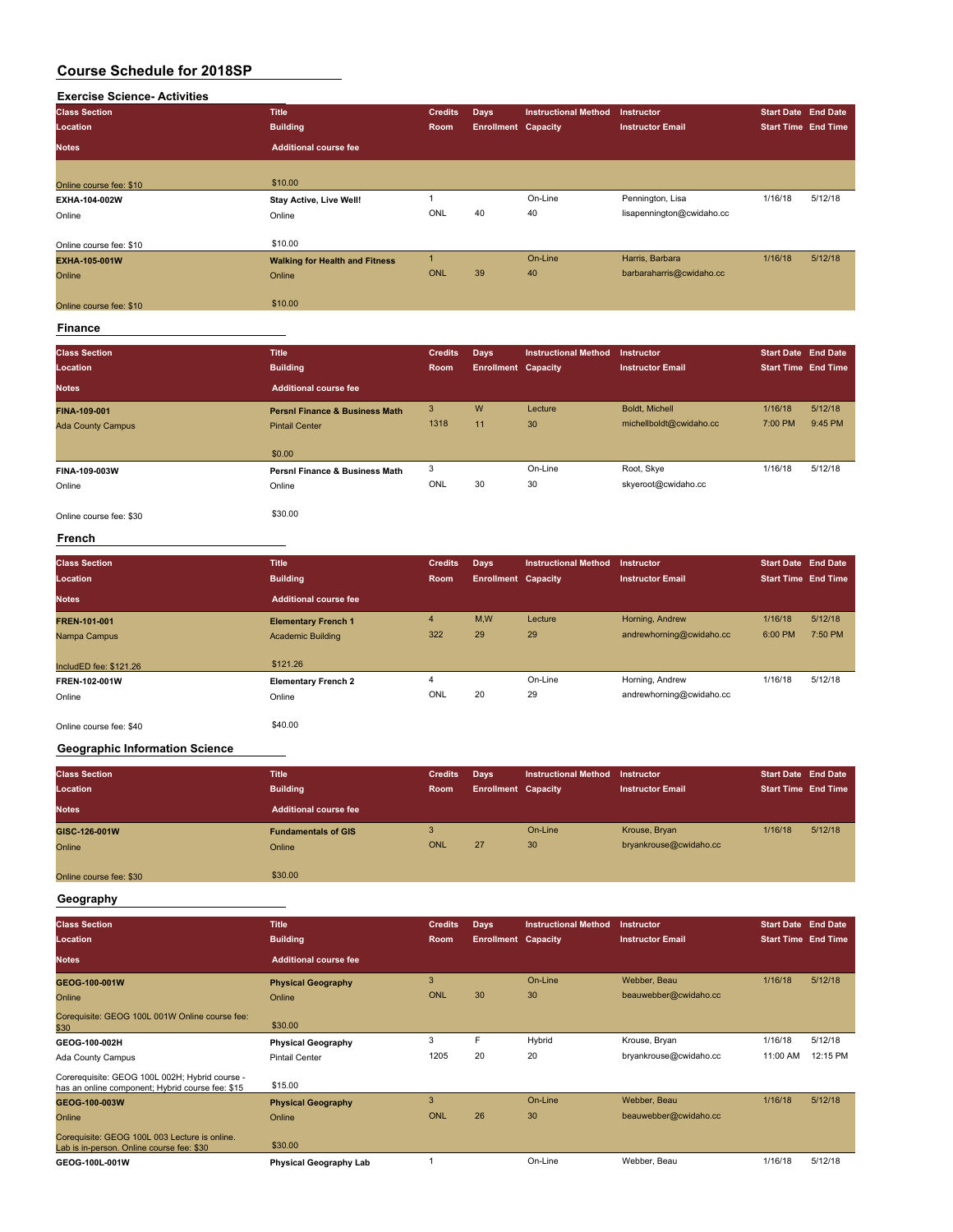| Geography                  |                                 |                |                            |                             |                         |                            |                            |
|----------------------------|---------------------------------|----------------|----------------------------|-----------------------------|-------------------------|----------------------------|----------------------------|
| <b>Class Section</b>       | <b>Title</b>                    | <b>Credits</b> | Days                       | <b>Instructional Method</b> | Instructor              | <b>Start Date End Date</b> |                            |
| Location                   | <b>Building</b>                 | Room           | <b>Enrollment Capacity</b> |                             | <b>Instructor Email</b> |                            | <b>Start Time End Time</b> |
| <b>Notes</b>               | <b>Additional course fee</b>    |                |                            |                             |                         |                            |                            |
| Online                     | Online                          | ONL            | 30                         | 30                          | beauwebber@cwidaho.cc   |                            |                            |
| Corequisite: GEOG 100 001W | \$0.00                          |                |                            |                             |                         |                            |                            |
| GEOG-100L-002H             | <b>Physical Geography Lab</b>   | $\mathbf{1}$   | F                          | Hybrid                      | Krouse, Bryan           | 1/16/18                    | 5/12/18                    |
| <b>Ada County Campus</b>   | <b>Pintail Center</b>           | 1205           | 20                         | 20                          | bryankrouse@cwidaho.cc  | 12:30 PM                   | 1:20 PM                    |
| Corequisite: GEOG 100 002H | \$5.00                          |                |                            |                             |                         |                            |                            |
| GEOG-100L-003W             | <b>Physical Geography Lab</b>   | $\mathbf{1}$   |                            | On-Line                     | Webber, Beau            | 1/16/18                    | 5/12/18                    |
| Online                     | Online                          | ONL            | 26                         | 30                          | beauwebber@cwidaho.cc   |                            |                            |
| Corequisite: GEOG 100 003W | \$0.00                          |                |                            |                             |                         |                            |                            |
| GEOG-102-001W              | <b>Cultural Geography</b>       | $\mathbf{3}$   |                            | On-Line                     | Krouse, Bryan           | 1/16/18                    | 5/12/18                    |
| Online                     | Online                          | <b>ONL</b>     | 35                         | 35                          | bryankrouse@cwidaho.cc  |                            |                            |
| Online course fee: \$30    | \$30.00                         |                |                            |                             |                         |                            |                            |
| GEOG-102-002W              | <b>Cultural Geography</b>       | 3              |                            | On-Line                     | Krouse, Bryan           | 1/16/18                    | 5/12/18                    |
| Online                     | Online                          | ONL            | 27                         | 35                          | bryankrouse@cwidaho.cc  |                            |                            |
| Online course fee: \$30    | \$30.00                         |                |                            |                             |                         |                            |                            |
| GEOG-200-001W              | <b>World Regional Geography</b> | 3              |                            | On-Line                     | Krouse, Bryan           | 1/16/18                    | 5/12/18                    |
| Online                     | Online                          | <b>ONL</b>     | 35                         | 35                          | bryankrouse@cwidaho.cc  |                            |                            |
| Online course fee: \$30    | \$30.00                         |                |                            |                             |                         |                            |                            |
| GEOG-200-002W              | <b>World Regional Geography</b> | 3              |                            | On-Line                     | Krouse, Bryan           | 1/16/18                    | 5/12/18                    |
| Online                     | Online                          | ONL            | 19                         | 30                          | bryankrouse@cwidaho.cc  |                            |                            |
| Online course fee: \$30    | \$30.00                         |                |                            |                             |                         |                            |                            |
| GEOG-270-001               | <b>Global Climate Change</b>    | 3              | Tue, Thu                   | Lecture                     | Rapley, Douglas         | 1/16/18                    | 5/12/18                    |
| Nampa Campus               | Multipurpose Classroom Bldg     | 205            | 17                         | 30                          | dougrapley@cwidaho.cc   | 2:30 PM                    | 3:45 PM                    |
|                            | \$0.00                          |                |                            |                             |                         |                            |                            |

#### **Geology**

| <b>Class Section</b>                                   | <b>Title</b>                            | <b>Credits</b> | <b>Days</b>                | <b>Instructional Method</b> | Instructor              | <b>Start Date End Date</b> |          |
|--------------------------------------------------------|-----------------------------------------|----------------|----------------------------|-----------------------------|-------------------------|----------------------------|----------|
| Location                                               | <b>Building</b>                         | Room           | <b>Enrollment Capacity</b> |                             | <b>Instructor Email</b> | <b>Start Time End Time</b> |          |
| <b>Notes</b>                                           | <b>Additional course fee</b>            |                |                            |                             |                         |                            |          |
| GEOL-101-001                                           | <b>Physical Geology</b>                 | 3              | M.W                        | Lecture                     | Sundell, Ander          | 1/16/18                    | 5/12/18  |
| Nampa Campus                                           | <b>Academic Building</b>                | 102E           | 34                         | 34                          | andersundell@cwidaho.cc | 11:30 AM                   | 12:45 PM |
| Corequisite: GEOL 101L                                 | \$0.00                                  |                |                            |                             |                         |                            |          |
| GEOL-101L-001                                          | <b>Physical Geology Lab</b>             | $\mathbf{1}$   | W                          | Lab B                       | Sundell, Ander          | 1/16/18                    | 5/12/18  |
| Nampa Campus                                           | Academic Building                       | 220            | 32                         | 32                          | andersundell@cwidaho.cc | 1:00 PM                    | 2:45 PM  |
| Corequisite: GEOL 101 Additional course fee: \$15      | \$15.00                                 |                |                            |                             |                         |                            |          |
| GEOL-102-001                                           | <b>Historical Geology</b>               | 3              | Tue.Thu                    | Lecture                     | Sundell, Ander          | 1/16/18                    | 5/12/18  |
| Nampa Campus                                           | <b>Academic Building</b>                | 309            | 13                         | 32                          | andersundell@cwidaho.cc | 1:00 PM                    | 2:15 PM  |
|                                                        | \$0.00                                  |                |                            |                             |                         |                            |          |
| GEOL-102L-001                                          | <b>Historical Geology Lab</b>           | $\mathbf{1}$   | Tue                        | Lab B                       | Sundell, Ander          | 1/16/18                    | 5/12/18  |
| Nampa Campus                                           | Academic Building                       | 220            | 13                         | 32                          | andersundell@cwidaho.cc | 3:00 PM                    | 4:45 PM  |
| Corequisite: GEOL 102; Additional course fee: \$15     | \$15.00                                 |                |                            |                             |                         |                            |          |
| GEOL-104-002W                                          | <b>Natural Disasters &amp; Env Geol</b> | 3              |                            | On-Line                     | Gibble, Katherine       | 1/16/18                    | 5/12/18  |
| Online                                                 | Online                                  | <b>ONL</b>     | 32                         | 32                          | katiegibble@cwidaho.cc  |                            |          |
| Corequisite: GEOL 104L 002W Online course fee:<br>\$30 | \$30.00                                 |                |                            |                             |                         |                            |          |
| GEOL-104L-002W                                         | Nat Disasters & Env Geol Lab            | $\mathbf{1}$   |                            | On-Line                     | Gibble, Katherine       | 1/16/18                    | 5/12/18  |
| Online                                                 | Online                                  | ONL            | 32                         | 32                          | katiegibble@cwidaho.cc  |                            |          |
| Corequisite: GEOL 104 002W                             | \$0.00                                  |                |                            |                             |                         |                            |          |
| GEOL-105-001                                           | <b>Earth's Natural Resources</b>        | 3              | Tue, Thu                   | Lecture                     | Sundell, Ander          | 1/16/18                    | 5/12/18  |
| Nampa Campus                                           | <b>Academic Building</b>                | 309            | 10                         | 32                          | andersundell@cwidaho.cc | 8:30 AM                    | 9:45 AM  |
| Additional course fee: \$15                            | \$15.00                                 |                |                            |                             |                         |                            |          |
| <b>Health Science</b>                                  |                                         |                |                            |                             |                         |                            |          |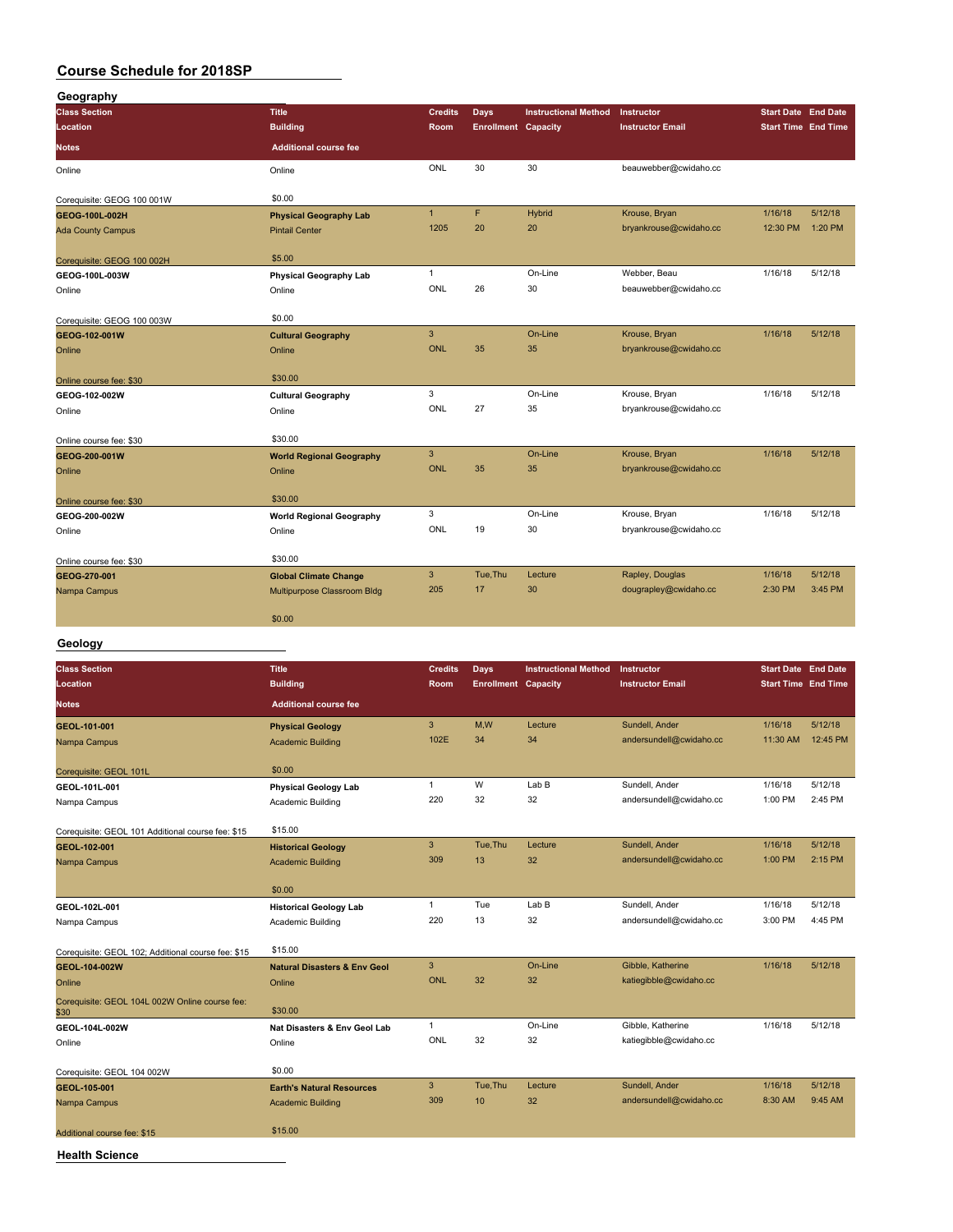| <b>Health Science</b>                                                                    |                                      |                           |                            |                             |                           |                            |          |
|------------------------------------------------------------------------------------------|--------------------------------------|---------------------------|----------------------------|-----------------------------|---------------------------|----------------------------|----------|
| <b>Class Section</b>                                                                     | <b>Title</b>                         | <b>Credits</b>            | <b>Days</b>                | <b>Instructional Method</b> | Instructor                | <b>Start Date End Date</b> |          |
| Location                                                                                 | <b>Building</b>                      | Room                      | <b>Enrollment Capacity</b> |                             | <b>Instructor Email</b>   | <b>Start Time End Time</b> |          |
| <b>Notes</b>                                                                             | <b>Additional course fee</b>         |                           |                            |                             |                           |                            |          |
|                                                                                          |                                      | 3                         |                            | On-Line                     | Krouse, Rhonna            | 1/16/18                    | 5/12/18  |
| <b>HLTH-101-001W</b><br>Online                                                           | <b>Medical Terminology</b><br>Online | <b>ONL</b>                | 50                         | 50                          | rhonnakrouse@cwidaho.cc   |                            |          |
| Special course fee: \$5; Online course fee: \$30;<br>IncludED fee: \$99                  | \$129.00                             |                           |                            |                             |                           |                            |          |
| HLTH-101-002W                                                                            | <b>Medical Terminology</b>           | 3                         |                            | On-Line                     | Faculty, General Pending  | 1/16/18                    | 5/12/18  |
| Online                                                                                   | Online                               | ONL                       | 49                         | 50                          |                           |                            |          |
| Special course fee: \$5; Online course fee: \$30;                                        |                                      |                           |                            |                             |                           |                            |          |
| IncludED fee: \$99                                                                       | \$129.00                             |                           |                            |                             |                           |                            |          |
| <b>HLTH-101-003W</b>                                                                     | <b>Medical Terminology</b>           | $\ensuremath{\mathsf{3}}$ | 50                         | On-Line                     | Smit, Melody              | 1/16/18                    | 5/12/18  |
| Online                                                                                   | Online                               | <b>ONL</b>                |                            | 50                          | melodysmit@cwidaho.cc     |                            |          |
| Special course fee: \$5; Online course fee: \$30;<br>IncludED fee: \$99                  | \$129.00                             |                           |                            |                             |                           |                            |          |
| HLTH-101-004W                                                                            | <b>Medical Terminology</b>           | 3                         |                            | On-Line                     | Smit, Melody              | 1/16/18                    | 5/12/18  |
| Online                                                                                   | Online                               | ONL                       | 48                         | 50                          | melodysmit@cwidaho.cc     |                            |          |
| Special course fee: \$5; Online course fee: \$30;<br>IncludED fee: \$99                  | \$129.00                             |                           |                            |                             |                           |                            |          |
| <b>HLTH-101-005W</b>                                                                     | <b>Medical Terminology</b>           | 3                         |                            | On-Line                     | Ford, Philip              | 1/16/18                    | 5/12/18  |
| Online                                                                                   | Online                               | <b>ONL</b>                | 50                         | 50                          | philford@cwidaho.cc       |                            |          |
| Special course fee: \$5; Online course fee: \$30;<br>IncludED fee: \$99                  | \$129.00                             |                           |                            |                             |                           |                            |          |
| HLTH-220-001W                                                                            | <b>Fundamentals of Nutrition</b>     | 3                         |                            | On-Line                     | Albertazzi, Teri          | 1/16/18                    | 5/12/18  |
| Online                                                                                   | Online                               | ONL                       | 33                         | 33                          | terialbertazzi@cwidaho.cc |                            |          |
| Online course fee: \$30; IncludED fee: \$102                                             | \$132.00                             |                           |                            |                             |                           |                            |          |
| <b>HLTH-220-002</b>                                                                      | <b>Fundamentals of Nutrition</b>     | 3                         | M,W                        | Lecture                     | Ginnetti, Mary            | 1/16/18                    | 5/12/18  |
| Nampa Campus                                                                             | <b>Academic Building</b>             | 106                       | 34                         | 35                          | maryginnetti@cwidaho.cc   | 10:00 AM                   | 11:15 AM |
| IncludED fee: \$102                                                                      | \$102.00                             |                           |                            |                             |                           |                            |          |
| HLTH-220-003                                                                             | <b>Fundamentals of Nutrition</b>     | 3                         | Tue, Thu                   | Lecture                     | Ginnetti, Mary            | 1/16/18                    | 5/12/18  |
| Ada County Campus                                                                        | <b>Pintail Center</b>                | 1318                      | 34                         | 35                          | maryginnetti@cwidaho.cc   | 2:30 PM                    | 3:45 PM  |
|                                                                                          |                                      |                           |                            |                             |                           |                            |          |
| IncludED fee: \$102                                                                      | \$102.00                             |                           |                            |                             |                           |                            |          |
| <b>HLTH-220-004</b>                                                                      | <b>Fundamentals of Nutrition</b>     | 3                         | F                          | Lecture                     | Ginnetti, Mary            | 1/16/18                    | 5/12/18  |
| Nampa Campus                                                                             | Aspen Classroom Building             | 101                       | 22                         | 35                          | maryginnetti@cwidaho.cc   | 11:00 AM                   | 1:45 PM  |
| IncludED fee: \$102                                                                      | \$102.00                             |                           |                            |                             |                           |                            |          |
| HLTH-220-005H                                                                            | <b>Fundamentals of Nutrition</b>     | 3                         | М                          | Hybrid                      | Krouse, Rhonna            | 1/16/18                    | 5/12/18  |
| Nampa Campus                                                                             | Aspen Classroom Building             | 101                       | 29                         | 35                          | rhonnakrouse@cwidaho.cc   | 11:30 AM                   | 12:45 PM |
| Hybrid course - has an online component; Hybrid<br>course fee: \$15; IncludED fee: \$102 | \$117.00                             |                           |                            |                             |                           |                            |          |
| <b>HLTH-220-006H</b>                                                                     | <b>Fundamentals of Nutrition</b>     | 3                         | Tue                        | Hybrid                      | Krouse, Rhonna            | 1/16/18                    | 5/12/18  |
| <b>Ada County Campus</b>                                                                 | <b>Pintail Center</b>                | 1230                      | 21                         | 22                          | rhonnakrouse@cwidaho.cc   | 10:00 AM                   | 11:15 AM |
| Hybrid course - has an online component; Hybrid                                          |                                      |                           |                            |                             |                           |                            |          |
| course fee: \$15; IncludED fee: \$102                                                    | \$117.00                             | 3                         |                            | On-Line                     | Krouse, Rhonna            | 1/16/18                    | 5/12/18  |
| HLTH-220-007W                                                                            | <b>Fundamentals of Nutrition</b>     | ONL                       | 33                         | 33                          | rhonnakrouse@cwidaho.cc   |                            |          |
| Online                                                                                   | Online                               |                           |                            |                             |                           |                            |          |
| Online course fee: \$30; IncludED fee: \$102                                             | \$132.00                             |                           |                            |                             |                           |                            |          |
| <b>HLTH-220-008W</b>                                                                     | <b>Fundamentals of Nutrition</b>     | $\ensuremath{\mathsf{3}}$ |                            | On-Line                     | Nelson, Marianne          | 1/16/18                    | 5/12/18  |
| Online                                                                                   | Online                               | <b>ONL</b>                | 32                         | 33                          | mariannenelson@cwidaho.cc |                            |          |
|                                                                                          |                                      |                           |                            |                             |                           |                            |          |
| Online course fee: \$30; IncludED fee: \$102                                             | \$132.00                             |                           |                            |                             |                           |                            |          |
| HLTH-220-009W                                                                            | <b>Fundamentals of Nutrition</b>     | 3                         |                            | On-Line                     | Krouse, Rhonna            | 1/16/18                    | 5/12/18  |
| Online                                                                                   | Online                               | ONL                       | 33                         | 33                          | rhonnakrouse@cwidaho.cc   |                            |          |
| Online course fee: \$30; IncludED fee: \$102                                             | \$132.00                             |                           |                            |                             |                           |                            |          |
| <b>HLTH-220-010W</b>                                                                     | <b>Fundamentals of Nutrition</b>     | $\mathbf{3}$              |                            | On-Line                     | Krouse, Rhonna            | 1/16/18                    | 5/12/18  |
| Online                                                                                   | Online                               | <b>ONL</b>                | 33                         | 33                          | rhonnakrouse@cwidaho.cc   |                            |          |
|                                                                                          |                                      |                           |                            |                             |                           |                            |          |
| Online course fee: \$30; IncludED fee: \$102                                             | \$132.00                             |                           |                            |                             |                           |                            |          |
| HLTH-220-012W                                                                            | <b>Fundamentals of Nutrition</b>     | 3                         |                            | On-Line                     | Krouse, Rhonna            | 1/16/18                    | 5/12/18  |
| Online                                                                                   | Online                               | ONL                       | 33                         | 33                          | rhonnakrouse@cwidaho.cc   |                            |          |
|                                                                                          | \$132.00                             |                           |                            |                             |                           |                            |          |
| Online course fee: \$30; IncludED fee: \$102<br><b>HLTH-280-001</b>                      | <b>Global Health</b>                 | $\ensuremath{\mathsf{3}}$ | Tue, Thu                   | Lecture                     | Lung, Janice              | 1/16/18                    | 5/12/18  |
| Nampa Campus                                                                             | <b>Aspen Classroom Building</b>      | 104                       | 29                         | 35                          | janicelung@cwidaho.cc     | 10:00 AM                   | 11:15 AM |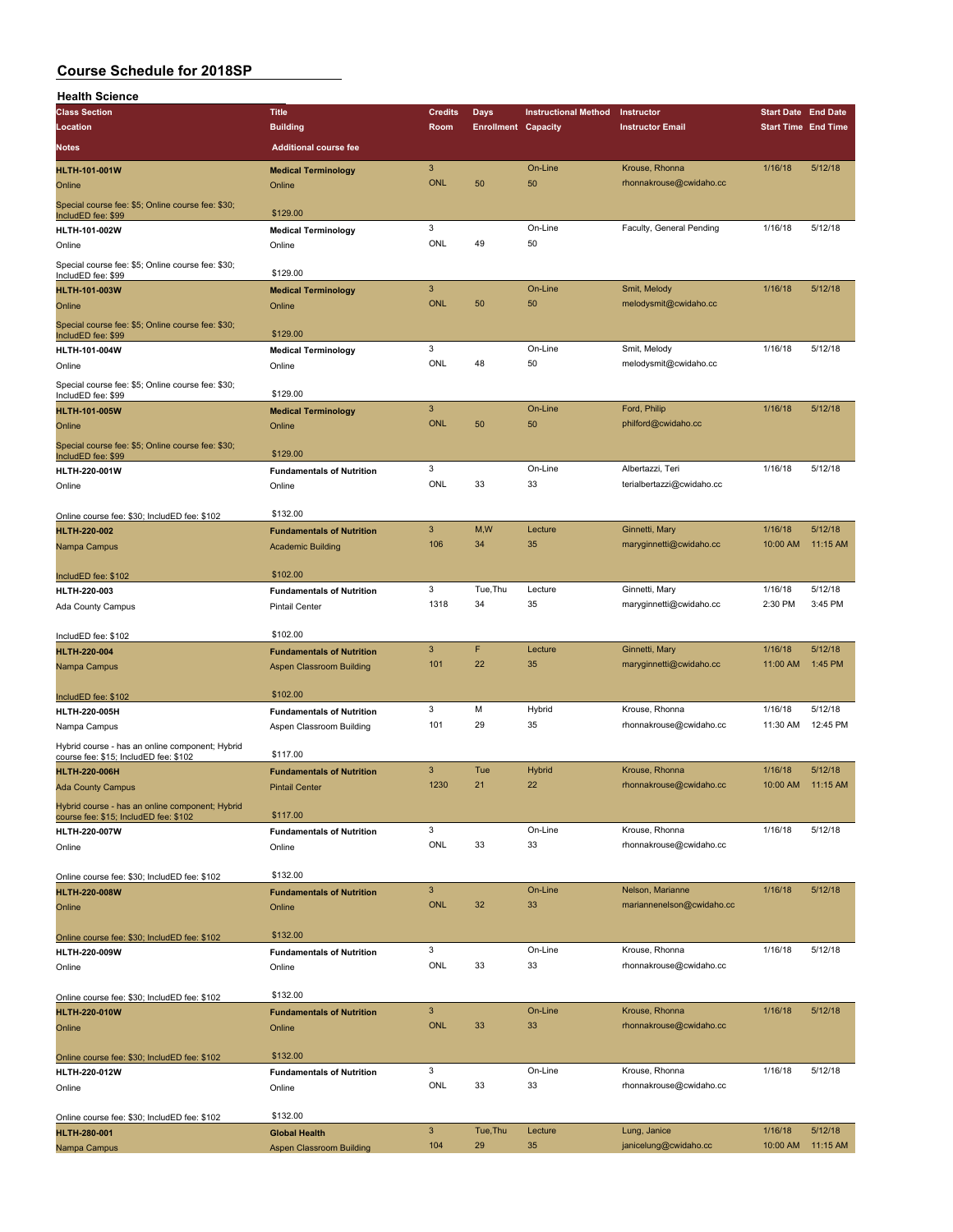| <b>Health Science</b>    |                                           |                |                            |                             |                           |          |                            |
|--------------------------|-------------------------------------------|----------------|----------------------------|-----------------------------|---------------------------|----------|----------------------------|
| <b>Class Section</b>     | <b>Title</b>                              | <b>Credits</b> | Days                       | <b>Instructional Method</b> | Instructor                |          | <b>Start Date End Date</b> |
| Location                 | <b>Building</b>                           | Room           | <b>Enrollment Capacity</b> |                             | <b>Instructor Email</b>   |          | <b>Start Time End Time</b> |
| <b>Notes</b>             | <b>Additional course fee</b>              |                |                            |                             |                           |          |                            |
|                          |                                           |                |                            |                             |                           |          |                            |
|                          | \$0.00                                    |                |                            |                             |                           |          |                            |
| HLTH-280-002             | <b>Global Health</b>                      | 3              | M, W                       | Lecture                     | Curry, Timothy            | 1/16/18  | 5/12/18                    |
| Nampa Campus             | Academic Building                         | 106            | 24                         | 35                          | timcurry@cwidaho.cc       | 11:30 AM | 12:45 PM                   |
|                          | \$0.00                                    |                |                            |                             |                           |          |                            |
| <b>HLTH-280-003</b>      | <b>Global Health</b>                      | $\overline{3}$ | F                          | Lecture                     | Lung, Janice              | 1/16/18  | 5/12/18                    |
| <b>Ada County Campus</b> | <b>Pintail Center</b>                     | 1318           | 26                         | 35                          | janicelung@cwidaho.cc     | 11:00 AM | 12:45 PM                   |
|                          | \$0.00                                    |                |                            |                             |                           |          |                            |
| HLTH-280-004W            | <b>Global Health</b>                      | 3              |                            | On-Line                     | Freeman, Tina             | 1/16/18  | 5/12/18                    |
| Online                   | Online                                    | ONL            | 35                         | 35                          | tinafreeman@cwidaho.cc    |          |                            |
| Online course fee: \$30  | \$30.00                                   |                |                            |                             |                           |          |                            |
| <b>HLTH-280-006W</b>     | <b>Global Health</b>                      | 3              |                            | On-Line                     | Rosenberg, James          | 1/16/18  | 5/12/18                    |
| Online                   | Online                                    | <b>ONL</b>     | 34                         | 35                          | jamesrosenberg@cwidaho.cc |          |                            |
| Online course fee: \$30  | \$30.00                                   |                |                            |                             |                           |          |                            |
| <b>HLTH-280-007W</b>     | <b>Global Health</b>                      | 3              |                            | On-Line                     | Freeman, Tina             | 1/16/18  | 5/12/18                    |
| Online                   | Online                                    | ONL            | 35                         | 35                          | tinafreeman@cwidaho.cc    |          |                            |
| Online course fee: \$30  | \$30.00                                   |                |                            |                             |                           |          |                            |
| <b>HLTH-280-009W</b>     | <b>Global Health</b>                      | $\overline{3}$ |                            | On-Line                     | Rosenberg, James          | 1/16/18  | 5/12/18                    |
| Online                   | Online                                    | <b>ONL</b>     | 30                         | 35                          | jamesrosenberg@cwidaho.cc |          |                            |
| Online course fee: \$30  | \$30.00                                   |                |                            |                             |                           |          |                            |
| HLTH-290-001W            | <b>Exrcse &amp; Hith Science Capstone</b> | $\overline{2}$ |                            | On-Line                     | Curry, Timothy            | 1/16/18  | 5/12/18                    |
| Online                   | Online                                    | ONL            | 12                         | 35                          | timcurry@cwidaho.cc       |          |                            |
| Online course fee: \$20  | \$20.00                                   |                |                            |                             |                           |          |                            |

#### **Heavy-Duty Truck Technician**

| <b>Class Section</b>                        | <b>Title</b>                                                      | <b>Credits</b> | <b>Days</b>                | <b>Instructional Method</b> | <b>Instructor</b>       | <b>Start Date End Date</b> |          |
|---------------------------------------------|-------------------------------------------------------------------|----------------|----------------------------|-----------------------------|-------------------------|----------------------------|----------|
| Location                                    | <b>Building</b>                                                   | Room           | <b>Enrollment Capacity</b> |                             | <b>Instructor Email</b> | <b>Start Time End Time</b> |          |
| <b>Notes</b>                                | <b>Additional course fee</b>                                      |                |                            |                             |                         |                            |          |
| <b>TTEC-120-001</b>                         | <b>Mobile Hydraulic/Braking Sys</b>                               | $\overline{4}$ | M, Tue, W, Thu Lab B       |                             | Rayburn, Steven         | 2/20/18                    | 3/24/18  |
| Nampa Campus                                | <b>Micron Education Center</b>                                    | 1804           | 15                         | 16                          | steverayburn@cwidaho.cc | 9:30 AM                    | 2:30 PM  |
|                                             | \$0.00                                                            |                |                            |                             |                         |                            |          |
| TTEC-120-001                                | <b>Mobile Hydraulic/Braking Sys</b>                               | 4              | M, Tue, W, Thu Lecture     |                             | Rayburn, Steven         | 2/20/18                    | 3/24/18  |
| Nampa Campus                                | Micron Education Center                                           | 1802           | 15                         | 16                          | steverayburn@cwidaho.cc | 9:30 AM                    | 2:30 PM  |
|                                             | \$0.00                                                            |                |                            |                             |                         |                            |          |
| <b>TTEC-130-001</b>                         | <b>Drivetrains/Steering &amp; Susp</b>                            | $\overline{4}$ | M.Tue.W.Thu Lab B          |                             | Rayburn, Steven         | 4/2/18                     | 5/5/18   |
| Nampa Campus                                | <b>Micron Education Center</b>                                    | 1804           | 15                         | 16                          | steverayburn@cwidaho.cc | 9:30 AM                    | 2:30 PM  |
|                                             | \$0.00                                                            |                |                            |                             |                         |                            |          |
| TTEC-130-001                                | Drivetrains/Steering & Susp                                       | 4              | M, Tue, W, Thu Lecture     |                             | Rayburn, Steven         | 4/2/18                     | 5/5/18   |
| Nampa Campus                                | Micron Education Center                                           | 1802           | 15                         | 16                          | steverayburn@cwidaho.cc | 9:30 AM                    | 2:30 PM  |
|                                             | \$0.00                                                            |                |                            |                             |                         |                            |          |
| <b>TTEC-140-001</b>                         | <b>Preventive Maintenance/HVAC</b>                                | $\overline{4}$ | M.Tue.W.Thu Lab A          |                             | Beal, Alex              | 1/16/18                    | 2/17/18  |
| Nampa Campus                                | <b>Micron Education Center</b>                                    | 1804           | 15                         | 16                          | alexbeal@cwidaho.cc     | 9:30 AM                    | 2:30 PM  |
| Additional course fee for tools: \$2,592.83 | \$2,592.83                                                        |                |                            |                             |                         |                            |          |
| TTEC-140-001                                | <b>Preventive Maintenance/HVAC</b>                                | 4              | M, Tue, W, Thu Lecture     |                             | Beal, Alex              | 1/16/18                    | 2/17/18  |
| Nampa Campus                                | Micron Education Center                                           | 1802           | 15                         | 16                          | alexbeal@cwidaho.cc     | 9:30 AM                    | 2:30 PM  |
|                                             | \$2,592.83                                                        |                |                            |                             |                         |                            |          |
| Additional course fee for tools: \$2,592.83 |                                                                   | $\overline{4}$ | M, Tue, W, Thu Lab A       |                             | Church, Donald          | 1/16/18                    | 2/17/18  |
| <b>TTEC-250-001</b><br>Nampa Campus         | <b>Advanced Braking Systems</b><br><b>Micron Education Center</b> | 1804           | 12                         | 16                          | rockychurch@cwidaho.cc  | 7:30 AM                    | 12:00 PM |
|                                             |                                                                   |                |                            |                             |                         |                            |          |
|                                             | \$0.00                                                            |                |                            |                             |                         |                            |          |
| TTEC-250-001                                | <b>Advanced Braking Systems</b>                                   | $\overline{4}$ | M, Tue, W, Thu Lecture     |                             | Church, Donald          | 1/16/18                    | 2/17/18  |
| Nampa Campus                                | Micron Education Center                                           | 1802           | 12                         | 16                          | rockychurch@cwidaho.cc  | 7:30 AM                    | 12:00 PM |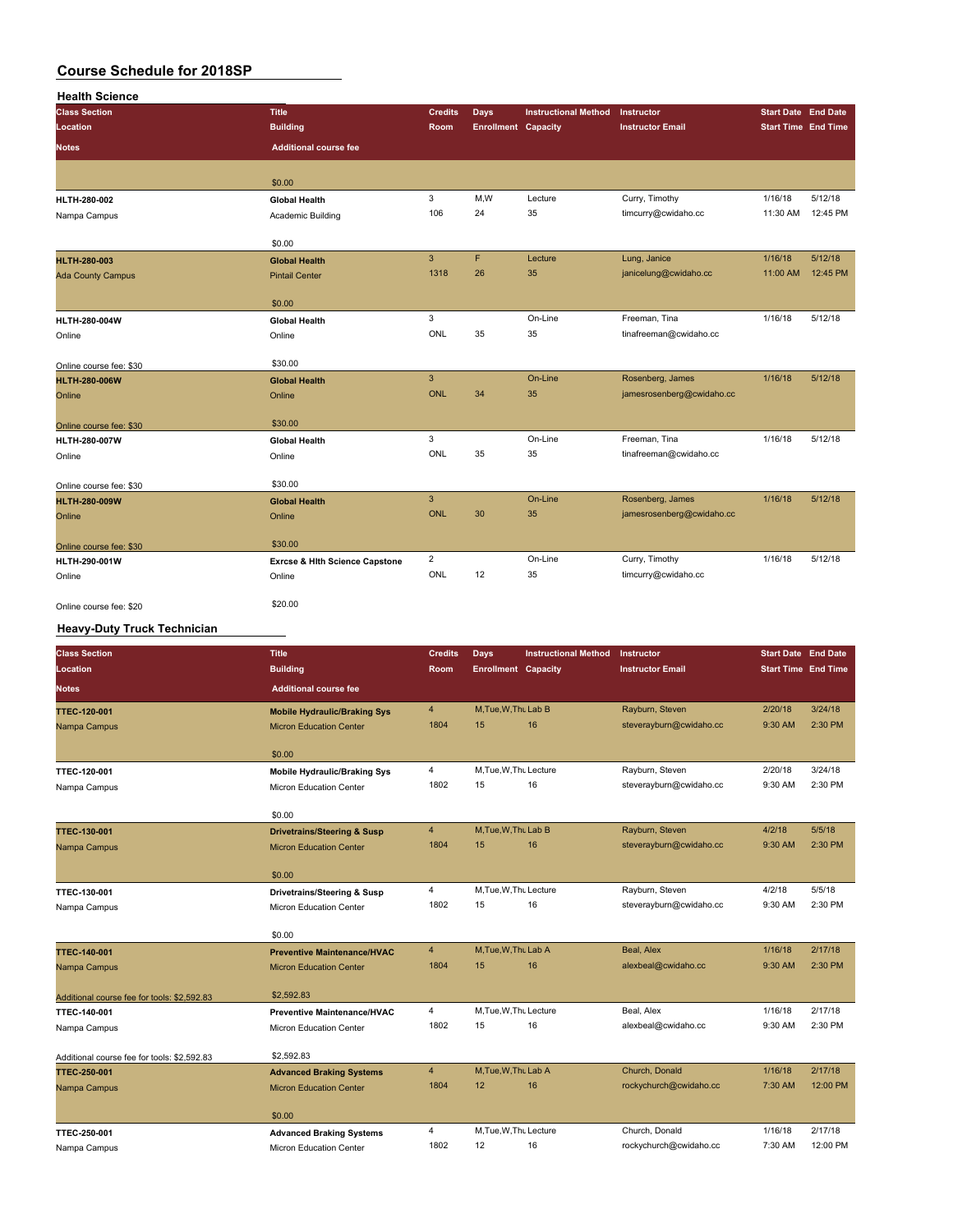| <b>Class Section</b>        | <b>Title</b>                     | <b>Credits</b> | <b>Days</b>                | <b>Instructional Method</b> | Instructor              |         | <b>Start Date End Date</b> |
|-----------------------------|----------------------------------|----------------|----------------------------|-----------------------------|-------------------------|---------|----------------------------|
| Location                    | <b>Building</b>                  | Room           | <b>Enrollment Capacity</b> |                             | <b>Instructor Email</b> |         | <b>Start Time End Time</b> |
| <b>Notes</b>                | <b>Additional course fee</b>     |                |                            |                             |                         |         |                            |
|                             | \$0.00                           |                |                            |                             |                         |         |                            |
| <b>TTEC-260-001</b>         | <b>Adv Preventive Maint/HVAC</b> | $\overline{4}$ | M, Tue, W, Thu Lab A       |                             | Church, Donald          | 2/20/18 | 3/24/18                    |
| Nampa Campus                | <b>Micron Education Center</b>   | 1804           | 12                         | 16                          | rockychurch@cwidaho.cc  | 7:30 AM | 12:00 PM                   |
|                             | \$0.00                           |                |                            |                             |                         |         |                            |
| TTEC-260-001                | <b>Adv Preventive Maint/HVAC</b> | 4              | M, Tue, W, Thu Lecture     |                             | Church, Donald          | 2/20/18 | 3/24/18                    |
| Nampa Campus                | Micron Education Center          | 1802           | 12                         | 16                          | rockychurch@cwidaho.cc  | 7:30 AM | 12:00 PM                   |
|                             | \$0.00                           |                |                            |                             |                         |         |                            |
| <b>TTEC-280-001</b>         | <b>Heavy Duty Truck Capstone</b> | $\overline{4}$ | M, Tue, W, Thu Lecture     |                             | Church, Donald          | 4/2/18  | 5/5/18                     |
| <b>Community Locations</b>  | <b>Community Location</b>        | <b>CMTY</b>    | 12                         | 16                          | rockychurch@cwidaho.cc  | 7:30 AM | 12:00 PM                   |
| Additional course fee: \$30 | \$30.00                          |                |                            |                             |                         |         |                            |

#### **Heavy-Equipment Technician**

| <b>Class Section</b>              | <b>Title</b>                                                         | <b>Credits</b>          | <b>Days</b>                | <b>Instructional Method</b> | Instructor               | <b>Start Date End Date</b> |                    |
|-----------------------------------|----------------------------------------------------------------------|-------------------------|----------------------------|-----------------------------|--------------------------|----------------------------|--------------------|
| Location                          | <b>Building</b>                                                      | Room                    | <b>Enrollment Capacity</b> |                             | <b>Instructor Email</b>  | <b>Start Time End Time</b> |                    |
| <b>Notes</b>                      | <b>Additional course fee</b>                                         |                         |                            |                             |                          |                            |                    |
| HTEC-100-001                      | <b>Safety &amp; Intro Shop Practices</b>                             | $\overline{2}$          | M, Tue, W, Thu Lab B       |                             | Kendall, Andrew          | 1/16/18                    | 2/17/18            |
| Nampa Campus                      | <b>Micron Education Center</b>                                       | 1803                    | $\mathbf{0}$               | 5                           | andrewkendall@cwidaho.cc | 7:30 AM                    | 9:30 AM            |
|                                   | \$10.00                                                              |                         |                            |                             |                          |                            |                    |
| HTEC-120-001                      | <b>Mobile Hydraulic Systems</b>                                      | 4                       | M, Tue, W, Thu Lab A       |                             | Kendall, Andrew          | 1/16/18                    | 2/17/18            |
| Nampa Campus                      | Micron Education Center                                              | 1803                    | 12                         | 17                          | andrewkendall@cwidaho.cc | 9:30 AM                    | 2:30 PM            |
|                                   |                                                                      |                         |                            |                             |                          |                            |                    |
| Additional course fee: \$2,592.83 | \$2,592.83                                                           | $\overline{4}$          | M, Tue, W, Thu Lecture     |                             | Kendall, Andrew          | 1/16/18                    | 2/17/18            |
| HTEC-120-001                      | <b>Mobile Hydraulic Systems</b>                                      | 1801                    | 12                         | 17                          | andrewkendall@cwidaho.cc | 9:30 AM                    | 2:30 PM            |
| Nampa Campus                      | <b>Micron Education Center</b>                                       |                         |                            |                             |                          |                            |                    |
| Additional course fee: \$2,592.83 | \$2,592.83                                                           |                         |                            |                             |                          |                            |                    |
| HTEC-130-001                      | <b>Powertrains</b>                                                   | 4                       | M, Tue, W, Thu Lab A       |                             | Kendall, Andrew          | 2/20/18                    | 3/24/18            |
| Nampa Campus                      | Micron Education Center                                              | 1803                    | 12                         | 17                          | andrewkendall@cwidaho.cc | 9:30 AM                    | 2:30 PM            |
|                                   | \$0.00                                                               |                         |                            |                             |                          |                            |                    |
| <b>HTEC-130-001</b>               | <b>Powertrains</b>                                                   | $\overline{4}$          | M, Tue, W, Thu Lecture     |                             | Kendall, Andrew          | 2/20/18                    | 3/24/18            |
| Nampa Campus                      | <b>Micron Education Center</b>                                       | 1801                    | 12                         | 17                          | andrewkendall@cwidaho.cc | 9:30 AM                    | 2:30 PM            |
|                                   |                                                                      |                         |                            |                             |                          |                            |                    |
|                                   | \$0.00                                                               |                         |                            |                             |                          |                            |                    |
| HTEC-140-001                      | <b>Preventive Maintenance/HVAC</b>                                   | 4                       | M, Tue, W, Thu Lab A       |                             | Turner, George           | 4/2/18                     | 5/5/18             |
| Nampa Campus                      | Micron Education Center                                              | 1803                    | 12                         | 17                          | georgeturner@cwidaho.cc  | 9:30 AM                    | 2:30 PM            |
|                                   | \$0.00                                                               |                         |                            |                             |                          |                            |                    |
| <b>HTEC-140-001</b>               | <b>Preventive Maintenance/HVAC</b>                                   | $\overline{\mathbf{4}}$ | M, Tue, W, Thu Lecture     |                             | Turner, George           | 4/2/18                     | 5/5/18             |
| Nampa Campus                      | <b>Micron Education Center</b>                                       | 1801                    | 12                         | 17                          | georgeturner@cwidaho.cc  | 9:30 AM                    | 2:30 PM            |
|                                   | \$0.00                                                               |                         |                            |                             |                          |                            |                    |
| HTEC-230-001                      | <b>Adv Engines/Engine Controls</b>                                   | 4                       | M, Tue, W, Thu Lab A       |                             | Rayburn, Steven          | 1/16/18                    | 2/17/18            |
| Nampa Campus                      | Micron Education Center                                              | 1803                    | 11                         | 16                          | steverayburn@cwidaho.cc  | 7:30 AM                    | 12:00 PM           |
|                                   |                                                                      |                         |                            |                             |                          |                            |                    |
| <b>HTEC-230-001</b>               | \$0.00                                                               | $\overline{\mathbf{4}}$ | M, Tue, W, Thu Lecture     |                             | Rayburn, Steven          | 1/16/18                    | 2/17/18            |
| Nampa Campus                      | <b>Adv Engines/Engine Controls</b><br><b>Micron Education Center</b> | 1801                    | 11                         | 16                          | steverayburn@cwidaho.cc  | 7:30 AM                    | 12:00 PM           |
|                                   |                                                                      |                         |                            |                             |                          |                            |                    |
|                                   | \$0.00                                                               |                         |                            |                             |                          |                            |                    |
| HTEC-260-001                      | <b>Adv Preventive Maint/HVAC</b>                                     | 4                       | M, Tue, W, Thu Lab A       |                             | Turner, George           | 2/20/18                    | 3/24/18            |
| Nampa Campus                      | Micron Education Center                                              | 1803                    | 11                         | 16                          | georgeturner@cwidaho.cc  | 7:30 AM                    | 12:00 PM           |
|                                   | \$0.00                                                               |                         |                            |                             |                          |                            |                    |
| HTEC-260-001                      | <b>Adv Preventive Maint/HVAC</b>                                     | $\overline{\mathbf{4}}$ | M, Tue, W, Thu Lecture     |                             | Turner, George           | 2/20/18                    | 3/24/18            |
| Nampa Campus                      | <b>Micron Education Center</b>                                       | 1801                    | 11                         | 16                          | georgeturner@cwidaho.cc  | 7:30 AM                    | 12:00 PM           |
|                                   |                                                                      |                         |                            |                             |                          |                            |                    |
|                                   | \$0.00                                                               |                         |                            |                             |                          |                            |                    |
| HTEC-280-001                      | <b>Heavy Equipment Capstone</b>                                      | 4<br>1803               | M, Tue, W, Thu Lab A<br>10 | 15                          | Kendall, Andrew          | 4/2/18<br>7:30 AM          | 5/5/18<br>12:00 PM |
| Nampa Campus                      | Micron Education Center                                              |                         |                            |                             | andrewkendall@cwidaho.cc |                            |                    |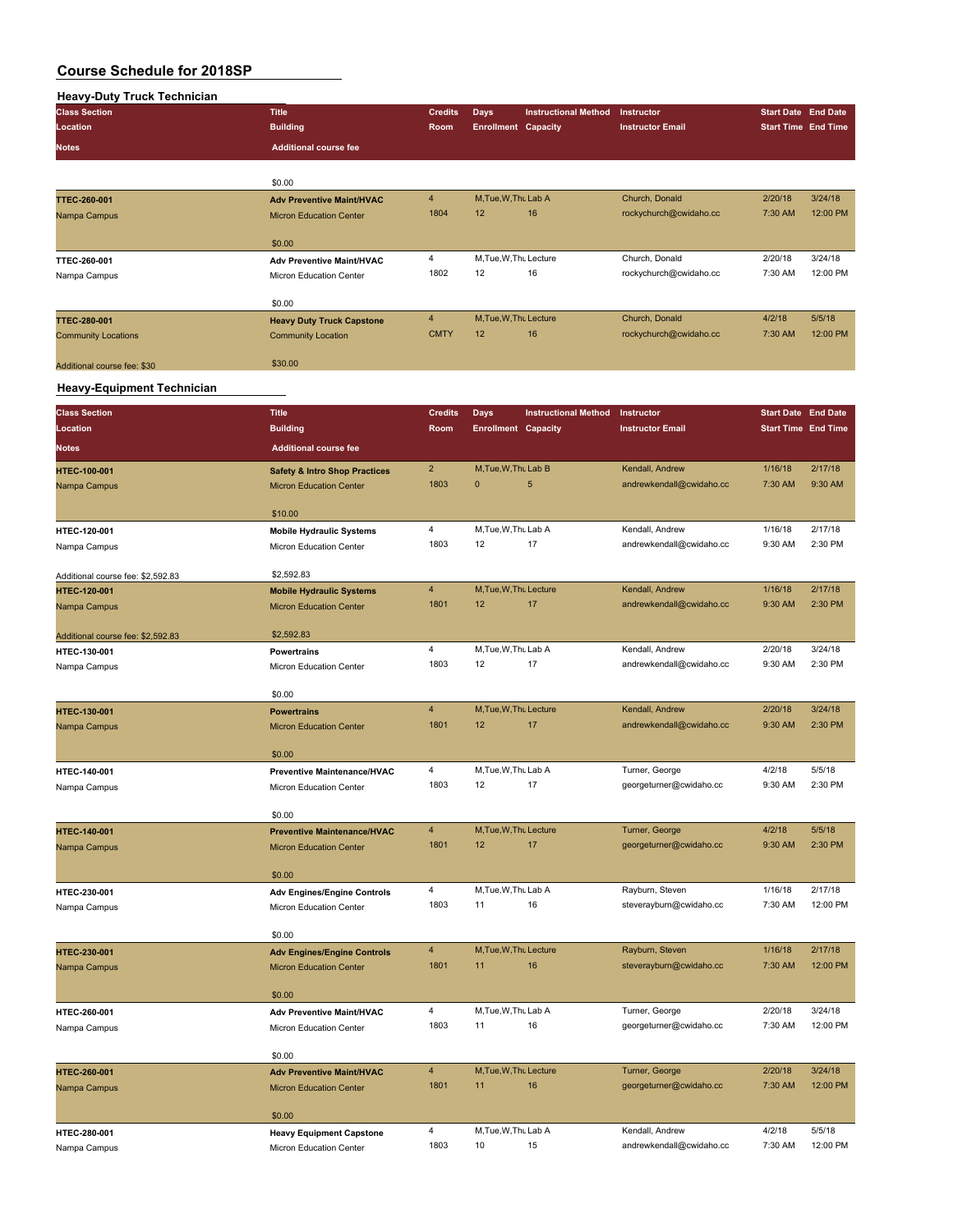| <b>Heavy-Equipment Technician</b>                                             |                                                    |                           |                            |                             |                             |                            |          |
|-------------------------------------------------------------------------------|----------------------------------------------------|---------------------------|----------------------------|-----------------------------|-----------------------------|----------------------------|----------|
| <b>Class Section</b>                                                          | <b>Title</b>                                       | <b>Credits</b>            | <b>Days</b>                | <b>Instructional Method</b> | Instructor                  | <b>Start Date End Date</b> |          |
| Location                                                                      | <b>Building</b>                                    | Room                      | <b>Enrollment Capacity</b> |                             | <b>Instructor Email</b>     | <b>Start Time End Time</b> |          |
| <b>Notes</b>                                                                  | <b>Additional course fee</b>                       |                           |                            |                             |                             |                            |          |
| Restriction: Heavy Equipment Tech majors only;<br>Additional course fee: \$50 | \$50.00                                            |                           |                            |                             |                             |                            |          |
| History                                                                       |                                                    |                           |                            |                             |                             |                            |          |
| <b>Class Section</b>                                                          | <b>Title</b>                                       | <b>Credits</b>            | <b>Days</b>                | <b>Instructional Method</b> | Instructor                  | <b>Start Date End Date</b> |          |
| Location                                                                      | <b>Building</b>                                    | Room                      | <b>Enrollment Capacity</b> |                             | <b>Instructor Email</b>     | <b>Start Time End Time</b> |          |
| <b>Notes</b>                                                                  | <b>Additional course fee</b>                       |                           |                            |                             |                             |                            |          |
|                                                                               |                                                    |                           |                            |                             |                             |                            |          |
| <b>HIST-101-001W</b>                                                          | <b>Western Civilization 1</b>                      | $\mathbf{3}$              |                            | On-Line                     | Jayne, Reginald             | 1/16/18                    | 5/12/18  |
| Online                                                                        | Online                                             | <b>ONL</b>                | 34                         | 35                          | reggiejayne@cwidaho.cc      |                            |          |
| Online course fee: \$30                                                       | \$30.00                                            |                           |                            |                             |                             |                            |          |
| HIST-101-002W                                                                 | <b>Western Civilization 1</b>                      | 3                         |                            | On-Line                     | Jayne, Reginald             | 1/16/18                    | 5/12/18  |
| Online                                                                        | Online                                             | ONL                       | 35                         | 35                          | reggiejayne@cwidaho.cc      |                            |          |
| Online course fee: \$30                                                       | \$30.00                                            |                           |                            |                             |                             |                            |          |
| HIST-101-003                                                                  | <b>Western Civilization 1</b>                      | $\mathsf 3$               | Tue, Thu                   | Lecture                     | Jayne, Reginald             | 1/16/18                    | 5/12/18  |
| Nampa Campus                                                                  | Aspen Classroom Building                           | 106                       | 29                         | 35                          | reggiejayne@cwidaho.cc      | 10:00 AM                   | 11:15 AM |
|                                                                               | \$0.00                                             |                           |                            |                             |                             |                            |          |
| HIST-101-004                                                                  | <b>Western Civilization 1</b>                      | 3                         | M,W                        | Lecture                     | Jayne, Reginald             | 1/16/18                    | 5/12/18  |
| Nampa Campus                                                                  | Aspen Classroom Building                           | 106                       | 34                         | 35                          | reggiejayne@cwidaho.cc      | 11:30 AM                   | 12:45 PM |
|                                                                               |                                                    |                           |                            |                             |                             |                            |          |
|                                                                               | \$0.00                                             |                           |                            |                             |                             |                            |          |
| HIST-102-002W                                                                 | <b>Western Civilization 2</b>                      | $\mathbf{3}$              |                            | On-Line                     | Miszczenko, Wladimir        | 1/16/18                    | 5/12/18  |
| Online                                                                        | Online                                             | <b>ONL</b>                | 40                         | 40                          | waltermiszczenko@cwidaho.cc |                            |          |
| Online course fee: \$30                                                       | \$30.00                                            |                           |                            |                             |                             |                            |          |
| HIST-102-003                                                                  | <b>Western Civilization 2</b>                      | 3                         | M,W                        | Lecture                     | Miszczenko, Wladimir        | 1/16/18                    | 5/12/18  |
| Ada County Campus                                                             | <b>Pintail Center</b>                              | 1208                      | 22                         | 30                          | waltermiszczenko@cwidaho.cc | 1:00 PM                    | 2:15 PM  |
|                                                                               | \$0.00                                             |                           |                            |                             |                             |                            |          |
|                                                                               |                                                    | $\ensuremath{\mathsf{3}}$ | Tue, Thu                   | Lecture                     | Cramer, Clayton             | 1/16/18                    | 5/12/18  |
| HIST-111-001<br><b>Ada County Campus</b>                                      | <b>American History 1</b><br><b>Pintail Center</b> | 1208                      | 30                         | 30                          | claytoncramer@cwidaho.cc    | 5:30 PM                    | 6:45 PM  |
|                                                                               |                                                    |                           |                            |                             |                             |                            |          |
|                                                                               | \$0.00                                             |                           |                            |                             |                             |                            |          |
| HIST-111-002                                                                  | American History 1                                 | 3                         | M, W                       | Lecture                     | Jayne, Reginald             | 1/16/18                    | 5/12/18  |
| Nampa Campus                                                                  | Aspen Classroom Building                           | 102                       | 34                         | 35                          | reggiejayne@cwidaho.cc      | 10:00 AM                   | 11:15 AM |
|                                                                               | \$0.00                                             |                           |                            |                             |                             |                            |          |
| HIST-111-003W                                                                 | <b>American History 1</b>                          | 3                         |                            | On-Line                     | Miszczenko, Wladimir        | 1/16/18                    | 5/12/18  |
| Online                                                                        | Online                                             | <b>ONL</b>                | 35                         | 35                          | waltermiszczenko@cwidaho.cc |                            |          |
| Online course fee: \$30                                                       | \$30.00                                            |                           |                            |                             |                             |                            |          |
| HIST-111-004W                                                                 | <b>American History 1</b>                          | 3                         |                            | On-Line                     | Miszczenko, Wladimir        | 1/16/18                    | 5/12/18  |
| Online                                                                        | Online                                             | ONL                       | 35                         | 35                          | waltermiszczenko@cwidaho.cc |                            |          |
|                                                                               |                                                    |                           |                            |                             |                             |                            |          |
| Online course fee: \$30                                                       | \$30.00                                            |                           |                            |                             |                             |                            |          |
| HIST-111-005W                                                                 | <b>American History 1</b>                          | $\ensuremath{\mathsf{3}}$ |                            | On-Line                     | Scheffler, Kurt             | 1/16/18                    | 5/12/18  |
| Online                                                                        | Online                                             | ONL                       | 35                         | 35                          | kurtscheffler@cwidaho.cc    |                            |          |
| Online course fee: \$30                                                       | \$30.00                                            |                           |                            |                             |                             |                            |          |
| HIST-112-001                                                                  | <b>American History 2</b>                          | 3                         | Tue, Thu                   | Lecture                     | Miszczenko, Wladimir        | 1/16/18                    | 5/12/18  |
| Ada County Campus                                                             | <b>Pintail Center</b>                              | 1206                      | 29                         | 30                          | waltermiszczenko@cwidaho.cc | 11:30 AM                   | 12:45 PM |
|                                                                               | \$0.00                                             |                           |                            |                             |                             |                            |          |
| HIST-112-002                                                                  | <b>American History 2</b>                          | $\mathbf{3}$              | Tue, Thu                   | Lecture                     | Vance, Justin               | 1/16/18                    | 5/12/18  |
| <b>Ada County Campus</b>                                                      | <b>Pintail Center</b>                              | 1206                      | 10                         | 30                          | justinvance@cwidaho.cc      | 4:00 PM                    | 5:15 PM  |
|                                                                               |                                                    |                           |                            |                             |                             |                            |          |
|                                                                               | \$0.00                                             |                           |                            |                             |                             |                            |          |
| HIST-112-003W                                                                 | <b>American History 2</b>                          | 3                         |                            | On-Line                     | Miszczenko, Wladimir        | 1/16/18                    | 5/12/18  |
| Online                                                                        | Online                                             | ONL                       | 40                         | 40                          | waltermiszczenko@cwidaho.cc |                            |          |
| Online course fee: \$30                                                       | \$30.00                                            |                           |                            |                             |                             |                            |          |
| HIST-190-001W                                                                 | Intro to the Study of History                      | $\ensuremath{\mathsf{3}}$ |                            | On-Line                     | Jayne, Reginald             | 1/16/18                    | 5/12/18  |
| Online                                                                        | Online                                             | <b>ONL</b>                | 17                         | 25                          | reggiejayne@cwidaho.cc      |                            |          |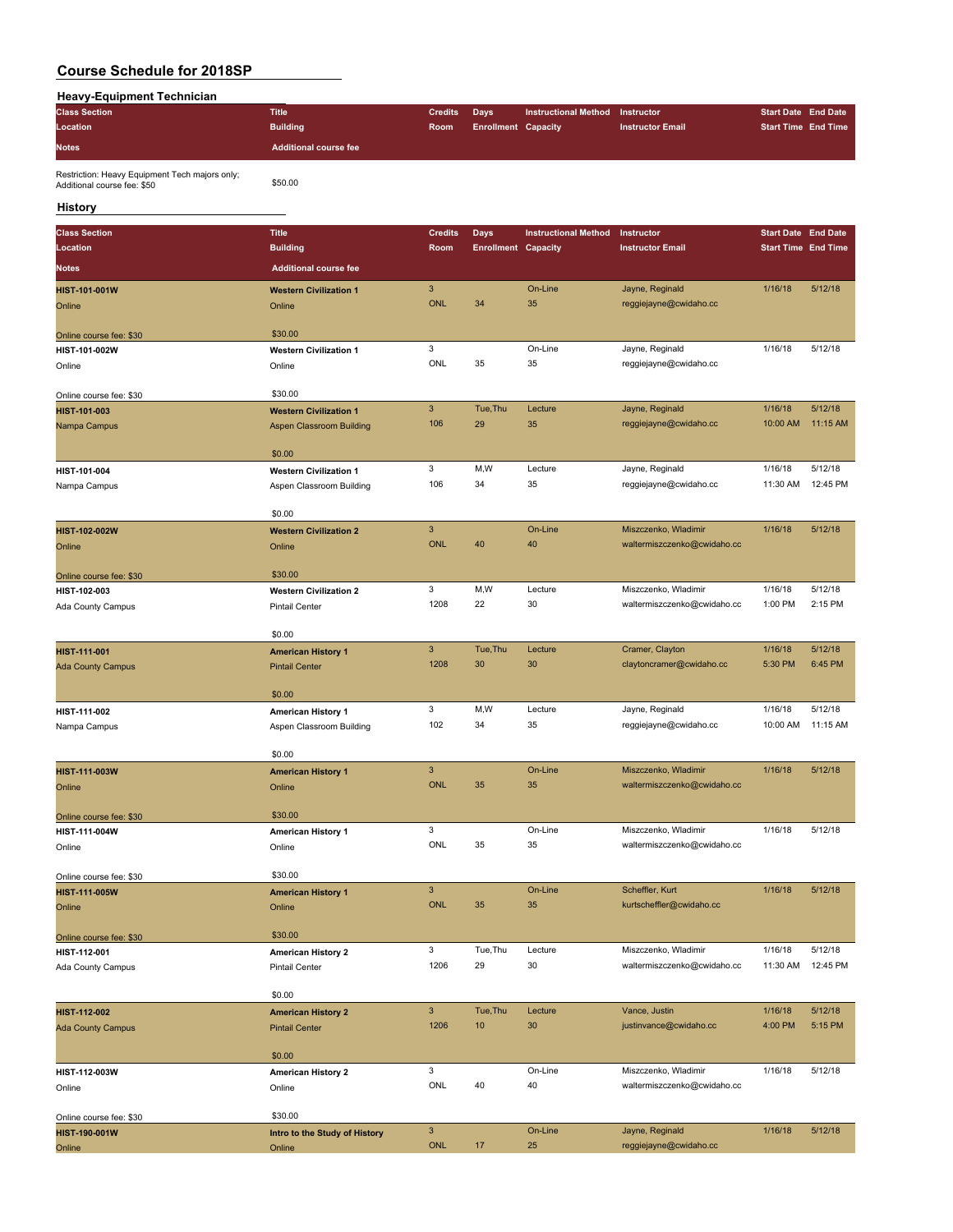| <b>History</b>                                                                |                                  |                |                            |                             |                             |                            |                            |
|-------------------------------------------------------------------------------|----------------------------------|----------------|----------------------------|-----------------------------|-----------------------------|----------------------------|----------------------------|
| <b>Class Section</b>                                                          | <b>Title</b>                     | <b>Credits</b> | Days                       | <b>Instructional Method</b> | Instructor                  | <b>Start Date End Date</b> |                            |
| Location                                                                      | <b>Building</b>                  | Room           | <b>Enrollment Capacity</b> |                             | <b>Instructor Email</b>     |                            | <b>Start Time End Time</b> |
| <b>Notes</b>                                                                  | <b>Additional course fee</b>     |                |                            |                             |                             |                            |                            |
|                                                                               |                                  |                |                            |                             |                             |                            |                            |
| Online course fee: \$30                                                       | \$30.00                          |                |                            |                             |                             |                            |                            |
| HIST-220-001                                                                  | <b>Great Ideas in History</b>    | 3              | Tue.Thu                    | Lecture                     | Jayne, Reginald             | 1/16/18                    | 5/12/18                    |
| Nampa Campus                                                                  | Aspen Classroom Building         | 106            | 16                         | 20                          | reggiejayne@cwidaho.cc      | 2:30 PM                    | 3:45 PM                    |
| The theme for this class is: History of Western<br><b>Educational Thought</b> | \$0.00                           |                |                            |                             |                             |                            |                            |
| <b>HIST-220-001</b>                                                           | <b>Great Ideas in History</b>    | 3              | Tue.Thu                    | Lecture                     | McCurdy, Jana               | 1/16/18                    | 5/12/18                    |
| Nampa Campus                                                                  | Aspen Classroom Building         | 106            | 16                         | 20                          | janamccurdy@cwidaho.cc      | 2:30 PM                    | 3:45 PM                    |
| The theme for this class is: History of Western<br><b>Educational Thought</b> | \$0.00                           |                |                            |                             |                             |                            |                            |
| HIST-230-001                                                                  | Themes in U.S. History           | 3              | M.W                        | Lecture                     | Miszczenko, Wladimir        | 1/16/18                    | 5/12/18                    |
| Ada County Campus                                                             | <b>Pintail Center</b>            | 1206           | 9                          | 30                          | waltermiszczenko@cwidaho.cc | 10:00 AM                   | 11:15 AM                   |
| The theme for this class is: History of US<br>Diplomacy                       | \$0.00                           |                |                            |                             |                             |                            |                            |
| <b>HIST-240-001W</b>                                                          | <b>Themes in Western History</b> | 3              |                            | On-Line                     | Vance, Justin               | 1/16/18                    | 5/12/18                    |
| Online                                                                        | Online                           | ONL            | 23                         | 30                          | justinvance@cwidaho.cc      |                            |                            |
| The theme for this class is: WWII in the Pacific:<br>Online course fee: \$30  | \$30.00                          |                |                            |                             |                             |                            |                            |
| HIST-290-001                                                                  | <b>History Capstone</b>          | 3              |                            | Lecture                     | Jayne, Reginald             | 1/16/18                    | 5/12/18                    |
| <b>Community Locations</b>                                                    | <b>Community Location</b>        | <b>CMTY</b>    | $\mathbf{1}$               | $\overline{1}$              | reggiejayne@cwidaho.cc      |                            |                            |
|                                                                               | \$0.00                           |                |                            |                             |                             |                            |                            |

#### **Horticulture Technology**

| <b>Class Section</b>                                                       | <b>Title</b>                             | <b>Credits</b> | <b>Days</b>                | <b>Instructional Method</b> | Instructor                 | <b>Start Date End Date</b> |          |
|----------------------------------------------------------------------------|------------------------------------------|----------------|----------------------------|-----------------------------|----------------------------|----------------------------|----------|
| Location                                                                   | <b>Building</b>                          | <b>Room</b>    | <b>Enrollment Capacity</b> |                             | <b>Instructor Email</b>    | <b>Start Time End Time</b> |          |
| <b>Notes</b>                                                               | <b>Additional course fee</b>             |                |                            |                             |                            |                            |          |
| <b>HRTC-107-001</b>                                                        | <b>Landscape Mgmt - Maintenance</b>      | 3              | M,W                        | Lecture                     | Schults, Dan               | 1/16/18                    | 5/12/18  |
| <b>CWI Horticulture</b>                                                    | Guardhouse                               | 104            | 9                          | 15                          | danschults@cwidaho.cc      | 12:30 PM                   | 2:35 PM  |
| Restriction: Horticulture Tech major only; Additional<br>course fee: \$20  | \$20.00                                  |                |                            |                             |                            |                            |          |
| <b>HRTC-110-001</b>                                                        | <b>Horticulture Botany</b>               | 3              | Tue, Thu                   | Lecture                     | Blackburn, Leslie          | 1/16/18                    | 5/12/18  |
| <b>CWI Horticulture</b>                                                    | Guardhouse                               | 104            | 17                         | 18                          | leslieblackburn@cwidaho.cc | 12:30 PM                   | 2:35 PM  |
| Additional course fee: \$25                                                | \$25.00                                  |                |                            |                             |                            |                            |          |
| <b>HRTC-136-001</b>                                                        | <b>Plant Production &amp; Management</b> | 3              | Tue, Thu                   | Lecture                     | Blackburn, Leslie          | 1/16/18                    | 5/12/18  |
| <b>CWI Horticulture</b>                                                    | Guardhouse                               | 001            | 15                         | 15                          | leslieblackburn@cwidaho.cc | 9:00 AM                    | 11:20 AM |
| Restriction: Horticulture Tech major only; Additional<br>course fee: \$5   | \$5.00                                   |                |                            |                             |                            |                            |          |
| HRTC-140-001                                                               | Soils and Plant Nutrition                | 3              | Tue, Thu                   | Lecture                     | Schults, Dan               | 1/16/18                    | 5/12/18  |
| <b>CWI Horticulture</b>                                                    | Guardhouse                               | 001            | 15                         | 15                          | danschults@cwidaho.cc      | 12:30 PM                   | 2:20 PM  |
| Restriction: Horticulture Tech major only; Additional<br>course fee: \$10  | \$10.00                                  |                |                            |                             |                            |                            |          |
| <b>HRTC-143-001</b>                                                        | <b>Horticulture Intern Seminar</b>       | $\overline{1}$ | F                          | Lecture                     | Schults, Dan               | 1/16/18                    | 2/17/18  |
| <b>CWI Horticulture</b>                                                    | Guardhouse                               | 104            | 12                         | 15                          | danschults@cwidaho.cc      | 11:00 AM                   | 1:30 PM  |
|                                                                            | \$0.00                                   |                |                            |                             |                            |                            |          |
| HRTC-155-001                                                               | <b>Edible Plants</b>                     | 3              | M,W                        | Lecture                     | Blackburn, Leslie          | 1/16/18                    | 5/12/18  |
| <b>CWI Horticulture</b>                                                    | Guardhouse                               | 001            | 14                         | 15                          | leslieblackburn@cwidaho.cc | 9:00 AM                    | 11:20 AM |
| Restriction: Horticulture Tech majors only;<br>Additional course fee: \$10 | \$10.00                                  |                |                            |                             |                            |                            |          |
| <b>HRTC-253-001</b>                                                        | <b>Landscape Shrubs</b>                  | 3              | M                          | Lecture                     | Schults, Dan               | 1/16/18                    | 5/12/18  |
| <b>CWI Horticulture</b>                                                    | Guardhouse                               | 104            | 11                         | 15                          | danschults@cwidaho.cc      | 9:00 AM                    | 11:00 AM |
| Restriction: Horticulture Tech Major Only                                  | \$0.00                                   |                |                            |                             |                            |                            |          |
| HRTC-253-001                                                               | <b>Landscape Shrubs</b>                  | 3              | W,F                        | Lab B                       | Schults, Dan               | 1/16/18                    | 5/12/18  |
| <b>CWI Horticulture</b>                                                    | Guardhouse                               | 104            | 11                         | 15                          | danschults@cwidaho.cc      | 9:00 AM                    | 10:30 AM |
|                                                                            | \$0.00                                   |                |                            |                             |                            |                            |          |
| Restriction: Horticulture Tech Major Only<br><b>HRTC-255-001</b>           | <b>Insect &amp; Disease Science</b>      | 3              | Tue, Thu                   | Lecture                     | Schults, Dan               | 1/16/18                    | 5/12/18  |
| <b>CWI Horticulture</b>                                                    | Guardhouse                               | 104            | 10                         | 18                          | danschults@cwidaho.cc      | 9:00 AM                    | 10:50 AM |
|                                                                            |                                          |                |                            |                             |                            |                            |          |
| Restriction: Horticulture Tech Major Only                                  | \$0.00                                   |                |                            |                             |                            |                            |          |
| HRTC-271-001                                                               | <b>Capstone Horticulture Projects</b>    | 3              | F                          | Lecture                     | Blackburn, Leslie          | 1/16/18                    | 5/12/18  |
| <b>CWI Horticulture</b>                                                    | Guardhouse                               | 104            | 5                          | 10                          | leslieblackburn@cwidaho.cc | 11:00 AM                   | 3:10 PM  |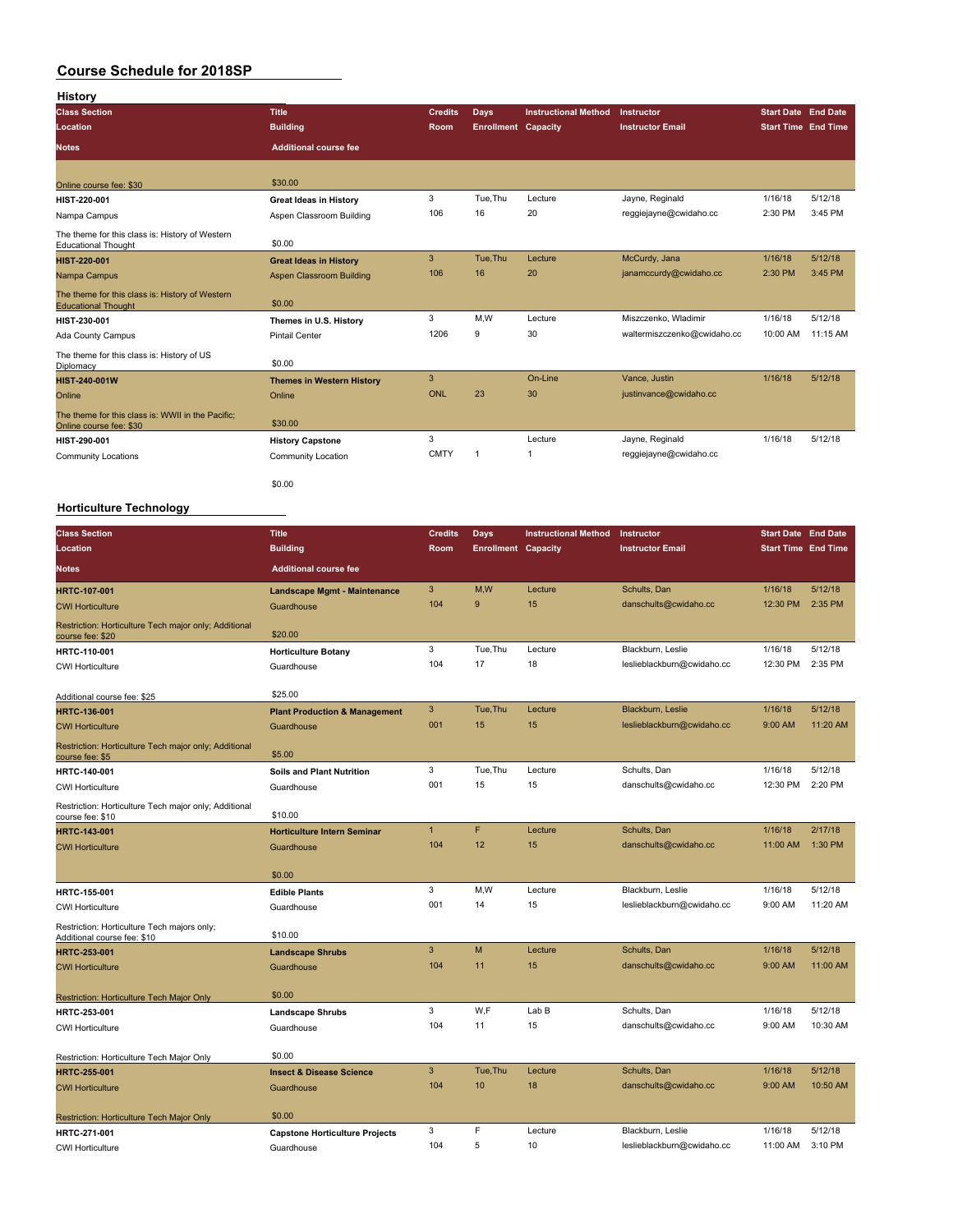| <b>Horticulture Technology</b>                                            |                                          |                       |                            |                             |                             |                            |         |
|---------------------------------------------------------------------------|------------------------------------------|-----------------------|----------------------------|-----------------------------|-----------------------------|----------------------------|---------|
| <b>Class Section</b>                                                      | <b>Title</b>                             | <b>Credits</b>        | Days                       | <b>Instructional Method</b> | Instructor                  | <b>Start Date End Date</b> |         |
| Location                                                                  | <b>Building</b>                          | Room                  | <b>Enrollment Capacity</b> |                             | <b>Instructor Email</b>     | <b>Start Time End Time</b> |         |
| <b>Notes</b>                                                              | <b>Additional course fee</b>             |                       |                            |                             |                             |                            |         |
| Restriction: Horticulture Tech major only; Additional<br>course fee: \$40 | \$40.00                                  |                       |                            |                             |                             |                            |         |
| HRTC-293-001                                                              | <b>Horticulture Internship</b>           | $\overline{2}$        |                            | Internship                  | Schults, Dan                | 2/26/18                    | 5/12/18 |
| <b>Community Locations</b>                                                | <b>Community Location</b>                | <b>CMTY</b>           | 11                         | 15                          | danschults@cwidaho.cc       |                            |         |
|                                                                           | \$0.00                                   |                       |                            |                             |                             |                            |         |
| HRTC-293-002                                                              | <b>Horticulture Internship</b>           | 3                     |                            | Internship                  | Schults, Dan                | 1/16/18                    | 5/12/18 |
| <b>Community Locations</b>                                                | Community Location                       | <b>CMTY</b>           | $\mathbf 0$                | $\mathbf{1}$                | danschults@cwidaho.cc       |                            |         |
|                                                                           | \$0.00                                   |                       |                            |                             |                             |                            |         |
| <b>Humanities</b>                                                         |                                          |                       |                            |                             |                             |                            |         |
| <b>Class Section</b>                                                      | <b>Title</b>                             | <b>Credits</b>        | <b>Days</b>                | <b>Instructional Method</b> | Instructor                  | Start Date End Date        |         |
| Location                                                                  | <b>Building</b>                          | Room                  | <b>Enrollment Capacity</b> |                             | <b>Instructor Email</b>     | <b>Start Time End Time</b> |         |
| <b>Notes</b>                                                              | <b>Additional course fee</b>             |                       |                            |                             |                             |                            |         |
|                                                                           |                                          | $\overline{3}$        |                            | On-Line                     | Purvis Aldrich, Jennifer    | 1/16/18                    | 5/12/18 |
| HUMA-101-001W<br>Online                                                   | <b>Intro to Humanities 1</b><br>Online   | ONL                   | 29                         | 30                          | christianaldrich@cwidaho.cc |                            |         |
|                                                                           |                                          |                       |                            |                             |                             |                            |         |
| Online course fee: \$30; IncludED fee: \$92.60                            | \$122.60                                 |                       |                            |                             |                             |                            |         |
| HUMA-101-002W                                                             | Intro to Humanities 1                    | 3                     |                            | On-Line                     | Wilson, Harold              | 1/16/18                    | 5/12/18 |
| Online                                                                    | Online                                   | ONL                   | 30                         | 30                          | gregwilson@cwidaho.cc       |                            |         |
|                                                                           |                                          |                       |                            |                             |                             |                            |         |
| Online course fee: \$30; IncludED fee: \$92.60                            | \$122.60                                 |                       |                            |                             |                             |                            |         |
| HUMA-101-003                                                              | <b>Intro to Humanities 1</b>             | $\overline{3}$<br>218 | M,W<br>31                  | Lecture<br>32               | Bonde, Deborah              | 1/16/18                    | 5/12/18 |
| Nampa Campus                                                              | <b>Academic Building</b>                 |                       |                            |                             | debbiebonde@cwidaho.cc      | 2:30 PM                    | 3:45 PM |
| IncludED fee: \$92.60                                                     | \$92.60                                  |                       |                            |                             |                             |                            |         |
| HUMA-101-004W                                                             | Intro to Humanities 1                    | 3                     |                            | On-Line                     | Purvis Aldrich, Jennifer    | 1/16/18                    | 5/12/18 |
| Online                                                                    | Online                                   | ONL                   | 30                         | 30                          | christianaldrich@cwidaho.cc |                            |         |
|                                                                           |                                          |                       |                            |                             |                             |                            |         |
| Online course fee: \$30; IncludED fee: \$92.60                            | \$122.60                                 |                       |                            |                             |                             |                            |         |
| <b>HUMA-102-001</b>                                                       | <b>Intro to Humanities 2</b>             | $\mathbf{3}$          | Tue, Thu                   | Lecture                     | Bonde, Deborah              | 1/16/18                    | 5/12/18 |
| <b>Ada County Campus</b>                                                  | <b>Pintail Center</b>                    | 1318                  | 13                         | 42                          | debbiebonde@cwidaho.cc      | 1:00 PM                    | 2:15 PM |
| IncludED fee: \$92.60                                                     | \$92.60                                  |                       |                            |                             |                             |                            |         |
| HUMA-102-002W                                                             | Intro to Humanities 2                    | 3                     |                            | On-Line                     | Yadlin, Michal              | 1/16/18                    | 5/12/18 |
| Online                                                                    | Online                                   | ONL                   | 30                         | 30                          | michalyadlin@cwidaho.cc     |                            |         |
|                                                                           |                                          |                       |                            |                             |                             |                            |         |
| Online course fee: \$30; IncludED fee: \$92.60                            | \$122.60                                 |                       |                            |                             |                             |                            |         |
| <b>HUMA-121-001W</b>                                                      | <b>Internation Film &amp; Literature</b> | 3                     |                            | On-Line                     | McMorrow, Sharon            | 1/16/18                    | 5/12/18 |
| Online                                                                    | Online                                   | <b>ONL</b>            | 30                         | 30                          | sharonmcmorrow@cwidaho.cc   |                            |         |
| Online course fee: \$30                                                   | \$30.00                                  |                       |                            |                             |                             |                            |         |

#### **Info Tech Applications Mgmt**

| <b>Class Section</b>    | <b>Title</b>                          | <b>Credits</b> | <b>Days</b>                | <b>Instructional Method</b> | Instructor                        | <b>Start Date End Date</b> |         |
|-------------------------|---------------------------------------|----------------|----------------------------|-----------------------------|-----------------------------------|----------------------------|---------|
| Location                | <b>Building</b>                       | Room           | <b>Enrollment Capacity</b> |                             | <b>Instructor Email</b>           | <b>Start Time End Time</b> |         |
| Notes                   | <b>Additional course fee</b>          |                |                            |                             |                                   |                            |         |
| <b>ITAM-101-003W</b>    | <b>Intro to Computer Applications</b> | 3              |                            | On-Line                     | Duley, Alanna                     | 1/16/18                    | 5/12/18 |
| Online                  | Online                                | <b>ONL</b>     | 33                         | 33                          | lanaduley@cwidaho.cc              |                            |         |
| Online course fee: \$30 | \$30.00                               |                |                            |                             |                                   |                            |         |
| <b>ITAM-110-001W</b>    | Intro to Word Processing              | 1              |                            | On-Line                     | Daugharthy, Marianne              | 1/16/18                    | 2/17/18 |
| Online                  | Online                                | ONL            | 10                         | 30                          | mariannedaugharthy@cwidaho.<br>cc |                            |         |
| Online course fee: \$10 | \$10.00                               |                |                            |                             |                                   |                            |         |
| <b>ITAM-120-001W</b>    | <b>Intro to Presentation Software</b> | $\mathbf{1}$   |                            | On-Line                     | Daugharthy, Marianne              | 4/2/18                     | 5/5/18  |
| Online                  | Online                                | <b>ONL</b>     | $6\phantom{1}$             | 30                          | mariannedaugharthy@cwidaho.<br>cc |                            |         |
| Online course fee: \$10 | \$10.00                               |                |                            |                             |                                   |                            |         |
| ITAM-130-001W           | Intro to Spreadsheets                 |                |                            | On-Line                     | Daugharthy, Marianne              | 2/20/18                    | 3/24/18 |
| Online                  | Online                                | ONL            | 12                         | 30                          | mariannedaugharthy@cwidaho.<br>cc |                            |         |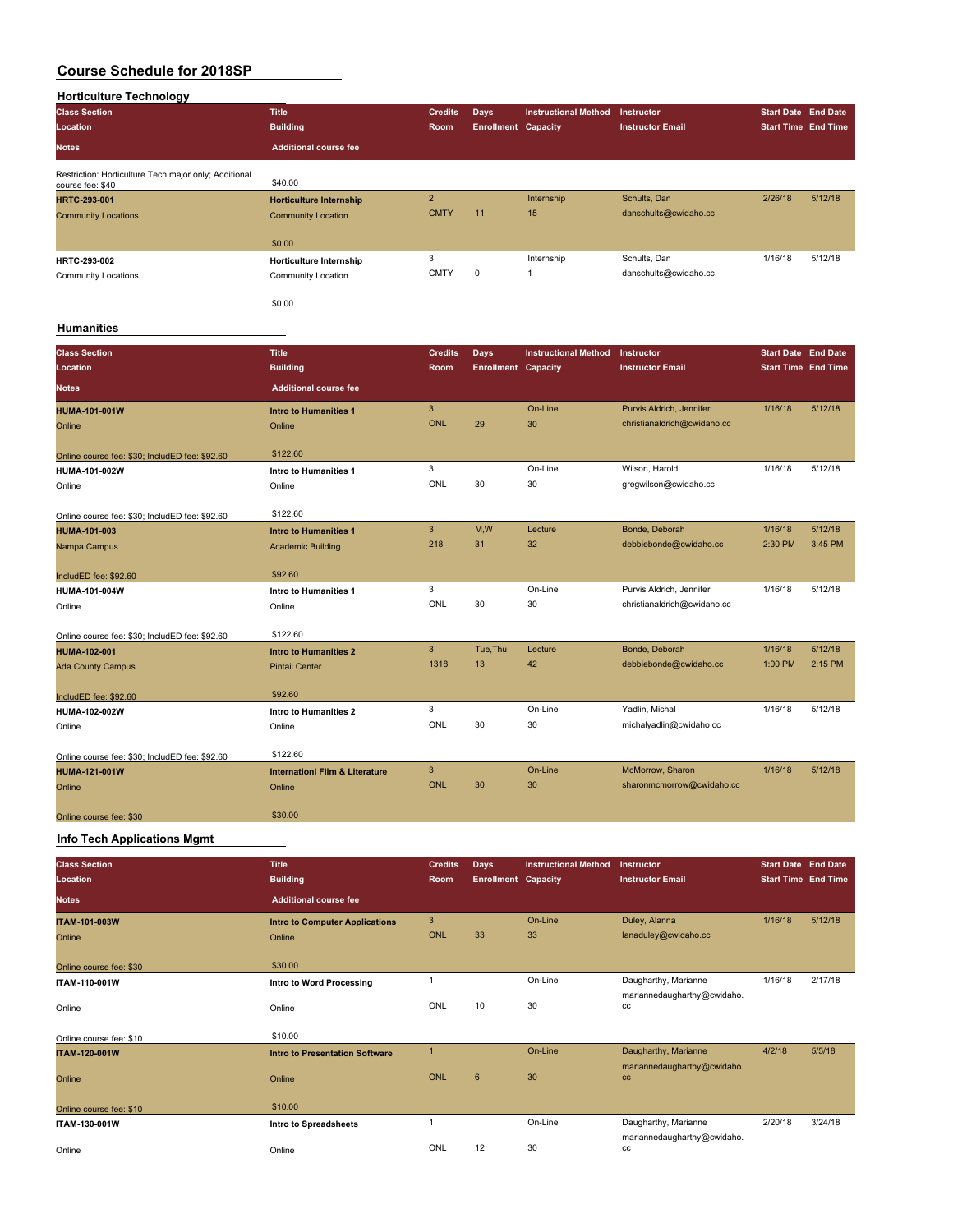| Info Tech Applications Mgmt |                              |                |                            |                                 |                         |                            |
|-----------------------------|------------------------------|----------------|----------------------------|---------------------------------|-------------------------|----------------------------|
| <b>Class Section</b>        | Title                        | <b>Credits</b> | Davs                       | Instructional Method Instructor |                         | <b>Start Date End Date</b> |
| Location                    | <b>Building</b>              | <b>Room</b>    | <b>Enrollment Capacity</b> |                                 | <b>Instructor Email</b> | <b>Start Time End Time</b> |
| <b>Notes</b>                | <b>Additional course fee</b> |                |                            |                                 |                         |                            |

Online course fee: \$10 \$10.00

#### **Law Enforcement**

| <b>Class Section</b>                                                                                                        | <b>Title</b>                            | <b>Credits</b>          | Days                       | <b>Instructional Method</b> | Instructor              | <b>Start Date End Date</b> |         |
|-----------------------------------------------------------------------------------------------------------------------------|-----------------------------------------|-------------------------|----------------------------|-----------------------------|-------------------------|----------------------------|---------|
| Location                                                                                                                    | <b>Building</b>                         | Room                    | <b>Enrollment Capacity</b> |                             | <b>Instructor Email</b> | <b>Start Time End Time</b> |         |
| <b>Notes</b>                                                                                                                | <b>Additional course fee</b>            |                         |                            |                             |                         |                            |         |
| LAWE-101-001                                                                                                                | <b>Intro to Law Enforcement</b>         | $\overline{2}$          | M, Tue, W, Thu Lecture     |                             | Forsman, LeRoy          | 1/16/18                    | 5/12/18 |
| <b>Canyon County Center</b><br>Mandatory course for Law Enforcement Program                                                 | <b>Canyon County Center</b>             | 117                     | 17                         | 25                          | leroyforsman@cwidaho.cc | 7:00 AM                    | 5:00 PM |
| students. Not open admission. Additional course<br>fee: \$35                                                                | \$35.00                                 |                         |                            |                             |                         |                            |         |
| LAWE-101-001                                                                                                                | Intro to Law Enforcement                | $\overline{2}$          | M, Tue, W, Thu Lecture     |                             | Reid, Ralph             | 1/16/18                    | 5/12/18 |
| Canyon County Center                                                                                                        | Canyon County Center                    | 117                     | 17                         | 25                          | brettreid2@cwidaho.cc   | 7:00 AM                    | 5:00 PM |
| Mandatory course for Law Enforcement Program<br>students. Not open admission. Additional course                             | \$35.00                                 |                         |                            |                             |                         |                            |         |
| fee: \$35<br>LAWE-103-001                                                                                                   | <b>Basic Law</b>                        | 3                       | M, Tue, W, Thu Lecture     |                             | Forsman, LeRoy          | 1/16/18                    | 5/12/18 |
| <b>Canyon County Center</b>                                                                                                 | <b>Canyon County Center</b>             | 117                     | 12                         | 25                          | leroyforsman@cwidaho.cc | 7:00 AM                    | 5:00 PM |
| Mandatory course for Law Enforcement Program                                                                                |                                         |                         |                            |                             |                         |                            |         |
| students. Not open admission.                                                                                               | \$0.00                                  |                         |                            |                             |                         |                            |         |
| LAWE-103-001                                                                                                                | <b>Basic Law</b>                        | 3                       | M, Tue, W, Thu Lecture     |                             | Forsman, LeRoy          | 1/16/18                    | 5/12/18 |
| Canyon County Center                                                                                                        | Canyon County Center                    | 118                     | 12                         | 25                          | leroyforsman@cwidaho.cc | 7:00 AM                    | 5:00 PM |
| Mandatory course for Law Enforcement Program<br>students. Not open admission.                                               | \$0.00                                  |                         |                            |                             |                         |                            |         |
| LAWE-103-001                                                                                                                | <b>Basic Law</b>                        | 3                       | M, Tue, W, Thu Lecture     |                             | Forsman, LeRoy          | 1/16/18                    | 5/12/18 |
| <b>Canyon County Center</b>                                                                                                 | <b>Canyon County Center</b>             | 120                     | 12                         | 25                          | leroyforsman@cwidaho.cc | 7:00 AM                    | 5:00 PM |
| Mandatory course for Law Enforcement Program<br>students. Not open admission.                                               | \$0.00                                  |                         |                            |                             |                         |                            |         |
| LAWE-103-001                                                                                                                | <b>Basic Law</b>                        | 3                       | M, Tue, W, Thu Lecture     |                             | Forsman, LeRoy          | 1/16/18                    | 5/12/18 |
| Canyon County Center                                                                                                        | Canyon County Center                    | 121                     | 12                         | 25                          | leroyforsman@cwidaho.cc | 7:00 AM                    | 5:00 PM |
| Mandatory course for Law Enforcement Program<br>students. Not open admission.                                               | \$0.00                                  |                         |                            |                             |                         |                            |         |
| LAWE-103-001                                                                                                                | <b>Basic Law</b>                        | 3                       | M, Tue, W, Thu Lecture     |                             | Reid, Ralph             | 1/16/18                    | 5/12/18 |
| <b>Canyon County Center</b>                                                                                                 | <b>Canyon County Center</b>             | 117                     | 12                         | 25                          | brettreid2@cwidaho.cc   | 7:00 AM                    | 5:00 PM |
| Mandatory course for Law Enforcement Program<br>students. Not open admission.                                               | \$0.00                                  |                         |                            |                             |                         |                            |         |
| LAWE-103-001                                                                                                                | <b>Basic Law</b>                        | 3                       | M, Tue, W, Thu Lecture     |                             | Reid, Ralph             | 1/16/18                    | 5/12/18 |
| Canyon County Center                                                                                                        | Canyon County Center                    | 118                     | 12                         | 25                          | brettreid2@cwidaho.cc   | 7:00 AM                    | 5:00 PM |
| Mandatory course for Law Enforcement Program<br>students. Not open admission.                                               | \$0.00                                  |                         |                            |                             |                         |                            |         |
| LAWE-103-001                                                                                                                | <b>Basic Law</b>                        | 3                       | M, Tue, W, Thu Lecture     |                             | Reid, Ralph             | 1/16/18                    | 5/12/18 |
| <b>Canyon County Center</b>                                                                                                 | <b>Canyon County Center</b>             | 120                     | 12                         | 25                          | brettreid2@cwidaho.cc   | 7:00 AM                    | 5:00 PM |
| Mandatory course for Law Enforcement Program<br>students. Not open admission                                                | \$0.00                                  |                         |                            |                             |                         |                            |         |
| LAWE-103-001                                                                                                                | <b>Basic Law</b>                        | 3                       | M, Tue, W, Thu Lecture     |                             | Reid, Ralph             | 1/16/18                    | 5/12/18 |
| Canyon County Center                                                                                                        | Canyon County Center                    | 121                     | 12                         | 25                          | brettreid2@cwidaho.cc   | 7:00 AM                    | 5:00 PM |
| Mandatory course for Law Enforcement Program<br>students. Not open admission.                                               | \$0.00                                  |                         |                            |                             |                         |                            |         |
| LAWE-105-001                                                                                                                | <b>Police Procedures</b>                | $\overline{2}$          | M, Tue, W, Thu Lecture     |                             | Forsman, LeRoy          | 1/16/18                    | 5/12/18 |
| <b>Canyon County Center</b><br>Mandatory Course for PTE Law Enforcement                                                     | <b>Canyon County Center</b>             | 117                     | 12                         | 25                          | leroyforsman@cwidaho.cc | 7:00 AM                    | 5:00 PM |
| Program students. Not Open Admission. Additional<br>course fee: \$200                                                       | \$200.00                                |                         |                            |                             |                         |                            |         |
| LAWE-105-001                                                                                                                | <b>Police Procedures</b>                | $\overline{\mathbf{c}}$ | M, Tue, W, Thu Lecture     |                             | Forsman, LeRoy          | 1/16/18                    | 5/12/18 |
| Canyon County Center<br>Mandatory Course for PTE Law Enforcement<br>Program students. Not Open Admission. Additional        | Canyon County Center                    | 118                     | 12                         | 25                          | leroyforsman@cwidaho.cc | 7:00 AM                    | 5:00 PM |
| course fee: \$200                                                                                                           | \$200.00                                |                         |                            |                             |                         |                            |         |
| LAWE-105-001                                                                                                                | <b>Police Procedures</b>                | $\overline{2}$          | M, Tue, W, Thu Lecture     |                             | Forsman, LeRoy          | 1/16/18                    | 5/12/18 |
| <b>Canyon County Center</b><br>Mandatory Course for PTE Law Enforcement<br>Program students. Not Open Admission. Additional | <b>Canyon County Center</b><br>\$200.00 | 120                     | 12                         | 25                          | leroyforsman@cwidaho.cc | 7:00 AM                    | 5:00 PM |
| course fee: \$200<br>LAWE-105-001                                                                                           | <b>Police Procedures</b>                | $\overline{2}$          | M, Tue, W, Thu Lecture     |                             | Forsman, LeRoy          | 1/16/18                    | 5/12/18 |
| Canvon County Center                                                                                                        | Canyon County Center                    | 121                     | 12                         | 25                          | leroyforsman@cwidaho.cc | 7:00 AM                    | 5:00 PM |
| Mandatory Course for PTE Law Enforcement<br>Program students. Not Open Admission. Additional<br>course fee: \$200           | \$200.00                                |                         |                            |                             |                         |                            |         |
| LAWE-105-001                                                                                                                | <b>Police Procedures</b>                | $\overline{2}$          | M, Tue, W, Thu Lecture     |                             | Reid, Ralph             | 1/16/18                    | 5/12/18 |
| <b>Canyon County Center</b>                                                                                                 | <b>Canyon County Center</b>             | 117                     | 12                         | 25                          | brettreid2@cwidaho.cc   | 7:00 AM                    | 5:00 PM |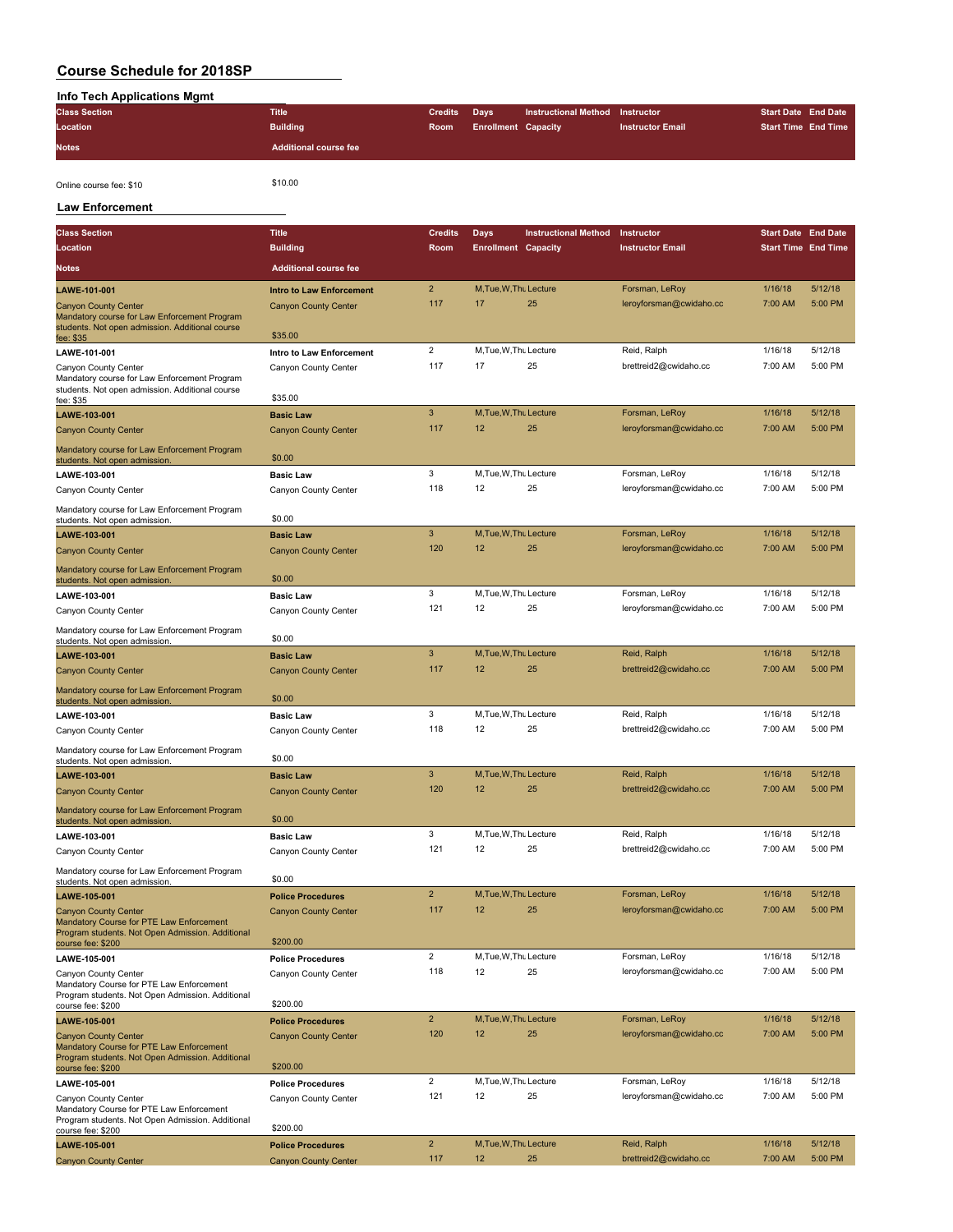| <b>Law Enforcement</b>                                                                                                                    |                                                           |                     |                              |                             |                                           |                            |                    |
|-------------------------------------------------------------------------------------------------------------------------------------------|-----------------------------------------------------------|---------------------|------------------------------|-----------------------------|-------------------------------------------|----------------------------|--------------------|
| <b>Class Section</b>                                                                                                                      | <b>Title</b>                                              | <b>Credits</b>      | <b>Days</b>                  | <b>Instructional Method</b> | Instructor                                | <b>Start Date End Date</b> |                    |
| Location                                                                                                                                  | <b>Building</b>                                           | Room                | <b>Enrollment Capacity</b>   |                             | <b>Instructor Email</b>                   | <b>Start Time End Time</b> |                    |
| Notes                                                                                                                                     | <b>Additional course fee</b>                              |                     |                              |                             |                                           |                            |                    |
| Mandatory Course for PTE Law Enforcement<br>Program students. Not Open Admission. Additional                                              | \$200.00                                                  |                     |                              |                             |                                           |                            |                    |
| course fee: \$200<br>LAWE-105-001                                                                                                         | <b>Police Procedures</b>                                  | $\overline{2}$      | M, Tue, W, Thu Lecture       |                             | Reid, Ralph                               | 1/16/18                    | 5/12/18            |
| Canyon County Center                                                                                                                      | Canyon County Center                                      | 118                 | 12                           | 25                          | brettreid2@cwidaho.cc                     | 7:00 AM                    | 5:00 PM            |
| Mandatory Course for PTE Law Enforcement<br>Program students. Not Open Admission. Additional<br>course fee: \$200                         | \$200.00                                                  |                     |                              |                             |                                           |                            |                    |
| LAWE-105-001                                                                                                                              | <b>Police Procedures</b>                                  | $\overline{2}$      | M.Tue.W.Thu Lecture          |                             | Reid, Ralph                               | 1/16/18                    | 5/12/18            |
| <b>Canyon County Center</b>                                                                                                               | <b>Canyon County Center</b>                               | 120                 | 12                           | 25                          | brettreid2@cwidaho.cc                     | 7:00 AM                    | 5:00 PM            |
| Mandatory Course for PTE Law Enforcement<br>Program students. Not Open Admission. Additional<br>course fee: \$200                         | \$200.00                                                  |                     |                              |                             |                                           |                            |                    |
| LAWE-105-001                                                                                                                              | <b>Police Procedures</b>                                  | $\overline{2}$      | M, Tue, W, Thu Lecture       |                             | Reid, Ralph                               | 1/16/18                    | 5/12/18            |
| Canyon County Center<br>Mandatory Course for PTE Law Enforcement<br>Program students. Not Open Admission. Additional<br>course fee: \$200 | Canyon County Center<br>\$200.00                          | 121                 | 12                           | 25                          | brettreid2@cwidaho.cc                     | 7:00 AM                    | 5:00 PM            |
| LAWE-106-001                                                                                                                              | <b>Police Proficiencies</b>                               | $\overline{2}$      | M, Tue, W, Thu Lecture       |                             | Forsman, LeRoy                            | 1/16/18                    | 5/12/18            |
| <b>Canyon County Center</b><br>Mandatory course for Law Enforcement Program<br>students. Not open admission. Additional course            | <b>Canyon County Center</b>                               | 117                 | 12                           | 25                          | leroyforsman@cwidaho.cc                   | 7:00 AM                    | 5:00 PM            |
| fee: \$475                                                                                                                                | \$475.00                                                  |                     |                              |                             |                                           |                            |                    |
| LAWE-106-001                                                                                                                              | <b>Police Proficiencies</b>                               | $\overline{2}$      | M.Tue.W.Thu Lecture          |                             | Forsman, LeRoy                            | 1/16/18                    | 5/12/18            |
| Canyon County Center<br>Mandatory course for Law Enforcement Program<br>students. Not open admission. Additional course                   | Canyon County Center                                      | 118                 | 12                           | 25                          | leroyforsman@cwidaho.cc                   | 7:00 AM                    | 5:00 PM            |
| fee: \$475                                                                                                                                | \$475.00                                                  |                     |                              |                             |                                           |                            |                    |
| LAWE-106-001                                                                                                                              | <b>Police Proficiencies</b>                               | $\overline{2}$      | M, Tue, W, Thu Lecture       |                             | Forsman, LeRoy                            | 1/16/18                    | 5/12/18            |
| <b>Canyon County Center</b><br>Mandatory course for Law Enforcement Program<br>students. Not open admission. Additional course            | <b>Canyon County Center</b><br>\$475.00                   | 120                 | 12                           | 25                          | leroyforsman@cwidaho.cc                   | 7:00 AM                    | 5:00 PM            |
| fee: \$475                                                                                                                                |                                                           | $\overline{2}$      | M, Tue, W, Thu Lecture       |                             | Forsman, LeRoy                            | 1/16/18                    | 5/12/18            |
| LAWE-106-001<br>Canyon County Center                                                                                                      | <b>Police Proficiencies</b><br>Canyon County Center       | 121                 | 12                           | 25                          | leroyforsman@cwidaho.cc                   | 7:00 AM                    | 5:00 PM            |
| Mandatory course for Law Enforcement Program<br>students. Not open admission. Additional course<br>fee: \$475                             | \$475.00                                                  |                     |                              |                             |                                           |                            |                    |
| LAWE-106-001                                                                                                                              | <b>Police Proficiencies</b>                               | $\overline{2}$      | M.Tue.W.Thu Lecture          |                             | Reid, Ralph                               | 1/16/18                    | 5/12/18            |
| <b>Canyon County Center</b><br>Mandatory course for Law Enforcement Program<br>students. Not open admission. Additional course            | <b>Canyon County Center</b><br>\$475.00                   | 117                 | 12                           | 25                          | brettreid2@cwidaho.cc                     | 7:00 AM                    | 5:00 PM            |
| fee: \$475                                                                                                                                |                                                           | $\overline{2}$      | M, Tue, W, Thu Lecture       |                             | Reid, Ralph                               | 1/16/18                    | 5/12/18            |
| LAWE-106-001<br>Canyon County Center<br>Mandatory course for Law Enforcement Program<br>students. Not open admission. Additional course   | <b>Police Proficiencies</b><br>Canyon County Center       | 118                 | 12                           | 25                          | brettreid2@cwidaho.cc                     | 7:00 AM                    | 5:00 PM            |
| fee: \$475                                                                                                                                | \$475.00                                                  |                     |                              |                             |                                           |                            |                    |
| LAWE-106-001                                                                                                                              | <b>Police Proficiencies</b>                               | $\overline{2}$      | M, Tue, W, Thu Lecture       |                             | Reid, Ralph                               | 1/16/18                    | 5/12/18            |
| <b>Canyon County Center</b><br>Mandatory course for Law Enforcement Program<br>students. Not open admission. Additional course            | <b>Canyon County Center</b>                               | 120                 | 12                           | 25                          | brettreid2@cwidaho.cc                     | 7:00 AM                    | 5:00 PM            |
| fee: \$475                                                                                                                                | \$475.00                                                  | $\overline{2}$      |                              |                             |                                           |                            | 5/12/18            |
| LAWE-106-001                                                                                                                              | <b>Police Proficiencies</b>                               | 121                 | M.Tue.W.Tht Lecture<br>12    | 25                          | Reid, Ralph<br>brettreid2@cwidaho.cc      | 1/16/18<br>7:00 AM         | 5:00 PM            |
| Canyon County Center<br>Mandatory course for Law Enforcement Program<br>students. Not open admission. Additional course                   | Canyon County Center<br>\$475.00                          |                     |                              |                             |                                           |                            |                    |
| fee: \$475<br>LAWE-107-001                                                                                                                | <b>Law Enforcement Leadership</b>                         | $\mathbf{1}$        | M, Tue, W, Thu Lecture       |                             | Forsman, LeRoy                            | 1/16/18                    | 5/12/18            |
| <b>Canyon County Center</b>                                                                                                               | <b>Canyon County Center</b>                               | 117                 | 12                           | 25                          | leroyforsman@cwidaho.cc                   | 7:00 AM                    | 5:00 PM            |
| Mandatory course for Law Enforcement Program                                                                                              |                                                           |                     |                              |                             |                                           |                            |                    |
| students. Not open admission.                                                                                                             | \$0.00                                                    |                     |                              |                             |                                           |                            |                    |
| LAWE-107-001                                                                                                                              | <b>Law Enforcement Leadership</b>                         | $\mathbf{1}$        | M, Tue, W, Thu Lecture       |                             | Forsman, LeRoy                            | 1/16/18                    | 5/12/18            |
| Canyon County Center                                                                                                                      | Canyon County Center                                      | 118                 | 12                           | 25                          | leroyforsman@cwidaho.cc                   | 7:00 AM                    | 5:00 PM            |
| Mandatory course for Law Enforcement Program<br>students. Not open admission.                                                             | \$0.00                                                    |                     |                              |                             |                                           |                            |                    |
| LAWE-107-001                                                                                                                              | <b>Law Enforcement Leadership</b>                         | $\mathbf{1}$<br>120 | M, Tue, W, Thu Lecture<br>12 | 25                          | Forsman, LeRoy<br>leroyforsman@cwidaho.cc | 1/16/18<br>7:00 AM         | 5/12/18<br>5:00 PM |
| <b>Canyon County Center</b><br>Mandatory course for Law Enforcement Program                                                               | <b>Canyon County Center</b>                               |                     |                              |                             |                                           |                            |                    |
| students. Not open admission.                                                                                                             | \$0.00                                                    | $\mathbf{1}$        | M, Tue, W, Thu Lecture       |                             | Forsman, LeRoy                            | 1/16/18                    | 5/12/18            |
| LAWE-107-001                                                                                                                              | <b>Law Enforcement Leadership</b><br>Canyon County Center | 121                 | 12                           | 25                          | leroyforsman@cwidaho.cc                   | 7:00 AM                    | 5:00 PM            |
| Canyon County Center<br>Mandatory course for Law Enforcement Program<br>students. Not open admission.                                     | \$0.00                                                    |                     |                              |                             |                                           |                            |                    |
| LAWE-107-001                                                                                                                              | <b>Law Enforcement Leadership</b>                         | $\mathbf{1}$        | M, Tue, W, Thu Lecture       |                             | Reid, Ralph                               | 1/16/18                    | 5/12/18            |
| <b>Canyon County Center</b>                                                                                                               | <b>Canyon County Center</b>                               | 117                 | 12                           | 25                          | brettreid2@cwidaho.cc                     | 7:00 AM                    | 5:00 PM            |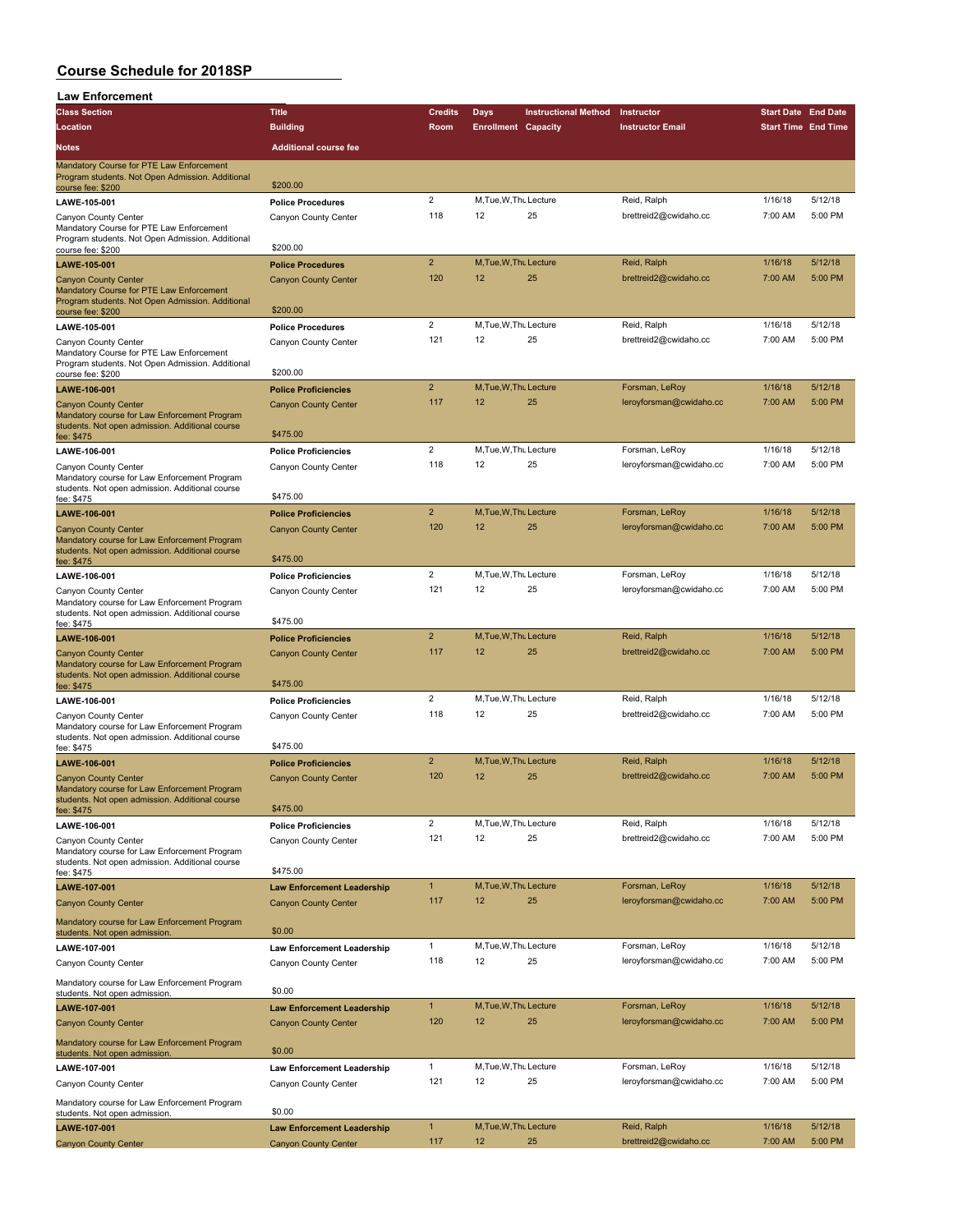| <b>Law Enforcement</b>                                                        |                                                              |                |                            |                             |                                      |                            |         |
|-------------------------------------------------------------------------------|--------------------------------------------------------------|----------------|----------------------------|-----------------------------|--------------------------------------|----------------------------|---------|
| <b>Class Section</b>                                                          | <b>Title</b>                                                 | <b>Credits</b> | Days                       | <b>Instructional Method</b> | Instructor                           | <b>Start Date End Date</b> |         |
| Location                                                                      | <b>Building</b>                                              | Room           | <b>Enrollment Capacity</b> |                             | <b>Instructor Email</b>              | <b>Start Time End Time</b> |         |
| Notes                                                                         | <b>Additional course fee</b>                                 |                |                            |                             |                                      |                            |         |
|                                                                               |                                                              |                |                            |                             |                                      |                            |         |
| Mandatory course for Law Enforcement Program<br>students. Not open admission. | \$0.00                                                       |                |                            |                             |                                      |                            |         |
| LAWE-107-001                                                                  | <b>Law Enforcement Leadership</b>                            | $\mathbf{1}$   | M, Tue, W, Thu Lecture     |                             | Reid, Ralph                          | 1/16/18                    | 5/12/18 |
| Canyon County Center                                                          | Canyon County Center                                         | 118            | 12                         | 25                          | brettreid2@cwidaho.cc                | 7:00 AM                    | 5:00 PM |
|                                                                               |                                                              |                |                            |                             |                                      |                            |         |
| Mandatory course for Law Enforcement Program<br>students. Not open admission  | \$0.00                                                       |                |                            |                             |                                      |                            |         |
| LAWE-107-001                                                                  | <b>Law Enforcement Leadership</b>                            | $\mathbf{1}$   | M, Tue, W, Thu Lecture     |                             | Reid, Ralph                          | 1/16/18                    | 5/12/18 |
| <b>Canyon County Center</b>                                                   | <b>Canyon County Center</b>                                  | 120            | 12                         | 25                          | brettreid2@cwidaho.cc                | 7:00 AM                    | 5:00 PM |
| Mandatory course for Law Enforcement Program                                  |                                                              |                |                            |                             |                                      |                            |         |
| students. Not open admission.                                                 | \$0.00                                                       |                |                            |                             |                                      |                            |         |
| LAWE-107-001                                                                  | <b>Law Enforcement Leadership</b>                            | $\mathbf{1}$   | M, Tue, W, Thu Lecture     |                             | Reid, Ralph                          | 1/16/18                    | 5/12/18 |
| Canyon County Center                                                          | Canyon County Center                                         | 121            | 12                         | 25                          | brettreid2@cwidaho.cc                | 7:00 AM                    | 5:00 PM |
| Mandatory course for Law Enforcement Program                                  | \$0.00                                                       |                |                            |                             |                                      |                            |         |
| students. Not open admission.                                                 |                                                              | $\mathbf{3}$   | M, Tue, W, Thu Lecture     |                             | Forsman, LeRoy                       | 1/16/18                    | 5/12/18 |
| LAWE-111-001<br><b>Canyon County Center</b>                                   | <b>Patrol Procedures</b><br><b>Canyon County Center</b>      | 117            | 12                         | 25                          | leroyforsman@cwidaho.cc              | 7:00 AM                    | 5:00 PM |
|                                                                               |                                                              |                |                            |                             |                                      |                            |         |
| Mandatory course for Law Enforcement Program<br>students. Not open admission. | \$0.00                                                       |                |                            |                             |                                      |                            |         |
| LAWE-111-001                                                                  | <b>Patrol Procedures</b>                                     | 3              | M, Tue, W, Thu Lecture     |                             | Forsman, LeRoy                       | 1/16/18                    | 5/12/18 |
| Canyon County Center                                                          | Canyon County Center                                         | 118            | 12                         | 25                          | leroyforsman@cwidaho.cc              | 7:00 AM                    | 5:00 PM |
| Mandatory course for Law Enforcement Program                                  |                                                              |                |                            |                             |                                      |                            |         |
| students. Not open admission                                                  | \$0.00                                                       |                |                            |                             |                                      |                            |         |
| LAWE-111-001                                                                  | <b>Patrol Procedures</b>                                     | 3              | M.Tue.W.Thu Lecture        |                             | Forsman, LeRoy                       | 1/16/18                    | 5/12/18 |
| <b>Canyon County Center</b>                                                   | <b>Canyon County Center</b>                                  | 120            | 12                         | 25                          | leroyforsman@cwidaho.cc              | 7:00 AM                    | 5:00 PM |
| Mandatory course for Law Enforcement Program                                  |                                                              |                |                            |                             |                                      |                            |         |
| students. Not open admission                                                  | \$0.00                                                       |                |                            |                             |                                      |                            |         |
| LAWE-111-001                                                                  | <b>Patrol Procedures</b>                                     | 3              | M, Tue, W, Thu Lecture     |                             | Forsman, LeRoy                       | 1/16/18                    | 5/12/18 |
| Canyon County Center                                                          | Canyon County Center                                         | 121            | 12                         | 25                          | leroyforsman@cwidaho.cc              | 7:00 AM                    | 5:00 PM |
| Mandatory course for Law Enforcement Program                                  | \$0.00                                                       |                |                            |                             |                                      |                            |         |
| students. Not open admission.                                                 |                                                              | $\mathbf{3}$   | M, Tue, W, Thu Lecture     |                             | Reid, Ralph                          | 1/16/18                    | 5/12/18 |
| LAWE-111-001                                                                  | <b>Patrol Procedures</b>                                     | 117            | 12                         | 25                          | brettreid2@cwidaho.cc                | 7:00 AM                    | 5:00 PM |
| <b>Canyon County Center</b>                                                   | <b>Canyon County Center</b>                                  |                |                            |                             |                                      |                            |         |
| Mandatory course for Law Enforcement Program<br>students. Not open admission  | \$0.00                                                       |                |                            |                             |                                      |                            |         |
| LAWE-111-001                                                                  | <b>Patrol Procedures</b>                                     | 3              | M, Tue, W, Thu Lecture     |                             | Reid, Ralph                          | 1/16/18                    | 5/12/18 |
| Canyon County Center                                                          | Canyon County Center                                         | 118            | 12                         | 25                          | brettreid2@cwidaho.cc                | 7:00 AM                    | 5:00 PM |
| Mandatory course for Law Enforcement Program                                  |                                                              |                |                            |                             |                                      |                            |         |
| students. Not open admission.                                                 | \$0.00                                                       |                |                            |                             |                                      |                            |         |
| LAWE-111-001                                                                  | <b>Patrol Procedures</b>                                     | 3              | M.Tue, W, Thu Lecture      |                             | Reid, Ralph                          | 1/16/18                    | 5/12/18 |
| <b>Canyon County Center</b>                                                   | <b>Canyon County Center</b>                                  | 120            | 12                         | 25                          | brettreid2@cwidaho.cc                | 7:00 AM                    | 5:00 PM |
| Mandatory course for Law Enforcement Program                                  |                                                              |                |                            |                             |                                      |                            |         |
| students. Not open admission.                                                 | \$0.00                                                       |                |                            |                             |                                      |                            |         |
| LAWE-111-001                                                                  | <b>Patrol Procedures</b>                                     | 3              | M, Tue, W, Thu Lecture     |                             | Reid, Ralph                          | 1/16/18                    | 5/12/18 |
| Canyon County Center                                                          | Canyon County Center                                         | 121            | 12                         | 25                          | brettreid2@cwidaho.cc                | 7:00 AM                    | 5:00 PM |
| Mandatory course for Law Enforcement Program                                  | \$0.00                                                       |                |                            |                             |                                      |                            |         |
| students. Not open admission.                                                 |                                                              | $\mathbf{1}$   | M, Tue, W, Thu Lecture     |                             | Forsman, LeRoy                       | 1/16/18                    | 5/12/18 |
| LAWE-115-001<br><b>Canyon County Center</b>                                   | <b>Criminal Investigation</b><br><b>Canyon County Center</b> | 117            | 12                         | 25                          | leroyforsman@cwidaho.cc              | 7:00 AM                    | 5:00 PM |
|                                                                               |                                                              |                |                            |                             |                                      |                            |         |
| Mandatory course for Law Enforcement Program<br>students. Not open admission. | \$0.00                                                       |                |                            |                             |                                      |                            |         |
| LAWE-115-001                                                                  | <b>Criminal Investigation</b>                                | $\mathbf{1}$   | M, Tue, W, Thu Lecture     |                             | Forsman, LeRoy                       | 1/16/18                    | 5/12/18 |
| Canyon County Center                                                          | Canyon County Center                                         | 118            | 12                         | 25                          | leroyforsman@cwidaho.cc              | 7:00 AM                    | 5:00 PM |
| Mandatory course for Law Enforcement Program                                  |                                                              |                |                            |                             |                                      |                            |         |
| students. Not open admission.                                                 | \$0.00                                                       |                |                            |                             |                                      |                            |         |
| LAWE-115-001                                                                  | <b>Criminal Investigation</b>                                | $\mathbf{1}$   | M, Tue, W, Thu Lecture     |                             | Forsman, LeRoy                       | 1/16/18                    | 5/12/18 |
| <b>Canyon County Center</b>                                                   | <b>Canyon County Center</b>                                  | 120            | 12                         | 25                          | leroyforsman@cwidaho.cc              | 7:00 AM                    | 5:00 PM |
| Mandatory course for Law Enforcement Program                                  |                                                              |                |                            |                             |                                      |                            |         |
| students. Not open admission.                                                 | \$0.00                                                       |                |                            |                             |                                      |                            |         |
| LAWE-115-001                                                                  | <b>Criminal Investigation</b>                                | $\mathbf{1}$   | M, Tue, W, Thu Lecture     |                             | Forsman, LeRoy                       | 1/16/18                    | 5/12/18 |
| Canyon County Center                                                          | Canyon County Center                                         | 121            | 12                         | 25                          | leroyforsman@cwidaho.cc              | 7:00 AM                    | 5:00 PM |
| Mandatory course for Law Enforcement Program                                  |                                                              |                |                            |                             |                                      |                            |         |
| students. Not open admission.                                                 | \$0.00                                                       | $\mathbf{1}$   | M, Tue, W, Thu Lecture     |                             |                                      |                            | 5/12/18 |
| LAWE-115-001                                                                  | <b>Criminal Investigation</b>                                | 117            | 12                         | 25                          | Reid, Ralph<br>brettreid2@cwidaho.cc | 1/16/18<br>7:00 AM         | 5:00 PM |
| <b>Canyon County Center</b>                                                   | <b>Canyon County Center</b>                                  |                |                            |                             |                                      |                            |         |
| Mandatory course for Law Enforcement Program<br>students. Not open admission  | \$0.00                                                       |                |                            |                             |                                      |                            |         |
| LAWE-115-001                                                                  | <b>Criminal Investigation</b>                                | $\mathbf{1}$   | M, Tue, W, Thu Lecture     |                             | Reid, Ralph                          | 1/16/18                    | 5/12/18 |
|                                                                               |                                                              |                |                            |                             |                                      |                            |         |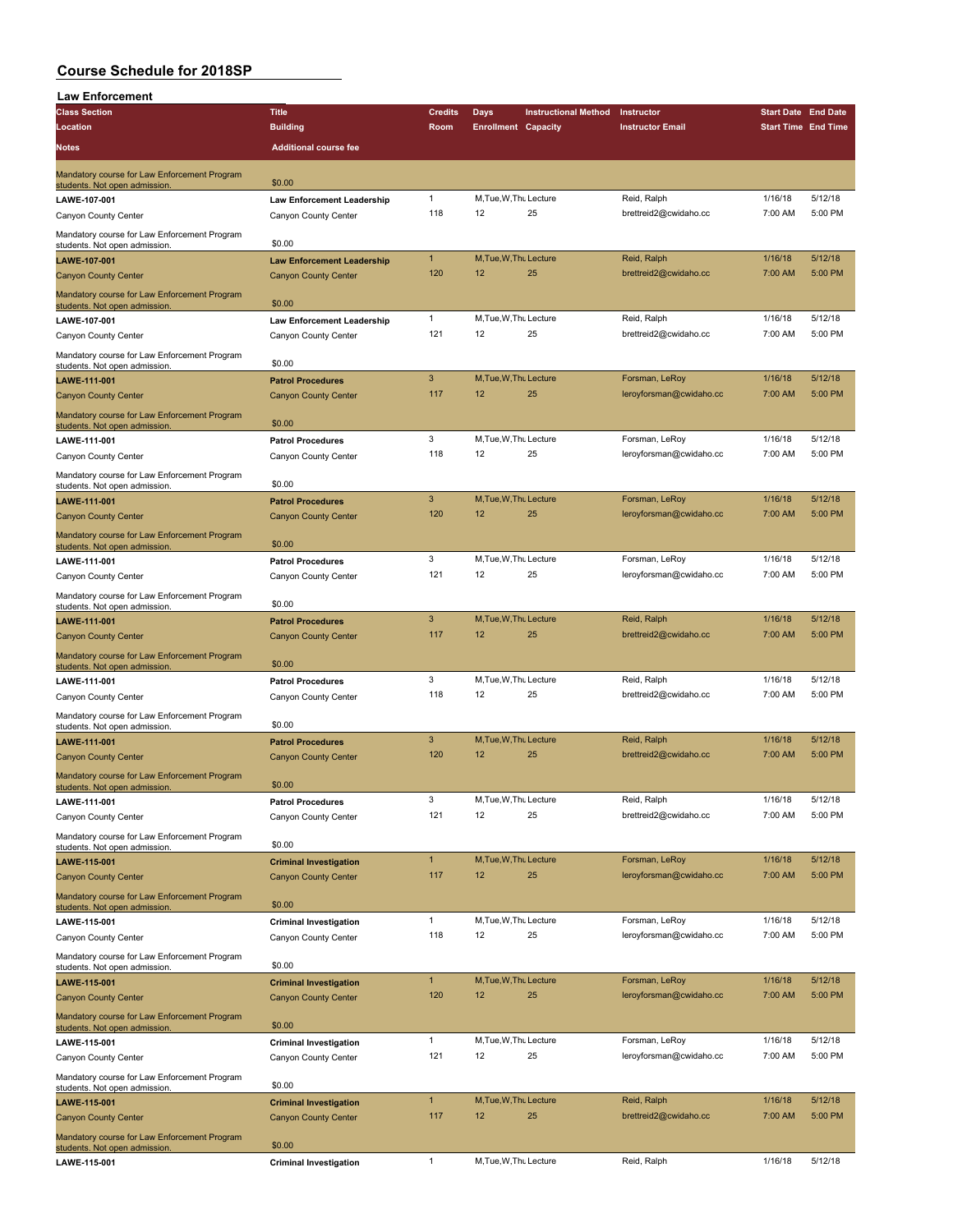| <b>Law Enforcement</b>                                                            |                                   |                       |                              |                             |                                      |                            |                    |
|-----------------------------------------------------------------------------------|-----------------------------------|-----------------------|------------------------------|-----------------------------|--------------------------------------|----------------------------|--------------------|
| <b>Class Section</b>                                                              | <b>Title</b>                      | <b>Credits</b>        | <b>Days</b>                  | <b>Instructional Method</b> | Instructor                           | <b>Start Date End Date</b> |                    |
| Location                                                                          | <b>Building</b>                   | Room                  | <b>Enrollment Capacity</b>   |                             | <b>Instructor Email</b>              | <b>Start Time End Time</b> |                    |
| Notes                                                                             | <b>Additional course fee</b>      |                       |                              |                             |                                      |                            |                    |
| Canyon County Center                                                              | Canyon County Center              | 118                   | 12                           | 25                          | brettreid2@cwidaho.cc                | 7:00 AM                    | 5:00 PM            |
| Mandatory course for Law Enforcement Program                                      |                                   |                       |                              |                             |                                      |                            |                    |
| students. Not open admission.                                                     | \$0.00                            |                       |                              |                             |                                      |                            |                    |
| LAWE-115-001                                                                      | <b>Criminal Investigation</b>     | $\mathbf{1}$          | M, Tue, W, Thu Lecture       |                             | Reid, Ralph                          | 1/16/18                    | 5/12/18            |
| <b>Canyon County Center</b>                                                       | <b>Canyon County Center</b>       | 120                   | 12                           | 25                          | brettreid2@cwidaho.cc                | 7:00 AM                    | 5:00 PM            |
| Mandatory course for Law Enforcement Program<br>students. Not open admission.     | \$0.00                            |                       |                              |                             |                                      |                            |                    |
| LAWE-115-001                                                                      | <b>Criminal Investigation</b>     | $\mathbf{1}$          | M, Tue, W, Thu Lecture       |                             | Reid, Ralph                          | 1/16/18                    | 5/12/18            |
| Canyon County Center                                                              | Canyon County Center              | 121                   | 12                           | 25                          | brettreid2@cwidaho.cc                | 7:00 AM                    | 5:00 PM            |
| Mandatory course for Law Enforcement Program                                      |                                   |                       |                              |                             |                                      |                            |                    |
| students. Not open admission.                                                     | \$0.00                            |                       |                              |                             |                                      |                            |                    |
| LAWE-117-001                                                                      | <b>Advanced Patrol Procedures</b> | $\overline{2}$        | M, Tue, W, Thu Lecture       |                             | Forsman, LeRoy                       | 1/16/18                    | 5/12/18            |
| <b>Canyon County Center</b>                                                       | <b>Canyon County Center</b>       | 117                   | 12                           | 25                          | leroyforsman@cwidaho.cc              | 7:00 AM                    | 5:00 PM            |
| Mandatory course for Law Enforcement Program<br>students. Not open admission.     | \$0.00                            |                       |                              |                             |                                      |                            |                    |
| LAWE-117-001                                                                      | <b>Advanced Patrol Procedures</b> | 2                     | M, Tue, W, Thu Lecture       |                             | Forsman, LeRoy                       | 1/16/18                    | 5/12/18            |
| Canyon County Center                                                              | Canyon County Center              | 118                   | 12                           | 25                          | leroyforsman@cwidaho.cc              | 7:00 AM                    | 5:00 PM            |
| Mandatory course for Law Enforcement Program                                      |                                   |                       |                              |                             |                                      |                            |                    |
| students. Not open admission.                                                     | \$0.00                            |                       |                              |                             |                                      |                            |                    |
| <b>LAWE-117-001</b>                                                               | <b>Advanced Patrol Procedures</b> | $\overline{2}$        | M.Tue.W.Thu Lecture          |                             | Forsman, LeRoy                       | 1/16/18                    | 5/12/18            |
| <b>Canyon County Center</b>                                                       | <b>Canyon County Center</b>       | 120                   | 12                           | 25                          | leroyforsman@cwidaho.cc              | 7:00 AM                    | 5:00 PM            |
| Mandatory course for Law Enforcement Program<br>students. Not open admission.     | \$0.00                            |                       |                              |                             |                                      |                            |                    |
| LAWE-117-001                                                                      | <b>Advanced Patrol Procedures</b> | $\mathbf 2$           | M, Tue, W, Thu Lecture       |                             | Forsman, LeRoy                       | 1/16/18                    | 5/12/18            |
| Canyon County Center                                                              | Canyon County Center              | 121                   | 12                           | 25                          | leroyforsman@cwidaho.cc              | 7:00 AM                    | 5:00 PM            |
| Mandatory course for Law Enforcement Program                                      |                                   |                       |                              |                             |                                      |                            |                    |
| students. Not open admission.                                                     | \$0.00                            |                       |                              |                             |                                      |                            |                    |
| LAWE-117-001                                                                      | <b>Advanced Patrol Procedures</b> | $\overline{2}$        | M, Tue, W, Thu Lecture       |                             | Reid, Ralph                          | 1/16/18                    | 5/12/18            |
| <b>Canyon County Center</b>                                                       | <b>Canyon County Center</b>       | 117                   | 12                           | 25                          | brettreid2@cwidaho.cc                | 7:00 AM                    | 5:00 PM            |
| Mandatory course for Law Enforcement Program                                      |                                   |                       |                              |                             |                                      |                            |                    |
| students. Not open admission.                                                     | \$0.00                            | 2                     | M, Tue, W, Thu Lecture       |                             | Reid, Ralph                          | 1/16/18                    | 5/12/18            |
| <b>LAWE-117-001</b>                                                               | <b>Advanced Patrol Procedures</b> | 118                   | 12                           | 25                          | brettreid2@cwidaho.cc                | 7:00 AM                    | 5:00 PM            |
| Canyon County Center                                                              | Canyon County Center              |                       |                              |                             |                                      |                            |                    |
| Mandatory course for Law Enforcement Program<br>students. Not open admission.     | \$0.00                            |                       |                              |                             |                                      |                            |                    |
| LAWE-117-001                                                                      | <b>Advanced Patrol Procedures</b> | $\overline{c}$        | M, Tue, W, Thu Lecture       |                             | Reid, Ralph                          | 1/16/18                    | 5/12/18            |
| <b>Canyon County Center</b>                                                       | <b>Canyon County Center</b>       | 120                   | 12                           | 25                          | brettreid2@cwidaho.cc                | 7:00 AM                    | 5:00 PM            |
| Mandatory course for Law Enforcement Program                                      |                                   |                       |                              |                             |                                      |                            |                    |
| students. Not open admission.                                                     | \$0.00                            |                       |                              |                             |                                      |                            |                    |
| <b>LAWE-117-001</b>                                                               | <b>Advanced Patrol Procedures</b> | $\overline{2}$<br>121 | M, Tue, W, Thu Lecture<br>12 |                             | Reid, Ralph<br>brettreid2@cwidaho.cc | 1/16/18<br>7:00 AM         | 5/12/18<br>5:00 PM |
| Canyon County Center                                                              | Canyon County Center              |                       |                              | 25                          |                                      |                            |                    |
| Mandatory course for Law Enforcement Program<br>students. Not open admission.     | \$0.00                            |                       |                              |                             |                                      |                            |                    |
| LAWE-120-001                                                                      | <b>Cadet Practicum 1</b>          | 1                     |                              | Lab                         | Forsman, LeRoy                       | 1/16/18                    | 5/12/18            |
| <b>Community Locations</b>                                                        | <b>Community Location</b>         | <b>CMTY</b>           | 17                           | 25                          | leroyforsman@cwidaho.cc              |                            |                    |
| Mandatory course for PTE Law Enforcement                                          |                                   |                       |                              |                             |                                      |                            |                    |
| Program students. Not open admission.                                             | \$0.00                            |                       |                              |                             |                                      |                            |                    |
| LAWE-120-001                                                                      | <b>Cadet Practicum 1</b>          | 1                     |                              | Lab                         | Reid, Ralph                          | 1/16/18                    | 5/12/18            |
| <b>Community Locations</b>                                                        | <b>Community Location</b>         | <b>CMTY</b>           | 17                           | 25                          | brettreid2@cwidaho.cc                |                            |                    |
| Mandatory course for PTE Law Enforcement<br>Program students. Not open admission. | \$0.00                            |                       |                              |                             |                                      |                            |                    |
| LAWE-121-001                                                                      | <b>Cadet Practicum 2</b>          | $\mathbf{1}$          |                              | Lab                         | Forsman, LeRoy                       | 1/16/18                    | 5/12/18            |
| <b>Community Locations</b>                                                        | <b>Community Location</b>         | <b>CMTY</b>           | 17                           | 25                          | leroyforsman@cwidaho.cc              |                            |                    |
| Mandatory course for PTE Law Enforcement                                          |                                   |                       |                              |                             |                                      |                            |                    |
| Program students. Not open admission.                                             | \$0.00                            |                       |                              |                             |                                      |                            |                    |
| <b>LAWE-121-001</b>                                                               | <b>Cadet Practicum 2</b>          | 1                     |                              | Lab                         | Reid, Ralph                          | 1/16/18                    | 5/12/18            |
| Community Locations                                                               | Community Location                | <b>CMTY</b>           | 17                           | 25                          | brettreid2@cwidaho.cc                |                            |                    |
| Mandatory course for PTE Law Enforcement                                          | \$0.00                            |                       |                              |                             |                                      |                            |                    |
| Program students. Not open admission.<br>LAWE-122-001                             | <b>Cadet Practicum 3</b>          | $\mathbf{1}$          |                              | Lab                         | Forsman, LeRoy                       | 1/16/18                    | 5/12/18            |
| <b>Community Locations</b>                                                        | <b>Community Location</b>         | <b>CMTY</b>           | 12                           | 25                          | leroyforsman@cwidaho.cc              |                            |                    |
|                                                                                   |                                   |                       |                              |                             |                                      |                            |                    |
| Mandatory course for PTE Law Enforcement<br>Program students. Not open admission. | \$0.00                            |                       |                              |                             |                                      |                            |                    |
| LAWE-122-001                                                                      | <b>Cadet Practicum 3</b>          | 1                     |                              | Lab                         | Reid, Ralph                          | 1/16/18                    | 5/12/18            |
| <b>Community Locations</b>                                                        | Community Location                | <b>CMTY</b>           | 12                           | 25                          | brettreid2@cwidaho.cc                |                            |                    |
| Mandatory course for PTE Law Enforcement                                          |                                   |                       |                              |                             |                                      |                            |                    |
| Program students. Not open admission.                                             | \$0.00                            |                       |                              |                             |                                      |                            |                    |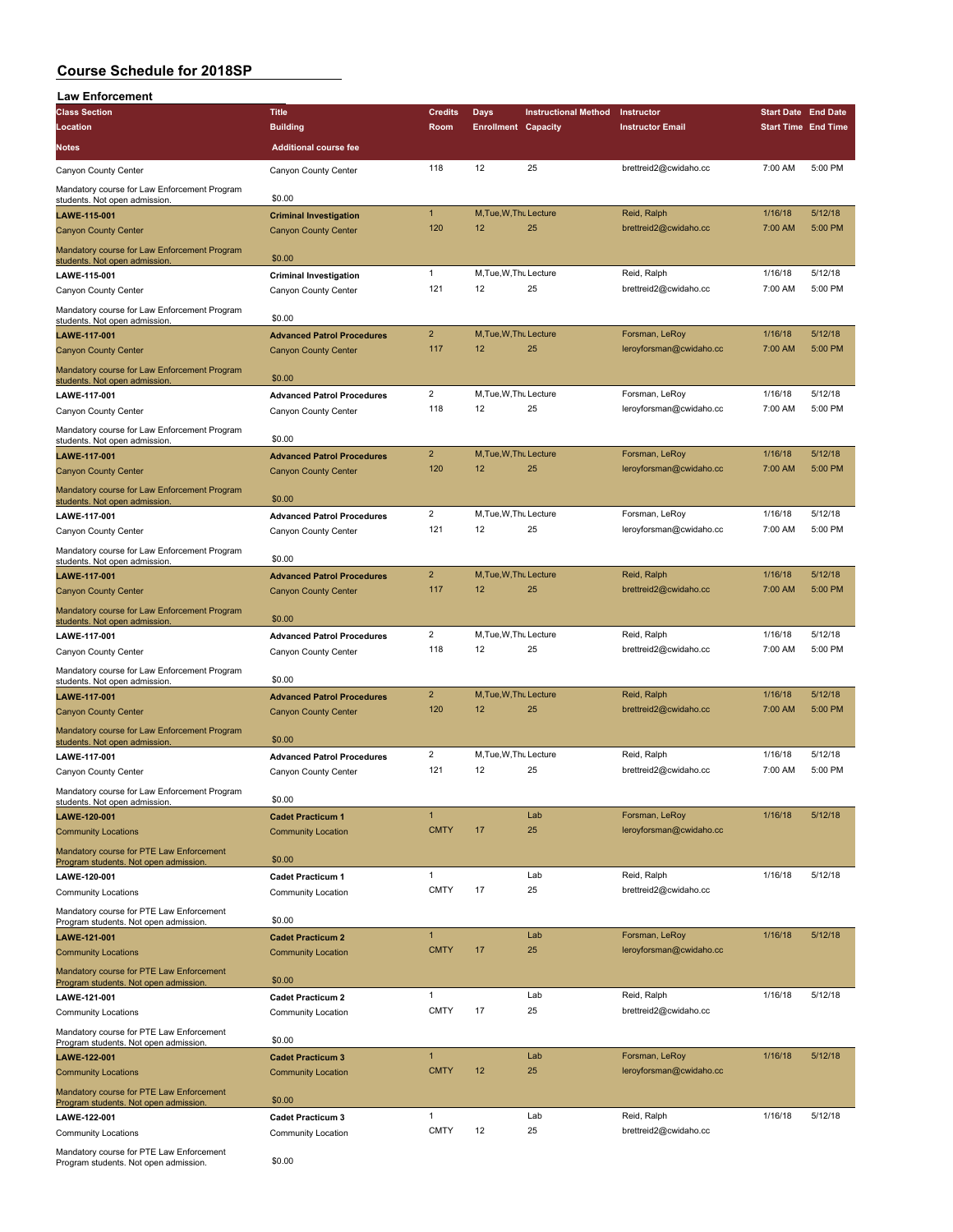| <b>Law Enforcement</b>                      |                                      |                         |                              |                             |                                      |                            |                            |
|---------------------------------------------|--------------------------------------|-------------------------|------------------------------|-----------------------------|--------------------------------------|----------------------------|----------------------------|
| <b>Class Section</b>                        | <b>Title</b>                         | <b>Credits</b>          | <b>Days</b>                  | <b>Instructional Method</b> | Instructor                           | <b>Start Date End Date</b> |                            |
| Location                                    | <b>Building</b>                      | Room                    | <b>Enrollment Capacity</b>   |                             | <b>Instructor Email</b>              |                            | <b>Start Time End Time</b> |
| <b>Notes</b>                                | <b>Additional course fee</b>         |                         |                              |                             |                                      |                            |                            |
| LAWE-126-001                                |                                      | $\overline{2}$          | M, Tue, W, Thu Lecture       |                             | Forsman, LeRoy                       | 1/16/18                    | 5/12/18                    |
|                                             | <b>Basic Collision Investigation</b> | 117                     | 17                           | 25                          | leroyforsman@cwidaho.cc              | 7:00 AM                    | 5:00 PM                    |
| <b>Canyon County Center</b>                 | <b>Canyon County Center</b>          |                         |                              |                             |                                      |                            |                            |
|                                             | \$0.00                               |                         |                              |                             |                                      |                            |                            |
| LAWE-126-001                                | <b>Basic Collision Investigation</b> | $\overline{a}$          | M, Tue, W, Thu Lecture       |                             | Forsman, LeRoy                       | 1/16/18                    | 5/12/18                    |
| Canyon County Center                        | Canyon County Center                 | 118                     | 17                           | 25                          | leroyforsman@cwidaho.cc              | 7:00 AM                    | 5:00 PM                    |
|                                             |                                      |                         |                              |                             |                                      |                            |                            |
|                                             | \$0.00                               |                         |                              |                             |                                      |                            |                            |
| LAWE-126-001                                | <b>Basic Collision Investigation</b> | $\overline{2}$          | M, Tue, W, Thu Lecture       |                             | Forsman, LeRoy                       | 1/16/18                    | 5/12/18                    |
| <b>Canyon County Center</b>                 | <b>Canyon County Center</b>          | 120                     | 17                           | 25                          | leroyforsman@cwidaho.cc              | 7:00 AM                    | 5:00 PM                    |
|                                             |                                      |                         |                              |                             |                                      |                            |                            |
|                                             | \$0.00                               |                         |                              |                             |                                      |                            |                            |
| LAWE-126-001                                | <b>Basic Collision Investigation</b> | $\overline{\mathbf{c}}$ | M, Tue, W, Thu Lecture       |                             | Forsman, LeRoy                       | 1/16/18                    | 5/12/18                    |
| Canyon County Center                        | Canyon County Center                 | 121                     | 17                           | 25                          | leroyforsman@cwidaho.cc              | 7:00 AM                    | 5:00 PM                    |
|                                             |                                      |                         |                              |                             |                                      |                            |                            |
|                                             | \$0.00                               | $\overline{2}$          | M, Tue, W, Thu Lecture       |                             | Reid, Ralph                          | 1/16/18                    | 5/12/18                    |
| LAWE-126-001<br><b>Canyon County Center</b> | <b>Basic Collision Investigation</b> | 117                     | 17                           | 25                          | brettreid2@cwidaho.cc                | 7:00 AM                    | 5:00 PM                    |
|                                             | <b>Canyon County Center</b>          |                         |                              |                             |                                      |                            |                            |
|                                             | \$0.00                               |                         |                              |                             |                                      |                            |                            |
| LAWE-126-001                                | <b>Basic Collision Investigation</b> | $\overline{2}$          | M, Tue, W, Thu Lecture       |                             | Reid, Ralph                          | 1/16/18                    | 5/12/18                    |
| Canyon County Center                        | Canyon County Center                 | 118                     | 17                           | 25                          | brettreid2@cwidaho.cc                | 7:00 AM                    | 5:00 PM                    |
|                                             |                                      |                         |                              |                             |                                      |                            |                            |
|                                             | \$0.00                               |                         |                              |                             |                                      |                            |                            |
| LAWE-126-001                                | <b>Basic Collision Investigation</b> | $\overline{2}$          | M, Tue, W, Thu Lecture       |                             | Reid, Ralph                          | 1/16/18                    | 5/12/18                    |
| <b>Canyon County Center</b>                 | <b>Canyon County Center</b>          | 120                     | 17                           | 25                          | brettreid2@cwidaho.cc                | 7:00 AM                    | 5:00 PM                    |
|                                             |                                      |                         |                              |                             |                                      |                            |                            |
|                                             | \$0.00                               |                         |                              |                             |                                      |                            |                            |
| LAWE-126-001                                | <b>Basic Collision Investigation</b> | $\overline{2}$          | M, Tue, W, Thu Lecture       |                             | Reid, Ralph                          | 1/16/18                    | 5/12/18                    |
| Canyon County Center                        | Canyon County Center                 | 121                     | 17                           | 25                          | brettreid2@cwidaho.cc                | 7:00 AM                    | 5:00 PM                    |
|                                             |                                      |                         |                              |                             |                                      |                            |                            |
|                                             | \$0.00                               |                         |                              |                             |                                      |                            |                            |
| LAWE-130-001                                | <b>Detention Administratn Issues</b> | $\mathbf{1}$<br>117     | M, Tue, W, Thu Lecture<br>17 | 25                          | Forsman, LeRoy                       | 1/16/18                    | 5/12/18<br>5:00 PM         |
| <b>Canyon County Center</b>                 | <b>Canyon County Center</b>          |                         |                              |                             | leroyforsman@cwidaho.cc              | 7:00 AM                    |                            |
|                                             | \$0.00                               |                         |                              |                             |                                      |                            |                            |
| LAWE-130-001                                | <b>Detention Administratn Issues</b> | $\mathbf{1}$            | M, Tue, W, Thu Lecture       |                             | Forsman, LeRoy                       | 1/16/18                    | 5/12/18                    |
| Canyon County Center                        | Canyon County Center                 | 118                     | 17                           | 25                          | leroyforsman@cwidaho.cc              | 7:00 AM                    | 5:00 PM                    |
|                                             |                                      |                         |                              |                             |                                      |                            |                            |
|                                             | \$0.00                               |                         |                              |                             |                                      |                            |                            |
| LAWE-130-001                                | <b>Detention Administratn Issues</b> | $\mathbf{1}$            | M, Tue, W, Thu Lecture       |                             | Forsman, LeRoy                       | 1/16/18                    | 5/12/18                    |
| Canyon County Center                        | Canyon County Center                 | 120                     | 17                           | 25                          | leroyforsman@cwidaho.cc              | 7:00 AM                    | 5:00 PM                    |
|                                             |                                      |                         |                              |                             |                                      |                            |                            |
|                                             | \$0.00                               |                         |                              |                             |                                      |                            |                            |
| LAWE-130-001                                | <b>Detention Administratn Issues</b> | $\mathbf{1}$            | M, Tue, W, Thu Lecture       |                             | Forsman, LeRoy                       | 1/16/18                    | 5/12/18                    |
| Canyon County Center                        | Canyon County Center                 | 121                     | 17                           | 25                          | leroyforsman@cwidaho.cc              | 7:00 AM                    | 5:00 PM                    |
|                                             |                                      |                         |                              |                             |                                      |                            |                            |
|                                             | \$0.00                               | $\mathbf{1}$            |                              |                             |                                      |                            | 5/12/18                    |
| LAWE-130-001                                | <b>Detention Administratn Issues</b> | 117                     | M, Tue, W, Thu Lecture<br>17 | 25                          | Reid, Ralph<br>brettreid2@cwidaho.cc | 1/16/18<br>7:00 AM         | 5:00 PM                    |
| <b>Canyon County Center</b>                 | <b>Canyon County Center</b>          |                         |                              |                             |                                      |                            |                            |
|                                             | \$0.00                               |                         |                              |                             |                                      |                            |                            |
| LAWE-130-001                                | <b>Detention Administratn Issues</b> | $\mathbf{1}$            | M, Tue, W, Thu Lecture       |                             | Reid, Ralph                          | 1/16/18                    | 5/12/18                    |
| Canyon County Center                        | Canyon County Center                 | 118                     | 17                           | 25                          | brettreid2@cwidaho.cc                | 7:00 AM                    | 5:00 PM                    |
|                                             |                                      |                         |                              |                             |                                      |                            |                            |
|                                             | \$0.00                               |                         |                              |                             |                                      |                            |                            |
| LAWE-130-001                                | <b>Detention Administratn Issues</b> | 1                       | M, Tue, W, Thu Lecture       |                             | Reid, Ralph                          | 1/16/18                    | 5/12/18                    |
| <b>Canyon County Center</b>                 | <b>Canyon County Center</b>          | 120                     | 17                           | 25                          | brettreid2@cwidaho.cc                | 7:00 AM                    | 5:00 PM                    |
|                                             |                                      |                         |                              |                             |                                      |                            |                            |
|                                             | \$0.00                               |                         |                              |                             |                                      |                            |                            |
| LAWE-130-001                                | <b>Detention Administratn Issues</b> | $\mathbf{1}$            | M, Tue, W, Thu Lecture       |                             | Reid, Ralph                          | 1/16/18                    | 5/12/18                    |
| Canyon County Center                        | Canyon County Center                 | 121                     | 17                           | 25                          | brettreid2@cwidaho.cc                | 7:00 AM                    | 5:00 PM                    |
|                                             |                                      |                         |                              |                             |                                      |                            |                            |
|                                             | \$0.00                               |                         |                              |                             |                                      |                            |                            |
| LAWE-131-001                                | <b>Detention Legal Issues</b>        | $\mathbf{1}$<br>117     | M, Tue, W, Thu Lecture       |                             | Forsman, LeRoy                       | 1/16/18                    | 5/12/18<br>5:00 PM         |
| <b>Canyon County Center</b>                 | <b>Canyon County Center</b>          |                         | 17                           | 25                          | leroyforsman@cwidaho.cc              | 7:00 AM                    |                            |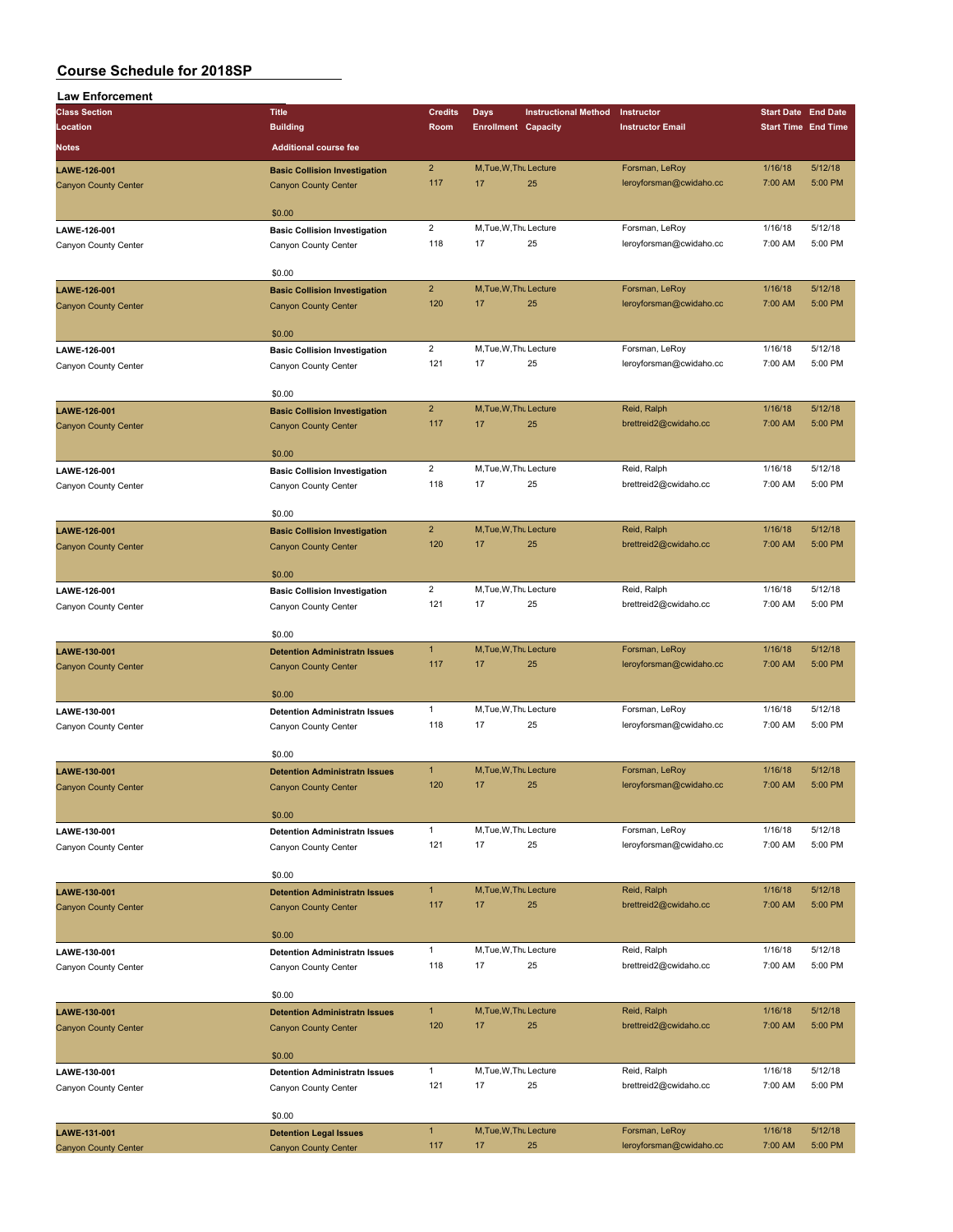| <b>Law Enforcement</b>                                                            |                                |                |                            |                             |                         |         |                            |
|-----------------------------------------------------------------------------------|--------------------------------|----------------|----------------------------|-----------------------------|-------------------------|---------|----------------------------|
| <b>Class Section</b>                                                              | <b>Title</b>                   | <b>Credits</b> | <b>Days</b>                | <b>Instructional Method</b> | Instructor              |         | <b>Start Date End Date</b> |
| Location                                                                          | <b>Building</b>                | Room           | <b>Enrollment Capacity</b> |                             | <b>Instructor Email</b> |         | <b>Start Time End Time</b> |
| <b>Notes</b>                                                                      | <b>Additional course fee</b>   |                |                            |                             |                         |         |                            |
|                                                                                   |                                |                |                            |                             |                         |         |                            |
|                                                                                   |                                |                |                            |                             |                         |         |                            |
|                                                                                   | \$0.00                         |                |                            |                             |                         |         |                            |
| LAWE-131-001                                                                      | <b>Detention Legal Issues</b>  | $\mathbf{1}$   | M, Tue, W, Thu Lecture     |                             | Forsman, LeRoy          | 1/16/18 | 5/12/18                    |
| Canyon County Center                                                              | Canyon County Center           | 118            | 17                         | 25                          | leroyforsman@cwidaho.cc | 7:00 AM | 5:00 PM                    |
|                                                                                   |                                |                |                            |                             |                         |         |                            |
|                                                                                   | \$0.00                         |                |                            |                             |                         |         |                            |
| LAWE-131-001                                                                      | <b>Detention Legal Issues</b>  | $\mathbf{1}$   | M, Tue, W, Thu Lecture     |                             | Forsman, LeRoy          | 1/16/18 | 5/12/18                    |
| <b>Canyon County Center</b>                                                       | <b>Canyon County Center</b>    | 120            | 17                         | 25                          | leroyforsman@cwidaho.cc | 7:00 AM | 5:00 PM                    |
|                                                                                   |                                |                |                            |                             |                         |         |                            |
|                                                                                   | \$0.00                         |                |                            |                             |                         |         |                            |
| LAWE-131-001                                                                      | <b>Detention Legal Issues</b>  | $\mathbf{1}$   | M, Tue, W, Thu Lecture     |                             | Forsman, LeRoy          | 1/16/18 | 5/12/18                    |
| Canyon County Center                                                              | Canyon County Center           | 121            | 17                         | 25                          | leroyforsman@cwidaho.cc | 7:00 AM | 5:00 PM                    |
|                                                                                   |                                |                |                            |                             |                         |         |                            |
|                                                                                   | \$0.00                         |                |                            |                             |                         |         |                            |
| LAWE-131-001                                                                      | <b>Detention Legal Issues</b>  | $\mathbf{1}$   | M, Tue, W, Thu Lecture     |                             | Reid, Ralph             | 1/16/18 | 5/12/18                    |
| <b>Canyon County Center</b>                                                       | <b>Canyon County Center</b>    | 117            | 17                         | 25                          | brettreid2@cwidaho.cc   | 7:00 AM | 5:00 PM                    |
|                                                                                   |                                |                |                            |                             |                         |         |                            |
|                                                                                   | \$0.00                         |                |                            |                             |                         |         |                            |
| LAWE-131-001                                                                      | <b>Detention Legal Issues</b>  | $\mathbf{1}$   | M, Tue, W, Thu Lecture     |                             | Reid, Ralph             | 1/16/18 | 5/12/18                    |
| Canyon County Center                                                              | Canyon County Center           | 118            | 17                         | 25                          | brettreid2@cwidaho.cc   | 7:00 AM | 5:00 PM                    |
|                                                                                   |                                |                |                            |                             |                         |         |                            |
|                                                                                   | \$0.00                         |                |                            |                             |                         |         |                            |
| LAWE-131-001                                                                      | <b>Detention Legal Issues</b>  | $\mathbf{1}$   | M, Tue, W, Thu Lecture     |                             | Reid, Ralph             | 1/16/18 | 5/12/18                    |
| <b>Canyon County Center</b>                                                       | <b>Canyon County Center</b>    | 120            | 17                         | 25                          | brettreid2@cwidaho.cc   | 7:00 AM | 5:00 PM                    |
|                                                                                   |                                |                |                            |                             |                         |         |                            |
|                                                                                   | \$0.00                         |                |                            |                             |                         |         |                            |
| LAWE-131-001                                                                      | <b>Detention Legal Issues</b>  | $\mathbf{1}$   | M, Tue, W, Thu Lecture     |                             | Reid, Ralph             | 1/16/18 | 5/12/18                    |
| Canyon County Center                                                              | Canyon County Center           | 121            | 17                         | 25                          | brettreid2@cwidaho.cc   | 7:00 AM | 5:00 PM                    |
|                                                                                   |                                |                |                            |                             |                         |         |                            |
|                                                                                   | \$0.00                         |                |                            |                             |                         |         |                            |
| LAWE-133-001                                                                      | <b>Detention Proficiencies</b> | $\mathbf{1}$   | M.Tue.W.Thu Lecture        |                             | Forsman, LeRoy          | 1/16/18 | 5/12/18                    |
| <b>Canyon County Center</b>                                                       | <b>Canyon County Center</b>    | 117            | 17                         | 25                          | leroyforsman@cwidaho.cc | 7:00 AM | 5:00 PM                    |
|                                                                                   |                                |                |                            |                             |                         |         |                            |
|                                                                                   | \$0.00                         |                |                            |                             |                         |         |                            |
| LAWE-133-001                                                                      | <b>Detention Proficiencies</b> | $\mathbf{1}$   | M, Tue, W, Thu Lecture     |                             | Forsman, LeRoy          | 1/16/18 | 5/12/18                    |
| Canyon County Center                                                              | Canyon County Center           | 118            | 17                         | 25                          | leroyforsman@cwidaho.cc | 7:00 AM | 5:00 PM                    |
|                                                                                   |                                |                |                            |                             |                         |         |                            |
|                                                                                   | \$0.00                         |                |                            |                             |                         |         |                            |
| LAWE-133-001                                                                      | <b>Detention Proficiencies</b> | $\mathbf{1}$   | M, Tue, W, Thu Lecture     |                             | Forsman, LeRoy          | 1/16/18 | 5/12/18                    |
| <b>Canyon County Center</b>                                                       | <b>Canyon County Center</b>    | 120            | 17                         | 25                          | leroyforsman@cwidaho.cc | 7:00 AM | 5:00 PM                    |
|                                                                                   |                                |                |                            |                             |                         |         |                            |
|                                                                                   | \$0.00                         |                |                            |                             |                         |         |                            |
| LAWE-133-001                                                                      | <b>Detention Proficiencies</b> | $\mathbf{1}$   | M, Tue, W, Thu Lecture     |                             | Forsman, LeRoy          | 1/16/18 | 5/12/18                    |
| Canyon County Center                                                              | Canyon County Center           | 121            | 17                         | 25                          | leroyforsman@cwidaho.cc | 7:00 AM | 5:00 PM                    |
|                                                                                   |                                |                |                            |                             |                         |         |                            |
|                                                                                   | \$0.00                         |                |                            |                             |                         |         |                            |
| LAWE-133-001                                                                      | <b>Detention Proficiencies</b> | $\mathbf{1}$   | M, Tue, W, Thu Lecture     |                             | Reid, Ralph             | 1/16/18 | 5/12/18                    |
| <b>Canyon County Center</b>                                                       | <b>Canyon County Center</b>    | 117            | 17                         | 25                          | brettreid2@cwidaho.cc   | 7:00 AM | 5:00 PM                    |
|                                                                                   |                                |                |                            |                             |                         |         |                            |
|                                                                                   | \$0.00                         |                |                            |                             |                         |         |                            |
| LAWE-133-001                                                                      | <b>Detention Proficiencies</b> | $\mathbf{1}$   | M, Tue, W, Thu Lecture     |                             | Reid, Ralph             | 1/16/18 | 5/12/18                    |
| Canyon County Center                                                              | Canyon County Center           | 118            | 17                         | 25                          | brettreid2@cwidaho.cc   | 7:00 AM | 5:00 PM                    |
|                                                                                   |                                |                |                            |                             |                         |         |                            |
|                                                                                   | \$0.00                         |                |                            |                             |                         |         |                            |
| LAWE-133-001                                                                      | <b>Detention Proficiencies</b> | $\mathbf{1}$   | M, Tue, W, Thu Lecture     |                             | Reid, Ralph             | 1/16/18 | 5/12/18                    |
| <b>Canyon County Center</b>                                                       | <b>Canyon County Center</b>    | 120            | 17                         | 25                          | brettreid2@cwidaho.cc   | 7:00 AM | 5:00 PM                    |
|                                                                                   |                                |                |                            |                             |                         |         |                            |
|                                                                                   | \$0.00                         |                |                            |                             |                         |         |                            |
| LAWE-133-001                                                                      | <b>Detention Proficiencies</b> | $\mathbf{1}$   | M, Tue, W, Thu Lecture     |                             | Reid, Ralph             | 1/16/18 | 5/12/18                    |
| Canyon County Center                                                              | Canyon County Center           | 121            | 17                         | 25                          | brettreid2@cwidaho.cc   | 7:00 AM | 5:00 PM                    |
|                                                                                   |                                |                |                            |                             |                         |         |                            |
|                                                                                   | \$0.00                         |                |                            |                             |                         |         |                            |
| LAWE-222-001                                                                      | <b>Fit for Duty</b>            | $\mathbf{3}$   | M, Tue, W, Thu Lecture     |                             | Forsman, LeRoy          | 1/16/18 | 5/12/18                    |
| Canyon County Center                                                              | <b>Canyon County Center</b>    | 117            | 17                         | 25                          | leroyforsman@cwidaho.cc | 7:00 AM | 5:00 PM                    |
|                                                                                   |                                |                |                            |                             |                         |         |                            |
| Mandatory course for PTE Law Enforcement<br>Program students. Not open admission. | \$0.00                         |                |                            |                             |                         |         |                            |
| LAWE-222-001                                                                      | <b>Fit for Duty</b>            | 3              | M, Tue, W, Thu Lecture     |                             | Forsman, LeRoy          | 1/16/18 | 5/12/18                    |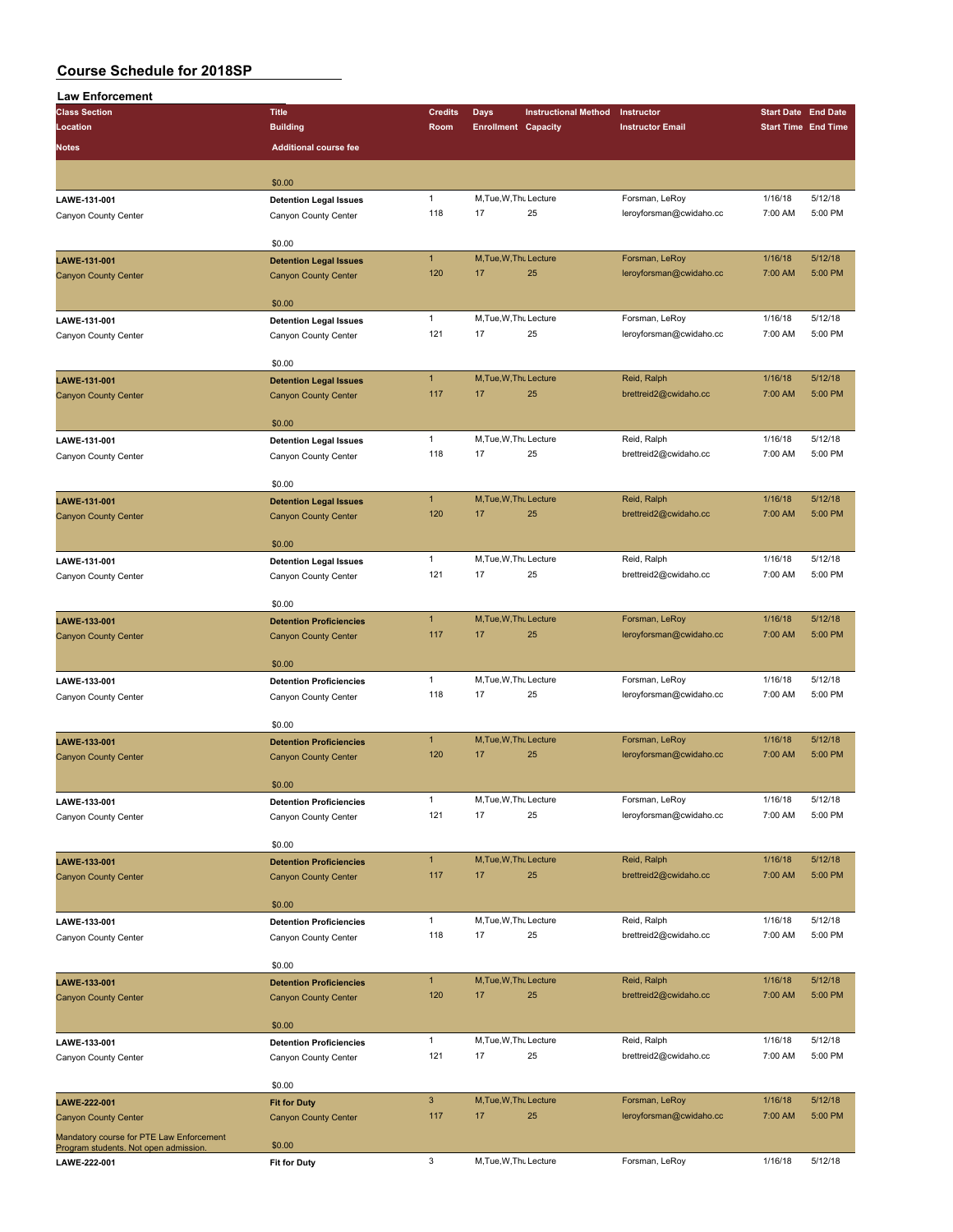| <b>Law Enforcement</b> |
|------------------------|
|                        |

| <b>Class Section</b>                                                              | Title                        | <b>Credits</b> | <b>Days</b>                | <b>Instructional Method</b> | <b>Instructor</b>       | <b>Start Date End Date</b> |         |
|-----------------------------------------------------------------------------------|------------------------------|----------------|----------------------------|-----------------------------|-------------------------|----------------------------|---------|
| Location                                                                          | <b>Building</b>              | <b>Room</b>    | <b>Enrollment Capacity</b> |                             | <b>Instructor Email</b> | <b>Start Time End Time</b> |         |
| <b>Notes</b>                                                                      | <b>Additional course fee</b> |                |                            |                             |                         |                            |         |
| Canyon County Center                                                              | Canyon County Center         | 118            | 17                         | 25                          | leroyforsman@cwidaho.cc | 7:00 AM                    | 5:00 PM |
| Mandatory course for PTE Law Enforcement<br>Program students. Not open admission. | \$0.00                       |                |                            |                             |                         |                            |         |
| LAWE-222-001                                                                      | <b>Fit for Duty</b>          | $\mathbf{3}$   | M, Tue, W, Thu Lecture     |                             | Forsman, LeRoy          | 1/16/18                    | 5/12/18 |
| <b>Canyon County Center</b>                                                       | <b>Canyon County Center</b>  | 120            | 17                         | 25                          | leroyforsman@cwidaho.cc | 7:00 AM                    | 5:00 PM |
| Mandatory course for PTE Law Enforcement<br>Program students. Not open admission. | \$0.00                       |                |                            |                             |                         |                            |         |
| LAWE-222-001                                                                      | <b>Fit for Duty</b>          | 3              | M, Tue, W, Thu Lecture     |                             | Forsman, LeRoy          | 1/16/18                    | 5/12/18 |
| Canyon County Center                                                              | Canyon County Center         | 121            | 17                         | 25                          | leroyforsman@cwidaho.cc | 7:00 AM                    | 5:00 PM |
| Mandatory course for PTE Law Enforcement<br>Program students. Not open admission. | \$0.00                       |                |                            |                             |                         |                            |         |
| LAWE-222-001                                                                      | <b>Fit for Duty</b>          | 3              | M, Tue, W, Thu Lecture     |                             | Reid, Ralph             | 1/16/18                    | 5/12/18 |
| <b>Canyon County Center</b>                                                       | <b>Canyon County Center</b>  | 117            | 17                         | 25                          | brettreid2@cwidaho.cc   | 7:00 AM                    | 5:00 PM |
| Mandatory course for PTE Law Enforcement<br>Program students. Not open admission. | \$0.00                       |                |                            |                             |                         |                            |         |
| LAWE-222-001                                                                      | <b>Fit for Duty</b>          | 3              | M, Tue, W, Thu Lecture     |                             | Reid, Ralph             | 1/16/18                    | 5/12/18 |
| Canvon County Center                                                              | Canvon County Center         | 118            | 17                         | 25                          | brettreid2@cwidaho.cc   | 7:00 AM                    | 5:00 PM |
| Mandatory course for PTE Law Enforcement<br>Program students. Not open admission. | \$0.00                       |                |                            |                             |                         |                            |         |
| LAWE-222-001                                                                      | <b>Fit for Duty</b>          | $\overline{3}$ | M, Tue, W, Thu Lecture     |                             | Reid, Ralph             | 1/16/18                    | 5/12/18 |
| <b>Canyon County Center</b>                                                       | <b>Canyon County Center</b>  | 120            | 17                         | 25                          | brettreid2@cwidaho.cc   | 7:00 AM                    | 5:00 PM |
| Mandatory course for PTE Law Enforcement<br>Program students. Not open admission. | \$0.00                       |                |                            |                             |                         |                            |         |
| LAWE-222-001                                                                      | <b>Fit for Duty</b>          | 3              | M.Tue.W.Tht Lecture        |                             | Reid, Ralph             | 1/16/18                    | 5/12/18 |
| Canyon County Center                                                              | Canyon County Center         | 121            | 17                         | 25                          | brettreid2@cwidaho.cc   | 7:00 AM                    | 5:00 PM |
| Mandatory course for PTE Law Enforcement<br>Program students. Not open admission. | \$0.00                       |                |                            |                             |                         |                            |         |

#### **Machine Tool Technology**

| <b>Class Section</b>                                                       | <b>Title</b>                       | <b>Credits</b>  | Days                       | <b>Instructional Method</b> | <b>Instructor</b>       | <b>Start Date End Date</b> |          |
|----------------------------------------------------------------------------|------------------------------------|-----------------|----------------------------|-----------------------------|-------------------------|----------------------------|----------|
| Location                                                                   | <b>Building</b>                    | Room            | <b>Enrollment Capacity</b> |                             | <b>Instructor Email</b> | <b>Start Time End Time</b> |          |
| <b>Notes</b>                                                               | <b>Additional course fee</b>       |                 |                            |                             |                         |                            |          |
| <b>MACH-105-001</b>                                                        | <b>Machine Shop Laboratory 3</b>   | $6\overline{6}$ | M, Tue, W, Thu Lab A       |                             | Wilhite, Jeffrey        | 1/16/18                    | 5/12/18  |
| Nampa Campus                                                               | <b>Micron Education Center</b>     | 1501            | 13                         | 18                          | jeffwilhite@cwidaho.cc  | 9:00 AM                    | 12:30 PM |
| Restriction: Machine Tool Tech majors only                                 | \$0.00                             |                 |                            |                             |                         |                            |          |
| MACH-105-002                                                               | <b>Machine Shop Laboratory 3</b>   | 6               | M, Tue, W, Thu Lab A       |                             | Starkey, William        | 1/16/18                    | 5/12/18  |
| Nampa Campus                                                               | Micron Education Center            | 1501            | 3                          | 18                          | billstarkey@cwidaho.cc  | 6:00 PM                    | 9:30 PM  |
| Restriction: Machine Tool Tech majors only                                 | \$0.00                             |                 |                            |                             |                         |                            |          |
| <b>MACH-127-001</b>                                                        | <b>Related Blueprint Reading 2</b> | $\overline{2}$  | Tue.Thu                    | Lecture                     | Wilhite, Jeffrey        | 1/16/18                    | 5/12/18  |
| Nampa Campus                                                               | <b>Micron Education Center</b>     | 1506            | 13                         | 18                          | jeffwilhite@cwidaho.cc  | 7:00 AM                    | 7:50 AM  |
| Restriction: Machine Tool Tech majors only                                 | \$0.00                             |                 |                            |                             |                         |                            |          |
| MACH-127-002                                                               | <b>Related Blueprint Reading 2</b> | $\overline{2}$  | Tue.Thu                    | Lecture                     | Starkey, William        | 1/16/18                    | 5/12/18  |
| Nampa Campus                                                               | Micron Education Center            | 1506            | 3                          | 18                          | billstarkey@cwidaho.cc  | 4:00 PM                    | 4:50 PM  |
| Restriction: Machine Tool Tech majors only                                 | \$0.00                             |                 |                            |                             |                         |                            |          |
| MACH-143-001                                                               | <b>Related Machine Shop Math</b>   | 3               | M,W,F                      | Lecture                     | Wilhite, Jeffrey        | 1/16/18                    | 5/12/18  |
| Nampa Campus                                                               | <b>Micron Education Center</b>     | 1602            | $\mathbf{0}$               | 18                          | jeffwilhite@cwidaho.cc  | 7:00 AM                    | 7:50 AM  |
| Restriction: Machine Tool Tech majors only                                 | \$0.00                             |                 |                            |                             |                         |                            |          |
| MACH-155-001                                                               | <b>Machine Shop Theory 3</b>       | $\overline{2}$  | M,W,F                      | Lecture                     | Wilhite, Jeffrey        | 1/16/18                    | 5/12/18  |
| Nampa Campus                                                               | Micron Education Center            | 1602            | 13                         | 18                          | jeffwilhite@cwidaho.cc  | 8:00 AM                    | 8:50 AM  |
| Restriction: Machine Tool Tech majors only                                 | \$0.00                             |                 |                            |                             |                         |                            |          |
| MACH-155-002                                                               | <b>Machine Shop Theory 3</b>       | $\overline{2}$  | M.W.F                      | Lecture                     | Starkey, William        | 1/16/18                    | 5/12/18  |
| Nampa Campus                                                               | <b>Micron Education Center</b>     | 1506            | 3                          | 18                          | billstarkey@cwidaho.cc  | 4:00 PM                    | 4:50 PM  |
| Restriction: Machine Tool Tech majors only                                 | \$0.00                             |                 |                            |                             |                         |                            |          |
| MACH-204-001                                                               | <b>Advanced Machine Shop Lab 2</b> | 6               | M,W,F                      | Lab A                       | Sperry, David           | 1/16/18                    | 5/12/18  |
| Nampa Campus                                                               | <b>Micron Education Center</b>     | 1501            | $\overline{7}$             | 18                          | davesperry@cwidaho.cc   | 9:00 AM                    | 12:30 PM |
| Restriction: Machine Tool Tech majors only<br>Additional course fee: \$125 | \$125.00                           |                 |                            |                             |                         |                            |          |
| MACH-204-001                                                               | <b>Advanced Machine Shop Lab 2</b> | 6               | Tue.Thu                    | Lab A                       | Sperry, David           | 1/16/18                    | 5/12/18  |
| Nampa Campus                                                               | <b>Micron Education Center</b>     | 1501            | $\overline{7}$             | 18                          | davesperry@cwidaho.cc   | 8:00 AM                    | 12:30 PM |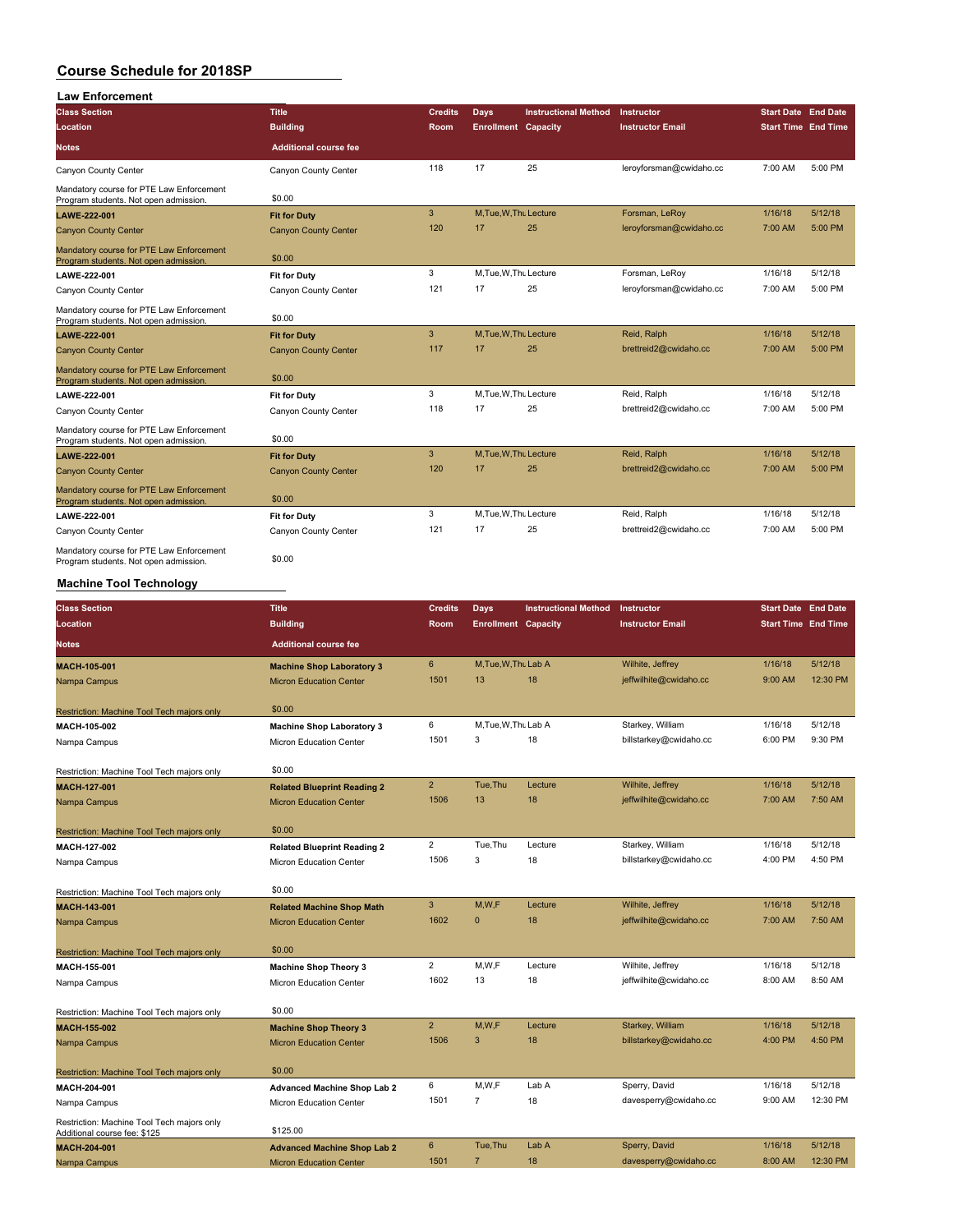### **Machine Tool Technology Class Section Title Credits Days Instructional Method Instructor Start Date End Date Location Building Room Enrollment Capacity Instructor Email Start Time End Time Notes Additional course fee** Restriction: Machine Tool Tech majors only Additional course fee: \$125.00 **MACH-211-001 Fund of Computer Aided Draft** 2 M,W,F Lecture Sperry, David 1/16/18 5/12/18<br>
Nampa Campus Micron Education Center 1506 9 18 davesperry@cwidaho.cc 7:00 AM 7:50 AM Nampa Campus **Micron** Center 1506 9 18 18 Micron Education Center Restriction: Machine Tool Tech majors only \$0.00 **MACH-224-001 Tool Design for Manufacturing** 2 Tue,Thu Lecture Wilhite, Jeffrey 1/16/18 5/12/18 Nampa Campus **Micron Education Center** 1506 13 18 jeffwilhite@cwidaho.cc 8:00 AM 8:50 AM Restriction: Machine Tool Tech majors only \$0.00 **MACH-224-002 Tool Design for Manufacturing** 2 Tue,Thu Lecture Starkey, William 1/16/18 5/12/18<br>Nigron Education Center 1506 3 18 billstarkey@cwidaho.cc 5:00 PM 5:50 PM Nampa Campus **Micron Education Center** 1506 3 18 Restriction: Machine Tool Tech majors only \$0.00 **MACH-254-001 Adv Machine Shop Theory 2** 3 M,W,F Lecture Sperry, David 1/16/18 5/12/18 Nampa Campus Micron Education Center 1506 8 18 davesperry@cwidaho.cc Restriction: Machine Tool Tech majors only<br>Additional course fee: \$20

#### **Marketing Management**

| <b>Class Section</b>                                                                                                            | <b>Title</b>                            | <b>Credits</b> | <b>Days</b>                | <b>Instructional Method</b> | Instructor                 | <b>Start Date End Date</b> |          |
|---------------------------------------------------------------------------------------------------------------------------------|-----------------------------------------|----------------|----------------------------|-----------------------------|----------------------------|----------------------------|----------|
| Location                                                                                                                        | <b>Building</b>                         | Room           | <b>Enrollment Capacity</b> |                             | <b>Instructor Email</b>    | <b>Start Time End Time</b> |          |
| Notes                                                                                                                           | <b>Additional course fee</b>            |                |                            |                             |                            |                            |          |
| <b>MRKT-121-001W</b>                                                                                                            | <b>Business Concepts</b>                | 3              |                            | On-Line                     | Keyes, Kimberly            | 1/16/18                    | 5/12/18  |
| Online                                                                                                                          | Online                                  | <b>ONL</b>     | 28                         | 30                          | kimberlykeyes@cwidaho.cc   |                            |          |
| Online course fee: \$30                                                                                                         | \$30.00                                 |                |                            |                             |                            |                            |          |
| MRKT-161-001H                                                                                                                   | <b>Intro to Computer Applications</b>   | 3              | W                          | Hybrid                      | Keyes, Kimberly            | 1/16/18                    | 5/12/18  |
| Ada County Campus                                                                                                               | <b>Pintail Center</b>                   | 1205           | 14                         | 20                          | kimberlykeyes@cwidaho.cc   | 2:30 PM                    | 3:45 PM  |
| Hybrid course - has an online component; Hybrid<br>course fee: \$15; Additional course fee: \$10                                | \$25.00                                 |                |                            |                             |                            |                            |          |
| <b>MRKT-203-001H</b>                                                                                                            | <b>Principles of Promotion</b>          | 3              | Tue                        | <b>Hybrid</b>               | Keyes, Kimberly            | 1/16/18                    | 5/12/18  |
| <b>Ada County Campus</b>                                                                                                        | <b>Pintail Center</b>                   | 1208           | 13                         | 30                          | kimberlykeyes@cwidaho.cc   | 11:30 AM                   | 12:45 PM |
| Hybrid course - has an online component; Hybrid<br>course fee: \$15                                                             | \$15.00                                 |                |                            |                             |                            |                            |          |
| MRKT-257-001H                                                                                                                   | <b>Principles of Management</b>         | 3              | Tue                        | Hybrid                      | Keyes, Kimberly            | 1/16/18                    | 5/12/18  |
| Ada County Campus                                                                                                               | <b>Pintail Center</b>                   | 1208           | 6                          | 30                          | kimberlykeyes@cwidaho.cc   | 2:30 PM                    | 3:45 PM  |
| Hybrid course - has an online component; Hybrid<br>course fee: \$15; Additional course fee: \$40                                | \$55.00                                 |                |                            |                             |                            |                            |          |
| <b>MRKT-262-001H</b>                                                                                                            | <b>Business Plan Development</b>        | 3              | M                          | <b>Hybrid</b>               | Keyes, Kimberly            | 1/16/18                    | 5/12/18  |
| <b>Ada County Campus</b>                                                                                                        | <b>Pintail Center</b>                   | 1208           | -1                         | 30                          | kimberlykeyes@cwidaho.cc   | 11:30 AM                   | 12:45 PM |
| Hybrid course - has an online component; Hybrid<br>course fee: \$15; Additional course fee: \$25                                | \$40.00                                 |                |                            |                             |                            |                            |          |
| MRKT-265-001W                                                                                                                   | Digital Publishing                      | 3              |                            | On-Line                     | Wallgren, Lindsey          | 1/16/18                    | 5/12/18  |
| Online                                                                                                                          | Online                                  | ONL            | $\overline{7}$             | 18                          | lindseywallgren@cwidaho.cc |                            |          |
| Cross-listed with COMM 275; Additional course<br>fee: \$10; Online course fee: \$30                                             | \$40.00                                 |                |                            |                             |                            |                            |          |
| <b>MRKT-267-001H</b>                                                                                                            | <b>Website Design &amp; Maintenance</b> | 3              | Thu                        | <b>Hybrid</b>               | Wallgren, Lindsey          | 1/16/18                    | 5/12/18  |
| <b>Ada County Campus</b>                                                                                                        | <b>Pintail Center</b>                   | 1203           | $\overline{7}$             | $\overline{7}$              | lindseywallgren@cwidaho.cc | 2:30 PM                    | 3:45 PM  |
| Cross-listed with COMM 259; Hybrid course - has<br>an online component; Hybrid course fee: \$15;<br>Additional course fee: \$10 | \$25.00                                 |                |                            |                             |                            |                            |          |
| MRKT-293-001                                                                                                                    | <b>Marketing Managemnt Internship</b>   | 3              |                            | Internship                  | Keyes, Kimberly            | 1/16/18                    | 5/12/18  |
| <b>Community Locations</b>                                                                                                      | Community Location                      | <b>CMTY</b>    | 0                          | 5                           | kimberlykeyes@cwidaho.cc   |                            |          |
| Instructor permission required                                                                                                  | \$0.00                                  |                |                            |                             |                            |                            |          |
| Mathamatias                                                                                                                     |                                         |                |                            |                             |                            |                            |          |

**Mathematics**

| <b>Class Section</b><br>Location | <b>Title</b><br><b>Building</b> | <b>Credits</b><br><b>Room</b> | Days<br><b>Enrollment Capacity</b> | <b>Instructional Method</b> | Instructor<br><b>Instructor Email</b> | <b>Start Date End Date</b><br><b>Start Time End Time</b> |          |
|----------------------------------|---------------------------------|-------------------------------|------------------------------------|-----------------------------|---------------------------------------|----------------------------------------------------------|----------|
|                                  |                                 |                               |                                    |                             |                                       |                                                          |          |
| <b>Notes</b>                     | <b>Additional course fee</b>    |                               |                                    |                             |                                       |                                                          |          |
| <b>MATH-095-001</b>              | <b>College Prep Mathematics</b> |                               | Tue.Thu                            | Lab                         | Susan Knights                         | 1/16/18                                                  | 5/12/18  |
| Nampa Campus                     | Academic Building               | 116                           | 60                                 | 60                          | susanknights@cwidaho.cc               | 10:00 AM                                                 | 11:15 AM |
|                                  |                                 |                               |                                    |                             |                                       |                                                          |          |
| Special course fee: \$99         | \$99,00                         |                               |                                    |                             |                                       |                                                          |          |
| MATH-095-003                     | <b>College Prep Mathematics</b> |                               | Tue.Thu                            | Lab                         | Susan Knights                         | 1/16/18                                                  | 5/12/18  |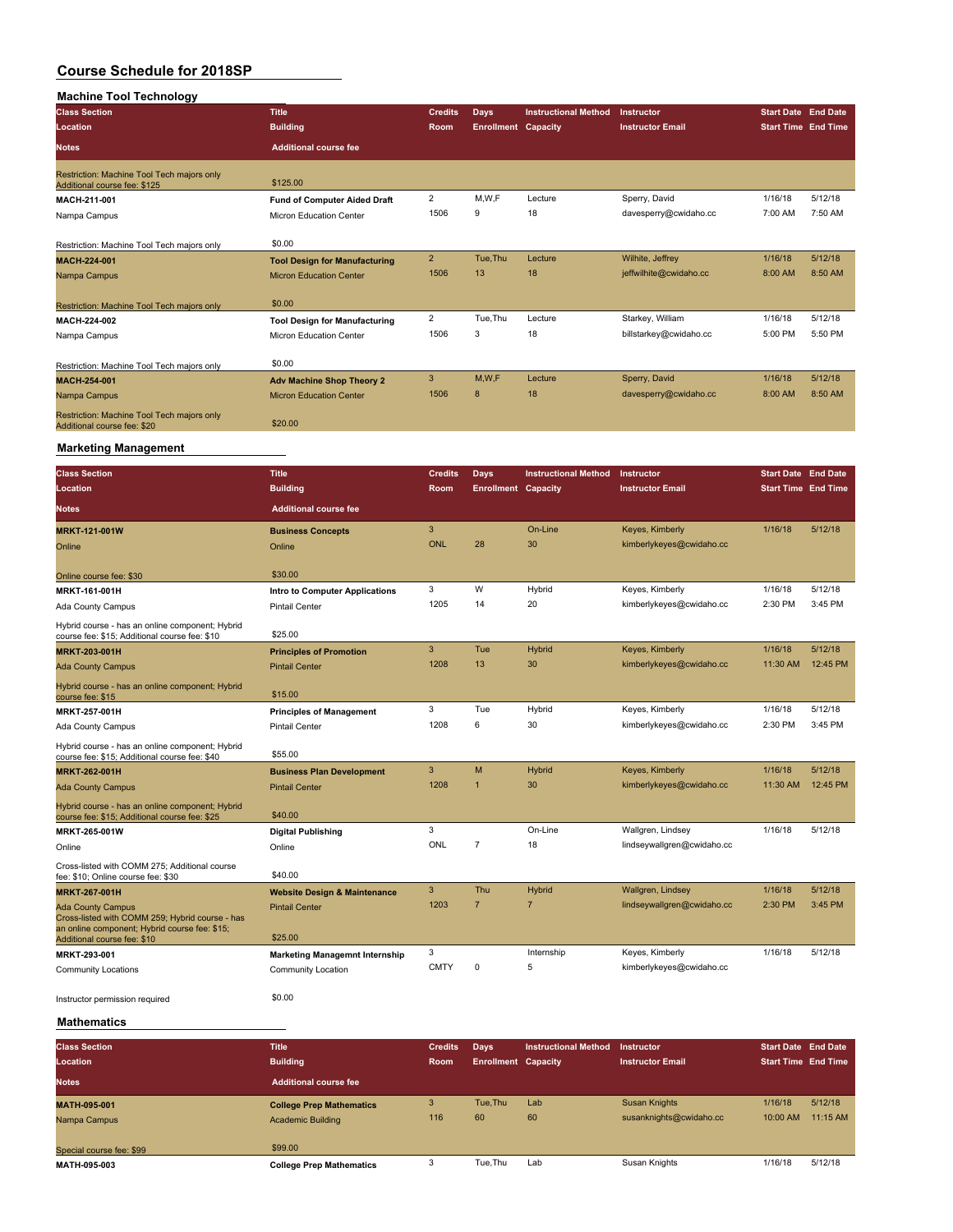| <b>Mathematics</b>                       |                                                      |                |                            |                             |                         |                            |          |
|------------------------------------------|------------------------------------------------------|----------------|----------------------------|-----------------------------|-------------------------|----------------------------|----------|
| <b>Class Section</b>                     | <b>Title</b>                                         | <b>Credits</b> | Days                       | <b>Instructional Method</b> | Instructor              | <b>Start Date End Date</b> |          |
| Location                                 | <b>Building</b>                                      | Room           | <b>Enrollment Capacity</b> |                             | <b>Instructor Email</b> | <b>Start Time End Time</b> |          |
| <b>Notes</b>                             | <b>Additional course fee</b>                         |                |                            |                             |                         |                            |          |
|                                          |                                                      |                |                            |                             |                         |                            |          |
| Nampa Campus                             | Academic Building                                    | 116            | 60                         | 60                          | susanknights@cwidaho.cc | 11:30 AM                   | 12:45 PM |
|                                          | \$99.00                                              |                |                            |                             |                         |                            |          |
| Special course fee: \$99<br>MATH-095-004 | <b>College Prep Mathematics</b>                      | $\sqrt{3}$     | Tue, Thu                   | Lab                         | <b>Susan Knights</b>    | 1/16/18                    | 5/12/18  |
| <b>Ada County Campus</b>                 | <b>Pintail Center</b>                                | 1307           | 60                         | 60                          | susanknights@cwidaho.cc | 11:30 AM                   | 12:45 PM |
|                                          |                                                      |                |                            |                             |                         |                            |          |
| Special course fee: \$99                 | \$99.00                                              |                |                            |                             |                         |                            |          |
| MATH-095-005                             | <b>College Prep Mathematics</b>                      | 3              | Tue, Thu                   | Lab                         | Susan Knights           | 1/16/18                    | 5/12/18  |
| Nampa Campus                             | Academic Building                                    | 116            | 60                         | 60                          | susanknights@cwidaho.cc | 1:00 PM                    | 2:15 PM  |
|                                          |                                                      |                |                            |                             |                         |                            |          |
| Special course fee: \$99                 | \$99.00                                              |                |                            |                             |                         |                            |          |
| MATH-095-006                             | <b>College Prep Mathematics</b>                      | $\mathsf 3$    | Tue, Thu                   | Lab                         | <b>Susan Knights</b>    | 1/16/18                    | 5/12/18  |
| <b>Ada County Campus</b>                 | <b>Pintail Center</b>                                | 1307           | 60                         | 60                          | susanknights@cwidaho.cc | 1:00 PM                    | 2:15 PM  |
|                                          |                                                      |                |                            |                             |                         |                            |          |
| Special course fee: \$99                 | \$99.00                                              | 3              | Tue, Thu                   | Lab                         | Susan Knights           | 1/16/18                    | 5/12/18  |
| MATH-095-007                             | <b>College Prep Mathematics</b>                      | 116            | 45                         | 45                          | susanknights@cwidaho.cc | 2:30 PM                    | 3:45 PM  |
| Nampa Campus                             | Academic Building                                    |                |                            |                             |                         |                            |          |
| Special course fee: \$99                 | \$99.00                                              |                |                            |                             |                         |                            |          |
| MATH-095-008                             | <b>College Prep Mathematics</b>                      | $\mathbf{3}$   | Tue, Thu                   | Lab                         | <b>Susan Knights</b>    | 1/16/18                    | 5/12/18  |
| <b>Ada County Campus</b>                 | <b>Pintail Center</b>                                | 1307           | 45                         | 45                          | susanknights@cwidaho.cc | 2:30 PM                    | 3:45 PM  |
|                                          |                                                      |                |                            |                             |                         |                            |          |
| Special course fee: \$99                 | \$99.00                                              |                |                            |                             |                         |                            |          |
| MATH-095-009                             | <b>College Prep Mathematics</b>                      | 3              | Tue, Thu                   | Lab                         | Susan Knights           | 1/16/18                    | 5/12/18  |
| Nampa Campus                             | Academic Building                                    | 116            | 30                         | 30                          | susanknights@cwidaho.cc | 4:00 PM                    | 5:15 PM  |
|                                          |                                                      |                |                            |                             |                         |                            |          |
| Special course fee: \$99                 | \$99.00                                              |                |                            |                             |                         |                            |          |
| MATH-095-010                             | <b>College Prep Mathematics</b>                      | $\mathbf{3}$   | Tue, Thu                   | Lab                         | <b>Susan Knights</b>    | 1/16/18                    | 5/12/18  |
| <b>Ada County Campus</b>                 | <b>Pintail Center</b>                                | 1307           | 29                         | 30                          | susanknights@cwidaho.cc | 4:00 PM                    | 5:15 PM  |
|                                          | \$99.00                                              |                |                            |                             |                         |                            |          |
| Special course fee: \$99                 |                                                      | 3              | Tue, Thu                   | Lab                         | Susan Knights           | 1/16/18                    | 5/12/18  |
| MATH-095-011                             | <b>College Prep Mathematics</b>                      | 116            | 38                         | 45                          | susanknights@cwidaho.cc | 5:30 PM                    | 6:45 PM  |
| Nampa Campus                             | Academic Building                                    |                |                            |                             |                         |                            |          |
| Special course fee: \$99                 | \$99.00                                              |                |                            |                             |                         |                            |          |
| MATH-095-012                             | <b>College Prep Mathematics</b>                      | $\mathbf{3}$   | Tue, Thu                   | Lab                         | <b>Susan Knights</b>    | 1/16/18                    | 5/12/18  |
| <b>Ada County Campus</b>                 | <b>Pintail Center</b>                                | 1307           | 45                         | 45                          | susanknights@cwidaho.cc | 5:30 PM                    | 6:45 PM  |
|                                          |                                                      |                |                            |                             |                         |                            |          |
| Special course fee: \$99                 | \$99.00                                              |                |                            |                             |                         |                            |          |
| MATH-095-013                             | <b>College Prep Mathematics</b>                      | 3              | Tue, Thu                   | Lab                         | Susan Knights           | 1/16/18                    | 5/12/18  |
| Nampa Campus                             | Academic Building                                    | 116            | 30                         | 30                          | susanknights@cwidaho.cc | 7:00 PM                    | 8:15 PM  |
|                                          |                                                      |                |                            |                             |                         |                            |          |
| Special course fee: \$99                 | \$99.00                                              |                |                            |                             |                         |                            |          |
| MATH-095-014                             | <b>College Prep Mathematics</b>                      | $\mathsf 3$    | Tue, Thu                   | Lab                         | <b>Susan Knights</b>    | 1/16/18                    | 5/12/18  |
| <b>Ada County Campus</b>                 | <b>Pintail Center</b>                                | 1307           | 26                         | 30                          | susanknights@cwidaho.cc | 7:00 PM                    | 8:15 PM  |
|                                          | \$99.00                                              |                |                            |                             |                         |                            |          |
| Special course fee: \$99                 |                                                      | 3              | Tue, Thu                   | Lab                         | Susan Knights           | 1/16/18                    | 5/12/18  |
| MATH-095-015<br>Nampa Campus             | <b>College Prep Mathematics</b><br>Academic Building | 116            | 30                         | 30                          | susanknights@cwidaho.cc | 8:30 AM                    | 9:45 AM  |
|                                          |                                                      |                |                            |                             |                         |                            |          |
| Special course fee: \$99                 | \$99.00                                              |                |                            |                             |                         |                            |          |
| MATH-095-016                             | <b>College Prep Mathematics</b>                      | $\mathsf 3$    | Tue, Thu                   | Lab                         | <b>Susan Knights</b>    | 1/16/18                    | 5/12/18  |
| <b>Ada County Campus</b>                 | <b>Pintail Center</b>                                | 1307           | 25                         | 30                          | susanknights@cwidaho.cc | 8:30 AM                    | 9:45 AM  |
|                                          |                                                      |                |                            |                             |                         |                            |          |
| Special course fee: \$99                 | \$99.00                                              |                |                            |                             |                         |                            |          |
| MATH-095-017                             | <b>College Prep Mathematics</b>                      | 3              | M,W                        | Lab                         | Susan Knights           | 1/16/18                    | 5/12/18  |
| Nampa Campus                             | Academic Building                                    | 116            | 58                         | 60                          | susanknights@cwidaho.cc | 10:00 AM                   | 11:15 AM |
|                                          |                                                      |                |                            |                             |                         |                            |          |
| Special course fee: \$99                 | \$99.00                                              |                |                            |                             |                         |                            |          |
| MATH-095-018                             | <b>College Prep Mathematics</b>                      | $\mathsf 3$    | M,W                        | Lab                         | <b>Susan Knights</b>    | 1/16/18                    | 5/12/18  |
| <b>Ada County Campus</b>                 | <b>Pintail Center</b>                                | 1307           | 41                         | 60                          | susanknights@cwidaho.cc | 10:00 AM                   | 11:15 AM |
|                                          | \$99.00                                              |                |                            |                             |                         |                            |          |
| Special course fee: \$99                 |                                                      | 3              | M,W                        | Lab                         | Susan Knights           | 1/16/18                    | 5/12/18  |
| MATH-095-019<br>Nampa Campus             | <b>College Prep Mathematics</b><br>Academic Building | 116            | 41                         | 60                          | susanknights@cwidaho.cc | 11:30 AM                   | 12:45 PM |
|                                          |                                                      |                |                            |                             |                         |                            |          |
| Special course fee: \$99                 | \$99.00                                              |                |                            |                             |                         |                            |          |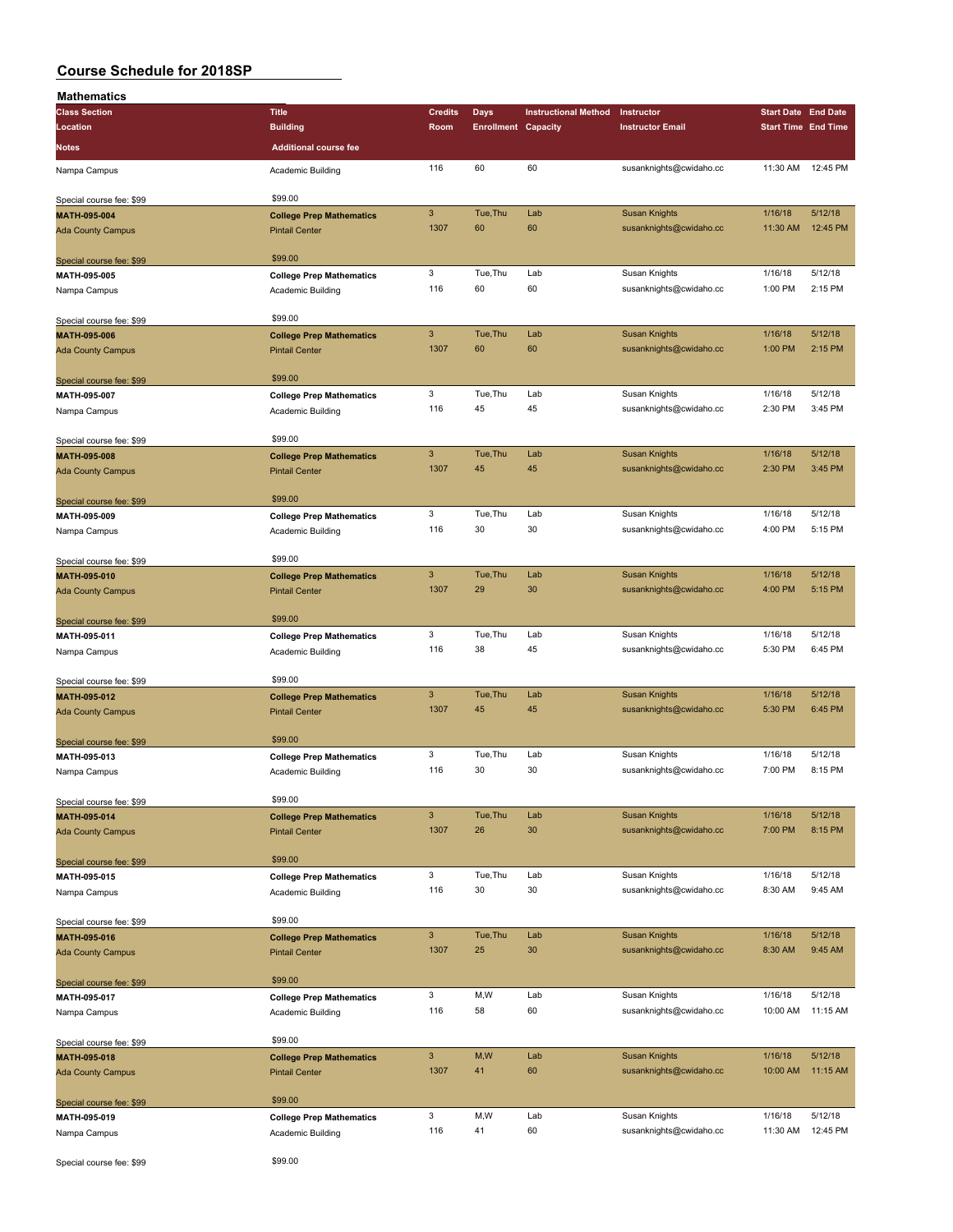| Mathematics              |                                 |                           |                            |                             |                         |                                                                                                                                                                                                                                                                                                                                    |          |
|--------------------------|---------------------------------|---------------------------|----------------------------|-----------------------------|-------------------------|------------------------------------------------------------------------------------------------------------------------------------------------------------------------------------------------------------------------------------------------------------------------------------------------------------------------------------|----------|
| <b>Class Section</b>     | <b>Title</b>                    | <b>Credits</b>            | Days                       | <b>Instructional Method</b> | Instructor              |                                                                                                                                                                                                                                                                                                                                    |          |
| Location                 | <b>Building</b>                 | Room                      | <b>Enrollment Capacity</b> |                             | <b>Instructor Email</b> |                                                                                                                                                                                                                                                                                                                                    |          |
|                          |                                 |                           |                            |                             |                         |                                                                                                                                                                                                                                                                                                                                    |          |
| <b>Notes</b>             | <b>Additional course fee</b>    |                           |                            |                             |                         |                                                                                                                                                                                                                                                                                                                                    |          |
| MATH-095-020             | <b>College Prep Mathematics</b> | $\sqrt{3}$                | M, W                       | Lab                         | <b>Susan Knights</b>    | 1/16/18                                                                                                                                                                                                                                                                                                                            | 5/12/18  |
| <b>Ada County Campus</b> | <b>Pintail Center</b>           | 1307                      | 29                         | 60                          | susanknights@cwidaho.cc | 11:30 AM                                                                                                                                                                                                                                                                                                                           | 12:45 PM |
|                          |                                 |                           |                            |                             |                         |                                                                                                                                                                                                                                                                                                                                    |          |
| Special course fee: \$99 | \$99.00                         |                           |                            |                             |                         |                                                                                                                                                                                                                                                                                                                                    |          |
| MATH-095-021             | <b>College Prep Mathematics</b> | 3                         | M,W                        | Lab                         | Susan Knights           | 1/16/18                                                                                                                                                                                                                                                                                                                            | 5/12/18  |
| Nampa Campus             | Academic Building               | 116                       | 26                         | 60                          | susanknights@cwidaho.cc | 1:00 PM                                                                                                                                                                                                                                                                                                                            | 2:15 PM  |
|                          |                                 |                           |                            |                             |                         |                                                                                                                                                                                                                                                                                                                                    |          |
| Special course fee: \$99 | \$99.00                         |                           |                            |                             |                         |                                                                                                                                                                                                                                                                                                                                    |          |
| MATH-095-022             | <b>College Prep Mathematics</b> | $\mathbf{3}$              | M,W                        | Lab                         | <b>Susan Knights</b>    | 1/16/18                                                                                                                                                                                                                                                                                                                            | 5/12/18  |
| <b>Ada County Campus</b> | <b>Pintail Center</b>           | 1307                      | 16                         | 60                          | susanknights@cwidaho.cc | 1:00 PM                                                                                                                                                                                                                                                                                                                            | 2:15 PM  |
|                          |                                 |                           |                            |                             |                         |                                                                                                                                                                                                                                                                                                                                    |          |
| Special course fee: \$99 | \$99.00                         |                           |                            |                             |                         |                                                                                                                                                                                                                                                                                                                                    |          |
| MATH-095-023             | <b>College Prep Mathematics</b> | 3                         | M,W                        | Lab                         | Susan Knights           | 1/16/18                                                                                                                                                                                                                                                                                                                            | 5/12/18  |
| Nampa Campus             | Academic Building               | 116                       | 11                         | 45                          | susanknights@cwidaho.cc | 2:30 PM                                                                                                                                                                                                                                                                                                                            | 3:45 PM  |
|                          |                                 |                           |                            |                             |                         |                                                                                                                                                                                                                                                                                                                                    |          |
| Special course fee: \$99 | \$99.00                         |                           |                            |                             |                         |                                                                                                                                                                                                                                                                                                                                    |          |
| MATH-095-024             | <b>College Prep Mathematics</b> | $\ensuremath{\mathsf{3}}$ | M,W                        | Lab                         | <b>Susan Knights</b>    | 1/16/18                                                                                                                                                                                                                                                                                                                            | 5/12/18  |
| <b>Ada County Campus</b> | <b>Pintail Center</b>           | 1307                      | $\bf8$                     | 45                          | susanknights@cwidaho.cc | 2:30 PM                                                                                                                                                                                                                                                                                                                            | 3:45 PM  |
|                          |                                 |                           |                            |                             |                         |                                                                                                                                                                                                                                                                                                                                    |          |
| Special course fee: \$99 | \$99.00                         |                           |                            |                             |                         | <b>Start Date End Date</b><br><b>Start Time End Time</b><br>1/16/18<br>4:00 PM<br>1/16/18<br>4:00 PM<br>1/16/18<br>8:30 AM<br>1/16/18<br>8:30 AM<br>1/16/18<br>5:30 PM<br>1/16/18<br>5:30 PM<br>1/16/18<br>7:00 PM<br>1/16/18<br>7:00 PM<br>1/16/18<br>7:00 AM<br>1/16/18<br>7:00 AM<br>1/16/18<br>10:00 AM<br>1/16/18<br>10:00 AM |          |
| MATH-095-025             | <b>College Prep Mathematics</b> | 3                         | M, W                       | Lab                         | Susan Knights           |                                                                                                                                                                                                                                                                                                                                    | 5/12/18  |
| Nampa Campus             | Academic Building               | 116                       | 12                         | 30                          | susanknights@cwidaho.cc |                                                                                                                                                                                                                                                                                                                                    | 5:15 PM  |
|                          |                                 |                           |                            |                             |                         |                                                                                                                                                                                                                                                                                                                                    |          |
| Special course fee: \$99 | \$99.00                         |                           |                            |                             |                         |                                                                                                                                                                                                                                                                                                                                    |          |
| MATH-095-026             | <b>College Prep Mathematics</b> | $\mathbf{3}$              | M,W                        | Lab                         | <b>Susan Knights</b>    |                                                                                                                                                                                                                                                                                                                                    | 5/12/18  |
| <b>Ada County Campus</b> | <b>Pintail Center</b>           | 1307                      | 11                         | 30                          | susanknights@cwidaho.cc |                                                                                                                                                                                                                                                                                                                                    | 5:15 PM  |
|                          |                                 |                           |                            |                             |                         |                                                                                                                                                                                                                                                                                                                                    |          |
|                          | \$99.00                         |                           |                            |                             |                         |                                                                                                                                                                                                                                                                                                                                    |          |
| Special course fee: \$99 |                                 | 3                         | M,W                        | Lab                         | Susan Knights           |                                                                                                                                                                                                                                                                                                                                    | 5/12/18  |
| MATH-095-027             | <b>College Prep Mathematics</b> | 116                       | 19                         | 30                          | susanknights@cwidaho.cc |                                                                                                                                                                                                                                                                                                                                    | 9:45 AM  |
| Nampa Campus             | Academic Building               |                           |                            |                             |                         |                                                                                                                                                                                                                                                                                                                                    |          |
|                          | \$99.00                         |                           |                            |                             |                         |                                                                                                                                                                                                                                                                                                                                    |          |
| Special course fee: \$99 |                                 | $\overline{3}$            | M,W                        | Lab                         | <b>Susan Knights</b>    |                                                                                                                                                                                                                                                                                                                                    | 5/12/18  |
| MATH-095-028             | <b>College Prep Mathematics</b> | 1307                      | 14                         | 30                          |                         |                                                                                                                                                                                                                                                                                                                                    | 9:45 AM  |
| <b>Ada County Campus</b> | <b>Pintail Center</b>           |                           |                            |                             | susanknights@cwidaho.cc |                                                                                                                                                                                                                                                                                                                                    |          |
|                          |                                 |                           |                            |                             |                         |                                                                                                                                                                                                                                                                                                                                    |          |
| Special course fee: \$99 | \$99.00                         | 3                         | M, W                       | Lab                         |                         |                                                                                                                                                                                                                                                                                                                                    |          |
| MATH-095-029             | <b>College Prep Mathematics</b> |                           |                            | 45                          | Susan Knights           |                                                                                                                                                                                                                                                                                                                                    | 5/12/18  |
| Nampa Campus             | Academic Building               | 116                       | 21                         |                             | susanknights@cwidaho.cc |                                                                                                                                                                                                                                                                                                                                    | 6:45 PM  |
|                          |                                 |                           |                            |                             |                         |                                                                                                                                                                                                                                                                                                                                    |          |
| Special course fee: \$99 | \$99.00                         |                           |                            |                             |                         |                                                                                                                                                                                                                                                                                                                                    | 5/12/18  |
| MATH-095-030             | <b>College Prep Mathematics</b> | $\mathbf{3}$              | M,W                        | Lab                         | <b>Susan Knights</b>    |                                                                                                                                                                                                                                                                                                                                    |          |
| Ada County Campus        | <b>Pintail Center</b>           | 1307                      | 21                         | 45                          | susanknights@cwidaho.cc |                                                                                                                                                                                                                                                                                                                                    | 6:45 PM  |
|                          |                                 |                           |                            |                             |                         |                                                                                                                                                                                                                                                                                                                                    |          |
| Special course fee: \$99 | \$99.00                         |                           |                            |                             |                         |                                                                                                                                                                                                                                                                                                                                    |          |
| MATH-095-031             | <b>College Prep Mathematics</b> | 3                         | M,W                        | Lab                         | Susan Knights           |                                                                                                                                                                                                                                                                                                                                    | 5/12/18  |
| Nampa Campus             | Academic Building               | 116                       | 18                         | 30                          | susanknights@cwidaho.cc |                                                                                                                                                                                                                                                                                                                                    | 8:15 PM  |
|                          |                                 |                           |                            |                             |                         |                                                                                                                                                                                                                                                                                                                                    |          |
| Special course fee: \$99 | \$99.00                         |                           |                            |                             |                         |                                                                                                                                                                                                                                                                                                                                    |          |
| MATH-095-032             | <b>College Prep Mathematics</b> | $\mathsf 3$               | M,W                        | Lab                         | <b>Susan Knights</b>    |                                                                                                                                                                                                                                                                                                                                    | 5/12/18  |
| <b>Ada County Campus</b> | <b>Pintail Center</b>           | 1307                      | 24                         | 30                          | susanknights@cwidaho.cc |                                                                                                                                                                                                                                                                                                                                    | 8:15 PM  |
|                          |                                 |                           |                            |                             |                         |                                                                                                                                                                                                                                                                                                                                    |          |
| Special course fee: \$99 | \$99.00                         |                           |                            |                             |                         |                                                                                                                                                                                                                                                                                                                                    |          |
| MATH-095-033             | <b>College Prep Mathematics</b> | 3                         | F                          | Lab                         | Susan Knights           |                                                                                                                                                                                                                                                                                                                                    | 5/12/18  |
| Nampa Campus             | Academic Building               | 116                       | 12                         | 60                          | susanknights@cwidaho.cc |                                                                                                                                                                                                                                                                                                                                    | 9:45 AM  |
|                          |                                 |                           |                            |                             |                         |                                                                                                                                                                                                                                                                                                                                    |          |
| Special course fee: \$99 | \$99.00                         |                           |                            |                             |                         |                                                                                                                                                                                                                                                                                                                                    |          |
| MATH-095-034             | <b>College Prep Mathematics</b> | $\mathbf{3}$              | F                          | Lab                         | <b>Susan Knights</b>    |                                                                                                                                                                                                                                                                                                                                    | 5/12/18  |
| <b>Ada County Campus</b> | <b>Pintail Center</b>           | 1307                      | $\boldsymbol{9}$           | 60                          | susanknights@cwidaho.cc |                                                                                                                                                                                                                                                                                                                                    | 9:45 AM  |
|                          |                                 |                           |                            |                             |                         |                                                                                                                                                                                                                                                                                                                                    |          |
| Special course fee: \$99 | \$99.00                         |                           |                            |                             |                         |                                                                                                                                                                                                                                                                                                                                    |          |
| MATH-095-035             | <b>College Prep Mathematics</b> | 3                         | F                          | Lab                         | Susan Knights           |                                                                                                                                                                                                                                                                                                                                    | 5/12/18  |
| Nampa Campus             | Academic Building               | 116                       | 26                         | 30                          | susanknights@cwidaho.cc |                                                                                                                                                                                                                                                                                                                                    | 12:45 PM |
|                          |                                 |                           |                            |                             |                         |                                                                                                                                                                                                                                                                                                                                    |          |
| Special course fee: \$99 | \$99.00                         |                           |                            |                             |                         |                                                                                                                                                                                                                                                                                                                                    |          |
| MATH-095-036             | <b>College Prep Mathematics</b> | $\mathbf{3}$              | F                          | Lab                         | <b>Susan Knights</b>    |                                                                                                                                                                                                                                                                                                                                    | 5/12/18  |
| <b>Ada County Campus</b> | <b>Pintail Center</b>           | 1307                      | 29                         | 30                          | susanknights@cwidaho.cc |                                                                                                                                                                                                                                                                                                                                    | 12:45 PM |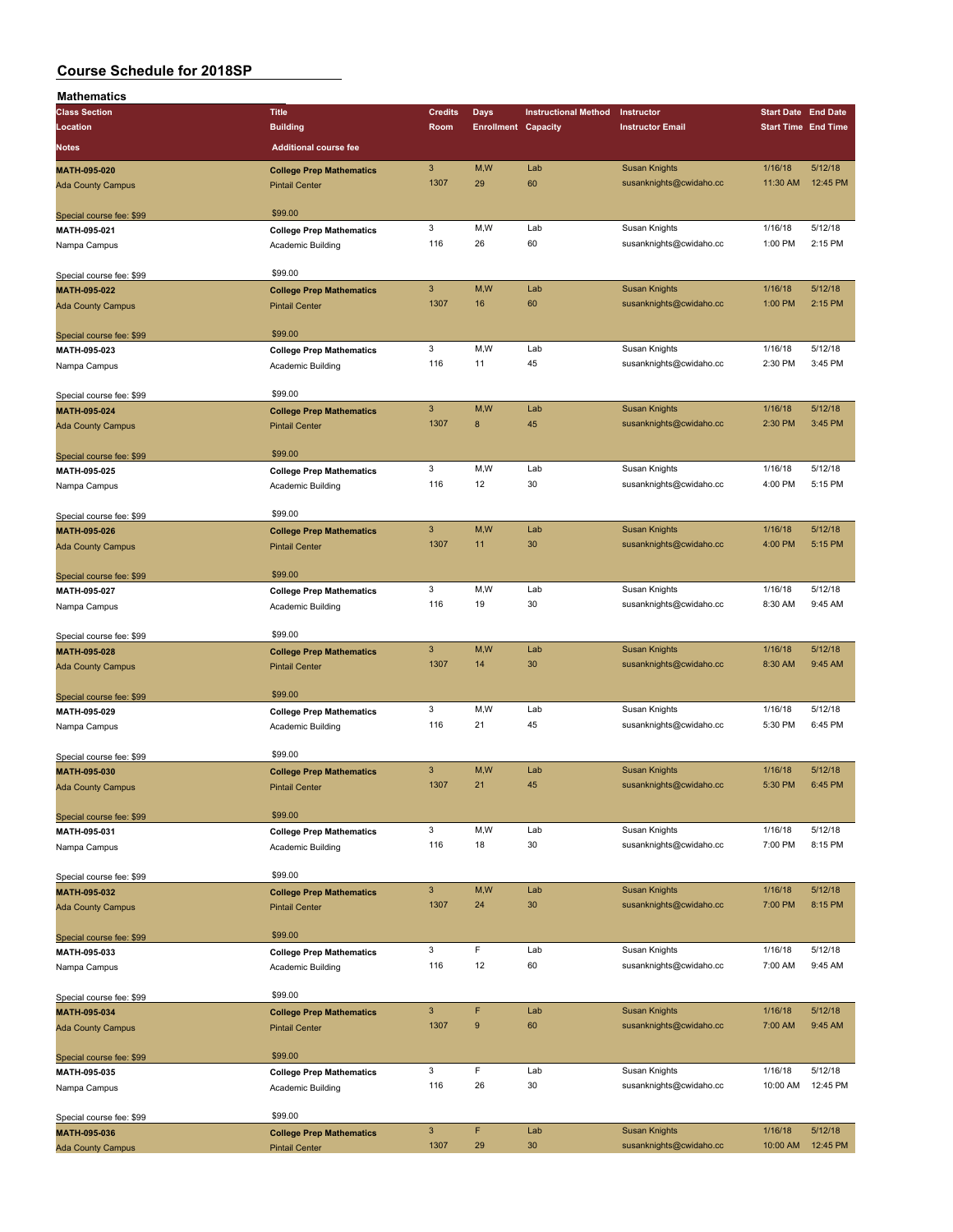| Mathematics                                                    |                                    |                         |                            |                             |                                       |                            |                    |
|----------------------------------------------------------------|------------------------------------|-------------------------|----------------------------|-----------------------------|---------------------------------------|----------------------------|--------------------|
| <b>Class Section</b>                                           | <b>Title</b>                       | <b>Credits</b>          | Days                       | <b>Instructional Method</b> | Instructor                            | <b>Start Date End Date</b> |                    |
| Location                                                       | <b>Building</b>                    | Room                    | <b>Enrollment Capacity</b> |                             | <b>Instructor Email</b>               | <b>Start Time End Time</b> |                    |
| Notes                                                          | <b>Additional course fee</b>       |                         |                            |                             |                                       |                            |                    |
|                                                                |                                    |                         |                            |                             |                                       |                            |                    |
| Special course fee: \$99                                       | \$99.00                            |                         |                            |                             |                                       |                            |                    |
| MATH-095-037                                                   | <b>College Prep Mathematics</b>    | 3                       | SAT                        | Lab                         | Susan Knights                         | 1/16/18                    | 5/12/18            |
| Nampa Campus                                                   | Academic Building                  | 116                     | 31                         | 45                          | susanknights@cwidaho.cc               | 8:30 AM                    | 11:15 AM           |
|                                                                |                                    |                         |                            |                             |                                       |                            |                    |
| Special course fee: \$99                                       | \$99.00                            |                         |                            |                             |                                       |                            |                    |
| MATH-095-038                                                   | <b>College Prep Mathematics</b>    | $\mathbf{3}$            | <b>SAT</b>                 | Lab                         | <b>Susan Knights</b>                  | 1/16/18                    | 5/12/18            |
| <b>Ada County Campus</b>                                       | <b>Pintail Center</b>              | 1307                    | 32                         | 45                          | susanknights@cwidaho.cc               | 8:30 AM                    | 11:15 AM           |
|                                                                |                                    |                         |                            |                             |                                       |                            |                    |
| Special course fee: \$99                                       | \$99.00                            |                         | Tue, Thu                   |                             |                                       |                            | 5/12/18            |
| MATH-122-001                                                   | Math in Modern Society Plus        | $\overline{2}$<br>104   | 6                          | Lecture<br>$\overline{7}$   | Kelley, Maia<br>maiakelley@cwidaho.cc | 1/16/18<br>5:00 PM         | 5:50 PM            |
| <b>CWI Horticulture</b>                                        | Guardhouse                         |                         |                            |                             |                                       |                            |                    |
|                                                                | \$0.00                             |                         |                            |                             |                                       |                            |                    |
| MATH-122-002                                                   | <b>Math in Modern Society Plus</b> | $\overline{2}$          | Tue, Thu                   | Lecture                     | <b>Brosious, Derek</b>                | 1/16/18                    | 5/12/18            |
| <b>Ada County Campus</b>                                       | <b>Pintail Center</b>              | 1206                    | $\overline{7}$             | 11                          | derekbrosious@cwidaho.cc              | 5:30 PM                    | 6:20 PM            |
|                                                                |                                    |                         |                            |                             |                                       |                            |                    |
|                                                                | \$0.00                             |                         |                            |                             |                                       |                            |                    |
| MATH-122-003                                                   | <b>Math in Modern Society Plus</b> | $\overline{c}$          | M,W                        | Lecture                     | Belue, Paul                           | 1/16/18                    | 5/12/18            |
| Ada County Campus                                              | Mallard Place Building             | 1111                    | 15                         | 15                          | paulbelue@cwidaho.cc                  | 2:30 PM                    | 3:20 PM            |
|                                                                |                                    |                         |                            |                             |                                       |                            |                    |
|                                                                | \$0.00                             |                         |                            |                             |                                       |                            |                    |
| MATH-122-004                                                   | <b>Math in Modern Society Plus</b> | $\overline{2}$          | Tue, Thu                   | Lecture                     | Belue, Paul                           | 1/16/18                    | 5/12/18            |
| <b>Ada County Campus</b>                                       | <b>Pintail Center</b>              | 1211                    | 11                         | 11                          | paulbelue@cwidaho.cc                  | 10:00 AM                   | 10:50 AM           |
|                                                                |                                    |                         |                            |                             |                                       |                            |                    |
|                                                                | \$0.00                             | $\overline{2}$          | M,W                        | Lecture                     | Isaacson, Kathleen                    | 1/16/18                    | 5/12/18            |
| MATH-122-005                                                   | <b>Math in Modern Society Plus</b> | 1206                    | 9                          | 15                          | katisaacson@cwidaho.cc                | 8:30 PM                    | 9:20 PM            |
| Ada County Campus                                              | <b>Pintail Center</b>              |                         |                            |                             |                                       |                            |                    |
|                                                                | \$0.00                             |                         |                            |                             |                                       |                            |                    |
| MATH-122-006                                                   | <b>Math in Modern Society Plus</b> | $\overline{2}$          | M,W                        | Lecture                     | Manship, Ken                          | 1/16/18                    | 5/12/18            |
| Nampa Campus                                                   | <b>Aspen Classroom Building</b>    | 108                     | 15                         | 15                          | kenmanship@cwidaho.cc                 | 1:00 PM                    | 1:50 PM            |
|                                                                |                                    |                         |                            |                             |                                       |                            |                    |
|                                                                | \$0.00                             |                         |                            |                             |                                       |                            |                    |
| MATH-122-007                                                   | <b>Math in Modern Society Plus</b> | $\overline{2}$          | Tue, Thu                   | Lecture                     | Isaacson, Kathleen                    | 1/16/18                    | 5/12/18            |
| Nampa Campus                                                   | Aspen Classroom Building           | 108                     | 14                         | 15                          | katisaacson@cwidaho.cc                | 11:30 AM                   | 12:20 PM           |
|                                                                |                                    |                         |                            |                             |                                       |                            |                    |
|                                                                | \$0.00                             |                         |                            |                             |                                       |                            |                    |
| MATH-122-018                                                   | <b>Math in Modern Society Plus</b> | $\overline{2}$<br>1210  | M, W<br>9                  | Lecture<br>15               | Pack, Willard                         | 1/16/18                    | 5/12/18<br>6:20 PM |
| Nampa Campus                                                   | <b>Micron Education Center</b>     |                         |                            |                             | WillardPack@cwidaho.cc                | 5:30 PM                    |                    |
|                                                                | \$0.00                             |                         |                            |                             |                                       |                            |                    |
| MATH-122-020                                                   | <b>Math in Modern Society Plus</b> | $\overline{\mathbf{c}}$ | Tue, Thu                   | Lecture                     | Manship, Ken                          | 1/16/18                    | 5/12/18            |
| Nampa Campus                                                   | Micron Education Center            | 2130                    | 12                         | 15                          | kenmanship@cwidaho.cc                 | 9:00 AM                    | 9:50 AM            |
|                                                                |                                    |                         |                            |                             |                                       |                            |                    |
| Heavy Equipment Technology and Truck<br>Technician majors only | \$0.00                             |                         |                            |                             |                                       |                            |                    |
| MATH-123-001                                                   | <b>Math in Modern Society</b>      | $\mathbf{3}$            | Tue, Thu                   | Lecture                     | Kelley, Maia                          | 1/16/18                    | 5/12/18            |
| <b>CWI Horticulture</b>                                        | Guardhouse                         | 104                     | 8                          | $\bf 8$                     | maiakelley@cwidaho.cc                 | 3:30 PM                    | 4:45 PM            |
|                                                                |                                    |                         |                            |                             |                                       |                            |                    |
| IncludED fee: \$119                                            | \$119.00                           |                         |                            |                             |                                       |                            |                    |
| MATH-123-002                                                   | Math in Modern Society             | 3                       | Tue, Thu                   | Lecture                     | Brosious, Derek                       | 1/16/18                    | 5/12/18            |
| Ada County Campus                                              | Pintail Center                     | 1230                    | 10                         | 11                          | derekbrosious@cwidaho.cc              | 4:00 PM                    | 5:15 PM            |
|                                                                |                                    |                         |                            |                             |                                       |                            |                    |
| InlcudED fee: \$119                                            | \$119.00                           | $\mathsf 3$             | M,W                        | Lecture                     | Belue, Paul                           | 1/16/18                    | 5/12/18            |
| MATH-123-003                                                   | <b>Math in Modern Society</b>      | 1111                    | 15                         | 15                          | paulbelue@cwidaho.cc                  | 1:00 PM                    | 2:15 PM            |
| <b>Ada County Campus</b>                                       | <b>Mallard Place Building</b>      |                         |                            |                             |                                       |                            |                    |
| IncludED fee: \$119                                            | \$119.00                           |                         |                            |                             |                                       |                            |                    |
| MATH-123-004                                                   | Math in Modern Society             | 3                       | Tue, Thu                   | Lecture                     | Belue, Paul                           | 1/16/18                    | 5/12/18            |
| Ada County Campus                                              | <b>Pintail Center</b>              | 1230                    | 11                         | 11                          | paulbelue@cwidaho.cc                  | 8:30 AM                    | 9:45 AM            |
|                                                                |                                    |                         |                            |                             |                                       |                            |                    |
| IncludED fee: \$119                                            | \$119.00                           |                         |                            |                             |                                       |                            |                    |
| MATH-123-005                                                   | <b>Math in Modern Society</b>      | $\mathbf{3}$            | M,W                        | Lecture                     | Isaacson, Kathleen                    | 1/16/18                    | 5/12/18            |
| <b>Ada County Campus</b>                                       | <b>Pintail Center</b>              | 1206                    | 15                         | 15                          | katisaacson@cwidaho.cc                | 7:00 PM                    | 8:15 PM            |
|                                                                |                                    |                         |                            |                             |                                       |                            |                    |
| IncludED fee: \$119                                            | \$119.00                           |                         |                            |                             |                                       |                            |                    |
| MATH-123-006                                                   | <b>Math in Modern Society</b>      | 3                       | M,W                        | Lecture                     | Manship, Ken                          | 1/16/18                    | 5/12/18            |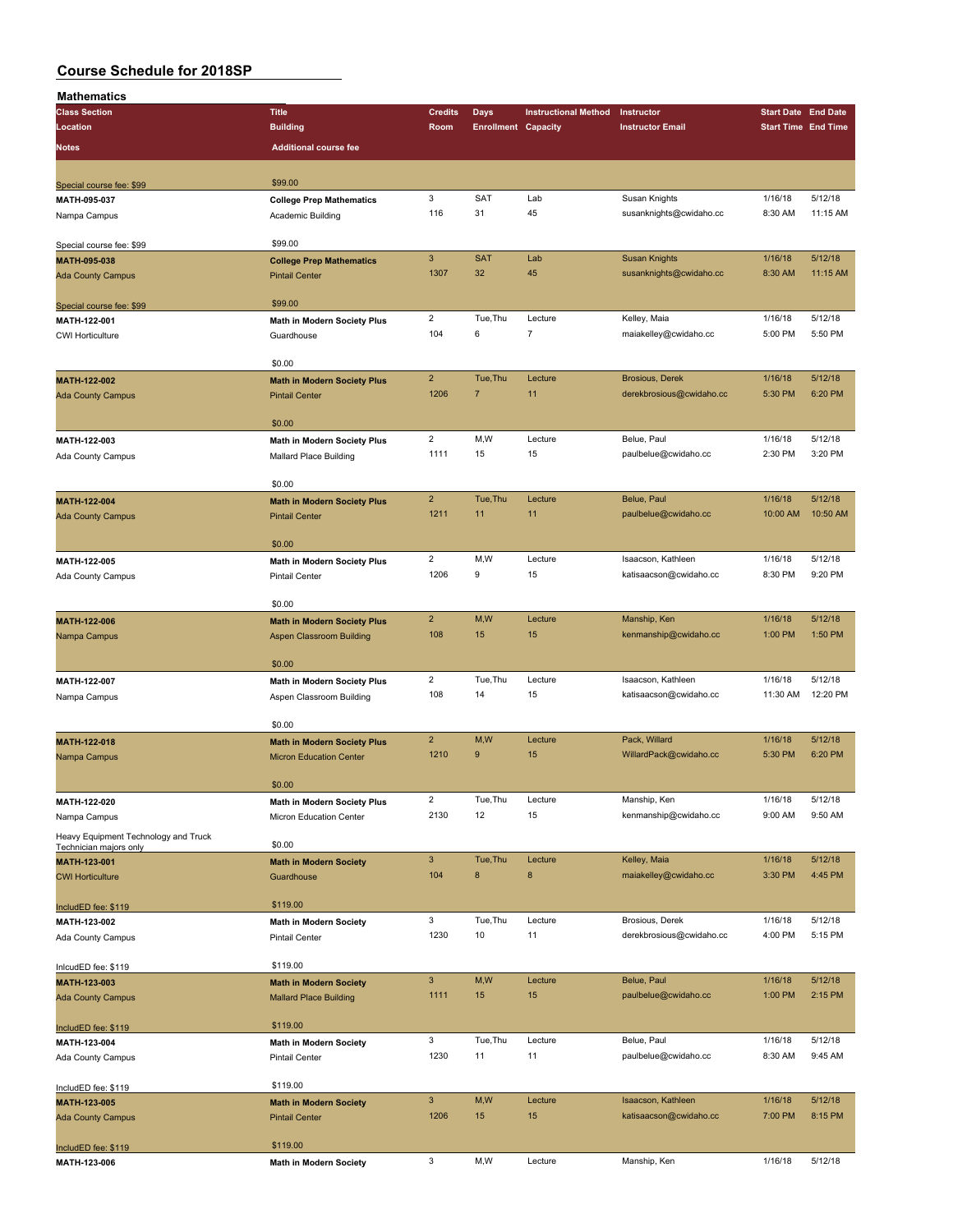| <b>Mathematics</b>                                                                        |                                                                 |                 |                            |                             |                                               |                            |                    |
|-------------------------------------------------------------------------------------------|-----------------------------------------------------------------|-----------------|----------------------------|-----------------------------|-----------------------------------------------|----------------------------|--------------------|
| <b>Class Section</b>                                                                      | <b>Title</b>                                                    | <b>Credits</b>  | Days                       | <b>Instructional Method</b> | Instructor                                    | <b>Start Date End Date</b> |                    |
| Location                                                                                  | <b>Building</b>                                                 | Room            | <b>Enrollment Capacity</b> |                             | <b>Instructor Email</b>                       | <b>Start Time End Time</b> |                    |
| <b>Notes</b>                                                                              | <b>Additional course fee</b>                                    |                 |                            |                             |                                               |                            |                    |
| Nampa Campus                                                                              | Aspen Classroom Building                                        | 127             | 15                         | 15                          | kenmanship@cwidaho.cc                         | 11:30 AM                   | 12:45 PM           |
|                                                                                           | \$119.00                                                        |                 |                            |                             |                                               |                            |                    |
| IncludED fee: \$119<br>MATH-123-007                                                       | <b>Math in Modern Society</b>                                   | 3               | Tue, Thu                   | Lecture                     | Isaacson, Kathleen                            | 1/16/18                    | 5/12/18            |
| Nampa Campus                                                                              | Aspen Classroom Building                                        | 127             | 15                         | 15                          | katisaacson@cwidaho.cc                        | 10:00 AM                   | 11:15 AM           |
|                                                                                           |                                                                 |                 |                            |                             |                                               |                            |                    |
| IncludED fee: \$119                                                                       | \$119.00                                                        |                 |                            |                             |                                               |                            |                    |
| MATH-123-010                                                                              | <b>Math in Modern Society</b>                                   | 3<br>1320       | Thu<br>25                  | Lecture<br>30               | Rhinehart, Diana<br>dianarhinehart@cwidaho.cc | 1/16/18<br>7:00 PM         | 5/12/18<br>9:45 PM |
| Ada County Campus                                                                         | <b>Pintail Center</b>                                           |                 |                            |                             |                                               |                            |                    |
| IncludED fee: \$119                                                                       | \$119.00                                                        |                 |                            |                             |                                               |                            |                    |
| <b>MATH-123-011</b>                                                                       | <b>Math in Modern Society</b>                                   | $\mathbf{3}$    | W                          | Lecture                     | Faculty, General                              | 1/16/18                    | 5/12/18            |
| Nampa Campus                                                                              | <b>Academic Building</b>                                        | 218             | 18                         | 30                          |                                               | 7:00 PM                    | 9:45 PM            |
| IncludED fee: \$119                                                                       | \$119.00                                                        |                 |                            |                             |                                               |                            |                    |
| MATH-123-012W                                                                             | <b>Math in Modern Society</b>                                   | 3               |                            | On-Line                     | Cook, Kristin                                 | 1/16/18                    | 5/12/18            |
| Online                                                                                    | Online                                                          | ONL             | 28                         | 30                          | kristincook@cwidaho.cc                        |                            |                    |
|                                                                                           |                                                                 |                 |                            |                             |                                               |                            |                    |
| Online course fee: \$30 IncludED fee: \$119                                               | \$149.00                                                        |                 |                            |                             |                                               |                            |                    |
| <b>MATH-123-013H</b>                                                                      | <b>Math in Modern Society</b>                                   | 3               | Thu                        | <b>Hybrid</b>               | Bosch, Laura                                  | 1/16/18                    | 5/12/18            |
| Nampa Campus                                                                              | <b>Aspen Classroom Building</b>                                 | 101             | 23                         | 30                          | laurabosch@cwidaho.cc                         | 2:30 PM                    | 3:45 PM            |
| Hybrid course - has an online component; Hybrid<br>course fee: \$15; IncludED fee: \$119; | \$134.00                                                        |                 |                            |                             |                                               |                            |                    |
| MATH-123-014W                                                                             | <b>Math in Modern Society</b>                                   | 3               |                            | On-Line                     | Kelley, Maia                                  | 1/16/18                    | 5/12/18            |
| Online                                                                                    | Online                                                          | ONL             | 30                         | 30                          | maiakelley@cwidaho.cc                         |                            |                    |
|                                                                                           |                                                                 |                 |                            |                             |                                               |                            |                    |
| Online course fee: \$30 IncludED fee: \$119                                               | \$149.00                                                        |                 |                            |                             |                                               |                            |                    |
| MATH-123-015H                                                                             | <b>Math in Modern Society</b>                                   | 3               | Tue                        | Hybrid                      | Cook, Kristin                                 | 1/16/18                    | 5/12/18            |
| Nampa Campus                                                                              | Aspen Classroom Building                                        | 101             | 17                         | 30                          | kristincook@cwidaho.cc                        | 2:30 PM                    | 3:45 PM            |
| Hybrid course - has an online component; Hybrid<br>course fee: \$15; IncludED fee: \$119  | \$134.00                                                        |                 |                            |                             |                                               |                            |                    |
| MATH-123-016W                                                                             | <b>Math in Modern Society</b>                                   | 3               |                            | On-Line                     | Bosch, Laura                                  | 1/16/18                    | 5/12/18            |
| Online                                                                                    | Online                                                          | ONL             | 30                         | 30                          | laurabosch@cwidaho.cc                         |                            |                    |
|                                                                                           |                                                                 |                 |                            |                             |                                               |                            |                    |
| Online course fee: \$30 IncludED fee: \$119                                               | \$149.00                                                        |                 |                            |                             |                                               |                            |                    |
| <b>MATH-123-017W</b>                                                                      | <b>Math in Modern Society</b>                                   | 3<br><b>ONL</b> | 30                         | On-Line<br>30               | Quintana, Emiko                               | 1/16/18                    | 5/12/18            |
| Online                                                                                    | Online                                                          |                 |                            |                             | emikoquintana@cwidaho.cc                      |                            |                    |
| Online course fee: \$30; IncludED fee: \$119                                              | \$149.00                                                        |                 |                            |                             |                                               |                            |                    |
| MATH-123-018                                                                              | <b>Math in Modern Society</b>                                   | 3               | M,W                        | Lecture                     | Pack, Willard                                 | 1/16/18                    | 5/12/18            |
| Nampa Campus                                                                              | Micron Education Center                                         | 1210            | 11                         | 15                          | WillardPack@cwidaho.cc                        | 4:00 PM                    | 5:15 PM            |
|                                                                                           |                                                                 |                 |                            |                             |                                               |                            |                    |
| IncludED fee: \$119                                                                       | \$119.00                                                        | $\mathbf{3}$    | Tue, Thu                   | Lecture                     | Manship, Ken                                  | 1/16/18                    | 5/12/18            |
| MATH-123-020<br>Nampa Campus                                                              | <b>Math in Modern Society</b><br><b>Micron Education Center</b> | 2130            | $\boldsymbol{9}$           | 15                          | kenmanship@cwidaho.cc                         | 7:30 AM                    | 8:45 AM            |
|                                                                                           |                                                                 |                 |                            |                             |                                               |                            |                    |
| Heavy Equipment Technology and Truck<br>Technician majors only; IncludED fee: \$119       | \$119.00                                                        |                 |                            |                             |                                               |                            |                    |
| MATH-123-021W                                                                             | <b>Math in Modern Society</b>                                   | 3               |                            | On-Line                     | Rhinehart, Diana                              | 1/16/18                    | 5/12/18            |
| Online                                                                                    | Online                                                          | ONL             | 20                         | 30                          | dianarhinehart@cwidaho.cc                     |                            |                    |
|                                                                                           | \$149.00                                                        |                 |                            |                             |                                               |                            |                    |
| Online course fee: \$30; IncludED fee: \$119<br>MATH-123P-001                             | <b>Math in Modern Society</b>                                   | $\mathbf{3}$    | Tue, Thu                   | Lecture                     | Kelley, Maia                                  | 1/16/18                    | 5/12/18            |
| <b>CWI Horticulture</b>                                                                   | Guardhouse                                                      | 104             | $\bf 6$                    | $\overline{7}$              | maiakelley@cwidaho.cc                         | 3:30 PM                    | 4:45 PM            |
|                                                                                           |                                                                 |                 |                            |                             |                                               |                            |                    |
| IncludED fee: \$119                                                                       | \$119.00                                                        |                 |                            |                             |                                               |                            |                    |
| MATH-123P-002                                                                             | <b>Math in Modern Society</b>                                   | 3               | Tue, Thu                   | Lecture                     | Brosious, Derek                               | 1/16/18                    | 5/12/18            |
| Ada County Campus                                                                         | <b>Pintail Center</b>                                           | 1230            | $\overline{7}$             | 11                          | derekbrosious@cwidaho.cc                      | 4:00 PM                    | 5:15 PM            |
|                                                                                           | \$119.00                                                        |                 |                            |                             |                                               |                            |                    |
| IncludED fee: \$119<br>MATH-123P-003                                                      | <b>Math in Modern Society</b>                                   | $\mathbf{3}$    | M,W                        | Lecture                     | Belue, Paul                                   | 1/16/18                    | 5/12/18            |
| <b>Ada County Campus</b>                                                                  | <b>Mallard Place Building</b>                                   | 1111            | 15                         | 15                          | paulbelue@cwidaho.cc                          | 1:00 PM                    | 2:15 PM            |
|                                                                                           |                                                                 |                 |                            |                             |                                               |                            |                    |
| IncludED fee: \$119                                                                       | \$119.00                                                        |                 |                            |                             |                                               |                            |                    |
| MATH-123P-004                                                                             | Math in Modern Society                                          | 3               | Tue, Thu                   | Lecture                     | Belue, Paul                                   | 1/16/18                    | 5/12/18            |
| Ada County Campus                                                                         | <b>Pintail Center</b>                                           | 1230            | 11                         | 11                          | paulbelue@cwidaho.cc                          | 8:30 AM                    | 9:45 AM            |
| IncludED fee: \$119                                                                       | \$119.00                                                        |                 |                            |                             |                                               |                            |                    |
|                                                                                           |                                                                 |                 |                            |                             |                                               |                            |                    |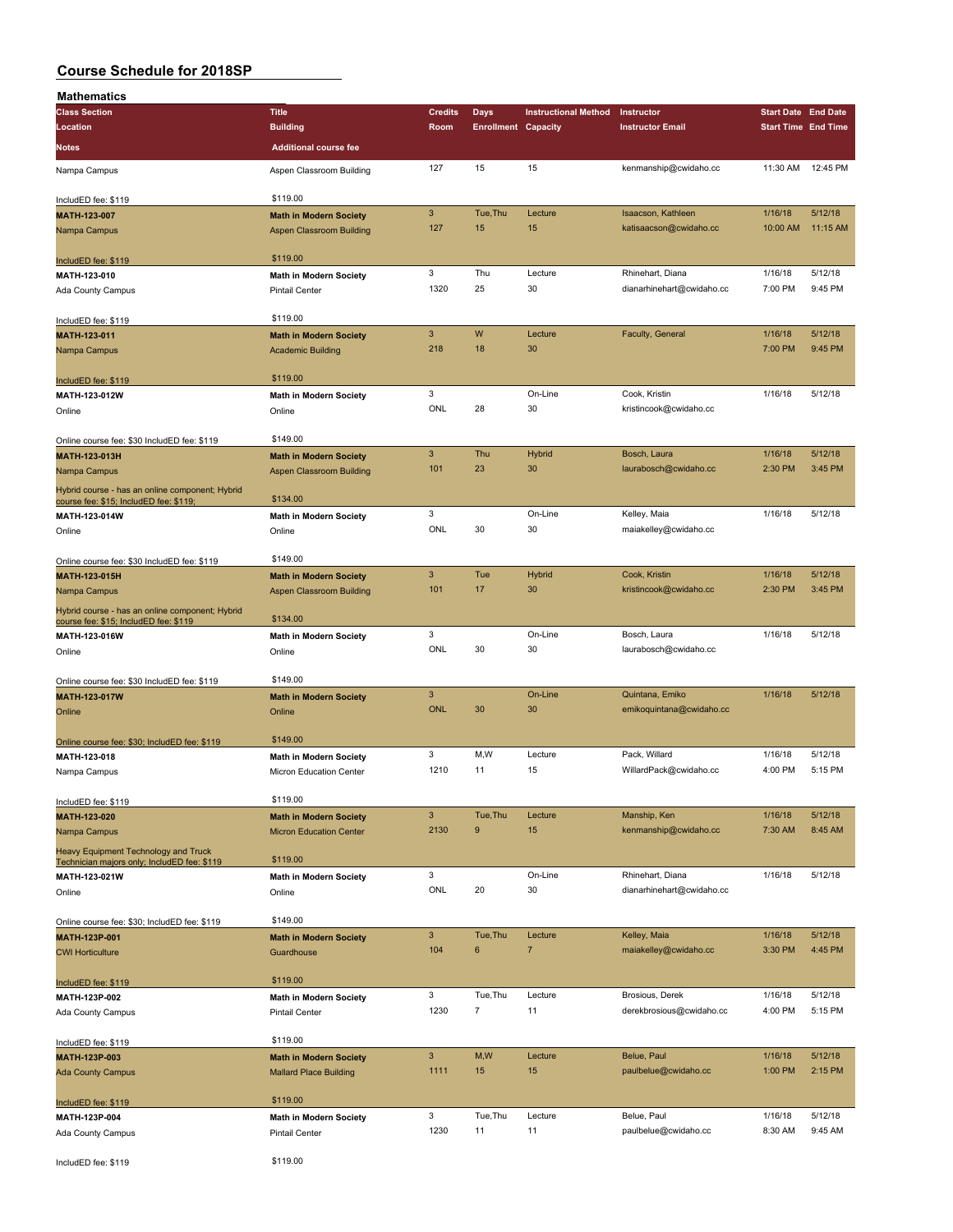| Mathematics                                 |                                 |                       |                            |                             |                         |                            |          |
|---------------------------------------------|---------------------------------|-----------------------|----------------------------|-----------------------------|-------------------------|----------------------------|----------|
| <b>Class Section</b>                        | <b>Title</b>                    | <b>Credits</b>        | Days                       | <b>Instructional Method</b> | Instructor              | <b>Start Date End Date</b> |          |
| Location                                    | <b>Building</b>                 | Room                  | <b>Enrollment Capacity</b> |                             | <b>Instructor Email</b> | <b>Start Time End Time</b> |          |
| Notes                                       | <b>Additional course fee</b>    |                       |                            |                             |                         |                            |          |
|                                             |                                 |                       |                            |                             |                         |                            |          |
| MATH-123P-005                               | <b>Math in Modern Society</b>   | $\sqrt{3}$<br>1206    | M,W<br>9                   | Lecture<br>15               | Isaacson, Kathleen      | 1/16/18                    | 5/12/18  |
| <b>Ada County Campus</b>                    | <b>Pintail Center</b>           |                       |                            |                             | katisaacson@cwidaho.cc  | 7:00 PM                    | 8:15 PM  |
|                                             | \$119.00                        |                       |                            |                             |                         |                            |          |
| IncludED fee: \$119                         |                                 | 3                     | M,W                        | Lecture                     | Manship, Ken            | 1/16/18                    | 5/12/18  |
| MATH-123P-006                               | Math in Modern Society          | 127                   | 15                         | 15                          | kenmanship@cwidaho.cc   | 11:30 AM                   | 12:45 PM |
| Nampa Campus                                | Aspen Classroom Building        |                       |                            |                             |                         |                            |          |
| IncludED fee: \$119                         | \$119.00                        |                       |                            |                             |                         |                            |          |
| MATH-123P-007                               | <b>Math in Modern Society</b>   | $\mathbf{3}$          | Tue, Thu                   | Lecture                     | Isaacson, Kathleen      | 1/16/18                    | 5/12/18  |
| Nampa Campus                                | Aspen Classroom Building        | 127                   | 14                         | 15                          | katisaacson@cwidaho.cc  | 10:00 AM                   | 11:15 AM |
|                                             |                                 |                       |                            |                             |                         |                            |          |
| IncludED fee: \$119                         | \$119.00                        |                       |                            |                             |                         |                            |          |
| MATH-123P-018                               | <b>Math in Modern Society</b>   | 3                     | M, W                       | Lecture                     | Pack, Willard           | 1/16/18                    | 5/12/18  |
| Nampa Campus                                | Micron Education Center         | 1210                  | 9                          | 15                          | WillardPack@cwidaho.cc  | 4:00 PM                    | 5:15 PM  |
|                                             |                                 |                       |                            |                             |                         |                            |          |
| IncludED fee: \$119                         | \$119.00                        |                       |                            |                             |                         |                            |          |
| MATH-123P-020                               | <b>Math in Modern Society</b>   | $\mathbf{3}$          | Tue, Thu                   | Lecture                     | Manship, Ken            | 1/16/18                    | 5/12/18  |
| Nampa Campus                                | <b>Micron Education Center</b>  | 2130                  | 12                         | 15                          | kenmanship@cwidaho.cc   | 7:30 AM                    | 8:45 AM  |
| Heavy Equipment Technology and Truck        |                                 |                       |                            |                             |                         |                            |          |
| Technician majors only; IncludED fee: \$119 | \$119.00                        |                       |                            |                             |                         |                            |          |
| MATH-142-002                                | <b>College Algebra Plus</b>     | $\overline{c}$        | M,W                        | Lecture                     | Belue, Paul             | 1/16/18                    | 5/12/18  |
| Ada County Campus                           | <b>Pintail Center</b>           | 1320                  | 15                         | 15                          | paulbelue@cwidaho.cc    | 8:30 AM                    | 9:20 AM  |
|                                             |                                 |                       |                            |                             |                         |                            |          |
|                                             | \$0.00                          |                       |                            |                             |                         |                            |          |
| MATH-142-005                                | <b>College Algebra Plus</b>     | $\overline{2}$        | Tue, Thu                   | Lecture                     | Thomas, Gary            | 1/16/18                    | 5/12/18  |
| <b>Ada County Campus</b>                    | <b>Pintail Center</b>           | 1206                  | 14                         | 15                          | garythomas@cwidaho.cc   | 7:00 PM                    | 7:50 PM  |
|                                             |                                 |                       |                            |                             |                         |                            |          |
|                                             | \$0.00                          |                       |                            |                             |                         |                            |          |
| MATH-142-006                                | <b>College Algebra Plus</b>     | $\overline{2}$<br>108 | M,W                        | Lecture                     | Faculty, General        | 1/16/18                    | 5/12/18  |
| Nampa Campus                                | Aspen Classroom Building        |                       | 15                         | 15                          |                         | 11:30 AM                   | 12:20 PM |
|                                             | \$0.00                          |                       |                            |                             |                         |                            |          |
| MATH-142-007                                | <b>College Algebra Plus</b>     | $\overline{2}$        | Tue, Thu                   | Lecture                     | Manship, Ken            | 1/16/18                    | 5/12/18  |
| Nampa Campus                                | <b>Academic Building</b>        | 218                   | 11                         | 15                          | kenmanship@cwidaho.cc   | 5:30 PM                    | 6:20 PM  |
|                                             |                                 |                       |                            |                             |                         |                            |          |
|                                             | \$0.00                          |                       |                            |                             |                         |                            |          |
| MATH-142-011                                | <b>College Algebra Plus</b>     | $\overline{c}$        | Tue, Thu                   | Lecture                     | Carson, Catherine       | 1/16/18                    | 5/12/18  |
| Nampa Campus                                | Aspen Classroom Building        | 108                   | 15                         | 15                          | cathycarson@cwidaho.cc  | 2:30 PM                    | 3:20 PM  |
|                                             |                                 |                       |                            |                             |                         |                            |          |
|                                             | \$0.00                          |                       |                            |                             |                         |                            |          |
| MATH-143-002                                | <b>College Algebra</b>          | $\mathbf{3}$          | M,W                        | Lecture                     | Belue, Paul             | 1/16/18                    | 5/12/18  |
| <b>Ada County Campus</b>                    | <b>Pintail Center</b>           | 1206                  | 15                         | 15                          | paulbelue@cwidaho.cc    | 7:00 AM                    | 8:15 AM  |
|                                             |                                 |                       |                            |                             |                         |                            |          |
| IncludED fee: \$119                         | \$119.00                        |                       |                            |                             |                         |                            |          |
| MATH-143-005                                | <b>College Algebra</b>          | 3                     | Tue, Thu                   | Lecture                     | Thomas, Gary            | 1/16/18                    | 5/12/18  |
| Ada County Campus                           | Pintail Center                  | 1318                  | 15                         | 15                          | garythomas@cwidaho.cc   | 5:30 PM                    | 6:45 PM  |
|                                             |                                 |                       |                            |                             |                         |                            |          |
| IncludED fee: \$119                         | \$119.00                        |                       |                            |                             |                         |                            |          |
| MATH-143-006                                | <b>College Algebra</b>          | $\mathbf{3}$          | M,W                        | Lecture                     | Faculty, General        | 1/16/18                    | 5/12/18  |
| Nampa Campus                                | <b>Aspen Classroom Building</b> | 127                   | 15                         | 15                          |                         | 10:00 AM                   | 11:15 AM |
|                                             | \$119.00                        |                       |                            |                             |                         |                            |          |
| IncludED fee: \$119<br>MATH-143-007         |                                 | 3                     | Tue, Thu                   | Lecture                     | Manship, Ken            | 1/16/18                    | 5/12/18  |
|                                             | <b>College Algebra</b>          | 309                   | 15                         | 15                          | kenmanship@cwidaho.cc   | 4:00 PM                    | 5:15 PM  |
| Nampa Campus                                | Academic Building               |                       |                            |                             |                         |                            |          |
| IncludED fee: \$119                         | \$119.00                        |                       |                            |                             |                         |                            |          |
| MATH-143-011                                | <b>College Algebra</b>          | $\mathbf{3}$          | Tue, Thu                   | Lecture                     | Carson, Catherine       | 1/16/18                    | 5/12/18  |
|                                             | <b>Aspen Classroom Building</b> | 127                   | 13                         | 15                          | cathycarson@cwidaho.cc  | 1:00 PM                    | 2:15 PM  |
| Nampa Campus                                |                                 |                       |                            |                             |                         |                            |          |
| IncludED fee: \$119                         | \$119.00                        |                       |                            |                             |                         |                            |          |
| MATH-143-014W                               | <b>College Algebra</b>          | 3                     |                            | On-Line                     | Carson, Catherine       | 1/16/18                    | 5/12/18  |
| Online                                      | Online                          | ONL                   | 28                         | 30                          | cathycarson@cwidaho.cc  |                            |          |
|                                             |                                 |                       |                            |                             |                         |                            |          |
| Online course fee: \$30 IncludED fee: \$119 | \$149.00                        |                       |                            |                             |                         |                            |          |
| MATH-143-015W                               | <b>College Algebra</b>          | $\mathsf 3$           |                            | On-Line                     | Orduno, Kathleen        | 1/16/18                    | 5/12/18  |
| Online                                      | Online                          | <b>ONL</b>            | 29                         | 30                          | kateorduno@cwidaho.cc   |                            |          |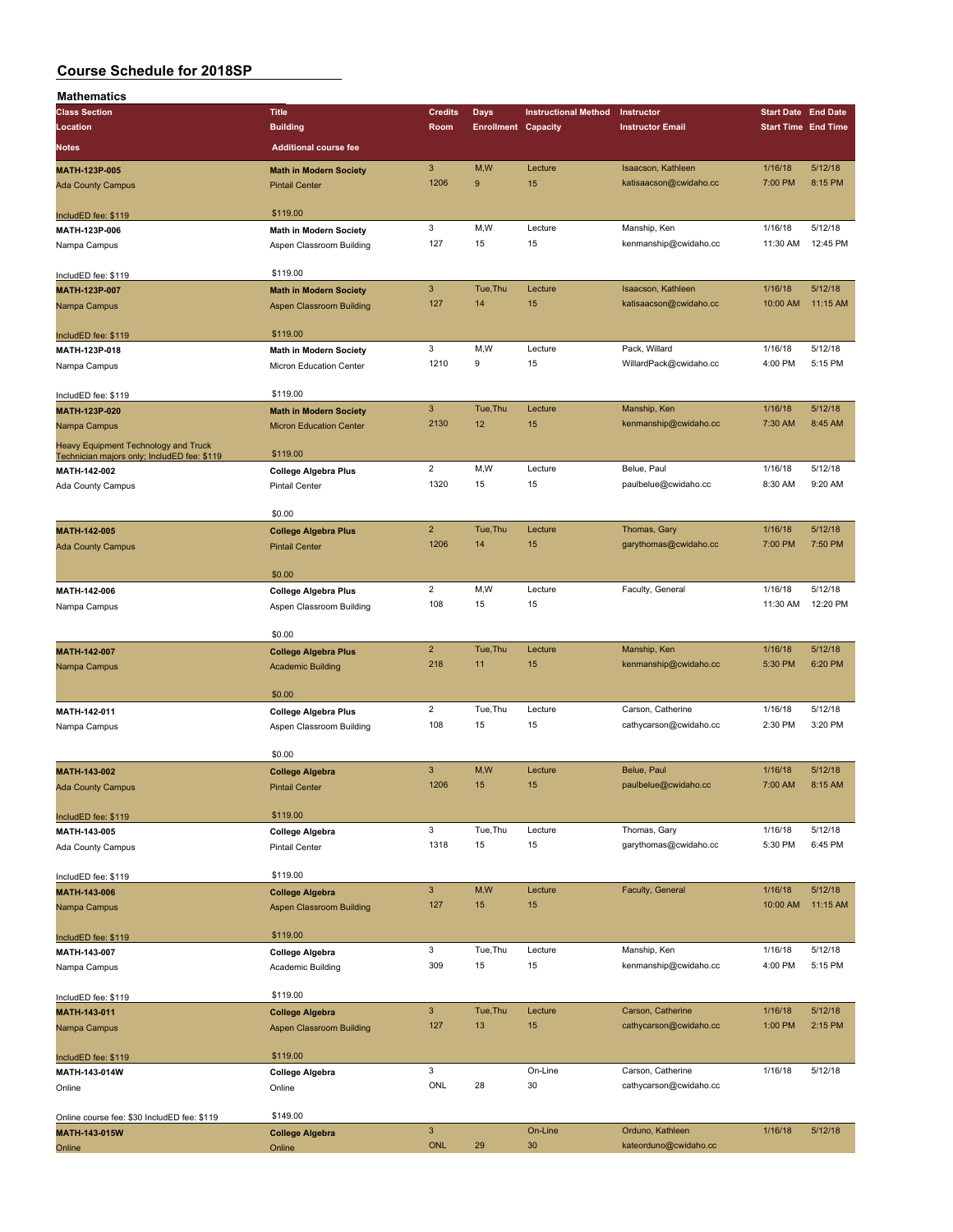| <b>Mathematics</b>                                                        |                              |                           |                            |                             |                            |                            |          |
|---------------------------------------------------------------------------|------------------------------|---------------------------|----------------------------|-----------------------------|----------------------------|----------------------------|----------|
| <b>Class Section</b>                                                      | <b>Title</b>                 | <b>Credits</b>            | Days                       | <b>Instructional Method</b> | Instructor                 | <b>Start Date End Date</b> |          |
| Location                                                                  | <b>Building</b>              | Room                      | <b>Enrollment Capacity</b> |                             | <b>Instructor Email</b>    | <b>Start Time End Time</b> |          |
| Notes                                                                     | <b>Additional course fee</b> |                           |                            |                             |                            |                            |          |
|                                                                           |                              |                           |                            |                             |                            |                            |          |
|                                                                           |                              |                           |                            |                             |                            |                            |          |
| Online course fee: \$30 IncludED fee: \$119                               | \$149.00                     |                           |                            |                             |                            |                            |          |
| MATH-143-016W                                                             | <b>College Algebra</b>       | 3                         |                            | On-Line                     | Pack, Willard              | 1/16/18                    | 5/12/18  |
| Online                                                                    | Online                       | ONL                       | 30                         | 30                          | WillardPack@cwidaho.cc     |                            |          |
|                                                                           |                              |                           |                            |                             |                            |                            |          |
| Online course fee: \$30 IncludED fee: \$119                               | \$149.00                     |                           |                            |                             |                            |                            |          |
| MATH-143-017W                                                             | <b>College Algebra</b>       | $\mathbf{3}$              |                            | On-Line                     | Aydelotte, Susan           | 1/16/18                    | 5/12/18  |
| Online                                                                    | Online                       | <b>ONL</b>                | 16                         | 30                          | susanaydelotte@cwidaho.cc  |                            |          |
|                                                                           |                              |                           |                            |                             |                            |                            |          |
| Online course fee: \$30; IncludED fee: \$119                              | \$149.00                     |                           |                            |                             |                            |                            |          |
| MATH-143-019                                                              | <b>College Algebra</b>       | 3                         | $\mathsf F$                | Lecture                     | Murdock, Timothy           | 1/16/18                    | 5/12/18  |
| Ada County Campus                                                         | Pintail Center               | 1318                      | 22                         | 30                          | timothymurdock@cwidaho.cc  | 2:00 PM                    | 4:45 PM  |
|                                                                           |                              |                           |                            |                             |                            |                            |          |
| IncludED fee: \$119                                                       | \$119.00                     |                           |                            |                             |                            |                            |          |
| MATH-143-021                                                              | <b>College Algebra</b>       | $\overline{3}$            | Thu                        | Lecture                     | Orduno, Kathleen           | 1/16/18                    | 5/12/18  |
| <b>Ada County Campus</b>                                                  | <b>Pintail Center</b>        | 1318                      | 14                         | 30                          | kateorduno@cwidaho.cc      | 7:00 PM                    | 9:45 PM  |
|                                                                           |                              |                           |                            |                             |                            |                            |          |
| IncludED fee: \$119                                                       | \$119.00                     |                           |                            |                             |                            |                            |          |
| MATH-143-022                                                              | College Algebra              | 3                         | W                          | Lecture                     | Yazzie, Tyler              | 1/16/18                    | 5/12/18  |
| Nampa Campus                                                              | Academic Building            | 320                       | 16                         | 30                          | tyleryazzie@cwidaho.cc     | 7:00 PM                    | 9:45 PM  |
|                                                                           |                              |                           |                            |                             |                            |                            |          |
| IncludED fee: \$119                                                       | \$119.00                     |                           |                            |                             |                            |                            |          |
| MATH-143-900                                                              | <b>College Algebra</b>       | $\ensuremath{\mathsf{3}}$ | M,Tue                      | Lecture                     | Willoughby, Amanda         | 1/16/18                    | 5/12/18  |
|                                                                           |                              |                           |                            |                             | amandawilloughby@cwidaho.c |                            |          |
| <b>Community Locations</b>                                                | Micron Technology - BOISE    | 128B                      | $6\phantom{1}$             | 15                          | $\mathbf c$                | 11:00 AM                   | 12:15 PM |
| Micron Technology in Boise. Security clearance                            |                              |                           |                            |                             |                            |                            |          |
| req'd. Contact Paula Smith<br>(paulasmith@micron.com) IncludED fee: \$119 | \$119.00                     |                           |                            |                             |                            |                            |          |
| MATH-143P-002                                                             | College Algebra              | 3                         | M,W                        | Lecture                     | Belue, Paul                | 1/16/18                    | 5/12/18  |
|                                                                           |                              | 1206                      | 15                         | 15                          | paulbelue@cwidaho.cc       | 7:00 AM                    | 8:15 AM  |
| Ada County Campus                                                         | <b>Pintail Center</b>        |                           |                            |                             |                            |                            |          |
|                                                                           | \$119.00                     |                           |                            |                             |                            |                            |          |
| IncludED fee: \$119                                                       |                              | $\mathbf{3}$              | Tue, Thu                   |                             |                            |                            | 5/12/18  |
| MATH-143P-005                                                             | <b>College Algebra</b>       |                           |                            | Lecture                     | Thomas, Gary               | 1/16/18                    |          |
| <b>Ada County Campus</b>                                                  | <b>Pintail Center</b>        | 1318                      | 14                         | 15                          | garythomas@cwidaho.cc      | 5:30 PM                    | 6:45 PM  |
|                                                                           |                              |                           |                            |                             |                            |                            |          |
| IncludED fee: \$119                                                       | \$119.00                     |                           |                            |                             |                            |                            |          |
| MATH-143P-006                                                             | <b>College Algebra</b>       | 3                         | M,W                        | Lecture                     | Faculty, General           | 1/16/18                    | 5/12/18  |
| Nampa Campus                                                              | Aspen Classroom Building     | 127                       | 15                         | 15                          |                            | 10:00 AM                   | 11:15 AM |
|                                                                           |                              |                           |                            |                             |                            |                            |          |
| IncludED fee: \$119                                                       | \$119.00                     |                           |                            |                             |                            |                            |          |
| MATH-143P-007                                                             | <b>College Algebra</b>       | $\mathbf{3}$              | Tue.Thu                    | Lecture                     | Manship, Ken               | 1/16/18                    | 5/12/18  |
| Nampa Campus                                                              | <b>Academic Building</b>     | 309                       | 11                         | 15                          | kenmanship@cwidaho.cc      | 4:00 PM                    | 5:15 PM  |
|                                                                           |                              |                           |                            |                             |                            |                            |          |
| IncludED fee: \$119                                                       | \$119.00                     |                           |                            |                             |                            |                            |          |
| MATH-143P-011                                                             | <b>College Algebra</b>       | 3                         | Tue, Thu                   | Lecture                     | Carson, Catherine          | 1/16/18                    | 5/12/18  |
| Nampa Campus                                                              | Aspen Classroom Building     | 127                       | 15                         | 15                          | cathycarson@cwidaho.cc     | 1:00 PM                    | 2:15 PM  |
|                                                                           |                              |                           |                            |                             |                            |                            |          |
| IncludED fee: \$119                                                       | \$119.00                     |                           |                            |                             |                            |                            |          |
| MATH-144-001W                                                             | <b>Trigonometry</b>          | $\overline{2}$            |                            | On-Line                     | Carson, Catherine          | 1/16/18                    | 5/12/18  |
| Online                                                                    | Online                       | <b>ONL</b>                | 30                         | 30                          | cathycarson@cwidaho.cc     |                            |          |
|                                                                           |                              |                           |                            |                             |                            |                            |          |
| Online course fee: \$20                                                   | \$20.00                      |                           |                            |                             |                            |                            |          |
| MATH-144-002H                                                             | Trigonometry                 | $\overline{2}$            | W                          | Hybrid                      | Kelley, Maia               | 1/16/18                    | 5/12/18  |
| Ada County Campus                                                         | Pintail Center               | 1204                      | 17                         | 30                          | maiakelley@cwidaho.cc      | 4:00 PM                    | 5:15 PM  |
|                                                                           |                              |                           |                            |                             |                            |                            |          |
| Hybrid course - has an online component; Hybrid<br>course fee: \$10       | \$10.00                      |                           |                            |                             |                            |                            |          |
| MATH-144-900                                                              | <b>Trigonometry</b>          | $\overline{2}$            | Thu                        | Lecture                     | Willoughby, Amanda         | 1/16/18                    | 5/12/18  |
|                                                                           |                              |                           |                            |                             | amandawilloughby@cwidaho.c |                            |          |
| <b>Community Locations</b>                                                | Micron Technology - BOISE    | 128B                      | $\boldsymbol{9}$           | 15                          | $\mathbf c$                | 11:00 AM                   | 12:45 PM |
| Micron Technology in Boise. Security clearance                            |                              |                           |                            |                             |                            |                            |          |
| req'd. Contact Paula Smith<br>(paulasmith@micron.com)                     | \$0.00                       |                           |                            |                             |                            |                            |          |
| MATH-147-001                                                              | Precalculus                  | 5                         | M, Tue, W, Thu Lecture     |                             | Pack, Willard              | 1/16/18                    | 5/12/18  |
|                                                                           |                              | 309                       | 35                         | 35                          | WillardPack@cwidaho.cc     | 10:00 AM                   | 11:05 AM |
| Nampa Campus                                                              | Academic Building            |                           |                            |                             |                            |                            |          |
|                                                                           | \$119.00                     |                           |                            |                             |                            |                            |          |
| IncludED fee: \$119                                                       |                              | $\sqrt{5}$                |                            | On-Line                     | Kelley, Maia               | 1/16/18                    | 5/12/18  |
| MATH-147-003W                                                             | <b>Precalculus</b>           | <b>ONL</b>                | 30                         | 33                          | maiakelley@cwidaho.cc      |                            |          |
| Online                                                                    | Online                       |                           |                            |                             |                            |                            |          |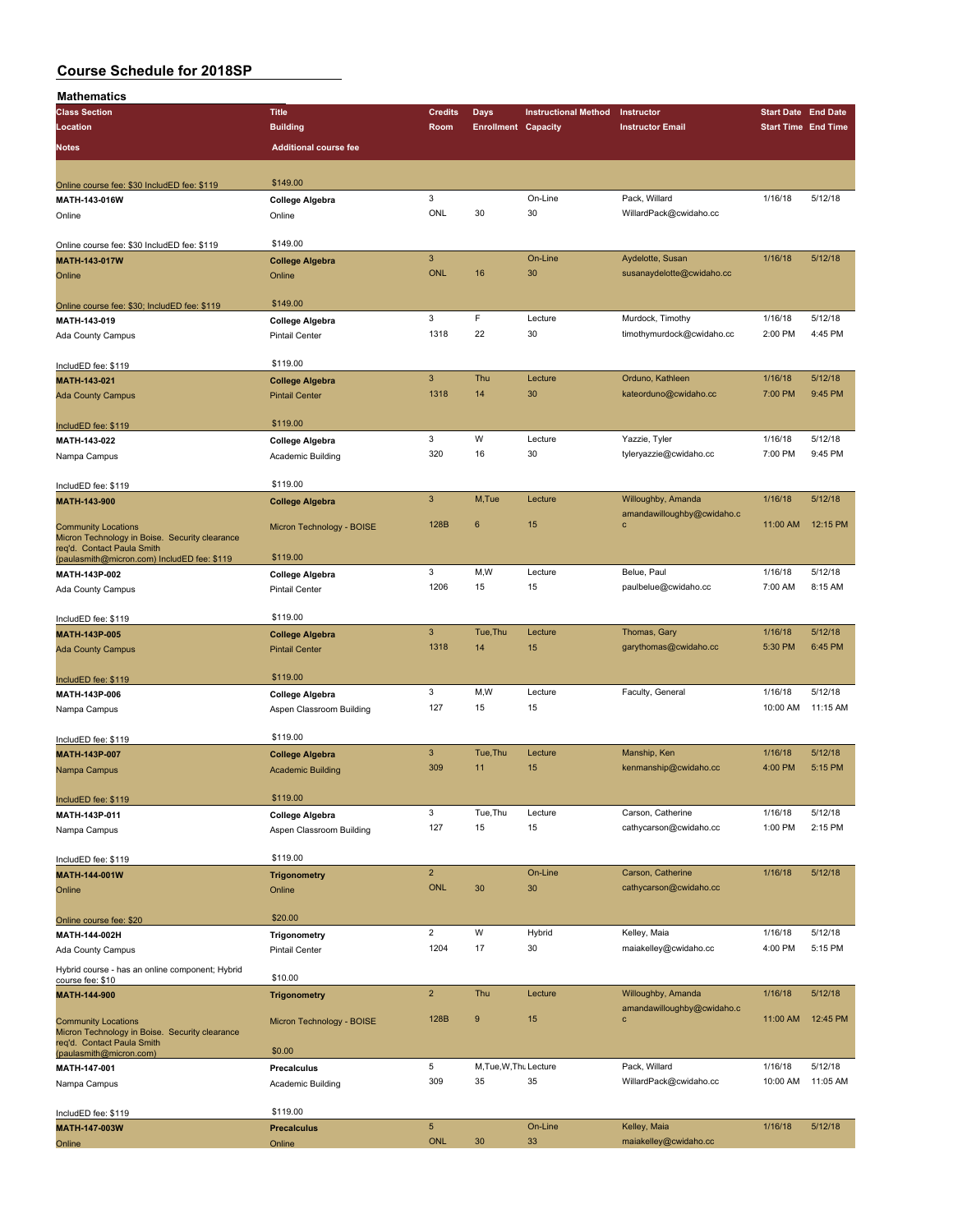| Mathematics                                                                              |                                   |                         |                            |                             |                                         |                                                                                                                                                                                                                                                                                                            |                     |
|------------------------------------------------------------------------------------------|-----------------------------------|-------------------------|----------------------------|-----------------------------|-----------------------------------------|------------------------------------------------------------------------------------------------------------------------------------------------------------------------------------------------------------------------------------------------------------------------------------------------------------|---------------------|
| <b>Class Section</b>                                                                     | <b>Title</b>                      | <b>Credits</b>          | Days                       | <b>Instructional Method</b> | Instructor                              |                                                                                                                                                                                                                                                                                                            |                     |
| Location                                                                                 | <b>Building</b>                   | Room                    | <b>Enrollment Capacity</b> |                             | <b>Instructor Email</b>                 |                                                                                                                                                                                                                                                                                                            |                     |
| Notes                                                                                    | <b>Additional course fee</b>      |                         |                            |                             |                                         |                                                                                                                                                                                                                                                                                                            |                     |
|                                                                                          |                                   |                         |                            |                             |                                         |                                                                                                                                                                                                                                                                                                            |                     |
| Online course fee: \$50 IncludED fee: \$119                                              | \$169.00                          |                         |                            |                             |                                         | 1/16/18<br>1:00 PM<br>1/16/18<br>7:00 PM<br>1/16/18<br>2:30 PM<br>1/16/18<br>1:00 PM<br>1/16/18<br>11:30 AM<br>1/16/18<br>5:30 PM<br>1/16/18<br>1/16/18<br>1/16/18<br>11:30 AM<br>1/16/18<br>1:00 PM<br>1/16/18<br>1/16/18<br>11:30 AM<br>1/16/18<br>1:00 PM<br>1/16/18<br>11:30 AM<br>1/16/18<br>11:30 AM |                     |
| MATH-152-001                                                                             | <b>Elementary Statistics Plus</b> | $\overline{\mathbf{c}}$ | M,W                        | Lecture                     | Thomas, Gary                            |                                                                                                                                                                                                                                                                                                            | 5/12/18             |
| Ada County Campus                                                                        | <b>Pintail Center</b>             | 1207                    | 9                          | 10                          | garythomas@cwidaho.cc                   |                                                                                                                                                                                                                                                                                                            | 1:50 PM             |
|                                                                                          |                                   |                         |                            |                             |                                         |                                                                                                                                                                                                                                                                                                            |                     |
|                                                                                          | \$0.00                            |                         |                            |                             |                                         | <b>Start Date End Date</b><br><b>Start Time End Time</b><br>1/16/18<br>5:30 PM                                                                                                                                                                                                                             |                     |
| MATH-152-002                                                                             | <b>Elementary Statistics Plus</b> | $\overline{2}$          | Tue, Thu                   | Lecture                     | Fredericks, Anja                        |                                                                                                                                                                                                                                                                                                            | 5/12/18             |
| <b>Ada County Campus</b>                                                                 | <b>Pintail Center</b>             | 1207                    | 10                         | 10                          | anjafredericks@cwidaho.cc               |                                                                                                                                                                                                                                                                                                            | 7:50 PM             |
|                                                                                          |                                   |                         |                            |                             |                                         |                                                                                                                                                                                                                                                                                                            |                     |
|                                                                                          | \$0.00                            |                         |                            |                             |                                         |                                                                                                                                                                                                                                                                                                            |                     |
| MATH-152-006                                                                             | <b>Elementary Statistics Plus</b> | $\overline{2}$          | Tue, Thu                   | Lecture                     | Hofhine, Paul                           |                                                                                                                                                                                                                                                                                                            | 5/12/18             |
| Nampa Campus                                                                             | Aspen Classroom Building          | 126                     | 15                         | 15                          | paulhofhine@cwidaho.cc                  |                                                                                                                                                                                                                                                                                                            | 3:20 PM             |
|                                                                                          | \$0.00                            |                         |                            |                             |                                         |                                                                                                                                                                                                                                                                                                            |                     |
| <b>MATH-152-011</b>                                                                      | <b>Elementary Statistics Plus</b> | $\overline{2}$          | M,W                        | Lecture                     | Von Tagen, Charles                      |                                                                                                                                                                                                                                                                                                            | 5/12/18             |
| <b>Ada County Campus</b>                                                                 | <b>Pintail Center</b>             | 1203                    | $\bf8$                     | 10                          | charlesvontagen@cwidaho.cc              |                                                                                                                                                                                                                                                                                                            | 1:50 PM             |
|                                                                                          |                                   |                         |                            |                             |                                         |                                                                                                                                                                                                                                                                                                            |                     |
|                                                                                          | \$0.00                            |                         |                            |                             |                                         | 1/16/18                                                                                                                                                                                                                                                                                                    |                     |
| MATH-153-001                                                                             | <b>Elementary Statistics</b>      | 3                       | M,W                        | Lecture                     | Thomas, Gary                            |                                                                                                                                                                                                                                                                                                            | 5/12/18             |
| Ada County Campus                                                                        | <b>Pintail Center</b>             | 1207                    | 10                         | 10                          | garythomas@cwidaho.cc                   |                                                                                                                                                                                                                                                                                                            | 12:45 PM            |
|                                                                                          |                                   |                         |                            |                             |                                         |                                                                                                                                                                                                                                                                                                            |                     |
| IncludED fee: \$119                                                                      | \$119.00                          |                         |                            |                             |                                         |                                                                                                                                                                                                                                                                                                            |                     |
| MATH-153-002                                                                             | <b>Elementary Statistics</b>      | $\mathbf{3}$            | Tue.Thu                    | Lecture                     | Fredericks, Anja                        |                                                                                                                                                                                                                                                                                                            | 5/12/18             |
| <b>Ada County Campus</b>                                                                 | <b>Pintail Center</b>             | 1207                    | 8                          | 10                          | anjafredericks@cwidaho.cc               |                                                                                                                                                                                                                                                                                                            | 6:45 PM             |
|                                                                                          |                                   |                         |                            |                             |                                         |                                                                                                                                                                                                                                                                                                            |                     |
| IncludED fee: \$119                                                                      | \$119.00                          |                         |                            |                             |                                         |                                                                                                                                                                                                                                                                                                            |                     |
| MATH-153-003W                                                                            | <b>Elementary Statistics</b>      | 3<br>ONL                | 27                         | On-Line                     | Cook, Kristin                           |                                                                                                                                                                                                                                                                                                            | 5/12/18             |
| Online                                                                                   | Online                            |                         |                            | 28                          | kristincook@cwidaho.cc                  |                                                                                                                                                                                                                                                                                                            |                     |
|                                                                                          | \$149.00                          |                         |                            |                             |                                         |                                                                                                                                                                                                                                                                                                            |                     |
| Online course fee: \$30 IncludED fee: \$119<br>MATH-153-004W                             | <b>Elementary Statistics</b>      | $\mathbf{3}$            |                            | On-Line                     | Cook, Kristin                           |                                                                                                                                                                                                                                                                                                            | 5/12/18             |
| Online                                                                                   | Online                            | <b>ONL</b>              | 28                         | 28                          | kristincook@cwidaho.cc                  |                                                                                                                                                                                                                                                                                                            |                     |
|                                                                                          |                                   |                         |                            |                             |                                         |                                                                                                                                                                                                                                                                                                            |                     |
| Online course fee: \$30 IncludED fee: \$119                                              | \$149.00                          |                         |                            |                             |                                         |                                                                                                                                                                                                                                                                                                            |                     |
| MATH-153-005H                                                                            | <b>Elementary Statistics</b>      | 3                       | Tue                        | Hybrid                      | Cook, Kristin                           |                                                                                                                                                                                                                                                                                                            | 5/12/18             |
| Nampa Campus                                                                             | Academic Building                 | 201                     | 28                         | 28                          | kristincook@cwidaho.cc                  |                                                                                                                                                                                                                                                                                                            | 12:45 PM            |
| Hybrid course - has an online component; Hybrid                                          |                                   |                         |                            |                             |                                         |                                                                                                                                                                                                                                                                                                            |                     |
| course fee: \$15 IncludED fee: \$119                                                     | \$134.00                          |                         |                            |                             |                                         |                                                                                                                                                                                                                                                                                                            |                     |
| MATH-153-006                                                                             | <b>Elementary Statistics</b>      | $\mathbf{3}$            | Tue, Thu                   | Lecture                     | Hofhine, Paul                           |                                                                                                                                                                                                                                                                                                            | 5/12/18             |
| Nampa Campus                                                                             | <b>Aspen Classroom Building</b>   | 126                     | 15                         | 15                          | paulhofhine@cwidaho.cc                  |                                                                                                                                                                                                                                                                                                            | 2:15 PM             |
|                                                                                          |                                   |                         |                            |                             |                                         |                                                                                                                                                                                                                                                                                                            |                     |
| IncludED fee: \$119                                                                      | \$119.00                          |                         |                            |                             |                                         |                                                                                                                                                                                                                                                                                                            |                     |
| MATH-153-007W                                                                            | <b>Elementary Statistics</b>      | 3<br>ONL                | 28                         | On-Line<br>28               | Cook, Kristin<br>kristincook@cwidaho.cc |                                                                                                                                                                                                                                                                                                            | 5/12/18             |
| Online                                                                                   | Online                            |                         |                            |                             |                                         |                                                                                                                                                                                                                                                                                                            |                     |
| Online course fee: \$30; IncludED fee: \$119                                             | \$149.00                          |                         |                            |                             |                                         |                                                                                                                                                                                                                                                                                                            |                     |
| MATH-153-009H                                                                            | <b>Elementary Statistics</b>      | $\mathbf{3}$            | Thu                        | <b>Hybrid</b>               | Cook, Kristin                           |                                                                                                                                                                                                                                                                                                            | 5/12/18             |
| Nampa Campus                                                                             | <b>Academic Building</b>          | 201                     | 14                         | 28                          | kristincook@cwidaho.cc                  |                                                                                                                                                                                                                                                                                                            | 12:45 PM            |
|                                                                                          |                                   |                         |                            |                             |                                         |                                                                                                                                                                                                                                                                                                            |                     |
| Hybrid course - has an online component; Hybrid<br>course fee: \$15; IncludED fee: \$119 | \$134.00                          |                         |                            |                             |                                         |                                                                                                                                                                                                                                                                                                            |                     |
| MATH-153-010H                                                                            | <b>Elementary Statistics</b>      | 3                       | Thu                        | Hybrid                      | Curtis, Lance                           |                                                                                                                                                                                                                                                                                                            | 5/12/18             |
| Ada County Campus                                                                        | Pintail Center                    | 1207                    | 15                         | 20                          | lancecurtis@cwidaho.cc                  |                                                                                                                                                                                                                                                                                                            | 2:15 PM             |
| Hybrid course - has an online component; Hybrid                                          |                                   |                         |                            |                             |                                         |                                                                                                                                                                                                                                                                                                            |                     |
| course fee: \$15; IncludED fee: \$119                                                    | \$134.00                          |                         |                            |                             |                                         |                                                                                                                                                                                                                                                                                                            |                     |
| <b>MATH-153-011</b>                                                                      | <b>Elementary Statistics</b>      | $\mathbf{3}$            | M,W                        | Lecture                     | Von Tagen, Charles                      |                                                                                                                                                                                                                                                                                                            | 5/12/18             |
| <b>Ada County Campus</b>                                                                 | <b>Pintail Center</b>             | 1203                    | 10                         | 10                          | charlesvontagen@cwidaho.cc              |                                                                                                                                                                                                                                                                                                            | 12:45 PM            |
|                                                                                          |                                   |                         |                            |                             |                                         |                                                                                                                                                                                                                                                                                                            |                     |
| IncludED fee: \$119                                                                      | \$119.00                          |                         |                            |                             |                                         |                                                                                                                                                                                                                                                                                                            |                     |
| MATH-153P-001                                                                            | <b>Elementary Statistics</b>      | 3<br>1207               | M,W<br>9                   | Lecture<br>10               | Thomas, Gary<br>garythomas@cwidaho.cc   |                                                                                                                                                                                                                                                                                                            | 5/12/18<br>12:45 PM |
| Ada County Campus                                                                        | <b>Pintail Center</b>             |                         |                            |                             |                                         |                                                                                                                                                                                                                                                                                                            |                     |
|                                                                                          | \$119.00                          |                         |                            |                             |                                         |                                                                                                                                                                                                                                                                                                            |                     |
| IncludED fee: \$119<br>MATH-153P-002                                                     | <b>Elementary Statistics</b>      | $\mathbf{3}$            | Tue, Thu                   | Lecture                     | Fredericks, Anja                        |                                                                                                                                                                                                                                                                                                            | 5/12/18             |
| <b>Ada County Campus</b>                                                                 | <b>Pintail Center</b>             | 1207                    | 10                         | 10                          | anjafredericks@cwidaho.cc               |                                                                                                                                                                                                                                                                                                            | 6:45 PM             |
|                                                                                          |                                   |                         |                            |                             |                                         |                                                                                                                                                                                                                                                                                                            |                     |
| IncludED fee: \$119                                                                      | \$119.00                          |                         |                            |                             |                                         |                                                                                                                                                                                                                                                                                                            |                     |
| MATH-153P-006                                                                            | <b>Elementary Statistics</b>      | 3                       | Tue, Thu                   | Lecture                     | Hofhine, Paul                           |                                                                                                                                                                                                                                                                                                            | 5/12/18             |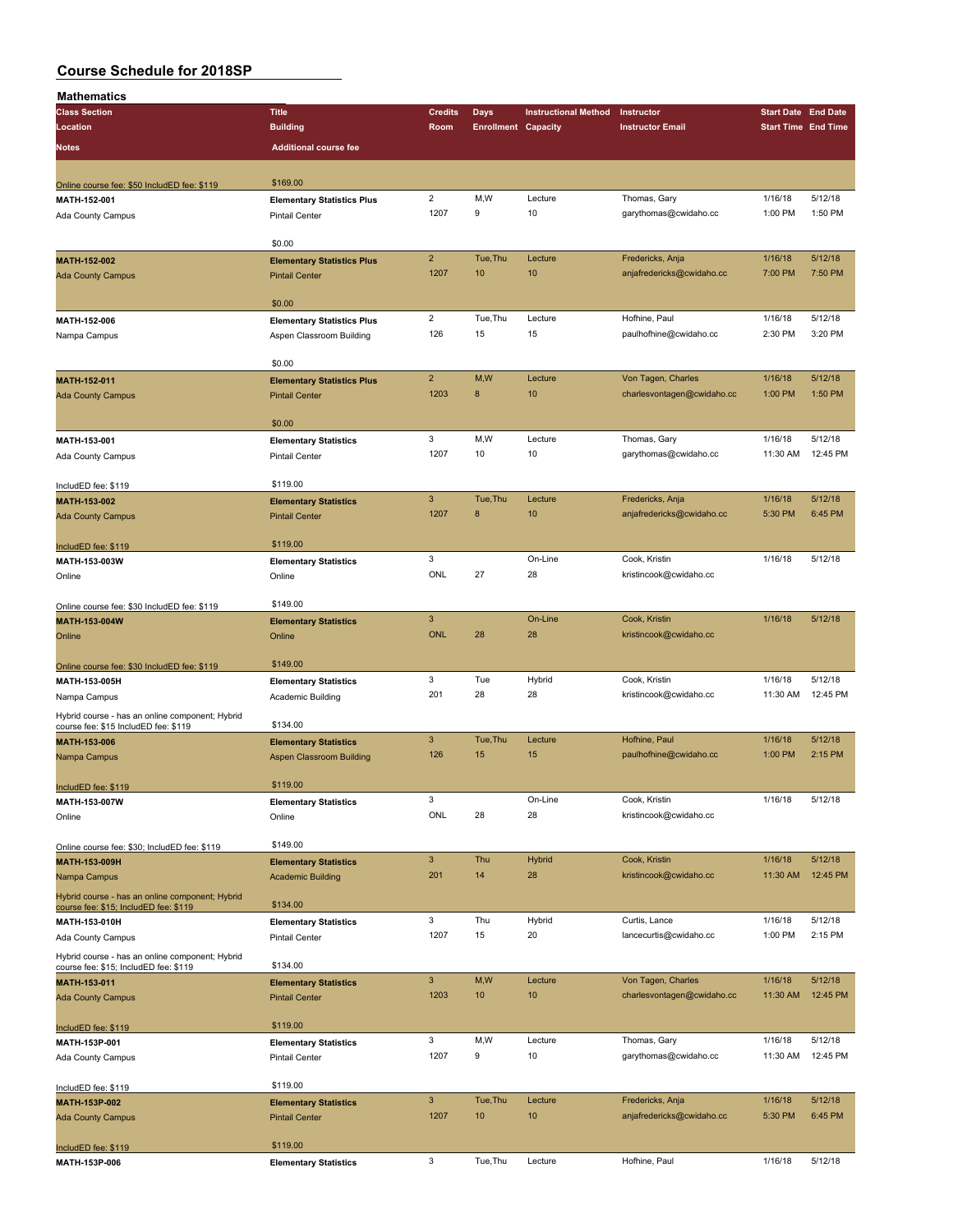| <b>Mathematics</b>                                                                                         |                                 |                |                            |                             |                                                  |                            |          |
|------------------------------------------------------------------------------------------------------------|---------------------------------|----------------|----------------------------|-----------------------------|--------------------------------------------------|----------------------------|----------|
| <b>Class Section</b>                                                                                       | <b>Title</b>                    | <b>Credits</b> | <b>Days</b>                | <b>Instructional Method</b> | Instructor                                       | <b>Start Date End Date</b> |          |
| Location                                                                                                   | <b>Building</b>                 | Room           | <b>Enrollment Capacity</b> |                             | <b>Instructor Email</b>                          | <b>Start Time End Time</b> |          |
| Notes                                                                                                      | <b>Additional course fee</b>    |                |                            |                             |                                                  |                            |          |
| Nampa Campus                                                                                               | Aspen Classroom Building        | 126            | 15                         | 15                          | paulhofhine@cwidaho.cc                           | 1:00 PM                    | 2:15 PM  |
| IncludED fee: \$119                                                                                        | \$119.00                        |                |                            |                             |                                                  |                            |          |
| MATH-153P-011                                                                                              | <b>Elementary Statistics</b>    | 3              | M,W                        | Lecture                     | Von Tagen, Charles                               | 1/16/18                    | 5/12/18  |
| <b>Ada County Campus</b>                                                                                   | <b>Pintail Center</b>           | 1203           | 8                          | 10                          | charlesvontagen@cwidaho.cc                       | 11:30 AM                   | 12:45 PM |
| IncludED fee: \$119                                                                                        | \$119.00                        |                |                            |                             |                                                  |                            |          |
| MATH-160-001W                                                                                              | <b>Brief Calculus</b>           | 4              |                            | On-Line                     | Aydelotte, Susan                                 | 1/16/18                    | 5/12/18  |
| Online                                                                                                     | Online                          | ONL            | 24                         | 30                          | susanaydelotte@cwidaho.cc                        |                            |          |
| Online course fee: \$40 IncludED fee: \$119                                                                | \$159.00                        |                |                            |                             |                                                  |                            |          |
| MATH-160-005                                                                                               | <b>Brief Calculus</b>           | 4              | M, W                       | Lecture                     | Isom, Teresa                                     | 1/16/18                    | 5/12/18  |
| <b>Ada County Campus</b>                                                                                   | <b>Pintail Center</b>           | 1208           | 28                         | 30                          | teresaisom@cwidaho.cc                            | 7:00 PM                    | 8:50 PM  |
| IncludED fee: \$119                                                                                        | \$119.00                        |                |                            |                             |                                                  |                            |          |
| MATH-170-001H                                                                                              | Calculus 1                      | 5              | Tue, Thu                   | Hybrid                      | Aydelotte, Susan                                 | 1/16/18                    | 5/12/18  |
| Nampa Campus                                                                                               | Academic Building               | 322            | 29                         | 35                          | susanaydelotte@cwidaho.cc                        | 4:00 PM                    | 5:05 PM  |
| Hybrid course - has an online component; Hybrid<br>course fee: \$25 IncludED fee: \$119                    | \$144.00                        |                |                            |                             |                                                  |                            |          |
| <b>MATH-170-002</b>                                                                                        | <b>Calculus 1</b>               | 5              | M, Tue, W, Thu Lecture     |                             | Thomas, Gary                                     | 1/16/18                    | 5/12/18  |
| <b>Ada County Campus</b>                                                                                   | <b>Mallard Place Building</b>   | 1111           | 14                         | 30                          | garythomas@cwidaho.cc                            | 4:00 PM                    | 5:05 PM  |
| IncludED fee: \$119                                                                                        | \$119.00                        |                |                            |                             |                                                  |                            |          |
| MATH-170-900                                                                                               | <b>Calculus 1</b>               | 5              | M,Tue                      | Lecture                     | Willoughby, Amanda<br>amandawilloughby@cwidaho.c | 1/16/18                    | 5/12/18  |
| <b>Community Locations</b><br>Micron Technology in Boise. Security clearance<br>req'd. Contact Paula Smith | Micron Technology - BOISE       | 128B           | 15                         | 15                          | C                                                | 1:00 PM                    | 3:05 PM  |
| (paulasmith@micron.com) IncludED fee: \$119                                                                | \$119.00                        |                |                            |                             |                                                  |                            |          |
| <b>MATH-175-001H</b>                                                                                       | <b>Calculus 2</b>               | 4              | M                          | Hybrid                      | Aydelotte, Susan                                 | 1/16/18                    | 5/12/18  |
| Nampa Campus<br>Hybrid course - has an online component; Hybrid                                            | Aspen Classroom Building        | 104            | 32                         | 35                          | susanaydelotte@cwidaho.cc                        | 2:00 PM                    | 3:50 PM  |
| course fee: \$20                                                                                           | \$20.00                         |                |                            |                             |                                                  |                            |          |
| MATH-175-900                                                                                               | Calculus 2                      | 4              | Thu,F                      | Lecture                     | Maloof, Giles                                    | 1/16/18                    | 5/12/18  |
| <b>Community Locations</b><br>Micron Technology in Boise. Security clearance<br>req'd. Contact Paula Smith | Micron Technology - BOISE       | 103V           | 19                         | 20                          | gilesmaloof@cwidaho.cc                           | 8:30 AM                    | 10:15 AM |
| (paulasmith@micron.com)                                                                                    | \$0.00                          |                |                            |                             |                                                  |                            |          |
| MATH-230-001                                                                                               | <b>Intro to Linear Algebra</b>  | $\overline{3}$ | F                          | Lecture                     | Yazzie, Tyler                                    | 1/16/18                    | 5/12/18  |
| Nampa Campus                                                                                               | <b>Academic Building</b>        | 218            | 10                         | 32                          | tyleryazzie@cwidaho.cc                           | 2:00 PM                    | 4:45 PM  |
|                                                                                                            | \$0.00                          |                |                            |                             |                                                  |                            |          |
| MATH-257-001                                                                                               | Math for Elem Teachers 2        | 4              | Tue, Thu                   | Lecture                     | Carson, Catherine                                | 1/16/18                    | 5/12/18  |
| Nampa Campus                                                                                               | Academic Building               | 309            | 16                         | 30                          | cathycarson@cwidaho.cc                           | 5:30 PM                    | 7:20 PM  |
|                                                                                                            | \$0.00                          |                |                            |                             |                                                  |                            |          |
| MATH-257-002                                                                                               | <b>Math for Elem Teachers 2</b> | $\overline{4}$ | Tue.Thu                    | Lecture                     | Carson, Catherine                                | 1/16/18                    | 5/12/18  |
| Nampa Campus                                                                                               | <b>Micron Education Center</b>  | 2130           | 21                         | 28                          | cathycarson@cwidaho.cc                           | 10:00 AM                   | 11:50 AM |
|                                                                                                            | \$0.00                          |                |                            |                             |                                                  |                            |          |
| MATH-275-001H                                                                                              | Calculus 3                      | 4              | Thu                        | Hybrid                      | Aydelotte, Susan                                 | 1/16/18                    | 5/12/18  |
| Nampa Campus                                                                                               | Academic Building               | 218            | 8                          | 32                          | susanaydelotte@cwidaho.cc                        | 11:00 AM                   | 12:50 PM |
| Hybrid course - has an online component; Hybrid<br>course fee: \$20; IncludED fee: \$119                   | \$139.00                        |                |                            |                             |                                                  |                            |          |
| MATH-275-900                                                                                               | <b>Calculus 3</b>               | 4              | M,Tue                      | Lecture                     | Maloof, Giles                                    | 1/16/18                    | 5/12/18  |
| <b>Community Locations</b><br>Micron Technology in Boise. Security clearance<br>req'd. Contact Paula Smith | Micron Technology - BOISE       | 103V           | 9                          | 15                          | gilesmaloof@cwidaho.cc                           | 8:30 AM                    | 10:15 AM |
| (paulasmith@micron.com) IncludED fee: \$119                                                                | \$119.00                        |                |                            |                             |                                                  |                            |          |

#### **Medical Administrative Support**

| <b>Class Section</b>                         | <b>Title</b>                         | <b>Credits</b> | Days                       | <b>Instructional Method</b> | Instructor              | <b>Start Date End Date</b> |            |
|----------------------------------------------|--------------------------------------|----------------|----------------------------|-----------------------------|-------------------------|----------------------------|------------|
| Location                                     | <b>Building</b>                      | Room           | <b>Enrollment Capacity</b> |                             | <b>Instructor Email</b> | <b>Start Time End Time</b> |            |
| <b>Notes</b>                                 | <b>Additional course fee</b>         |                |                            |                             |                         |                            |            |
| <b>MADM-113-001</b>                          | <b>Medical Front Office Skills</b>   | 3              | M,W                        | Lecture                     | Mai, Stephanie          | 1/16/18                    | 5/12/18    |
| <b>Ada County Campus</b>                     | <b>Pintail Center</b>                | 1211           | 8                          | 24                          | stephaniemai@cwidaho.cc | 10:00 AM                   | $11:15$ AM |
| Medical Administrative Support students only | \$0.00                               |                |                            |                             |                         |                            |            |
| MADM-115-001                                 | <b>Human Relations in Healthcare</b> |                | M,W                        | Lecture                     | Mai, Stephanie          | 1/16/18                    | 5/12/18    |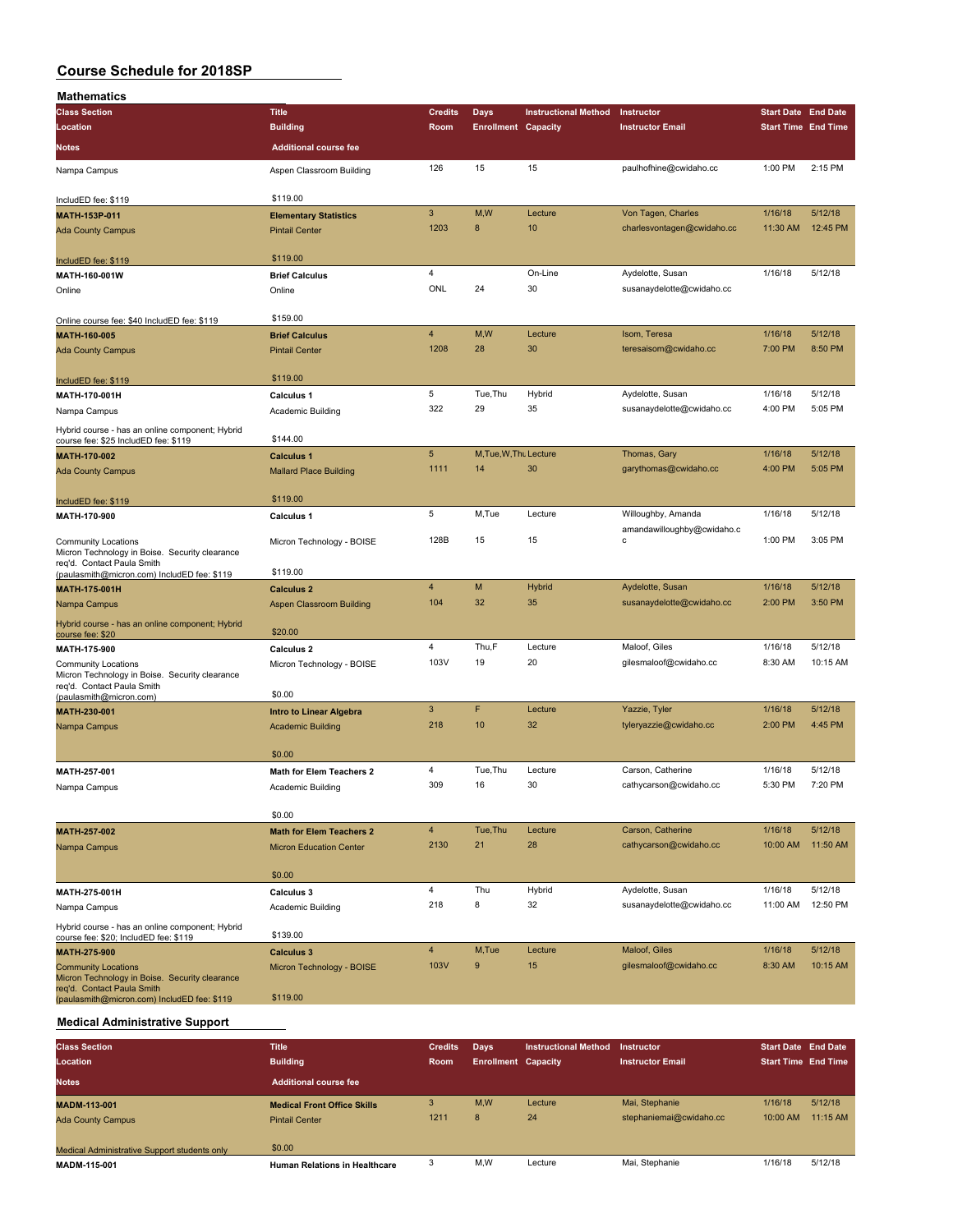#### **Medical Administrative Support**

| Medical Administrative Support                                                                                                                                                                                                          |                                       |                |                            |                             |                         |                            |          |
|-----------------------------------------------------------------------------------------------------------------------------------------------------------------------------------------------------------------------------------------|---------------------------------------|----------------|----------------------------|-----------------------------|-------------------------|----------------------------|----------|
| <b>Class Section</b>                                                                                                                                                                                                                    | <b>Title</b>                          | <b>Credits</b> | Days                       | <b>Instructional Method</b> | Instructor              | <b>Start Date End Date</b> |          |
| Location                                                                                                                                                                                                                                | <b>Building</b>                       | Room           | <b>Enrollment Capacity</b> |                             | <b>Instructor Email</b> | <b>Start Time End Time</b> |          |
| <b>Notes</b>                                                                                                                                                                                                                            | <b>Additional course fee</b>          |                |                            |                             |                         |                            |          |
| Ada County Campus                                                                                                                                                                                                                       | <b>Pintail Center</b>                 | 1211           | 8                          | 24                          | stephaniemai@cwidaho.cc | 11:30 AM                   | 12:45 PM |
| Medical Administrative Support students only                                                                                                                                                                                            | \$0.00                                |                |                            |                             |                         |                            |          |
| MADM-121-001W                                                                                                                                                                                                                           | <b>Health Information Management</b>  | 3              |                            | On-Line                     | Mai, Stephanie          | 1/16/18                    | 5/12/18  |
| Online                                                                                                                                                                                                                                  | Online                                | ONL            | 6                          | 20                          | stephaniemai@cwidaho.cc |                            |          |
| Medical Administrative Support students only;<br>Online course fee: \$30.                                                                                                                                                               | \$30.00                               |                |                            |                             |                         |                            |          |
| MADM-125-001                                                                                                                                                                                                                            | <b>Employmt Skis for Med Office</b>   | 3              | Tue.Thu                    | Lecture                     | Lowney, Mary            | 1/16/18                    | 5/12/18  |
| <b>Ada County Campus</b>                                                                                                                                                                                                                | <b>Pintail Center</b>                 | 1230           | 5                          | 20                          | teresalowney@cwidaho.cc | 1:00 PM                    | 2:15 PM  |
| Medical Administrative Support students only                                                                                                                                                                                            | \$0.00                                |                |                            |                             |                         |                            |          |
| MADM-223-001H                                                                                                                                                                                                                           | <b>Integrated Med Office Software</b> | 3              |                            | On-Line                     | Mai, Stephanie          | 1/16/18                    | 5/12/18  |
| <b>Ada County Campus</b><br>Medical Administrative Support (MADM) students                                                                                                                                                              |                                       |                | 10                         | 20                          | stephaniemai@cwidaho.cc |                            |          |
| only; Additional course fee: \$10; Hybrid course fee:<br>\$15                                                                                                                                                                           | \$25.00                               |                |                            |                             |                         |                            |          |
| MADM-223-001H                                                                                                                                                                                                                           | <b>Integrated Med Office Software</b> | 3              | Tue                        | Hybrid                      | Mai, Stephanie          | 1/16/18                    | 5/12/18  |
| Ada County Campus<br>Medical Administrative Support (MADM) students<br>only; Additional course fee: \$10; Hybrid course fee:<br>\$15                                                                                                    | <b>Pintail Center</b><br>\$25.00      | 1203           | 10                         | 20                          | stephaniemai@cwidaho.cc | 11:30 AM                   | 12:45 PM |
| MADM-223-002H                                                                                                                                                                                                                           | <b>Integrated Med Office Software</b> | 3              | Tue                        | <b>Hybrid</b>               | Mai, Stephanie          | 1/16/18                    | 5/12/18  |
| <b>Ada County Campus</b><br>Medical Assistant students (MEDA) students only.<br>Additional course fee: \$10; Hybrid course fee: \$15;<br>This course will meet F2F 1 day per week for 11<br>weeks then go fully online for weeks 12-16. | <b>Pintail Center</b><br>\$25.00      | 1207           | 13                         | 20                          | stephaniemai@cwidaho.cc | 8:30 AM                    | 9:45 AM  |
| MADM-233-001H                                                                                                                                                                                                                           | <b>Medical Coding and Billing</b>     | 3              | Tue, Thu                   | Hybrid                      | Lowney, Mary            | 1/16/18                    | 5/12/18  |
| Ada County Campus<br>Medical Administrative Support students only;<br>Additional course fee: \$10; Hybrid course fee: \$15;<br>This course will meet F2F 2 days per week for 11                                                         | <b>Pintail Center</b>                 | 1206           | 21                         | 23                          | teresalowney@cwidaho.cc | 10:00 AM                   | 11:15 AM |
| weeks then go fully online for weeks 12-16                                                                                                                                                                                              | \$25.00                               |                |                            |                             |                         |                            |          |
| MADM-293-001                                                                                                                                                                                                                            | Internship                            | 3              |                            | Internship                  | Mai, Stephanie          | 1/16/18                    | 5/12/18  |
| <b>Community Locations</b>                                                                                                                                                                                                              | <b>Community Location</b><br>\$0.00   | <b>CMTY</b>    | 6                          | 10                          | stephaniemai@cwidaho.cc |                            |          |
| MADM-295-001                                                                                                                                                                                                                            | Capstone                              | $\mathbf{1}$   | Tue                        | Lecture                     | Mai, Stephanie          | 1/16/18                    | 5/12/18  |
| Ada County Campus                                                                                                                                                                                                                       | <b>Pintail Center</b>                 | 1207           | 14                         | 20                          | stephaniemai@cwidaho.cc | 2:30 PM                    | 3:45 PM  |
| Additional course fee: \$180                                                                                                                                                                                                            | \$180.00                              |                |                            |                             |                         |                            |          |

### **Medical Assistant**

| <b>Class Section</b><br>Location | <b>Title</b><br><b>Building</b>  | <b>Credits</b><br><b>Room</b> | Days<br><b>Enrollment Capacity</b> | <b>Instructional Method</b> | Instructor<br><b>Instructor Email</b> | <b>Start Date End Date</b><br><b>Start Time End Time</b> |          |
|----------------------------------|----------------------------------|-------------------------------|------------------------------------|-----------------------------|---------------------------------------|----------------------------------------------------------|----------|
| <b>Notes</b>                     | <b>Additional course fee</b>     |                               |                                    |                             |                                       |                                                          |          |
| MEDA-109-001                     | Pharmacology                     | 3                             | Tue, Thu                           | Lecture                     | Conklin, Colleen                      | 1/16/18                                                  | 5/12/18  |
| <b>Ada County Campus</b>         | <b>Quail Court Building</b>      | 2209                          | 16                                 | 20                          | colleenconklin@cwidaho.cc             | 10:30 AM                                                 | 12:00 PM |
|                                  | \$0.00                           |                               |                                    |                             |                                       |                                                          |          |
| MEDA-131-001                     | <b>Medical Office Procedures</b> | 3                             | Tue, Thu                           | Lecture                     | Omair, Tabinda                        | 1/16/18                                                  | 5/12/18  |
| Ada County Campus                | <b>Quail Court Building</b>      | 2209                          | 16                                 | 20                          | sabinaomair@cwidaho.cc                | 9:00 AM                                                  | 10:20 AM |
|                                  | \$0.00                           |                               |                                    |                             |                                       |                                                          |          |
| MEDA-220-001                     | <b>Human Diseases</b>            | 3                             | M.W                                | Lecture                     | Taplin, Kristy                        | 1/16/18                                                  | 5/12/18  |
| <b>Ada County Campus</b>         | <b>Quail Court Building</b>      | 2202                          | 16                                 | 20                          | kristytaplin@cwidaho.cc               | 9:00 AM                                                  | 10:20 AM |
|                                  | \$0.00                           |                               |                                    |                             |                                       |                                                          |          |
| MEDA-233-001                     | <b>Clinical Procedures 1</b>     | 5                             | F                                  | Lecture                     | Conklin, Colleen                      | 1/16/18                                                  | 5/12/18  |
| Ada County Campus                | <b>Quail Court Building</b>      | 2202                          | 16                                 | 20                          | colleenconklin@cwidaho.cc             | 9:00 AM                                                  | 12:00 PM |
| Additional course fee: \$100     | \$100.00                         |                               |                                    |                             |                                       |                                                          |          |
| MEDA-233-001                     | <b>Clinical Procedures 1</b>     | 5                             | F                                  | Lecture                     | Taplin, Kristy                        | 1/16/18                                                  | 5/12/18  |
| <b>Ada County Campus</b>         | <b>Quail Court Building</b>      | 2202                          | 16                                 | 20                          | kristytaplin@cwidaho.cc               | 9:00 AM                                                  | 12:00 PM |
| Additional course fee: \$100     | \$100.00                         |                               |                                    |                             |                                       |                                                          |          |
| MEDA-233-001                     | <b>Clinical Procedures 1</b>     | 5                             | M,W                                | Lecture                     | Conklin, Colleen                      | 1/16/18                                                  | 5/12/18  |
| Ada County Campus                | <b>Quail Court Building</b>      | 2202                          | 16                                 | 20                          | colleenconklin@cwidaho.cc             | 10:30 AM                                                 | 1:00 PM  |
| Additional course fee: \$100     | \$100.00                         |                               |                                    |                             |                                       |                                                          |          |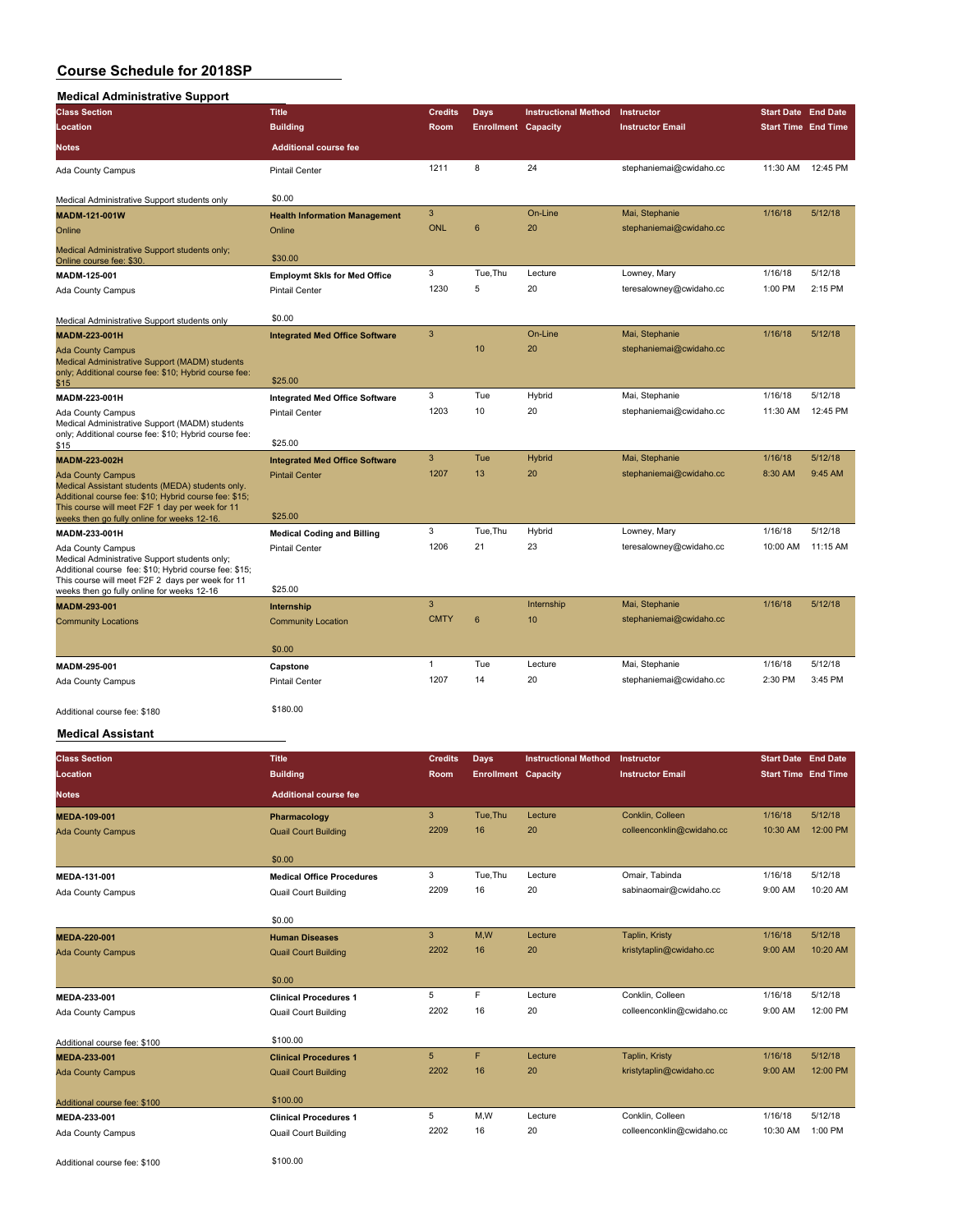| <b>Medical Assistant</b>     |                                      |                |                            |                             |                         |                            |         |
|------------------------------|--------------------------------------|----------------|----------------------------|-----------------------------|-------------------------|----------------------------|---------|
| <b>Class Section</b>         | <b>Title</b>                         | <b>Credits</b> | <b>Days</b>                | <b>Instructional Method</b> | <b>Instructor</b>       | <b>Start Date End Date</b> |         |
| Location                     | <b>Building</b>                      | <b>Room</b>    | <b>Enrollment Capacity</b> |                             | <b>Instructor Email</b> | <b>Start Time End Time</b> |         |
| <b>Notes</b>                 | <b>Additional course fee</b>         |                |                            |                             |                         |                            |         |
| MEDA-233-001                 | <b>Clinical Procedures 1</b>         | 5              | M,W                        | Lecture                     | Taplin, Kristy          | 1/16/18                    | 5/12/18 |
| <b>Ada County Campus</b>     | <b>Quail Court Building</b>          | 2202           | 16                         | 20                          | kristytaplin@cwidaho.cc | 10:30 AM                   | 1:00 PM |
| Additional course fee: \$100 | \$100.00                             |                |                            |                             |                         |                            |         |
| MEDA-235-001                 | Practicum                            | 5              |                            | Lab A                       | Omair, Tabinda          | 1/16/18                    | 5/12/18 |
| <b>Community Locations</b>   | Community Location                   | <b>CMTY</b>    | 18                         | 20                          | sabinaomair@cwidaho.cc  |                            |         |
| Additional course fee: \$125 | \$125.00                             |                |                            |                             |                         |                            |         |
| <b>MEDA-237-001W</b>         | <b>Ethics for Medical Assistants</b> | $\overline{2}$ |                            | On-Line                     | Wachter, Angela         | 1/16/18                    | 5/12/18 |
| Online                       | Online                               | ONL            | 18                         | 20                          | angiewachter@cwidaho.cc |                            |         |
|                              | \$20.00                              |                |                            |                             |                         |                            |         |

### **Microbiolgy, Molecular, Biomed**

 $\sim$ 

| <b>Class Section</b>                                                        | <b>Title</b>                               | <b>Credits</b> | Days                       | <b>Instructional Method</b> | Instructor                 | <b>Start Date End Date</b> |                    |
|-----------------------------------------------------------------------------|--------------------------------------------|----------------|----------------------------|-----------------------------|----------------------------|----------------------------|--------------------|
| Location                                                                    | <b>Building</b>                            | Room           | <b>Enrollment Capacity</b> |                             | <b>Instructor Email</b>    | <b>Start Time End Time</b> |                    |
| <b>Notes</b>                                                                | <b>Additional course fee</b>               |                |                            |                             |                            |                            |                    |
| MMBS-106-001                                                                | <b>Make Sense of Micro-Biotic-Me</b>       | 3              | Tue, Thu                   | Lecture                     | Paquette, Holly            | 1/16/18                    | 5/12/18            |
| Nampa Campus                                                                | <b>Academic Building</b>                   | 325            | 22                         | 24                          | hollypaquette@cwidaho.cc   | 11:30 AM                   | 12:45 PM           |
|                                                                             |                                            |                |                            |                             |                            |                            |                    |
|                                                                             | \$0.00                                     |                |                            |                             |                            |                            |                    |
| MMBS-106-002W                                                               | <b>Make Sense of Micro-Biotic-Me</b>       | 3              |                            | On-Line                     | Paquette, Holly            | 1/16/18                    | 5/12/18            |
| Online                                                                      | Online                                     | <b>ONL</b>     | 27                         | 30                          | hollypaquette@cwidaho.cc   |                            |                    |
|                                                                             | \$30.00                                    |                |                            |                             |                            |                            |                    |
| Online course fee: \$30<br>MMBS-106-003W                                    | <b>Make Sense of Micro-Biotic-Me</b>       | $\mathbf{3}$   |                            | On-Line                     | Rich, Teresa               | 1/16/18                    | 5/12/18            |
| Online                                                                      | Online                                     | <b>ONL</b>     | 20                         | 30                          | teresarich@cwidaho.cc      |                            |                    |
|                                                                             |                                            |                |                            |                             |                            |                            |                    |
| Online course fee: \$30                                                     | \$30.00                                    |                |                            |                             |                            |                            |                    |
| MMBS-106-009H                                                               | <b>Make Sense of Micro-Biotic-Me</b>       | 3              | W                          | Hybrid                      | Vargas, Micaela            | 1/16/18                    | 5/12/18            |
| Ada County Campus                                                           | <b>Pintail Center</b>                      | 1210           | 23                         | 30                          | micaelavargas@cwidaho.cc   | 11:30 AM                   | 12:45 PM           |
| Hybrid course - has an online component; Hybrid                             |                                            |                |                            |                             |                            |                            |                    |
| course fee: \$15                                                            | \$15.00                                    | 3              | Tue, Thu                   | Lecture                     | Paquette, Holly            | 1/16/18                    | 5/12/18            |
| MMBS-111-001                                                                | <b>Introductory Microbiology</b>           | 1210           | 50                         | 50                          | hollypaquette@cwidaho.cc   | 8:30 AM                    | 9:45 AM            |
| <b>Ada County Campus</b>                                                    | <b>Pintail Center</b>                      |                |                            |                             |                            |                            |                    |
| Additional course fee: \$10; IncludED fee: \$99                             | \$109.00                                   |                |                            |                             |                            |                            |                    |
| MMBS-111-002W                                                               | <b>Introductory Microbiology</b>           | 3              |                            | On-Line                     | Rich, Teresa               | 1/16/18                    | 5/12/18            |
| Online                                                                      | Online                                     | <b>ONL</b>     | 30                         | 30                          | teresarich@cwidaho.cc      |                            |                    |
| Additional course fee: \$10; Online course fee: \$30;<br>IncludED fee: \$99 | \$139.00                                   |                |                            |                             |                            |                            |                    |
| MMBS-111-003W                                                               | <b>Introductory Microbiology</b>           | $\mathbf{3}$   |                            | On-Line                     | Rich, Teresa               | 1/16/18                    | 5/12/18            |
| Online                                                                      | Online                                     | ONL            | 30                         | 30                          | teresarich@cwidaho.cc      |                            |                    |
| Additional course fee: \$10; Online course fee: \$30;<br>IncludED fee: \$99 | \$139.00                                   |                |                            |                             |                            |                            |                    |
| MMBS-111-004W                                                               | <b>Introductory Microbiology</b>           | 3              |                            | On-Line                     | Rich, Teresa               | 1/16/18                    | 5/12/18            |
| Online                                                                      | Online                                     | ONL            | 25                         | 30                          | teresarich@cwidaho.cc      |                            |                    |
| Additional course fee: \$10; Online course fee: \$30;                       |                                            |                |                            |                             |                            |                            |                    |
| IncludED fee: \$99                                                          | \$139.00                                   |                |                            |                             |                            |                            |                    |
| MMBS-111-005H                                                               | <b>Introductory Microbiology</b>           | 3<br>218       | Thu<br>30                  | <b>Hybrid</b><br>30         | Rich, Teresa               | 1/16/18<br>2:30 PM         | 5/12/18<br>3:45 PM |
| Nampa Campus<br>Additional course fee: \$10; Hybrid course - has an         | <b>Academic Building</b>                   |                |                            |                             | teresarich@cwidaho.cc      |                            |                    |
| online component; Hybrid course fee: \$15;                                  | \$124.00                                   |                |                            |                             |                            |                            |                    |
| IncludED fee: \$99                                                          |                                            | 3              |                            | On-Line                     | Nixon, Jamee               | 1/16/18                    | 5/12/18            |
| MMBS-111-007W<br>Online                                                     | <b>Introductory Microbiology</b><br>Online | ONL            | 30                         | 30                          | jameenixon@cwidaho.cc      |                            |                    |
|                                                                             |                                            |                |                            |                             |                            |                            |                    |
| Additional course fee: \$10; Online course fee \$30;<br>IncludED fee: \$99  | \$139.00                                   |                |                            |                             |                            |                            |                    |
| MMBS-111-008W                                                               | <b>Introductory Microbiology</b>           | $\mathbf{3}$   |                            | On-Line                     | Nixon, Jamee               | 1/16/18                    | 5/12/18            |
| Online                                                                      | Online                                     | <b>ONL</b>     | 30                         | 30                          | jameenixon@cwidaho.cc      |                            |                    |
| Additional course fee: \$10; Online course fee: \$30;<br>IncludED fee: \$99 | \$139.00                                   |                |                            |                             |                            |                            |                    |
| MMBS-111-009H                                                               | <b>Introductory Microbiology</b>           | 3              | M                          | Hybrid                      | Davidson, Crystal          | 1/16/18                    | 5/12/18            |
| Ada County Campus<br>Additional course fee: \$10; Hybrid course - has an    | <b>Pintail Center</b>                      | 1210           | 29                         | 30                          | crystaldavidson@cwidaho.cc | 5:30 PM                    | 6:45 PM            |
| online component; Hybrid course fee: \$15;<br>IncludED fee: \$99            | \$124.00                                   |                |                            |                             |                            |                            |                    |
| MMBS-111-010                                                                | <b>Introductory Microbiology</b>           | 3              | M,W                        | Lecture                     | Davidson, Crystal          | 1/16/18                    | 5/12/18            |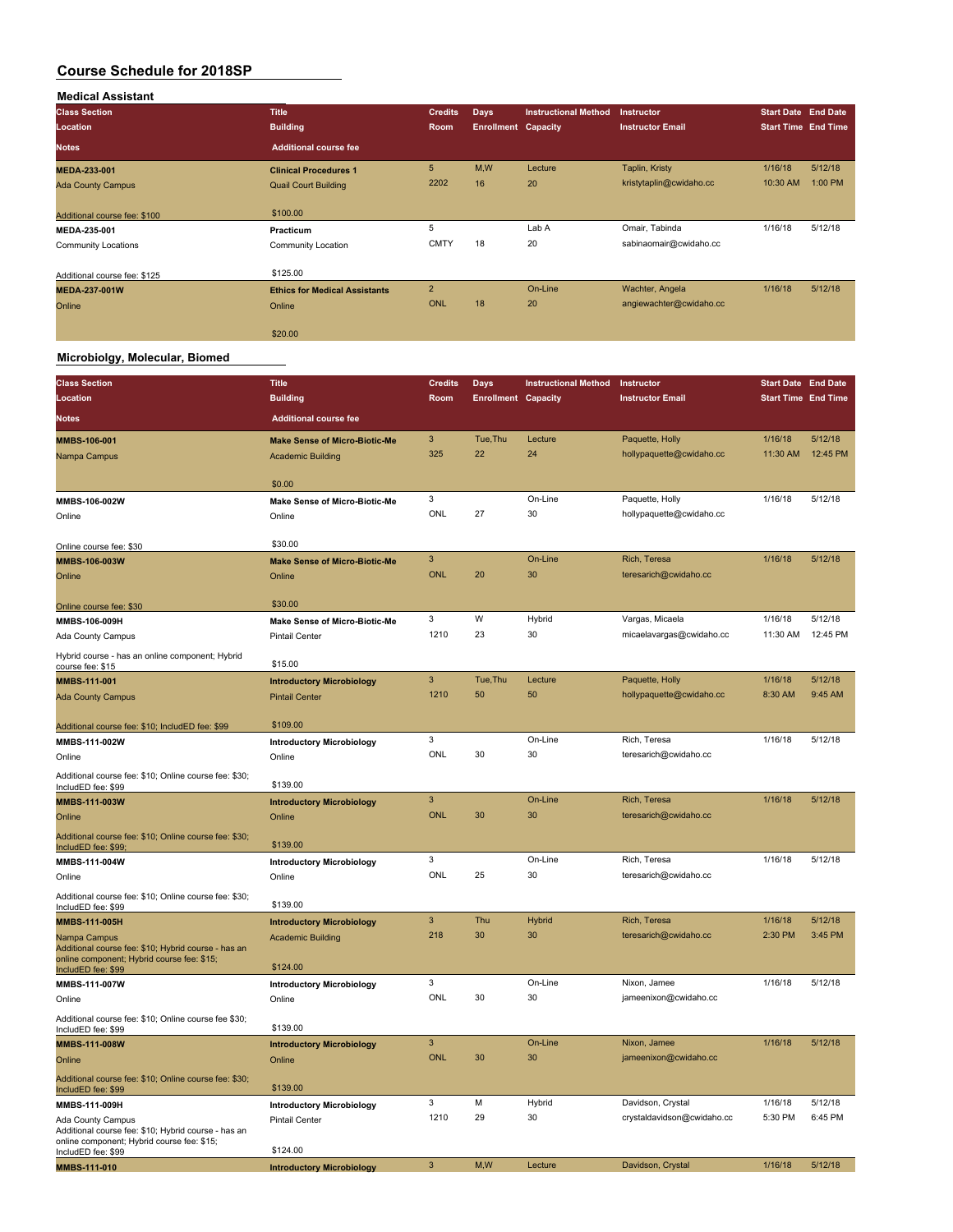## **Microbiolgy, Molecular, Biomed**

| micropioigy, molecular, Dionieu                                  |                                      |                |                            |                             |                             |                            |          |
|------------------------------------------------------------------|--------------------------------------|----------------|----------------------------|-----------------------------|-----------------------------|----------------------------|----------|
| <b>Class Section</b>                                             | <b>Title</b>                         | <b>Credits</b> | <b>Days</b>                | <b>Instructional Method</b> | Instructor                  | <b>Start Date End Date</b> |          |
| Location                                                         | <b>Building</b>                      | Room           | <b>Enrollment Capacity</b> |                             | <b>Instructor Email</b>     | <b>Start Time End Time</b> |          |
| Notes                                                            | <b>Additional course fee</b>         |                |                            |                             |                             |                            |          |
| Nampa Campus                                                     | Aspen Classroom Building             | 108            | 30                         | 40                          | crystaldavidson@cwidaho.cc  | 8:30 AM                    | 9:45 AM  |
|                                                                  | \$109.00                             |                |                            |                             |                             |                            |          |
| Additional course fee: \$10; IncludED fee: \$99                  |                                      |                |                            |                             |                             |                            |          |
| MMBS-111-012H                                                    | <b>Introductory Microbiology</b>     | 3              | Thu                        | Hybrid                      | Vargas, Micaela             | 1/16/18                    | 5/12/18  |
| Nampa Campus                                                     | Aspen Classroom Building             | 101            | 30                         | 30                          | micaelavargas@cwidaho.cc    | 11:30 AM                   | 12:45 PM |
| Additional course fee: \$10; Hybrid course - has an              |                                      |                |                            |                             |                             |                            |          |
| online component; Hybrid course fee: \$15;<br>IncludED fee: \$99 | \$124.00                             |                |                            |                             |                             |                            |          |
| MMBS-111L-001                                                    |                                      | $\mathbf{1}$   | Tue, Thu                   | Lab                         | Pope, Reginald              | 1/16/18                    | 5/12/18  |
|                                                                  | <b>Introductory Microbiology Lab</b> | 217            |                            |                             |                             |                            |          |
| Nampa Campus                                                     | <b>Academic Building</b>             |                | 28                         | 28                          | regpope@cwidaho.cc          | 7:00 AM                    | 8:15 AM  |
|                                                                  |                                      |                |                            |                             |                             |                            |          |
| Special course fee: \$40                                         | \$40.00                              |                |                            |                             |                             |                            |          |
| MMBS-111L-002                                                    | <b>Introductory Microbiology Lab</b> | $\mathbf{1}$   | Tue, Thu                   | Lab                         | Haldorson, Michael          | 1/16/18                    | 5/12/18  |
| Nampa Campus                                                     | Academic Building                    | 217            | 20                         | 28                          | michaelhaldorson@cwidaho.cc | 10:00 AM                   | 11:15 AM |
|                                                                  |                                      |                |                            |                             |                             |                            |          |
| Special course fee: \$40                                         | \$40.00                              |                |                            |                             |                             |                            |          |
|                                                                  |                                      | $\mathbf{1}$   | W,F                        | Lab                         | Taylor, Stacy               | 1/16/18                    | 5/12/18  |
| MMBS-111L-004                                                    | <b>Introductory Microbiology Lab</b> |                |                            |                             |                             |                            |          |
| Nampa Campus                                                     | <b>Academic Building</b>             | 217            | 15                         | 28                          | stacytaylor@cwidaho.cc      | 5:30 PM                    | 6:45 PM  |
|                                                                  |                                      |                |                            |                             |                             |                            |          |
| Special course fee: \$40                                         | \$40.00                              |                |                            |                             |                             |                            |          |
| MMBS-111L-006                                                    | <b>Introductory Microbiology Lab</b> | $\mathbf{1}$   | Tue, Thu                   | Lab                         | Haldorson, Michael          | 1/16/18                    | 5/12/18  |
| Nampa Campus                                                     | Academic Building                    | 217            | 27                         | 28                          | michaelhaldorson@cwidaho.cc | 8:30 AM                    | 9:45 AM  |
|                                                                  |                                      |                |                            |                             |                             |                            |          |
| Special course fee: \$40                                         | \$40.00                              |                |                            |                             |                             |                            |          |
| MMBS-111L-007                                                    | <b>Introductory Microbiology Lab</b> | $\mathbf{1}$   | Tue, Thu                   | Lab                         | Haldorson, Michael          | 1/16/18                    | 5/12/18  |
|                                                                  |                                      | 217            | 27                         | 28                          | michaelhaldorson@cwidaho.cc | 1:00 PM                    | 2:15 PM  |
| Nampa Campus                                                     | <b>Academic Building</b>             |                |                            |                             |                             |                            |          |
|                                                                  |                                      |                |                            |                             |                             |                            |          |
| Special course fee: \$40                                         | \$40.00                              |                |                            |                             |                             |                            |          |
| MMBS-111L-008                                                    | <b>Introductory Microbiology Lab</b> | $\mathbf{1}$   | W,F                        | Lab                         | Haldorson, Michael          | 1/16/18                    | 5/12/18  |
| Nampa Campus                                                     | Academic Building                    | 217            | 24                         | 28                          | michaelhaldorson@cwidaho.cc | 2:30 PM                    | 3:45 PM  |
|                                                                  |                                      |                |                            |                             |                             |                            |          |
| Special course fee: \$40                                         | \$40.00                              |                |                            |                             |                             |                            |          |
|                                                                  |                                      | $\mathbf{1}$   | Tue, Thu                   | Lab                         | Haldorson, Michael          | 1/16/18                    | 5/12/18  |
| <b>MMBS-111L-009</b>                                             | <b>Introductory Microbiology Lab</b> |                |                            |                             |                             |                            |          |
| Nampa Campus                                                     | <b>Academic Building</b>             | 217            | 26                         | 28                          | michaelhaldorson@cwidaho.cc | 2:30 PM                    | 3:45 PM  |
|                                                                  |                                      |                |                            |                             |                             |                            |          |
| Special course fee: \$40                                         | \$40.00                              |                |                            |                             |                             |                            |          |
| MMBS-111L-011                                                    | <b>Introductory Microbiology Lab</b> | $\mathbf{1}$   | Tue, Thu                   | Lab                         | Pope, Reginald              | 1/16/18                    | 5/12/18  |
| Nampa Campus                                                     | Academic Building                    | 217            | 28                         | 28                          | regpope@cwidaho.cc          | 5:30 PM                    | 6:45 PM  |
|                                                                  |                                      |                |                            |                             |                             |                            |          |
|                                                                  | \$40.00                              |                |                            |                             |                             |                            |          |
| Special course fee: \$40                                         |                                      | $\mathbf{1}$   | Tue, Thu                   | Lab                         | Van Houten, David           | 1/16/18                    | 5/12/18  |
| MMBS-111L-012                                                    | <b>Introductory Microbiology Lab</b> |                |                            |                             |                             |                            |          |
| Nampa Campus                                                     | <b>Academic Building</b>             | 217            | 28                         | 28                          | davidvanhouten@cwidaho.cc   | 7:00 PM                    | 8:15 PM  |
|                                                                  |                                      |                |                            |                             |                             |                            |          |
| Special course fee: \$40                                         | \$40.00                              |                |                            |                             |                             |                            |          |
| MMBS-111L-013                                                    | <b>Introductory Microbiology Lab</b> | $\mathbf{1}$   | W,F                        | Lab                         | Haldorson, Michael          | 1/16/18                    | 5/12/18  |
| Nampa Campus                                                     | Academic Building                    | 217            | 27                         | 28                          | michaelhaldorson@cwidaho.cc | 10:00 AM                   | 11:15 AM |
|                                                                  |                                      |                |                            |                             |                             |                            |          |
| Special course fee: \$40                                         | \$40.00                              |                |                            |                             |                             |                            |          |
|                                                                  |                                      | $\mathbf{1}$   | W,F                        | Lab                         | Haldorson, Michael          | 1/16/18                    | 5/12/18  |
| MMBS-111L-014                                                    | <b>Introductory Microbiology Lab</b> |                |                            |                             |                             |                            |          |
| Nampa Campus                                                     | <b>Academic Building</b>             | 217            | 17                         | 28                          | michaelhaldorson@cwidaho.cc | 11:30 AM                   | 12:45 PM |
|                                                                  |                                      |                |                            |                             |                             |                            |          |
| Special course fee: \$40                                         | \$40.00                              |                |                            |                             |                             |                            |          |
| MMBS-250-001                                                     | <b>General Microbiology</b>          | 3              | Tue, Thu                   | Lecture                     | Rich, Teresa                | 1/16/18                    | 5/12/18  |
| Nampa Campus                                                     | Academic Building                    | 325            | 18                         | 24                          | teresarich@cwidaho.cc       | 10:00 AM                   | 11:15 AM |
|                                                                  |                                      |                |                            |                             |                             |                            |          |
|                                                                  | \$0.00                               |                |                            |                             |                             |                            |          |
| MMBS-250L-001                                                    | <b>General Microbiology Lab</b>      | $\mathbf{1}$   | Tue, Thu                   | Lab                         | Rich, Teresa                | 1/16/18                    | 5/12/18  |
|                                                                  |                                      | 217            | 19                         | 24                          | teresarich@cwidaho.cc       | 11:30 AM                   | 12:45 PM |
| Nampa Campus                                                     | <b>Academic Building</b>             |                |                            |                             |                             |                            |          |
|                                                                  |                                      |                |                            |                             |                             |                            |          |
| Special course fee: \$45                                         | \$45.00                              |                |                            |                             |                             |                            |          |
| MMBS-280-001                                                     | Genetics                             | 3              | M,W                        | Lecture                     | Paquette, Holly             | 1/16/18                    | 5/12/18  |
| Nampa Campus                                                     | Academic Building                    | 309            | 22                         | 24                          | hollypaquette@cwidaho.cc    | 8:30 AM                    | 9:45 AM  |
|                                                                  |                                      |                |                            |                             |                             |                            |          |
|                                                                  | \$0.00                               |                |                            |                             |                             |                            |          |
| MMBS-280L-001                                                    | <b>Genetics Lab</b>                  | $\mathbf{1}$   | M                          | Lab                         | Paquette, Holly             | 1/16/18                    | 5/12/18  |
| Nampa Campus                                                     | <b>Academic Building</b>             | 217            | 21                         | 24                          | hollypaquette@cwidaho.cc    | 10:00 AM                   | 12:45 PM |
|                                                                  |                                      |                |                            |                             |                             |                            |          |
|                                                                  | \$50.00                              |                |                            |                             |                             |                            |          |
| Special course fee: \$50                                         |                                      |                |                            |                             |                             |                            |          |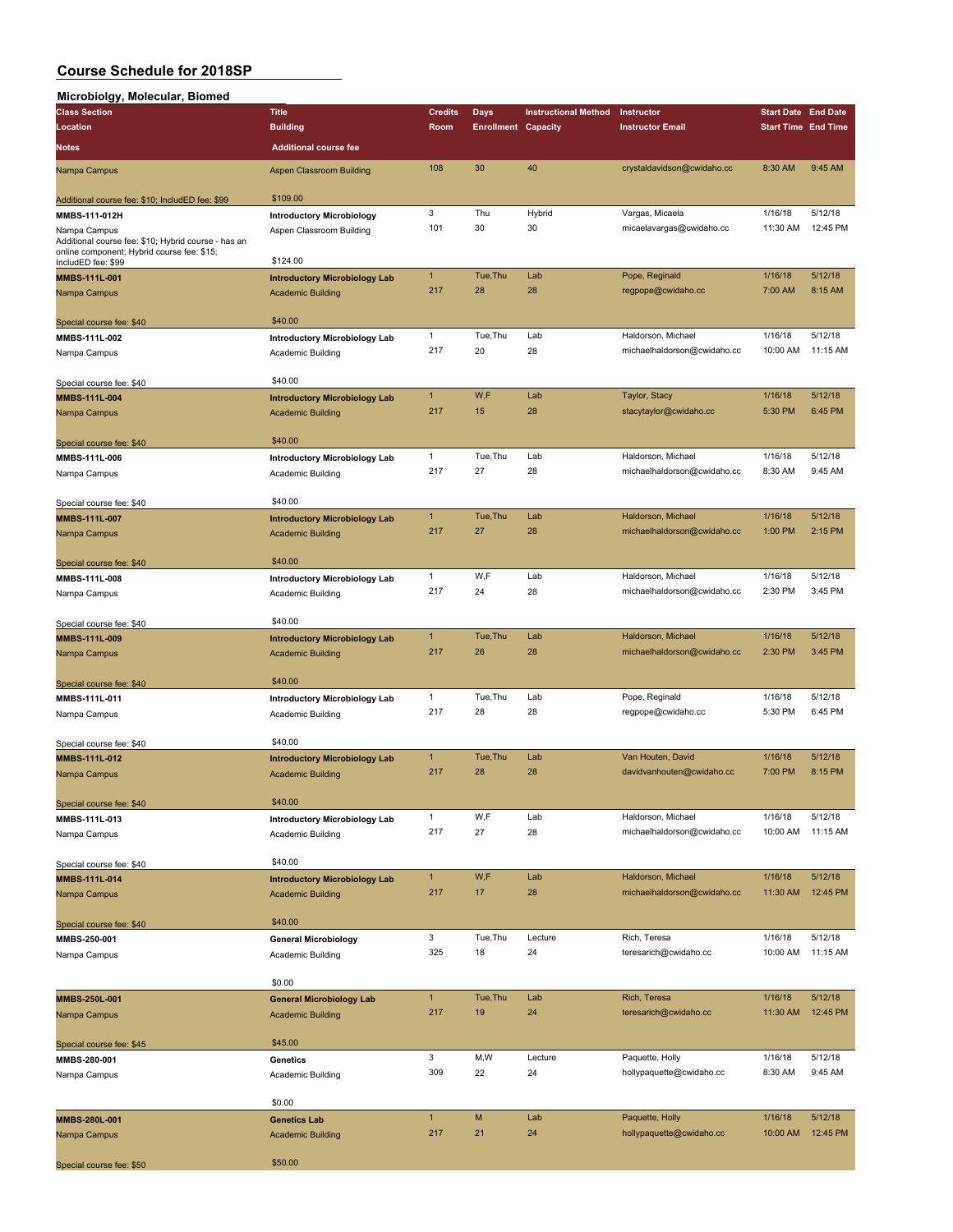# **Microbiolgy, Molecular, Biomed**

|--|

| <b>Class Section</b>       | <b>Title</b>                          | <b>Credits</b> | <b>Days</b>                | <b>Instructional Method</b> | <b>Instructor</b>       | <b>Start Date End Date</b> |          |
|----------------------------|---------------------------------------|----------------|----------------------------|-----------------------------|-------------------------|----------------------------|----------|
| Location                   | <b>Building</b>                       | <b>Room</b>    | <b>Enrollment Capacity</b> |                             | <b>Instructor Email</b> | <b>Start Time End Time</b> |          |
| <b>Notes</b>               | <b>Additional course fee</b>          |                |                            |                             |                         |                            |          |
| <b>MSCL-102-001</b>        | <b>Foundations in Leadership</b>      | $\mathbf{1}$   | M                          | Lecture                     | Faculty, General        | 1/16/18                    | 5/12/18  |
| <b>Community Locations</b> | <b>Taco Bell Arena</b>                | 2016           | 3                          | $\overline{4}$              |                         | 9:00 PM                    | 9:50 PM  |
|                            | \$0.00                                |                |                            |                             |                         |                            |          |
| <b>MSCL-102-002</b>        | <b>Foundations in Leadership</b>      | $\mathbf{1}$   | M                          | Lecture                     | Faculty, General        | 1/16/18                    | 5/12/18  |
| <b>Community Locations</b> | Taco Bell Arena                       | 2016           | $\mathbf 0$                | 4                           |                         | 1:30 PM                    | 2:20 PM  |
|                            | \$0.00                                |                |                            |                             |                         |                            |          |
| <b>MSCL-102-003</b>        | <b>Foundations in Leadership</b>      | $\mathbf{1}$   | Thu                        | Lecture                     | Faculty, General        | 1/16/18                    | 5/12/18  |
| <b>Community Locations</b> | <b>Taco Bell Arena</b>                | 2016           | $\mathbf{1}$               | $\overline{4}$              |                         | 7:55 AM                    | 8:45 AM  |
|                            | \$0.00                                |                |                            |                             |                         |                            |          |
| MSCL-102L-001              | Foundations in Leadership Lab         | $\mathbf{1}$   | Thu                        | Lab                         | Faculty, General        | 1/16/18                    | 5/12/18  |
| <b>Community Locations</b> | Taco Bell Arena                       | 2016           | $\mathbf{1}$               | 12                          |                         | 3:00 PM                    | 5:00 PM  |
|                            | \$0.00                                |                |                            |                             |                         |                            |          |
| MSCL-202-001               | <b>Innovative Tactical Leadership</b> | $2^{\circ}$    | Tue.Thu                    | Lecture                     | Faculty, General        | 1/16/18                    | 5/12/18  |
| <b>Community Locations</b> | <b>Taco Bell Arena</b>                | 2016           | $\mathbf{0}$               | 5                           |                         | 10:30 AM                   | 11:20 AM |
|                            | \$0.00                                |                |                            |                             |                         |                            |          |
| <b>MSCL-202-002</b>        | <b>Innovative Tactical Leadership</b> | $\overline{2}$ | Tue, Thu                   | Lecture                     | Faculty, General        | 1/16/18                    | 5/12/18  |
| <b>Community Locations</b> | Taco Bell Arena                       | 2016           | $\mathbf 0$                | 5                           |                         | 12:00 PM                   | 12:50 PM |
|                            | \$0.00                                |                |                            |                             |                         |                            |          |
| MSCL-202L-001              | <b>Innovative Tactical Ldrshp Lab</b> | 1              | Thu                        | Lab                         | Faculty, General        | 1/16/18                    | 5/12/18  |
| <b>Community Locations</b> | <b>Taco Bell Arena</b>                | 2016           | $\mathbf{0}$               | 10                          |                         | 3:00 PM                    | 5:00 PM  |
|                            | \$0.00                                |                |                            |                             |                         |                            |          |
| <b>Music</b>               |                                       |                |                            |                             |                         |                            |          |

## **Class Section Title Credits Days Instructional Method Instructor Start Date End Date Location Building Room Enrollment Capacity Instructor Email Start Time End Time Notes Additional course fee MUSI-100-001 Music Appreciation** 3 F Lecture Maddox, Svetlana 1/16/18 5/12/18 Ada County Campus **Pintail Center 1320** 24 24 svetlanamaddox@cwidaho.cc \$0.00 **MUSI-100-003W Music Appreciation** 3 On-Line Maddox, Svetlana 1/16/18 5/12/18 online and Conline Continue on the Continue on the ONL 33 33 svetlanamaddox@cwidaho.cc Online course fee: \$30<br>**MUSI-100-004W S20.000 \$30.00**<br>MUSI-100-004W **MUSIC A Music Appreciation** 3 3 On-Line Hansen, Bethanie 1/16/18 5/12/18<br>
23 33 23 Dhiine ONL 33 33 bethaniehansen@cwidaho.cc Online Contract of Contract Online Contract ONL 33 33 bethaniehansen@cwidaho.cc Online course fee: \$30 \$30.00 **MUSI-108-001W Survey of Jazz & Pop Music** 3 On-Line San Miguel, Adrian 1/16/18 5/12/18 Online Online ONL 32 32 adriansanmiguel@cwidaho.cc Online course fee: \$30 \$30.00

#### **Network & System Adminstrtn**

| <b>Class Section</b>     | <b>Title</b>                       | <b>Credits</b> | Days                       | <b>Instructional Method</b> | Instructor              | <b>Start Date End Date</b> |          |
|--------------------------|------------------------------------|----------------|----------------------------|-----------------------------|-------------------------|----------------------------|----------|
| Location                 | <b>Building</b>                    | Room           | <b>Enrollment Capacity</b> |                             | <b>Instructor Email</b> | <b>Start Time End Time</b> |          |
| <b>Notes</b>             | <b>Additional course fee</b>       |                |                            |                             |                         |                            |          |
| <b>NADM-155-001</b>      | <b>Network Server Management</b>   | 4              | F                          | Lecture                     | Miriello, John          | 1/16/18                    | 2/17/18  |
| <b>Ada County Campus</b> | <b>Pintail Center</b>              | 1413           | 14                         | 20                          | johnmiriello@cwidaho.cc | 9:00 AM                    | 10:50 AM |
| First 5 week session     | \$0.00                             |                |                            |                             |                         |                            |          |
| NADM-155-001             | <b>Network Server Management</b>   | 4              | M, Tue, W, Thu Lab B       |                             | Miriello, John          | 1/16/18                    | 2/17/18  |
| Ada County Campus        | <b>Pintail Center</b>              | 1413           | 14                         | 20                          | johnmiriello@cwidaho.cc | 8:00 AM                    | 11:50 AM |
| First 5 week session     | \$0.00                             |                |                            |                             |                         |                            |          |
| <b>NADM-157-001</b>      | <b>Linux System Administration</b> | 4              | F                          | Lecture                     | Miriello, John          | 2/20/18                    | 3/24/18  |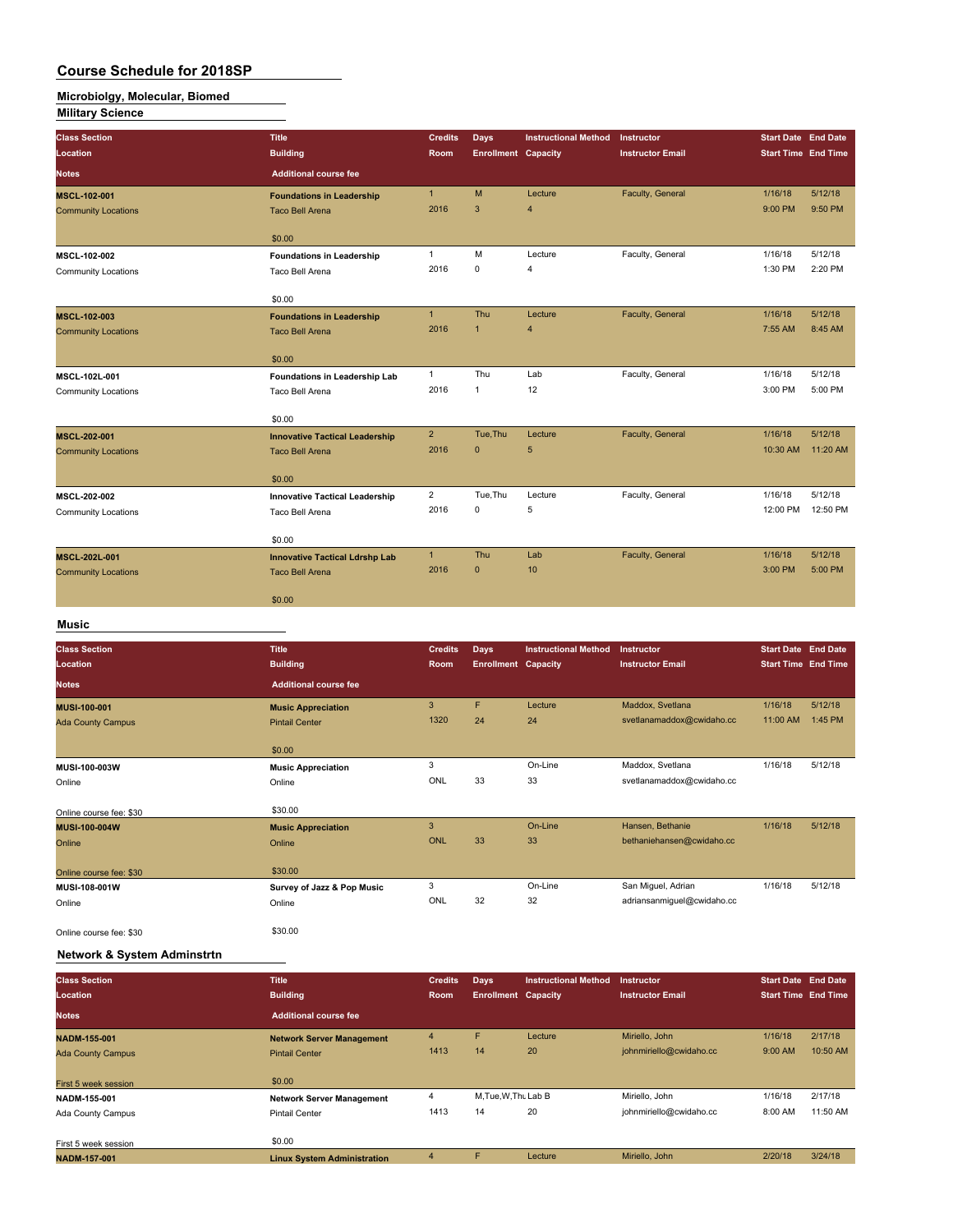| Network & System Adminstrtn                       |                                    |                         |                            |                             |                         |                            |                            |
|---------------------------------------------------|------------------------------------|-------------------------|----------------------------|-----------------------------|-------------------------|----------------------------|----------------------------|
| <b>Class Section</b>                              | <b>Title</b>                       | <b>Credits</b>          | <b>Days</b>                | <b>Instructional Method</b> | Instructor              | <b>Start Date End Date</b> |                            |
| Location                                          | <b>Building</b>                    | Room                    | <b>Enrollment Capacity</b> |                             | <b>Instructor Email</b> |                            | <b>Start Time End Time</b> |
| <b>Notes</b>                                      | <b>Additional course fee</b>       |                         |                            |                             |                         |                            |                            |
| <b>Ada County Campus</b>                          | <b>Pintail Center</b>              | 1413                    | 14                         | 20                          | johnmiriello@cwidaho.cc | 9:00 AM                    | 10:50 AM                   |
| Second 5 week session                             | \$0.00                             |                         |                            |                             |                         |                            |                            |
| NADM-157-001                                      | <b>Linux System Administration</b> | 4                       | M.Tue.W.Thu Lab B          |                             | Miriello, John          | 2/20/18                    | 3/24/18                    |
| <b>Ada County Campus</b>                          | <b>Pintail Center</b>              | 1413                    | 14                         | 20                          | johnmiriello@cwidaho.cc | 8:00 AM                    | 11:50 AM                   |
| Second 5 week session                             | \$0.00                             |                         |                            |                             |                         |                            |                            |
| NADM-159-001                                      | <b>Security</b>                    | $\overline{4}$          | F                          | Lecture                     | Miriello, John          | 4/2/18                     | 5/5/18                     |
| <b>Ada County Campus</b>                          | <b>Pintail Center</b>              | 1413                    | 14                         | 20                          | johnmiriello@cwidaho.cc | 9:00 AM                    | 10:50 AM                   |
| Third 5 week session; Additional course fee: \$16 | \$16.00                            |                         |                            |                             |                         |                            |                            |
| NADM-159-001                                      | Security                           | 4                       | M, Tue, W, Thu Lab B       |                             | Miriello, John          | 4/2/18                     | 5/5/18                     |
| Ada County Campus                                 | <b>Pintail Center</b>              | 1413                    | 14                         | 20                          | johnmiriello@cwidaho.cc | 8:00 AM                    | 11:50 AM                   |
| Third 5 week session; Additional course fee: \$16 | \$16.00                            |                         |                            |                             |                         |                            |                            |
| NADM-266-001                                      | <b>Database Administration</b>     | $\overline{\mathbf{4}}$ | F                          | Lecture                     | Young, Melinda          | 1/16/18                    | 2/17/18                    |
| <b>Ada County Campus</b>                          | <b>Pintail Center</b>              | 1413                    | 15                         | 20                          | mindyyoung@cwidaho.cc   | 1:00 PM                    | 2:50 PM                    |
| Additional course fee: \$16                       | \$16.00                            |                         |                            |                             |                         |                            |                            |
| NADM-266-001                                      | <b>Database Administration</b>     | 4                       | M.Tue, W.Thu Lab B         |                             | Young, Melinda          | 1/16/18                    | 2/17/18                    |
| Ada County Campus                                 | <b>Pintail Center</b>              | 1413                    | 15                         | 20                          | mindyyoung@cwidaho.cc   | 1:00 PM                    | 4:50 PM                    |
| Additional course fee: \$16                       | \$16.00                            |                         |                            |                             |                         |                            |                            |
| <b>NADM-268-001</b>                               | <b>Advanced Infrastructure</b>     | $\overline{4}$          | F                          | Lecture                     | Young, Melinda          | 2/20/18                    | 3/24/18                    |
| <b>Ada County Campus</b>                          | <b>Pintail Center</b>              | 1413                    | 15                         | 20                          | mindyyoung@cwidaho.cc   | 1:00 PM                    | 2:50 PM                    |
| Additional course fee: \$88                       | \$88.00                            |                         |                            |                             |                         |                            |                            |
| NADM-268-001                                      | <b>Advanced Infrastructure</b>     | 4                       | M, Tue, W, Thu Lab B       |                             | Young, Melinda          | 2/20/18                    | 3/24/18                    |
| Ada County Campus                                 | Pintail Center                     | 1413                    | 15                         | 20                          | mindyyoung@cwidaho.cc   | 1:00 PM                    | 4:50 PM                    |
| Additional course fee: \$88                       | \$88.00                            |                         |                            |                             |                         |                            |                            |
| NADM-269-001                                      | <b>Collaboration Systems</b>       | $\overline{4}$          | F                          | Lecture                     | Young, Melinda          | 4/2/18                     | 5/5/18                     |
| <b>Ada County Campus</b>                          | <b>Pintail Center</b>              | 1413                    | 15                         | 20                          | mindyyoung@cwidaho.cc   | 1:00 PM                    | 2:50 PM                    |
|                                                   | \$0.00                             |                         |                            |                             |                         |                            |                            |
| NADM-269-001                                      | <b>Collaboration Systems</b>       | 4                       | M, Tue, W, Thu Lab B       |                             | Young, Melinda          | 4/2/18                     | 5/5/18                     |
| Ada County Campus                                 | Pintail Center                     | 1413                    | 15                         | 20                          | mindyyoung@cwidaho.cc   | 1:00 PM                    | 4:50 PM                    |
|                                                   | \$0.00                             |                         |                            |                             |                         |                            |                            |

#### **Nursing**

| <b>Class Section</b><br>Location                                    | <b>Title</b><br><b>Building</b>       | <b>Credits</b><br>Room | Days<br><b>Enrollment Capacity</b> | <b>Instructional Method</b> | Instructor<br><b>Instructor Email</b> | <b>Start Date End Date</b><br><b>Start Time End Time</b> |           |
|---------------------------------------------------------------------|---------------------------------------|------------------------|------------------------------------|-----------------------------|---------------------------------------|----------------------------------------------------------|-----------|
| <b>Notes</b>                                                        | <b>Additional course fee</b>          |                        |                                    |                             |                                       |                                                          |           |
| <b>NURS-104-001</b>                                                 | <b>Basic Medical Surgical Nursing</b> | 3                      | W                                  | Lecture                     | Baker, Allison                        | 1/16/18                                                  | 5/12/18   |
| <b>Canyon County Center</b>                                         | <b>Canyon County Center</b>           | <b>220AB</b>           | 39                                 | 40                          | allisonbaker2@cwidaho.cc              | 9:00 AM                                                  | 12:00 PM  |
| Restriction: AS Nursing majors only; Additional<br>course fee: \$98 | \$98.00                               |                        |                                    |                             |                                       |                                                          |           |
| NURS-104-001                                                        | <b>Basic Medical Surgical Nursing</b> | 3                      | W                                  | Lecture                     | Hyle-Worbets, Mary                    | 1/16/18                                                  | 5/12/18   |
| Canyon County Center                                                | Canyon County Center                  | 220AB                  | 39                                 | 40                          | bethhyleworbets@cwidaho.cc            | 9:00 AM                                                  | 12:00 PM  |
| Restriction: AS Nursing majors only; Additional<br>course fee: \$98 | \$98.00                               |                        |                                    |                             |                                       |                                                          |           |
| <b>NURS-105-001</b>                                                 | <b>Basic Med/Surg Nursing Clinic</b>  | 3                      | Thu                                | Lab A                       | Hyle-Worbets, Mary                    | 1/16/18                                                  | 5/12/18   |
| <b>Community Locations</b>                                          | <b>Community Location</b>             | <b>CMTY</b>            | 8                                  | 8                           | bethhyleworbets@cwidaho.cc            | 7:00 AM                                                  | 4:00 PM   |
| Additional course fee: \$98                                         | \$98.00                               |                        |                                    |                             |                                       |                                                          |           |
| <b>NURS-105-002</b>                                                 | <b>Basic Med/Surg Nursing Clinic</b>  | 3                      | Thu                                | Lab A                       | Gillette, Amber                       | 1/16/18                                                  | 5/12/18   |
| <b>Community Locations</b>                                          | Community Location                    | <b>CMTY</b>            | 8                                  | 8                           | ambergillette@cwidaho.cc              | 7:00 AM                                                  | 4:00 PM   |
| Additional course fee: \$98                                         | \$98.00                               |                        |                                    |                             |                                       |                                                          |           |
| <b>NURS-105-003</b>                                                 | <b>Basic Med/Surg Nursing Clinic</b>  | 3                      | F                                  | Lab A                       | Hyle-Worbets, Mary                    | 1/16/18                                                  | 5/12/18   |
| <b>Community Locations</b>                                          | <b>Community Location</b>             | <b>CMTY</b>            | $\mathsf{R}$                       | 8                           | bethhyleworbets@cwidaho.cc            | 7:00 AM                                                  | 4:00 PM   |
| Additional course fee: \$98                                         | \$98.00                               |                        |                                    |                             |                                       |                                                          |           |
| NURS-105-004                                                        | <b>Basic Med/Surg Nursing Clinic</b>  | 3                      | F                                  | Lab A                       | Murray, Shauna                        | 1/16/18                                                  | 5/12/18   |
| <b>Community Locations</b>                                          | Community Location                    | <b>CMTY</b>            | 7                                  | 8                           | shaunamurray@cwidaho.cc               | 7:00 AM                                                  | $4:00$ PM |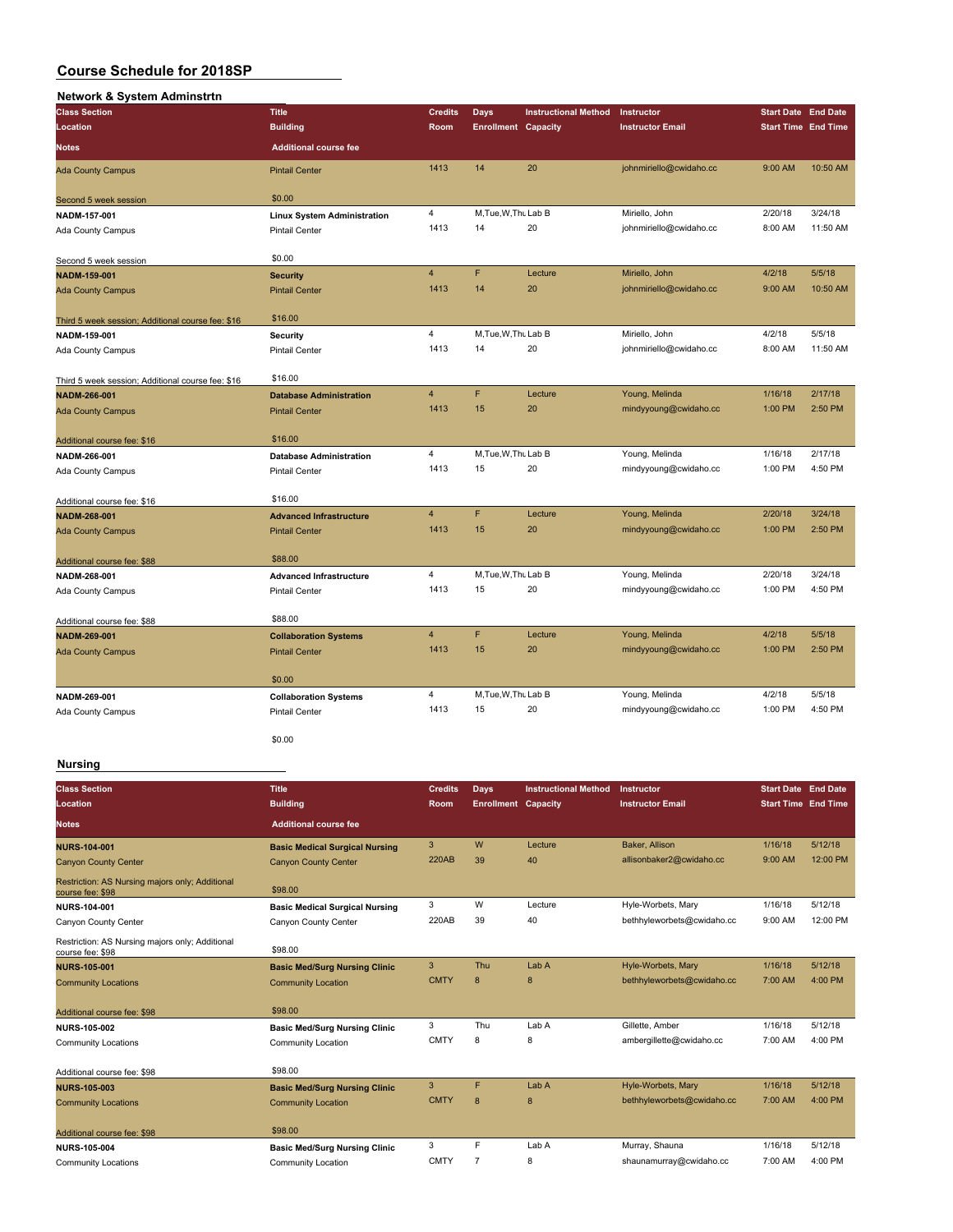| <b>Nursing</b>              |                                      |                           |                            |                             |                           |                            |         |
|-----------------------------|--------------------------------------|---------------------------|----------------------------|-----------------------------|---------------------------|----------------------------|---------|
| <b>Class Section</b>        | <b>Title</b>                         | <b>Credits</b>            | <b>Days</b>                | <b>Instructional Method</b> | Instructor                | <b>Start Date End Date</b> |         |
| Location                    | <b>Building</b>                      | Room                      | <b>Enrollment Capacity</b> |                             | <b>Instructor Email</b>   | <b>Start Time End Time</b> |         |
| <b>Notes</b>                | <b>Additional course fee</b>         |                           |                            |                             |                           |                            |         |
| Additional course fee: \$98 | \$98.00                              |                           |                            |                             |                           |                            |         |
| <b>NURS-105-005</b>         | <b>Basic Med/Surg Nursing Clinic</b> | $\ensuremath{\mathsf{3}}$ | Tue                        | Lab A                       | Gillette, Amber           | 1/16/18                    | 5/12/18 |
| <b>Community Locations</b>  | <b>Community Location</b>            | <b>CMTY</b>               | 8                          | 8                           | ambergillette@cwidaho.cc  | 7:00 AM                    | 4:00 PM |
| Additional course fee: \$98 | \$98.00                              |                           |                            |                             |                           |                            |         |
| NURS-106-001                | <b>Basic Pharmacology Nursing</b>    | 3                         | W                          | Lecture                     | Gillette, Amber           | 1/16/18                    | 5/12/18 |
| Canyon County Center        | Canyon County Center                 | 220AB                     | 36                         | 40                          | ambergillette@cwidaho.cc  | 1:00 PM                    | 4:00 PM |
|                             | \$0.00                               |                           |                            |                             |                           |                            |         |
| <b>NURS-202-001</b>         | <b>Adv Med/Surg Health Nursing</b>   | 4                         | F                          | Lecture                     | Perry, Judith             | 1/16/18                    | 5/12/18 |
| <b>Canyon County Center</b> | <b>Canyon County Center</b>          | <b>220AB</b>              | 29                         | 30                          | judithperry@cwidaho.cc    | 9:00 AM                    | 1:00 PM |
| Additional course fee: \$98 | \$98.00                              |                           |                            |                             |                           |                            |         |
| NURS-202-001                | Adv Med/Surg Health Nursing          | 4                         | F                          | Lecture                     | Wees, Suzanne             | 1/16/18                    | 5/12/18 |
| Canyon County Center        | Canyon County Center                 | 220AB                     | 29                         | 30                          | suzannewees@cwidaho.cc    | 9:00 AM                    | 1:00 PM |
| Additional course fee: \$98 | \$98.00                              |                           |                            |                             |                           |                            |         |
| <b>NURS-203-001</b>         | <b>Adv Med/Surg Nursing Lab</b>      | 4                         | Tue, W                     | Lab A                       | Weddington, Imelda        | 1/16/18                    | 5/12/18 |
| <b>Community Locations</b>  | <b>Community Location</b>            | <b>CMTY</b>               | 8                          | 8                           | joanweddington@cwidaho.cc | 7:00 AM                    | 4:00 PM |
| Additional course fee: \$98 | \$98.00                              |                           |                            |                             |                           |                            |         |
| <b>NURS-203-002</b>         | <b>Adv Med/Surg Nursing Lab</b>      | 4                         | M,Tue                      | Lab A                       | Wees, Suzanne             | 1/16/18                    | 5/12/18 |
| <b>Community Locations</b>  | <b>Community Location</b>            | <b>CMTY</b>               | $\overline{7}$             | 8                           | suzannewees@cwidaho.cc    | 7:00 AM                    | 4:00 PM |
| Additional course fee: \$98 | \$98.00                              |                           |                            |                             |                           |                            |         |
| <b>NURS-203-003</b>         | <b>Adv Med/Surg Nursing Lab</b>      | 4                         | M,W                        | Lab A                       | Perry, Judith             | 1/16/18                    | 5/12/18 |
| <b>Community Locations</b>  | <b>Community Location</b>            | <b>CMTY</b>               | 8                          | 8                           | judithperry@cwidaho.cc    | 7:00 AM                    | 4:00 PM |
| Additional course fee: \$98 | \$98.00                              |                           |                            |                             |                           |                            |         |
| <b>NURS-203-004</b>         | Adv Med/Surg Nursing Lab             | 4                         | M,Tue                      | Lab A                       | Jewell, Marshall          | 1/16/18                    | 5/12/18 |
| <b>Community Locations</b>  | Community Location                   | <b>CMTY</b>               | 6                          | 6                           | marshalljewell@cwidaho.cc | 7:00 AM                    | 4:00 PM |
| Additional course fee: \$98 | \$98.00                              |                           |                            |                             |                           |                            |         |
| <b>NURS-203-004</b>         | <b>Adv Med/Surg Nursing Lab</b>      | 4                         | M,Tue                      | Lab A                       | Navarro, Jennifer         | 1/16/18                    | 5/12/18 |
| <b>Community Locations</b>  | <b>Community Location</b>            | <b>CMTY</b>               | $6\phantom{1}6$            | $6\phantom{1}6$             | jennavarro@cwidaho.cc     | 7:00 AM                    | 4:00 PM |
| Additional course fee: \$98 | \$98.00                              |                           |                            |                             |                           |                            |         |

## **Philosophy**

| <b>Class Section</b><br>Location | <b>Title</b><br><b>Building</b> | <b>Credits</b><br><b>Room</b> | <b>Days</b><br><b>Enrollment Capacity</b> | <b>Instructional Method</b> | Instructor<br><b>Instructor Email</b> | <b>Start Date End Date</b><br><b>Start Time</b> End Time |          |
|----------------------------------|---------------------------------|-------------------------------|-------------------------------------------|-----------------------------|---------------------------------------|----------------------------------------------------------|----------|
| <b>Notes</b>                     | <b>Additional course fee</b>    |                               |                                           |                             |                                       |                                                          |          |
| PHIL-101-001                     | <b>Intro to Philosophy</b>      | $\mathbf{3}$                  | Tue, Thu                                  | Lecture                     | Robinson, Michael                     | 1/16/18                                                  | 5/12/18  |
| Nampa Campus                     | <b>Academic Building</b>        | 102E                          | 40                                        | 40                          | michaelrobinson@cwidaho.cc            | 10:00 AM                                                 | 11:15 AM |
|                                  | \$0.00                          |                               |                                           |                             |                                       |                                                          |          |
| PHIL-101-002                     | Intro to Philosophy             | 3                             | M,W                                       | Lecture                     | Robinson, Michael                     | 1/16/18                                                  | 5/12/18  |
| Ada County Campus                | <b>Pintail Center</b>           | 1210                          | 37                                        | 40                          | michaelrobinson@cwidaho.cc            | 8:30 AM                                                  | 9:45 AM  |
|                                  | \$0.00                          |                               |                                           |                             |                                       |                                                          |          |
| PHIL-101-003                     | <b>Intro to Philosophy</b>      | $\mathbf{3}$                  | M,W                                       | Lecture                     | Lechner, Anthony                      | 1/16/18                                                  | 5/12/18  |
| <b>Ada County Campus</b>         | <b>Pintail Center</b>           | 1302                          | 30                                        | 30                          | tonylechner@cwidaho.cc                | 5:30 PM                                                  | 6:45 PM  |
|                                  | \$0.00                          |                               |                                           |                             |                                       |                                                          |          |
| PHIL-101-004W                    | Intro to Philosophy             | 3                             |                                           | On-Line                     | Anchustegui, Ann-Marie                | 1/16/18                                                  | 5/12/18  |
| Online                           | Online                          | ONL                           | 40                                        | 40                          | erinanchustegui@cwidaho.cc            |                                                          |          |
| Online course fee: \$30          | \$30.00                         |                               |                                           |                             |                                       |                                                          |          |
| PHIL-101-005W                    | <b>Intro to Philosophy</b>      | 3                             |                                           | On-Line                     | Anchustegui, Ann-Marie                | 1/16/18                                                  | 5/12/18  |
| Online                           | Online                          | ONL                           | 40                                        | 40                          | erinanchustegui@cwidaho.cc            |                                                          |          |
| Online course fee: \$30          | \$30.00                         |                               |                                           |                             |                                       |                                                          |          |
| PHIL-101-006W                    | Intro to Philosophy             | 3                             |                                           | On-Line                     | Anchustegui, Ann-Marie                | 1/16/18                                                  | 5/12/18  |
| Online                           | Online                          | ONL                           | 40                                        | 40                          | erinanchustegui@cwidaho.cc            |                                                          |          |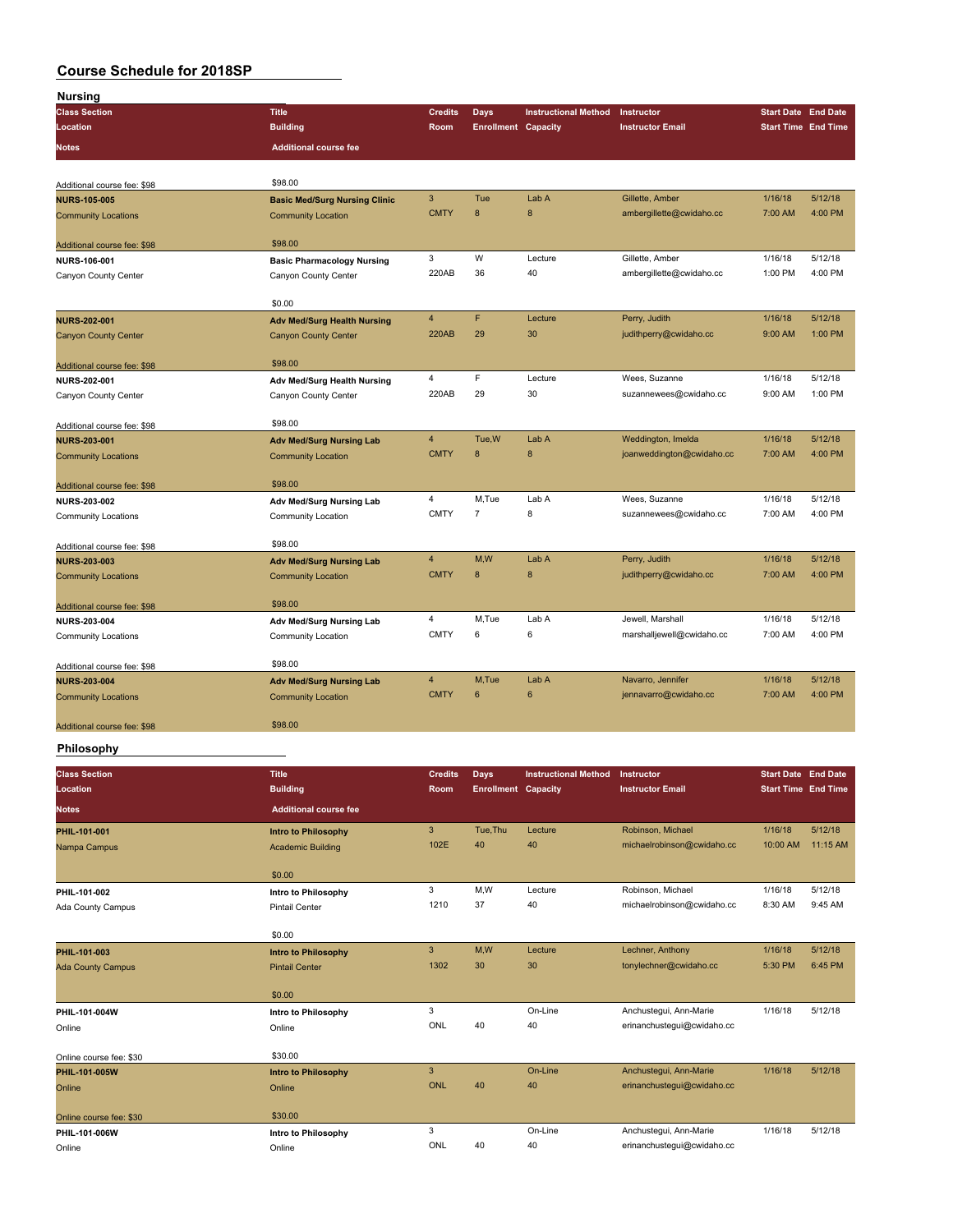| Philosophy               |                                                 |                |                            |                             |                            |                            |          |
|--------------------------|-------------------------------------------------|----------------|----------------------------|-----------------------------|----------------------------|----------------------------|----------|
| <b>Class Section</b>     | <b>Title</b>                                    | <b>Credits</b> | <b>Days</b>                | <b>Instructional Method</b> | Instructor                 | <b>Start Date End Date</b> |          |
| Location                 | <b>Building</b>                                 | Room           | <b>Enrollment Capacity</b> |                             | <b>Instructor Email</b>    | <b>Start Time End Time</b> |          |
| Notes                    | <b>Additional course fee</b>                    |                |                            |                             |                            |                            |          |
|                          |                                                 |                |                            |                             |                            |                            |          |
| Online course fee: \$30  | \$30.00                                         |                |                            |                             |                            |                            |          |
| PHIL-111-001             | <b>World Religions</b>                          | $\mathsf 3$    | Tue, Thu                   | Lecture                     | Robinson, Michael          | 1/16/18                    | 5/12/18  |
| Nampa Campus             | <b>Academic Building</b>                        | 105            | 40                         | 40                          | michaelrobinson@cwidaho.cc | 1:00 PM                    | 2:15 PM  |
|                          | \$0.00                                          |                |                            |                             |                            |                            |          |
|                          |                                                 | 3              | M,W                        | Lecture                     | Robinson, Michael          | 1/16/18                    | 5/12/18  |
| PHIL-111-002             | <b>World Religions</b><br><b>Pintail Center</b> | 1318           | 40                         | 40                          | michaelrobinson@cwidaho.cc | 1:00 PM                    | 2:15 PM  |
| Ada County Campus        |                                                 |                |                            |                             |                            |                            |          |
|                          | \$0.00                                          |                |                            |                             |                            |                            |          |
| PHIL-202-001             | <b>Introduction to Ethics</b>                   | $\overline{3}$ | Tue, Thu                   | Lecture                     | Anchustegui, Ann-Marie     | 1/16/18                    | 5/12/18  |
| Nampa Campus             | <b>Academic Building</b>                        | 320            | 39                         | 40                          | erinanchustegui@cwidaho.cc | 2:30 PM                    | 3:45 PM  |
|                          | \$0.00                                          |                |                            |                             |                            |                            |          |
| PHIL-202-002W            | <b>Introduction to Ethics</b>                   | 3              |                            | On-Line                     | Robinson, Michael          | 1/16/18                    | 5/12/18  |
| Online                   | Online                                          | ONL            | 40                         | 40                          | michaelrobinson@cwidaho.cc |                            |          |
|                          |                                                 |                |                            |                             |                            |                            |          |
| Online course fee: \$30  | \$30.00                                         |                |                            |                             |                            |                            |          |
| PHIL-202-003W            | <b>Introduction to Ethics</b>                   | $\mathbf{3}$   |                            | On-Line                     | Anchustegui, Ann-Marie     | 1/16/18                    | 5/12/18  |
| Online                   | Online                                          | <b>ONL</b>     | 39                         | 40                          | erinanchustegui@cwidaho.cc |                            |          |
| Online course fee: \$30  | \$30.00                                         |                |                            |                             |                            |                            |          |
| PHIL-202-004W            | <b>Introduction to Ethics</b>                   | 3              |                            | On-Line                     | Anchustegui, Ann-Marie     | 1/16/18                    | 5/12/18  |
| Online                   | Online                                          | ONL            | 38                         | 40                          | erinanchustegui@cwidaho.cc |                            |          |
|                          |                                                 |                |                            |                             |                            |                            |          |
| Online course fee: \$30  | \$30.00                                         |                |                            |                             |                            |                            |          |
| PHIL-202-005             | <b>Introduction to Ethics</b>                   | $\mathbf{3}$   | M,W                        | Lecture                     | White, Travis              | 1/16/18                    | 5/12/18  |
| <b>Ada County Campus</b> | <b>Pintail Center</b>                           | 1318           | 29                         | 40                          | traviswhite1@cwidaho.cc    | 5:30 PM                    | 6:45 PM  |
|                          | \$0.00                                          |                |                            |                             |                            |                            |          |
| PHIL-202-007             | <b>Introduction to Ethics</b>                   | 3              | M,W                        | Lecture                     | White, Travis              | 1/16/18                    | 5/12/18  |
| Nampa Campus             | Academic Building                               | 102E           | 40                         | 40                          | traviswhite1@cwidaho.cc    | 7:00 AM                    | 8:15 AM  |
|                          |                                                 |                |                            |                             |                            |                            |          |
|                          | \$0.00                                          |                |                            |                             |                            |                            |          |
| PHIL-209-001             | <b>Logic and Philosophy</b>                     | $\mathbf{3}$   | Tue, Thu                   | Lecture                     | Robinson, Michael          | 1/16/18                    | 5/12/18  |
| Nampa Campus             | <b>Aspen Classroom Building</b>                 | 106            | 30                         | 30                          | michaelrobinson@cwidaho.cc | 4:00 PM                    | 5:15 PM  |
|                          | \$0.00                                          |                |                            |                             |                            |                            |          |
| PHIL-290-001             | <b>Philosophy Capstone</b>                      | 3              | M.W                        | Lecture                     | Anchustegui, Ann-Marie     | 1/16/18                    | 5/12/18  |
| Ada County Campus        | <b>Pintail Center</b>                           | 1206           | $\overline{4}$             | 30                          | erinanchustegui@cwidaho.cc | 11:30 AM                   | 12:45 PM |
|                          |                                                 |                |                            |                             |                            |                            |          |
|                          | \$0.00                                          |                |                            |                             |                            |                            |          |

### **Physical Therapist Assistant**

| <b>Class Section</b>        | <b>Title</b>                      | <b>Credits</b> | <b>Days</b>                | <b>Instructional Method</b> | Instructor              | <b>Start Date End Date</b> |          |
|-----------------------------|-----------------------------------|----------------|----------------------------|-----------------------------|-------------------------|----------------------------|----------|
| Location                    | <b>Building</b>                   | Room           | <b>Enrollment Capacity</b> |                             | <b>Instructor Email</b> | <b>Start Time End Time</b> |          |
| <b>Notes</b>                | <b>Additional course fee</b>      |                |                            |                             |                         |                            |          |
| PTAE-202-001                | <b>Therapeutic Modalities</b>     | $\overline{2}$ | M.W                        | Lecture                     | Faculty, General        | 1/8/18                     | 5/5/18   |
| <b>Canyon County Center</b> | <b>Canyon County Center</b>       | 184            | 11                         | 14                          |                         | 12:00 PM                   | 1:00 PM  |
| Additional course fee: \$20 | \$20.00                           |                |                            |                             |                         |                            |          |
| PTAE-202L-001               | <b>Therapeutic Modalities Lab</b> | $\overline{2}$ | M,W                        | Lab B                       | Wilsey, Leah            | 1/8/18                     | 5/5/18   |
| Canyon County Center        | Canyon County Center              | 147            | 11                         | 14                          | leahwilsey@cwidaho.cc   | 1:30 PM                    | 3:30 PM  |
|                             |                                   |                |                            |                             |                         |                            |          |
|                             | \$0.00                            |                |                            |                             |                         |                            |          |
| PTAE-203-001                | <b>Therapeutic Exercise</b>       |                | Tue                        | Lecture                     | Faculty, General        | 1/8/18                     | 5/5/18   |
| <b>Canyon County Center</b> | <b>Canyon County Center</b>       | 184            | 11                         | 14                          |                         | 9:00 AM                    | 10:00 AM |
|                             |                                   |                |                            |                             |                         |                            |          |
|                             | \$0.00                            |                |                            |                             |                         |                            |          |
| PTAE-203L-001               | <b>Therapeutic Exercise Lab</b>   | $\overline{2}$ | Tue, Thu                   | Lab B                       | Stoehr, Lisa            | 1/8/18                     | 5/5/18   |
| Canyon County Center        | Canyon County Center              | 147            | 11                         | 14                          | lisastoehr@cwidaho.cc   | 1:30 PM                    | 3:30 PM  |
|                             |                                   |                |                            |                             |                         |                            |          |
|                             | \$0.00                            |                |                            |                             |                         |                            |          |
| PTAE-205-001                | <b>Orthopedic Rehabilitation</b>  |                | M                          | Lecture                     | Faculty, General        | 1/8/18                     | 5/5/18   |
| <b>Canyon County Center</b> | <b>Canyon County Center</b>       | 184            | 11                         | 14                          |                         | 11:00 AM                   | 12:00 PM |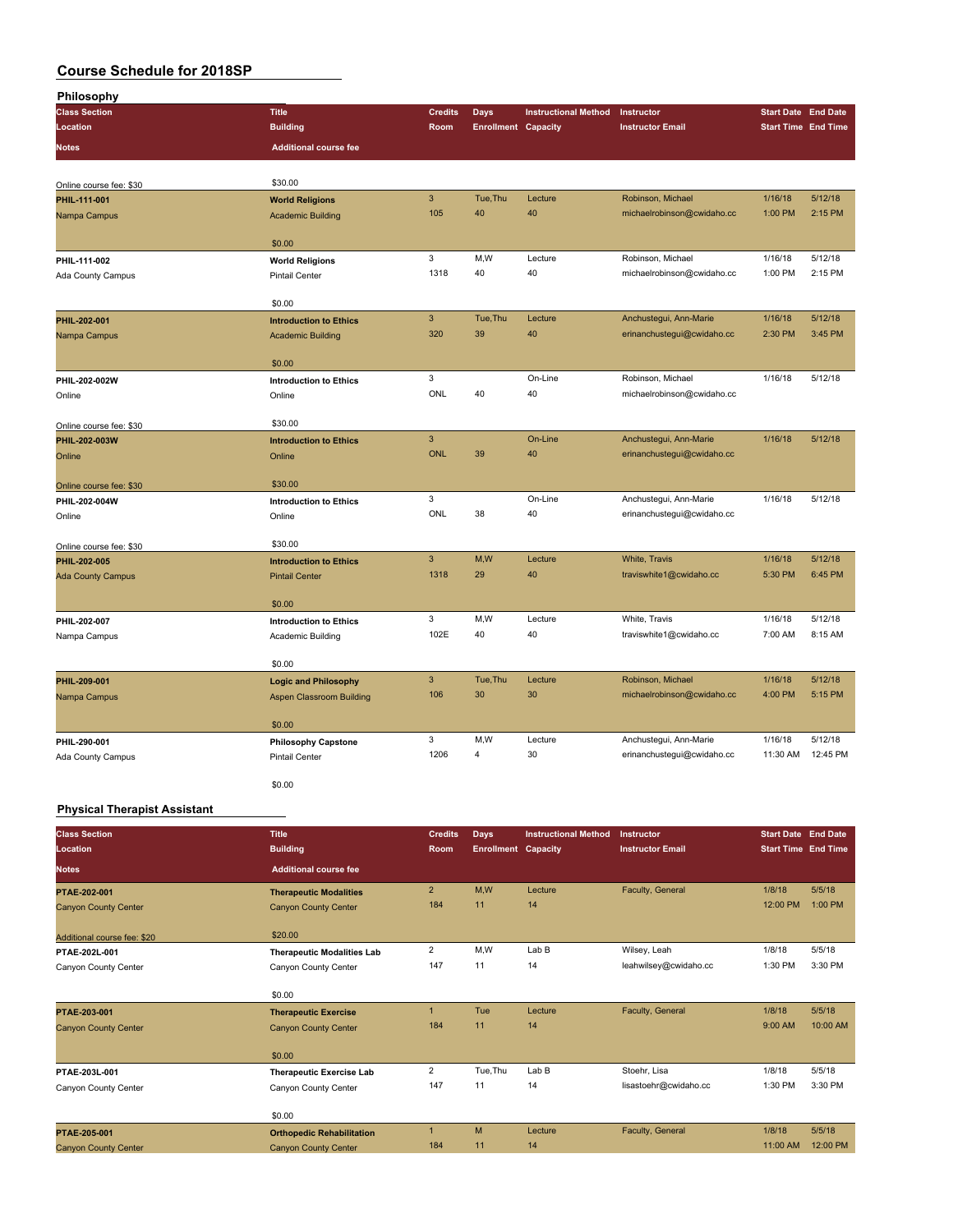| <b>Physical Therapist Assistant</b> |                                      |                |                            |                             |                         |                            |           |
|-------------------------------------|--------------------------------------|----------------|----------------------------|-----------------------------|-------------------------|----------------------------|-----------|
| <b>Class Section</b>                | <b>Title</b>                         | <b>Credits</b> | <b>Days</b>                | <b>Instructional Method</b> | Instructor              | <b>Start Date End Date</b> |           |
| Location                            | <b>Building</b>                      | Room           | <b>Enrollment Capacity</b> |                             | <b>Instructor Email</b> | <b>Start Time End Time</b> |           |
| <b>Notes</b>                        | <b>Additional course fee</b>         |                |                            |                             |                         |                            |           |
|                                     | \$0.00                               |                |                            |                             |                         |                            |           |
| PTAE-205L-001                       | <b>Orthopedic Rehabilitation Lab</b> | $\mathbf{1}$   | Tue                        | LabB                        | Fox, Breann             | 1/8/18                     | 5/5/18    |
| Canyon County Center                | Canyon County Center                 | 147            | 11                         | 14                          | breannfox@cwidaho.cc    | 10:00 AM                   | 12:00 PM  |
|                                     | \$0.00                               |                |                            |                             |                         |                            |           |
| PTAE-211-001                        | <b>Data Collection</b>               | $\mathbf{1}$   | Tue                        | Lecture                     | Faculty, General        | 1/8/18                     | 5/5/18    |
| <b>Canyon County Center</b>         | <b>Canyon County Center</b>          | 184            | 11                         | 14                          |                         | 12:00 PM                   | $1:00$ PM |
|                                     | \$0.00                               |                |                            |                             |                         |                            |           |
| PTAE-211L-001                       | <b>Data Collection Lab</b>           | $\overline{2}$ | Thu                        | Lab B                       | Wilsey, Leah            | 1/8/18                     | 5/5/18    |
| Canyon County Center                | Canyon County Center                 | 147            | 11                         | 14                          | leahwilsey@cwidaho.cc   | 11:00 AM                   | 1:00 PM   |
|                                     | \$0.00                               |                |                            |                             |                         |                            |           |
| PTAE-211L-001                       | <b>Data Collection Lab</b>           | $\overline{2}$ | W                          | Lab B                       | Wilsey, Leah            | 1/8/18                     | 5/5/18    |
| <b>Canyon County Center</b>         | <b>Canyon County Center</b>          | 147            | 11                         | 14                          | leahwilsey@cwidaho.cc   | 10:00 AM                   | 12:00 PM  |
|                                     | \$0.00                               |                |                            |                             |                         |                            |           |
| PTAE-212-001                        | <b>Clinical Pathology 2</b>          | $\overline{2}$ | M                          | Lecture                     | Faculty, General        | 1/8/18                     | 5/5/18    |
| Canyon County Center                | Canyon County Center                 | 184            | 11                         | 14                          |                         | 9:00 AM                    | 11:00 AM  |
|                                     | \$0.00                               |                |                            |                             |                         |                            |           |
| PTAE-250-001                        | <b>Clinical Affiliation 2</b>        | 6              |                            | Lab A                       | Wilsey, Leah            | 1/8/18                     | 5/5/18    |
| <b>Community Locations</b>          | <b>Community Location</b>            | <b>CMTY</b>    | 10                         | 11                          | leahwilsey@cwidaho.cc   |                            |           |
| Additional course fee: \$135        | \$135.00                             |                |                            |                             |                         |                            |           |
| PTAE-255-001                        | <b>Clinical Affiliation 3</b>        | 6              |                            | Lab A                       | Wilsey, Leah            | 1/8/18                     | 5/5/18    |
| <b>Community Locations</b>          | Community Location                   | <b>CMTY</b>    | 10                         | 11                          | leahwilsey@cwidaho.cc   |                            |           |
| Additional course fee: \$470        | \$470.00                             |                |                            |                             |                         |                            |           |

## **Physics**

| <b>Class Section</b>                                                                                                                                       | <b>Title</b>                   | <b>Credits</b>   | Days                       | <b>Instructional Method</b> | Instructor                  | <b>Start Date End Date</b> |          |
|------------------------------------------------------------------------------------------------------------------------------------------------------------|--------------------------------|------------------|----------------------------|-----------------------------|-----------------------------|----------------------------|----------|
| Location                                                                                                                                                   | <b>Building</b>                | Room             | <b>Enrollment Capacity</b> |                             | <b>Instructor Email</b>     | <b>Start Time End Time</b> |          |
| <b>Notes</b>                                                                                                                                               | <b>Additional course fee</b>   |                  |                            |                             |                             |                            |          |
| PHYS-100-001                                                                                                                                               | <b>Survey of Physics</b>       | 3                | M.W                        | Lecture                     | Sevigny, Stephanie          | 1/16/18                    | 5/12/18  |
| Nampa Campus                                                                                                                                               | <b>Academic Building</b>       | 106              | 39                         | 55                          | stephaniesevigny@cwidaho.cc | 4:00 PM                    | 5:15 PM  |
| Corequisite: PHYS 100L                                                                                                                                     | \$0.00                         |                  |                            |                             |                             |                            |          |
| PHYS-100-900                                                                                                                                               | <b>Survey of Physics</b>       | 3                | M,Tue                      | Lecture                     | Sevigny, Stephanie          | 1/16/18                    | 5/12/18  |
| <b>Community Locations</b><br>Micron Technology in Boise. Security clearance<br>reg'd. Contact Paula Smith<br>(paulasmith@micron.com) Corequisite: PHYS    | Micron Technology - BOISE      | 127C             | 13                         | 8                           | stephaniesevigny@cwidaho.cc | 1:00 PM                    | 2:15 PM  |
| 100L 900                                                                                                                                                   | \$0.00                         |                  |                            |                             |                             |                            |          |
| PHYS-100L-001                                                                                                                                              | <b>Survey of Physics Lab</b>   | $\mathbf{1}$     | Tue                        | Lab <sub>B</sub>            | Marji, Ehab                 | 1/16/18                    | 5/12/18  |
| Nampa Campus                                                                                                                                               | <b>Academic Building</b>       | 220              | 13                         | 28                          | ehabmarji@cwidaho.cc        | 9:00 AM                    | 10:45 AM |
|                                                                                                                                                            |                                |                  |                            |                             |                             |                            |          |
| Corequisite: PHYS 100; Special course fee: \$10                                                                                                            | \$10.00                        |                  |                            |                             |                             |                            |          |
| PHYS-100L-002                                                                                                                                              | <b>Survey of Physics Lab</b>   | $\mathbf{1}$     | F                          | Lab B                       | Marji, Ehab                 | 1/16/18                    | 5/12/18  |
| Nampa Campus                                                                                                                                               | Academic Building              | 220              | 27                         | 27                          | ehabmarji@cwidaho.cc        | 3:00 PM                    | 4:45 PM  |
| Corequisite: PHYS 100; Special course fee: \$10                                                                                                            | \$10.00                        |                  |                            |                             |                             |                            |          |
| PHYS-100L-900                                                                                                                                              | <b>Survey of Physics Lab</b>   | $\mathbf{1}$     | Tue                        | Lab B                       | Sevigny, Stephanie          | 1/16/18                    | 5/12/18  |
| <b>Community Locations</b><br>Micron Technology in Boise. Security clearance<br>reg'd, Contact Paula Smith<br>(paulasmith@micron.com) Co-requisite course: | Micron Technology - BOISE      | 127 <sub>C</sub> | 12                         | 8                           | stephaniesevigny@cwidaho.cc | 2:15 PM                    | 4:00 PM  |
| PHYS 100L 900; Special course fee: \$10                                                                                                                    | \$10.00                        |                  |                            |                             |                             |                            |          |
| PHYS-101-001                                                                                                                                               | <b>Survey of Astronomy</b>     | 3                | Tue                        | Lecture                     | Horowitz, Irwin             | 1/16/18                    | 5/12/18  |
| Nampa Campus                                                                                                                                               | Academic Building              | 201              | 19                         | 30                          | irwinhorowitz@cwidaho.cc    | 7:00 PM                    | 9:45 PM  |
|                                                                                                                                                            | \$0.00                         |                  |                            |                             |                             |                            |          |
| PHYS-101-002                                                                                                                                               | <b>Survey of Astronomy</b>     | 3                | W                          | Lecture                     | Horowitz, Irwin             | 1/16/18                    | 5/12/18  |
| <b>Ada County Campus</b>                                                                                                                                   | <b>Mallard Place Building</b>  | 1112             | 15                         | 30                          | irwinhorowitz@cwidaho.cc    | 2:30 PM                    | 5:15 PM  |
|                                                                                                                                                            | \$0.00                         |                  |                            |                             |                             |                            |          |
| PHYS-101L-001                                                                                                                                              | <b>Survey of Astronomy Lab</b> | $\mathbf{1}$     | Thu                        | Lab A                       | Horowitz, Irwin             | 1/16/18                    | 5/12/18  |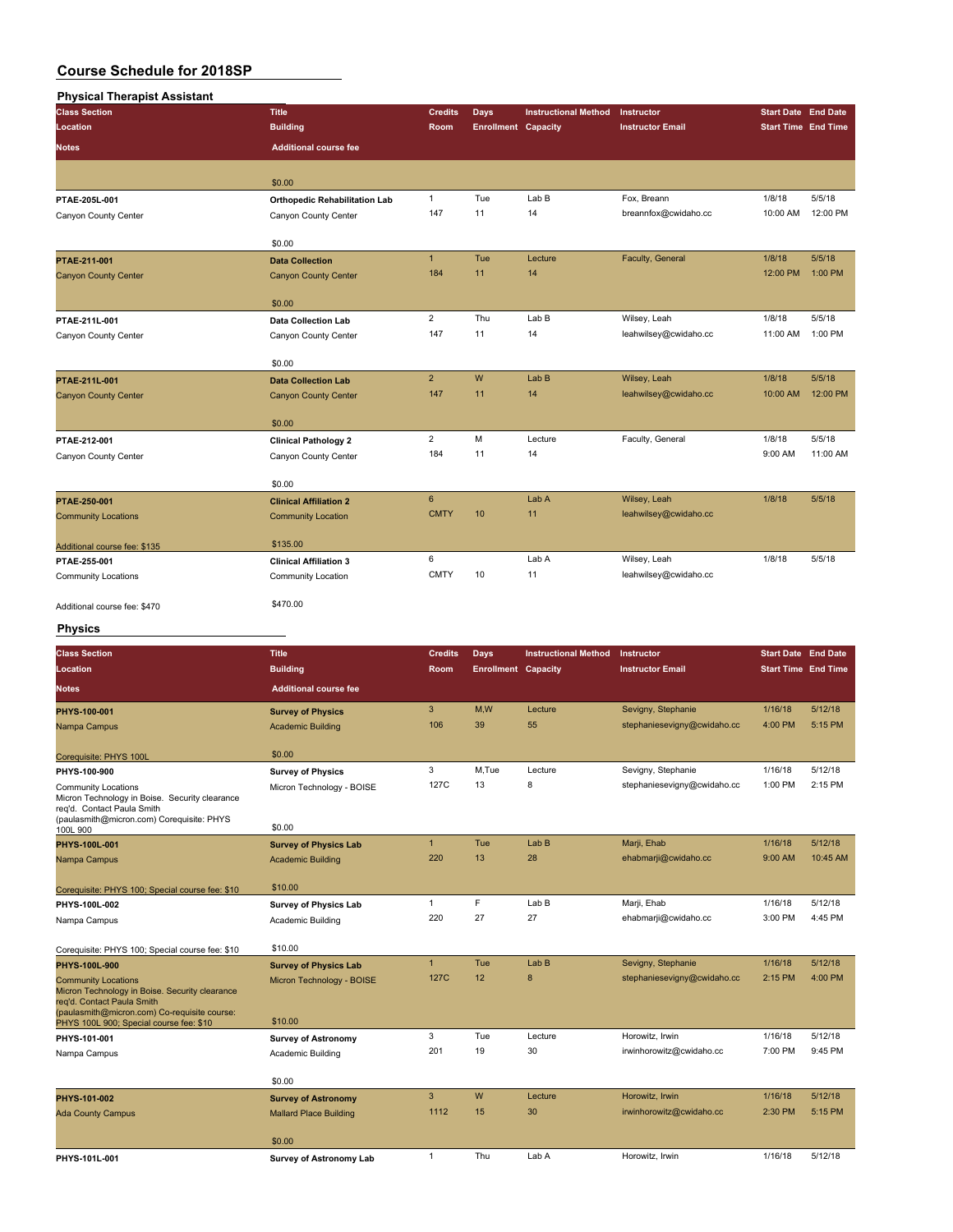| <b>Physics</b>                                     |                                          |                      |                            |                             |                          |                            |          |
|----------------------------------------------------|------------------------------------------|----------------------|----------------------------|-----------------------------|--------------------------|----------------------------|----------|
| <b>Class Section</b>                               | <b>Title</b>                             | <b>Credits</b>       | Days                       | <b>Instructional Method</b> | Instructor               | <b>Start Date End Date</b> |          |
| Location                                           | <b>Building</b>                          | Room                 | <b>Enrollment Capacity</b> |                             | <b>Instructor Email</b>  | <b>Start Time End Time</b> |          |
| <b>Notes</b>                                       | <b>Additional course fee</b>             |                      |                            |                             |                          |                            |          |
| Nampa Campus                                       | Academic Building                        | 201                  | 21                         | 30                          | irwinhorowitz@cwidaho.cc | 7:00 PM                    | 9:45 PM  |
| Corequisite: PHYS 101 Special course fee: \$10     | \$10.00                                  |                      |                            |                             |                          |                            |          |
| PHYS-101L-002                                      | <b>Survey of Astronomy Lab</b>           | $\mathbf{1}$         | F.                         | Lab A                       | Horowitz, Irwin          | 1/16/18                    | 5/12/18  |
| <b>Ada County Campus</b>                           | <b>Mallard Place Building</b>            | 1112                 | 13                         | 30                          | irwinhorowitz@cwidaho.cc | 2:30 PM                    | 5:15 PM  |
| Corequisite: PHYS 101 Special course fee: \$10     | \$10.00                                  |                      |                            |                             |                          |                            |          |
| PHYS-112-001                                       | <b>General Physics 2</b>                 | 3                    | Tue, Thu                   | Lecture                     | Marji, Ehab              | 1/16/18                    | 5/12/18  |
| Nampa Campus                                       | Academic Building                        | 102E                 | 8                          | 64                          | ehabmarji@cwidaho.cc     | 1:00 PM                    | 2:15 PM  |
|                                                    | \$0.00                                   |                      |                            |                             |                          |                            |          |
| PHYS-112L-001                                      | <b>General Physics 2 Lab</b>             | $\mathbf{1}$         | Tue                        | Lab <sub>B</sub>            | Marji, Ehab              | 1/16/18                    | 5/12/18  |
| Nampa Campus                                       | <b>Academic Building</b>                 | 220                  | 8                          | 32                          | ehabmarji@cwidaho.cc     | 11:00 AM                   | 12:45 PM |
| Corequisite: PHYS 112; Additional course fee: \$20 | \$20.00                                  |                      |                            |                             |                          |                            |          |
| PHYS-212-001                                       | <b>Phys Scientists &amp; Engineers 2</b> | 4                    | W.F                        | Lecture                     | Marji, Ehab              | 1/16/18                    | 5/12/18  |
| Nampa Campus                                       | Academic Building                        | 218                  | 12                         | 32                          | ehabmarji@cwidaho.cc     | 10:00 AM                   | 11:50 AM |
|                                                    | \$0.00                                   |                      |                            |                             |                          |                            |          |
| PHYS-212L-001                                      | Phys Scien & Engin 2 Lab                 | $\blacktriangleleft$ | F.                         | Lab A                       | Marji, Ehab              | 1/16/18                    | 5/12/18  |
| Nampa Campus                                       | <b>Academic Building</b>                 | 220                  | 12                         | 32                          | ehabmarji@cwidaho.cc     | 12:00 PM                   | 2:45 PM  |
| Coreguisite: PHYS 212: Additional course fee: \$20 | \$20.00                                  |                      |                            |                             |                          |                            |          |

### **Political Science**

| <b>Class Section</b>       | <b>Title</b>                         | <b>Credits</b> | <b>Days</b>                | <b>Instructional Method</b> | <b>Instructor</b>          | <b>Start Date End Date</b> |          |
|----------------------------|--------------------------------------|----------------|----------------------------|-----------------------------|----------------------------|----------------------------|----------|
| Location                   | <b>Building</b>                      | Room           | <b>Enrollment Capacity</b> |                             | <b>Instructor Email</b>    | <b>Start Time End Time</b> |          |
| <b>Notes</b>               | <b>Additional course fee</b>         |                |                            |                             |                            |                            |          |
| POLS-101-001               | <b>American National Government</b>  | 3              | M,W                        | Lecture                     | Harbaugh, Robert           | 1/16/18                    | 5/12/18  |
| Nampa Campus               | <b>Academic Building</b>             | 309            | 15                         | 40                          | robharbaugh@cwidaho.cc     | 1:00 PM                    | 2:15 PM  |
|                            | \$0.00                               |                |                            |                             |                            |                            |          |
| POLS-101-003W              | <b>American National Government</b>  | 3              |                            | On-Line                     | Harbaugh, Robert           | 1/16/18                    | 5/12/18  |
| Online                     | Online                               | ONL            | 40                         | 40                          | robharbaugh@cwidaho.cc     |                            |          |
| Online course fee: \$30    | \$30.00                              |                |                            |                             |                            |                            |          |
| POLS-101-004W              | <b>American National Government</b>  | $\mathsf 3$    |                            | On-Line                     | Harbaugh, Robert           | 1/16/18                    | 5/12/18  |
| Online                     | Online                               | <b>ONL</b>     | 22                         | 40                          | robharbaugh@cwidaho.cc     |                            |          |
| Online course fee: \$30    | \$30.00                              |                |                            |                             |                            |                            |          |
| POLS-101-006               | <b>American National Government</b>  | 3              | M                          | Lecture                     | Schweitzer, William        | 1/16/18                    | 5/12/18  |
| Ada County Campus          | <b>Pintail Center</b>                | 1210           | 13                         | 30                          | jschweitzer@cwidaho.cc     | 7:00 PM                    | 9:45 PM  |
|                            | \$0.00                               |                |                            |                             |                            |                            |          |
| POLS-101-007               | <b>American National Government</b>  | $\mathbf{3}$   | Tue.Thu                    | Lecture                     | Harbaugh, Robert           | 1/16/18                    | 5/12/18  |
| Nampa Campus               | <b>Academic Building</b>             | 102E           | 17                         | 40                          | robharbaugh@cwidaho.cc     | 11:30 AM                   | 12:45 PM |
|                            | \$0.00                               |                |                            |                             |                            |                            |          |
| POLS-102-001               | <b>Intro to Political Science</b>    | 3              | Tue, Thu                   | Lecture                     | Harbaugh, Robert           | 1/16/18                    | 5/12/18  |
| Nampa Campus               | Academic Building                    | 309            | 15                         | 40                          | robharbaugh@cwidaho.cc     | 2:30 PM                    | 3:45 PM  |
|                            | \$0.00                               |                |                            |                             |                            |                            |          |
| POLS-102-002W              | <b>Intro to Political Science</b>    | $\mathbf{3}$   |                            | On-Line                     | Harbaugh, Robert           | 1/16/18                    | 5/12/18  |
| Online                     | Online                               | <b>ONL</b>     | 32                         | 35                          | robharbaugh@cwidaho.cc     |                            |          |
| Online course fee: \$30    | \$30.00                              |                |                            |                             |                            |                            |          |
| POLS-221-001               | Intro to Internat'l Relations        | 3              | M,W                        | Lecture                     | Harbaugh, Robert           | 1/16/18                    | 5/12/18  |
| Nampa Campus               | Academic Building                    | 106            | 15                         | 30                          | robharbaugh@cwidaho.cc     | 2:30 PM                    | 3:45 PM  |
|                            | \$0.00                               |                |                            |                             |                            |                            |          |
| POLS-221-002I              | <b>Intro to Internat'l Relations</b> | $\mathbf{3}$   |                            | <b>Independent Study</b>    | Harbaugh, Robert           | 1/16/18                    | 5/12/18  |
| <b>Community Locations</b> | <b>Community Location</b>            | <b>CMTY</b>    | $\overline{1}$             | $\overline{1}$              | robharbaugh@cwidaho.cc     |                            |          |
|                            | \$0.00                               |                |                            |                             |                            |                            |          |
| POLS-230-001               | <b>Political Philosophy</b>          | 3              | Tue, Thu                   | Lecture                     | Robinson, Michael          | 1/16/18                    | 5/12/18  |
| Nampa Campus               | <b>Academic Building</b>             | 218            | 21                         | 30                          | michaelrobinson@cwidaho.cc | 8:30 AM                    | 9:45 AM  |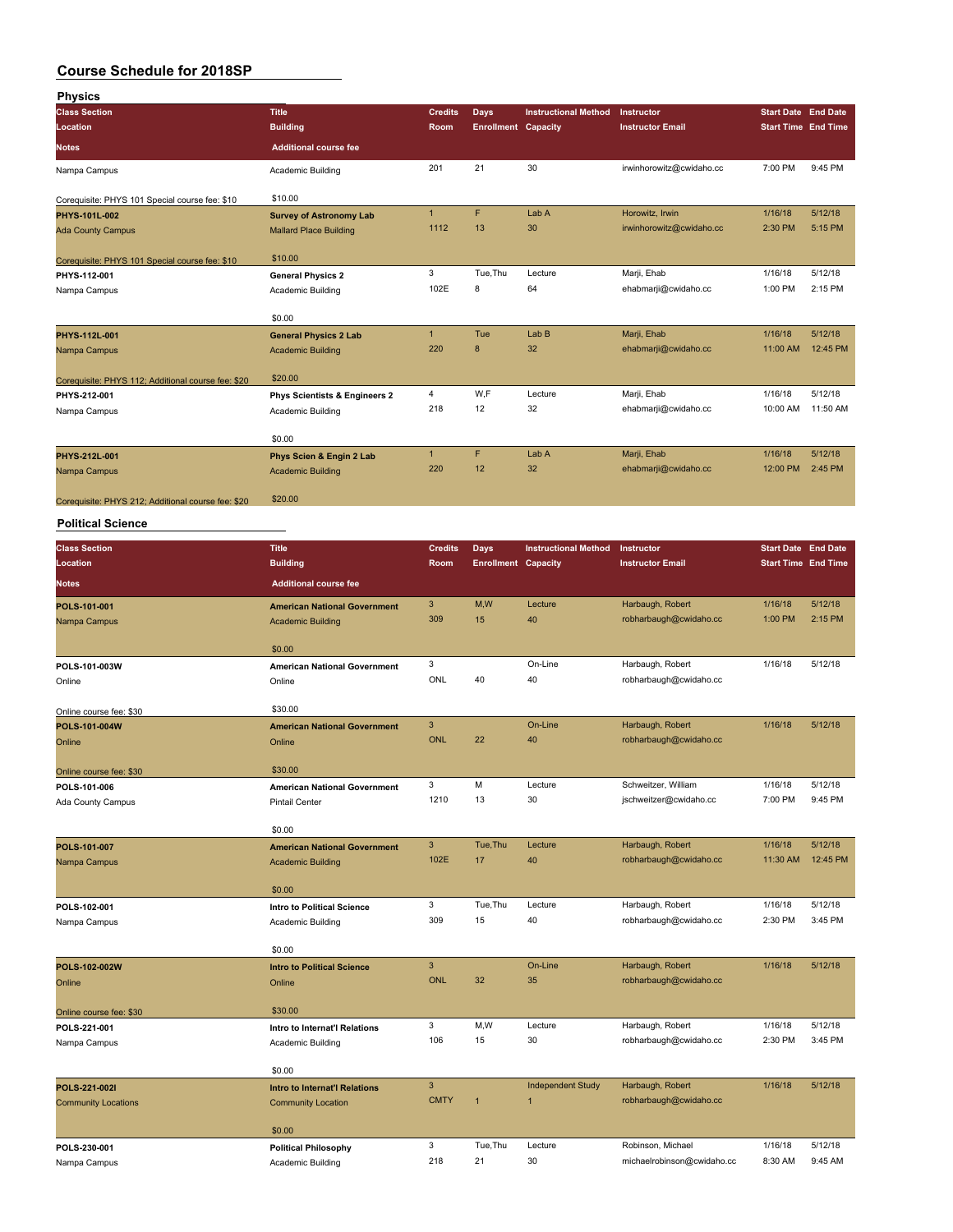| <b>Political Science</b>                                            |                                   |                |                            |                             |                         |                            |                            |
|---------------------------------------------------------------------|-----------------------------------|----------------|----------------------------|-----------------------------|-------------------------|----------------------------|----------------------------|
| <b>Class Section</b>                                                | <b>Title</b>                      | <b>Credits</b> | <b>Days</b>                | <b>Instructional Method</b> | Instructor              | <b>Start Date End Date</b> |                            |
| Location                                                            | <b>Building</b>                   | <b>Room</b>    | <b>Enrollment Capacity</b> |                             | <b>Instructor Email</b> |                            | <b>Start Time End Time</b> |
| <b>Notes</b>                                                        | <b>Additional course fee</b>      |                |                            |                             |                         |                            |                            |
|                                                                     |                                   |                |                            |                             |                         |                            |                            |
|                                                                     | \$0.00                            |                |                            |                             |                         |                            |                            |
| POLS-230-002I                                                       | <b>Political Philosophy</b>       | 3              |                            | <b>Independent Study</b>    | Harbaugh, Robert        | 1/16/18                    | 5/12/18                    |
| <b>Community Locations</b>                                          | <b>Community Location</b>         | <b>CMTY</b>    |                            | 1                           | robharbaugh@cwidaho.cc  |                            |                            |
|                                                                     | \$0.00                            |                |                            |                             |                         |                            |                            |
| POLS-290-001H                                                       | <b>Political Science Capstone</b> | 3              |                            | Lecture                     | Harbaugh, Robert        | 1/16/18                    | 5/12/18                    |
| <b>Community Locations</b>                                          | Community Location                | <b>CMTY</b>    | 4                          | 5                           | robharbaugh@cwidaho.cc  |                            |                            |
| Hybrid course - has an online component; Hybrid<br>course fee: \$15 | \$15.00                           |                |                            |                             |                         |                            |                            |

#### **Powersports & Small Eng Repair**

| <b>Class Section</b><br>Location                                                            | <b>Title</b><br><b>Building</b>     | <b>Credits</b><br>Room | Days<br><b>Enrollment Capacity</b> | <b>Instructional Method</b> | Instructor<br><b>Instructor Email</b> | <b>Start Date End Date</b><br><b>Start Time End Time</b> |           |
|---------------------------------------------------------------------------------------------|-------------------------------------|------------------------|------------------------------------|-----------------------------|---------------------------------------|----------------------------------------------------------|-----------|
| <b>Notes</b>                                                                                | <b>Additional course fee</b>        |                        |                                    |                             |                                       |                                                          |           |
| <b>PSER-102-001</b>                                                                         | <b>Small Engine Laboratory</b>      | 9                      | M, Tue, W, Thu Lab A               |                             | Hemley, Jared                         | 1/16/18                                                  | 5/12/18   |
| Nampa Campus                                                                                | <b>Micron Education Center</b>      | 1304                   | 13                                 | 20                          | jaredhemley@cwidaho.cc                | 9:30 AM                                                  | 1:50 PM   |
| Restriction: Pwr Sprts & Sm Eng majors only;<br>Additional course fee: \$35                 | \$35.00                             |                        |                                    |                             |                                       |                                                          |           |
| PSER-142-001                                                                                | <b>Small Engine Theory</b>          | 4                      | M.Tue, W.Thu Lecture               |                             | Hemley, Jared                         | 1/16/18                                                  | 5/12/18   |
| Nampa Campus                                                                                | Micron Education Center             | 1301                   | 13                                 | 20                          | jaredhemley@cwidaho.cc                | 7:30 AM                                                  | $9:20$ AM |
| Restriction: Pwr Sprts & Sm Eng majors only                                                 | \$0.00                              |                        |                                    |                             |                                       |                                                          |           |
| <b>PSER-202-001</b>                                                                         | <b>Adv Small Engine Laboratory</b>  | 9                      | M, Tue, W, Thu Lab A               |                             | Hampton, Jake                         | 1/16/18                                                  | 5/12/18   |
| Nampa Campus                                                                                | <b>Micron Education Center</b>      | 1304                   | 8                                  | 16                          | jakehampton1@cwidaho.cc               | 9:30 AM                                                  | 1:50 PM   |
| Restriction: Power Sports & Small Engine Repair<br>majors only Additional course fee: \$35  | \$35.00                             |                        |                                    |                             |                                       |                                                          |           |
| PSER-242-001                                                                                | <b>Advanced Small Engine Theory</b> | 3                      | M.Tue, W.Thu Lecture               |                             | Hampton, Jake                         | 1/16/18                                                  | 5/12/18   |
| Nampa Campus                                                                                | <b>Micron Education Center</b>      | 1301                   | 8                                  | 16                          | jakehampton1@cwidaho.cc               | 7:30 AM                                                  | 9:20 AM   |
| Restriction: Power Sports & Small Engine Repair<br>majors only Additional course fee: \$117 | \$117.00                            |                        |                                    |                             |                                       |                                                          |           |

### **Professional Truck Driving**

| <b>Class Section</b> | <b>Title</b>                            | <b>Credits</b> | <b>Days</b>                | <b>Instructional Method</b> | Instructor              | Start Date End Date |                            |
|----------------------|-----------------------------------------|----------------|----------------------------|-----------------------------|-------------------------|---------------------|----------------------------|
| Location             | <b>Building</b>                         | Room           | <b>Enrollment</b> Capacity |                             | <b>Instructor Email</b> |                     | <b>Start Time End Time</b> |
| <b>Notes</b>         | <b>Additional course fee</b>            |                |                            |                             |                         |                     |                            |
| <b>IPDT-102-007</b>  | <b>Basic Knowledge Dev &amp; Theory</b> | $\overline{4}$ | M, Tue, W, Thu Lecture     |                             | Younger, Tracy          | 10/30/17            | 11/16/17                   |
| Nampa Campus         | <b>Professional Truck Driving</b>       | <b>CLASS</b>   | $\overline{1}$             | 12                          | TracyYounger@cwidaho.cc | 7:00 AM             | 5:30 PM                    |
|                      | \$984.08                                |                |                            |                             |                         |                     |                            |
| IPDT-102-009         | <b>Basic Knowledge Dev &amp; Theory</b> | 4              | M,Tue                      | Lecture                     | Younger, Tracy          | 11/27/17            | 4/1/18                     |
| Nampa Campus         | Professional Truck Driving              | <b>CLASS</b>   | 5                          | 12                          | TracyYounger@cwidaho.cc | 6:00 PM             | 9:00 PM                    |
|                      | \$984.08                                |                |                            |                             |                         |                     |                            |
| <b>IPDT-102-009</b>  | <b>Basic Knowledge Dev &amp; Theory</b> | $\overline{4}$ | SAT, SUN                   | Lecture                     | Younger, Tracy          | 11/27/17            | 4/1/18                     |
| Nampa Campus         | <b>Professional Truck Driving</b>       | <b>CLASS</b>   | 5                          | 12                          | TracyYounger@cwidaho.cc | 7:00 AM             | 5:30 PM                    |
|                      | \$984.08                                |                |                            |                             |                         |                     |                            |
| IPDT-102-010         | <b>Basic Knowledge Dev &amp; Theory</b> | $\overline{4}$ | M, Tue, W, Thu Lecture     |                             | Younger, Tracy          | 12/11/17            | 1/4/18                     |
| Nampa Campus         | Professional Truck Driving              | <b>CLASS</b>   | 6                          | 12                          | TracyYounger@cwidaho.cc | 7:00 AM             | 5:30 PM                    |
|                      | \$984.08                                |                |                            |                             |                         |                     |                            |
| <b>IPDT-102-011</b>  | <b>Basic Knowledge Dev &amp; Theory</b> | $\overline{4}$ | M, Tue, W, Thu Lecture     |                             | Younger, Tracy          | 1/8/18              | 1/25/18                    |
| Nampa Campus         | <b>Professional Truck Driving</b>       | <b>CLASS</b>   | 5                          | 12                          | TracyYounger@cwidaho.cc | 7:00 AM             | 5:30 PM                    |
|                      | \$984.08                                |                |                            |                             |                         |                     |                            |
| IPDT-102-012         | <b>Basic Knowledge Dev &amp; Theory</b> | $\overline{4}$ | M, Tue, W, Thu Lecture     |                             | Younger, Tracy          | 1/16/18             | 5/12/18                    |
| Nampa Campus         | Professional Truck Driving              | <b>CLASS</b>   | 0                          | 12                          | TracyYounger@cwidaho.cc | 7:00 AM             | 5:30 PM                    |
|                      | \$984.08                                |                |                            |                             |                         |                     |                            |
| <b>IPDT-102-013</b>  | <b>Basic Knowledge Dev &amp; Theory</b> | $\overline{4}$ | M.Tue, W.Thu Lecture       |                             | Younger, Tracy          | 1/16/18             | 5/12/18                    |
| Nampa Campus         | <b>Professional Truck Driving</b>       | <b>CLASS</b>   | $\mathbf{0}$               | 12                          | TracyYounger@cwidaho.cc | 7:00 AM             | 5:30 PM                    |
|                      | \$984.08                                |                |                            |                             |                         |                     |                            |
| IPDT-106-007         | <b>Driving Skills Development</b>       | 4              | M, Tue, W, Thu Lab         |                             | Younger, Tracy          | 11/20/17            | 12/7/17                    |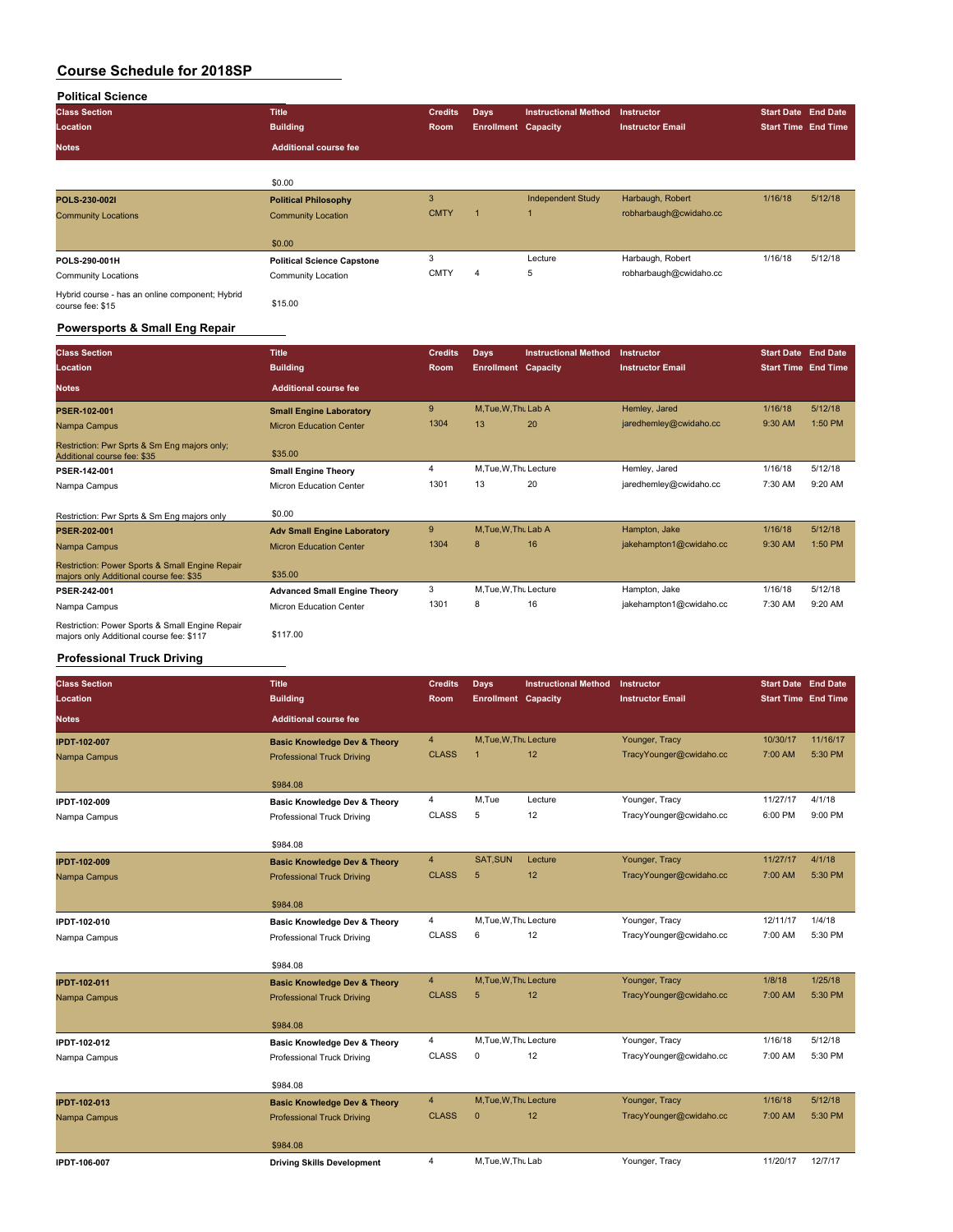| <b>Professional Truck Driving</b> |                                                                        |                         |                            |                             |                         |                            |                            |
|-----------------------------------|------------------------------------------------------------------------|-------------------------|----------------------------|-----------------------------|-------------------------|----------------------------|----------------------------|
| <b>Class Section</b>              | <b>Title</b>                                                           | <b>Credits</b>          | Days                       | <b>Instructional Method</b> | Instructor              | <b>Start Date End Date</b> |                            |
| Location                          | <b>Building</b>                                                        | Room                    | <b>Enrollment Capacity</b> |                             | <b>Instructor Email</b> |                            | <b>Start Time End Time</b> |
| Notes                             | <b>Additional course fee</b>                                           |                         |                            |                             |                         |                            |                            |
|                                   |                                                                        | YARD                    | $\mathbf{1}$               | 12                          |                         | 7:00 AM                    | 5:30 PM                    |
| Nampa Campus                      | Professional Truck Driving                                             |                         |                            |                             | TracyYounger@cwidaho.cc |                            |                            |
|                                   | \$1,269.12                                                             |                         |                            |                             |                         |                            |                            |
| <b>IPDT-106-009</b>               | <b>Driving Skills Development</b>                                      | $\overline{4}$          | M,Tue                      | Lab                         | Younger, Tracy          | 12/11/17                   | 2/4/18                     |
| Nampa Campus                      | <b>Professional Truck Driving</b>                                      | <b>YARD</b>             | 5                          | 12                          | TracyYounger@cwidaho.cc | 6:00 PM                    | 9:00 PM                    |
|                                   |                                                                        |                         |                            |                             |                         |                            |                            |
|                                   | \$1,269.12                                                             |                         |                            |                             |                         |                            |                            |
| IPDT-106-009                      | <b>Driving Skills Development</b>                                      | $\overline{4}$          | SAT, SUN                   | Lab                         | Younger, Tracy          | 12/11/17                   | 2/4/18                     |
| Nampa Campus                      | Professional Truck Driving                                             | YARD                    | 5                          | 12                          | TracyYounger@cwidaho.cc | 7:00 AM                    | 5:30 PM                    |
|                                   |                                                                        |                         |                            |                             |                         |                            |                            |
|                                   | \$1,269.12                                                             |                         |                            |                             |                         |                            |                            |
| <b>IPDT-106-010</b>               | <b>Driving Skills Development</b>                                      | $\overline{4}$          | M, Tue, W, Thu Lab         |                             | Younger, Tracy          | 1/8/18                     | 1/25/18                    |
| Nampa Campus                      | <b>Professional Truck Driving</b>                                      | <b>YARD</b>             | 6                          | 12                          | TracyYounger@cwidaho.cc | 7:00 AM                    | 5:30 PM                    |
|                                   |                                                                        |                         |                            |                             |                         |                            |                            |
|                                   | \$1,269.12                                                             |                         |                            |                             |                         |                            |                            |
| IPDT-106-011                      | <b>Driving Skills Development</b>                                      | $\overline{\mathbf{4}}$ | M, Tue, W, Thu Lab         |                             | Younger, Tracy          | 1/29/18                    | 2/15/18                    |
| Nampa Campus                      | Professional Truck Driving                                             | YARD                    | 5                          | 12                          | TracyYounger@cwidaho.cc | 7:00 AM                    | 5:30 PM                    |
|                                   |                                                                        |                         |                            |                             |                         |                            |                            |
| Additional course fee: \$330      | \$1,269.12                                                             |                         |                            |                             |                         |                            |                            |
| <b>IPDT-106-012</b>               | <b>Driving Skills Development</b>                                      | $\overline{4}$          | M, Tue, W, Thu Lab         |                             | Younger, Tracy          | 1/16/18                    | 5/12/18                    |
| Nampa Campus                      | <b>Professional Truck Driving</b>                                      | <b>YARD</b>             | $\pmb{0}$                  | 12                          | TracyYounger@cwidaho.cc | 7:00 AM                    | 5:30 PM                    |
|                                   |                                                                        |                         |                            |                             |                         |                            |                            |
|                                   | \$1,269.12                                                             | $\overline{4}$          | M, Tue, W, Thu Lab         |                             | Younger, Tracy          | 1/16/18                    | 5/12/18                    |
| IPDT-106-013                      | <b>Driving Skills Development</b>                                      | YARD                    | 0                          | 12                          | TracyYounger@cwidaho.cc | 7:00 AM                    | 5:30 PM                    |
| Nampa Campus                      | Professional Truck Driving                                             |                         |                            |                             |                         |                            |                            |
|                                   | \$1,269.12                                                             |                         |                            |                             |                         |                            |                            |
| <b>IPDT-112-007</b>               |                                                                        | 4                       | M, Tue, W, Thu Lab         |                             | Younger, Tracy          | 12/11/17                   | 1/4/18                     |
| Nampa Campus                      | <b>Driving Skills Enhancement</b><br><b>Professional Truck Driving</b> | <b>YARD</b>             | $\mathbf{1}$               | 12                          | TracyYounger@cwidaho.cc | 7:00 AM                    | 5:30 PM                    |
|                                   |                                                                        |                         |                            |                             |                         |                            |                            |
|                                   | \$1,269.12                                                             |                         |                            |                             |                         |                            |                            |
| IPDT-112-009                      | <b>Driving Skills Enhancement</b>                                      | 4                       | M,Tue                      | Lab                         | Younger, Tracy          | 2/5/18                     | 3/25/18                    |
| Nampa Campus                      | Professional Truck Driving                                             | YARD                    | 5                          | 12                          | TracyYounger@cwidaho.cc | 6:00 PM                    | 9:00 PM                    |
|                                   |                                                                        |                         |                            |                             |                         |                            |                            |
|                                   | \$1,269.12                                                             |                         |                            |                             |                         |                            |                            |
| <b>IPDT-112-009</b>               | <b>Driving Skills Enhancement</b>                                      | $\overline{4}$          | SAT, SUN                   | Lab                         | Younger, Tracy          | 2/5/18                     | 3/25/18                    |
| Nampa Campus                      | <b>Professional Truck Driving</b>                                      | <b>YARD</b>             | 5                          | 12                          | TracyYounger@cwidaho.cc | 7:00 AM                    | 5:30 PM                    |
|                                   |                                                                        |                         |                            |                             |                         |                            |                            |
|                                   | \$1,269.12                                                             |                         |                            |                             |                         |                            |                            |
| IPDT-112-010                      | <b>Driving Skills Enhancement</b>                                      | 4                       | M, Tue, W, Thu Lab         |                             | Younger, Tracy          | 1/29/18                    | 2/15/18                    |
| Nampa Campus                      | Professional Truck Driving                                             | YARD                    | 6                          | 12                          | TracyYounger@cwidaho.cc | 7:00 AM                    | 5:30 PM                    |
|                                   |                                                                        |                         |                            |                             |                         |                            |                            |
| Additional course fee: \$330      | \$1,269.12                                                             |                         |                            |                             |                         |                            |                            |
| <b>IPDT-112-011</b>               | <b>Driving Skills Enhancement</b>                                      | $\overline{4}$          | M, Tue, W, Thu Lab         |                             | Younger, Tracy          | 2/20/18                    | 3/8/18                     |
| Nampa Campus                      | <b>Professional Truck Driving</b>                                      | <b>YARD</b>             | 5                          | 12                          | TracyYounger@cwidaho.cc | 7:00 AM                    | 5:30 PM                    |
|                                   |                                                                        |                         |                            |                             |                         |                            |                            |
| Additional course fee: \$330      | \$1,269.12                                                             |                         |                            |                             |                         |                            |                            |
| IPDT-112-012                      | <b>Driving Skills Enhancement</b>                                      | $\overline{4}$<br>YARD  | M, Tue, W, Thu Lab<br>0    | 12                          | Younger, Tracy          | 1/16/18                    | 5/12/18<br>5:30 PM         |
| Nampa Campus                      | Professional Truck Driving                                             |                         |                            |                             | TracyYounger@cwidaho.cc | 7:00 AM                    |                            |
|                                   | \$1,269.12                                                             |                         |                            |                             |                         |                            |                            |
|                                   |                                                                        | $\overline{4}$          | M, Tue, W, Thu Lab         |                             | Younger, Tracy          | 1/16/18                    | 5/12/18                    |
| <b>IPDT-112-013</b>               | <b>Driving Skills Enhancement</b><br><b>Professional Truck Driving</b> | <b>YARD</b>             | $\pmb{0}$                  | 12                          | TracyYounger@cwidaho.cc | 7:00 AM                    | 5:30 PM                    |
| Nampa Campus                      |                                                                        |                         |                            |                             |                         |                            |                            |
|                                   | \$1,269.12                                                             |                         |                            |                             |                         |                            |                            |
| IPDT-120-007                      | <b>Adv Professional Truck Drvg</b>                                     | 6                       | M, Tue, W, Thu Lecture     |                             | Younger, Tracy          | 1/8/18                     | 2/15/18                    |
| Nampa Campus                      | Professional Truck Driving                                             | <b>CLASS</b>            | 0                          | 12                          | TracyYounger@cwidaho.cc | 7:00 AM                    | 5:30 PM                    |
|                                   |                                                                        |                         |                            |                             |                         |                            |                            |
|                                   | \$1,408.68                                                             |                         |                            |                             |                         |                            |                            |
| <b>IPDT-120-009</b>               | <b>Adv Professional Truck Drvg</b>                                     | $\boldsymbol{6}$        | M,Tue                      | Lecture                     | Younger, Tracy          | 4/2/18                     | 5/10/18                    |
| Nampa Campus                      | <b>Professional Truck Driving</b>                                      | <b>CLASS</b>            | $\sqrt{5}$                 | 12                          | TracyYounger@cwidaho.cc | 6:00 PM                    | 9:00 PM                    |
|                                   |                                                                        |                         |                            |                             |                         |                            |                            |
|                                   | \$1,408.68                                                             |                         |                            |                             |                         |                            |                            |
| IPDT-120-009                      | <b>Adv Professional Truck Drvg</b>                                     | 6                       | SAT, SUN                   | Lecture                     | Younger, Tracy          | 4/2/18                     | 5/10/18                    |
| Nampa Campus                      | Professional Truck Driving                                             | CLASS                   | 5                          | 12                          | TracyYounger@cwidaho.cc | 7:00 AM                    | 5:30 PM                    |
|                                   |                                                                        |                         |                            |                             |                         |                            |                            |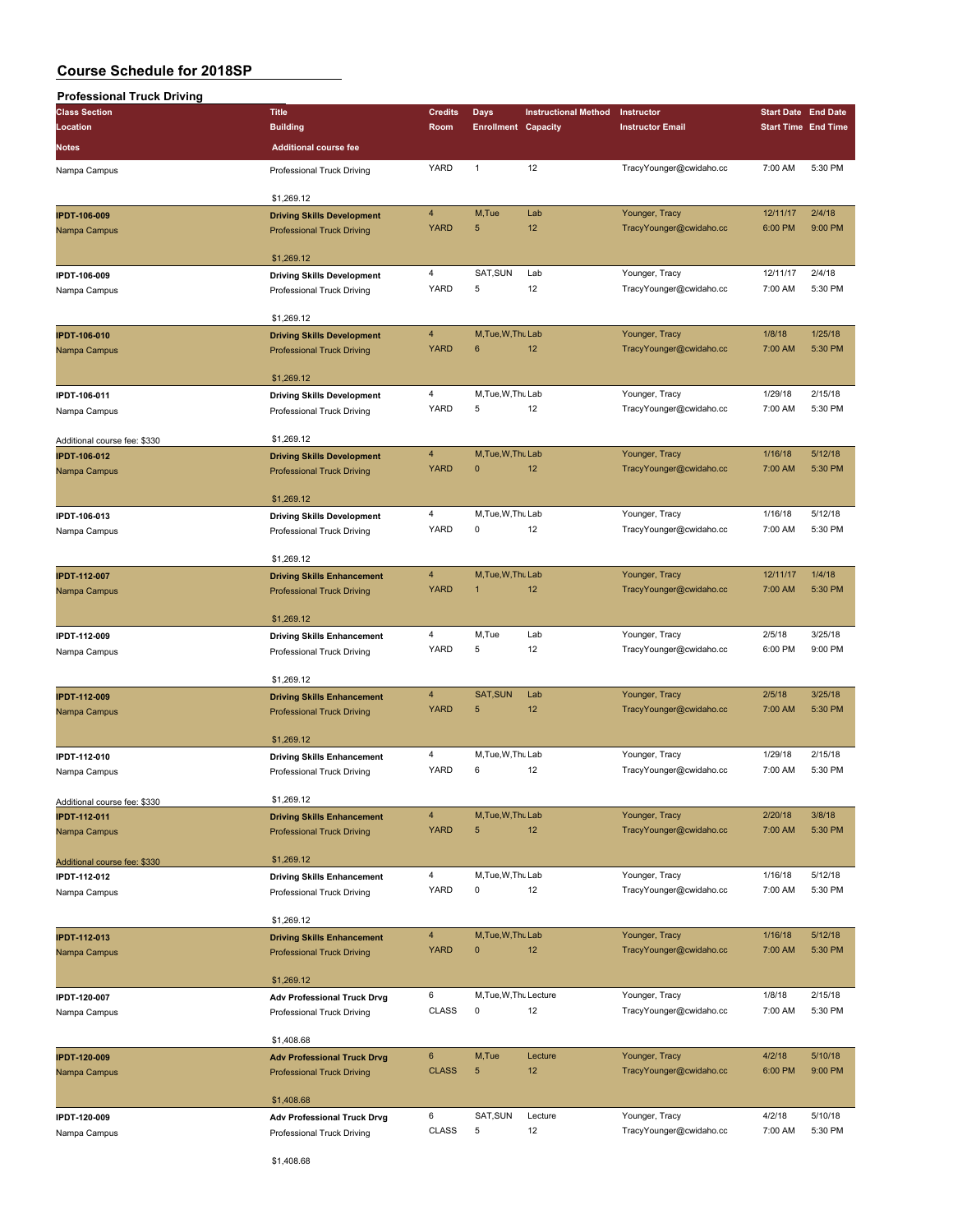| <b>Professional Truck Driving</b>               |                                    |                           |                            |                             |                                                    |                            |                            |
|-------------------------------------------------|------------------------------------|---------------------------|----------------------------|-----------------------------|----------------------------------------------------|----------------------------|----------------------------|
| <b>Class Section</b>                            | <b>Title</b>                       | <b>Credits</b>            | Days                       | <b>Instructional Method</b> | Instructor                                         | <b>Start Date End Date</b> |                            |
| Location                                        | <b>Building</b>                    | Room                      | <b>Enrollment Capacity</b> |                             | <b>Instructor Email</b>                            |                            | <b>Start Time End Time</b> |
| Notes                                           | <b>Additional course fee</b>       |                           |                            |                             |                                                    |                            |                            |
|                                                 |                                    |                           |                            |                             |                                                    |                            |                            |
| <b>IPDT-120-010</b>                             | <b>Adv Professional Truck Drvg</b> | $\bf 6$                   | M, Tue, W, Thu Lecture     |                             | Younger, Tracy                                     | 2/20/18                    | 3/29/18                    |
| Nampa Campus                                    | <b>Professional Truck Driving</b>  | <b>YARD</b>               | 6                          | 12                          | TracyYounger@cwidaho.cc                            | 7:00 AM                    | 5:30 PM                    |
|                                                 |                                    |                           |                            |                             |                                                    |                            |                            |
|                                                 | \$1,408.68                         |                           |                            |                             |                                                    |                            |                            |
| IPDT-120-011                                    | <b>Adv Professional Truck Drvg</b> | 6                         | M, Tue, W, Thu Lecture     |                             | Younger, Tracy                                     | 3/12/18                    | 4/19/18                    |
| Nampa Campus                                    | Professional Truck Driving         | <b>YARD</b>               | 5                          | 12                          | TracyYounger@cwidaho.cc                            | 7:00 AM                    | 5:30 PM                    |
|                                                 |                                    |                           |                            |                             |                                                    |                            |                            |
|                                                 | \$1,408.68                         |                           |                            |                             |                                                    |                            |                            |
| <b>IPDT-120-012</b>                             | <b>Adv Professional Truck Drvg</b> | $\bf 6$                   | M.Tue.W.Thu Lecture        |                             | Younger, Tracy                                     | 1/16/18                    | 5/12/18                    |
| Nampa Campus                                    | <b>Professional Truck Driving</b>  | <b>YARD</b>               | $\mathbf 0$                | 12                          | TracyYounger@cwidaho.cc                            | 7:00 AM                    | 5:30 PM                    |
|                                                 |                                    |                           |                            |                             |                                                    |                            |                            |
|                                                 | \$1,408.68                         |                           |                            |                             |                                                    |                            |                            |
| Psychology                                      |                                    |                           |                            |                             |                                                    |                            |                            |
|                                                 |                                    |                           |                            |                             |                                                    |                            |                            |
| <b>Class Section</b>                            | <b>Title</b>                       | <b>Credits</b>            | <b>Days</b>                | <b>Instructional Method</b> | Instructor                                         |                            | <b>Start Date End Date</b> |
| <b>Location</b>                                 | <b>Building</b>                    | Room                      | <b>Enrollment Capacity</b> |                             | <b>Instructor Email</b>                            |                            | <b>Start Time End Time</b> |
| Notes                                           | <b>Additional course fee</b>       |                           |                            |                             |                                                    |                            |                            |
|                                                 |                                    |                           |                            |                             |                                                    |                            |                            |
| <b>PSYC-101-001H</b>                            | <b>General Psychology</b>          | $\mathbf{3}$              | Tue                        | Hybrid                      | Timberlake, Martha                                 | 1/16/18                    | 5/12/18                    |
| <b>Ada County Campus</b>                        | <b>Pintail Center</b>              | 1204                      | 30                         | 30                          | marthatimberlake@cwidaho.cc                        | 4:00 PM                    | 5:15 PM                    |
| Hybrid course - has an online component; Hybrid |                                    |                           |                            |                             |                                                    |                            |                            |
| course fee: \$15; IncludED fee: \$62.50         | \$77.50                            |                           |                            |                             |                                                    |                            |                            |
| PSYC-101-002                                    | <b>General Psychology</b>          | 3                         | M,W                        | Lecture                     | Miner, Eric                                        | 1/16/18                    | 5/12/18                    |
| Ada County Campus                               | <b>Pintail Center</b>              | 1210                      | 36                         | 36                          | ericminer@cwidaho.cc                               | 10:00 AM                   | 11:15 AM                   |
|                                                 |                                    |                           |                            |                             |                                                    |                            |                            |
| IncludED fee: \$62.50                           | \$62.50                            |                           |                            |                             |                                                    |                            |                            |
| PSYC-101-003H                                   | <b>General Psychology</b>          | $\mathbf{3}$              | Tue                        | Hybrid                      | Timberlake, Martha                                 | 1/16/18                    | 5/12/18                    |
| <b>Ada County Campus</b>                        | <b>Pintail Center</b>              | 1206                      | 30                         | 30                          | marthatimberlake@cwidaho.cc                        | 1:00 PM                    | 2:15 PM                    |
| Hybrid course - has an online component; Hybrid |                                    |                           |                            |                             |                                                    |                            |                            |
| course fee: \$15; IncludED fee: \$62.50         | \$77.50                            |                           |                            |                             |                                                    |                            |                            |
| PSYC-101-004H                                   | <b>General Psychology</b>          | 3                         | Tue                        | Hybrid                      | Timberlake, Martha                                 | 1/16/18                    | 5/12/18                    |
| Ada County Campus                               | <b>Pintail Center</b>              | 1210                      | 36                         | 36                          | marthatimberlake@cwidaho.cc                        | 11:30 AM                   | 12:45 PM                   |
| Hybrid course - has an online component; Hybrid |                                    |                           |                            |                             |                                                    |                            |                            |
| course fee: \$15; IncludED fee: \$62.50         | \$77.50                            |                           |                            |                             |                                                    |                            |                            |
| <b>PSYC-101-005</b>                             | <b>General Psychology</b>          | 3                         | F                          | Lecture                     | Conley-Durkin, Shelly                              | 1/16/18                    | 5/12/18                    |
|                                                 |                                    | 1318                      | 41                         | 42                          | shellyconley-                                      | 8:00 AM                    | 10:45 AM                   |
| <b>Ada County Campus</b>                        | <b>Pintail Center</b>              |                           |                            |                             | durkin@cwidaho.cc                                  |                            |                            |
|                                                 | \$62.50                            |                           |                            |                             |                                                    |                            |                            |
| IncludED fee: \$62.50                           |                                    | 3                         | M, W                       | Lecture                     | Ponsford, Ronald                                   | 1/16/18                    | 5/12/18                    |
| PSYC-101-006                                    | <b>General Psychology</b>          | 1318                      | 42                         | 42                          | ronponsford@cwidaho.cc                             | 2:30 PM                    | 3:45 PM                    |
| <b>Ada County Campus</b>                        | <b>Pintail Center</b>              |                           |                            |                             |                                                    |                            |                            |
|                                                 |                                    |                           |                            |                             |                                                    |                            |                            |
| IncludED fee: \$62.50                           | \$62.50                            | $\mathbf{3}$              | <b>SAT</b>                 | Lecture                     | Laudicina, Craig                                   | 1/16/18                    | 5/12/18                    |
| PSYC-101-007                                    | <b>General Psychology</b>          | 1318                      | 22                         | 40                          | craiglaudicina@cwidaho.cc                          | 8:00 AM                    | 10:45 AM                   |
| <b>Ada County Campus</b>                        | <b>Pintail Center</b>              |                           |                            |                             |                                                    |                            |                            |
|                                                 | \$62.50                            |                           |                            |                             |                                                    |                            |                            |
| IncludED fee: \$62.50                           |                                    | 3                         | M,W                        | Lecture                     | Kamplain, Michael                                  |                            | 5/12/18                    |
| PSYC-101-009                                    | <b>General Psychology</b>          | 102E                      | 30                         | 30                          | michaelkamplain@cwidaho.cc                         | 1/16/18<br>4:00 PM         | 5:15 PM                    |
| Nampa Campus                                    | Academic Building                  |                           |                            |                             |                                                    |                            |                            |
|                                                 | \$62.50                            |                           |                            |                             |                                                    |                            |                            |
| IncludED fee: \$62.50                           |                                    | $\mathbf{3}$              |                            | On-Line                     |                                                    |                            | 5/12/18                    |
| PSYC-101-010W                                   | <b>General Psychology</b>          |                           |                            |                             | Schoenherr, Heather<br>heatherschoenherr@cwidaho.c | 1/16/18                    |                            |
| Online                                          | Online                             | <b>ONL</b>                | 35                         | 35                          | $\mathbf{c}$                                       |                            |                            |
|                                                 |                                    |                           |                            |                             |                                                    |                            |                            |
| Online course fee: \$30; IncludED fee: \$62.50  | \$92.50                            |                           |                            |                             |                                                    |                            |                            |
| PSYC-101-011W                                   | <b>General Psychology</b>          | 3                         |                            | On-Line                     | Schoenherr, Heather                                | 1/16/18                    | 5/12/18                    |
|                                                 |                                    |                           |                            |                             | heatherschoenherr@cwidaho.c                        |                            |                            |
| Online                                          | Online                             | ONL                       | 35                         | 35                          | $\mathbf c$                                        |                            |                            |
|                                                 |                                    |                           |                            |                             |                                                    |                            |                            |
| Online course fee: \$30; IncludED fee: \$62.50  | \$92.50                            |                           |                            |                             |                                                    |                            |                            |
| PSYC-101-012W                                   | <b>General Psychology</b>          | $\ensuremath{\mathsf{3}}$ |                            | On-Line                     | Schoenherr, Heather                                | 1/16/18                    | 5/12/18                    |
|                                                 |                                    |                           |                            |                             | heatherschoenherr@cwidaho.c                        |                            |                            |
| Online                                          | Online                             | <b>ONL</b>                | 35                         | 35                          | $\mathbf c$                                        |                            |                            |
|                                                 |                                    |                           |                            |                             |                                                    |                            |                            |
| Online course fee: \$30; IncludED fee: \$62.50  | \$92.50                            |                           |                            |                             |                                                    |                            |                            |
| PSYC-101-013W                                   | <b>General Psychology</b>          | 3                         |                            | On-Line                     | Schoenherr, Heather                                | 1/16/18                    | 5/12/18                    |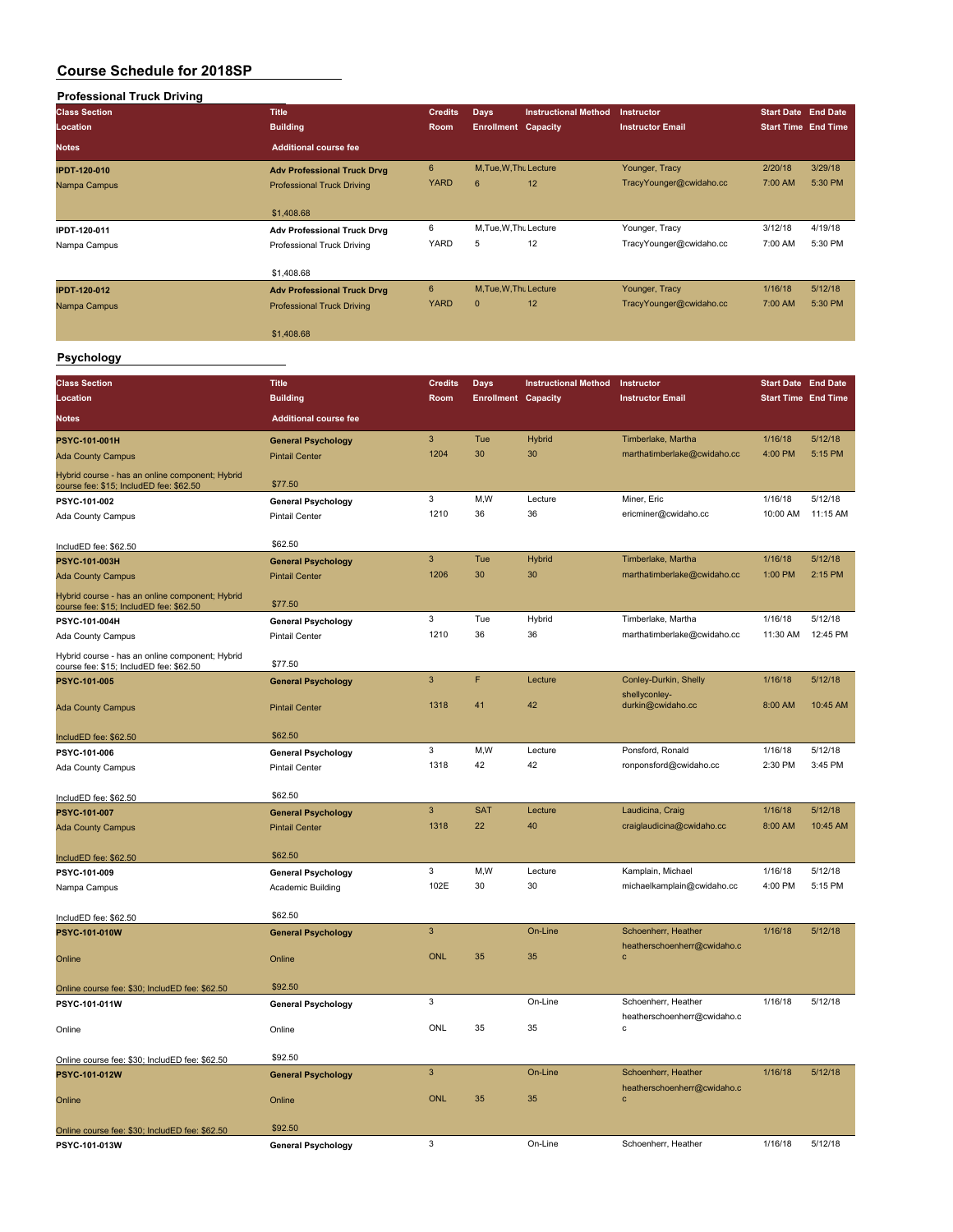| <b>Psychology</b>                                                                               |                                           |                           |                            |                             |                             |                            |                    |
|-------------------------------------------------------------------------------------------------|-------------------------------------------|---------------------------|----------------------------|-----------------------------|-----------------------------|----------------------------|--------------------|
| <b>Class Section</b>                                                                            | <b>Title</b>                              | <b>Credits</b>            | <b>Days</b>                | <b>Instructional Method</b> | Instructor                  | <b>Start Date End Date</b> |                    |
| Location                                                                                        | <b>Building</b>                           | Room                      | <b>Enrollment Capacity</b> |                             | <b>Instructor Email</b>     | <b>Start Time End Time</b> |                    |
| Notes                                                                                           | <b>Additional course fee</b>              |                           |                            |                             |                             |                            |                    |
|                                                                                                 |                                           |                           |                            |                             |                             |                            |                    |
|                                                                                                 |                                           |                           | 34                         |                             | heatherschoenherr@cwidaho.c |                            |                    |
| Online                                                                                          | Online                                    | ONL                       |                            | 35                          | c                           |                            |                    |
|                                                                                                 |                                           |                           |                            |                             |                             |                            |                    |
| Online course fee: \$30; IncludED fee: \$62.50                                                  | \$92.50                                   |                           |                            |                             |                             |                            |                    |
| PSYC-101-014W                                                                                   | <b>General Psychology</b>                 | $\mathbf{3}$              |                            | On-Line                     | Molitor, Allison            | 1/16/18                    | 5/12/18            |
| Online                                                                                          | Online                                    | <b>ONL</b>                | 34                         | 35                          | allisonmolitor@cwidaho.cc   |                            |                    |
|                                                                                                 |                                           |                           |                            |                             |                             |                            |                    |
| Online course fee: \$30; IncludED fee: \$62.50                                                  | \$92.50                                   |                           |                            |                             |                             |                            |                    |
| PSYC-101-016W                                                                                   | <b>General Psychology</b>                 | 3                         |                            | On-Line                     | Vachon, Mark                | 1/16/18                    | 5/12/18            |
| Online                                                                                          | Online                                    | ONL                       | 35                         | 35                          | markvachon@cwidaho.cc       |                            |                    |
|                                                                                                 |                                           |                           |                            |                             |                             |                            |                    |
| Online course fee: \$30; IncludED fee: \$62.50                                                  | \$92.50                                   |                           |                            |                             |                             |                            |                    |
| PSYC-101-017W                                                                                   | <b>General Psychology</b>                 | $\ensuremath{\mathsf{3}}$ |                            | On-Line                     | Hyde, Monty                 | 1/16/18                    | 5/12/18            |
| Online                                                                                          | Online                                    | <b>ONL</b>                | 35                         | 35                          | montyhyde@cwidaho.cc        |                            |                    |
|                                                                                                 |                                           |                           |                            |                             |                             |                            |                    |
| Online course fee: \$30; IncludED fee: \$62.50                                                  | \$92.50                                   |                           |                            |                             |                             |                            |                    |
| PSYC-120-001                                                                                    | <b>Career Exploration</b>                 | $\mathbf{1}$              | F                          | Lecture                     | Conley-Durkin, Shelly       | 1/16/18                    | 5/12/18            |
|                                                                                                 |                                           |                           |                            |                             | shellyconley-               |                            |                    |
| Ada County Campus                                                                               | <b>Pintail Center</b>                     | 1204                      | 29                         | 30                          | durkin@cwidaho.cc           | 12:00 PM                   | 12:50 PM           |
|                                                                                                 |                                           |                           |                            |                             |                             |                            |                    |
|                                                                                                 | \$0.00                                    |                           |                            |                             |                             |                            |                    |
| PSYC-120-002                                                                                    | <b>Career Exploration</b>                 | $\mathbf{1}$              | W                          | Lecture                     | Ponsford, Ronald            | 1/16/18                    | 5/12/18            |
| <b>Ada County Campus</b>                                                                        | <b>Pintail Center</b>                     | 1206                      | 29                         | 30                          | ronponsford@cwidaho.cc      | 4:00 PM                    | 4:50 PM            |
|                                                                                                 |                                           |                           |                            |                             |                             |                            |                    |
|                                                                                                 | \$0.00                                    |                           |                            |                             |                             |                            |                    |
| PSYC-140-001                                                                                    | <b>Human Relations for Success</b>        | 3                         | Tue                        | Lecture                     | Reed, Rebecca               | 1/16/18                    | 5/12/18            |
| Nampa Campus                                                                                    | Academic Building                         | 218                       | 31                         | 32                          | beckyreed@cwidaho.cc        | 7:00 PM                    | 9:45 PM            |
|                                                                                                 |                                           |                           |                            |                             |                             |                            |                    |
| IncludED fee: \$106.50                                                                          | \$106.50                                  |                           |                            |                             |                             |                            |                    |
| PSYC-140-002                                                                                    | <b>Human Relations for Success</b>        | $\mathbf{3}$              | M,W                        | Lecture                     | Bobrowski, Kelsee           | 1/16/18                    | 5/12/18            |
| <b>Ada County Campus</b>                                                                        | <b>Pintail Center</b>                     | 1204                      | 30                         | 30                          | kelseebobrowski@cwidaho.cc  | 11:30 AM                   | 12:45 PM           |
|                                                                                                 |                                           |                           |                            |                             |                             |                            |                    |
|                                                                                                 | \$106.50                                  |                           |                            |                             |                             |                            |                    |
| IncludED fee: \$106.50                                                                          |                                           | 3                         |                            | On-Line                     | Schoenherr, Heather         | 1/16/18                    | 5/12/18            |
| PSYC-190-001W                                                                                   | <b>Writing for Social Sciences</b>        |                           |                            |                             | heatherschoenherr@cwidaho.c |                            |                    |
| Online                                                                                          | Online                                    | ONL                       | 27                         | 27                          | с                           |                            |                    |
|                                                                                                 |                                           |                           |                            |                             |                             |                            |                    |
| Online course fee: \$30                                                                         | \$30.00                                   |                           |                            |                             |                             |                            |                    |
| PSYC-190-002W                                                                                   | <b>Writing for Social Sciences</b>        | $\mathbf{3}$              |                            | On-Line                     | Vachon, Mark                | 1/16/18                    | 5/12/18            |
| Online                                                                                          | Online                                    | <b>ONL</b>                | 26                         | 27                          | markvachon@cwidaho.cc       |                            |                    |
|                                                                                                 |                                           |                           |                            |                             |                             |                            |                    |
| Online course fee: \$30                                                                         | \$30.00                                   |                           |                            |                             |                             |                            |                    |
| PSYC-201-001H                                                                                   | <b>Child &amp; Adolescent Development</b> | 3                         | Thu                        | Hybrid                      | Timberlake, Martha          | 1/16/18                    | 5/12/18            |
|                                                                                                 | <b>Pintail Center</b>                     | 1208                      | 24                         | 30                          | marthatimberlake@cwidaho.cc |                            | 11:30 AM  12:45 PM |
| Ada County Campus                                                                               |                                           |                           |                            |                             |                             |                            |                    |
| Hybrid course - has an online component; Hybrid                                                 | \$15.00                                   |                           |                            |                             |                             |                            |                    |
| course fee: \$15                                                                                |                                           | $\mathbf{3}$              | Thu                        |                             |                             | 1/16/18                    | 5/12/18            |
| PSYC-201-002H                                                                                   | <b>Child &amp; Adolescent Development</b> |                           |                            | Hybrid                      | Timberlake, Martha          |                            | 2:15 PM            |
| <b>Ada County Campus</b>                                                                        | <b>Pintail Center</b>                     | 1206                      | 19                         | 30                          | marthatimberlake@cwidaho.cc | 1:00 PM                    |                    |
| Hybrid course - has an online component; Hybrid                                                 |                                           |                           |                            |                             |                             |                            |                    |
| course fee: \$15                                                                                | \$15.00                                   |                           |                            |                             |                             |                            |                    |
| PSYC-221-001                                                                                    | Gender                                    | 3                         | M,W                        | Lecture                     | Kyle, Catherine             | 1/16/18                    | 5/12/18            |
| Ada County Campus                                                                               | <b>Pintail Center</b>                     | 1204                      | 30                         | 30                          | catherinekyle@cwidaho.cc    | 1:00 PM                    | 2:15 PM            |
|                                                                                                 |                                           |                           |                            |                             |                             |                            |                    |
|                                                                                                 | \$0.00                                    |                           |                            |                             |                             |                            |                    |
| PSYC-250-001                                                                                    | <b>Research Methods in Social Sci</b>     | $\overline{4}$            | Tue, Thu                   | Lecture                     | Fellows, Michelle           | 1/16/18                    | 5/12/18            |
| <b>Ada County Campus</b>                                                                        | <b>Pintail Center</b>                     | 1320                      | 26                         | 27                          | michellefellows@cwidaho.cc  | 3:00 PM                    | 4:50 PM            |
|                                                                                                 |                                           |                           |                            |                             |                             |                            |                    |
|                                                                                                 | \$0.00                                    |                           |                            |                             |                             |                            |                    |
| PSYC-251-001H                                                                                   | <b>Statistical Methods</b>                | 3                         | Thu                        | Hybrid                      | Trull, Rhiannon             | 1/16/18                    | 5/12/18            |
| Ada County Campus                                                                               | <b>Pintail Center</b>                     | 1205                      | 23                         | 26                          | rhiannontrull@cwidaho.cc    | 5:30 PM                    | 6:45 PM            |
|                                                                                                 |                                           |                           |                            |                             |                             |                            |                    |
| Hybrid course - has an online component; Hybrid<br>course fee: \$15; Additional course fee: \$5 | \$20.00                                   |                           |                            |                             |                             |                            |                    |
| PSYC-290-001                                                                                    | <b>Psychology Capstone</b>                | $\mathbf{3}$              |                            | Lecture                     | Fellows, Michelle           | 1/16/18                    | 5/12/18            |
| <b>Community Locations</b>                                                                      | <b>Community Location</b>                 | <b>CMTY</b>               | $\mathbf 0$                | 5                           | michellefellows@cwidaho.cc  |                            |                    |
|                                                                                                 |                                           |                           |                            |                             |                             |                            |                    |
|                                                                                                 | \$0.00                                    |                           |                            |                             |                             |                            |                    |
|                                                                                                 |                                           |                           |                            |                             |                             |                            |                    |

**Science - Interdisciplinary**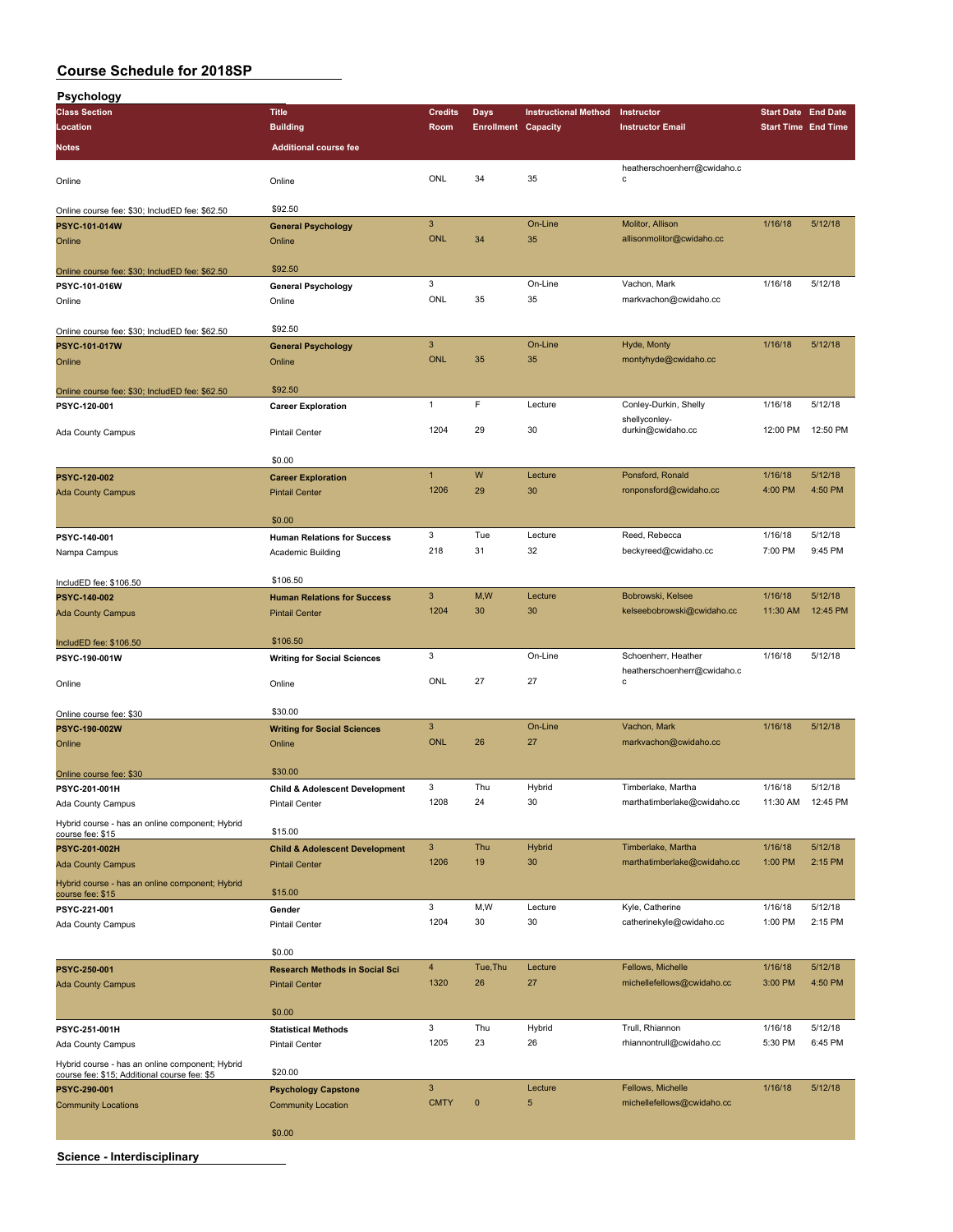| Science - Interdisciplinary                                         |                               |                |                            |                             |                          |                            |          |
|---------------------------------------------------------------------|-------------------------------|----------------|----------------------------|-----------------------------|--------------------------|----------------------------|----------|
| <b>Class Section</b>                                                | <b>Title</b>                  | <b>Credits</b> | <b>Days</b>                | <b>Instructional Method</b> | Instructor               | <b>Start Date End Date</b> |          |
| Location                                                            | <b>Building</b>               | Room           | <b>Enrollment Capacity</b> |                             | <b>Instructor Email</b>  | <b>Start Time End Time</b> |          |
| Notes                                                               | <b>Additional course fee</b>  |                |                            |                             |                          |                            |          |
| SCIE-101-001                                                        | <b>Foundations of Science</b> | 3              | W.F                        | Lecture                     | Alba, Danielle           | 1/16/18                    | 5/12/18  |
| Nampa Campus                                                        | <b>Academic Building</b>      | 106            | 22                         | 30                          | daniellealba@cwidaho.cc  | 8:30 AM                    | 9:45 AM  |
|                                                                     | \$0.00                        |                |                            |                             |                          |                            |          |
| SCIE-101-003W                                                       | <b>Foundations of Science</b> | 3              |                            | On-Line                     | Jensen, Andrew           | 1/16/18                    | 5/12/18  |
| Online                                                              | Online                        | ONL            | 27                         | 30                          | AndyJensen@cwidaho.cc    |                            |          |
| Online course fee: \$30                                             | \$30.00                       |                |                            |                             |                          |                            |          |
| SCIE-101-004W                                                       | <b>Foundations of Science</b> | 3              |                            | On-Line                     | Jensen, Andrew           | 1/16/18                    | 5/12/18  |
| Online                                                              | Online                        | <b>ONL</b>     | 30                         | 30                          | AndyJensen@cwidaho.cc    |                            |          |
| Online course fee: \$30                                             | \$30.00                       |                |                            |                             |                          |                            |          |
| SCIE-102-001H                                                       | <b>Ethics in Science</b>      | 3              | Tue                        | Hybrid                      | McCurdy, Jana            | 1/16/18                    | 5/12/18  |
| Nampa Campus                                                        | Aspen Classroom Building      | 101            | 29                         | 30                          | janamccurdy@cwidaho.cc   | 11:30 AM                   | 12:45 PM |
| Hybrid course - has an online component; Hybrid<br>course fee: \$15 | \$15.00                       |                |                            |                             |                          |                            |          |
| <b>SCIE-102-004W</b>                                                | <b>Ethics in Science</b>      | 3              |                            | On-Line                     | Grimason-Westcott, Sarah | 1/16/18                    | 5/12/18  |
| Online                                                              | Online                        | <b>ONL</b>     | 30                         | 30                          | sarahwestcott@cwidaho.cc |                            |          |
| Online course fee: \$30                                             | \$30.00                       |                |                            |                             |                          |                            |          |
| <b>SCIE-102-005W</b>                                                | <b>Ethics in Science</b>      | 3              |                            | On-Line                     | Grimason-Westcott, Sarah | 1/16/18                    | 5/12/18  |
| Online                                                              | Online                        | ONL            | 30                         | 30                          | sarahwestcott@cwidaho.cc |                            |          |
| Online course fee: \$30                                             | \$30.00                       |                |                            |                             |                          |                            |          |
| <b>SCIE-102-006W</b>                                                | <b>Ethics in Science</b>      | 3              |                            | On-Line                     | Grimason-Westcott, Sarah | 1/16/18                    | 5/12/18  |
| Online                                                              | Online                        | <b>ONL</b>     | 28                         | 30                          | sarahwestcott@cwidaho.cc |                            |          |
| Online course fee: \$30                                             | \$30.00                       |                |                            |                             |                          |                            |          |

### **Sign Language, American**

| <b>Class Section</b><br>Location | <b>Title</b><br><b>Building</b>                             | <b>Credits</b><br>Room | <b>Days</b><br><b>Enrollment Capacity</b> | <b>Instructional Method</b> | Instructor<br><b>Instructor Email</b>         | <b>Start Date End Date</b><br><b>Start Time End Time</b> |                    |
|----------------------------------|-------------------------------------------------------------|------------------------|-------------------------------------------|-----------------------------|-----------------------------------------------|----------------------------------------------------------|--------------------|
| <b>Notes</b>                     | <b>Additional course fee</b>                                |                        |                                           |                             |                                               |                                                          |                    |
| SIGL-101-002<br>Nampa Campus     | <b>American Sign Language 1</b><br><b>Academic Building</b> | $\overline{4}$<br>322  | Tue, Thu<br>22                            | Lecture<br>25               | Matthews, Sherry<br>sherrymatthews@cwidaho.cc | 1/16/18<br>2:00 PM                                       | 5/12/18<br>3:50 PM |
|                                  | \$0.00                                                      |                        |                                           |                             |                                               |                                                          |                    |
| SIGL-101-003                     | American Sign Language 1                                    | $\overline{4}$         | M,W                                       | Lecture                     | Nelson, April                                 | 1/16/18                                                  | 5/12/18            |
| Ada County Campus                | <b>Pintail Center</b>                                       | 1320                   | 25                                        | 25                          | aprilnelson@cwidaho.cc                        | 4:00 PM                                                  | 5:50 PM            |
|                                  | \$0.00                                                      |                        |                                           |                             |                                               |                                                          |                    |
| SIGL-101-004                     | American Sign Language 1                                    | $\overline{4}$         | Tue, Thu                                  | Lecture                     | Matthews, Sherry                              | 1/16/18                                                  | 5/12/18            |
| Nampa Campus                     | <b>Academic Building</b>                                    | 322                    | 23                                        | 25                          | sherrymatthews@cwidaho.cc                     | 10:00 AM                                                 | 11:50 AM           |
|                                  | \$0.00                                                      |                        |                                           |                             |                                               |                                                          |                    |
| SIGL-101-005                     | American Sign Language 1                                    | $\overline{4}$         | M,W                                       | Lecture                     | Matthews, Sherry                              | 1/16/18                                                  | 5/12/18            |
| Nampa Campus                     | Academic Building                                           | 322                    | 25                                        | 25                          | sherrymatthews@cwidaho.cc                     | 12:00 PM                                                 | 1:50 PM            |
|                                  | \$0.00                                                      |                        |                                           |                             |                                               |                                                          |                    |
| SIGL-101-006                     | <b>American Sign Language 1</b>                             | $\overline{4}$         | Tue, Thu                                  | Lecture                     | Nelson, Mikkel                                | 1/16/18                                                  | 5/12/18            |
| Nampa Campus                     | <b>Academic Building</b>                                    | 322                    | 21                                        | 25                          | mikkelnelson@cwidaho.cc                       | 8:00 AM                                                  | 9:50 AM            |
|                                  | \$0.00                                                      |                        |                                           |                             |                                               |                                                          |                    |
| SIGL-102-001                     | American Sign Language 2                                    | $\overline{4}$         | M,W                                       | Lecture                     | Nelson, April                                 | 1/16/18                                                  | 5/12/18            |
| Ada County Campus                | <b>Pintail Center</b>                                       | 1320                   | 23                                        | 25                          | aprilnelson@cwidaho.cc                        | 6:00 PM                                                  | 7:50 PM            |
|                                  | \$0.00                                                      |                        |                                           |                             |                                               |                                                          |                    |
| SIGL-102-001                     | <b>American Sign Language 2</b>                             | $\overline{4}$         | M,W                                       | Lecture                     | Nelson, Mikkel                                | 1/16/18                                                  | 5/12/18            |
| <b>Ada County Campus</b>         | <b>Pintail Center</b>                                       | 1320                   | 23                                        | 25                          | mikkelnelson@cwidaho.cc                       | 6:00 PM                                                  | 7:50 PM            |
|                                  | \$0.00                                                      |                        |                                           |                             |                                               |                                                          |                    |
| SIGL-102-002                     | American Sign Language 2                                    | $\overline{4}$         | M,W                                       | Lecture                     | Nelson, Mikkel                                | 1/16/18                                                  | 5/12/18            |
| Nampa Campus                     | Multipurpose Classroom Bldg                                 | 205                    | 19                                        | 25                          | mikkelnelson@cwidaho.cc                       | 1:00 PM                                                  | 2:50 PM            |
|                                  | \$0.00                                                      |                        |                                           |                             |                                               |                                                          |                    |
| SIGL-202-001                     | <b>American Sign Language 4</b>                             | $\overline{4}$         | M,W                                       | Lecture                     | Matthews, Sherry                              | 1/16/18                                                  | 5/12/18            |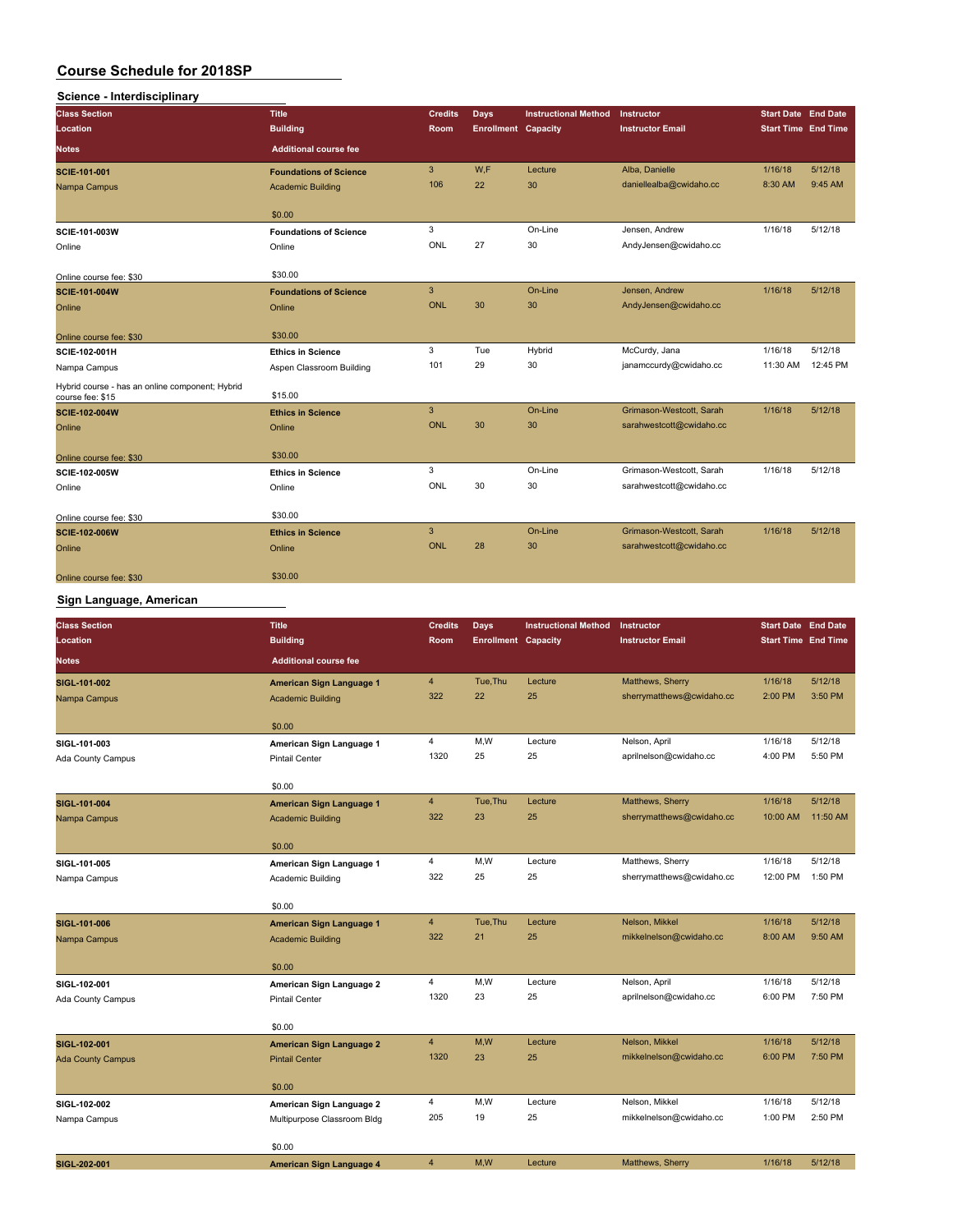| Sign Language, American<br><b>Class Section</b>                     | <b>Title</b>                      | <b>Credits</b> | Days                       | <b>Instructional Method</b> | <b>Instructor</b>         | <b>Start Date End Date</b> |                            |
|---------------------------------------------------------------------|-----------------------------------|----------------|----------------------------|-----------------------------|---------------------------|----------------------------|----------------------------|
| Location                                                            | <b>Building</b>                   | Room           | <b>Enrollment Capacity</b> |                             | <b>Instructor Email</b>   |                            | <b>Start Time End Time</b> |
| <b>Notes</b>                                                        | <b>Additional course fee</b>      |                |                            |                             |                           |                            |                            |
| Nampa Campus                                                        | <b>Academic Building</b>          | 322            | 14                         | 25                          | sherrymatthews@cwidaho.cc | 2:00 PM                    | 3:50 PM                    |
|                                                                     | \$0.00                            |                |                            |                             |                           |                            |                            |
| SIGL-204-001H                                                       | Introduction to Interpreting      | 3              | Thu                        | Hybrid                      | Smith, Michael            | 1/16/18                    | 5/12/18                    |
| Nampa Campus                                                        | Academic Building                 | 320            | 22                         | 25                          | mikesmith@cwidaho.cc      | 4:00 PM                    | 5:15 PM                    |
| Hybrid course - has an online component; Hybrid<br>course fee: \$15 | \$15.00                           |                |                            |                             |                           |                            |                            |
| SIGL-220-001H                                                       | <b>Deaf Culture and Community</b> | 3              | Tue                        | Hybrid                      | Nelson, April             | 1/16/18                    | 5/12/18                    |
| Nampa Campus                                                        | <b>Academic Building</b>          | 320            | 13                         | 25                          | aprilnelson@cwidaho.cc    | 4:00 PM                    | 5:15 PM                    |
| Hybrid course - has an online component; Hybrid<br>course fee: \$15 | \$15.00                           |                |                            |                             |                           |                            |                            |
| SIGL-290-001                                                        | Americn Sign Language Capstone    | 3              | F                          | Lecture                     | Matthews, Sherry          | 1/16/18                    | 5/12/18                    |
| Nampa Campus                                                        | Academic Building                 | 322            | 8                          | 25                          | sherrymatthews@cwidaho.cc | 8:00 AM                    | 10:45 AM                   |
|                                                                     | \$0.00                            |                |                            |                             |                           |                            |                            |

#### **Social Work**

| <b>Class Section</b><br>Location | <b>Title</b><br><b>Building</b> | <b>Credits</b><br>Room | Days<br><b>Enrollment Capacity</b> | <b>Instructional Method</b> | Instructor<br><b>Instructor Email</b> | <b>Start Date End Date</b><br><b>Start Time End Time</b> |         |
|----------------------------------|---------------------------------|------------------------|------------------------------------|-----------------------------|---------------------------------------|----------------------------------------------------------|---------|
| <b>Notes</b>                     | <b>Additional course fee</b>    |                        |                                    |                             |                                       |                                                          |         |
| SOCW-101-001                     | Social Work & Social Welfare    | 3                      | W                                  | Lecture                     | Jorgensen, Ashley                     | 1/16/18                                                  | 5/12/18 |
| <b>Ada County Campus</b>         | <b>Pintail Center</b>           | 1204                   | 14                                 | 30                          | ashleyjorgensen@cwidaho.cc            | 7:00 PM                                                  | 9:45 PM |
|                                  | \$0.00                          |                        |                                    |                             |                                       |                                                          |         |
| SOCW-101-002W                    | Social Work & Social Welfare    | 3                      |                                    | On-Line                     | Caple, Jennifer                       | 1/16/18                                                  | 5/12/18 |
| Online                           | Online                          | ONL                    | 30                                 | 30                          | jennifercaple@cwidaho.cc              |                                                          |         |
| Online course fee: \$30          | \$30.00                         |                        |                                    |                             |                                       |                                                          |         |

# **Sociology**

| <b>Class Section</b><br>Location                                                        | <b>Title</b>                 | <b>Credits</b><br><b>Room</b> | Days<br><b>Enrollment Capacity</b> | <b>Instructional Method</b> | Instructor<br><b>Instructor Email</b> | <b>Start Date End Date</b><br><b>Start Time End Time</b> |          |
|-----------------------------------------------------------------------------------------|------------------------------|-------------------------------|------------------------------------|-----------------------------|---------------------------------------|----------------------------------------------------------|----------|
|                                                                                         | <b>Building</b>              |                               |                                    |                             |                                       |                                                          |          |
| <b>Notes</b>                                                                            | <b>Additional course fee</b> |                               |                                    |                             |                                       |                                                          |          |
| SOCY-101-001                                                                            | <b>Intro to Sociology</b>    | 3                             | M,W                                | Lecture                     | Reed, Robert                          | 1/16/18                                                  | 5/12/18  |
| Nampa Campus                                                                            | <b>Academic Building</b>     | 105                           | 40                                 | 40                          | robertreed@cwidaho.cc                 | 4:00 PM                                                  | 5:15 PM  |
|                                                                                         |                              |                               |                                    |                             |                                       |                                                          |          |
| IncludED fee: \$60                                                                      | \$60.00                      |                               |                                    |                             |                                       |                                                          |          |
| SOCY-101-002H                                                                           | Intro to Sociology           | 3                             | M                                  | Hybrid                      | Dickinson, Charles                    | 1/16/18                                                  | 5/12/18  |
| Ada County Campus                                                                       | <b>Pintail Center</b>        | 1318                          | 38                                 | 40                          | charlesdickinson@cwidaho.cc           | 11:30 AM                                                 | 12:45 PM |
| Hybrid course - has an online component; Hybrid<br>course fee: \$15; IncludED fee: \$60 | \$75.00                      |                               |                                    |                             |                                       |                                                          |          |
| SOCY-101-003H                                                                           | <b>Intro to Sociology</b>    | 3                             | W                                  | Hybrid                      | Dickinson, Charles                    | 1/16/18                                                  | 5/12/18  |
| <b>Ada County Campus</b>                                                                | <b>Pintail Center</b>        | 1318                          | 30                                 | 30                          | charlesdickinson@cwidaho.cc           | 11:30 AM                                                 | 12:45 PM |
| Hybrid course - has an online component; Hybrid<br>course fee: \$15; IncludED fee: \$60 | \$75.00                      |                               |                                    |                             |                                       |                                                          |          |
| SOCY-101-004H                                                                           | Intro to Sociology           | 3                             | F                                  | Hybrid                      | Armstrong, Jacob                      | 1/16/18                                                  | 5/12/18  |
| Nampa Campus                                                                            | Aspen Classroom Building     | 101                           | 36                                 | 36                          | jacobarmstrong@cwidaho.cc             | 9:30 AM                                                  | 10:45 AM |
| Hybrid course - has an online component; Hybrid<br>course fee: \$15; IncludED fee: \$60 | \$75.00                      |                               |                                    |                             |                                       |                                                          |          |
| SOCY-101-006H                                                                           | <b>Intro to Sociology</b>    | 3                             | W                                  | Hybrid                      | Armstrong, Jacob                      | 1/16/18                                                  | 5/12/18  |
| Nampa Campus                                                                            | Aspen Classroom Building     | 102                           | 28                                 | 30                          | jacobarmstrong@cwidaho.cc             | 2:30 PM                                                  | 3:45 PM  |
| Hybrid course - has an online component; Hybrid<br>course fee: \$15; IncludED fee: \$60 | \$75.00                      |                               |                                    |                             |                                       |                                                          |          |
| SOCY-101-007                                                                            | Intro to Sociology           | 3                             | M                                  | Lecture                     | Reed, Robert                          | 1/16/18                                                  | 5/12/18  |
| Nampa Campus                                                                            | Academic Building            | 105                           | 25                                 | 44                          | robertreed@cwidaho.cc                 | 7:00 PM                                                  | 9:45 PM  |
|                                                                                         |                              |                               |                                    |                             |                                       |                                                          |          |
| IncludED fee: \$60                                                                      | \$60.00                      |                               |                                    |                             |                                       |                                                          |          |
| SOCY-101-010W                                                                           | <b>Intro to Sociology</b>    | 3                             |                                    | On-Line                     | Dickinson, Charles                    | 1/16/18                                                  | 5/12/18  |
| Online                                                                                  | Online                       | <b>ONL</b>                    | 35                                 | 35                          | charlesdickinson@cwidaho.cc           |                                                          |          |
|                                                                                         |                              |                               |                                    |                             |                                       |                                                          |          |
| Online course fee: \$30; IncludED fee: \$60                                             | \$90.00                      |                               |                                    |                             |                                       |                                                          |          |
| SOCY-101-011W                                                                           | Intro to Sociology           | 3                             |                                    | On-Line                     | Armstrong, Jacob                      | 1/16/18                                                  | 5/12/18  |
| Online                                                                                  | Online                       | ONL                           | 34                                 | 35                          | jacobarmstrong@cwidaho.cc             |                                                          |          |
|                                                                                         |                              |                               |                                    |                             |                                       |                                                          |          |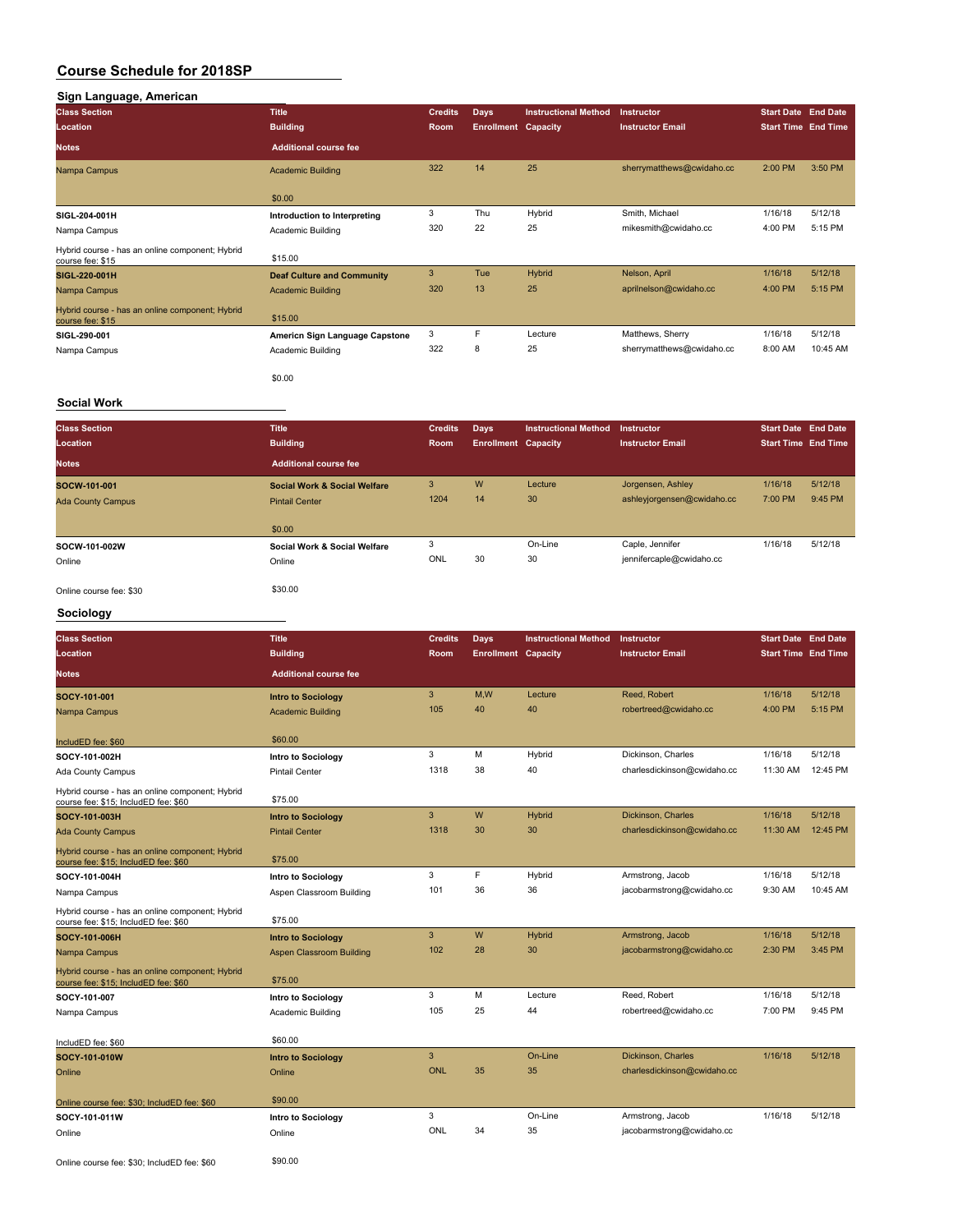| Sociology                                                           |                                           |                |                            |                             |                             |                            |          |
|---------------------------------------------------------------------|-------------------------------------------|----------------|----------------------------|-----------------------------|-----------------------------|----------------------------|----------|
| <b>Class Section</b>                                                | <b>Title</b>                              | <b>Credits</b> | <b>Days</b>                | <b>Instructional Method</b> | Instructor                  | <b>Start Date End Date</b> |          |
| Location                                                            | <b>Building</b>                           | Room           | <b>Enrollment Capacity</b> |                             | <b>Instructor Email</b>     | <b>Start Time End Time</b> |          |
| <b>Notes</b>                                                        | <b>Additional course fee</b>              |                |                            |                             |                             |                            |          |
| SOCY-101-012W                                                       | <b>Intro to Sociology</b>                 | 3              |                            | On-Line                     | Dickinson, Charles          | 1/16/18                    | 5/12/18  |
| Online                                                              | Online                                    | <b>ONL</b>     | 35                         | 35                          | charlesdickinson@cwidaho.cc |                            |          |
| Online course fee: \$30; IncludED fee: \$60                         | \$90.00                                   |                |                            |                             |                             |                            |          |
| SOCY-101-013W                                                       | Intro to Sociology                        | 3              |                            | On-Line                     | Dexheimer, Daniel           | 1/16/18                    | 5/12/18  |
| Online                                                              | Online                                    | ONL            | 35                         | 35                          | dandexheimer@cwidaho.cc     |                            |          |
| Online course fee: \$30; IncludED fee: \$60                         | \$90.00                                   |                |                            |                             |                             |                            |          |
| SOCY-101-014W                                                       | <b>Intro to Sociology</b>                 | 3              |                            | On-Line                     | Dexheimer, Daniel           | 1/16/18                    | 5/12/18  |
| Online                                                              | Online                                    | <b>ONL</b>     | 24                         | 35                          | dandexheimer@cwidaho.cc     |                            |          |
| Online course fee: \$30; IncludED fee: \$60                         | \$90.00                                   |                |                            |                             |                             |                            |          |
| SOCY-102-001W                                                       | <b>Social Problems</b>                    | 3              |                            | On-Line                     | Johanek, Kimberly           | 1/16/18                    | 5/12/18  |
| Online                                                              | Online                                    | <b>ONL</b>     | 35                         | 35                          | kimjohanek@cwidaho.cc       |                            |          |
| Online course fee: \$30                                             | \$30.00                                   |                |                            |                             |                             |                            |          |
| SOCY-110-001H                                                       | <b>Theory &amp; Practice in Sociology</b> | $\mathbf{3}$   | Thu                        | Lecture                     | Armstrong, Jacob            | 1/16/18                    | 5/12/18  |
| Nampa Campus                                                        | <b>Aspen Classroom Building</b>           | 101            | 13                         | 36                          | jacobarmstrong@cwidaho.cc   | 10:00 AM                   | 11:15 AM |
|                                                                     | \$0.00                                    |                |                            |                             |                             |                            |          |
| SOCY-120-001W                                                       | <b>Global Issues</b>                      | 3              |                            | On-Line                     | Armstrong, Jacob            | 1/16/18                    | 5/12/18  |
| Online                                                              | Online                                    | ONL            | 34                         | 35                          | jacobarmstrong@cwidaho.cc   |                            |          |
| Online course fee: \$30                                             | \$30.00                                   |                |                            |                             |                             |                            |          |
| SOCY-120-002W                                                       | <b>Global Issues</b>                      | 3              |                            | On-Line                     | Armstrong, Jacob            | 1/16/18                    | 5/12/18  |
| Online                                                              | Online                                    | <b>ONL</b>     | 34                         | 35                          | jacobarmstrong@cwidaho.cc   |                            |          |
| Online course fee: \$30                                             | \$30.00                                   |                |                            |                             |                             |                            |          |
| SOCY-220-001H                                                       | <b>Sociology of Deviance</b>              | 3              | M                          | Hybrid                      | Dickinson, Charles          | 1/16/18                    | 5/12/18  |
| Ada County Campus                                                   | <b>Pintail Center</b>                     | 1320           | 29                         | 30                          | charlesdickinson@cwidaho.cc | 1:00 PM                    | 2:15 PM  |
| Hybrid course - has an online component; Hybrid<br>course fee: \$15 | \$15.00                                   |                |                            |                             |                             |                            |          |
| SOCY-230-001H                                                       | <b>Introduction to Ethnic Studies</b>     | 3              | W                          | <b>Hybrid</b>               | Dickinson, Charles          | 1/16/18                    | 5/12/18  |
| <b>Ada County Campus</b>                                            | <b>Pintail Center</b>                     | 1320           | 30                         | 30                          | charlesdickinson@cwidaho.cc | 1:00 PM                    | 2:15 PM  |
| Hybrid course - has an online component; Hybrid<br>course fee: \$15 | \$15.00                                   |                |                            |                             |                             |                            |          |

### **Software Development**

| <b>Class Section</b>     | <b>Title</b>                       | <b>Credits</b> | Days                       | <b>Instructional Method</b> | Instructor                 | <b>Start Date</b> End Date |         |
|--------------------------|------------------------------------|----------------|----------------------------|-----------------------------|----------------------------|----------------------------|---------|
| Location                 | <b>Building</b>                    | Room           | <b>Enrollment Capacity</b> |                             | <b>Instructor Email</b>    | <b>Start Time End Time</b> |         |
| <b>Notes</b>             | <b>Additional course fee</b>       |                |                            |                             |                            |                            |         |
| SWDV-105-001             | <b>Intro to Programming</b>        | $\overline{4}$ | F.                         | Lecture                     | Lowenstein, Elisa          | 1/16/18                    | 2/17/18 |
| <b>Ada County Campus</b> | <b>Pintail Center</b>              | 1404           | 15                         | 20                          | elisalowenstein@cwidaho.cc | 1:00 PM                    | 2:50 PM |
|                          | \$0.00                             |                |                            |                             |                            |                            |         |
| SWDV-105-001             | Intro to Programming               | $\overline{4}$ | M, Tue, W, Thu Lecture     |                             | Lowenstein, Elisa          | 1/16/18                    | 2/17/18 |
| Ada County Campus        | <b>Pintail Center</b>              | 1404           | 15                         | 20                          | elisalowenstein@cwidaho.cc | 1:00 PM                    | 4:50 PM |
|                          | \$0.00                             |                |                            |                             |                            |                            |         |
| SWDV-110-001             | <b>Intermediate Programming</b>    | $\overline{4}$ | F                          | Lecture                     | Lowenstein, Elisa          | 2/20/18                    | 3/24/18 |
| <b>Ada County Campus</b> | <b>Pintail Center</b>              | 1404           | 15                         | 20                          | elisalowenstein@cwidaho.cc | 1:00 PM                    | 2:50 PM |
|                          | \$0.00                             |                |                            |                             |                            |                            |         |
| SWDV-110-001             | <b>Intermediate Programming</b>    | 4              | M, Tue, W, Thu Lecture     |                             | Lowenstein, Elisa          | 2/20/18                    | 3/24/18 |
| Ada County Campus        | <b>Pintail Center</b>              | 1404           | 15                         | 20                          | elisalowenstein@cwidaho.cc | 1:00 PM                    | 4:50 PM |
|                          | \$0.00                             |                |                            |                             |                            |                            |         |
| <b>SWDV-115-001</b>      | <b>Web Application Development</b> | $\overline{4}$ | F.                         | Lecture                     | Lowenstein, Elisa          | 4/2/18                     | 5/5/18  |
| <b>Ada County Campus</b> | <b>Pintail Center</b>              | 1404           | 15                         | 20                          | elisalowenstein@cwidaho.cc | 1:00 PM                    | 2:50 PM |
|                          | \$0.00                             |                |                            |                             |                            |                            |         |
| SWDV-115-001             | <b>Web Application Development</b> | 4              | M, Tue, W, Thu Lecture     |                             | Lowenstein, Elisa          | 4/2/18                     | 5/5/18  |
| Ada County Campus        | <b>Pintail Center</b>              | 1404           | 15                         | 20                          | elisalowenstein@cwidaho.cc | 1:00 PM                    | 4:50 PM |
|                          | \$0.00                             |                |                            |                             |                            |                            |         |
| SWDV-131-001             | <b>Web Styling</b>                 | $\overline{4}$ | F                          | Lecture                     | Hawke, Patrick             | 1/16/18                    | 2/17/18 |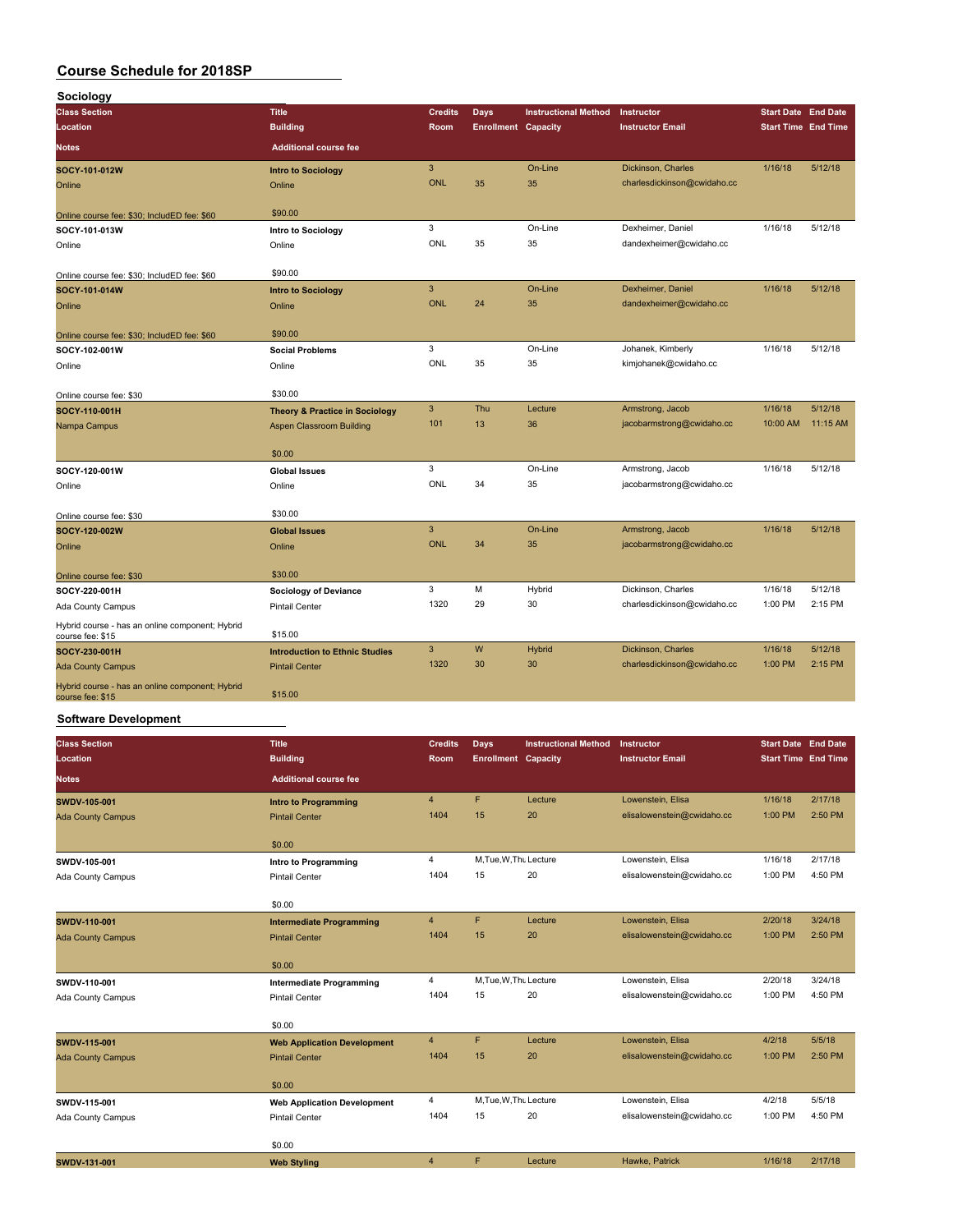| <b>Software Development</b> |                                       |                |                            |                             |                           |                            |                            |
|-----------------------------|---------------------------------------|----------------|----------------------------|-----------------------------|---------------------------|----------------------------|----------------------------|
| <b>Class Section</b>        | <b>Title</b>                          | <b>Credits</b> | Days                       | <b>Instructional Method</b> | Instructor                | <b>Start Date End Date</b> |                            |
| Location                    | <b>Building</b>                       | Room           | <b>Enrollment Capacity</b> |                             | <b>Instructor Email</b>   |                            | <b>Start Time End Time</b> |
|                             | <b>Additional course fee</b>          |                |                            |                             |                           |                            |                            |
| Notes                       |                                       |                |                            |                             |                           |                            |                            |
| <b>Ada County Campus</b>    | <b>Pintail Center</b>                 | 1404           | 19                         | 20                          | patrickhawke@cwidaho.cc   | 8:30 AM                    | 10:20 AM                   |
|                             |                                       |                |                            |                             |                           |                            |                            |
|                             | \$0.00                                |                |                            |                             |                           |                            |                            |
| SWDV-131-001                | <b>Web Styling</b>                    | 4              | M, Tue, W, Thu Lecture     |                             | Hawke, Patrick            | 1/16/18                    | 2/17/18                    |
| Ada County Campus           | <b>Pintail Center</b>                 | 1404           | 19                         | 20                          | patrickhawke@cwidaho.cc   | 8:30 AM                    | 12:20 PM                   |
|                             |                                       |                |                            |                             |                           |                            |                            |
|                             | \$0.00                                |                |                            |                             |                           |                            |                            |
| SWDV-140-001                | <b>Intermediate Web App Develpmnt</b> | 4              | F                          | Lecture                     | Hawke, Patrick            | 2/20/18                    | 3/24/18                    |
| <b>Ada County Campus</b>    | <b>Pintail Center</b>                 | 1404           | 19                         | 20                          | patrickhawke@cwidaho.cc   | 8:30 AM                    | 10:20 AM                   |
|                             |                                       |                |                            |                             |                           |                            |                            |
|                             | \$0.00                                |                |                            |                             |                           |                            |                            |
|                             |                                       | 4              | M, Tue, W, Thu Lecture     |                             | Hawke, Patrick            | 2/20/18                    | 3/24/18                    |
| SWDV-140-001                | Intermediate Web App Develpmnt        | 1404           | 19                         | 20                          | patrickhawke@cwidaho.cc   | 8:30 AM                    | 12:20 PM                   |
| Ada County Campus           | <b>Pintail Center</b>                 |                |                            |                             |                           |                            |                            |
|                             | \$0.00                                |                |                            |                             |                           |                            |                            |
|                             |                                       |                |                            |                             |                           |                            |                            |
| SWDV-152-001                | <b>Systems Analysis &amp; Design</b>  | $\overline{4}$ | F                          | Lecture                     | Hawke, Patrick            | 4/2/18                     | 5/5/18                     |
| <b>Ada County Campus</b>    | <b>Pintail Center</b>                 | 1404           | 19                         | 20                          | patrickhawke@cwidaho.cc   | 8:30 AM                    | 10:20 AM                   |
|                             |                                       |                |                            |                             |                           |                            |                            |
|                             | \$0.00                                |                |                            |                             |                           |                            |                            |
| SWDV-152-001                | <b>Systems Analysis &amp; Design</b>  | 4              | M, Tue, W, Thu Lecture     |                             | Hawke, Patrick            | 4/2/18                     | 5/5/18                     |
| Ada County Campus           | <b>Pintail Center</b>                 | 1404           | 19                         | 20                          | patrickhawke@cwidaho.cc   | 8:30 AM                    | 12:20 PM                   |
|                             |                                       |                |                            |                             |                           |                            |                            |
|                             | \$0.00                                |                |                            |                             |                           |                            |                            |
| SWDV-210-001                | <b>Intro Server Side Programming</b>  | $\overline{4}$ | F                          | Lecture                     | Wokersien, Virginia       | 1/16/18                    | 2/17/18                    |
| <b>Ada County Campus</b>    | <b>Pintail Center</b>                 | 1402           | 15                         | 20                          | jennywokersien@cwidaho.cc | 4:00 PM                    | 5:50 PM                    |
|                             |                                       |                |                            |                             |                           |                            |                            |
|                             | \$0.00                                |                |                            |                             |                           |                            |                            |
| SWDV-210-001                | Intro Server Side Programming         | 4              | M, Tue, W, Thu Lecture     |                             | Wokersien, Virginia       | 1/16/18                    | 2/17/18                    |
| Ada County Campus           | <b>Pintail Center</b>                 | 1402           | 15                         | 20                          | jennywokersien@cwidaho.cc | 2:00 PM                    | 5:50 PM                    |
|                             |                                       |                |                            |                             |                           |                            |                            |
|                             | \$0.00                                |                |                            |                             |                           |                            |                            |
| SWDV-220-001                | <b>Fund of Database Systems</b>       | $\overline{4}$ | F                          | Lecture                     | Wokersien, Virginia       | 2/20/18                    | 3/24/18                    |
|                             |                                       | 1402           | 15                         | 20                          | jennywokersien@cwidaho.cc | 4:00 PM                    | 5:50 PM                    |
| <b>Ada County Campus</b>    | <b>Pintail Center</b>                 |                |                            |                             |                           |                            |                            |
|                             | \$16.00                               |                |                            |                             |                           |                            |                            |
| Additional course fee: \$16 |                                       |                |                            |                             |                           |                            |                            |
| SWDV-220-001                | <b>Fund of Database Systems</b>       | 4              | M, Tue, W, Thu Lecture     |                             | Wokersien, Virginia       | 2/20/18                    | 3/24/18                    |
| Ada County Campus           | <b>Pintail Center</b>                 | 1402           | 15                         | 20                          | jennywokersien@cwidaho.cc | 2:00 PM                    | 5:50 PM                    |
|                             |                                       |                |                            |                             |                           |                            |                            |
| Additional course fee: \$16 | \$16.00                               |                |                            |                             |                           |                            |                            |
| SWDV-235-001                | <b>Advanced Web App Devipmnt</b>      | $\overline{4}$ | F                          | Lecture                     | Wokersien, Virginia       | 4/2/18                     | 5/5/18                     |
| <b>Ada County Campus</b>    | <b>Pintail Center</b>                 | 1402           | 15                         | 20                          | jennywokersien@cwidaho.cc | 4:00 PM                    | 5:50 PM                    |
|                             |                                       |                |                            |                             |                           |                            |                            |
| Additional course fee: \$26 | \$26.00                               |                |                            |                             |                           |                            |                            |
| SWDV-235-001                | <b>Advanced Web App Devipmnt</b>      | 4              | M, Tue, W, Thu Lecture     |                             | Wokersien, Virginia       | 4/2/18                     | 5/5/18                     |
| Ada County Campus           | <b>Pintail Center</b>                 | 1402           | 15                         | 20                          | jennywokersien@cwidaho.cc | 2:00 PM                    | 5:50 PM                    |
|                             |                                       |                |                            |                             |                           |                            |                            |
| Additional course fee: \$26 | \$26.00                               |                |                            |                             |                           |                            |                            |
| SWDV-250-001                | <b>Content Management Systems</b>     | $\overline{4}$ | M, Tue, W, Thu Lecture     |                             | Guay, Randall             | 1/16/18                    | 2/17/18                    |
| <b>Ada County Campus</b>    | <b>Pintail Center</b>                 | 1402           | 16                         | 20                          | randyguay@cwidaho.cc      | 8:30 AM                    | 12:15 PM                   |
|                             |                                       |                |                            |                             |                           |                            |                            |
|                             | \$0.00                                |                |                            |                             |                           |                            |                            |
| SWDV-265-001                | <b>Mobile Development</b>             | 4              | M, Tue, W, Thu Lecture     |                             | Guay, Randall             | 2/20/18                    | 3/24/18                    |
| Ada County Campus           | Pintail Center                        | 1402           | 16                         | 20                          | randyguay@cwidaho.cc      | 8:30 AM                    | 12:15 PM                   |
|                             |                                       |                |                            |                             |                           |                            |                            |
|                             | \$0.00                                |                |                            |                             |                           |                            |                            |
| SWDV-280-001                | <b>Collaborative Development</b>      | 3              | M, Tue, W, Thu Lecture     |                             | Guay, Randall             | 4/2/18                     | 5/5/18                     |
|                             |                                       | 1402           | 16                         | 20                          | randyguay@cwidaho.cc      | 8:30 AM                    | 11:30 AM                   |
| <b>Ada County Campus</b>    | <b>Pintail Center</b>                 |                |                            |                             |                           |                            |                            |
|                             | \$50.00                               |                |                            |                             |                           |                            |                            |
| Additional course fee: \$50 |                                       |                |                            |                             |                           |                            |                            |
| SWDV-293-001                | <b>Software Developmnt Internship</b> | 1              |                            | Internship                  | Guay, Randall             | 1/16/18                    | 5/12/18                    |
| <b>Community Locations</b>  | Community Location                    | <b>CMTY</b>    | 0                          | 20                          | randyguay@cwidaho.cc      |                            |                            |
|                             |                                       |                |                            |                             |                           |                            |                            |
|                             | \$0.00                                |                |                            |                             |                           |                            |                            |
| Spanish                     |                                       |                |                            |                             |                           |                            |                            |
|                             |                                       |                |                            |                             |                           |                            |                            |
| <b>Class Section</b>        | <b>Title</b>                          | <b>Credits</b> | Days                       | <b>Instructional Method</b> | Instructor                | <b>Start Date End Date</b> |                            |
| Location                    | <b>Building</b>                       | Room           | <b>Enrollment Capacity</b> |                             | <b>Instructor Email</b>   |                            | <b>Start Time End Time</b> |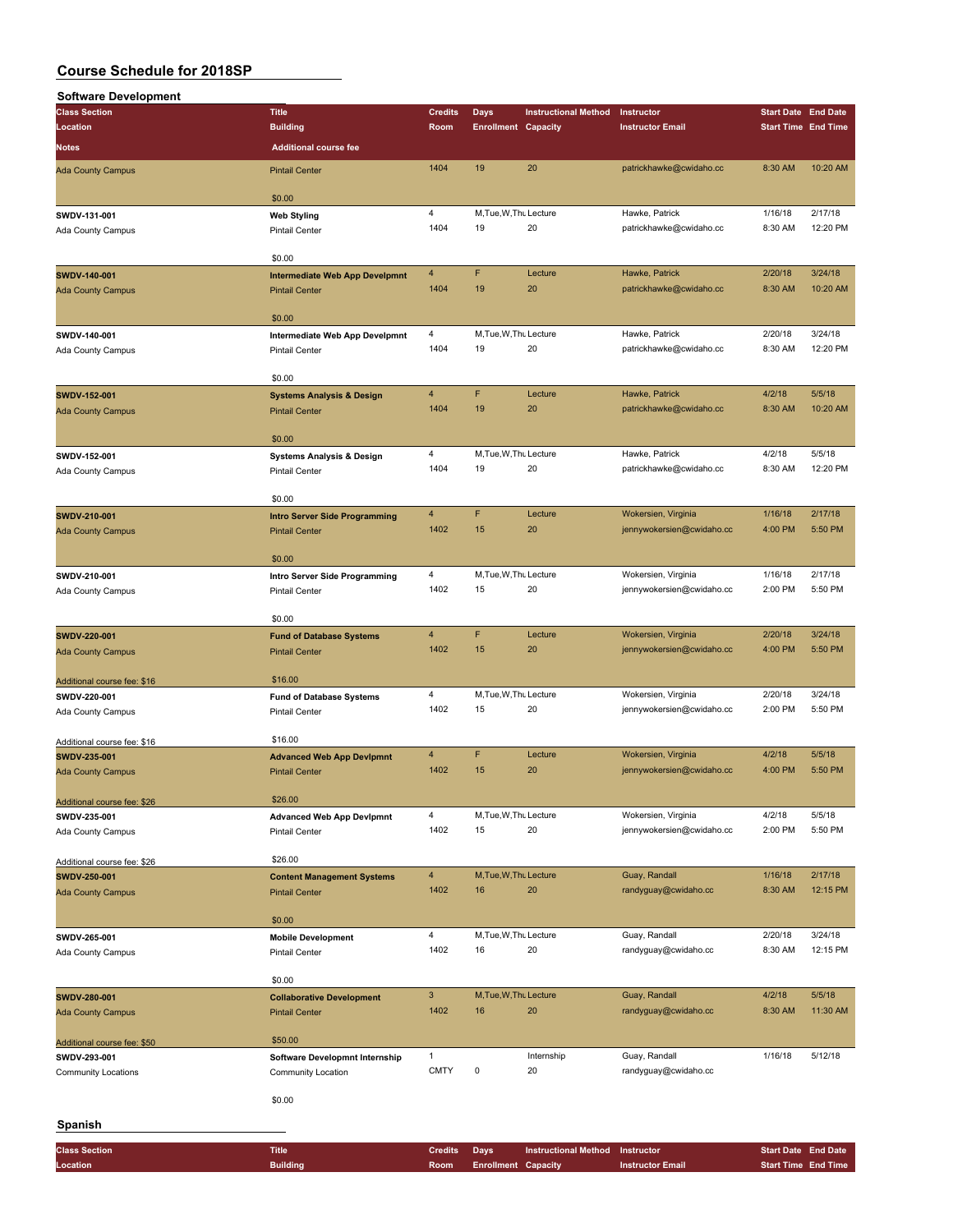| Spanish                                                                                         |                                                           |                         |           |                     |                                     |                     |                    |
|-------------------------------------------------------------------------------------------------|-----------------------------------------------------------|-------------------------|-----------|---------------------|-------------------------------------|---------------------|--------------------|
| <b>Notes</b>                                                                                    | <b>Additional course fee</b>                              |                         |           |                     |                                     |                     |                    |
| SPAN-101-001                                                                                    | <b>Elementary Spanish 1</b>                               | $\overline{4}$          | Tue, Thu  | Lecture             | Holt, Janel                         | 1/16/18             | 5/12/18            |
| <b>Ada County Campus</b>                                                                        | <b>Pintail Center</b>                                     | 1320                    | 28        | 29                  | janelholt@cwidaho.cc                | 1:00 PM             | 2:50 PM            |
| IncludED fee: \$102                                                                             | \$102.00                                                  |                         |           |                     |                                     |                     |                    |
| SPAN-101-002W                                                                                   | <b>Elementary Spanish 1</b>                               | 4                       |           | On-Line             | Vassar, Amy                         | 1/16/18             | 5/12/18            |
| Online                                                                                          | Online                                                    | ONL                     | 29        | 29                  | amyvassar@cwidaho.cc                |                     |                    |
| Online course fee: \$40; IncludED fee: \$102                                                    | \$142.00                                                  |                         |           |                     |                                     |                     |                    |
| SPAN-101-006W                                                                                   | <b>Elementary Spanish 1</b>                               | 4                       |           | On-Line             | Holt, Janel                         | 1/16/18             | 5/12/18            |
| Online                                                                                          | Online                                                    | <b>ONL</b>              | 28        | 29                  | janelholt@cwidaho.cc                |                     |                    |
| Online course fee: \$40; IncludED fee: \$102                                                    | \$142.00                                                  |                         |           |                     |                                     |                     |                    |
| SPAN-101-007H                                                                                   | <b>Elementary Spanish 1</b>                               | 4                       | Thu       | Hybrid              | Hart, Brent                         | 1/16/18             | 5/12/18            |
| Nampa Campus                                                                                    | Academic Building                                         | 322                     | 29        | 29                  | brenthart@cwidaho.cc                | 6:00 PM             | 7:50 PM            |
| Hybrid course - has an online component; Hybrid<br>course fee: \$20; IncludED fee: \$102        | \$122.00                                                  |                         |           |                     |                                     |                     |                    |
| SPAN-101-008W                                                                                   | <b>Elementary Spanish 1</b>                               | 4                       |           | On-Line             | Holt, Janel                         | 1/16/18             | 5/12/18            |
| Online                                                                                          | Online                                                    | <b>ONL</b>              | 27        | 29                  | janelholt@cwidaho.cc                |                     |                    |
| Online course fee: \$40; IncludED fee: \$102                                                    | \$142.00                                                  |                         |           |                     |                                     |                     |                    |
| SPAN-101-009                                                                                    | <b>Elementary Spanish 1</b>                               | 4                       | M,W       | Lecture             | Shue, Aaron                         | 1/16/18             | 5/12/18            |
| Nampa Campus                                                                                    | Aspen Classroom Building                                  | 104                     | 21        | 29                  | maxshue@cwidaho.cc                  | 10:00 AM            | 11:50 AM           |
| IncludED fee: \$102                                                                             | \$102.00                                                  |                         |           |                     |                                     |                     |                    |
| SPAN-101-023                                                                                    | <b>Elementary Spanish 1</b>                               | $\overline{\mathbf{4}}$ | M,W       | Lecture             | Shue, Aaron                         | 1/16/18             | 5/12/18            |
| Nampa Campus                                                                                    | Aspen Classroom Building                                  | 104                     | 15        | 29                  | maxshue@cwidaho.cc                  | 12:00 PM            | 1:50 PM            |
| IncludED fee: \$102                                                                             | \$102.00                                                  |                         |           |                     |                                     |                     |                    |
| SPAN-102-001W                                                                                   | <b>Elementary Spanish 2</b>                               | 4                       |           | On-Line             | Holt, Janel                         | 1/16/18             | 5/12/18            |
| Online                                                                                          | Online                                                    | ONL                     | 29        | 29                  | janelholt@cwidaho.cc                |                     |                    |
| Online course fee: \$40; IncludED fee: \$102                                                    | \$142.00                                                  |                         |           |                     |                                     |                     |                    |
| SPAN-102-002H                                                                                   | <b>Elementary Spanish 2</b>                               | 4                       | M         | Hybrid              | Hart, Brent                         | 1/16/18             | 5/12/18            |
| Nampa Campus                                                                                    | <b>Academic Building</b>                                  | 322                     | 16        | 29                  | brenthart@cwidaho.cc                | 10:00 AM            | 11:50 AM           |
| Hybrid course - has an online component; Hybrid<br>course fee: \$20; IncludED fee: \$102        | \$122.00                                                  |                         |           |                     |                                     |                     |                    |
| SPAN-110-001                                                                                    | <b>Spanish Conversations</b>                              | $\mathbf{1}$            | Thu       | Lecture             | Vassar, Amy                         | 1/16/18             | 5/12/18            |
| Nampa Campus                                                                                    | Academic Building                                         | 218                     | 15        | 15                  | amyvassar@cwidaho.cc                | 10:00 AM            | 10:50 AM           |
|                                                                                                 | \$0.00                                                    |                         |           |                     |                                     |                     |                    |
| SPAN-111-001H<br>Nampa Campus                                                                   | <b>Spanish for Healthcare</b><br><b>Academic Building</b> | $\overline{4}$<br>322   | Tue<br>27 | <b>Hybrid</b><br>29 | Hart, Brent<br>brenthart@cwidaho.cc | 1/16/18<br>12:00 PM | 5/12/18<br>1:50 PM |
| Hybrid course - has an online component; Hybrid<br>course fee: \$20                             | \$20.00                                                   |                         |           |                     |                                     |                     |                    |
| SPAN-202-001H                                                                                   | Intermediate Spanish 2                                    | 4                       | Thu       | Hybrid              | Shue, Aaron                         | 1/16/18             | 5/12/18            |
| Nampa Campus                                                                                    | Academic Building                                         | 322                     | 12        | 29                  | maxshue@cwidaho.cc                  | 12:00 PM            | 1:50 PM            |
| Hybrid course - has an online component; Hybrid<br>course fee: \$20                             | \$20.00                                                   |                         |           |                     |                                     |                     |                    |
| SPAN-227-001H                                                                                   | <b>Literature in Translation</b>                          | 3                       | Tue       | <b>Hybrid</b>       | Shue, Aaron                         | 1/16/18             | 5/12/18            |
| Nampa Campus                                                                                    | Aspen Classroom Building                                  | 101                     | 8         | 14                  | maxshue@cwidaho.cc                  | 10:00 AM            | 11:15 AM           |
| Cross-listed with ENGL 227; Hybrid course - has<br>an online component; Hybrid course fee: \$15 | \$15.00                                                   |                         |           |                     |                                     |                     |                    |
| SPAN-290-001                                                                                    | <b>Spanish Capstone</b>                                   | $\mathbf{1}$            |           | Lecture             | Holt, Janel                         | 1/16/18             | 5/12/18            |
| <b>Community Locations</b>                                                                      | Community Location                                        | <b>CMTY</b>             | 3         | 5                   | janelholt@cwidaho.cc                |                     |                    |
|                                                                                                 | \$0.00                                                    |                         |           |                     |                                     |                     |                    |

#### **Surgical Technology**

| <b>Class Section</b><br>Location                                             | <b>Title</b><br><b>Building</b> | <b>Credits</b><br><b>Room</b> | Days<br><b>Enrollment Capacity</b> | <b>Instructional Method</b> | Instructor<br><b>Instructor Email</b> | <b>Start Date End Date</b><br><b>Start Time End Time</b> |          |
|------------------------------------------------------------------------------|---------------------------------|-------------------------------|------------------------------------|-----------------------------|---------------------------------------|----------------------------------------------------------|----------|
| <b>Notes</b>                                                                 | Additional course fee           |                               |                                    |                             |                                       |                                                          |          |
| <b>SURG-111-001</b>                                                          | <b>Surgical Procedures</b>      | 6                             | F                                  | Lecture                     | Bourbonnais, Mona                     | 1/16/18                                                  | 5/12/18  |
| <b>Ada County Campus</b>                                                     | <b>Quail Court Building</b>     | 2210                          | 18                                 | 18                          | monabourbonnais@cwidaho.cc            | 9:00 AM                                                  | 10:50 AM |
| Restricted: Surgical Technology majors only.<br>Additional course fee: \$237 | \$237.00                        |                               |                                    |                             |                                       |                                                          |          |
| SURG-111-001                                                                 | <b>Surgical Procedures</b>      | 6                             | M                                  | Lecture                     | Bourbonnais, Mona                     | 1/16/18                                                  | 5/12/18  |
| Ada County Campus                                                            | Quail Court Building            | 2210                          | 18                                 | 18                          | monabourbonnais@cwidaho.cc            | 10:00 AM                                                 | 3:00 PM  |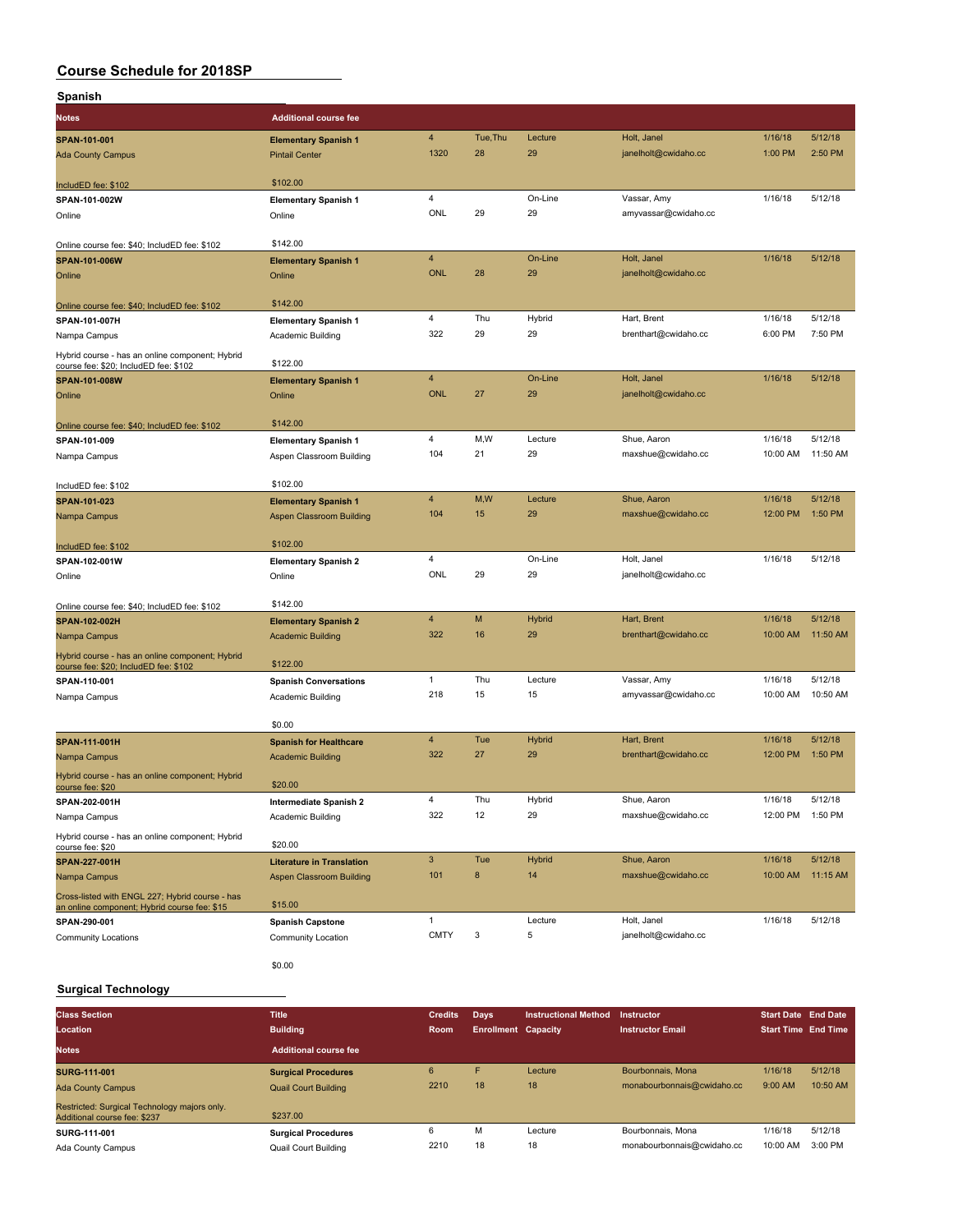| <b>Surgical Technology</b>                                                   |                                      |                           |                            |                             |                            |                            |         |
|------------------------------------------------------------------------------|--------------------------------------|---------------------------|----------------------------|-----------------------------|----------------------------|----------------------------|---------|
| <b>Class Section</b>                                                         | <b>Title</b>                         | <b>Credits</b>            | <b>Days</b>                | <b>Instructional Method</b> | Instructor                 | <b>Start Date End Date</b> |         |
| Location                                                                     | <b>Building</b>                      | Room                      | <b>Enrollment Capacity</b> |                             | <b>Instructor Email</b>    | <b>Start Time End Time</b> |         |
| <b>Notes</b>                                                                 | <b>Additional course fee</b>         |                           |                            |                             |                            |                            |         |
| Restricted: Surgical Technology majors only.<br>Additional course fee: \$237 | \$237.00                             |                           |                            |                             |                            |                            |         |
| <b>SURG-116-001</b>                                                          | <b>Perioperative Care of Surg Pt</b> | $\overline{1}$            | F                          | Lecture                     | Wachter, Angela            | 1/16/18                    | 5/12/18 |
| <b>Ada County Campus</b>                                                     | <b>Quail Court Building</b>          | 2210                      | 18                         | 18                          | angiewachter@cwidaho.cc    | 1:00 PM                    | 2:00 PM |
|                                                                              |                                      |                           |                            |                             |                            |                            |         |
| Restricted: Surgical Technology majors only.                                 | \$0.00                               |                           |                            |                             |                            |                            |         |
| SURG-132-001                                                                 | <b>Surgery Clincal Practice</b>      | 8                         | Tue, W, Thu                | Lab A                       | Alexander, Alyssa          | 1/16/18                    | 5/12/18 |
| <b>Community Locations</b>                                                   | Community Location                   | <b>CMTY</b>               | 18                         | 18                          | alyssaalexander@cwidaho.cc | 6:30 AM                    | 2:30 PM |
| Restricted: Surgical Technology majors only.                                 | \$0.00                               |                           |                            |                             |                            |                            |         |
| <b>SURG-132-001</b>                                                          | <b>Surgery Clincal Practice</b>      | $\bf 8$                   | Tue, W, Thu                | Lab A                       | Boggs, William             | 1/16/18                    | 5/12/18 |
| <b>Community Locations</b>                                                   | <b>Community Location</b>            | <b>CMTY</b>               | 18                         | 18                          | biffboggs@cwidaho.cc       | 6:30 AM                    | 2:30 PM |
|                                                                              |                                      |                           |                            |                             |                            |                            |         |
| Restricted: Surgical Technology majors only                                  | \$0.00                               |                           |                            |                             |                            |                            |         |
| SURG-132-001                                                                 | <b>Surgery Clincal Practice</b>      | 8                         | Tue, W, Thu                | Lab A                       | Bourbonnais, Mona          | 1/16/18                    | 5/12/18 |
| <b>Community Locations</b>                                                   | Community Location                   | <b>CMTY</b>               | 18                         | 18                          | monabourbonnais@cwidaho.cc | 6:30 AM                    | 2:30 PM |
| Restricted: Surgical Technology majors only.                                 | \$0.00                               |                           |                            |                             |                            |                            |         |
| <b>SURG-132-001</b>                                                          | <b>Surgery Clincal Practice</b>      | $\bf8$                    | Tue, W, Thu                | Lab A                       | Fitzgerald, Stacy          | 1/16/18                    | 5/12/18 |
| <b>Community Locations</b>                                                   | <b>Community Location</b>            | <b>CMTY</b>               | 18                         | 18                          | stacyfitzgerald@cwidaho.cc | 6:30 AM                    | 2:30 PM |
| Restricted: Surgical Technology majors only.                                 | \$0.00                               |                           |                            |                             |                            |                            |         |
| SURG-132-001                                                                 | <b>Surgery Clincal Practice</b>      | 8                         | Tue, W, Thu                | Lab A                       | Wachter, Angela            | 1/16/18                    | 5/12/18 |
| <b>Community Locations</b>                                                   | Community Location                   | <b>CMTY</b>               | 18                         | 18                          | angiewachter@cwidaho.cc    | 6:30 AM                    | 2:30 PM |
|                                                                              |                                      |                           |                            |                             |                            |                            |         |
| Restricted: Surgical Technology majors only.                                 | \$0.00                               |                           |                            |                             |                            |                            |         |
| <b>Theatre</b>                                                               |                                      |                           |                            |                             |                            |                            |         |
| <b>Class Section</b>                                                         | <b>Title</b>                         | <b>Credits</b>            | <b>Days</b>                | <b>Instructional Method</b> | Instructor                 | <b>Start Date End Date</b> |         |
| Location                                                                     | <b>Building</b>                      | Room                      | <b>Enrollment Capacity</b> |                             | <b>Instructor Email</b>    | <b>Start Time End Time</b> |         |
| <b>Notes</b>                                                                 | <b>Additional course fee</b>         |                           |                            |                             |                            |                            |         |
| THEA-101-001                                                                 | <b>Theatre Appreciation</b>          | $\ensuremath{\mathsf{3}}$ | Tue, Thu                   | Lecture                     | Rippy, Joshua              | 1/16/18                    | 5/12/18 |
| <b>Ada County Campus</b>                                                     | <b>Pintail Center</b>                | 1211                      | 18                         | 24                          | joshuarippy@cwidaho.cc     | 2:30 PM                    | 3:45 PM |
|                                                                              |                                      |                           |                            |                             |                            |                            |         |
|                                                                              | \$0.00                               |                           |                            |                             |                            |                            |         |
| THEA-101-002W                                                                | <b>Theatre Appreciation</b>          | 3                         |                            | On-Line                     | Petersen, Jeffrey          | 1/16/18                    | 5/12/18 |
| Online                                                                       | Online                               | ONL                       | 30                         | 30                          | jeffreypetersen@cwidaho.cc |                            |         |
| Online course fee: \$30                                                      | \$30.00                              |                           |                            |                             |                            |                            |         |
| THEA-111-001                                                                 | <b>Acting 1</b>                      | $\overline{3}$            | Tue                        | Lecture                     | Rippy, Joshua              | 1/16/18                    | 5/12/18 |
| Nampa Campus                                                                 | <b>Academic Building</b>             | 106                       | 22                         | 30                          | joshuarippy@cwidaho.cc     | 7:00 PM                    | 9:45 PM |
|                                                                              |                                      |                           |                            |                             |                            |                            |         |
|                                                                              | \$0.00                               |                           |                            |                             |                            |                            |         |

### **Welding and Metals Fabrication**

| <b>Class Section</b> | <b>Title</b>                          | <b>Credits</b> | <b>Days</b>                | <b>Instructional Method</b> | Instructor              | <b>Start Date End Date</b> |          |
|----------------------|---------------------------------------|----------------|----------------------------|-----------------------------|-------------------------|----------------------------|----------|
| Location             | <b>Building</b>                       | <b>Room</b>    | <b>Enrollment Capacity</b> |                             | <b>Instructor Email</b> | <b>Start Time End Time</b> |          |
| <b>Notes</b>         | <b>Additional course fee</b>          |                |                            |                             |                         |                            |          |
| <b>WEMF-101-003</b>  | <b>Safety and Leadership</b>          | $\overline{2}$ | M.Tue.W.Tht Lecture        |                             | Jenkins, David          | 1/16/18                    | 5/12/18  |
| Nampa Campus         | <b>Micron Education Center</b>        | 1602           | 12                         | 17                          | davidjenkins@cwidaho.cc | 6:00 PM                    | 6:30 PM  |
|                      | \$0.00                                |                |                            |                             |                         |                            |          |
| <b>WEMF-121-003</b>  | <b>Blueprint Reading Fr Welders 1</b> | $\overline{2}$ | M,W                        | Lecture                     | Jenkins, David          | 1/16/18                    | 5/12/18  |
| Nampa Campus         | Micron Education Center               | 1602           | 12                         | 17                          | davidjenkins@cwidaho.cc | 5:00 PM                    | 5:50 PM  |
|                      | \$0.00                                |                |                            |                             |                         |                            |          |
| <b>WEMF-122-001</b>  | <b>Blueprint Reading Fr Welders 2</b> | $\overline{2}$ | M,W                        | Lecture                     | Vissers, David          | 1/16/18                    | 5/12/18  |
| Nampa Campus         | <b>Micron Education Center</b>        | 1602           | 15                         | 16                          | davidvissers@cwidaho.cc | 12:00 PM                   | 12:50 PM |
|                      | \$0.00                                |                |                            |                             |                         |                            |          |
| <b>WEMF-122-002</b>  | <b>Blueprint Reading Fr Welders 2</b> | $\overline{2}$ | M,W                        | Lecture                     | Wheeler, Michael        | 1/16/18                    | 5/12/18  |
| Nampa Campus         | Micron Education Center               | 1602           | 14                         | 16                          | mikewheeler@cwidaho.cc  | 11:00 AM                   | 11:50 AM |
|                      | \$0.00                                |                |                            |                             |                         |                            |          |
| <b>WEMF-135-003</b>  | <b>GMAW Practical</b>                 | $\overline{2}$ | F                          | Lab A                       | Jenkins, David          | 1/16/18                    | 3/10/18  |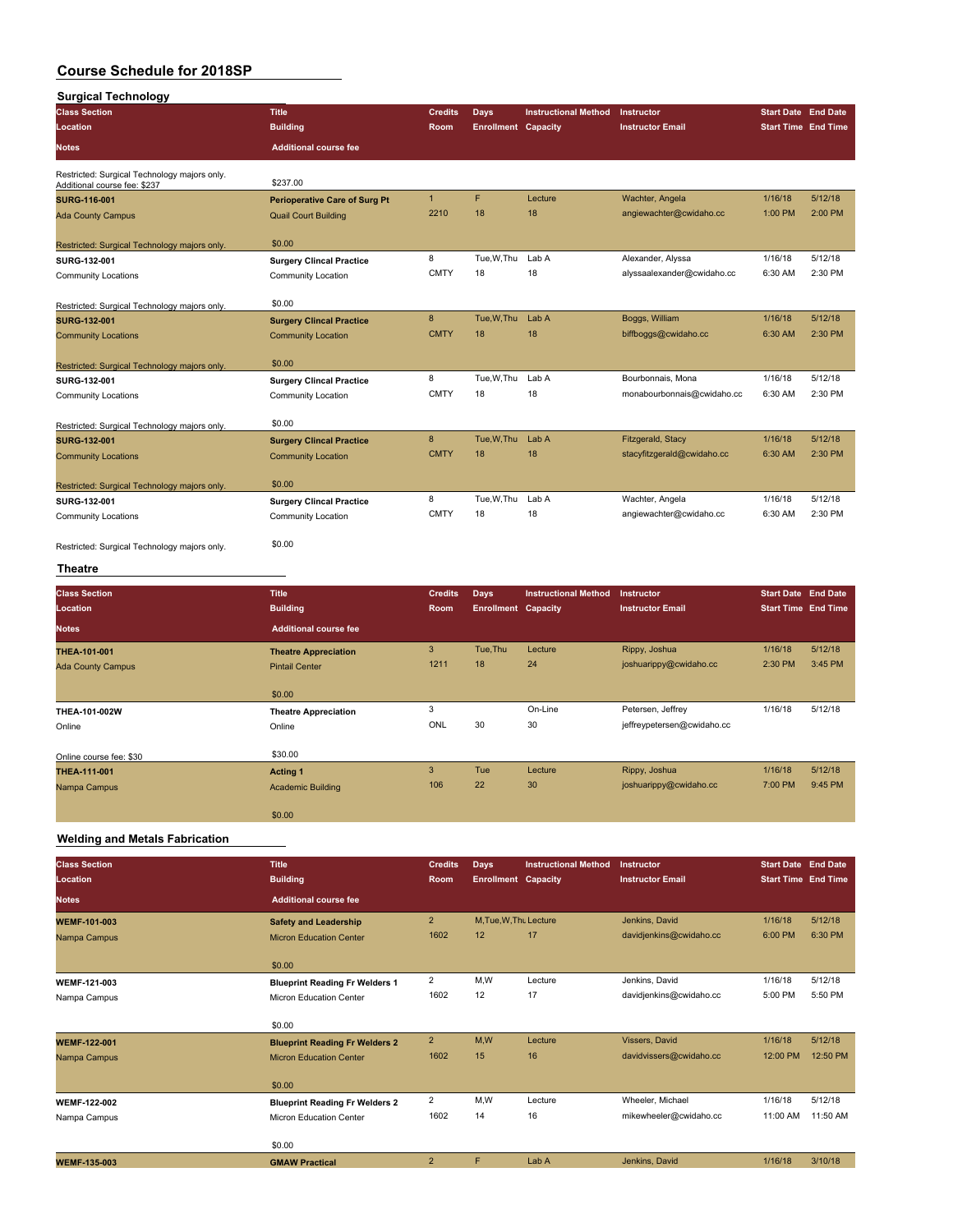|  | Walding and Matale Fahrication |  |
|--|--------------------------------|--|

| <b>Welding and Metals Fabrication</b> |                                         |                |                            |                             |                         |                            |          |
|---------------------------------------|-----------------------------------------|----------------|----------------------------|-----------------------------|-------------------------|----------------------------|----------|
| <b>Class Section</b>                  | <b>Title</b>                            | <b>Credits</b> | <b>Days</b>                | <b>Instructional Method</b> | Instructor              | <b>Start Date End Date</b> |          |
| Location                              | <b>Building</b>                         | Room           | <b>Enrollment Capacity</b> |                             | <b>Instructor Email</b> | <b>Start Time End Time</b> |          |
| Notes                                 | <b>Additional course fee</b>            |                |                            |                             |                         |                            |          |
|                                       |                                         |                |                            |                             |                         |                            |          |
| Nampa Campus                          | <b>Micron Education Center</b>          | 1601           | 11                         | 16                          | davidjenkins@cwidaho.cc | 5:00 PM                    | 9:30 PM  |
|                                       |                                         |                |                            |                             |                         |                            |          |
| Additional course fee: \$150          | \$150.00                                |                |                            |                             |                         |                            |          |
| WEMF-135-003                          | <b>GMAW Practical</b>                   | $\overline{2}$ | M, Tue, W, Thu Lab A       |                             | Jenkins, David          | 1/16/18                    | 3/10/18  |
| Nampa Campus                          | Micron Education Center                 | 1601           | 11                         | 16                          | davidjenkins@cwidaho.cc | 6:40 PM                    | 11:10 PM |
|                                       |                                         |                |                            |                             |                         |                            |          |
| Additional course fee: \$150          | \$150.00                                |                |                            |                             |                         |                            |          |
| <b>WEMF-145-001</b>                   | <b>FCAW Practical</b>                   | $\overline{2}$ | M, Tue, W, Thu Lab A       |                             | Vissers, David          | 1/16/18                    | 2/10/18  |
| Nampa Campus                          | <b>Micron Education Center</b>          | 1601           | 15                         | 16                          | davidvissers@cwidaho.cc | 7:30 AM                    | 11:50 AM |
|                                       |                                         |                |                            |                             |                         |                            |          |
| Additional course fee: \$150          | \$150.00                                |                |                            |                             |                         |                            |          |
| <b>WEMF-145-002</b>                   | <b>FCAW Practical</b>                   | $\overline{2}$ | F                          | Lab A                       | Wheeler, Michael        | 1/16/18                    | 2/10/18  |
| Nampa Campus                          | Micron Education Center                 | 1601           | 14                         | 16                          | mikewheeler@cwidaho.cc  | 12:00 PM                   | 4:20 PM  |
|                                       |                                         |                |                            |                             |                         |                            |          |
| Additional course fee: \$150          | \$150.00                                |                |                            |                             |                         |                            |          |
| <b>WEMF-145-002</b>                   | <b>FCAW Practical</b>                   | $\overline{2}$ | M, Tue, W, Thu Lab A       |                             | Wheeler, Michael        | 1/16/18                    | 2/10/18  |
| Nampa Campus                          | <b>Micron Education Center</b>          | 1601           | 14                         | 16                          | mikewheeler@cwidaho.cc  | 1:00 PM                    | 5:20 PM  |
|                                       |                                         |                |                            |                             |                         |                            |          |
| Additional course fee: \$150          | \$150.00                                |                |                            |                             |                         |                            |          |
| WEMF-151-003                          | <b>Welding Theory 1</b>                 | $\overline{2}$ | Tue, Thu                   | Lecture                     | Jenkins, David          | 1/16/18                    | 5/12/18  |
| Nampa Campus                          | Micron Education Center                 | 1602           | 12                         | 17                          | davidjenkins@cwidaho.cc | 5:00 PM                    | 5:50 PM  |
|                                       |                                         |                |                            |                             |                         |                            |          |
|                                       | \$0.00                                  |                |                            |                             |                         |                            |          |
| WEMF-152-001                          | <b>Welding Theory 2</b>                 | $\overline{2}$ | Tue, Thu                   | Lecture                     | Vissers, David          | 1/16/18                    | 5/12/18  |
| Nampa Campus                          | <b>Micron Education Center</b>          | 1602           | 16                         | 16                          | davidvissers@cwidaho.cc | 12:00 PM                   | 12:50 PM |
|                                       |                                         |                |                            |                             |                         |                            |          |
|                                       | \$0.00                                  |                |                            |                             |                         |                            |          |
| <b>WEMF-152-002</b>                   | <b>Welding Theory 2</b>                 | $\overline{2}$ | Tue, Thu                   | Lecture                     | Wheeler, Michael        | 1/16/18                    | 5/12/18  |
| Nampa Campus                          | Micron Education Center                 | 1602           | 13                         | 16                          | mikewheeler@cwidaho.cc  | 11:00 AM                   | 11:50 AM |
|                                       |                                         |                |                            |                             |                         |                            |          |
|                                       | \$0.00                                  |                |                            |                             |                         |                            |          |
| <b>WEMF-175-003</b>                   | <b>SMAW Practical</b>                   | 4              | F                          | Lab A                       | Jenkins, David          | 3/12/18                    | 5/12/18  |
| Nampa Campus                          | <b>Micron Education Center</b>          | 1601           | 11                         | 16                          | davidjenkins@cwidaho.cc | 5:00 PM                    | 9:30 PM  |
|                                       |                                         |                |                            |                             |                         |                            |          |
| Additional course fee: \$150          | \$150.00                                |                |                            |                             |                         |                            |          |
| WEMF-175-003                          | <b>SMAW Practical</b>                   | 4              | M, Tue, W, Thu Lab A       |                             | Jenkins, David          | 3/12/18                    | 5/12/18  |
| Nampa Campus                          | Micron Education Center                 | 1601           | 11                         | 16                          | davidjenkins@cwidaho.cc | 6:40 PM                    | 11:10 PM |
|                                       |                                         |                |                            |                             |                         |                            |          |
| Additional course fee: \$150          | \$150.00                                |                |                            |                             |                         |                            |          |
| <b>WEMF-185-001</b>                   | <b>GTAW Practical</b>                   | 4              | M, Tue, W, Thu Lab A       |                             | Vissers, David          | 2/12/18                    | 4/14/18  |
| Nampa Campus                          | <b>Micron Education Center</b>          | 1601           | 15                         | 16                          | davidvissers@cwidaho.cc | 7:30 AM                    | 11:50 AM |
|                                       |                                         |                |                            |                             |                         |                            |          |
| Additional course fee: \$150          | \$150.00                                |                |                            |                             |                         |                            |          |
| <b>WEMF-185-002</b>                   | <b>GTAW Practical</b>                   | 4              | F                          | Lab A                       | Faculty, General        | 2/12/18                    | 4/14/18  |
| Nampa Campus                          | Micron Education Center                 | 1601           | 14                         | 16                          |                         | 12:00 PM                   | 4:20 PM  |
|                                       |                                         |                |                            |                             |                         |                            |          |
| Additional course fee: \$150          | \$150.00                                |                |                            |                             |                         |                            |          |
| <b>WEMF-185-002</b>                   | <b>GTAW Practical</b>                   | $\overline{4}$ | M, Tue, W, Thu Lab A       |                             | Faculty, General        | 2/12/18                    | 4/14/18  |
|                                       |                                         | 1601           | 14                         | 16                          |                         | 1:00 PM                    | 5:20 PM  |
| Nampa Campus                          | <b>Micron Education Center</b>          |                |                            |                             |                         |                            |          |
|                                       | \$150.00                                |                |                            |                             |                         |                            |          |
| Additional course fee: \$150          |                                         | $\overline{2}$ | M, Tue, W, Thu Lab A       |                             | Vissers, David          | 4/16/18                    | 5/12/18  |
| <b>WEMF-195-001</b>                   | <b>Production Welding</b>               | 1601           | 15                         | 16                          | davidvissers@cwidaho.cc | 7:30 AM                    | 11:50 AM |
| Nampa Campus                          | Micron Education Center                 |                |                            |                             |                         |                            |          |
|                                       |                                         |                |                            |                             |                         |                            |          |
|                                       | \$0.00                                  | $\overline{2}$ | F                          | Lab A                       |                         | 4/16/18                    | 5/12/18  |
| <b>WEMF-195-002</b>                   | <b>Production Welding</b>               |                |                            |                             | Faculty, General        |                            |          |
| Nampa Campus                          | <b>Micron Education Center</b>          | 1601           | 14                         | 16                          |                         | 12:00 PM                   | 4:20 PM  |
|                                       |                                         |                |                            |                             |                         |                            |          |
|                                       | \$0.00                                  |                |                            |                             |                         |                            |          |
| <b>WEMF-195-002</b>                   | <b>Production Welding</b>               | $\overline{2}$ | M, Tue, W, Thu Lab A       |                             | Faculty, General        | 4/16/18                    | 5/12/18  |
| Nampa Campus                          | Micron Education Center                 | 1601           | 14                         | 16                          |                         | 1:00 PM                    | 5:20 PM  |
|                                       |                                         |                |                            |                             |                         |                            |          |
|                                       | \$0.00                                  |                |                            |                             |                         |                            |          |
| WEMF-225-003                          | <b>Blueprint Reading &amp; Layout 1</b> | $\overline{2}$ | M, Tue, W, Thu Lecture     |                             | Reseigh, Matthew        | 1/16/18                    | 3/10/18  |
| Nampa Campus                          | <b>Micron Education Center</b>          | 2131           | 10                         | 15                          | mattreseigh@cwidaho.cc  | 5:00 PM                    | 5:50 PM  |
|                                       |                                         |                |                            |                             |                         |                            |          |
|                                       | \$0.00                                  |                |                            |                             |                         |                            |          |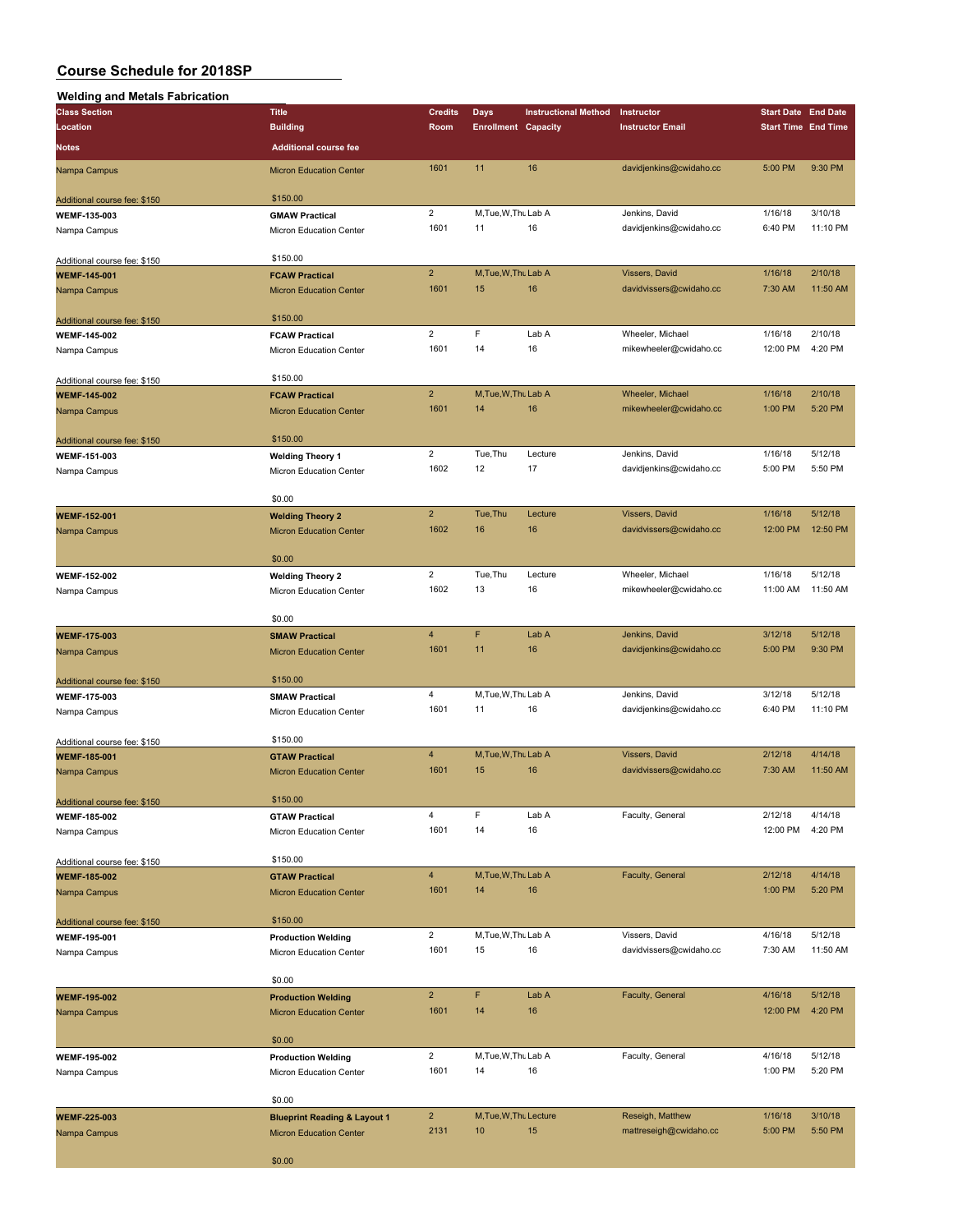| <b>Welding and Metals Fabrication</b>               |                                                                    |                                 |                                        |                             |                                            |                            |                    |
|-----------------------------------------------------|--------------------------------------------------------------------|---------------------------------|----------------------------------------|-----------------------------|--------------------------------------------|----------------------------|--------------------|
| <b>Class Section</b>                                | <b>Title</b>                                                       | <b>Credits</b>                  | Days                                   | <b>Instructional Method</b> | Instructor                                 | <b>Start Date End Date</b> |                    |
| Location                                            | <b>Building</b>                                                    | Room                            | <b>Enrollment Capacity</b>             |                             | <b>Instructor Email</b>                    | <b>Start Time End Time</b> |                    |
| <b>Notes</b>                                        | <b>Additional course fee</b>                                       |                                 |                                        |                             |                                            |                            |                    |
|                                                     |                                                                    | $\mathbf 2$                     | M, Tue, W, Thu Lecture                 |                             | Reseigh, Matthew                           | 3/12/18                    | 5/12/18            |
| WEMF-226-003<br>Nampa Campus                        | <b>Blueprint Reading &amp; Layout 2</b><br>Micron Education Center | 2131                            | 10                                     | 15                          | mattreseigh@cwidaho.cc                     | 5:00 PM                    | 5:50 PM            |
|                                                     |                                                                    |                                 |                                        |                             |                                            |                            |                    |
|                                                     | \$0.00                                                             |                                 |                                        |                             |                                            |                            |                    |
| <b>WEMF-227-001</b>                                 | <b>Blueprnt Reading &amp; Layout 3</b>                             | $\overline{2}$                  | M, Tue, W, Thu Lecture                 |                             | Bothman, Benjamin                          | 1/16/18                    | 3/10/18            |
| Nampa Campus                                        | <b>Micron Education Center</b>                                     | 1506                            | $\overline{7}$                         | 15                          | benbothman@cwidaho.cc                      | 12:00 PM                   | 1:00 PM            |
|                                                     |                                                                    |                                 |                                        |                             |                                            |                            |                    |
|                                                     | \$0.00                                                             |                                 |                                        |                             |                                            |                            |                    |
| <b>WEMF-227-002</b>                                 | <b>Blueprnt Reading &amp; Layout 3</b>                             | $\overline{2}$                  | M, Tue, W, Thu Lecture                 |                             | Diamond, Malcolm                           | 1/16/18                    | 3/10/18            |
| Nampa Campus                                        | Micron Education Center                                            | 1506                            | 6                                      | 15                          | malcolmdiamond@cwidaho.cc                  | 12:00 PM                   | 1:00 PM            |
|                                                     | \$0.00                                                             |                                 |                                        |                             |                                            |                            |                    |
| <b>WEMF-228-001</b>                                 | <b>Blueprint Read &amp; Layout 4</b>                               | $\overline{2}$                  | M, Tue, W, Thu Lecture                 |                             | Bothman, Benjamin                          | 3/12/18                    | 5/12/18            |
| Nampa Campus                                        | <b>Micron Education Center</b>                                     | 1506                            | $\overline{7}$                         | 15                          | benbothman@cwidaho.cc                      | 12:00 PM                   | 1:00 PM            |
|                                                     |                                                                    |                                 |                                        |                             |                                            |                            |                    |
|                                                     | \$0.00                                                             |                                 |                                        |                             |                                            |                            |                    |
| <b>WEMF-228-002</b>                                 | <b>Blueprint Read &amp; Layout 4</b>                               | $\overline{2}$                  | M, Tue, W, Thu Lecture                 |                             | Diamond, Malcolm                           | 3/12/18                    | 5/12/18            |
| Nampa Campus                                        | Micron Education Center                                            | 1506                            | 6                                      | 15                          | malcolmdiamond@cwidaho.cc                  | 12:00 PM                   | 1:00 PM            |
|                                                     |                                                                    |                                 |                                        |                             |                                            |                            |                    |
|                                                     | \$0.00                                                             |                                 |                                        |                             |                                            |                            |                    |
| <b>WEMF-255-003</b>                                 | <b>Welding Theory 3</b>                                            | $\overline{\mathbf{4}}$<br>1606 | F<br>10                                | Lab A                       | Reseigh, Matthew<br>mattreseigh@cwidaho.cc | 1/16/18                    | 3/10/18<br>9:30 PM |
| Nampa Campus                                        | <b>Micron Education Center</b>                                     |                                 |                                        | 16                          |                                            | 5:00 PM                    |                    |
| Additional course fee: \$125                        | \$125.00                                                           |                                 |                                        |                             |                                            |                            |                    |
| WEMF-255-003                                        | <b>Welding Theory 3</b>                                            | $\overline{\mathbf{4}}$         | M, Tue, W, Thu Lab A                   |                             | Reseigh, Matthew                           | 1/16/18                    | 3/10/18            |
| Nampa Campus                                        | Micron Education Center                                            | 1606                            | 10                                     | 16                          | mattreseigh@cwidaho.cc                     | 6:00 PM                    | 10:30 PM           |
|                                                     |                                                                    |                                 |                                        |                             |                                            |                            |                    |
| Additional course fee: \$125                        | \$125.00                                                           |                                 |                                        |                             |                                            |                            |                    |
| <b>WEMF-256-003</b>                                 | <b>Welding Theory 4</b>                                            | $\overline{4}$                  | F                                      | Lab A                       | Reseigh, Matthew                           | 3/12/18                    | 5/12/18            |
| Nampa Campus                                        | <b>Micron Education Center</b>                                     | 1606                            | 10                                     | 15                          | mattreseigh@cwidaho.cc                     | 5:00 PM                    | 9:30 PM            |
|                                                     |                                                                    |                                 |                                        |                             |                                            |                            |                    |
| Additional course fee: \$125                        | \$125.00                                                           |                                 |                                        |                             |                                            |                            |                    |
| <b>WEMF-256-003</b>                                 | <b>Welding Theory 4</b>                                            | 4                               | M, Tue, W, Thu Lab A                   |                             | Reseigh, Matthew                           | 3/12/18                    | 5/12/18            |
| Nampa Campus                                        | Micron Education Center                                            | 1606                            | 10                                     | 15                          | mattreseigh@cwidaho.cc                     | 6:00 PM                    | 10:30 PM           |
|                                                     | \$125.00                                                           |                                 |                                        |                             |                                            |                            |                    |
| Additional course fee: \$125<br><b>WEMF-257-001</b> | <b>Welding Theory 5</b>                                            | $\overline{4}$                  | M, Tue, W, Thu Lab A                   |                             | Bothman, Benjamin                          | 1/16/18                    | 3/10/18            |
| Nampa Campus                                        | <b>Micron Education Center</b>                                     | 1606                            | $\overline{7}$                         | 15                          | benbothman@cwidaho.cc                      | 7:30 AM                    | 11:30 AM           |
|                                                     |                                                                    |                                 |                                        |                             |                                            |                            |                    |
| Additional course fee: \$125                        | \$125.00                                                           |                                 |                                        |                             |                                            |                            |                    |
| <b>WEMF-257-002</b>                                 | <b>Welding Theory 5</b>                                            | 4                               | F                                      | Lab A                       | Diamond, Malcolm                           | 1/16/18                    | 3/10/18            |
| Nampa Campus                                        | Micron Education Center                                            | 1606                            | 6                                      | 15                          | malcolmdiamond@cwidaho.cc                  | 12:00 PM                   | 4:00 PM            |
|                                                     |                                                                    |                                 |                                        |                             |                                            |                            |                    |
| Additional course fee: \$125                        | \$125.00                                                           |                                 |                                        |                             |                                            |                            |                    |
| <b>WEMF-257-002</b>                                 | <b>Welding Theory 5</b>                                            | $\overline{4}$                  | M, Tue, W, Thu Lab A<br>$6\phantom{1}$ |                             | Diamond, Malcolm                           | 1/16/18                    | 3/10/18            |
| Nampa Campus                                        | <b>Micron Education Center</b>                                     | 1606                            |                                        | 15                          | malcolmdiamond@cwidaho.cc                  | 1:30 PM                    | 5:30 PM            |
| Additional course fee: \$125                        | \$125.00                                                           |                                 |                                        |                             |                                            |                            |                    |
| <b>WEMF-258-001</b>                                 | <b>Welding Theory 6</b>                                            | 4                               | M, Tue, W, Thu Lab A                   |                             | Bothman, Benjamin                          | 3/12/18                    | 5/12/18            |
| Nampa Campus                                        | Micron Education Center                                            | 1606                            | $\overline{7}$                         | 15                          | benbothman@cwidaho.cc                      | 7:30 AM                    | 11:30 AM           |
|                                                     |                                                                    |                                 |                                        |                             |                                            |                            |                    |
| Additional course fee: \$125                        | \$125.00                                                           |                                 |                                        |                             |                                            |                            |                    |
| <b>WEMF-258-002</b>                                 | <b>Welding Theory 6</b>                                            | $\overline{4}$                  | F                                      | Lab A                       | Diamond, Malcolm                           | 3/12/18                    | 5/12/18            |
| Nampa Campus                                        | <b>Micron Education Center</b>                                     | 1606                            | $\bf 6$                                | 15                          | malcolmdiamond@cwidaho.cc                  | 12:00 PM                   | 4:00 PM            |
|                                                     |                                                                    |                                 |                                        |                             |                                            |                            |                    |
| Additional course fee: \$125                        | \$125.00                                                           |                                 |                                        |                             |                                            |                            |                    |
| <b>WEMF-258-002</b>                                 | <b>Welding Theory 6</b>                                            | 4                               | M, Tue, W, Thu Lab A                   |                             | Diamond, Malcolm                           | 3/12/18                    | 5/12/18            |
| Nampa Campus                                        | Micron Education Center                                            | 1606                            | 6                                      | 15                          | malcolmdiamond@cwidaho.cc                  | 1:30 PM                    | 5:30 PM            |
|                                                     | \$125.00                                                           |                                 |                                        |                             |                                            |                            |                    |
| Additional course fee: \$125                        |                                                                    | $\mathbf{1}$                    |                                        | Lecture                     | Diamond, Malcolm                           | 1/16/18                    | 5/12/18            |
| <b>WEMF-296-001</b><br><b>Community Locations</b>   | <b>Welding and Metals Fab Ind Stu</b><br><b>Community Location</b> | <b>CMTY</b>                     | $\pmb{0}$                              | $\mathbf{1}$                | malcolmdiamond@cwidaho.cc                  |                            |                    |
|                                                     |                                                                    |                                 |                                        |                             |                                            |                            |                    |
|                                                     | \$0.00                                                             |                                 |                                        |                             |                                            |                            |                    |
|                                                     |                                                                    |                                 |                                        |                             |                                            |                            |                    |

### **Western States CAT Technician**